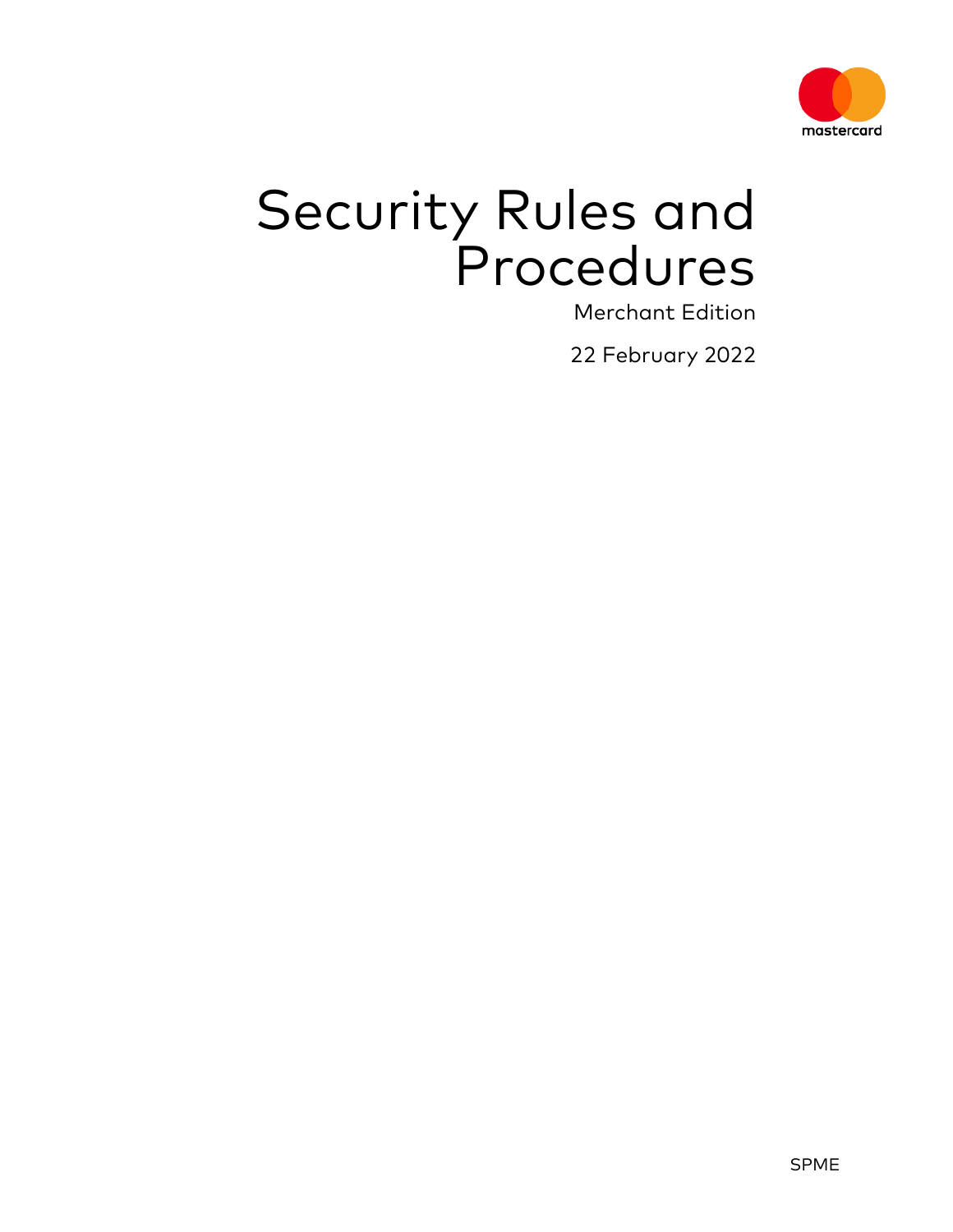# **Contents**

| 1.4 Connecting to Mastercard-Physical and Logical Security Requirements 11 |  |
|----------------------------------------------------------------------------|--|
|                                                                            |  |
|                                                                            |  |
|                                                                            |  |
|                                                                            |  |
|                                                                            |  |
| 1.5.1 Compliance with Privacy, Data Protection and Information Security    |  |
|                                                                            |  |

| <b>Chapter 2: Cybersecurity Standards and Programs 14</b>           |  |
|---------------------------------------------------------------------|--|
|                                                                     |  |
|                                                                     |  |
|                                                                     |  |
|                                                                     |  |
|                                                                     |  |
|                                                                     |  |
|                                                                     |  |
|                                                                     |  |
|                                                                     |  |
|                                                                     |  |
|                                                                     |  |
|                                                                     |  |
|                                                                     |  |
|                                                                     |  |
| 2.2.4 Mastercard Cybersecurity Incentive Program (CSIP) 26          |  |
|                                                                     |  |
| Mastercard PCI DSS Compliance Validation Exemption Program 27       |  |
|                                                                     |  |
| 2.2.6 Mandatory Compliance Requirements for Compromised Entities 29 |  |
|                                                                     |  |
|                                                                     |  |
|                                                                     |  |
|                                                                     |  |
|                                                                     |  |
|                                                                     |  |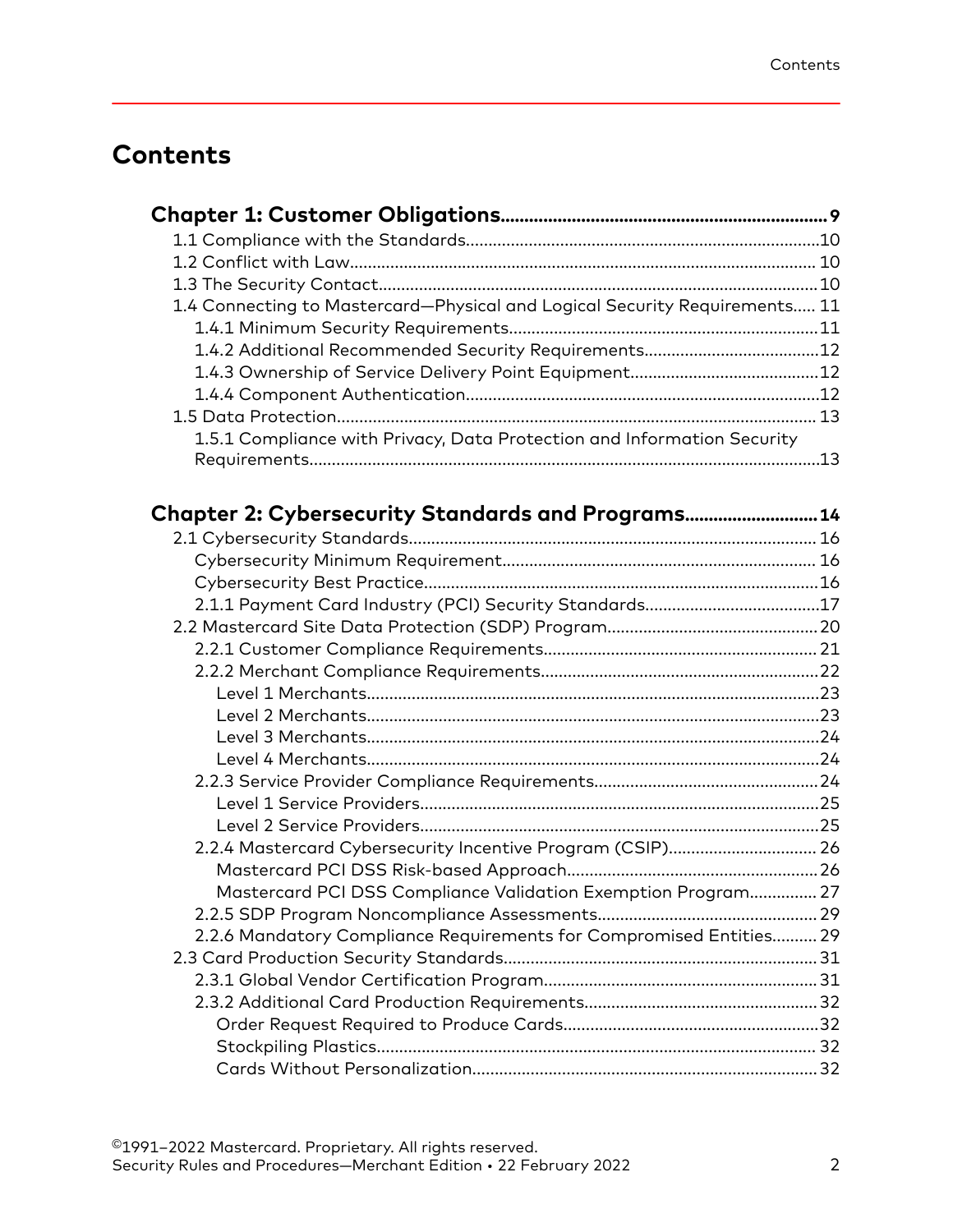| Disposition of Unissued Cards and Account Information 33         |  |
|------------------------------------------------------------------|--|
|                                                                  |  |
| 2.4.1 PIN Entry Devices (PEDs) and Encrypting PIN Pads (EPPs) 34 |  |
| Secure Deployment and Management of PEDs and EPPs 34             |  |
| 2.4.2 Software-based PIN Entry using PIN CVM Applications35      |  |
| Secure Deployment and Management of PIN CVM Applications 35      |  |
|                                                                  |  |
|                                                                  |  |
|                                                                  |  |
| Cybersecurity Minimum Requirement - China Customers Only36       |  |
| Cybersecurity Best Practice - China Customers Only 36            |  |
| Cybersecurity Validation of Customer - China Customers Only 36   |  |
|                                                                  |  |
| Chapter 3: Card and Access Device Design Standards 38            |  |
|                                                                  |  |
| 3.11.1 Mastercard Qualification of Consumer Device CVMs 39       |  |
|                                                                  |  |
|                                                                  |  |
|                                                                  |  |
|                                                                  |  |
|                                                                  |  |
|                                                                  |  |
|                                                                  |  |
|                                                                  |  |
|                                                                  |  |
|                                                                  |  |
|                                                                  |  |
| Chapter 4: Terminal and PIN Security Standards46                 |  |
|                                                                  |  |
|                                                                  |  |
|                                                                  |  |
| 4.6.1 PIN Transmission Between Customer Host Systems and the     |  |
|                                                                  |  |
|                                                                  |  |
|                                                                  |  |
|                                                                  |  |
|                                                                  |  |
|                                                                  |  |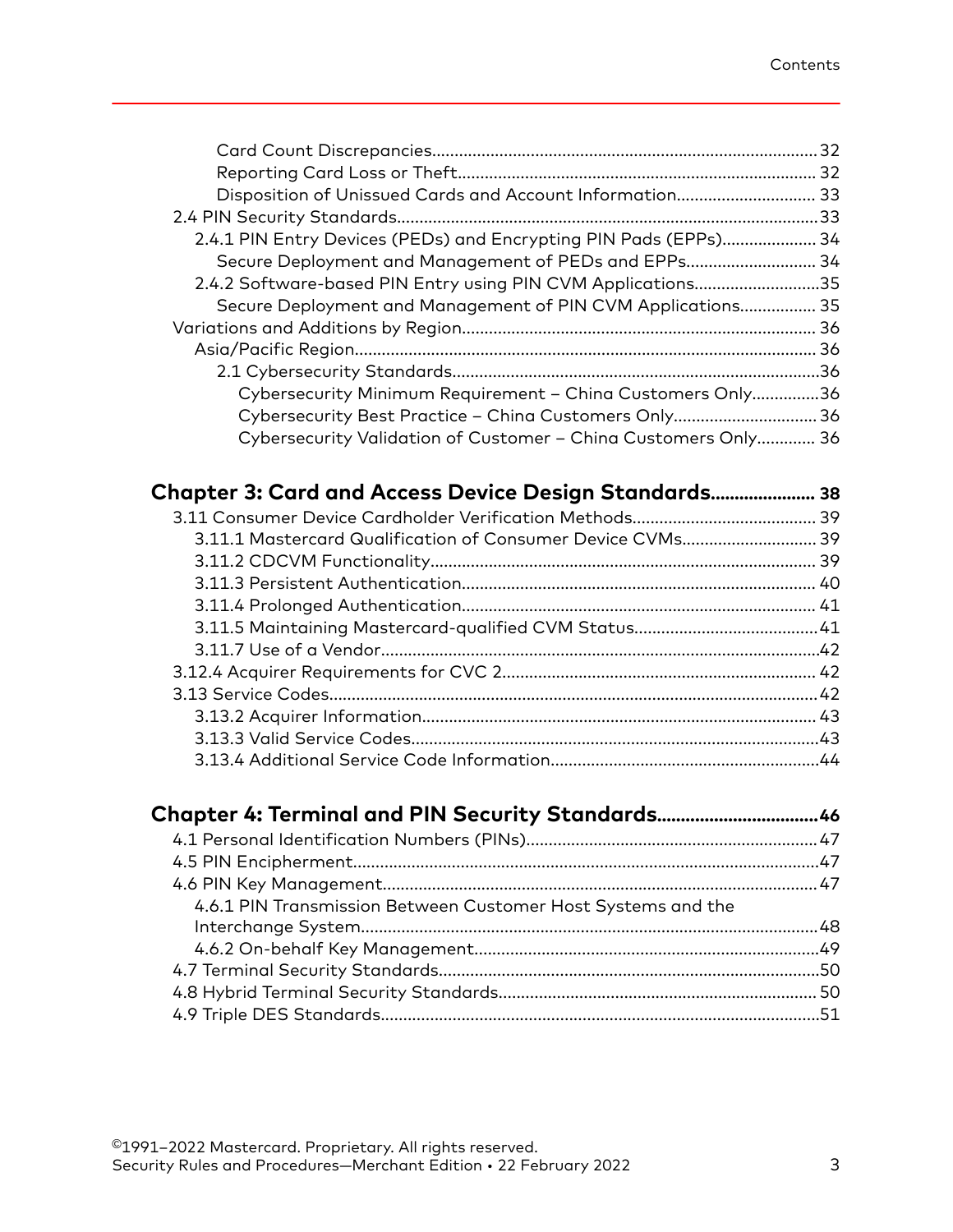| 6.2.2.1 Acquirer Authorization Monitoring Requirements 56           |  |
|---------------------------------------------------------------------|--|
| 6.2.2.1.1 Additional Acquirer Authorization Monitoring Requirements |  |
|                                                                     |  |
| 6.2.2.2 Acquirer Merchant Deposit Monitoring Requirements 57        |  |
| 6.2.2.3 Acquirer Channel Management Requirements58                  |  |
| 6.2.2.4 Recommended Additional Acquirer Monitoring58                |  |
| 6.2.2.5 Recommended Fraud Detection Tool Implementation59           |  |
|                                                                     |  |
| 6.3 Mastercard Counterfeit Card Fraud Loss Control Standards 59     |  |
|                                                                     |  |
|                                                                     |  |
|                                                                     |  |
|                                                                     |  |
|                                                                     |  |
| 6.3.2.3 Transactions Arising from Unidentified Counterfeit Cards 60 |  |
|                                                                     |  |
|                                                                     |  |
|                                                                     |  |
|                                                                     |  |
|                                                                     |  |
|                                                                     |  |

## **[Chapter 7: Merchant, Submerchant, and ATM Owner](#page-62-0) [Screening and Monitoring Standards](#page-62-0)........................................................... 63**

| 7.1 Screening New Merchants, Submerchants, and ATM Owners 64    |  |
|-----------------------------------------------------------------|--|
|                                                                 |  |
|                                                                 |  |
| 7.1.3 Assessments for Noncompliance with Screening Procedures66 |  |
|                                                                 |  |
|                                                                 |  |
|                                                                 |  |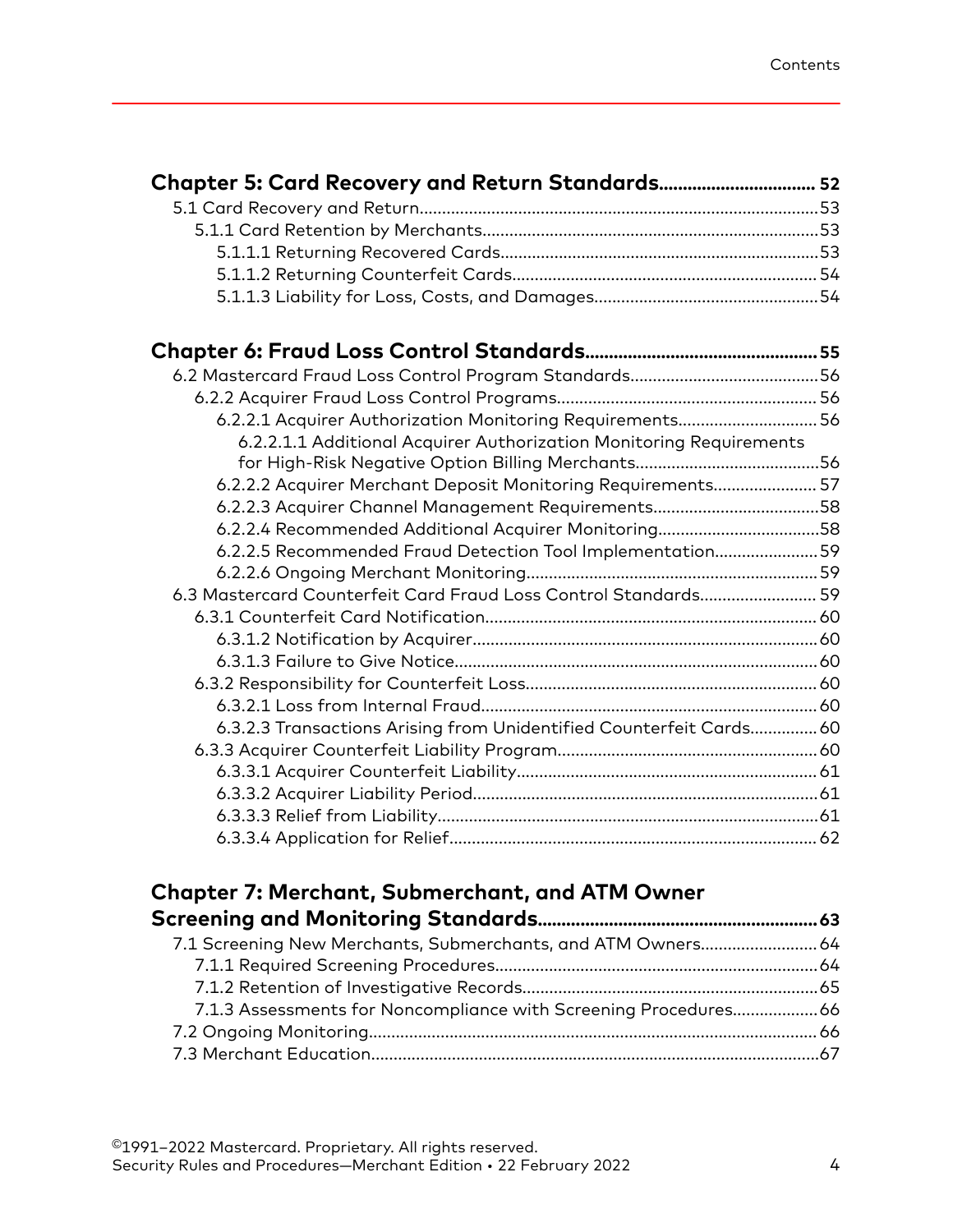| 7.4 Additional Requirements for Certain Merchant and Submerchant     |  |
|----------------------------------------------------------------------|--|
|                                                                      |  |
|                                                                      |  |
|                                                                      |  |
|                                                                      |  |
|                                                                      |  |
|                                                                      |  |
|                                                                      |  |
|                                                                      |  |
|                                                                      |  |
|                                                                      |  |
|                                                                      |  |
|                                                                      |  |
|                                                                      |  |
|                                                                      |  |
|                                                                      |  |
|                                                                      |  |
| 8.4.3.1 Investigations Concerning Cardholder Bust-out Accounts75     |  |
| 8.4.3.2 Investigations Not Concerning Cardholder Bust-out Accounts75 |  |
|                                                                      |  |
|                                                                      |  |
|                                                                      |  |
|                                                                      |  |
|                                                                      |  |
|                                                                      |  |
|                                                                      |  |
|                                                                      |  |
|                                                                      |  |
|                                                                      |  |
|                                                                      |  |
|                                                                      |  |
| 8.5.3.1 First Three IMP Criteria Response Requirements 81            |  |
|                                                                      |  |
|                                                                      |  |
|                                                                      |  |
|                                                                      |  |
|                                                                      |  |
|                                                                      |  |
|                                                                      |  |
|                                                                      |  |
|                                                                      |  |
|                                                                      |  |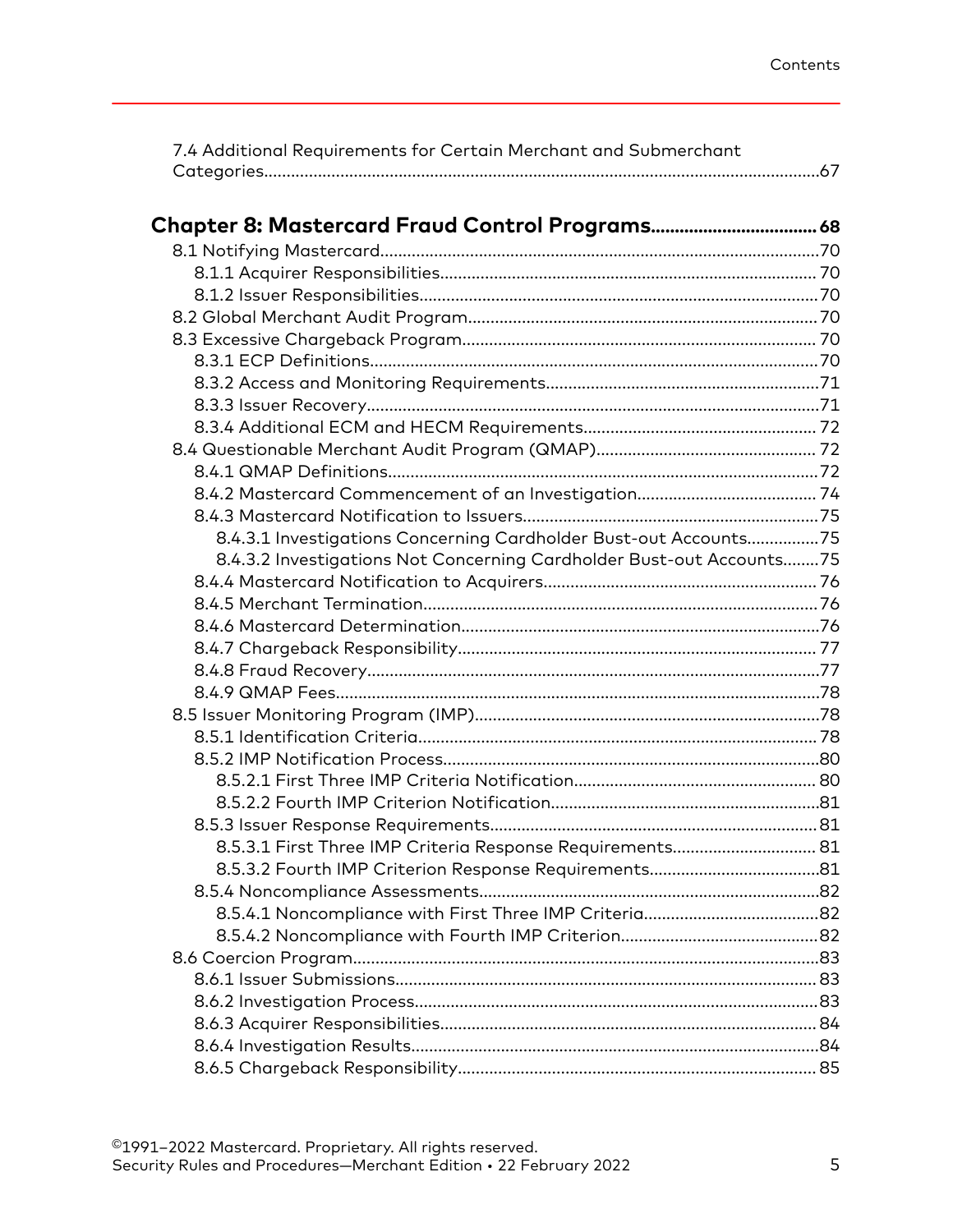|                                                                           | .85 |
|---------------------------------------------------------------------------|-----|
| 8.6.7 Franchise Management Program (FMP) Questionnaire-based              |     |
|                                                                           | .85 |
|                                                                           |     |
| 8.7 Card Acceptor Business Code (MCC) Performance Program (Brazil Only)86 |     |
|                                                                           | .86 |
|                                                                           |     |
|                                                                           |     |
|                                                                           |     |
|                                                                           |     |
|                                                                           |     |
|                                                                           |     |
| 8.7.5.3 Issuer Interchange Recovery (Collected from the Acquirer(s) and   |     |
|                                                                           | 89  |
|                                                                           |     |

| 9.2.1 Merchant Registration Fees and Noncompliance Assessments 94 |      |
|-------------------------------------------------------------------|------|
|                                                                   |      |
| 9.4 Additional Requirements for Specific Merchant Categories 95   |      |
| 9.4.1 Non-face-to-face Adult Content and Services Merchants 95    |      |
|                                                                   |      |
|                                                                   |      |
|                                                                   |      |
| 9.4.4.1 Government-owned Lottery Merchants (U.S. Region Only)98   |      |
| 9.4.4.2 Government-owned Lottery Merchants (Specific Countries)99 |      |
|                                                                   |      |
|                                                                   | .101 |
| 9.4.7 Recreational Cannabis Merchants (Canada Region Only)        | .103 |
|                                                                   | 103  |
|                                                                   |      |
|                                                                   |      |

| 10.2 Policy Concerning Account Data Compromise Events and Potential   |     |
|-----------------------------------------------------------------------|-----|
|                                                                       |     |
| 10.3 Responsibilities in Connection with ADC Events and Potential ADC |     |
|                                                                       | 112 |
| 10.3.1 Time-Specific Procedures for ADC Events and Potential ADC      |     |
|                                                                       | 112 |
|                                                                       |     |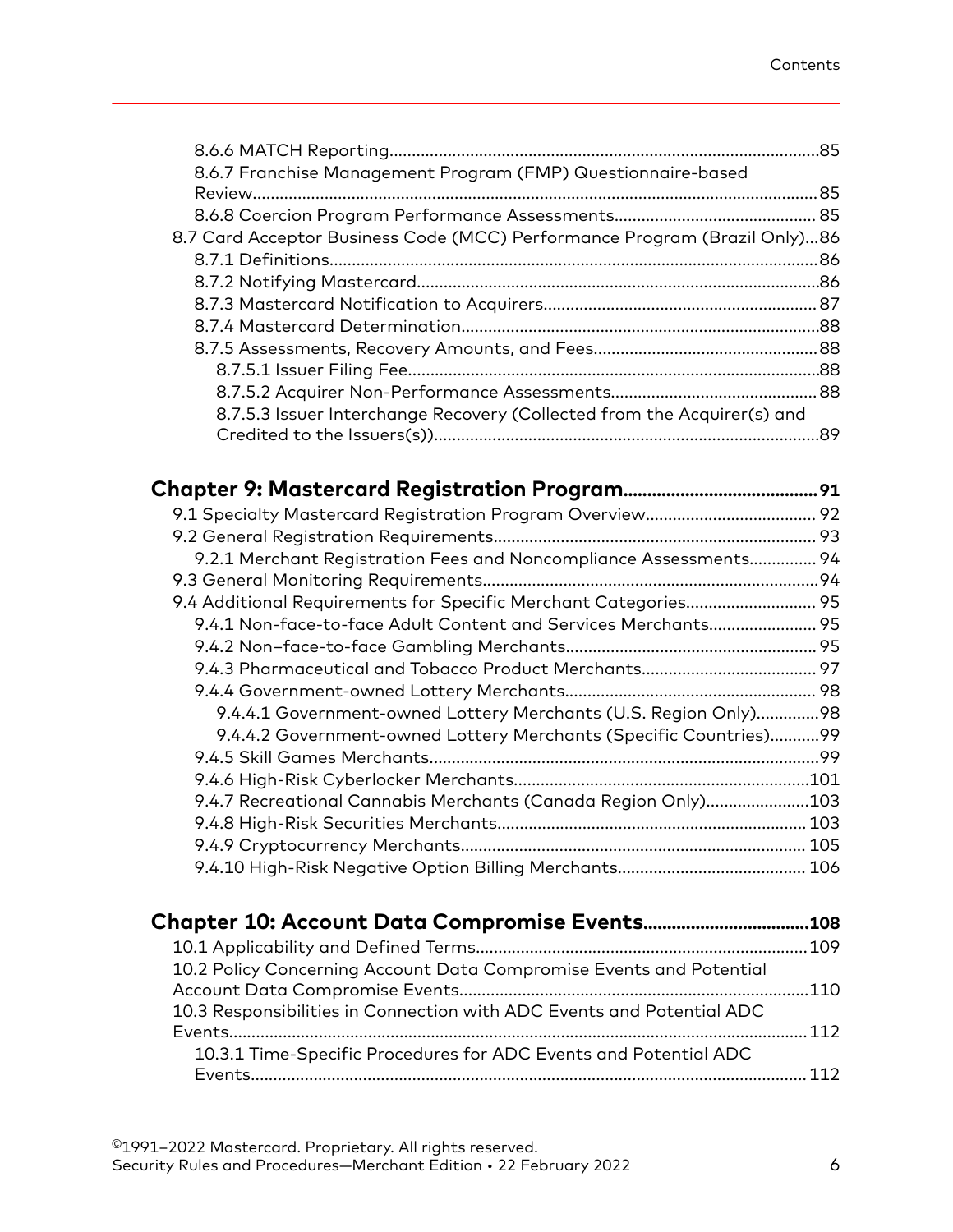| 10.3.2 Ongoing Procedures for ADC Events and Potential ADC Events     | . 115 |
|-----------------------------------------------------------------------|-------|
|                                                                       | .116  |
|                                                                       | .116  |
| 10.6 Mastercard Determination of ADC Event or Potential ADC Event     | .118  |
| 10.6.1 Assessments for PCI Violations in Connection with ADC Events   | . 119 |
|                                                                       | .119  |
| 10.6.2.1 Potential Reduction of Financial Responsibility for Terminal |       |
|                                                                       | .120  |
| 10.6.3 ADC Operational Reimbursement-Mastercard Only                  | 121   |
| 10.6.4 Determination of Operational Reimbursement (OR)                | .122  |
|                                                                       | .124  |
|                                                                       | 128   |
|                                                                       |       |
|                                                                       |       |

|                                                             | 130  |
|-------------------------------------------------------------|------|
|                                                             | 131  |
|                                                             |      |
| 11.1.2 How does MATCH Search when Conducting an Inquiry?132 |      |
|                                                             |      |
|                                                             |      |
|                                                             |      |
|                                                             |      |
|                                                             | .135 |
|                                                             |      |
|                                                             |      |
|                                                             |      |
|                                                             | .136 |
|                                                             |      |
| 11.5.1 Reason Codes for Merchants Listed by the Acquirer138 |      |
|                                                             |      |
|                                                             |      |

|--|--|--|--|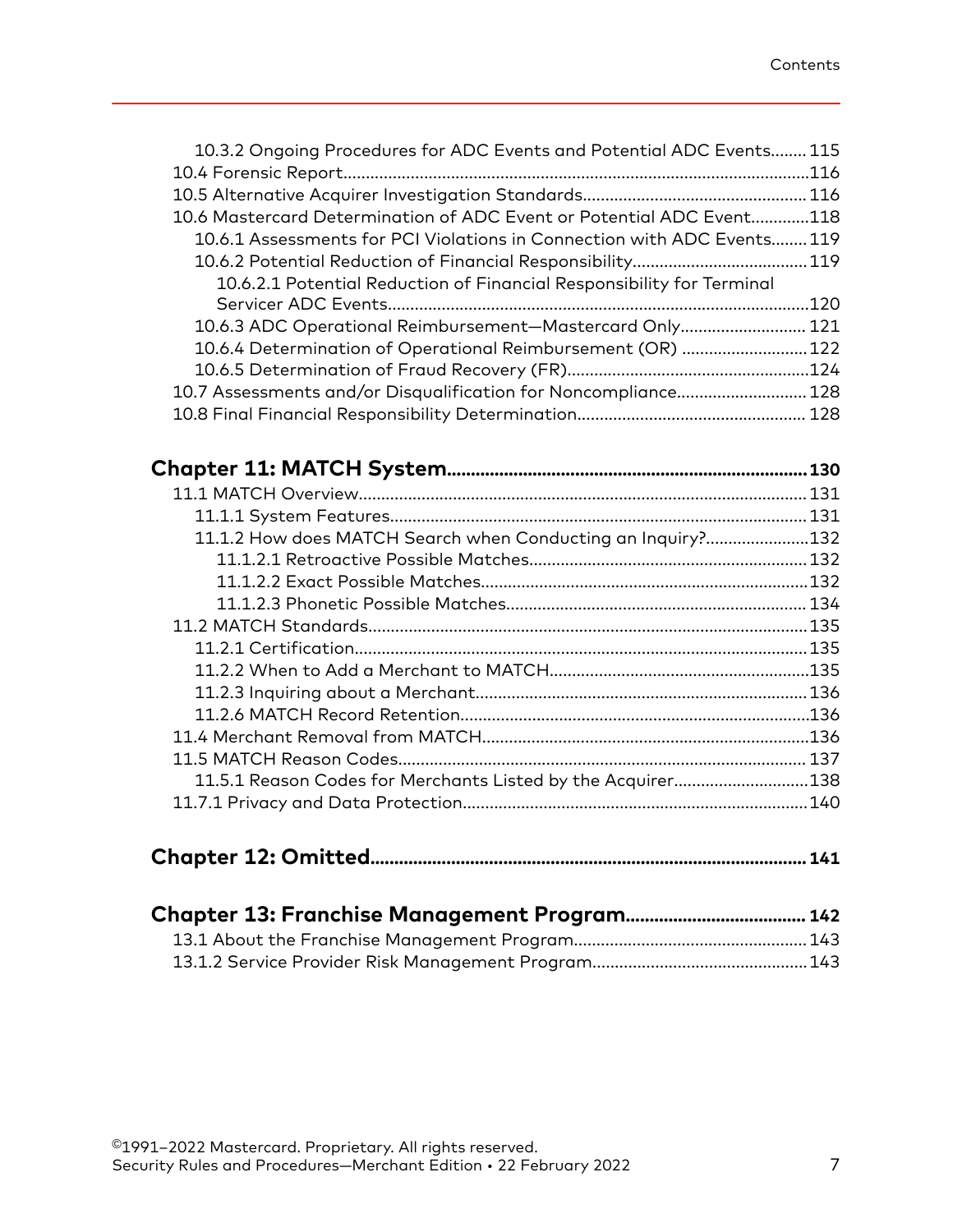| .147 |
|------|

## Appendix D: Covered Programs Privacy and Data Protection

|                                                                         | 148  |
|-------------------------------------------------------------------------|------|
|                                                                         |      |
|                                                                         |      |
|                                                                         |      |
|                                                                         |      |
|                                                                         |      |
|                                                                         |      |
|                                                                         |      |
|                                                                         |      |
|                                                                         |      |
|                                                                         |      |
| D.11 Personal Data Breach Cooperation and Documentation Requirements153 |      |
|                                                                         |      |
|                                                                         |      |
|                                                                         |      |
|                                                                         |      |
|                                                                         |      |
|                                                                         | .155 |

|--|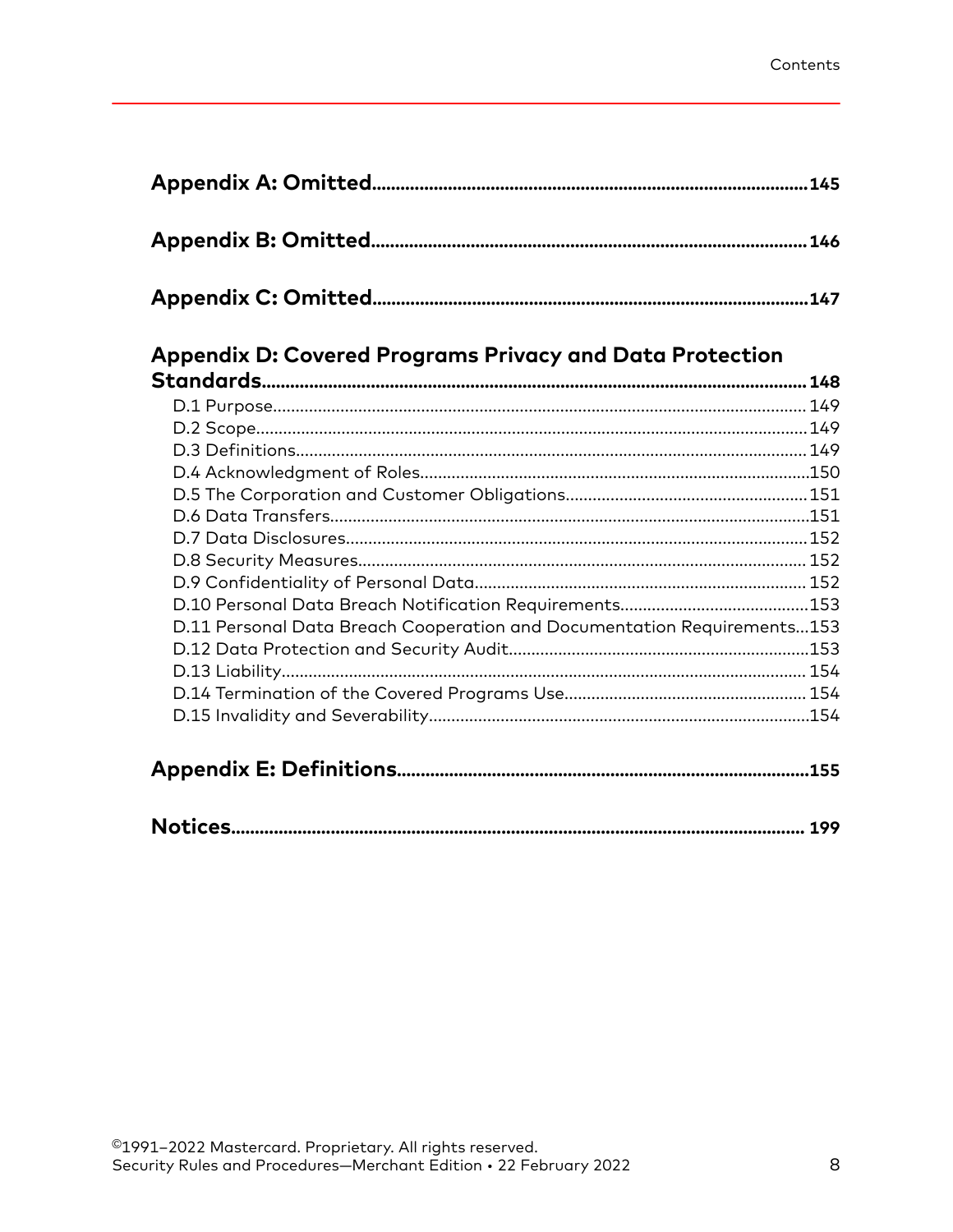# <span id="page-8-0"></span>**Chapter 1 Customer Obligations**

*This chapter describes general Customer compliance and Program obligations relating to Mastercard Card issuing and Merchant acquiring Program Activities.*

| 11.4 Connecting to Mastercard-Physical and Logical Security Requirements11 |  |
|----------------------------------------------------------------------------|--|
|                                                                            |  |
|                                                                            |  |
|                                                                            |  |
|                                                                            |  |
|                                                                            |  |
| 1.5.1 Compliance with Privacy, Data Protection and Information Security    |  |
|                                                                            |  |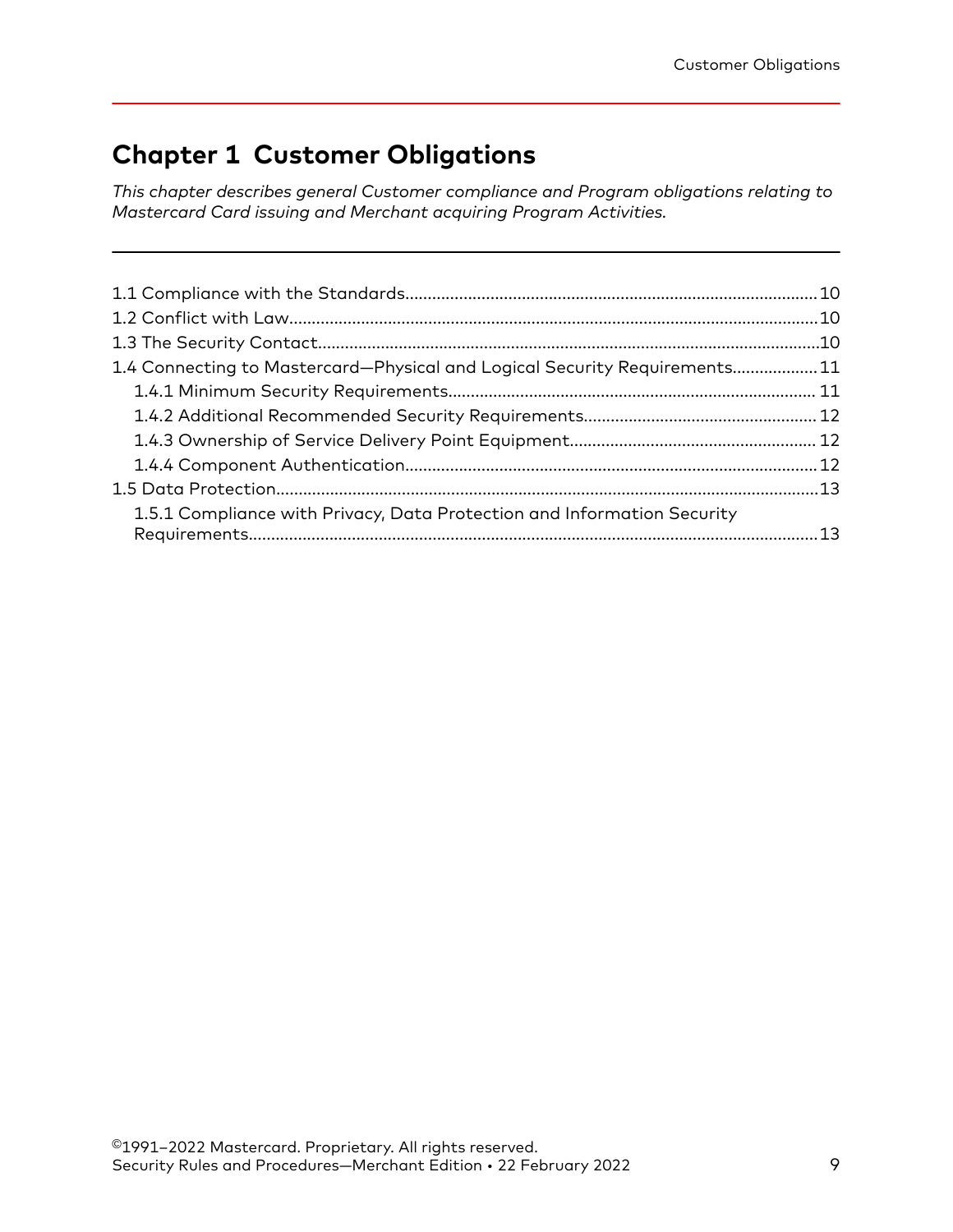## <span id="page-9-0"></span>**1.1 Compliance with the Standards**

This manual contains Standards. Each Customer must comply fully with these Standards.

All of the Standards in this manual are assigned to noncompliance category A under the compliance framework set forth in Chapter 2 of the *Mastercard Rules* manual ("the compliance framework"), unless otherwise specified in the table below. The noncompliance assessment schedule provided in the compliance framework pertains to any Standard in the *Security Rules and Procedures* manual that does not have an established compliance Program. The Corporation may deviate from the schedule at any time.

| <b>Section Number</b> | <b>Section Title</b>                  | Category |
|-----------------------|---------------------------------------|----------|
| 1.3                   | The Security Contact                  |          |
| 7.1.2                 | Retention of Investigative<br>Records |          |

### **1.2 Conflict with Law**

A Customer is excused from compliance with a Standard in any country or region of a country only to the extent that compliance would cause the Customer to violate local applicable law or regulation, and further provided that the Customer promptly notifies the Corporation, in writing, of the basis for and nature of an inability to comply. The Corporation has the authority to approve local alternatives to these Standards.

## **1.3 The Security Contact**

Each Customer must have a Security Contact listed for each of its Member IDs/ICA numbers in the Company Contact Management application on Mastercard Connect™.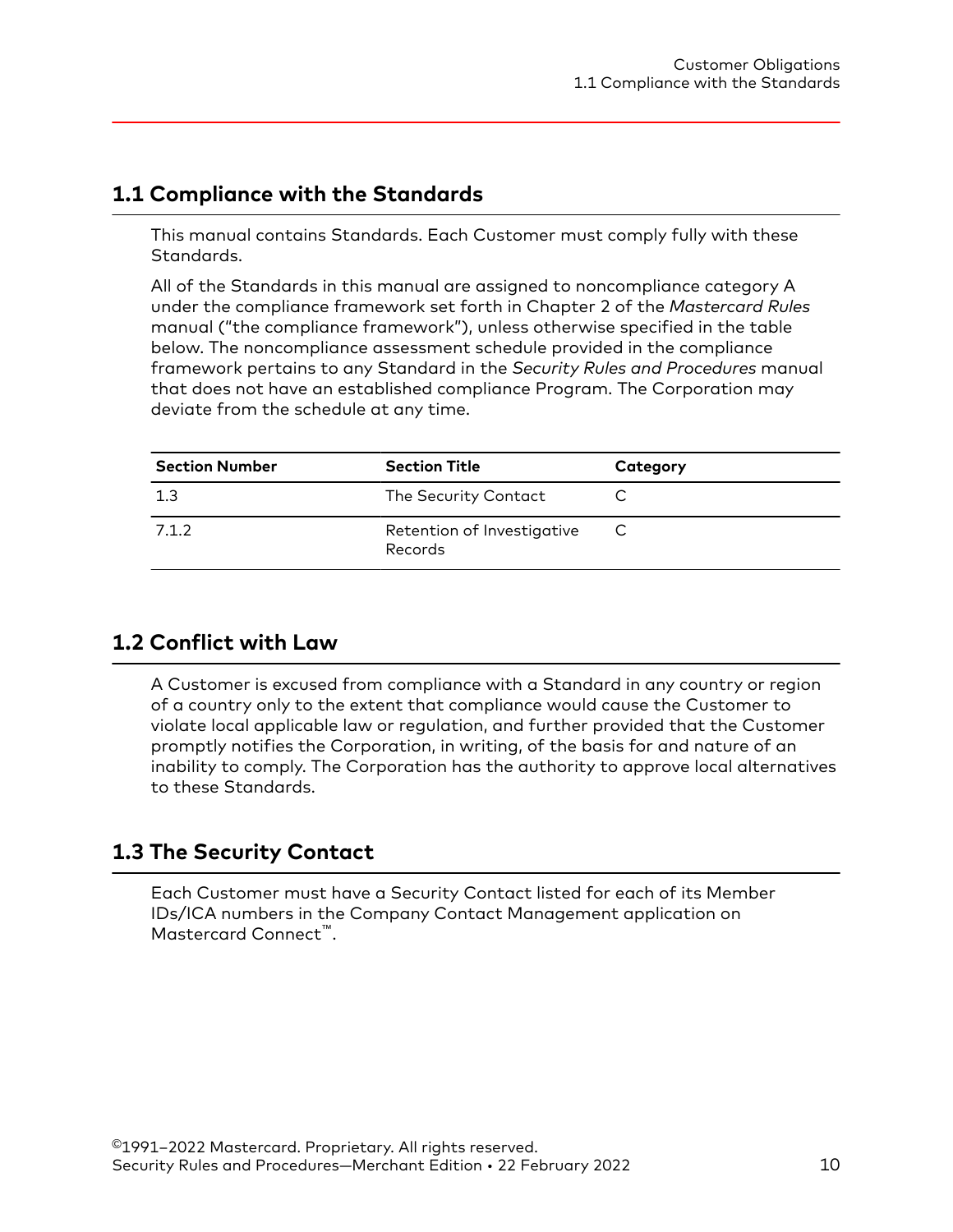## <span id="page-10-0"></span>**1.4 Connecting to Mastercard—Physical and Logical Security Requirements**

Each Customer and any agent thereof must be able to demonstrate to the satisfaction of Mastercard the existence and use of meaningful physical and logical security controls for any communications processor or other device used to connect the Customer's processing systems to the Mastercard Network (herein, "a Mastercard Network Device") and all associated components, including all hardware, software, systems, and documentation (herein collectively referred to as "Service Delivery Point Equipment") located on-site at the Customer or agent facility. Front-end communications processors include Mastercard interface processors (MIPs), network interface units (NIUs), and debit interface units (DIUs).

The controls must meet the minimum requirements described in this section, and preferably will include the recommended additional parameters.

#### **1.4.1 Minimum Security Requirements**

At a minimum, the Customer or its agent must put in place the following controls at each facility housing Service Delivery Point Equipment:

- 1. Each network segment connecting a Mastercard Network Device to the Customer's processing systems must be controlled tightly, as appropriate or necessary to prevent unauthorized access to or from other public or private network segments.
- 2. The connectivity provided by each such network segment must be dedicated wholly and restricted solely to the support of communications between Mastercard and the Customer's processing systems.
- 3. The Customer or its agent must replace each vendor-supplied or default password present on the Customer's processing systems, each Mastercard Network Device, and any device providing connectivity between them with a "strong password." A strong password contains at least eight characters, uses a combination of letters, numbers, symbols, punctuation, or all, and does not include a name or common word(s).
- 4. The Customer or its agent must conduct regular periodic reviews of all systems and devices that store Account information to ensure that access is strictly limited to appropriate Customer personnel on a "need to know" basis.
- 5. The Customer or its agent must notify Mastercard within 30 business days of any change in the personnel designated to administer the Mastercard Network Device. Refer to Appendix B of this manual for contact information.
- 6. The Customer or its agent must maintain and document appropriate audit procedures for each Mastercard Network Device. Audit reports must be maintained and accessible to the Customer for at least one year, including a minimum of 90 days in an easily retrieved electronic format.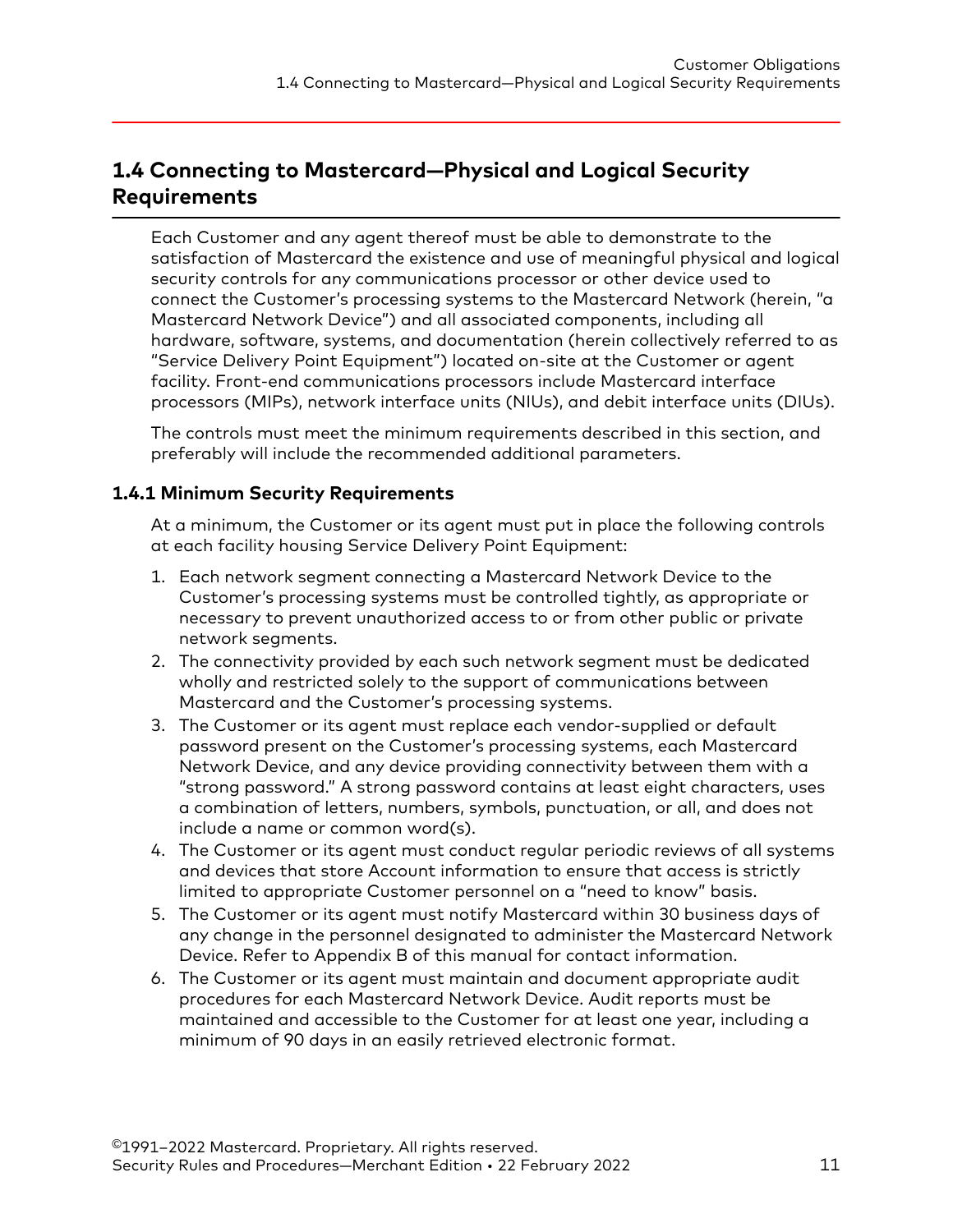- <span id="page-11-0"></span>7. The Customer must ensure that the software employed in any system or device used to provide connectivity to the Mastercard Network is updated with all appropriate security patches, revisions, and other updates as soon after a release as is practicable.
- 8. The physical location of the Service Delivery Point Equipment must be accessible only by authorized personnel of the Customer or its agent. Visitor access must be controlled by at least one of the following measures:
	- a. Require each visitor to provide government-issued photo identification before entering the physical location; and/or
	- b. Require each visitor to be escorted to the physical location by authorized personnel of the Customer or its agent.
- 9. If the physical location of the Service Delivery Point Equipment provides common access to other devices or equipment, then the Mastercard Network Device must be stored in a cabinet that is locked both in front and the rear at all times. Keys to the cabinet must be stored in a secured location.
- 10. The Customer or its agent must have documented procedures for the removal of Service Delivery Point Equipment from the physical location.

#### **1.4.2 Additional Recommended Security Requirements**

Customers and their agents are strongly encouraged to put in place the following additional controls at each facility housing a Mastercard Network Device:

- 1. Placement of the Mastercard Network Device in a physical location that is enclosed by floor-to-ceiling walls.
- 2. Continual monitoring of the Mastercard Network Device by cameras or other type of electronic surveillance system. Video records should be maintained for a minimum of 90 days.

#### **1.4.3 Ownership of Service Delivery Point Equipment**

Effective as of date of placement, the Customer is granted a non-exclusive, nonassignable license to use the Service Delivery Point Equipment owned or controlled by Mastercard. The Customer may not take any action adverse to the interests of Mastercard with respect to the use of the Service Delivery Point Equipment.

The Customer at all times remains responsible for the safety and proper use of all Service Delivery Point Equipment placed at a location by request of the Customer, and must employ at that location the minimum security requirements set forth in this section 1.4. At its own expense, the Customer must promptly return all Service Delivery Point Equipment owned or controlled by Mastercard to Mastercard upon request of Mastercard and without such request, in the event of bankruptcy or insolvency.

#### **1.4.4 Component Authentication**

All components actively participating in the Interchange System must authenticate each other by means of cryptographic procedures, either explicitly by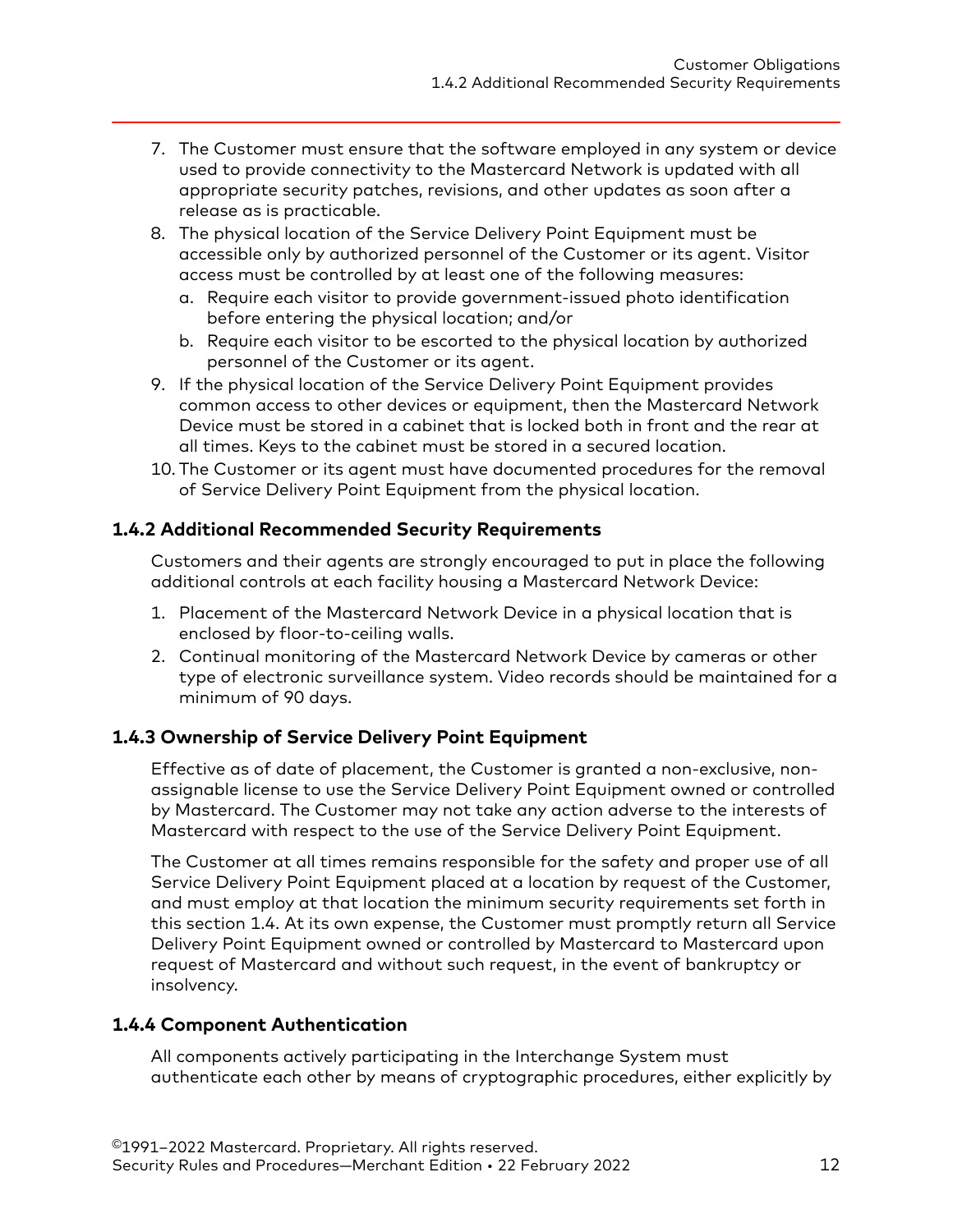<span id="page-12-0"></span>a specific authentication protocol or implicitly by correct execution of a cryptographic service possessing secret information (for example, the shared key or the logon ID).

A component actively participates in the Interchange System if, because of its position in the system, it can evaluate, modify, or process security-related information.

## **1.5 Data Protection**

In addition to Rule 3.13 of the *Mastercard Rules*, the Corporation and each Customer must comply with (1) Applicable Data Protection Law and (2) Appendix D (Covered Programs Privacy and Data Protection Standards), in each case when Processing Personal Data in the context of Activity related to Account Data Compromise events, Mastercard Alert to Control High-risk (Merchants) (MATCH™) system, the Excessive Chargeback Program, the Merchant Registration Program, and the Franchise Management Program (collectively a "Covered Program").

#### **1.5.1 Compliance with Privacy, Data Protection and Information Security Requirements**

The Corporation and each Customer must comply with Applicable Data Protection Law when Processing Personal Data in the context of Activity related to a Covered Program.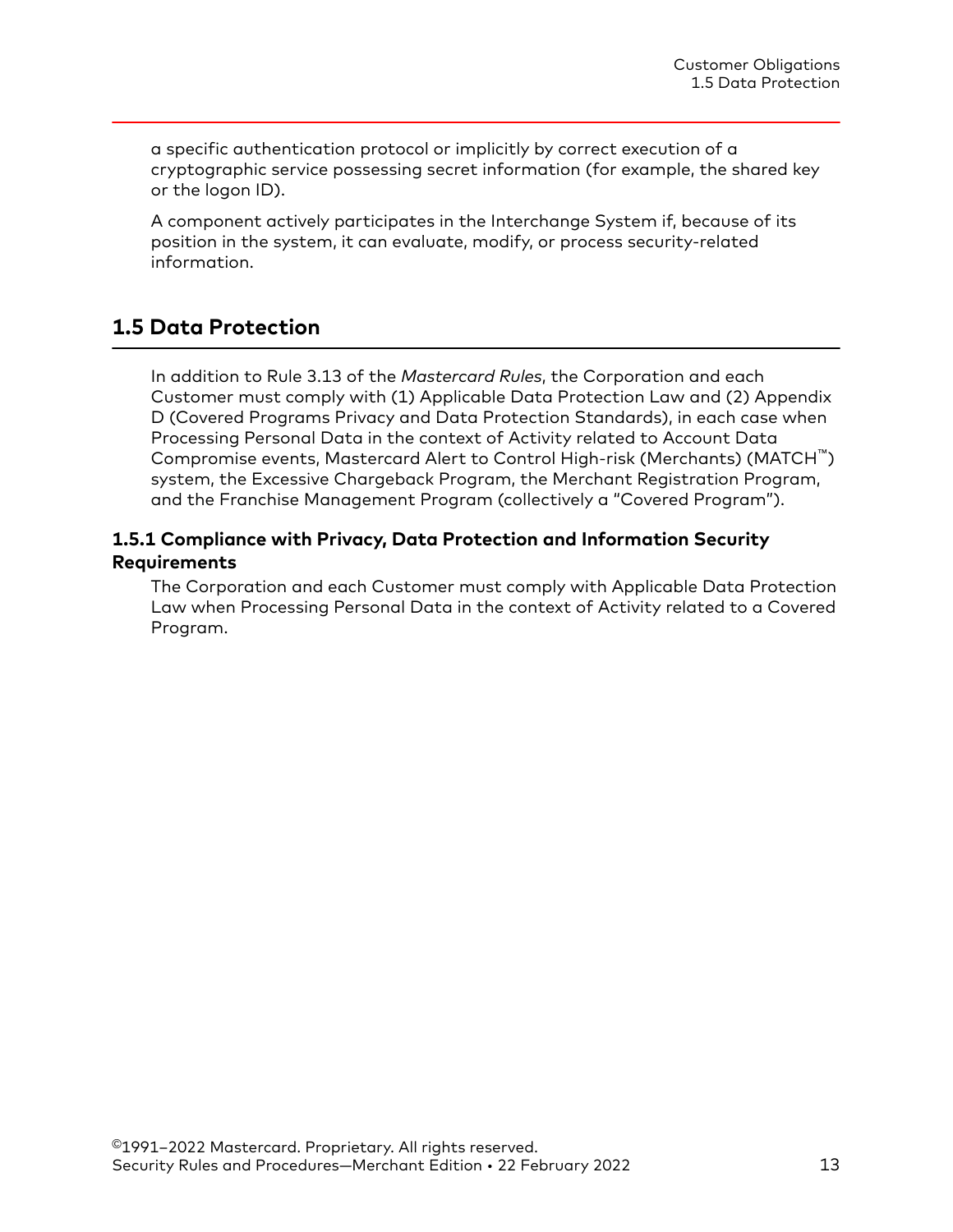## <span id="page-13-0"></span>**Chapter 2 Cybersecurity Standards and Programs**

*This chapter is relevant to all Customers, Merchants, Service Providers, and any other Customer agents that store, process, or transmit Account, Card, Cardholder, or Transaction data.*

| Mastercard PCI DSS Compliance Validation Exemption Program27       |  |
|--------------------------------------------------------------------|--|
|                                                                    |  |
|                                                                    |  |
| 2.2.6 Mandatory Compliance Requirements for Compromised Entities29 |  |
|                                                                    |  |
|                                                                    |  |
|                                                                    |  |
|                                                                    |  |
|                                                                    |  |
|                                                                    |  |
|                                                                    |  |
|                                                                    |  |
|                                                                    |  |
|                                                                    |  |
| 2.4.1 PIN Entry Devices (PEDs) and Encrypting PIN Pads (EPPs)34    |  |
|                                                                    |  |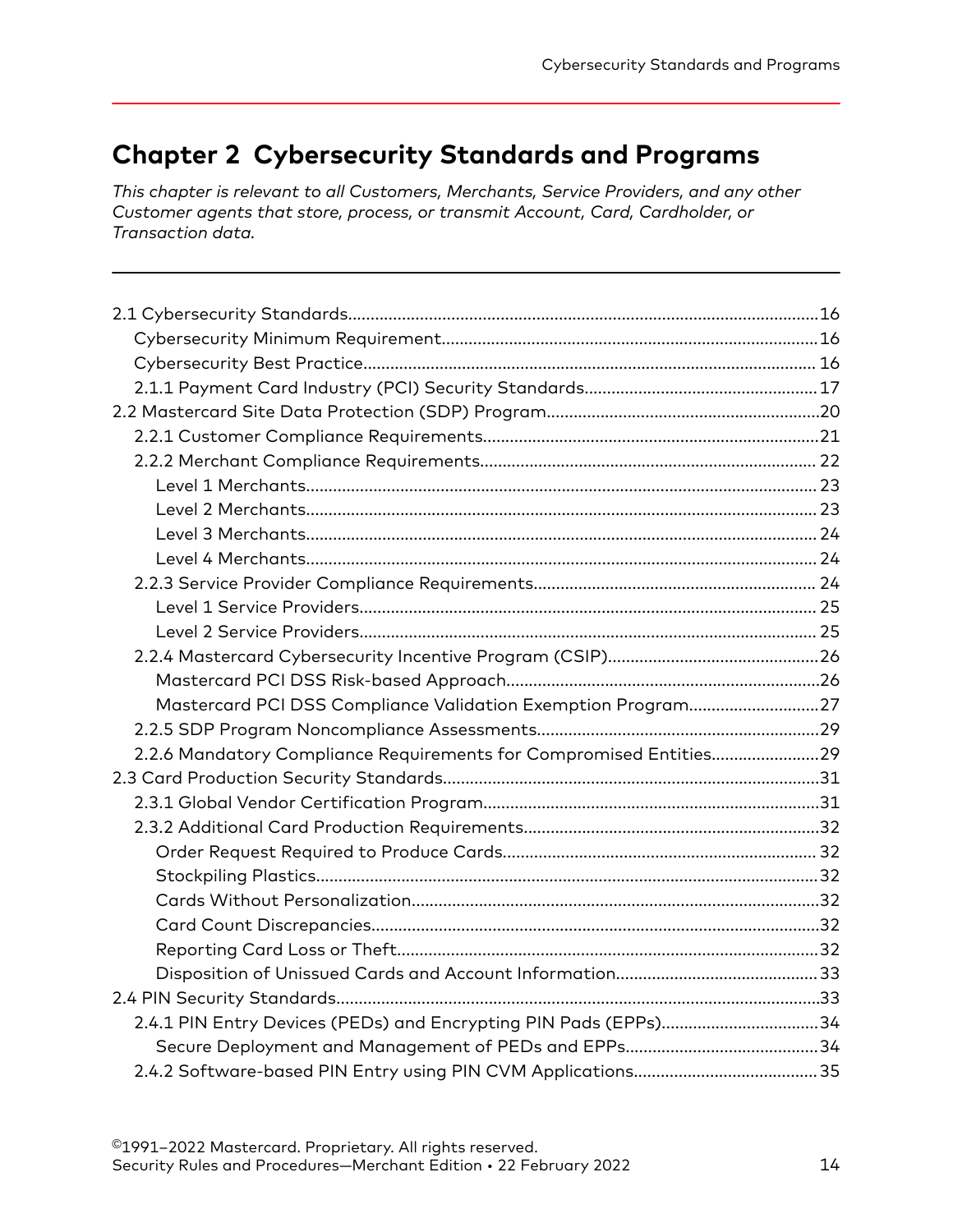| Secure Deployment and Management of PIN CVM Applications35    |
|---------------------------------------------------------------|
|                                                               |
|                                                               |
|                                                               |
| Cybersecurity Minimum Requirement - China Customers Only 36   |
|                                                               |
| Cybersecurity Validation of Customer - China Customers Only36 |
|                                                               |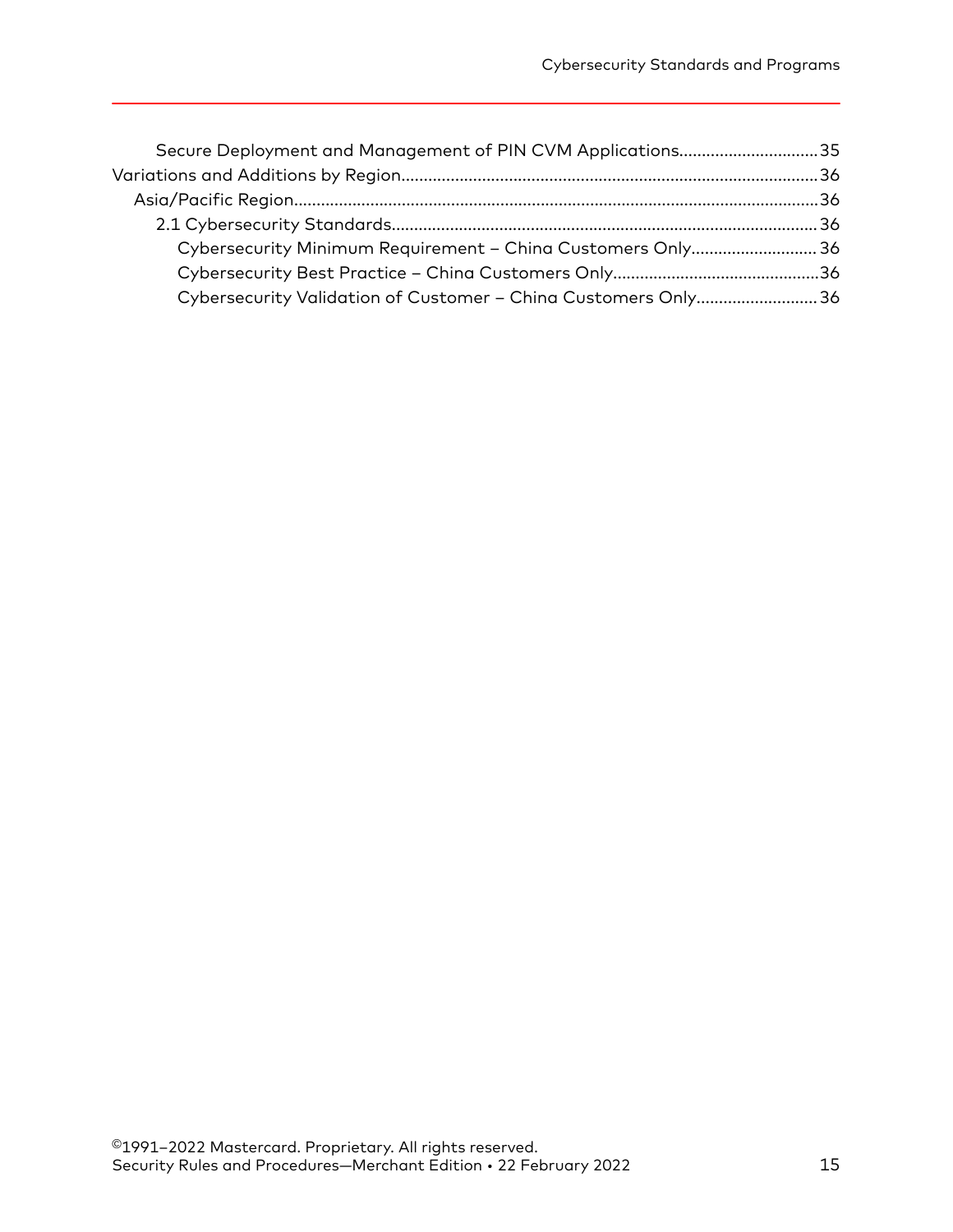## <span id="page-15-0"></span>**2.1 Cybersecurity Standards**

Each Customer and any agent thereof is expected to establish and maintain meaningful cybersecurity controls for any environment, system, or device used to store or process Confidential Information or Account Data, whether temporarily or permanently and whether directly or indirectly.

For purposes of this Chapter 2:

- "Confidential Information" means any information of any nature resulting from Activity, Digital Activity, Payment Transfer Activity, or any service provided by or product of Mastercard and which information is deemed by a person other than Mastercard (including, by way of example and not limitation, a Customer or Merchant or Cardholder) to be confidential information of such person; and
- "Account Data" means any Cardholder Data and/or Sensitive Authentication Data, where these terms have the meanings set forth in the *Payment Card Industry (PCI) Data Security Standard* and in this section, and include, by way of example and not limitation:
	- Cardholder Data—The Cardholder name, primary account number (PAN), and expiration date associated with an Account (including any Token or Virtual Account) and, the service code on a magnetic stripe Card, and
	- Sensitive Authentication Data—The full contents of a Card's magnetic stripe, Card validation code 2 (CVC 2) data, and PIN or PIN block data.

#### **Cybersecurity Minimum Requirement**

Each Customer must ensure that any Customer environment that stores, processes, or transmits Account Data complies with the *PCI Data Security Standard*, in accordance with the Mastercard Site Data Protection (SDP) Program, all other applicable PCI Security Standards (as listed in section 2.1.1), and the Mastercard cybersecurity programs described in Chapter 2 of this manual.

#### **NOTE: Additions to this Rule appear in the "Asia/Pacific Region" section at the end of this chapter.**

#### **Cybersecurity Best Practice**

As a best practice to ensure sufficient cybersecurity controls are established and maintained, all Customer environments, systems, or devices used to store, process, or transmit Confidential Information are recommended to comply with at least one of the following:

- The National Institute of Standards and Technology Cybersecurity Framework (NIST CSF); or
- One of the standards included as "Informative References" to the NIST CSF, currently:
	- Control Objectives for Information and Related Technology (COBIT)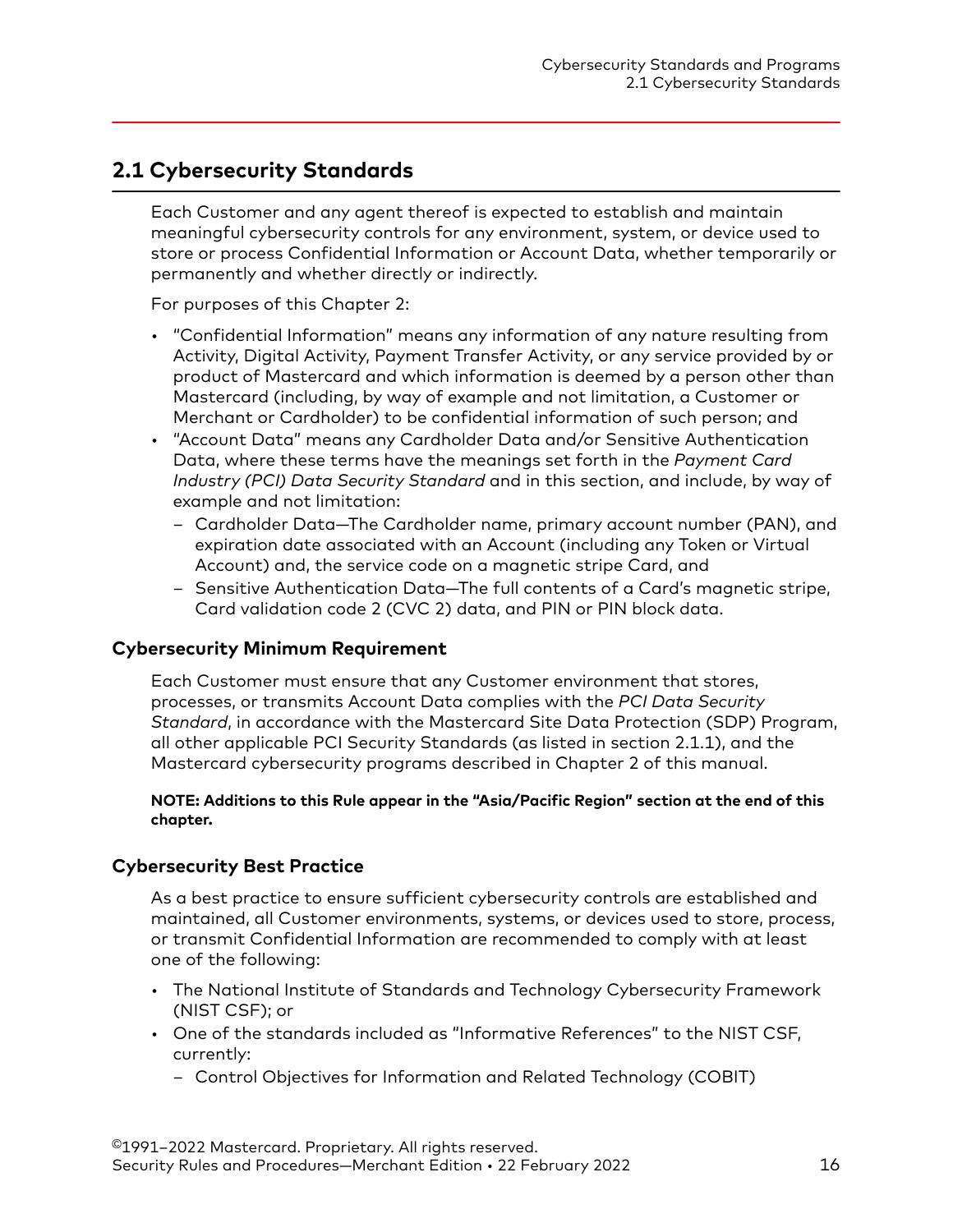- <span id="page-16-0"></span>– Center for Internet Security (CIS) Critical Security Controls for Effective Cyber Defense (CIS Controls)
- American National Standards Institute/International Society of Automation (ANSI/ISA)-62443-2-1 (99.02.01)-2009
- International Organization for Standardization (ISO)/International Electrotechnical Commission (IEC) 27001
- NIST Special Publication (SP) 800-53 Rev. 4 NIST SP 800-53

| The following cybersecurity standards<br>documents:                               | May be found at:                     |
|-----------------------------------------------------------------------------------|--------------------------------------|
| PCI Security Standards, including all of the<br>documents listed in section 2.1.1 | https://www.pcisecuritystandards.org |
| NIST CSF and NIST CSF "Informative<br>References"                                 | https://www.nist.gov/cyberframework  |

#### **NOTE: Additions to this Rule appear in the "Asia/Pacific Region" section at the end of this chapter.**

#### **2.1.1 Payment Card Industry (PCI) Security Standards**

PCI Security Standards are technical and operational requirements established by the Payment Card Industry Security Standards Council (PCI SSC) to act as a minimum baseline to protect Account data. Mastercard requires that all Customers, Merchants, Service Providers, and other Customer agents that store, process, or transmit Card, Cardholder, or Transaction data adhere to the most current PCI Security Standards.

The following table describes the PCI Security Standards and compliance requirements applicable to Issuers, Acquirers, Merchants, Service Providers, Card production vendors, and other Customer agents. All of the PCI Security Standards documents referenced in Table 2.1 are available on the PCI SSC website at [www.pcisecuritystandards.org](https://www.pcisecuritystandards.org/).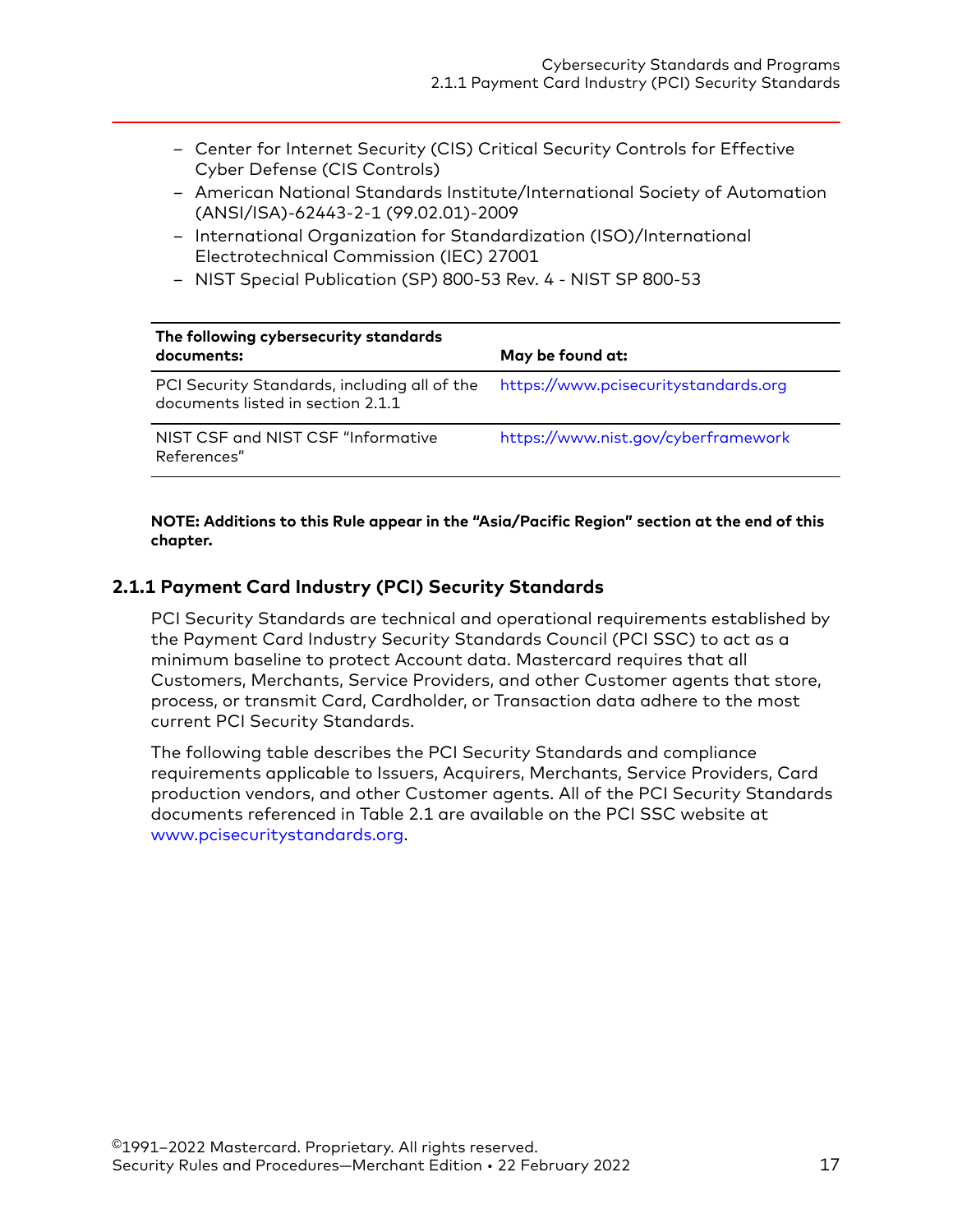| <b>PCI Security Standard</b>                                                                                                                                                                 | <b>Compliance Requirements and</b><br><b>Recommendations</b>                                                                                                                                                                                                                      |
|----------------------------------------------------------------------------------------------------------------------------------------------------------------------------------------------|-----------------------------------------------------------------------------------------------------------------------------------------------------------------------------------------------------------------------------------------------------------------------------------|
| PCI Data Security Standard ("PCI DSS")                                                                                                                                                       | Compliance is required for all Issuers,<br>Acquirers, Merchants, Service Providers, and<br>any other person or entity that a Customer<br>permits, directly or indirectly, to store,<br>transmit, or process Account data.                                                         |
|                                                                                                                                                                                              | Validation of compliance is required for<br>Level 1, 2, and 3 Merchants and all Service<br>Providers under the Mastercard Site Data<br>Protection (SDP) Program (refer to section<br>2.2 for more information).                                                                   |
| PCI Payment Application Data Security<br>Standard ("PCI PA-DSS")                                                                                                                             | Compliance is required for all Merchants<br>and Service Providers that use eligible third<br>party-provided payment applications, unless<br>the payment application is compliant with<br>the PCI Secure Software Standard.                                                        |
|                                                                                                                                                                                              | Refer to the PCI PA-DSS Program Guide for<br>information about the applicability of the<br>PCI PA-DSS to third party-provided<br>payment applications.                                                                                                                            |
|                                                                                                                                                                                              | Refer to the PCI QIR Program Guide for<br>information about the applicability of<br>Qualified Integrator & Reseller (QIR)<br>engagement for third party-provided<br>payment application implementation. Use<br>of a QIR listed on the PCI SSC website is<br>strongly recommended. |
| <b>PCI Token Service Providers-Additional</b><br>Security Requirements and Assessment<br>Procedures for Token Service Providers (EMV<br>Payment Tokens) ("PCI TSP Security<br>Requirements") | Compliance is required for any Issuer that<br>performs Token Service Provider (TSP)<br>services on its own behalf, and any entity<br>that performs or proposes to perform TSP<br>Program Service as the TSP of a Customer.                                                        |
|                                                                                                                                                                                              | Refer to Chapter 7 of the Mastercard Rules<br>for more information about third-party TSP<br>requirements.                                                                                                                                                                         |

#### **Table 2.1—PCI Security Standards Documentation and Compliance Requirements and Recommendations**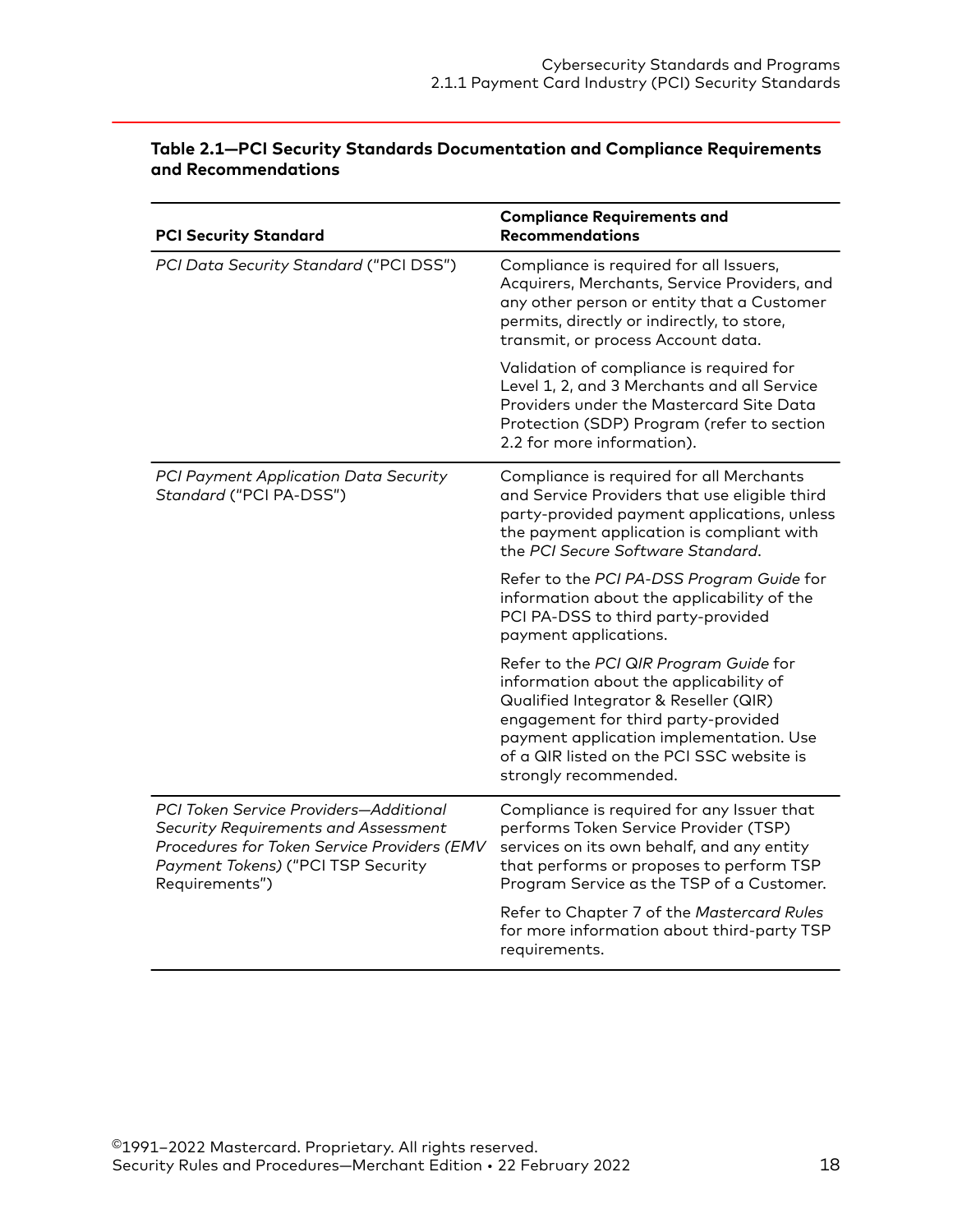| <b>PCI Security Standard</b>                                                                                                                                                                                                 | <b>Compliance Requirements and</b><br><b>Recommendations</b>                                                                                                                                                                                                                                 |
|------------------------------------------------------------------------------------------------------------------------------------------------------------------------------------------------------------------------------|----------------------------------------------------------------------------------------------------------------------------------------------------------------------------------------------------------------------------------------------------------------------------------------------|
| PCI 3-D Secure-Security Requirements and<br>Assessment Procedures for EMV® 3-D Secure<br>Core Components: Access Control Server<br>(ACS), Directory Server (DS), and 3DS Server<br>(3DSS) ("PCI 3DS Core Security Standard") | Compliance is required for any Service<br>Provider that performs or provides 3-D<br>Secure (3DS) functions as defined in the<br><b>EMV 3-D Secure Protocol and Core Functions</b><br>Specification.                                                                                          |
|                                                                                                                                                                                                                              | Validation of compliance is required for such<br>Service Providers under the Mastercard SDP<br>Program (refer to section 2.2).                                                                                                                                                               |
|                                                                                                                                                                                                                              | Compliance is strongly recommended for<br>any Merchant that performs or provides<br>3DS functions as defined in the EMV 3-D<br>Secure Protocol and Core Functions<br>Specification.                                                                                                          |
|                                                                                                                                                                                                                              | Refer to Chapter 7 of the Mastercard Rules<br>for more information about 3DS Service<br>Provider requirements.                                                                                                                                                                               |
| PCI 3-D Secure-Security Requirements and<br>Assessment Procedures for EMV 3-D Secure<br>SDK ("PCI 3DS SDK Security Standard")                                                                                                | Compliance is required for any Service<br>Provider that uses 3DS Software<br>Development Kits (SDKs).                                                                                                                                                                                        |
|                                                                                                                                                                                                                              | Use of approved 3DS SDKs is strongly<br>recommended for any Merchant that<br>performs or provides 3DS functions as<br>defined in the EMV 3-D Secure Protocol and<br>Core Functions Specification. Approved 3DS<br>SDKs are listed on the PCI SSC website at<br>www.pcisecuritystandards.org. |
| PCI Point-to-Point Encryption: Solution<br>Requirements and Testing Procedures                                                                                                                                               | Compliance is required for eligible<br>Merchants participating in the Mastercard<br>PCI DSS Compliance Validation Exemption<br>Program and implementing a Point-to-Point<br>Encryption (P2PE) solution (refer to section<br>2.2.4 for more information).                                     |
| PCI Card Production & Provisioning Physical<br><b>Security Requirements</b><br><b>PCI Card Production &amp; Provisioning Logical</b><br><b>Security Requirements</b>                                                         | Compliance is required for any Card<br>production vendors, pursuant to the Global<br>Vendor Certification Program (GVCP), and<br>any Issuer that performs Card production<br>activities on its own behalf (refer to section<br>2.3 and Appendix C for more information).                     |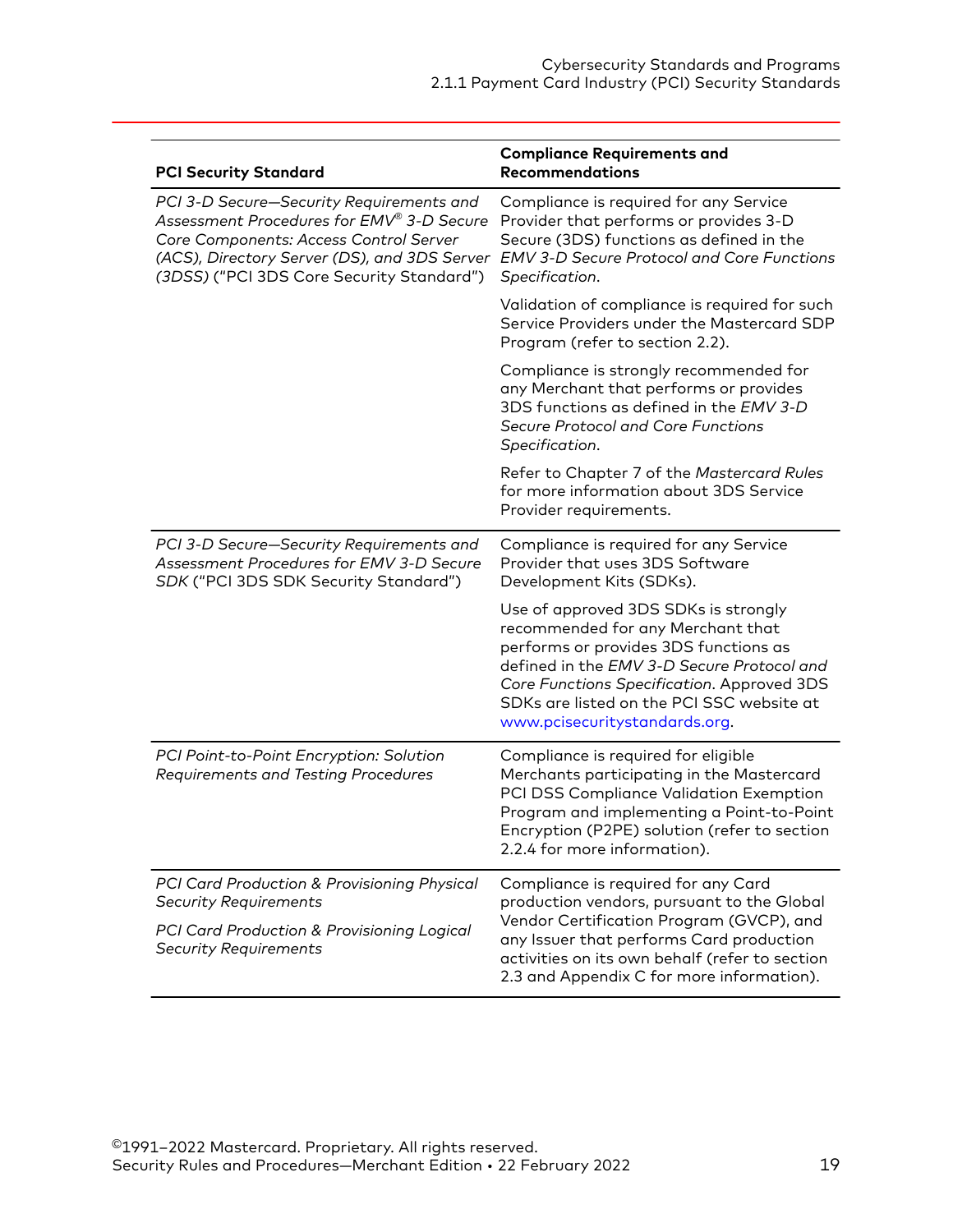<span id="page-19-0"></span>

| <b>PCI Security Standard</b>                                                                                                                                  | <b>Compliance Requirements and</b><br><b>Recommendations</b>                                                                                                                                                                                                                                                   |
|---------------------------------------------------------------------------------------------------------------------------------------------------------------|----------------------------------------------------------------------------------------------------------------------------------------------------------------------------------------------------------------------------------------------------------------------------------------------------------------|
| <b>PCI PIN Security Requirements</b>                                                                                                                          | Compliance is required for all Customers                                                                                                                                                                                                                                                                       |
| PCI PIN Transaction Security (PTS) Point of<br>Interaction (POI) Modular Security<br>Requirements                                                             | and their agents performing PIN<br>encipherment or any other aspect of PIN<br>processing involving PIN entry by means of<br>$\alpha$ :                                                                                                                                                                         |
| PCI PIN Transaction Security (PTS)<br>Hardware Security Module (HSM) Security<br>Requirements                                                                 | PIN entry device (PED) or encrypting PIN<br>$\bullet$<br>pad (EPP) on a Terminal (including a<br>Mobile Point-of-Sale [MPOS] Terminal);                                                                                                                                                                        |
| PCI PIN Transaction Security (PTS) Device<br>Testing and Approval Program Guide and PCI .<br>Approved PTS Devices list                                        | or<br><b>PIN Cardholder Verification Method</b><br>(CVM) Application for software-based                                                                                                                                                                                                                        |
| PCI Software-based PIN Entry on COTS<br>(SPoC) <sup>™</sup> Security Requirements                                                                             | PIN entry on a Commercial Off-The-Shelf<br>(COTS) device ("SPoC Solution").                                                                                                                                                                                                                                    |
|                                                                                                                                                               | Refer to section 2.4 for more information;<br>also see Chapter 4 for additional PIN-<br>related requirements.                                                                                                                                                                                                  |
| PCI Forensic Investigator Program Guide<br>("PFI Program Guide")                                                                                              | Compliance is required for any Acquirer that<br>engages the services of a PCI SSC Forensic<br>Investigator (PFI) to conduct an<br>independent forensic investigation in order<br>to assess the cause, scope, magnitude,<br>duration, and effects of an ADC Event or<br>Potential ADC Event.                    |
| PCI Software Security Framework (SSF)-<br>PCI Secure Software Requirements and<br>Assessment Procedures ("PCI Secure<br>Software Standard")                   | Compliance is required for all Merchants<br>and Service Providers that use eligible third<br>party-provided payment software. Refer to<br>the PCI Secure Software Program Guide for<br>information about the applicability of the<br>PCI Secure Software Standard to third<br>party-provided payment software. |
| PCI Software Security Framework (SSF)-<br>PCI Secure Software Lifecycle (Secure SLC)<br>Requirements and Assessment Procedures<br>("PCI Secure SLC Standard") | Compliance is strongly recommended for<br>any Merchant or Service Provider that uses<br>third party-provided payment software.                                                                                                                                                                                 |

## **2.2 Mastercard Site Data Protection (SDP) Program**

#### **NOTE: This section applies to Mastercard and Maestro Transactions.**

The Mastercard Site Data Protection (SDP) Program consists of Rules, guidelines, best practices, and approved compliance validation tools to foster broad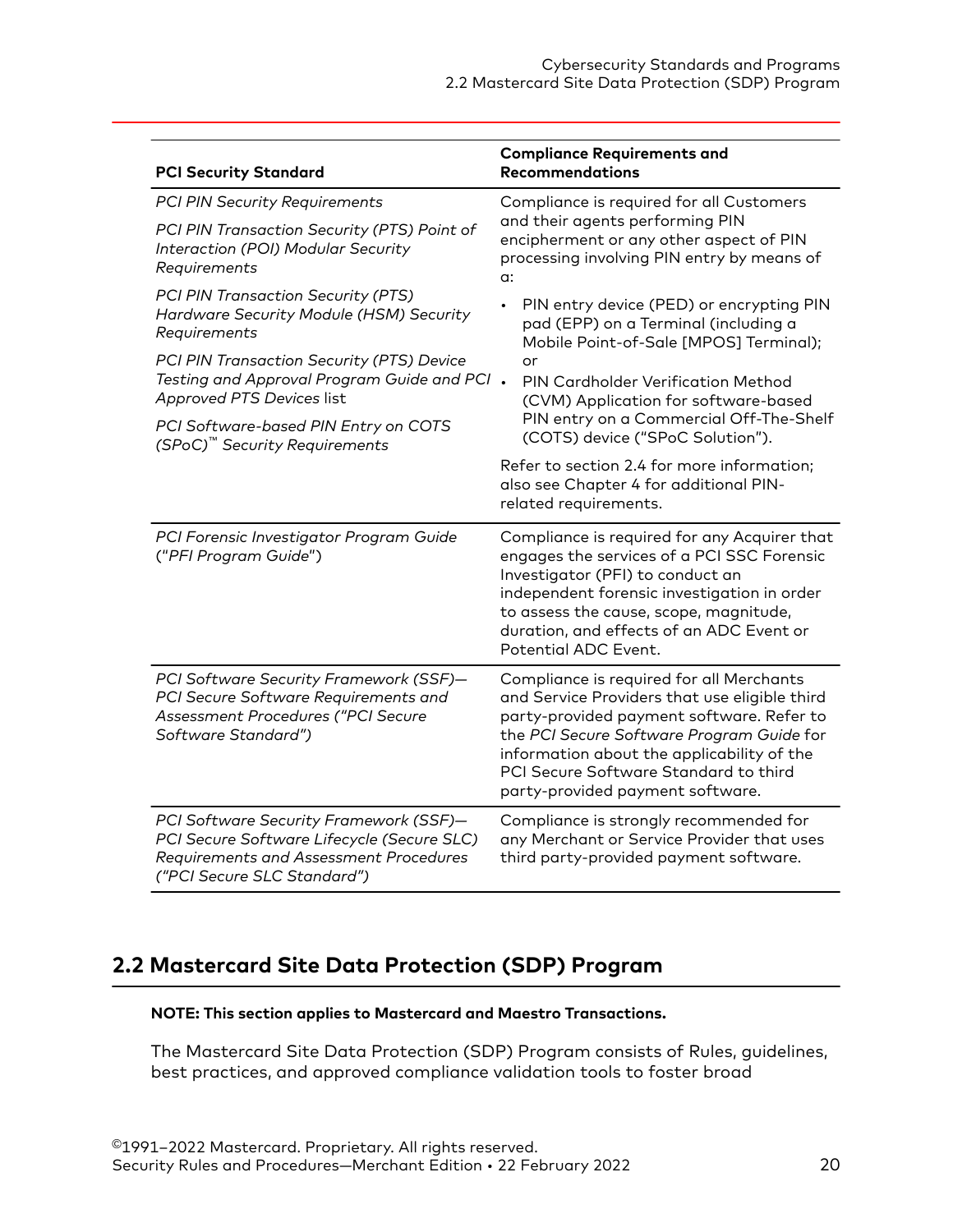<span id="page-20-0"></span>compliance with the PCI Security Standards. The SDP Program is designed to help Customers, Merchants, and Service Providers (Third Party Processors [TPPs], Data Storage Entities [DSEs], Payment Facilitators [PFs], Staged Digital Wallet Operators [SDWOs], Digital Activity Service Providers [DASPs], Token Service Providers [TSPs], Terminal Servicers [TSs], AML/Sanctions Service Providers, 3-D Secure Service Providers [3-DSSPs], and Installment Service Providers [ISPs]) protect against Account Data Compromise (ADC) Events.

**NOTE: For the purposes of the SDP Program, TPPs, DSEs, PFs, SDWOs, DASPs, TSPs, TSs, AML/Sanctions Service Providers, 3-DSSPs, and ISPs are collectively referred to as "Service Providers" in this chapter. Refer to section 10.1 of this manual for the definitions of an Account Data Compromise Event and a Potential Account Data Compromise Event.**

Compliance with the *Payment Card Industry Data Security Standard* (PCI DSS) and all other applicable PCI Security Standards is required for all Issuers, Acquirers, Merchants, Service Providers, and any other person or entity that a Customer permits, directly or indirectly, to store, transmit, or process Account Data. Only Merchants and Service Providers must validate their compliance to Mastercard, as set forth in sections 2.2.2 and 2.2.3 respectively, in order to be deemed compliant with the Mastercard SDP Program.

Mastercard has sole discretion to interpret and enforce the SDP Program Standards.

#### **2.2.1 Customer Compliance Requirements**

Compliance with the PCI DSS is required for all Issuers and Acquirers, although validation of the Customer's compliance is not required.

To ensure compliance with the Mastercard SDP Program, an **Issuer** must:

- Communicate the SDP Program requirements to each Level 1 and Level 2 Service Provider, and validate the Service Provider's compliance with the PCI DSS and any other applicable PCI Security Standard by reviewing the *Payment Card Industry Self-Assessment Questionnaire* (SAQ) or the Report on Compliance (ROC).
- Submit the annual PCI compliance validation (the PCI Attestation of Compliance [AOC]) for each Level 1 and Level 2 Service Provider by email message to [pcireports@mastercard.com,](mailto:pcireports@mastercard.com) after initial registration with Mastercard and every year thereafter. If a newly registered Service Provider is not yet compliant, the PCI Action Plan available on the Service Provider page of the SDP Program website must be completed and submitted for review.

To ensure compliance with the Mastercard SDP Program, an **Acquirer** must:

• Communicate the SDP Program requirements to each Level 1, Level 2, and Level 3 Merchant, and validate the Merchant's compliance with the PCI DSS by reviewing the *Payment Card Industry Self-Assessment Questionnaire* or the ROC.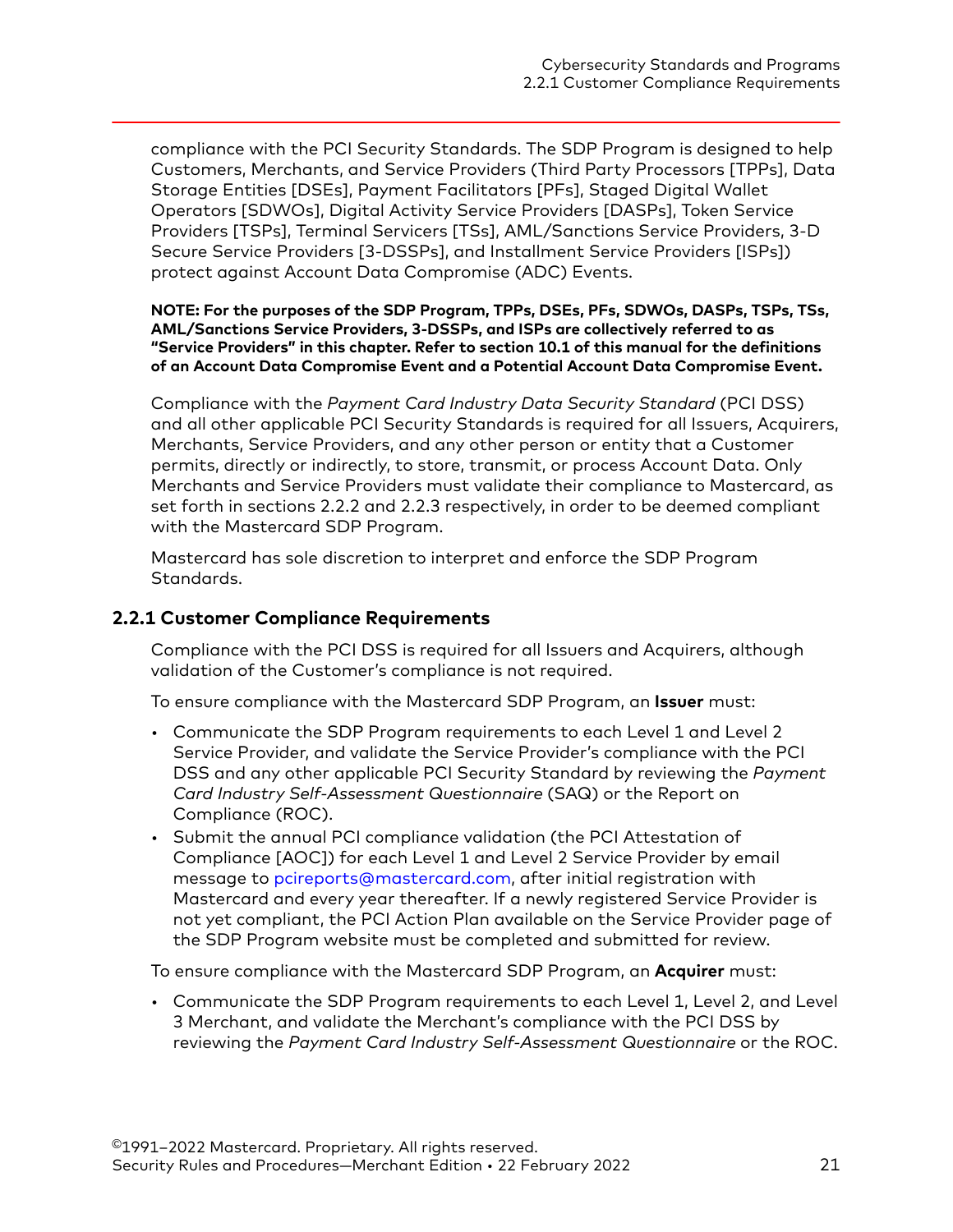<span id="page-21-0"></span>• Submit the SDP Acquirer Submission and Compliance Status Form available on the Acquirer page of the SDP Program website, for each Level 1, Level 2, and Level 3 Merchant semi-annually by email message to [sdp@mastercard.com](mailto:sdp@mastercard.com).

| For this reporting period | Submit the form(s) no later than |
|---------------------------|----------------------------------|
| 1 October to 31 March     | 31 March                         |
| 1 April to 30 September   | 30 September                     |

- Validate to Mastercard that the Acquirer has a risk management program in place to identify and manage payment security risk within the Acquirer's Level 4 Merchant portfolio.
- Communicate the SDP Program requirements to each Level 1 and Level 2 Service Provider, and validate the Service Provider's compliance with the PCI DSS and any other applicable PCI Security Standard by reviewing the *Payment Card Industry Self-assessment Questionnaire* and the ROC.
- Submit annual PCI validation (the PCI Attestation of Compliance [AOC]) for each Level 1 and Level 2 Service Provider by email message to [pcireports@mastercard.com](mailto:pcireports@mastercard.com) after initial registration with Mastercard and every year thereafter. If a newly registered Service Provider is not yet compliant, the PCI Action Plan available on the Service Provider page of the SDP Program website must be completed and submitted for review.

A Customer that complies with the SDP Program requirements may qualify for a reduction, partial or total, of certain costs or assessments if the Customer is impacted by an ADC Event, whether caused by the Customer itself, a Merchant, or a Service Provider.

#### **2.2.2 Merchant Compliance Requirements**

This section describes Level 1, Level 2, Level 3 and Level 4 Merchant criteria and how a Merchant may successfully validate compliance with the PCI DSS and all other applicable PCI Security Standards and apply cybersecurity best practices. Refer to section 2.2.4 regarding alternative means by which a Merchant may validate PCI DSS compliance if implementing secure technologies.

The Acquirer must ensure, with respect to each of its Merchants, that "transition" from one PCI level to another (for example, the Merchant transitions from Level 4 to Level 3 due to Transaction volume increases), that such Merchant achieves compliance with the requirements of the applicable PCI level as soon as practical, but in any event not later than one year after the date of the event that results in or causes the Merchant to transition from one PCI level to another.

All Level 1, Level 2, and Level 3 Merchants that use any third party-provided payment applications or payment software must validate that each payment application or payment software used is listed on the PCI Security Standards Council (SSC) website at [www.pcisecuritystandards.org](https://www.pcisecuritystandards.org/) as compliant with either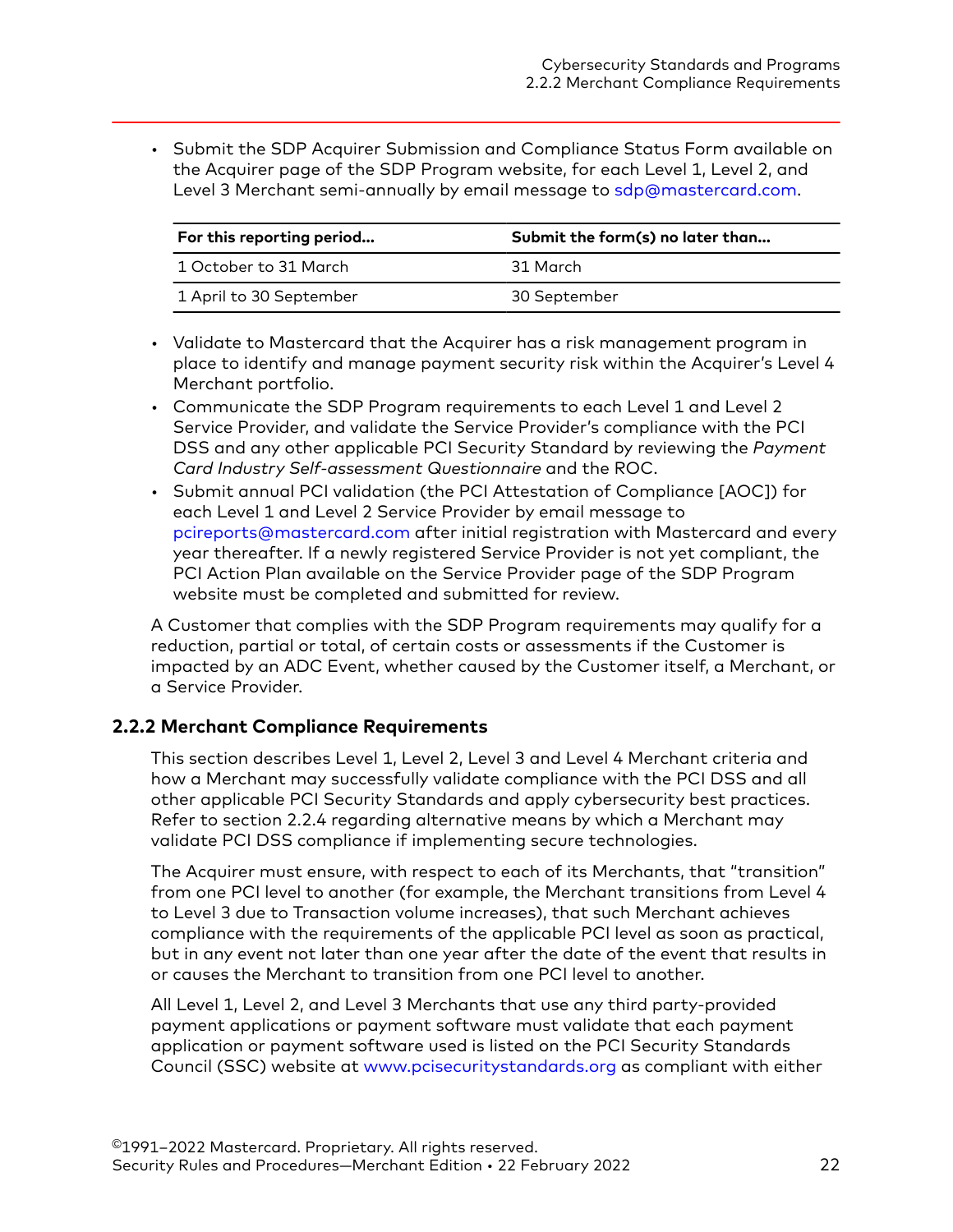<span id="page-22-0"></span>the *Payment Card Industry Payment Application Data Security Standard* (PCI PA-DSS) or the PCI Secure Software Standard, as applicable. Mastercard recommends that Merchants use a Qualified Integrator & Reseller (QIR) listed on the PCI SSC website to implement a PCI PA-DSS-compliant payment application, as applicable.

Mastercard recommends that Merchants using third party-provided payment software ensure the payment software vendor complies with the PCI Secure SLC Standard.

Mastercard recommends that any Merchant that performs or provides 3-D Secure (3DS) functions as defined in the *EMV 3-D Secure Protocol and Core Functions Specification* comply with the *PCI 3DS Core Security Standard* and use approved 3DS Software Development Kits (SDKs) listed on the PCI SSC website, as applicable.

#### **Level 1 Merchants**

A Merchant that meets any one or more of the following criteria is deemed to be a Level 1 Merchant and must validate compliance with the PCI DSS:

- Any Merchant that has a confirmed Account data compromise,
- Any Merchant having greater than six million total combined Mastercard and Maestro Transactions annually,
- Any Merchant meeting the Level 1 criteria of Visa, and
- Any Merchant that Mastercard, in its sole discretion, determines should meet the Level 1 Merchant requirements to minimize risk to the system.

To validate compliance, each Level 1 Merchant must successfully undergo an annual PCI DSS assessment resulting in the completion of a ROC conducted by a PCI SSC-approved Qualified Security Assessor (QSA) or PCI SSC-certified Internal Security Assessor (ISA).

#### **Level 2 Merchants**

Unless deemed to be a Level 1 Merchant, the following are deemed to be a Level 2 Merchant and must validate compliance with the PCI DSS:

- Any Merchant with greater than one million but less than or equal to six million total combined Mastercard and Maestro Transactions annually, and
- Any Merchant meeting the Level 2 criteria of Visa.

To validate compliance, each Level 2 Merchant must successfully complete an annual SAQ. Level 2 Merchants completing SAQ A, SAQ A-EP or SAQ D must additionally engage a PCI SSC-approved QSA or PCI SSC-certified ISA for compliance validation.

Level 2 Merchants may alternatively, at their own discretion, engage a PCI SSCapproved QSA or PCI SSC-certified ISA to complete a ROC instead of performing an SAQ.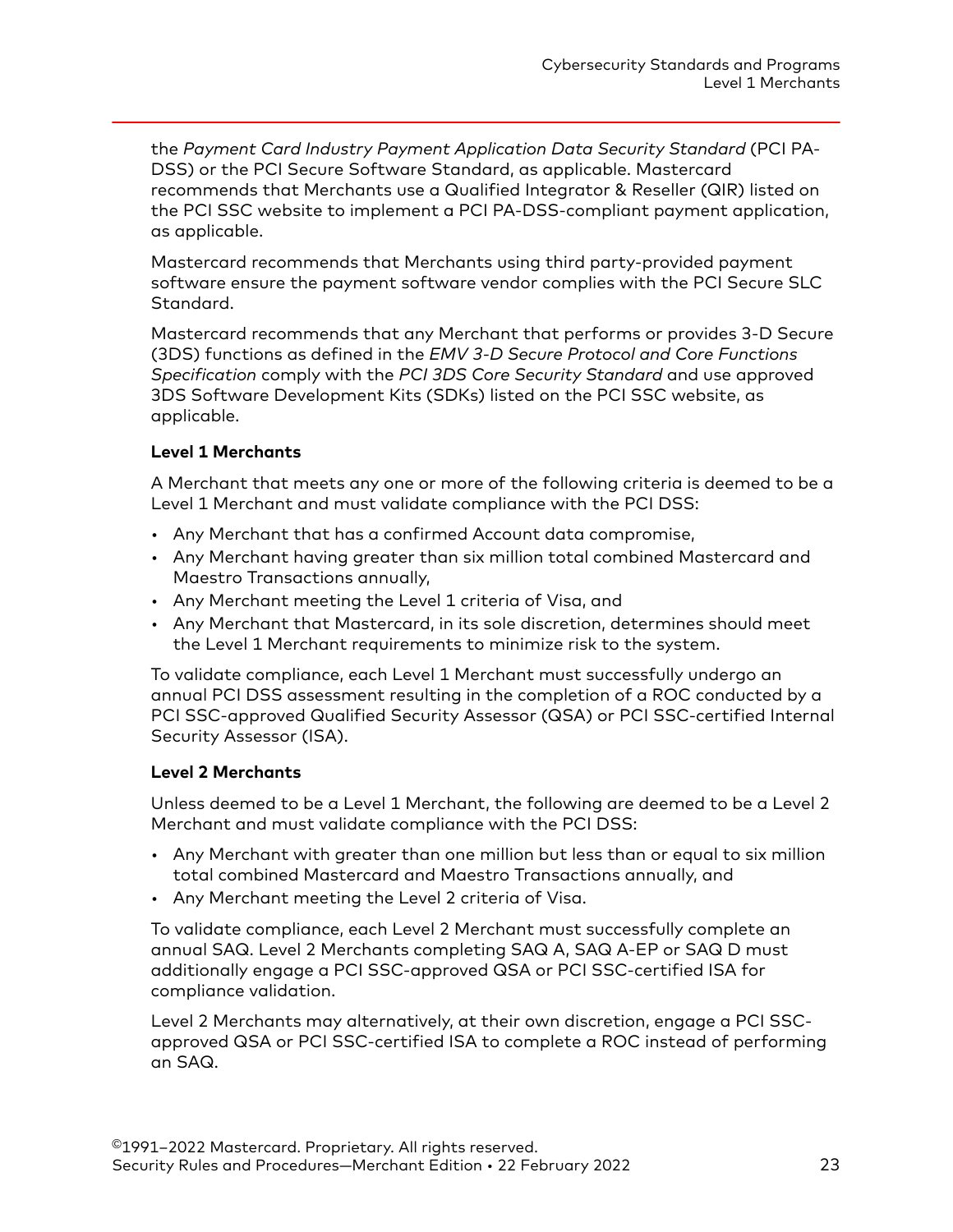#### <span id="page-23-0"></span>**Level 3 Merchants**

Unless deemed to be a Level 1 or Level 2 Merchant, the following are deemed to be a Level 3 Merchant and must validate compliance with the PCI DSS:

- Any Merchant with greater than 20,000 but less than or equal to one million total combined Mastercard and Maestro electronic commerce (e-commerce) Transactions annually, and
- Any Merchant meeting the Level 3 criteria of Visa.

To validate compliance, each Level 3 Merchant must successfully complete an annual SAQ.

Level 3 Merchants may alternatively, at their own discretion, engage a PCI SSCapproved QSA to complete a ROC instead of performing an SAQ.

#### **Level 4 Merchants**

Any Merchant not deemed to be a Level 1, Level 2, or Level 3 Merchant is deemed to be a Level 4 Merchant. Compliance with the PCI DSS is required for a Level 4 Merchant, although validation of compliance is optional for a Level 4 Merchant. However, a validation of compliance is strongly recommended for Acquirers with respect to each Level 4 Merchant in order to reduce the risk of an ADC Event and for an Acquirer potentially to gain a partial waiver of related assessments.

A Level 4 Merchant may validate compliance with the PCI DSS by successfully completing an annual SAQ.

Level 4 Merchants may alternatively, at their own discretion, engage a PCI SSCapproved QSA to complete a ROC instead of performing an SAQ.

#### **2.2.3 Service Provider Compliance Requirements**

This section describes Level 1 and Level 2 Service Provider criteria, and how a Service Provider may successfully validate compliance with the PCI DSS and all other applicable PCI Security Standards and apply cybersecurity best practices.

Mastercard recommends that each Level 1 and Level 2 Service Provider demonstrates to Mastercard its compliance with the Designated Entities Supplemental Validation (DESV) appendix of the PCI DSS.

All Level 1 and Level 2 Service Providers that use any third party-provided payment applications or payment software must validate that each payment application or payment software used is listed on the PCI SSC website at [www.pcisecuritystandards.org](https://www.pcisecuritystandards.org/) as compliant with either the PCI PA-DSS DSS or the PCI Secure Software Standard, as applicable.

Mastercard recommends that Service Providers using third party-provided payment software ensure the payment software vendor complies with the PCI Secure SLC Standard.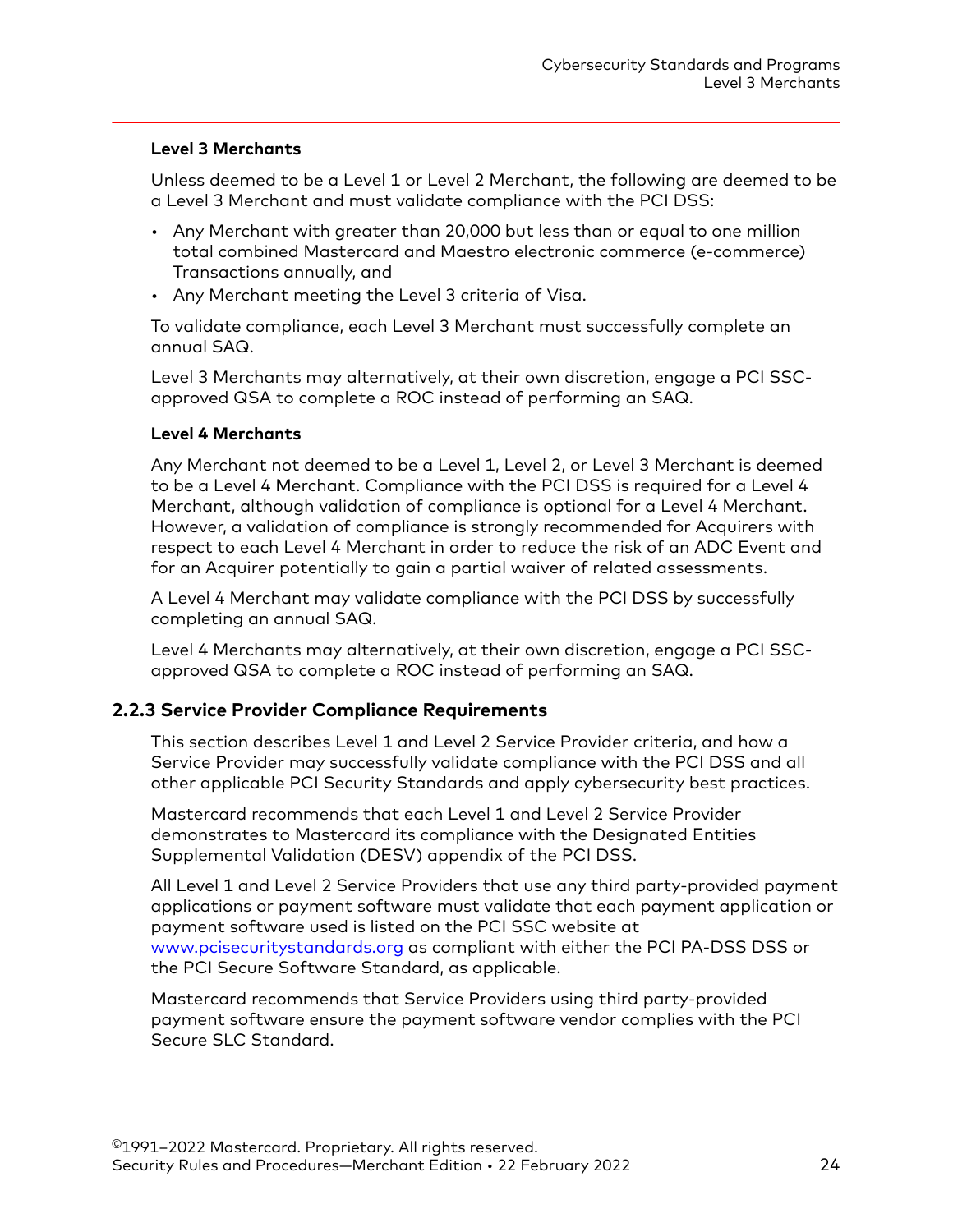<span id="page-24-0"></span>Compliance with the *PCI 3DS Core Security Standard* is required for any Service Provider that performs or provides 3DS functions as defined in the *EMV 3-D Secure Protocol and Core Functions Specification*. All Service Providers that use any 3DS SDK must validate that each 3DS SDK used is listed on the PCI SSC website at [www.pcisecuritystandards.org](https://www.pcisecuritystandards.org/) as compliant with the *PCI 3DS SDK Security Standard*, as applicable.

#### **Level 1 Service Providers**

A Level 1 Service Provider is any TPP, SDWO, DASP, TSP, AML/Sanctions Service Providers, 3-DSSP or ISP (regardless of volume); and any DSE or PF that stores, transmits, or processes more than 300,000 total combined Mastercard and Maestro Transactions annually.

Each Level 1 Service Provider must validate compliance with the PCI DSS, each TSP must additionally validate compliance with the *PCI TSP Security Requirements*, and each 3-DSSP must validate compliance with the *PCI 3DS Core Security Standard* by successfully undergoing an annual PCI assessment resulting in the completion of a ROC conducted by an appropriate PCI SSC-approved QSA.

#### **Level 2 Service Providers**

A Level 2 Service Provider is any DSE or PF that is not deemed a Level 1 Service Provider and that stores, transmits, or processes 300,000 or less total combined Mastercard and Maestro Transactions annually; and any TS.

Each Level 2 Service Provider must validate compliance with the PCI DSS by successfully completing an annual SAQ.

As an alternative to validating compliance with the PCI DSS, a DSE qualifying as a Level 2 Service Provider may submit a PCI PIN Security Requirements Attestation of Compliance for Onsite Assessments from a PCI SSC-approved Qualified PIN Assessor (QPA) every two years to the Mastercard SDP Department, provided that the DSE does not perform services involving the storage, transmission, or processing of Account, Cardholder, or Transaction Data.

As an alternative to validating compliance with the PCI DSS, a TS may submit a completed Terminal Servicer QIR Participation Validation Form to the Mastercard SDP Department, provided that the TS **does not** perform services involving the storage, transmission, or processing of Account, Cardholder, or Transaction Data, but the TS has access to such Data within the Cardholder Data Environment (CDE) (as the term is defined by the PCI SSC). The Terminal Servicer QIR Participation Validation Form is available on the Service Provider page of the SDP Program website.

**NOTE: Service Provider classifications (TPPs, DSEs, PFs, SDWOs, DASPs, TSPs, TSs, AML/ Sanctions Service Providers, 3-DSSPs and ISPs) are determined by Mastercard. Service Provider registrations with Mastercard will not be deemed complete until the Service Provider's compliance with the SDP Program is validated. Refer to Chapter 7 of the** *Mastercard Rules* **manual for additional Service Provider registration requirements.**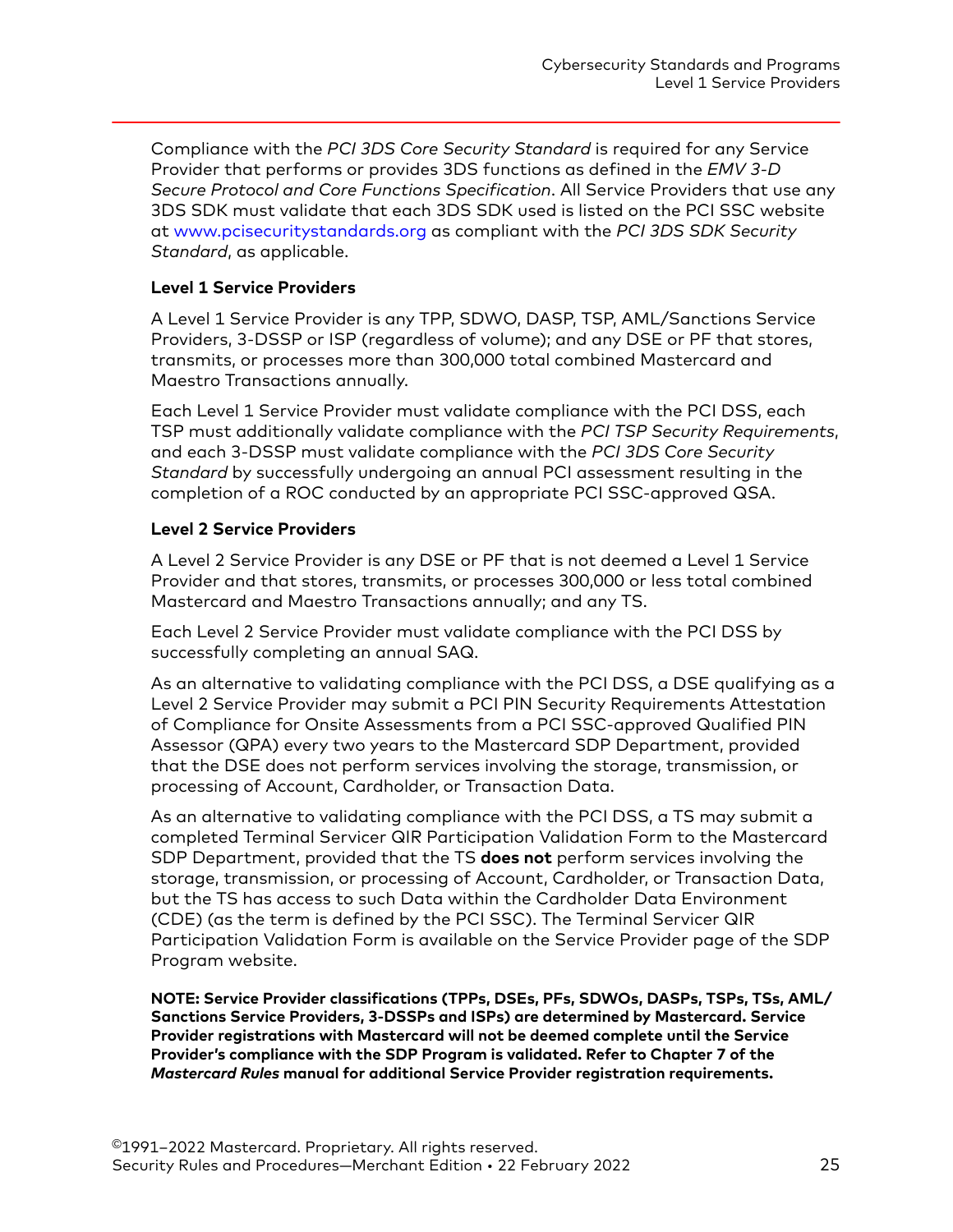#### <span id="page-25-0"></span>**2.2.4 Mastercard Cybersecurity Incentive Program (CSIP)**

The Mastercard Cybersecurity Incentive Program (CSIP) provides eligible Merchants using secure technologies such as EMV chip technology, a PCI-listed point-to-point encryption (P2PE) solution, or EMV payment tokenization increased flexibility within the SDP Standards. The CSIP is a component of the SDP Program and is optional for Merchants. The CSIP incentivizes Merchant participation by either reducing PCI compliance validation requirements or by eliminating the requirement to annually validate compliance with the PCI DSS.

#### **Mastercard PCI DSS Risk-based Approach**

A qualifying Level 1 or Level 2 Merchant located outside of the U.S. Region may use the Mastercard PCI DSS Risk-based Approach, which reduces a Merchant's compliance requirements to validating compliance with the first two of the six total milestones set forth in the *PCI DSS Prioritized Approach*, as follows:

- A Level 1 Merchant must validate compliance through a PCI DSS assessment resulting in the completion of a ROC conducted by a PCI SSC-approved QSA or PCI SSC-certified ISA;
- A Level 2 Merchant must validate compliance through an SAQ. Level 2 Merchants completing SAQ A, SAQ A-EP or SAQ D must additionally engage a PCI SSC-approved QSA or PCI SSC-certified ISA for compliance validation; and
- Each Level 1 and Level 2 Merchant must annually re-validate compliance with milestones one and two using an SAQ.

To qualify as compliant with the Mastercard PCI DSS Risk-based Approach, a Merchant must satisfy all of the following:

- The Merchant must certify that it is not storing Sensitive Authentication Data.
- On a continuous basis, the Merchant must keep fully segregated the "Card-notpresent" Transaction environment from the "face-to-face" Transaction environment. A face-to-face Transaction requires the Card, the Cardholder, and the Merchant to all be present together at the time and place of the Transaction.
- For a Merchant located in the Europe Region, at least 95 percent of the Merchant's annual total count of Card-present Mastercard and Maestro Transactions must occur at Hybrid POS Terminals.
- For a Merchant located in the Asia/Pacific Region, Canada Region, Latin America and the Caribbean Region, or Middle East/Africa Region, at least 75 percent of the Merchant's annual total count of Card-present Mastercard and Maestro Transactions must occur at Hybrid POS Terminals.
- The Merchant must not have experienced an ADC Event or Potential ADC Event within the last 3 years, including but not limited to outstanding liabilities or actions preventing complete closure of ADC Event. At the discretion of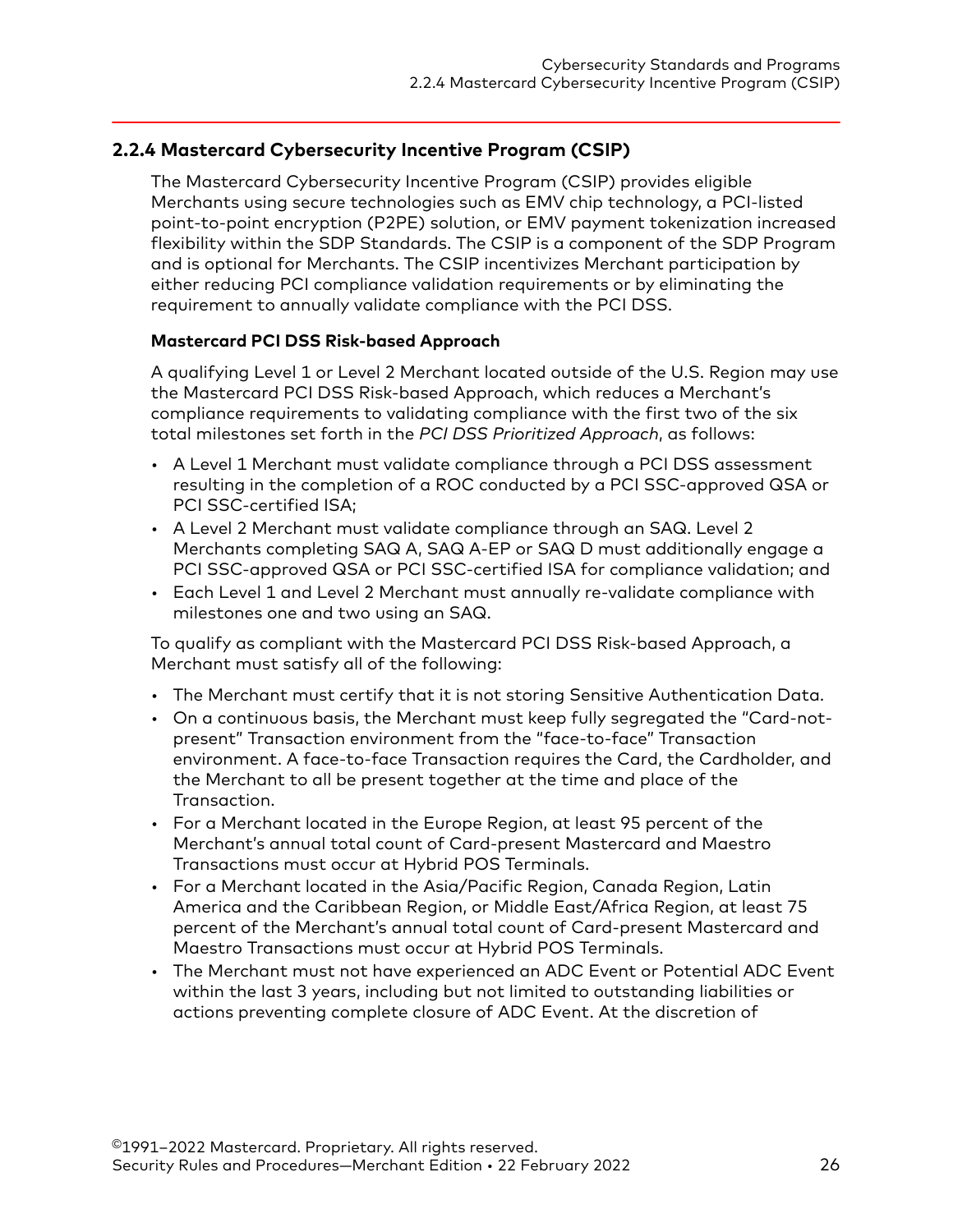<span id="page-26-0"></span>Mastercard, this and other criteria may be waived if the Merchant validated full PCI DSS compliance at the time of the ADC Event or Potential ADC Event.

• The Merchant must establish and annually test an ADC Event incident response plan.

Information about the *PCI DSS Prioritized Approach* is available at:

#### [https://www.pcisecuritystandards.org/document\\_library](https://www.pcisecuritystandards.org/document_library)

#### **Mastercard PCI DSS Compliance Validation Exemption Program**

All qualifying Merchants may participate in the Mastercard PCI DSS Compliance Validation Exemption Program (Exemption Program), which exempts the Merchant from annually validating its compliance with the PCI DSS.

To qualify or remain qualified to participate in the Exemption Program, a duly authorized and empowered officer of the Merchant must certify to the Merchant's Acquirer in writing that the Merchant has satisfied all of the following:

- 1. The Merchant does not store Sensitive Authentication Data. The Acquirer must notify Mastercard through compliance validation reporting of the status of Merchant storage of Sensitive Authentication Data;
- 2. The Merchant has not been identified by Mastercard as having experienced an ADC Event or Potential ADC Event during the prior three years, including but not limited to outstanding liabilities or actions preventing complete closure of ADC Event;
- 3. The Merchant has established and annually tests an ADC Event incident response plan in accordance with PCI DSS requirements; and
- 4. The Merchant has satisfied one of the following:
	- a. At least 75 percent of the Merchant's annual total acquired Mastercard and Maestro Transaction count is processed through Hybrid POS Terminals, as determined based on the Merchant's transactions processed during the previous twelve (12) months through the Global Clearing Management System (GCMS) and/or Single Message System. Transactions that were not processed by Mastercard may be included in the annual acquired Transaction count if the data is readily available to Mastercard;
	- b. The Merchant has implemented a P2PE solution listed on the PCI SSC website; **OR**
	- c. At least 75 percent of the Merchant's annual total acquired Mastercard and Maestro Transaction count is processed using EMV Payment Tokens from TSPs compliant with Mastercard Token Service Provider Standards

As a best practice, qualifying Merchants participating in the Exemption Program are recommended to validate compliance with the PCI DSS within the previous twelve (12) months of entering the Exemption Program.

An Acquirer must retain all Merchant certifications of eligibility for the Exemption Program for a minimum of five (5) years. Upon request by Mastercard, the Acquirer must provide a Merchant's certification of eligibility for the Exemption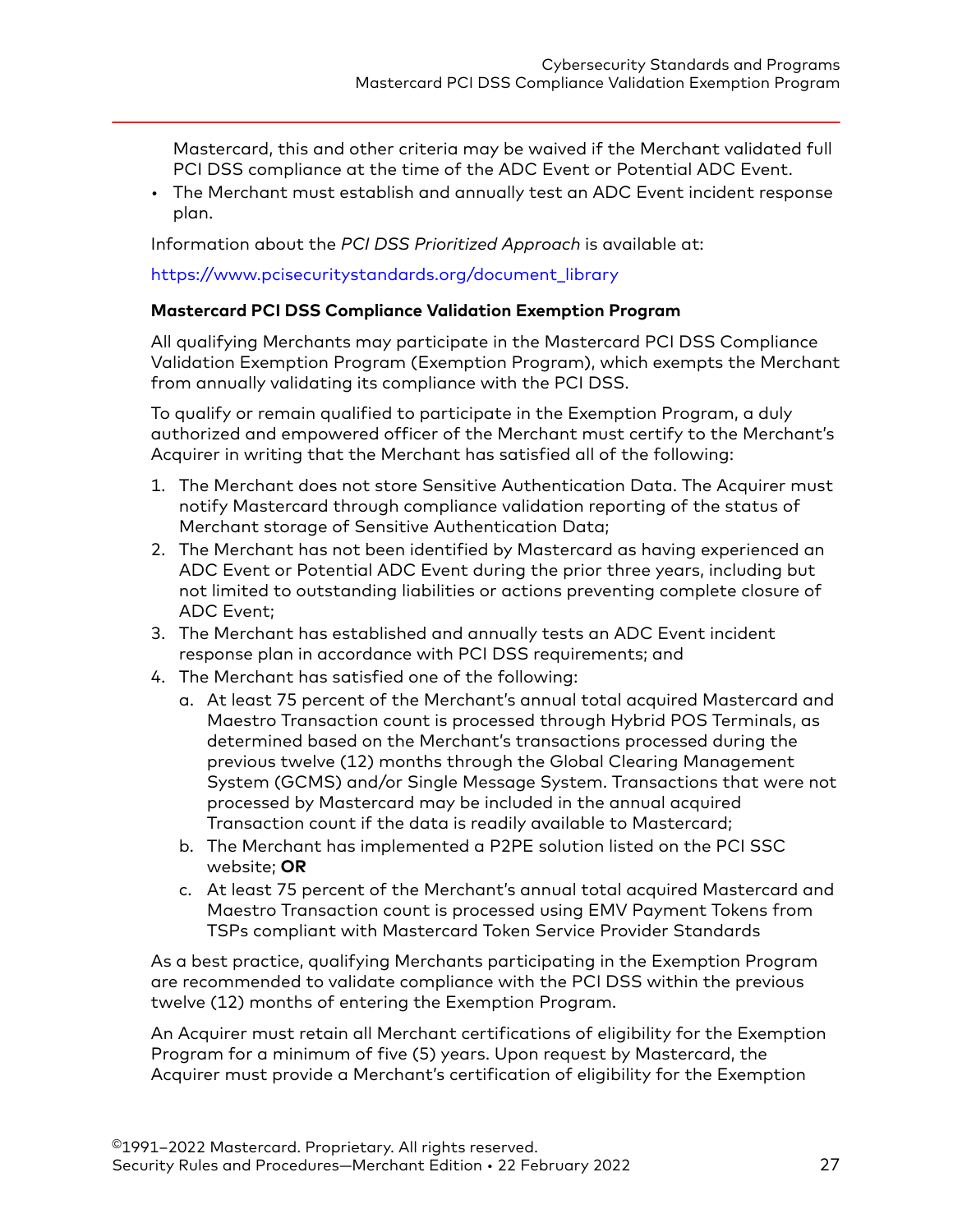Program and any documentation and/or other information applicable to such certification. An Acquirer is responsible for ensuring that each Exemption Program certification is truthful and accurate.

A Merchant that does not satisfy the Exemption Program's eligibility criteria, including any Merchant whose Transaction volume is primarily from e-commerce that does not utilize EMV Payment Tokenization and Mail Order/Telephone Order (MO/TO) acceptance channels, must continue to validate its PCI DSS compliance in accordance with section 2.2.2.

All Merchants must maintain ongoing compliance with the PCI DSS regardless of whether annual compliance validation is a requirement.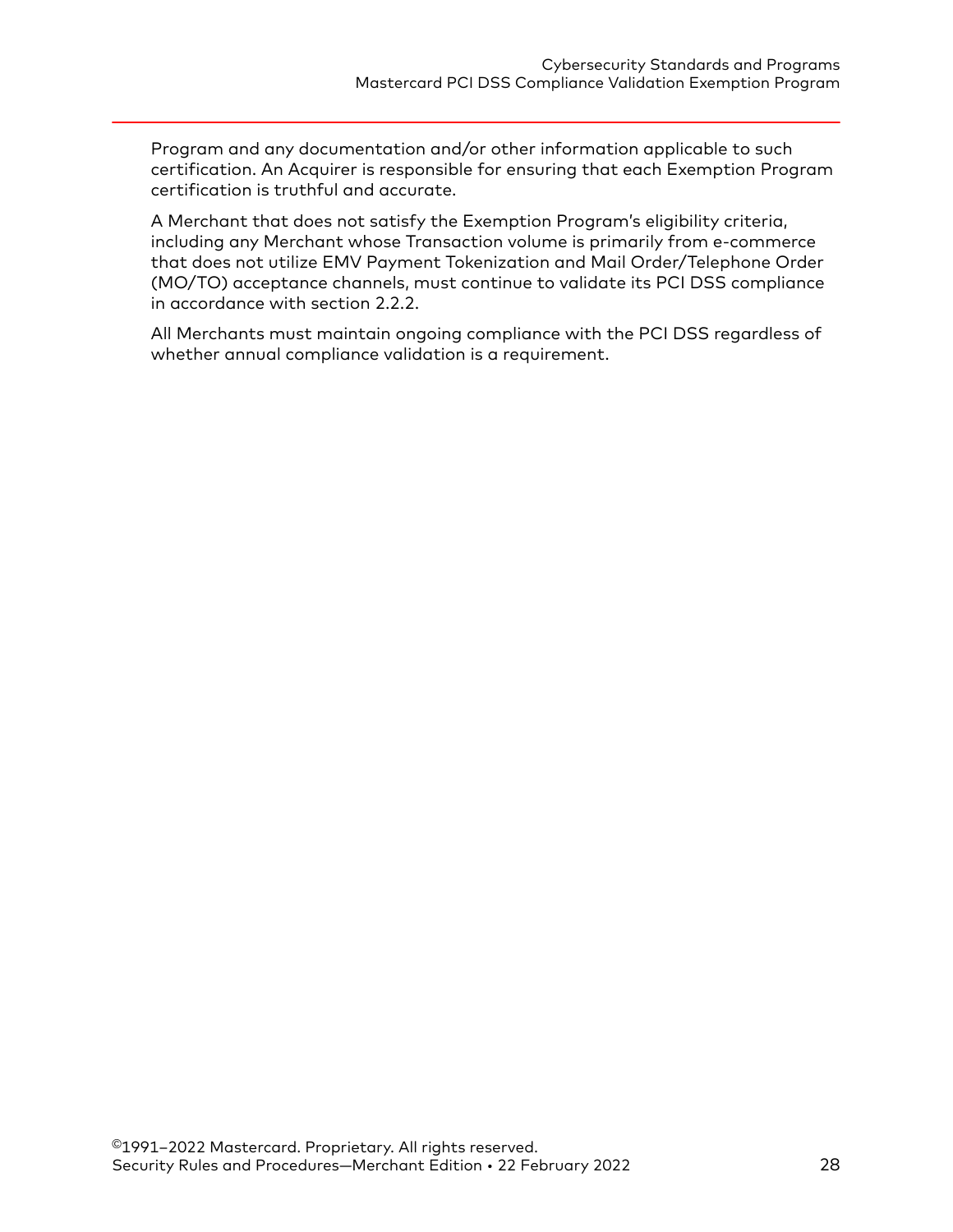#### <span id="page-28-0"></span>**2.2.5 SDP Program Noncompliance Assessments**

Mastercard has the right to audit Customer compliance with the SDP Program requirements. Noncompliance on or after the required implementation date may result in assessments described in Table 2.2.

| Failure of the following to comply with the<br><b>SDP Program mandate</b> | May result in an assessment of             |
|---------------------------------------------------------------------------|--------------------------------------------|
| <b>Classification</b>                                                     | Violations per calendar year               |
| Level 1 and Level 2 Merchants                                             | Up to USD 25,000 for the first violation   |
|                                                                           | Up to USD 50,000 for the second violation  |
|                                                                           | Up to USD 100,000 for the third violation  |
|                                                                           | Up to USD 200,000 for the fourth violation |
| Level 3 Merchants                                                         | Up to USD 10,000 for the first violation   |
|                                                                           | Up to USD 20,000 for the second violation  |
|                                                                           | Up to USD 40,000 for the third violation   |
|                                                                           | Up to USD 80,000 for the fourth violation  |
| Level 1 and Level 2 Service Providers                                     | Up to USD 25,000 for the first violation   |
|                                                                           | Up to USD 50,000 for the second violation  |
|                                                                           | Up to USD 100,000 for the third violation  |
|                                                                           | Up to USD 200,000 for the fourth violation |

#### **Table 2.2—Assessments for Noncompliance with the SDP Program**

Noncompliance also may result in Merchant termination; deregistration of a TPP, DSE, PF, SDWO, DASP, TSP, TS, AML/Sanctions Service Providers, 3-DSSP or ISPs as a Service Provider; delisting of a Service Provider from *The Mastercard SDP Compliant Registered Service Provider List*; or termination of the Issuer or Acquirer as a Customer as provided in Rule 2.1.2 of the *Mastercard Rules* manual.

Late SDP Acquirer Submission and Compliance Status Forms for semi-annual merchant compliance reporting submissions or failure to submit the required form(s) may result in an additional assessment to the Customer as described for Category A violations in Rule 2.1.4 of the *Mastercard Rules* manual.

#### **2.2.6 Mandatory Compliance Requirements for Compromised Entities**

Under the audit requirement set forth in section 10.3.1, the Acquirer must ensure that a detailed forensics investigation is conducted.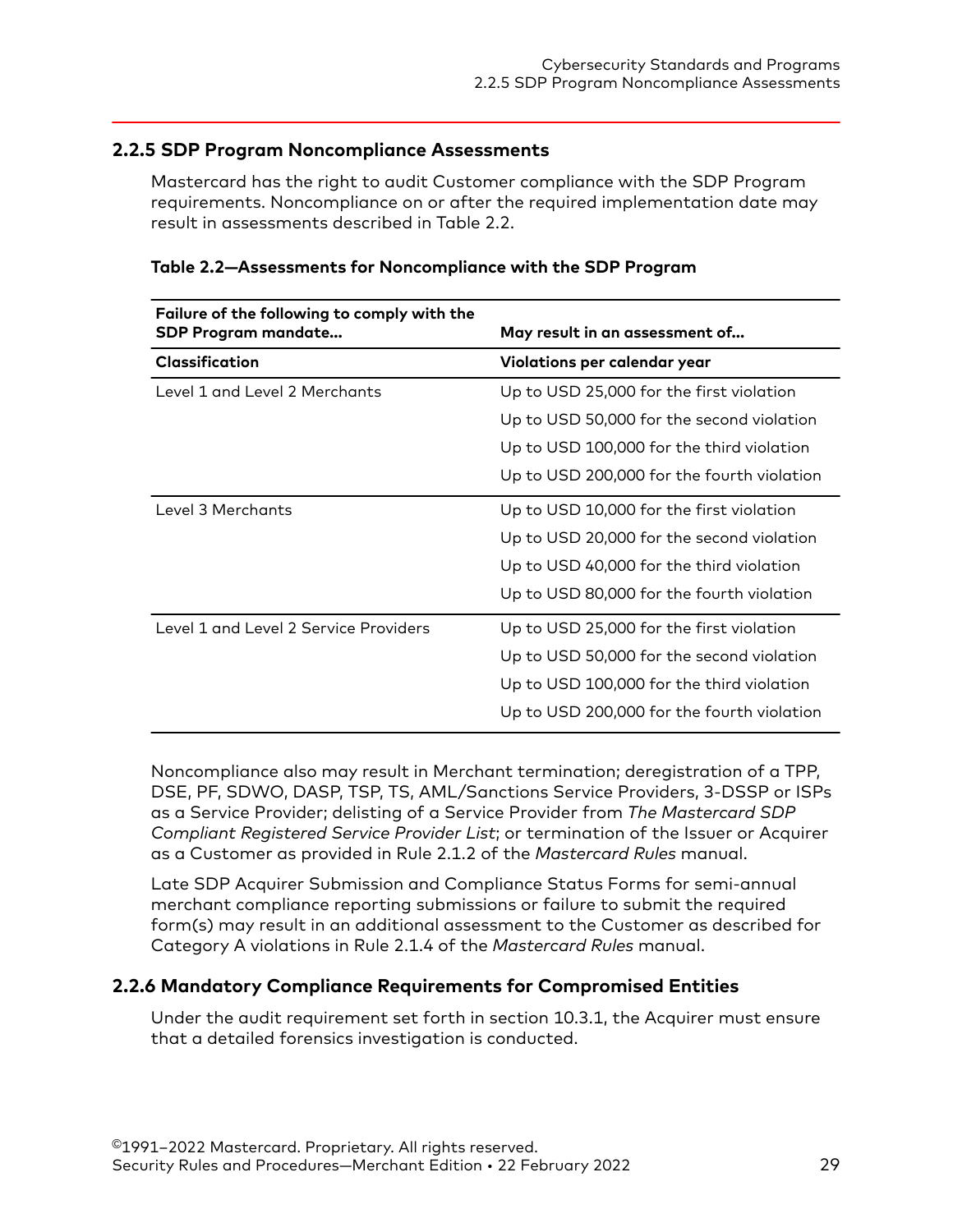At the conclusion of the forensic investigation, Mastercard will provide a Mastercard Site Data Protection (SDP) Account Data Compromise Information Form for completion by the compromised entity itself, if the compromised entity is a Service Provider, or by its Acquirer, if the compromised entity is a Merchant. The form must be returned by email message t[o pci\\_adc@mastercard.com](mailto:pci_adc@mastercard.com) within 30 calendar days of its receipt, and must include:

- The names of the the forensic investigator, QSA and the Approved Scanning Vendor (ASV);
- The entity's current level of compliance; and
- A gap analysis providing detailed steps required for the entity to achieve full compliance.

As soon as practical, but no later than 60 calendar days from the conclusion of the forensic nvestigation, the compromised entity or its Acquirer must provide evidence from a QSA and an ASV that the compromised entity has achieved full compliance with the PCI DSS and if applicable, the *PCI TSP Security Requirements* or the *PCI 3DS Core Security Standard*.

Such evidence (a completed PCI DSS AOC produced after a successful PCI DSS assessment resulting in the completion of a ROC conducted by a PCI SSCapproved QSA and a network scan AOC conducted by a PCI SSC-approved ASV) must be submitted to Mastercard by email message to [pci\\_adc@mastercard.com.](mailto:pci_adc@mastercard.com)

Failure to comply with these requirements may result in SDP noncompliance assessments as described in section 2.2.5. Any Merchant that has suffered a confirmed ADC Event will be automatically reclassified to become a Level 1 Merchant. Any Service Provider that has a confirmed ADC Event, adverse inference (see section 10.3), and/or noncompliance for failure to cooperate in an ADC Event or forensic investigation will be automatically reclassified to become a Level 1 Service Provider.

In addition, if the compromised entity is a Service Provider, the Service Provider must demonstrate to Mastercard its compliance with the DESV appendix of the PCI DSS within twelve (12) months from achieving full compliance with the PCI DSS.

**NOTE: A confirmed ADC Event, adverse inference, and/or noncompliance for failure to cooperate in an ADC Event or forensic investigation will result in the automatic delisting of a Service Provider from The Mastercard SDP Compliant Registered Service Provider List. A registered Service Provider may be placed back on the list only after the entity has revalidated compliance with the PCI DSS and has additionally demonstrated compliance with the DESV appendix of the PCI DSS.**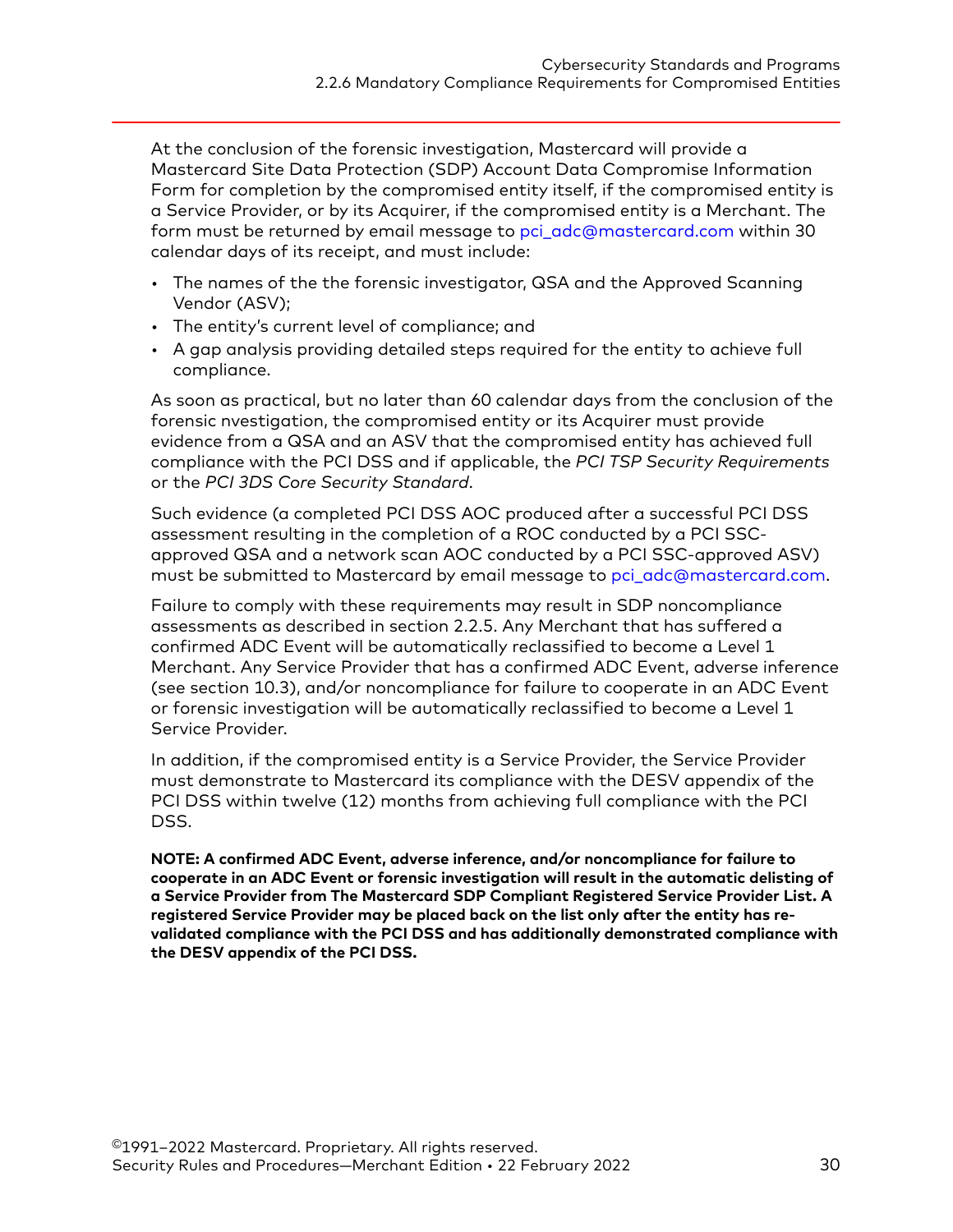## <span id="page-30-0"></span>**2.3 Card Production Security Standards**

As used in this section, and unless otherwise specified, the term "Card production" is applicable with respect to Cards and other types of Access Devices, including Contactless Payment Devices and Mobile Payment Devices.

An Issuer must ensure that all Card production activities are performed in compliance with this section 2.3, the *Card Design Standards* manual, and the physical, logical, and mobile provisioning security requirements set forth in the following documents, which are found on the PCI SSC website under the **Card Production** filter at [https://www.pcisecuritystandards.org/document\\_library](https://www.pcisecuritystandards.org/document_library)

- *Card Production & Provisioning Physical Security Requirements*
- *Card Production & Provisioning Logical Security Requirements*

Card production activities subject to compliance with these Standards consist of all of the services described in Appendix C of this manual, and which include, by way of example and not limitation, the treatment and safeguarding of Cards, Card manufacture, printing, embossing, encoding, and mailing, as well as to any phase of the production and distribution of Cards or Card account information.

#### **2.3.1 Global Vendor Certification Program**

Before employing the services of a vendor to perform any Card production activities, a Customer must ensure that the vendor has been certified by Mastercard under the Global Vendor Certification Program (GVCP).

Prior to certification and annual recertification of a vendor facility under the GVCP, an on-site audit of the facility is conducted at approximately 12-month intervals to evaluate the facility's compliance with the PCI documents referenced in section 2.3.

A certified vendor facility is issued a compliance certification, which is subject to annual renewal, provided the vendor facility remains in good standing. The "List of Certified Vendors," as published monthly in a Mastercard Announcement (AN) available on the Technical Resource Center on Mastercard Connect™, contains the name of each vendor facility then certified and a description of the specific services that the facility is authorized to perform.

Any agreement between an Issuer and a vendor for Card production services should contain terms stating that the vendor agrees to safeguard and control usage of Account data and to comply with all applicable Standards then in effect, including but not limited to those set forth in section 2.3 and in the *Card Design Standards* manual.

For more information about the GVCP, contact Mastercard by sending an email message to [gvcp-helpdesk@mastercard.com](mailto:gvcp-helpdesk@mastercard.com).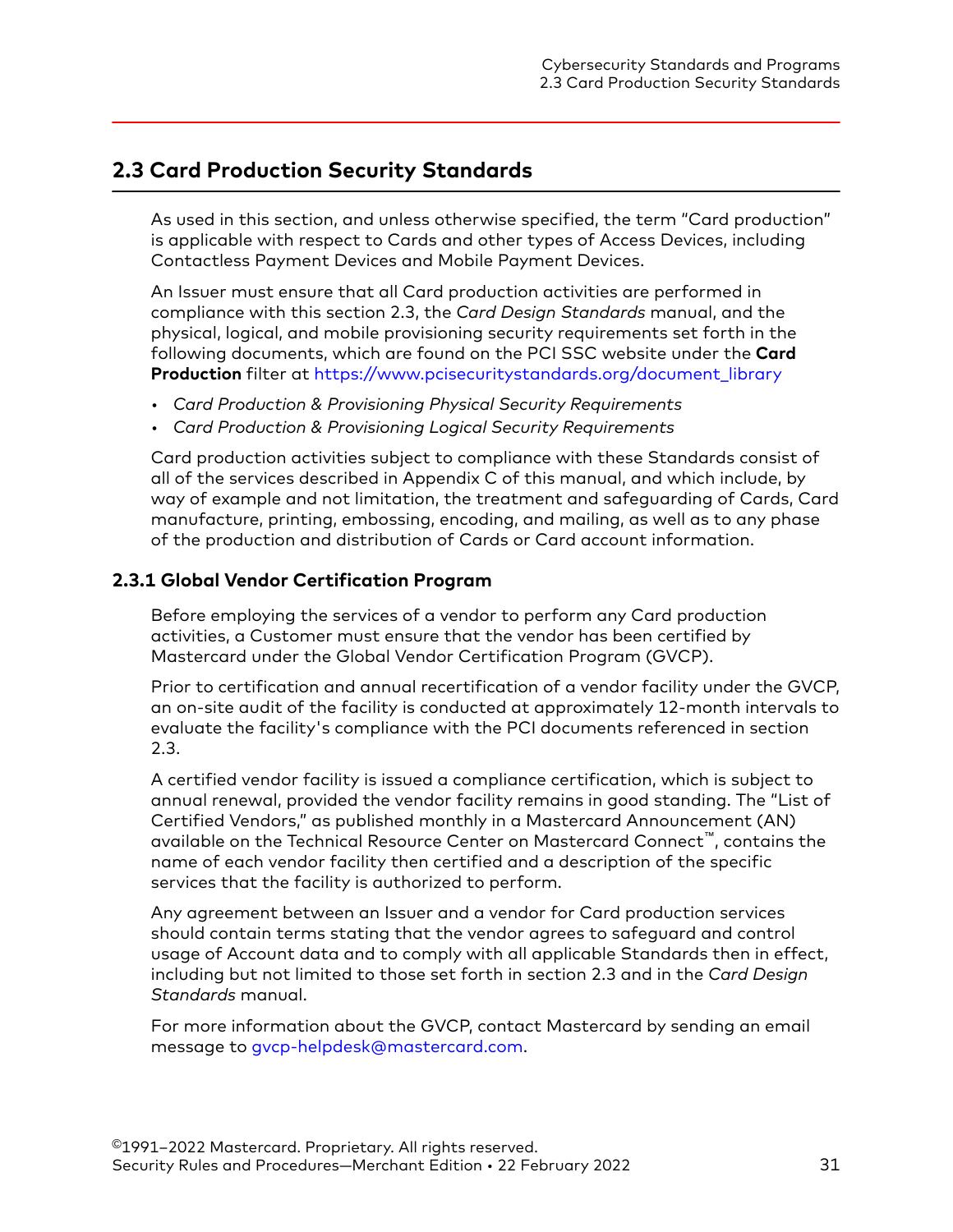#### <span id="page-31-0"></span>**2.3.2 Additional Card Production Requirements**

Each Issuer must ensure that its Card production activities comply with the following requirements.

#### **Order Request Required to Produce Cards**

A vendor must not print or manufacture any Card, sample, or facsimile, on plastic or any other material, except in response to a specific order from a Customer or from Mastercard. To order Cards, a Customer must use the Card Order Request (Form 488), available in the Library section of Mastercard Connect™, or an equivalent document that provides the same information.

Form 488 (or an equivalent document) must be completed and retained by the vendor and Customer, and must be made available to Mastercard upon request.

Mastercard reserves the right to request, from time to time, Card samples for review, and will communicate any such request by way of the **Submit a Card Design Request (Manufacturer)** process on Mastercard Connect™.

#### **Stockpiling Plastics**

An Issuer must not encourage a vendor to stockpile plastics or Cards or use a vendor known to engage in the practice of stockpiling plastics or Cards. Stockpiling is the practice of manufacturing excess plastics or Cards in anticipation of future orders from Customers.

#### **Cards Without Personalization**

A Customer must not send "unfinished" Cards (as used herein, "unfinished" means a Card that has not yet been personalized with a primary account number [PAN] or expiration date) through the mail. Unfinished Cards must be shipped according to secure shipping methods as described in the *Card Production & Provisioning Physical Security Requirements*. In the rare event that rapid delivery is required and secure shipping methods are infeasible, the Issuer may use an express courier service that provides shipment tracking, recipient authentication, and receipt confirmation for the shipment of no more than 500 unfinished Cards a day.

#### **Card Count Discrepancies**

Upon receiving a shipment of Cards, the Issuer must verify that the correct Card quantity was delivered and take immediate action to resolve any Card count discrepancy and recover any missing Cards. The Issuer may use the Card count noted on each sealed carton in the Card count verification. Sealed cartons may also be opened at random, audited, and resealed. All open cartons and all sealed cartons with no Card count noted on the carton must have the contents counted.

#### **Reporting Card Loss or Theft**

Within 24 hours of discovery, a Customer must report to Mastercard the suspected or confirmed loss or theft of any Cards while in transit from a vendor or in the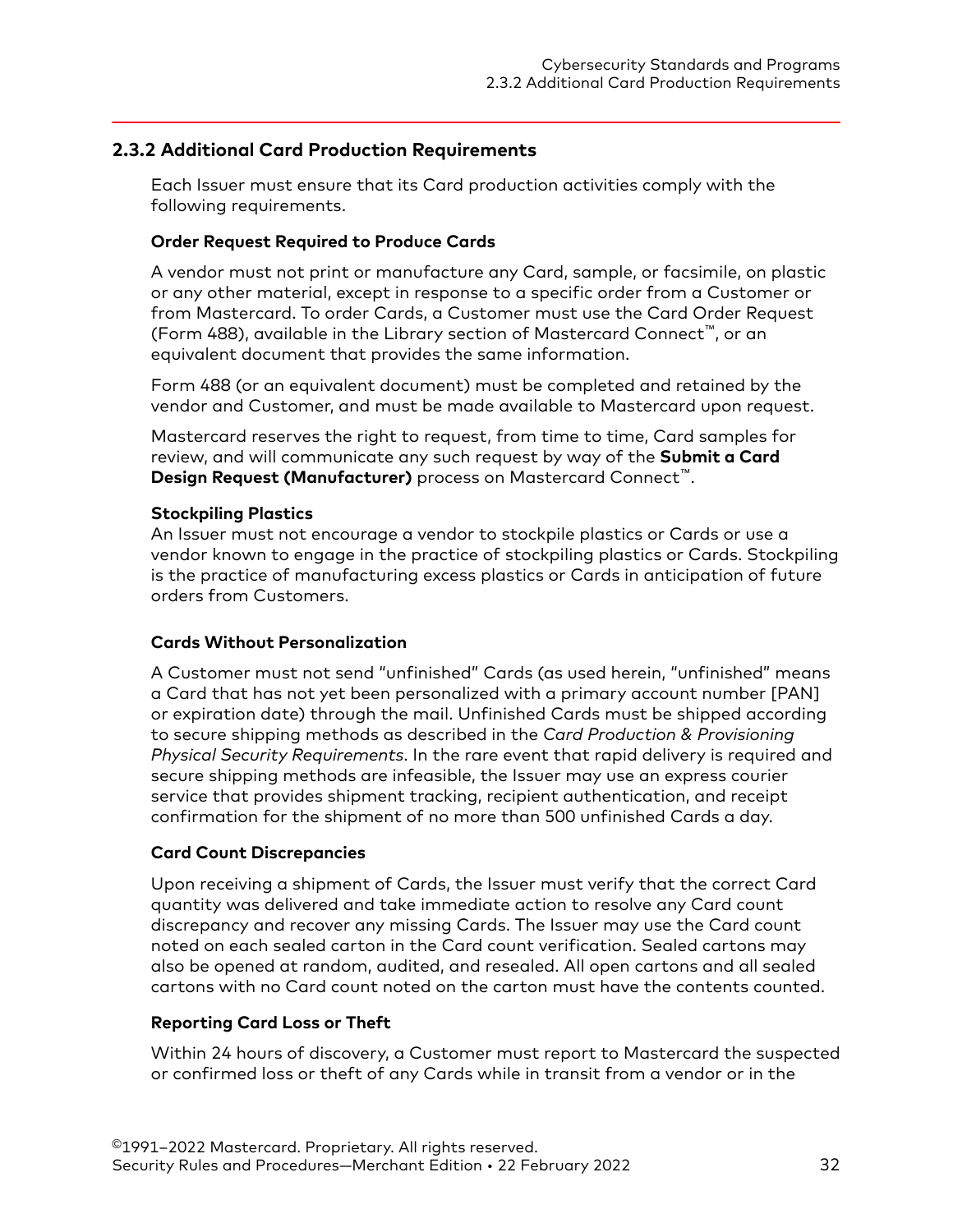<span id="page-32-0"></span>Customer's possession. The report must be sent by email to [gvcphelpdesk@](mailto:gvcphelpdesk@%20mastercard.com) [mastercard.com](mailto:gvcphelpdesk@%20mastercard.com) and contain the following information:

- Issuer name and Customer ID/ICA number
- Card type and quantity
- With respect to the loss or theft of Cards while in transit from a vendor:
	- The vendor name
	- The location from which the Cards were shipped
	- The date and method of shipment
	- The address to which the Cards were shipped
- Pertinent details about the loss and the investigation
- Name and phone number of contact for additional information
- Name and phone number of person reporting the loss or theft

#### **Disposition of Unissued Cards and Account Information**

A Customer that ceases to issue Cards must promptly destroy or otherwise properly dispose of all unissued Cards and all media containing Account information.

## **2.4 PIN Security Standards**

All Customers and their agents performing PIN encipherment or any other aspect of PIN processing must comply with the applicable PIN security-related requirements in the latest editions of the following documents, available at [www.pcisecuritystandards.org](http://www.pcisecuritystandards.org):

- *Payment Card Industry (PCI) PIN Security Requirements*
- *PCI PIN Transaction Security (PTS) Point of Interaction (POI) Modular Security Requirements*
- *PCI PTS Hardware Security Module (HSM) Security Requirements*
- *PCI Software-based PIN Entry on COTS (SPoC) Security Requirements*

Cardholder PIN entry at a Terminal must only be performed by means of one of the following:

- A PIN entry device (PED) or an encrypting PIN pad (EPP) approved pursuant to the PCI PTS program; or
- On the touchscreen of a consumer device (such as a smartphone or tablet) using a solution for software-based PIN entry on a commercial off-the-shelf (COTS) consumer device (SPoC Solution) and incorporating a PIN Cardholder Verification Method (CVM) Application evaluated pursuant to the PCI SPoC program.

As used in this section 2.4, the following terms have the meanings set forth in the *PCI Software-based PIN Entry on COTS (SPoC) Program Guide*: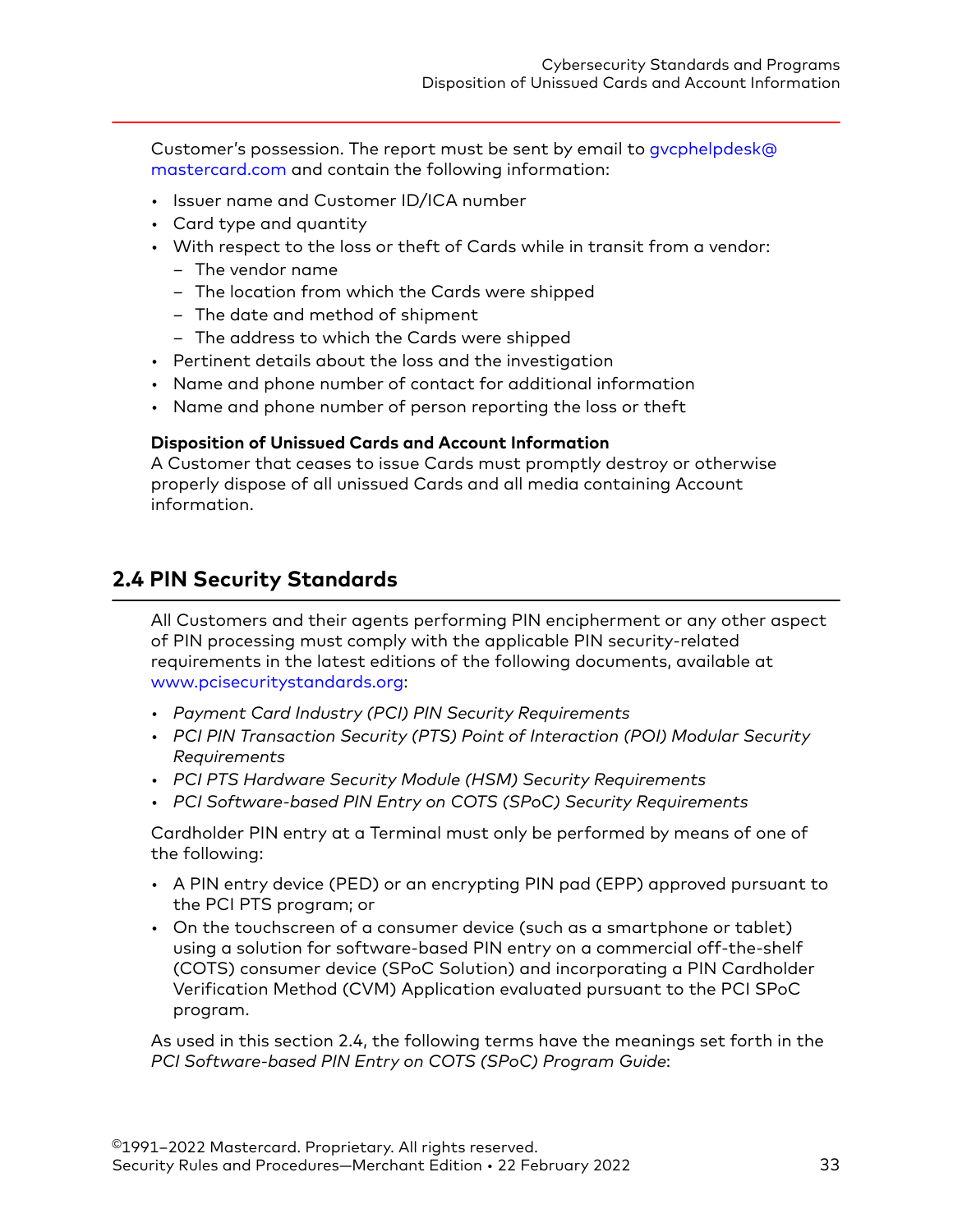- <span id="page-33-0"></span>• Monitoring/Attestation System
- PIN Cardholder Verification Method (CVM) Application
- SPoC Solution

**NOTE: All documents referenced in this section 2.4 are available at [www.pcisecuritystandards.org](http://www.pcisecuritystandards.org).**

#### **2.4.1 PIN Entry Devices (PEDs) and Encrypting PIN Pads (EPPs)**

PEDs and EPPs are the security hardware and software modules for PIN entry at any type of PIN-capable Terminal, ensuring the confidentiality of the PIN immediately upon entry by the Cardholder. PEDs and EPPs use physical security mechanisms (hardware) as the first line of defense to protect PINs and any other Cardholder data that may be captured by the PED or EPP.

The PCI PTS program for PED and EPP device testing and approval is described in the *Payment Card Industry (PCI) PIN Transaction Security (PTS) Device Testing and Approval Program Guide*. Approved PEDs and EPPs may be found in the *PCI Approved PTS Devices* list at [www.pcisecuritystandards.org](http://www.pcisecuritystandards.org).

#### **Secure Deployment and Management of PEDs and EPPs**

As attackers' security capabilities evolve, the PCI PTS POI specifications for PED and EPP vendors are updated periodically. Acquirers should use the most updated security version of PED and EPP models, as more recent devices offer more robust protections against current threats.

An Acquirer must ensure that all PEDs and EPPs meet the following requirements:

- 1. Each newly installed PED and EPP must have its model listed in the *PCI Approved PTS Devices* list. Once newly installed, such devices may continue to be used after the expiration of the PCI PTS approval; however, an Acquirer should plan to upgrade or replace the PED or EPP before the expiration of the PCI PTS approval of its model.
- 2. In limited cases as required by system or business conditions (for example, replacements of faulty devices or refurbishments), an Acquirer may newly install devices from device sets with models whose PCI PTS approval has expired, if either of the following conditions apply:
	- The device set is in inventory when the PCI PTS approval expired. Device models that reach approval expiration are moved from the *PCI Approved PTS Devices* list to the *PIN Transaction Security Devices With Expired Approvals* list.
	- The device set is under a device management system. Such system must ensure that devices are able to both receive software security patches when made available by the device vendor and are physically managed (for example, maintaining a list of devices and periodically inspecting devices to look for tampering or substitution).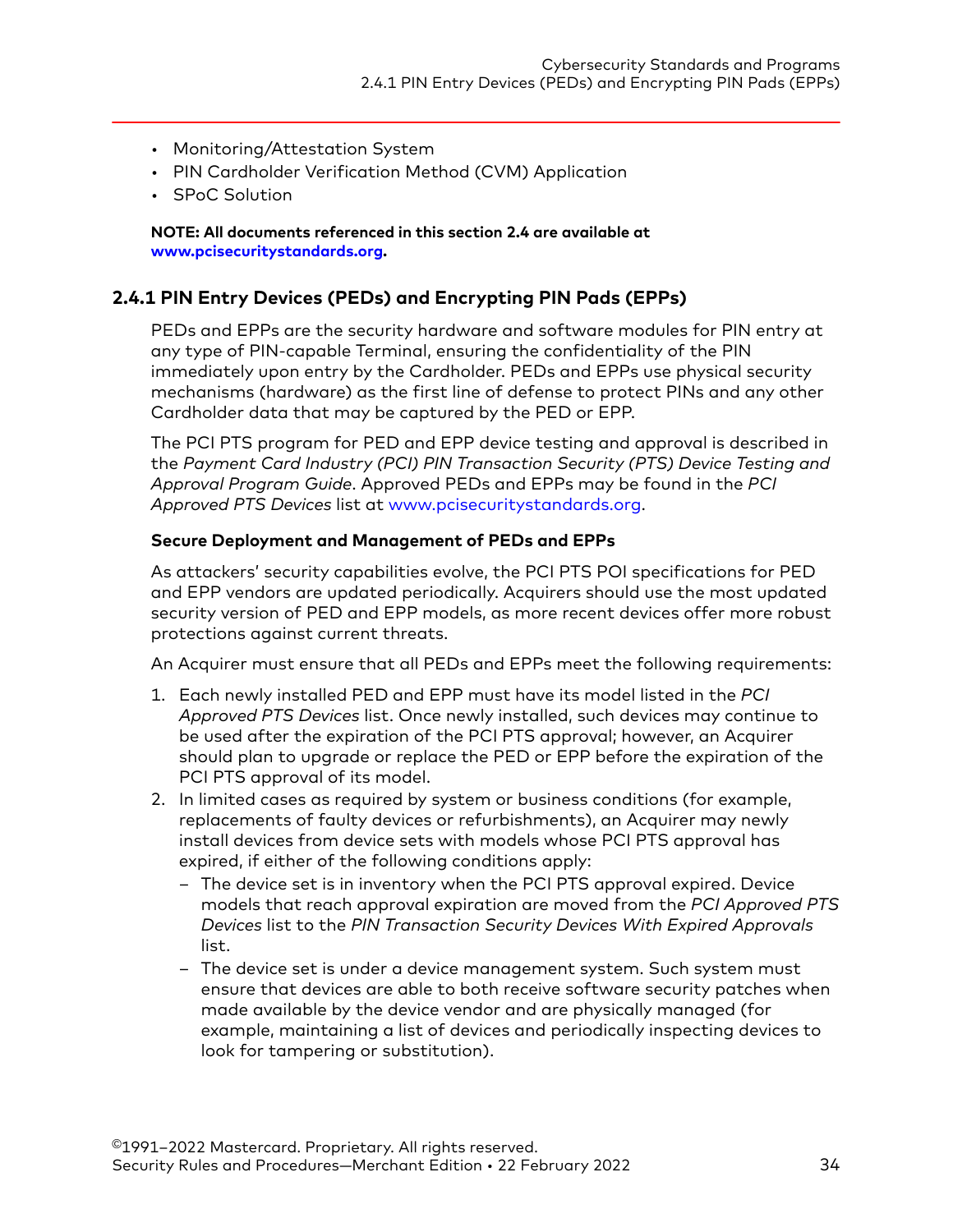- <span id="page-34-0"></span>3. An Acquirer must properly manage its PED and EPP inventory. Such management must include:
	- Identifying the type and location of each deployed device; and
	- Having trained staff to conduct periodic visual inspections for signs of tampering or device substitution.
- 4. In exceptional circumstances, such as widespread successful attacks to a specific model of PED or EPP, Mastercard may, at any point in time, require Acquirers to follow specific risk management actions that may include the sunsetting of that model. Should Mastercard announce a sunset date for a given model, devices of that model, as of the specified sunset date, must no longer be used to process Transactions.

#### **2.4.2 Software-based PIN Entry using PIN CVM Applications**

PIN CVM Applications are elements of SPoC Solutions that must be evaluated pursuant to the PCI SPoC program, as described in the *Payment Card Industry (PCI) Software-based PIN Entry on COTS (SPoC) Program Guide*.

PIN CVM Applications ensure the confidentiality of the PIN immediately upon entry by the Cardholder in POS Terminals based on COTS devices. PIN CVM Applications (and the COTS device operating platforms on which they run) are continuously monitored and security-attested by the SPoC Solution's back-end Monitoring/ Attestation System.

Evaluated PIN CVM Applications and supported Card and Contactless Payment Device readers (external to the COTS device) are listed in each SPoC Solution's documentation.

A list of SPoC Solutions validated pursuant to the PCI SPoC program is available at [www.pcisecuritystandards.org](http://www.pcisecuritystandards.org).

#### **Secure Deployment and Management of PIN CVM Applications**

An Acquirer must ensure that all PIN CVM Applications used by its Merchants and any Submerchants of a Payment Facilitator of the Acquirer meet the following requirements:

- 1. Each PIN CVM Application is listed as evaluated in a SPoC Solution;
- 2. Each PIN CVM Application is used only with those Card or Contactless Payment Device readers supported by its specific approved SPoC Solution;
- 3. The PIN CVM Application is the only Mastercard acceptance application active in the COTS device during the Transaction; and
- 4. Each Merchant and Submerchant using the PIN CVM Application has acknowledged and follows the SPoC Solution's *Merchant Guidance and Acceptable Use Policy*.

The Monitoring/Attestation System of a SPoC Solution continuously ensures that the overall protection of PIN and Cardholder data in a SPoC Solution is commensurate with current mobile security threat levels.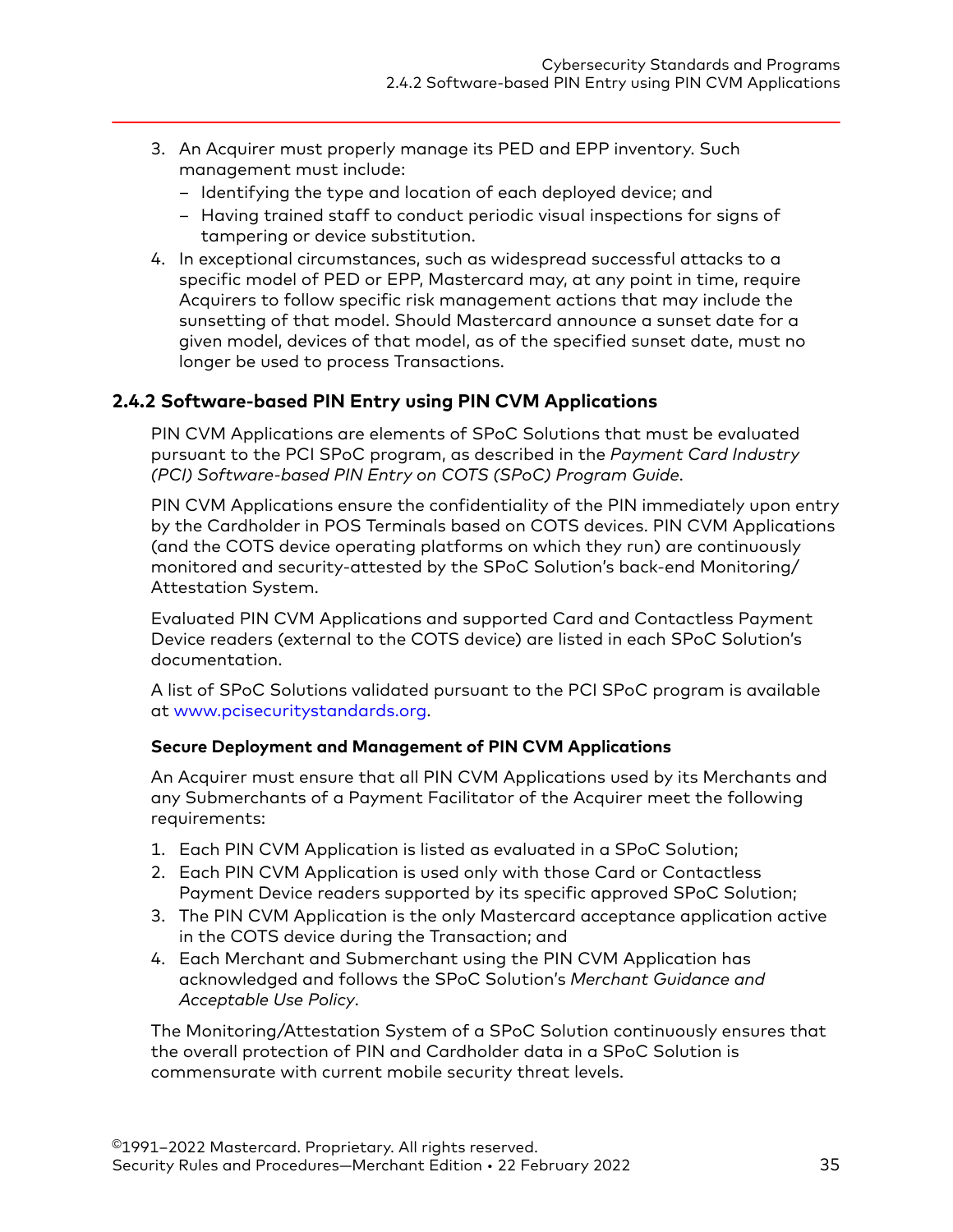<span id="page-35-0"></span>As attackers' security skills evolve, the Monitoring/Attestation System of a SPoC Solution may determine that a given PIN CVM Application or COTS device operating platform is no longer suitable to support secure PIN entry, and may impose Transaction processing restrictions. These restrictions may include halting the full Transaction capability of the PIN CVM Application.

## **Variations and Additions by Region**

The remainder of this chapter provides modifications to the Standards set out in this chapter. The modifications are organized by region or country and by applicable subject title.

#### **Asia/Pacific Region**

The following modifications to the Rules apply in the Asia/Pacific Region or in a particular Region country or countries. Refer to *Mastercard Rules*, Appendix A for the Asia/Pacific Region geographic listing.

#### **2.1 Cybersecurity Standards**

In China, the below additional requirements apply:

#### **Cybersecurity Minimum Requirement – China Customers Only**

Each Customer must ensure that any Customer environment that stores, processes, or transmits Account Data complies with the security requirements of level 2 or above specified in *Information Security Technology - Baseline for Classified Protection of Cybersecurity (GB/T 22239-2019)* or *Implementation Guideline for Classified Protection of Cybersecurity of Financial Industry (JR/T 0071.2-2020) – Part 2: Basic Requirements*.

#### **Cybersecurity Best Practice – China Customers Only**

As a best practice to ensure sufficient cybersecurity controls are established and maintained, all Customer environments, systems, or devices used to store, process, or transmit Account Data and Confidential Information are strongly recommended to comply with at least one of the following:

- *Information Security Technology Personal information Security Specification (GB/T 35273-2020)*; or
- *Personal Financial Information Protection Technical Specification (JR/T 0171-2020)*

#### **Cybersecurity Validation of Customer – China Customers Only**

Prior to the commencement of domestic Transaction processing, each Customer must submit its security compliance validation in accordance with any of the aforementioned security standards. The validation could be the record number and description of the Classified Protection of Cybersecurity or PCI DSS Attestation of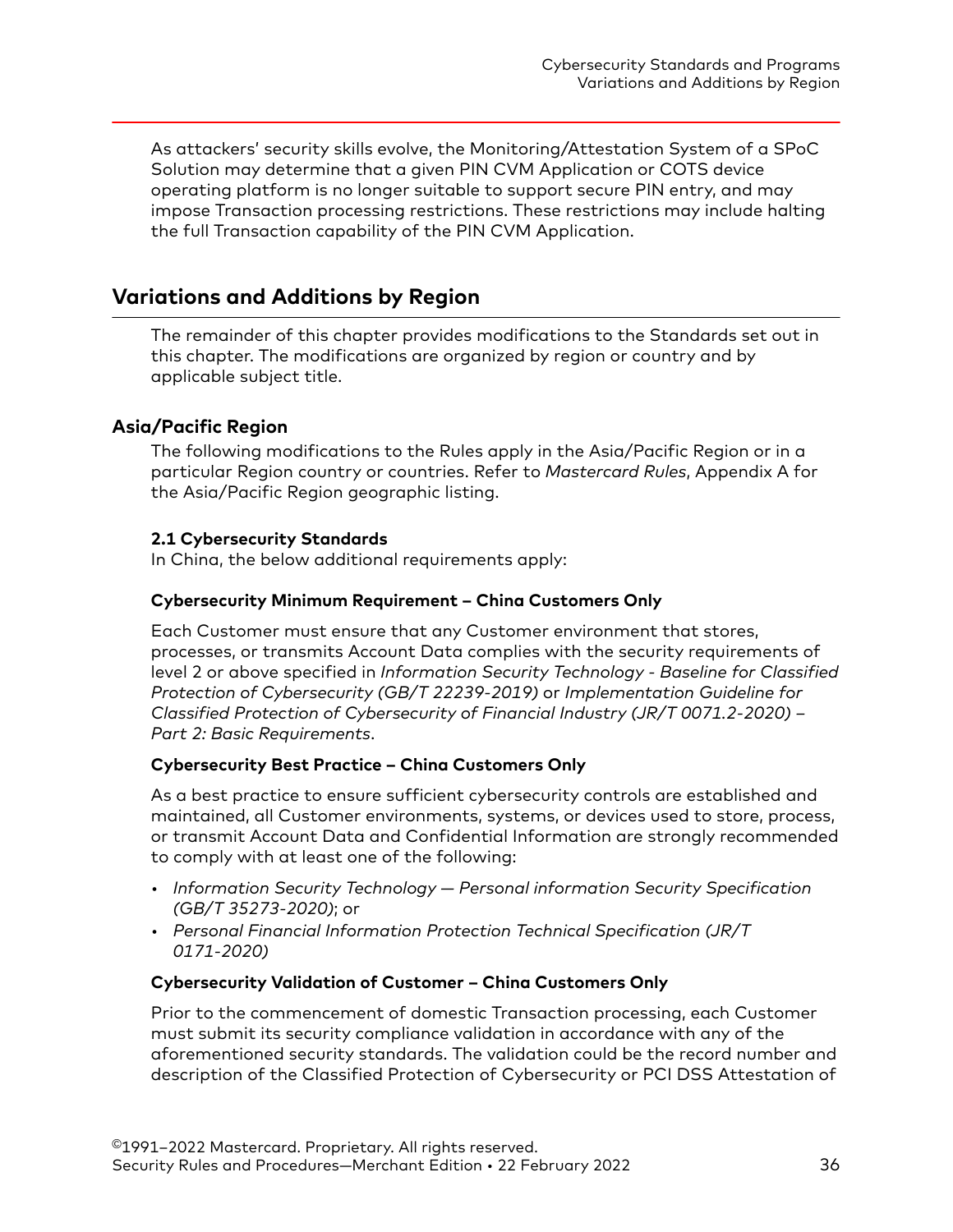Compliance (AOC). Mastercard may require a Customer to provide additional clarification or information of its security practice.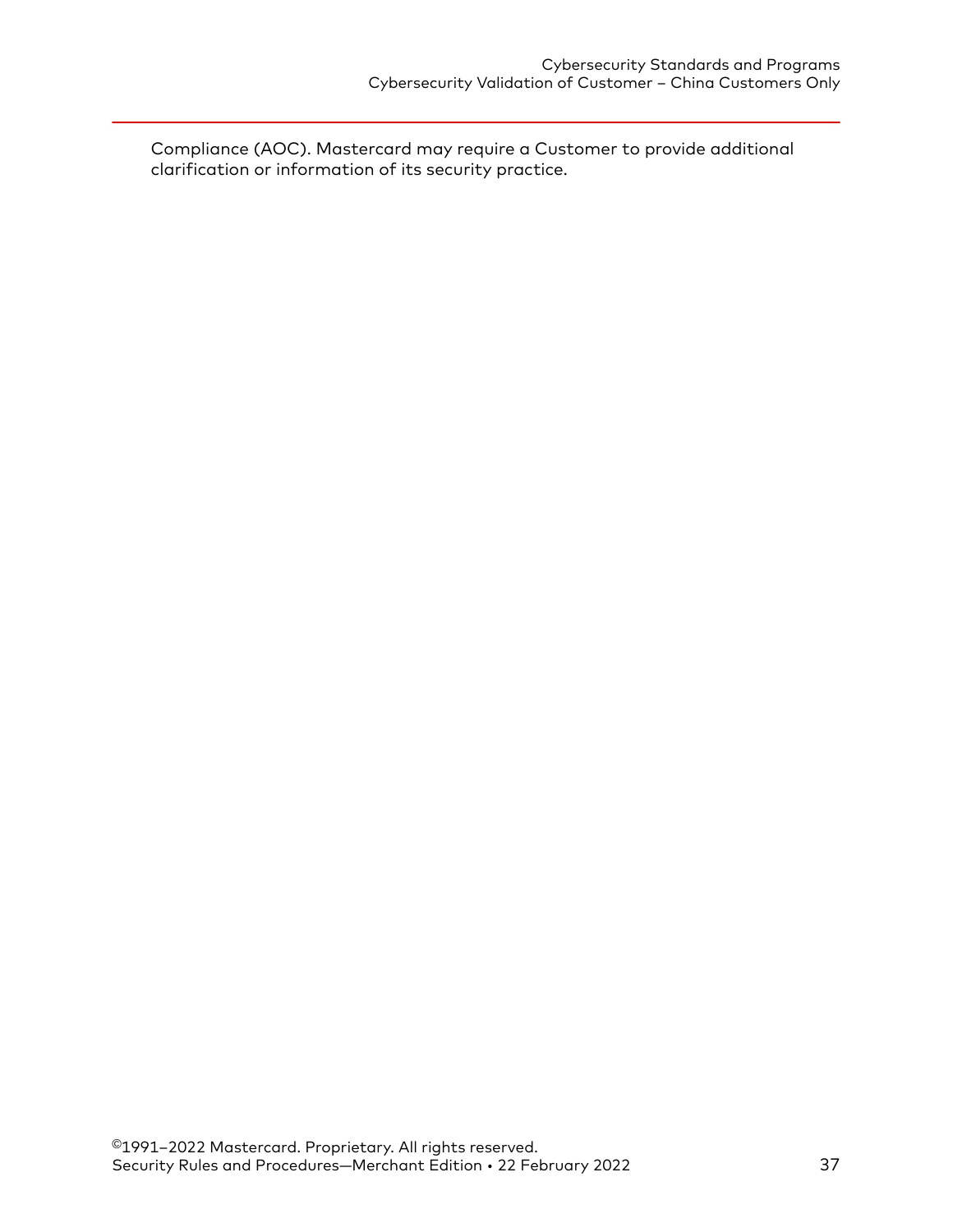# <span id="page-37-0"></span>**Chapter 3 Card and Access Device Design Standards**

*This chapter may be of particular interest to Issuers and vendors certified by Mastercard responsible for the design, creation, and control of Cards. It provides specifications for all Mastercard, Maestro, and Cirrus Card Programs worldwide.*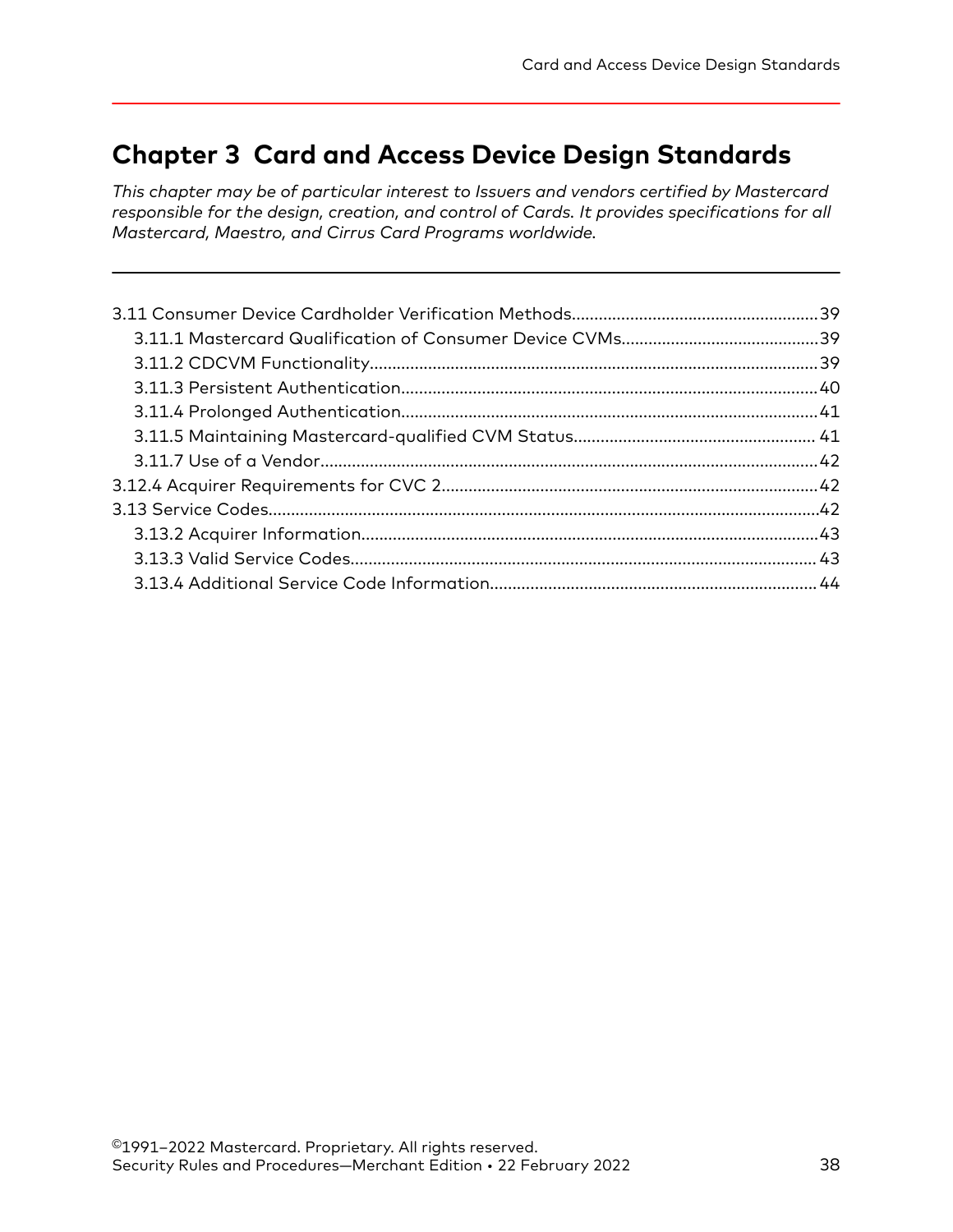# <span id="page-38-0"></span>**3.11 Consumer Device Cardholder Verification Methods**

Consumer authentication technologies used on consumer devices, such as personal computers, tablets, mobile phones, and watches, are designed to verify a person as an authorized device user based on one or more of the following:

- "Something I know"—Information selected by and intended to be known only to that person, such as a passcode or pattern
- "Something I am"—A physical feature that can be translated into biometric information for the purpose of uniquely identifying a person, such as a face, fingerprint, or heartbeat
- "Something I have"—Information intended to uniquely identify a particular consumer device

### **3.11.1 Mastercard Qualification of Consumer Device CVMs**

Before a Customer (such as an Issuer or Wallet Token Requestor) may use, as a CDCVM, a consumer authentication technology in connection with the payment functionality of a particular Access Device type (of a specific manufacturer and model), the technology must be submitted to a laboratory approved by EMVCo for a security evaluation, pursuant to the EMVCo Software-Based Mobile Payment (SBMP) approval process. This requirement also applies with respect to any proposed update, change, or modification of the consumer authentication technology that could impact the functionality or security of the CDCVM.

### **3.11.2 CDCVM Functionality**

Mastercard requires testing and certification of each of the following proposed CDCVM functionalities prior to use to effect a Transaction:

- 1. **Shared Authentication Functionality**—The method used to verify the credentials established by a person in connection with the use of the Access Device or a Digital Wallet on the Access Device also is the method used as the default CDCVM for Transactions involving Accounts accessed by means of the Access Device.
- 2. **CVM Result Based on Authentication and Explicit Consent**—The Payment Application on the Access Device analyzes the combined result of authentication and consent actions and sets the CDCVM results accordingly. Both Cardholder authentication and explicit Cardholder consent must occur before the Payment Application will complete a Transaction, as follows:
	- a. **Cardholder authentication**—The Cardholder may be prompted by the Access Device to perform the CDCVM action at the time of the Transaction, or the CDCVM may consist of a persistent authentication or prolonged authentication in which the CDCVM action is initiated and may also be completed before the Transaction occurs, as described in sections 3.11.3 and 3.11.4.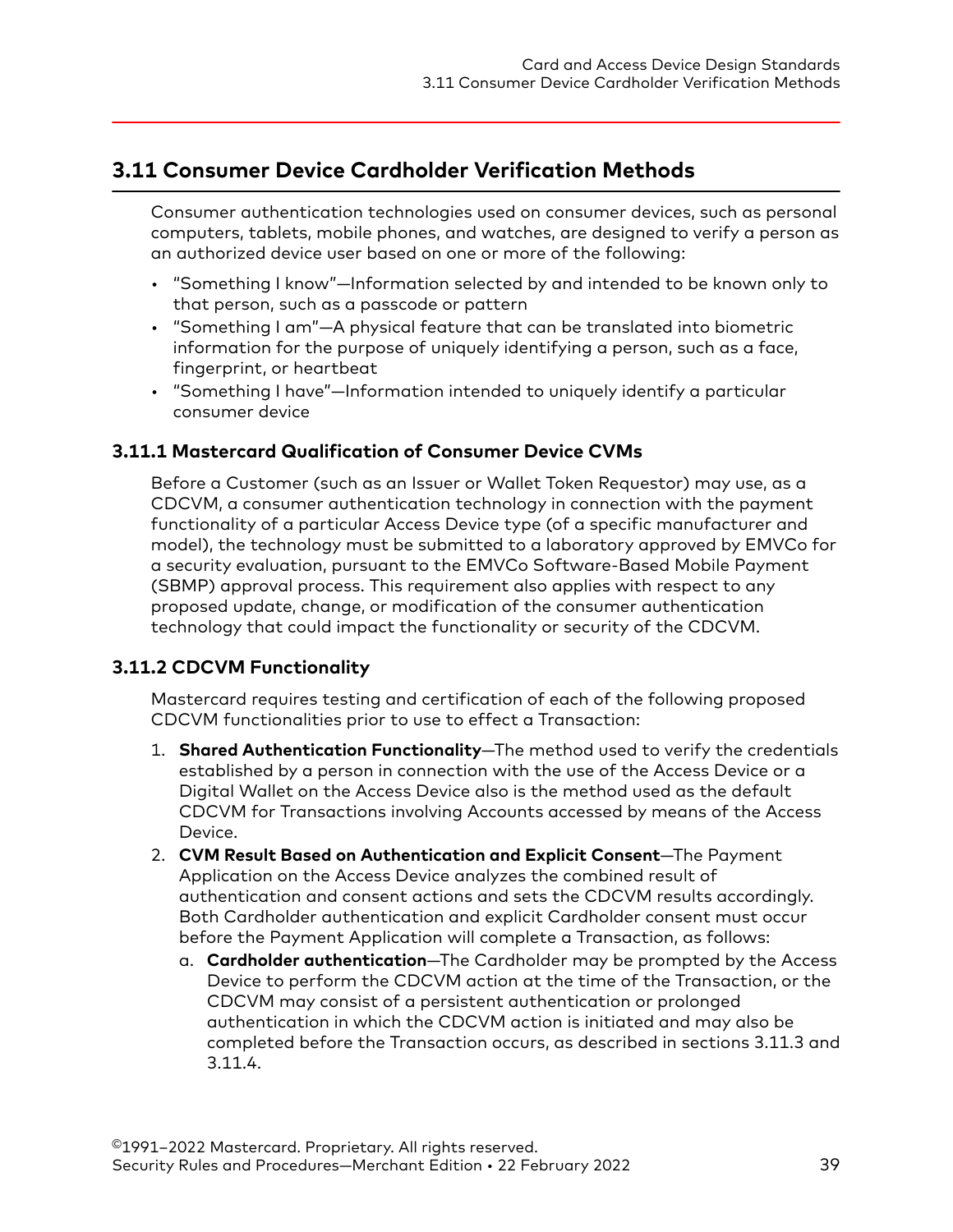- <span id="page-39-0"></span>b. **Explicit Cardholder consent**—The Cardholder takes a specific Issuerapproved action that serves to confirm that the Cardholder intends a Transaction to be performed. This must consist of an action involving the Access Device that is separate from the act of tapping the Access Device to the Merchant's POS Terminal; for example, the clicking of a button.
- 3. **Connected Consumer Devices**—If two or more devices in the control of a Cardholder are able to be connected or linked to provide common payment functionality, so that each such device can be an Access Device for the same Account, then Cardholder consent must occur on the Access Device used to effect the Transaction.
- 4. **Device Integrity**—Upon initiation and continuing throughout Cardholder authentication, the use of the CDCVM must depend on strong device integrity checks. Examples include device runtime integrity checks, remote device attestation, or a combination of both, and checks to ensure that prolonged CVM velocity is intact; for example, the device lock functionality was not disabled.

CDCVM functionality requirements relating to explicit Cardholder consent apply only to the extent that a CVM is requested by the Merchant or Terminal or required by the Issuer for completion of a Transaction. A Cardholder may be offered the option to suppress CDCVM functionality relating to both Cardholder authentication and explicit Cardholder consent solely in connection with Contactless Transactions conducted to obtain transit access (for example, at a turnstile or entry gate). Such Contactless Transactions must be identified with one of the following Card acceptor business codes (MCCs):

- MCC 4111 (Transportation—Suburban and Local Commuter Passenger, including Ferries)
- MCC 4112 (Passenger Railways)
- MCC 4131 (Bus Lines)

In order for a Mobile Payment Device to support CDCVM suppression for transit, its mobile Payment Application must be capable of identifying either of the following conditions in a Contactless Transaction authorization request message:

- A specific bit of Terminal Risk Management Data (Tag 9F1D); or
- One of the above transit MCCs together with a zero Transaction amount.

Either of these conditions enables the Mobile Payment Device to determine that a Contactless Transaction is being conducted for transit access, and not for another purpose (such as the purchase of a monthly transit pass).

### **3.11.3 Persistent Authentication**

Persistent authentication means that authentication of a person as a Cardholder occurs continuously throughout the person's operation of the Access Device, typically through continual contact or biometric monitoring (for example, the monitoring of a heartbeat).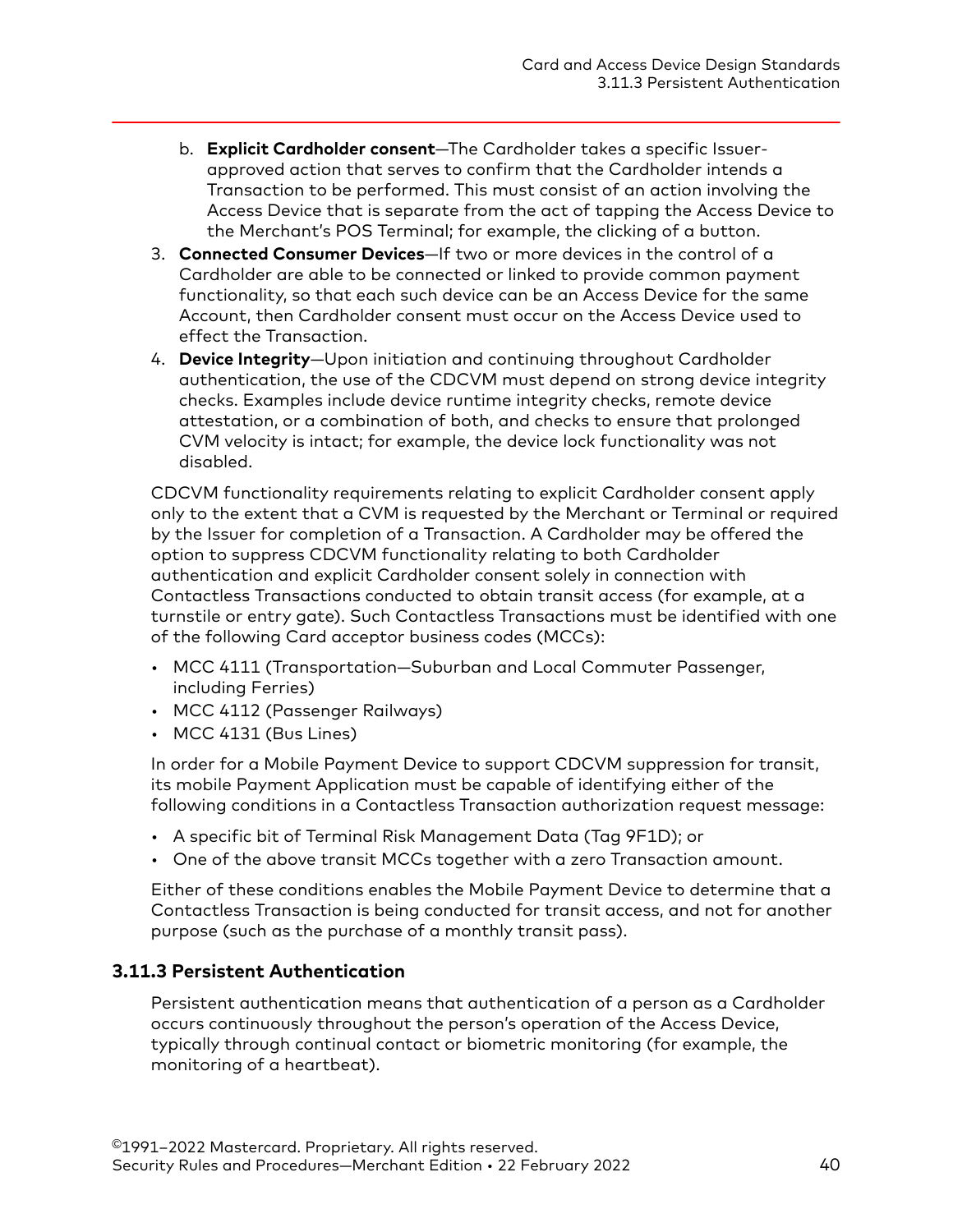<span id="page-40-0"></span>Mastercard requires testing and certification of proposed CDCVM functionality for persistent authentication with respect to the following:

- 1. A Mastercard-qualified persistence check mechanism is used to detect a change in the person using the device;
- 2. The device on which authentication is initiated is able to detect without interruption that the authenticated person remains in close proximity to such device or to any connected device with which it shares common payment functionality;
- 3. The device has the capability to prompt for explicit Cardholder consent (for example, by requiring the Cardholder to click a button or tap on the device) before a Transaction may be effected; and
- 4. The consumer authentication technology complies with Mastercard Standards.

## **3.11.4 Prolonged Authentication**

Prolonged authentication occurs when a Cardholder authentication (for example, the entry and positive verification of a passcode) remains valid for a period of time (the "open period") and, during that open period, no further authentication is requested or required in order for the Cardholder to effect a Transaction.

Mastercard requires testing and certification of proposed CDCVM functionality for prolonged authentication with respect to the following:

- 1. The Digital Wallet or Payment Application residing on the device is able to prompt for a new Cardholder authentication based on defined parameter limits;
- 2. The device is able to prompt for an Issuer-approved form of explicit Cardholder consent (for example, by requiring the Cardholder to click a button or tap on the device) before a Transaction may be effected;
- 3. The open period of a prolonged Cardholder authentication may be shared by connected or linked consumer devices that are Access Devices for the same Account, provided the Access Devices remain in proximity to one another; and
- 4. The consumer authentication technology complies with Mastercard Standards.

### **3.11.5 Maintaining Mastercard-qualified CVM Status**

Mastercard may require additional testing of a Mastercard-qualified CDCVM as a condition for the CDCVM to remain a Mastercard-qualified CVM; such requirement may arise, by way of example and not limitation, in the event of any operational, hardware, software, or other technological change that could directly or indirectly impact CDCVM security or other functionality.

Mastercard reserves the right to withdraw Mastercard-qualified CVM status with respect to a CDCVM at any time should Mastercard have reason to believe that the security of the CDCVM is insufficient. Mastercard will notify Customers should a Mastercard-qualified CVM status be withdrawn. Upon publication by Mastercard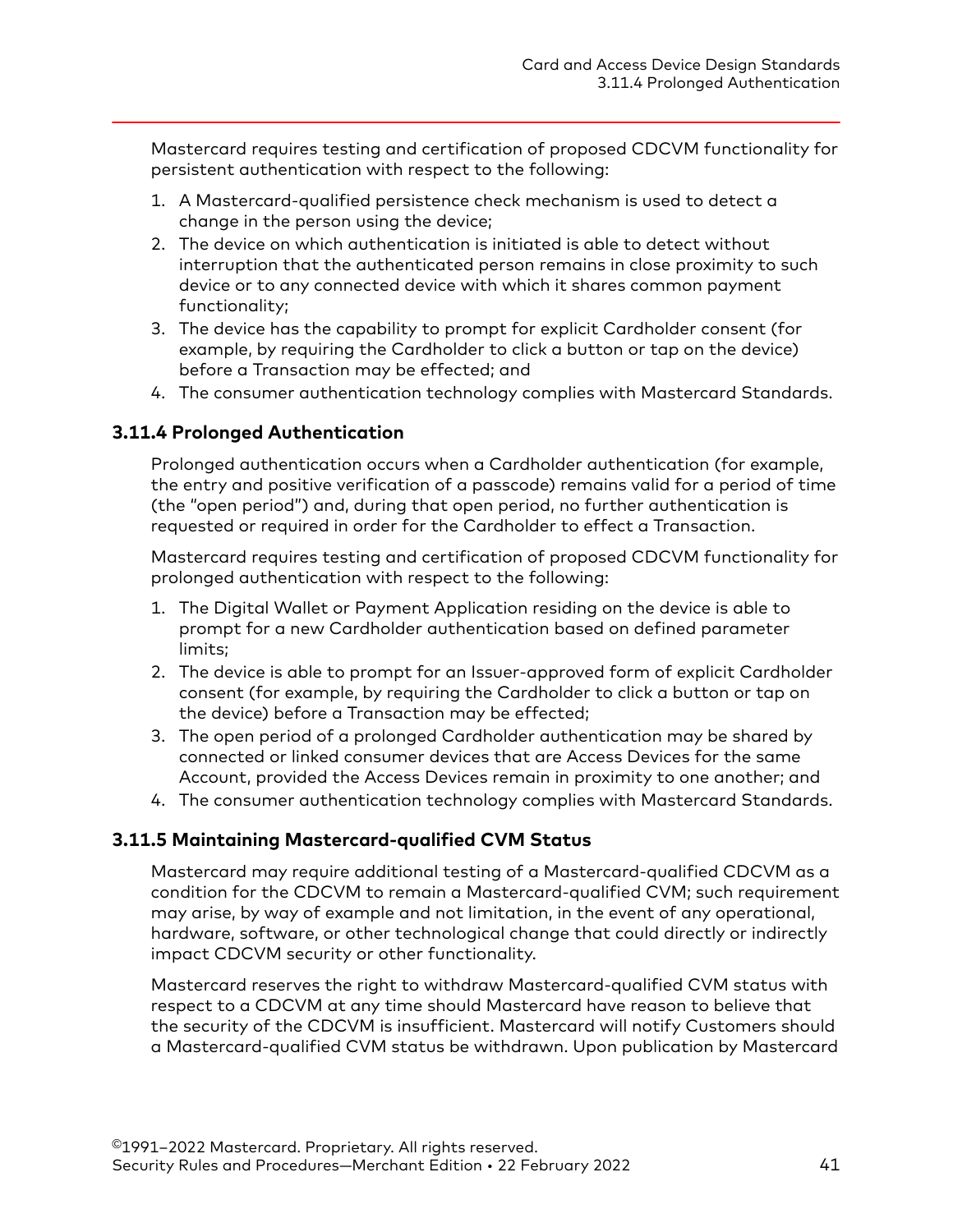<span id="page-41-0"></span>of such notice, a Customer must immediately cease offering or permitting the use of such consumer authentication technology as a CVM.

## **3.11.7 Use of a Vendor**

Any agreement that a Customer enters into with a vendor for the provision of CDCVM services must include the vendor's express agreement to safeguard and control usage of personal information and to comply with all applicable Standards.

# **3.12.4 Acquirer Requirements for CVC 2**

When the Merchant provides the CVC 2 value, the Acquirer must include the CVC 2 value in DE 48, subelement 92 of the Authorization Request/0100 message or Financial Transaction Request/0200 message. The Acquirer is also responsible for ensuring that the Merchant receives the CVC 2 response code provided by the Issuer in DE 48, subelement 87 of the Authorization Request Response/0110 message or Financial Transaction Request Response/0210 message.

All non-face-to-face gambling Transactions conducted with a Mastercard Card must include the CVC 2 value in DE 48 (Additional Data—Private Use), subelement 92 (CVC 2) of the Authorization Request/0100 message, unless either of the following is present:

- A valid Accountholder Authentication Value (AAV) in DE 48, subelement 43 (Universal Cardholder Authentication Field [UCAF]) resulting from an EMV 3DS authentication; or
- In the case of a recurring payment Transaction, Identity Check Insights (previously known as Data Only).

# **3.13 Service Codes**

The service code, a three-digit number that complies with ISO/IEC 7813, is encoded on Track 1 and Track 2 of the magnetic stripe of a Card and indicates to a magnetic stripe-reading terminal the Transaction acceptance parameters of the Card. Each digit of the service code represents a distinct element of the Issuer's Transaction acceptance policy. However, not all combinations of valid digits form a valid service code, nor are all service code combinations valid for all Card Programs. Issuers may encode only one service code on Cards, and the same value must be encoded on both Track 1 and Track 2 in their respective, designated positions.

Service codes provide Issuers with flexibility in defining Card acceptance parameters, and provide Acquirers with the ability to interpret Issuers' Card acceptance preferences for all POI conditions.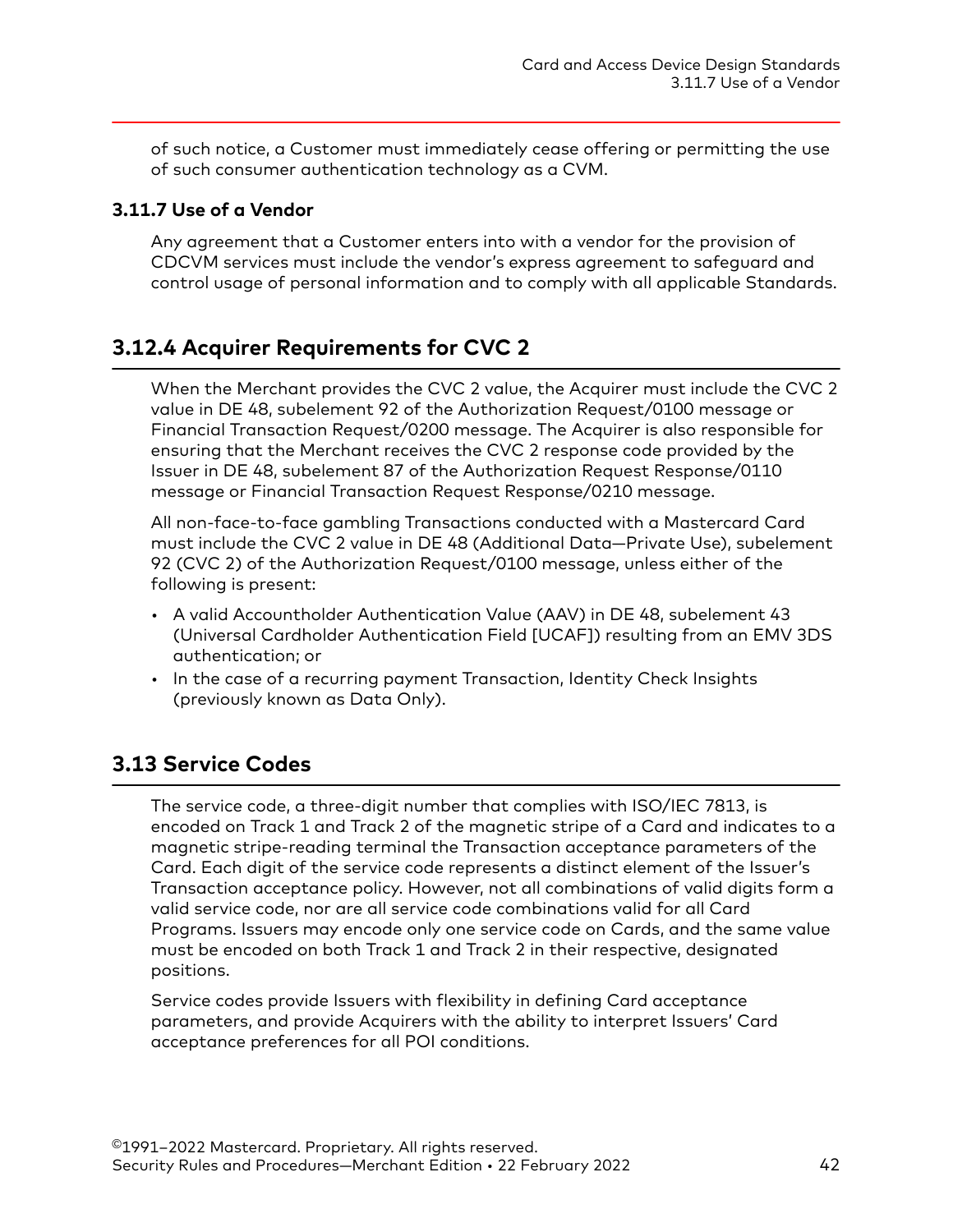<span id="page-42-0"></span>Service codes apply to magnetic stripe-read Transactions only. In the case of Chip Cards used in Hybrid POS Terminals, the Hybrid POS Terminal uses the data encoded in the chip to complete the Transaction.

**NOTE: A value of 2 or 6 in position 1 of the service code indicates that a chip is present on a Card, which contains the Mastercard application that is present on the magnetic stripe.**

## **3.13.2 Acquirer Information**

Acquirers must ensure that their Hybrid Terminals do not reject or otherwise decline to complete a Transaction solely because of the service code encoded on the magnetic stripe.

Acquirers are not required to act on the service codes at this time unless:

- A value of 2 or 6 is present in position 1 of the service code for a Mastercard, Maestro, or Cirrus Payment Application. The Hybrid Terminal must first attempt to process the Transaction as a Chip Transaction; or
- The Terminal is located in the Europe Region and has magnetic stripe-reading capability, and a value of 2 is present in position 2 of the service code for a Mastercard Payment Application. The Acquirer must ensure that authorization is obtained before the Merchant completes a magnetic stripe-read Transaction.

## **3.13.3 Valid Service Codes**

Table 3.2 defines service code values for Mastercard, Maestro, and Cirrus Payment Applications and each position of the three-digit service code.

**NOTE: Service codes are three positions in length. To identify valid service code values, combine the valid numbers for each of the three positions in this table. The value 000 is not a valid service code and must not be encoded on the magnetic stripe of Mastercard, Maestro, or Cirrus Cards.**

| <b>Definition</b>                          | <b>Position 1</b> | <b>Position 2</b> | <b>Position 3</b> |
|--------------------------------------------|-------------------|-------------------|-------------------|
| International Card                         | 1                 |                   |                   |
| International Card-Integrated Circuit Card | 2                 |                   |                   |
| National Use Only                          | 5                 |                   |                   |
| National Use Only-Integrated Circuit Card  | 6                 |                   |                   |
| Private Label or Proprietary Card          |                   |                   |                   |

#### **Table 3.2—Service Code Values**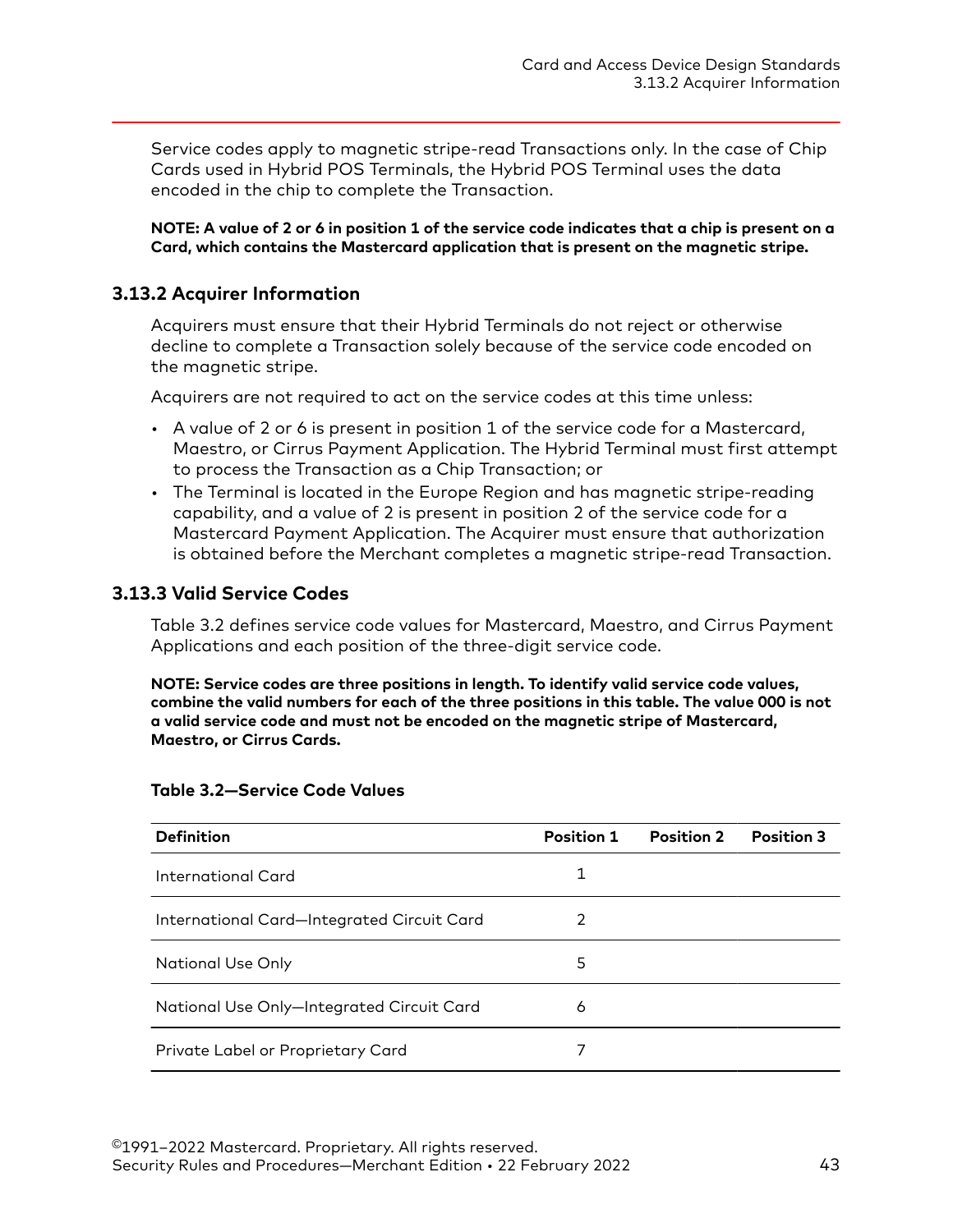<span id="page-43-0"></span>

| <b>Definition</b>                                                                            | <b>Position 1</b> | <b>Position 2</b> | <b>Position 3</b> |
|----------------------------------------------------------------------------------------------|-------------------|-------------------|-------------------|
| Normal Authorization                                                                         |                   | 0                 |                   |
| Positive Online Authorization Required                                                       |                   | 2                 |                   |
| <b>PIN Required</b>                                                                          |                   |                   | Ω                 |
| Normal Cardholder Verification, No Restrictions                                              |                   |                   | 1                 |
| Normal Cardholder Verification-Goods and<br>services only at Point of Sale (no cash back)    |                   |                   | $\mathcal{P}$     |
| ATM Only, PIN Required                                                                       |                   |                   | 3                 |
| PIN Required-Goods and services only at Point<br>of Sale (no cash back)                      |                   |                   | 5                 |
| Prompt for PIN if PIN Pad Present                                                            |                   |                   | 6                 |
| Prompt for PIN if PIN Pad Present-Goods and<br>services only at Point of Sale (no cash back) |                   |                   | 7                 |

### **3.13.4 Additional Service Code Information**

The following information explains the service code values in Table 3.2.

- Normal authorization is an authorized Transaction according to the established rules governing Transactions at the POI.
- Positive Online Authorization Required service codes (value of 2 in position 2) indicate that an electronic authorization must be requested for all Transactions. This service code value is optional for Mastercard Unembossed Cards.
- Normal Cardholder verification indicates that the CVM must be performed in accordance with established rules governing Cardholder verification at the POI.
- ICC-related service codes (value of 2 or 6 in position 1) are permitted only on Chip Cards containing a Mastercard, Maestro, or Cirrus Payment Application type-approved by Mastercard or its agent.
- ICC-related service codes (value of 2 or 6 in position 1) may not be used for stand-alone stored value (purse) applications that reside on Mastercard, Maestro, or Cirrus Cards. In these instances, a value of 1 must be placed in the first position.
- National Use Only service codes (value of 5 or 6 in position 1) are permitted only on National Use Only Cards approved by Mastercard. This includes PIN-related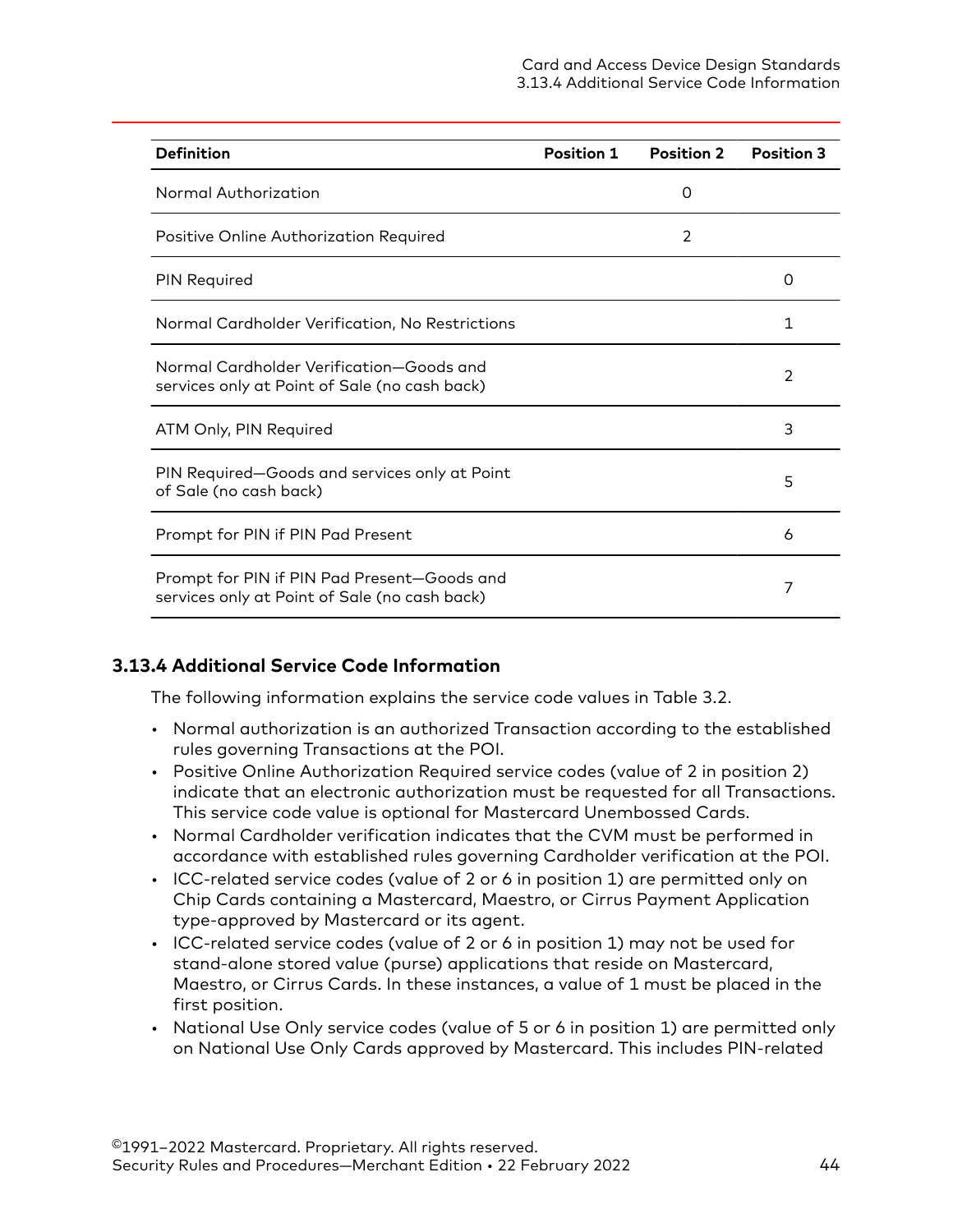service codes on **National Use Only** Cards (for example, 506) governed by local PIN processing rules.

• Private label or proprietary service codes (value of 7 in position 1) on Cards that contain a valid Mastercard BIN are permitted only on private label or proprietary Cards approved by Mastercard.

Issuers may not use PIN-related service codes for Card Programs unless Mastercard has approved the indicated use of a PIN.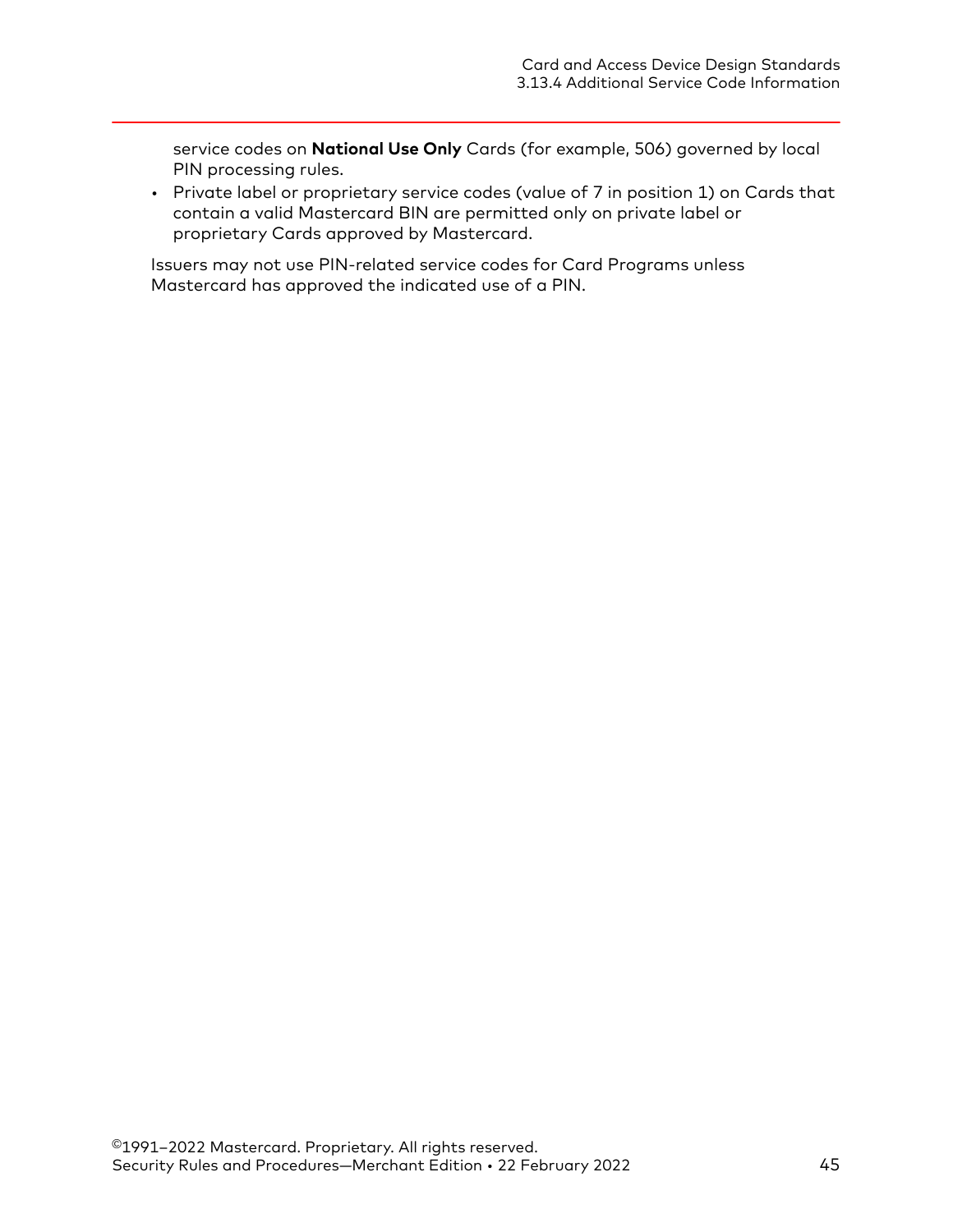# **Chapter 4 Terminal and PIN Security Standards**

*This chapter may be of particular interest to Issuers of Cards that support PIN as a Cardholder Verification Method (CVM) and Acquirers of Terminals that accept PIN as a CVM. Refer to the applicable technical specifications and the Transaction Processing Rules manual for additional Terminal and Transaction processing requirements relating to the use of a PIN.*

| 4.6.1 PIN Transmission Between Customer Host Systems and the Interchange |  |
|--------------------------------------------------------------------------|--|
|                                                                          |  |
|                                                                          |  |
|                                                                          |  |
|                                                                          |  |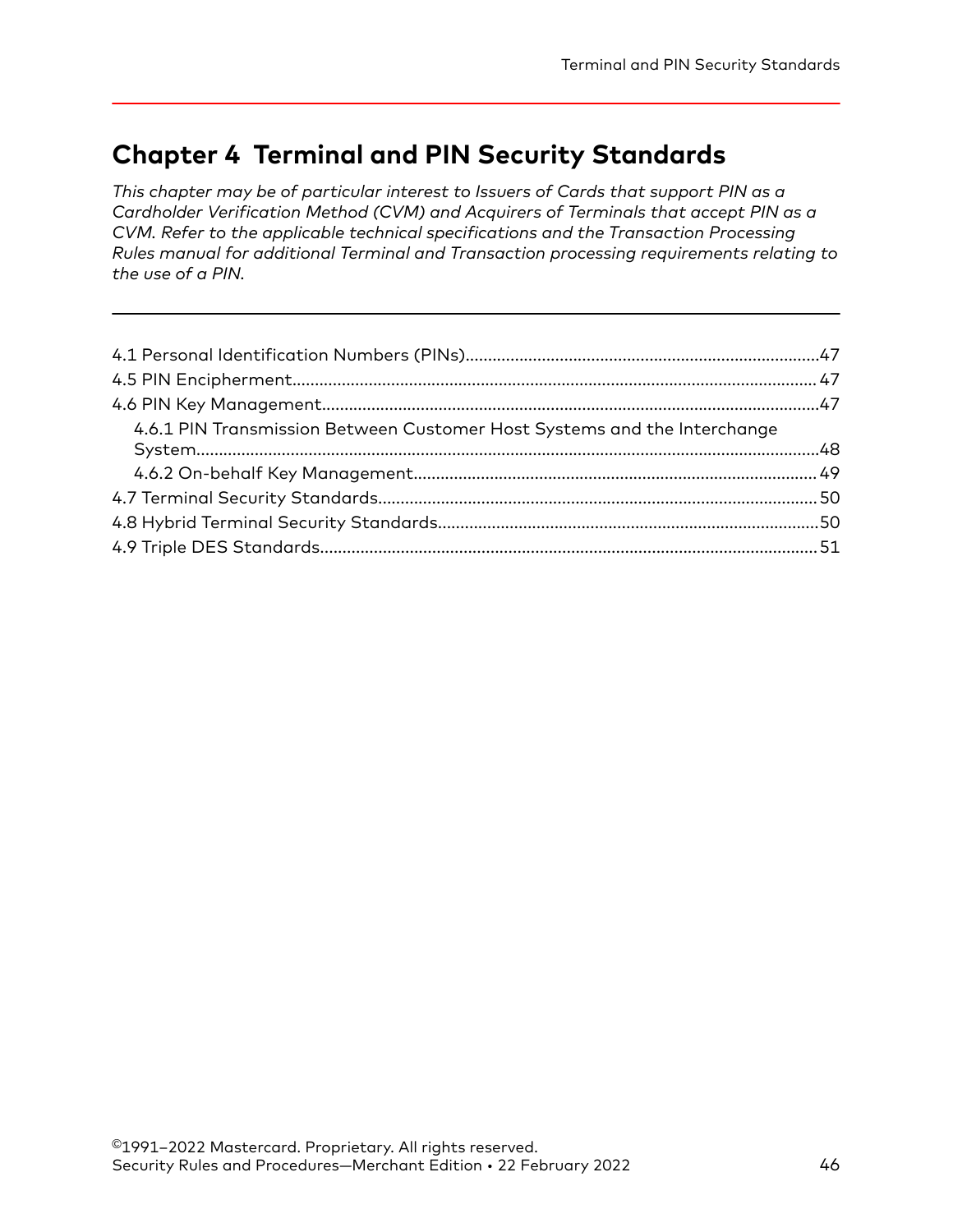## <span id="page-46-0"></span>**4.1 Personal Identification Numbers (PINs)**

The personal identification number (PIN) allows Cardholders to access the Mastercard® ATM Network accepting the Mastercard® , Maestro® , and Cirrus® brands, and to conduct Transactions at Cardholder-activated Terminal (CAT) 1 devices, Maestro Merchant locations, and Hybrid Point-of-Sale (POS) Terminals.

PIN security requirements and best practices for Acquirers are described in this chapter and in section 2.4. PIN security best practices for Issuers are described in the *Issuer PIN Security Guidelines*.

## **4.5 PIN Encipherment**

All Customers and their agents performing PIN Transaction processing must comply with the security requirements for PIN encipherment specified in the *Payment Card Industry PIN Security Requirements*.

An Acquirer must ensure that PIN entry devices (PEDs) and encrypting PIN pads (EPPs) comply with the following requirements:

- For secure transmission of the PIN from the PED or EPP to the Issuer host system, the PED or EPP must encrypt the PIN using the approved algorithm(s) for PIN encipherment listed in ISO/IEC 9564-2 (Financial services—PIN management and security—Part 2: Approved algorithms for PIN encipherment) and the appropriate PIN block format as provided in ISO/IEC 9564-1 (Financial services—PIN management and security—Part 1: Basic principles and requirements for PINs in card-based systems); and
- If the PIN pad and the secure component of the PED are not integrated into a single tamper-evident device, then for secure transmission of the PIN from the PIN pad to the secure component, the PIN pad must encrypt the PIN using the approved algorithm(s) for PIN encipherment listed in ISO/IEC 9564-2.

All Issuers and their agents performing PIN processing should also refer to the Mastercard *Issuer PIN Security Guidelines* document regarding PIN encipherment.

Refer to *China Switch Specifications* for PIN encipherment requirements applicable to China domestic Transactions.

# **4.6 PIN Key Management**

Key management is the process of creating, distributing, maintaining, storing, and destroying cryptographic keys, including the associated policies and procedures used by processing entities.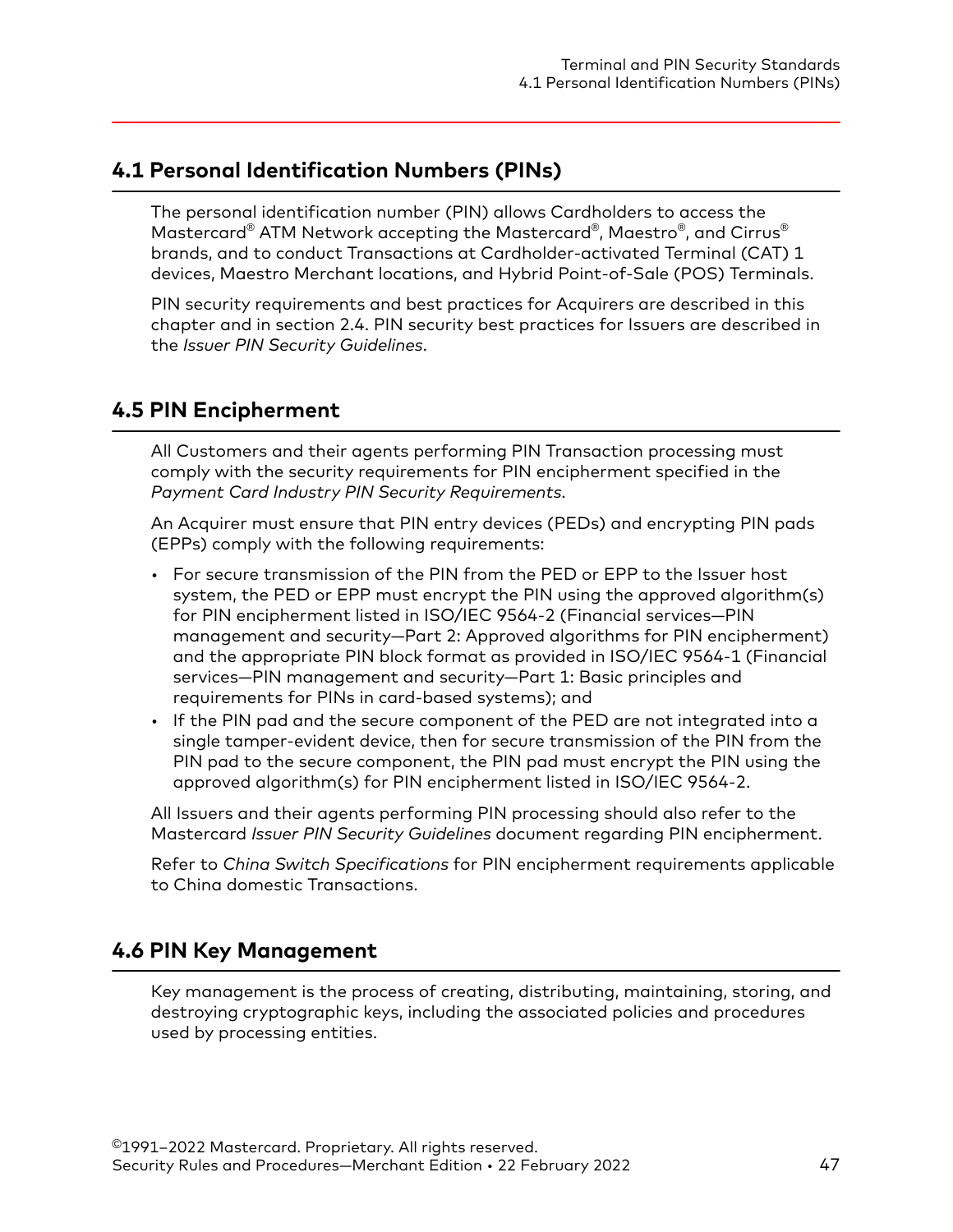<span id="page-47-0"></span>All Acquirers and their agents performing PIN Transaction processing must comply with the security requirements for PIN and key management specified in the *Payment Card Industry PIN Security Requirements*.

In addition, all Acquirers and their agents must adhere to the following Standards for PIN encryption:

- 1. Perform all PIN encryption, translation, and decryption for the network using hardware encryption.
- 2. Do not perform PIN encryption, translation, or decryption using software routines.

All Issuers and their agents performing PIN processing should refer to the *Issuer PIN Security Guidelines* regarding all aspects of Issuer PIN and PIN key management, including PIN selection, transmission, storage, usage guidance, and PIN change.

## **4.6.1 PIN Transmission Between Customer Host Systems and the Interchange System**

The Interchange System and Customers exchange PIN encryption keys (PEKs) in two manners: **statically** and **dynamically**. Directly connected Customers that are processing Transactions that contain a PIN may use either static or dynamic key encryption to encipher the PIN.

Mastercard strongly recommends using dynamic PEKs. Static PEKs must be replaced as indicated in the references below.

For information about PIN key management and related services, including requirements for key change intervals and emergency keys, refer to the manuals listed in Table 4.1, which are available through the Mastercard Connect™ Publications product.

| For Transaction authorization request messages routed<br>through | Refer to                                       |
|------------------------------------------------------------------|------------------------------------------------|
| Mastercard Network/Dual Message System                           | Authorization Manual                           |
| Mastercard Network/Single Message System                         | Single Message System<br><b>Specifications</b> |

#### **Table 4.1—PIN Key Management References**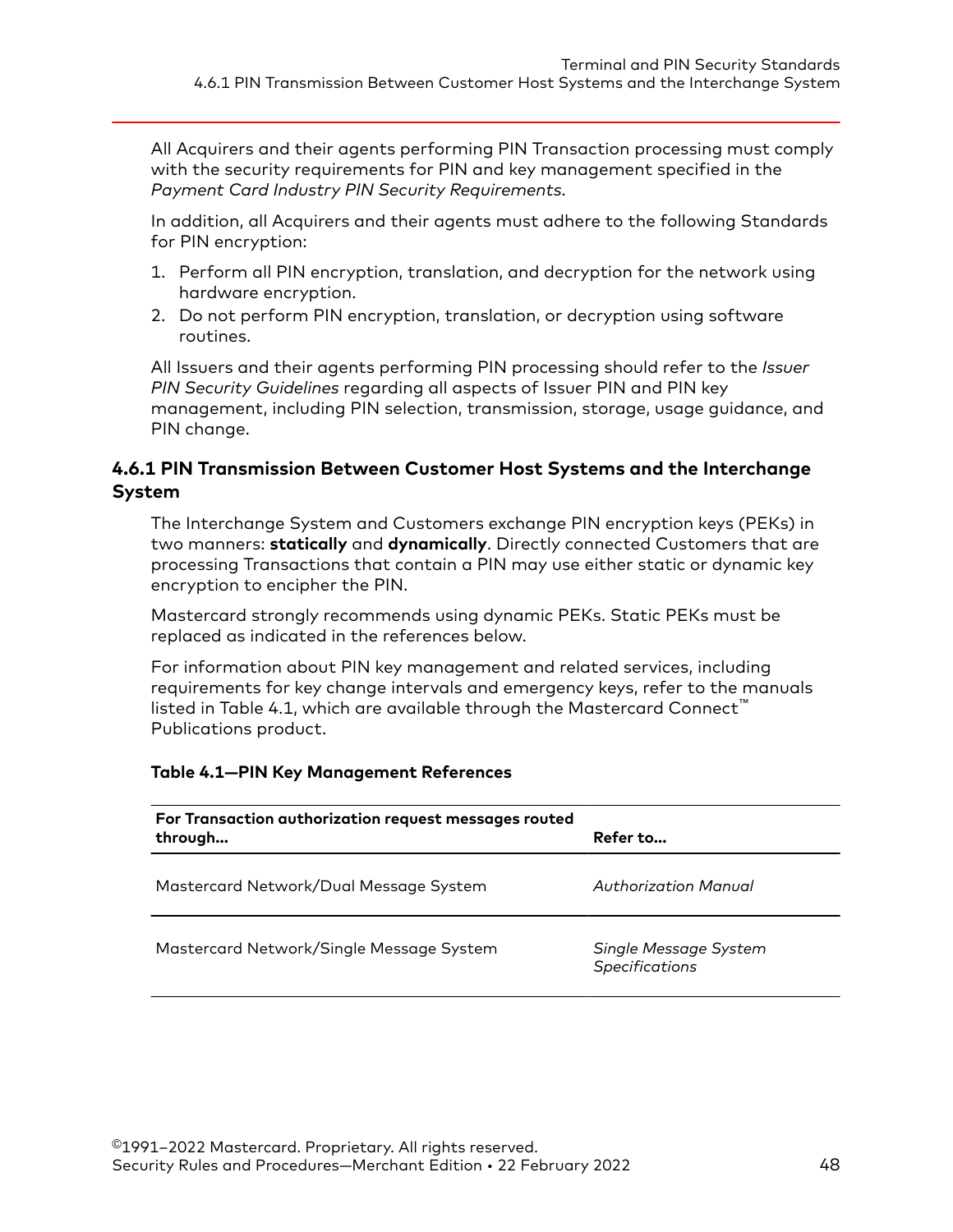<span id="page-48-0"></span>

| For Transaction authorization request messages routed<br>through                           | Refer to                                                    |
|--------------------------------------------------------------------------------------------|-------------------------------------------------------------|
| Mastercard Key Management Center through the On-<br>behalf Key Management (OBKM) Interface | On-behalf Key Management<br>(OBKM) Procedures               |
|                                                                                            | and                                                         |
|                                                                                            | On-behalf Key Management<br>(OBKM) Interface Specifications |

## **4.6.2 On-behalf Key Management**

Mastercard offers the On-behalf Key Management (OBKM) service to Europe Region Customers as a means to ensure the secure transfer of Customer cryptographic keys to the Mastercard Key Management Center. OBKM services offer Customers three key exchange options:

- **One-Level Key Hierarchy**—Customers deliver their cryptographic keys in three clear text components to three Mastercard Europe security officers. The security officers then load the key components into the Key Management Center.
- **Two-Level Key Hierarchy**—The Key Management Center generates and delivers transport keys to Customers in three separate clear text components. Customers use the transport keys to protect and send their cryptographic keys to Key Management Services in Waterloo, Belgium. Key Management Services then loads the Customer keys into the Key Management Center.
- **Three-Level Key Hierarchy**—The Key Management Center uses public key techniques to deliver transport keys to Customers in three separate clear text components. Customers use the transport keys to protect and send their cryptographic keys to Key Management Services in Waterloo, Belgium. Key Management Services then loads the Customer keys into the Key Management Center.

Mastercard recommends that Customers use the Two-Level or Three-Level Key Hierarchy, both of which use transport keys to establish a secure channel between the Customer and the Key Management Center.

Mastercard has developed a Cryptography Self Test Tool (CSTT) to assist Customers in meeting OBKM interface requirements. Customers must use the CSTT before exchanging keys with Key Management Services using the Two-Level and Three-Level Hierarchies.

Customers must register to participate in the OBKM service. For more information, contact [key\\_management@mastercard.com o](mailto:key_management@mastercard.com)r refer to the *On-behalf Key Management (OBKM) Procedures* and *On-behalf Key Management (OBKM) Interface Specifications*, available through the Mastercard Connect™ Publications product.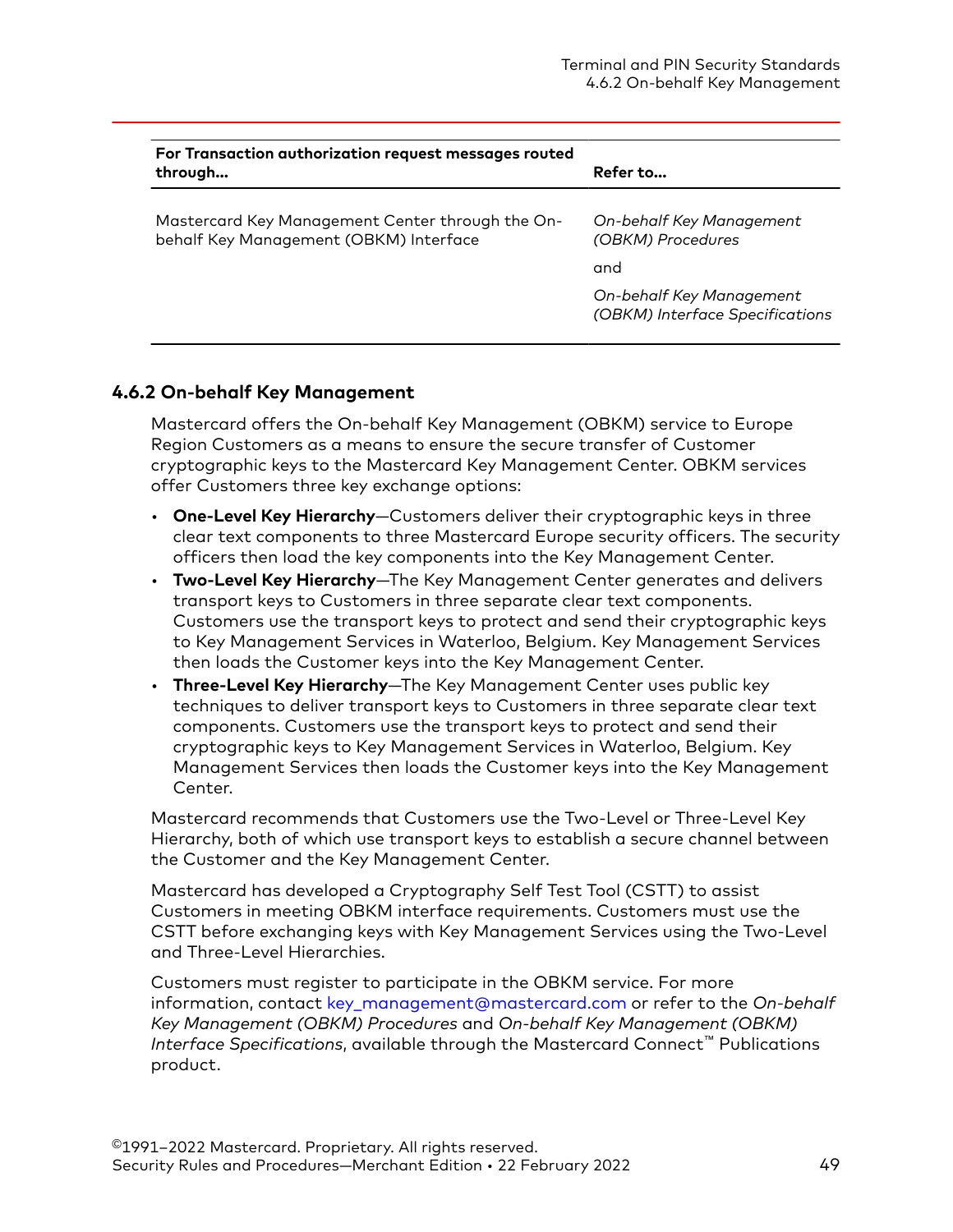# <span id="page-49-0"></span>**4.7 Terminal Security Standards**

The Acquirer must ensure that each Terminal:

- 1. Has a magnetic stripe reader capable of reading Track 2 data and transmitting such data to the Issuer for authorization;
- 2. Permits the Cardholder to enter PIN data in a private manner;
- 3. Prevents a new Transaction from being initiated before the prior Transaction is completed; and
- 4. Validates the authenticity of the Card or Access Device.

For magnetic stripe Transactions, the following checks must be performed by the Acquirer (either in the Terminal or the Acquirer host system), before the authorization request is forwarded:

- 1. **Longitudinal Redundancy Check (LRC)**—The magnetic stripe must be read without LRC error.
- 2. **Track Layout**—The track layout must conform to the specifications in Appendix A.

With respect to the electronic functions performed by a Terminal, the following requirements apply:

- 1. A Transaction may not be declined due to bank identification number (BIN)/ Issuer identification number (IIN) validation.
- 2. A Transaction may not be declined as a result of edits or validations performed on the primary account number (PAN) length, expiration date, service code, discretionary data, or check digit data of the Access Device.
- 3. Tests or edits on Track 1 must not be performed for the purpose of disqualifying a Card from eligibility for Interchange System processing.

Refer to section 2.4 for PIN-related security requirements.

# **4.8 Hybrid Terminal Security Standards**

The Acquirer must ensure that a Hybrid Terminal deployed at a location where any Mastercard brands are accepted complies with all of the following Standards:

- Each Hybrid Terminal that reads and processes EMV-compliant payment applications must read and process EMV-compliant Mastercard-branded Payment Applications.
- Each Dual Interface Hybrid Terminal must read and process the same Mastercard-branded Payment Applications on both the contact and contactless interfaces.
- Each Hybrid Terminal must perform a Chip Transaction when a Chip Card or Access Device is presented in compliance with all applicable Standards, including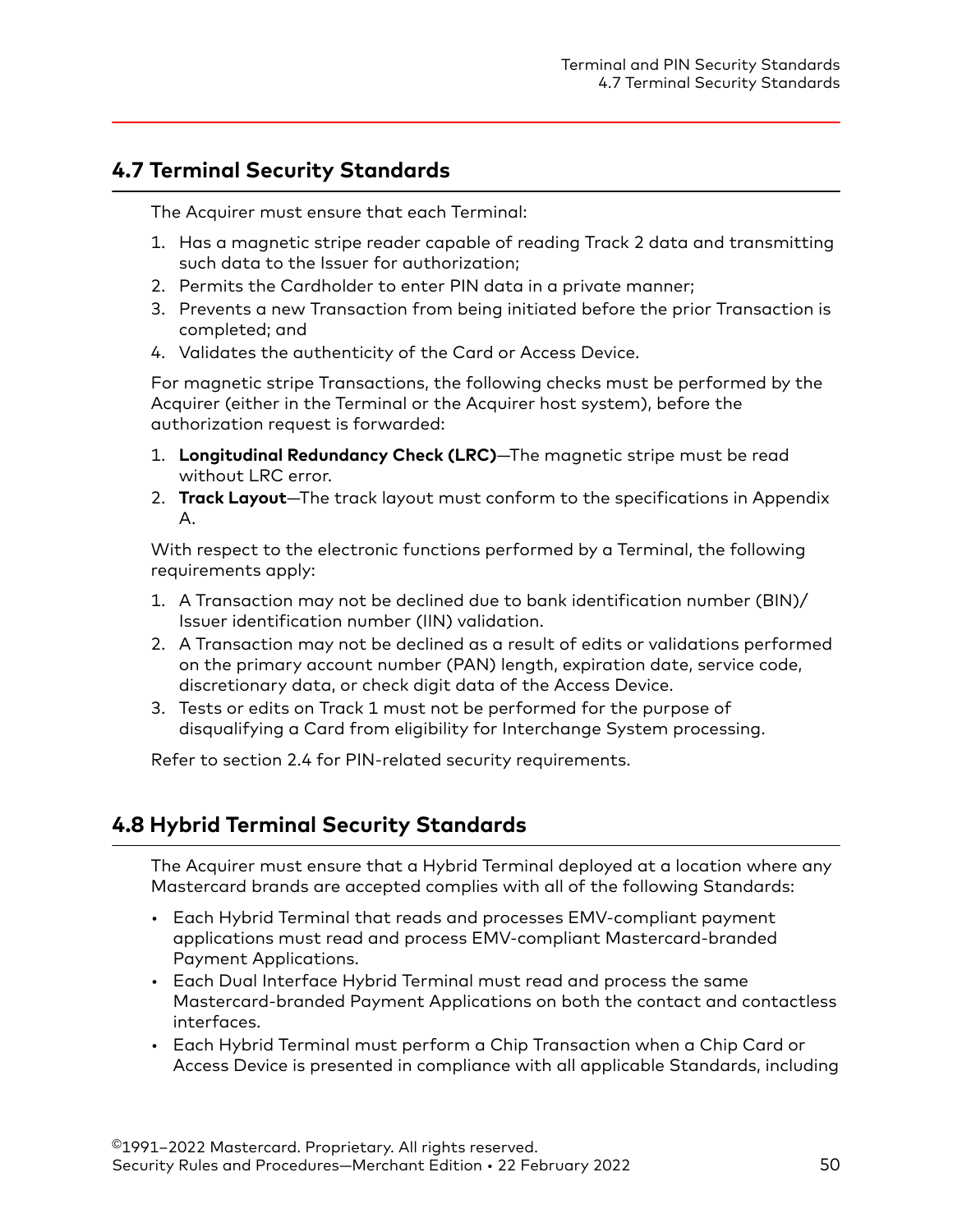<span id="page-50-0"></span>those Standards set forth in the M/Chip Requirements for Contact and Contactless manual.

• A Terminal deployed in China must additionally comply with PBoC's latest chip standard and utilize the SM cryptography to perform China domestic Transactions in accordance with China regulatory requirements. Refer to the China Market Terminal Requirements for more information.

# **4.9 Triple DES Standards**

Triple Data Encryption Standard (DES), minimum double key length (hereafter referred to as Triple DES), must be implemented as follows:

- All newly installed PEDs, including replacement and refurbished PEDs that are part of POS Terminals, must be Triple DES capable. This requirement applies to POS Terminals owned by Customers and non-Customers.
- All Customer and processor host systems must support Triple DES.
- It is strongly recommended that all PEDs that are part of POS Terminals be Triple DES compliant and chip-capable.
- All EPPs that are part of ATM Terminals must be Triple DES compliant.
- All Transactions routed to the Interchange System must be Triple DES compliant.

Mastercard recognizes that Customers may elect to use other public key encryption methods between their POS Terminals or ATMs and their host(s). In such instances, Mastercard must approve the alternate method chosen in advance of its implementation and use.

Approval will be dependent, in part, on whether Mastercard deems the alternate method to be as secure as or more secure than Triple DES. **Approval is required before implementation can begin**.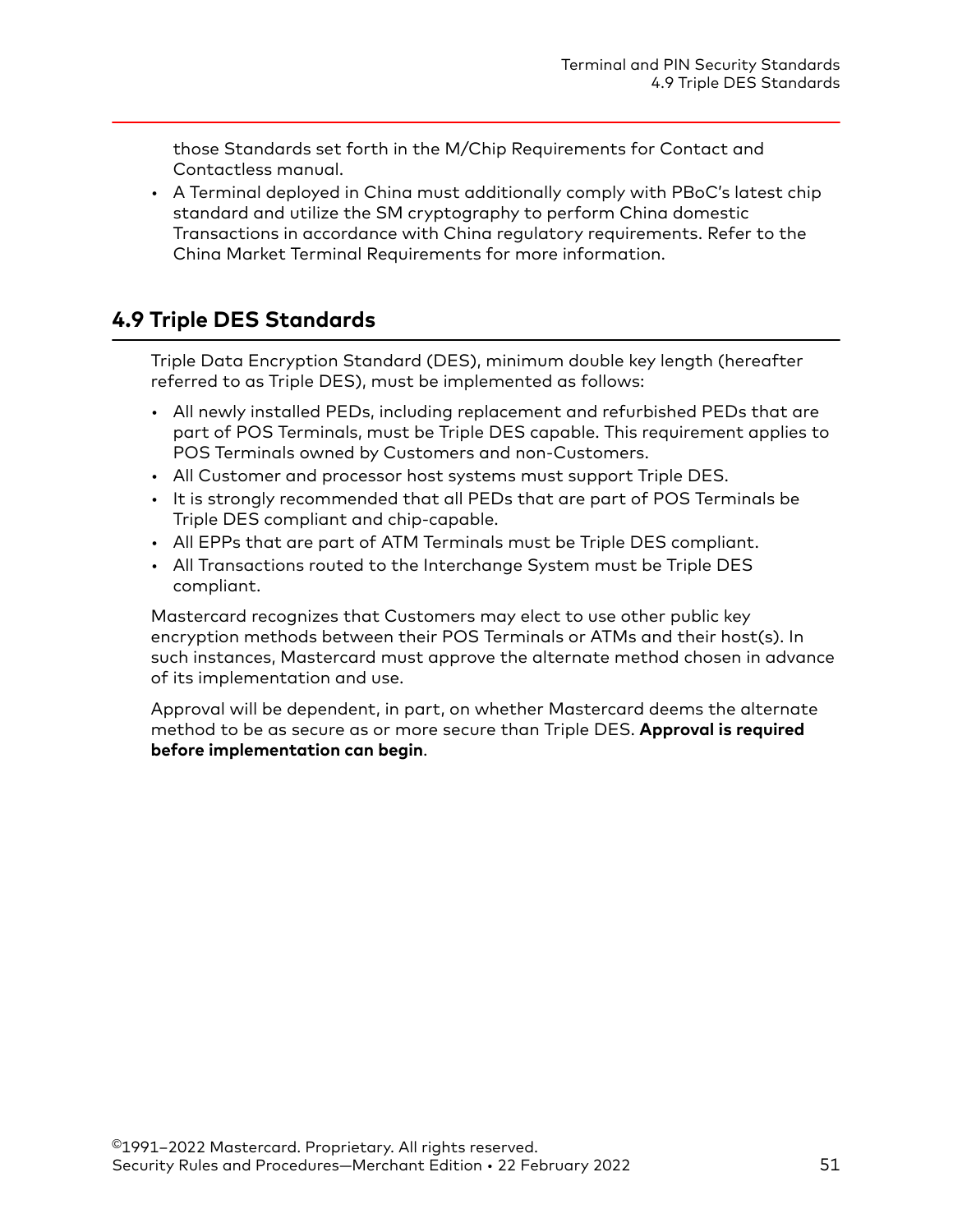# **Chapter 5 Card Recovery and Return Standards**

*This chapter may be of particular interest to Customers that issue Mastercard® Cards. It includes guidelines for personnel responsible for Card retention and return, reporting of lost and stolen Cards, and criminal and counterfeit investigations.*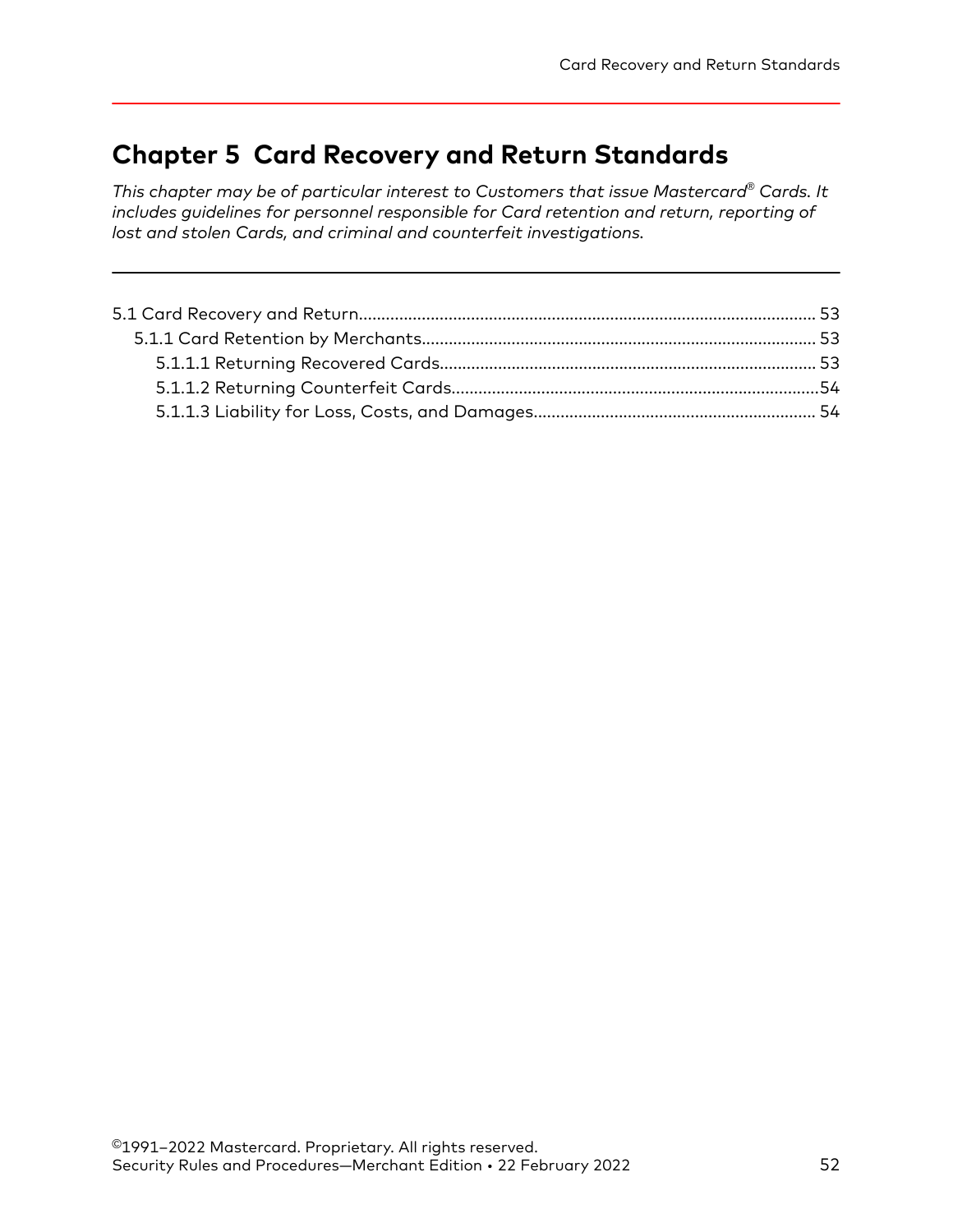## <span id="page-52-0"></span>**5.1 Card Recovery and Return**

The following sections address Customer responsibilities associated with Card retention and return, rewards for Card capture, reporting of lost and stolen Cards, and criminal and counterfeit investigations.

## **5.1.1 Card Retention by Merchants**

Acquirers and Merchants should use their best efforts to recover a Card by reasonable and peaceful means if:

- The Issuer advises the Acquirer or Merchant to recover the Card in response to an authorization request.
- The Electronic Warning Bulletin file or an effective regional *Warning Notice* lists the account number.

After recovering a Card, the recovering Acquirer or Merchant must notify its authorization center or its Acquirer and receive instructions for returning the Card. If mailing the Card, the recovering Acquirer or Merchant first should cut the Card in half through the magnetic stripe.

Maestro Card capture at a Point-of-Sale (POS) Terminal is not permitted with respect to Interregional Transactions or Intraregional Transactions that occur within the Asia/Pacific, Latin America and the Caribbean, or United States Regions.

### **5.1.1.1 Returning Recovered Cards**

The Acquirer must follow these procedures when returning a recovered Card to the Issuer:

- 1. If the Merchant has not already done so, the Acquirer must render the Card unusable by cutting it in half vertically through the magnetic stripe.
- 2. The Acquirer must forward the recovered Card to the Issuer within five calendar days of receiving the Card along with the first copy (white) of the Interchange Card Recovery Form (ICA-6). The additional copies are file copies for the Acquirer's records. Unless otherwise noted in the "Other Information" section of the Company Contact Management application, a recovered Card must be returned to the Security Contact of the Issuer.

#### **NOTE: A sample of the Interchange Card Recovery Form (ICA-6) appears in the Forms section of Mastercard Connect™.**

A Merchant may return a Card inadvertently left at the Merchant location if the Cardholder claims the Card before the end of the next business day and presents positive identification. With respect to unclaimed Cards, a Merchant must follow the Acquirer's requirements as set forth in the Merchant Agreement.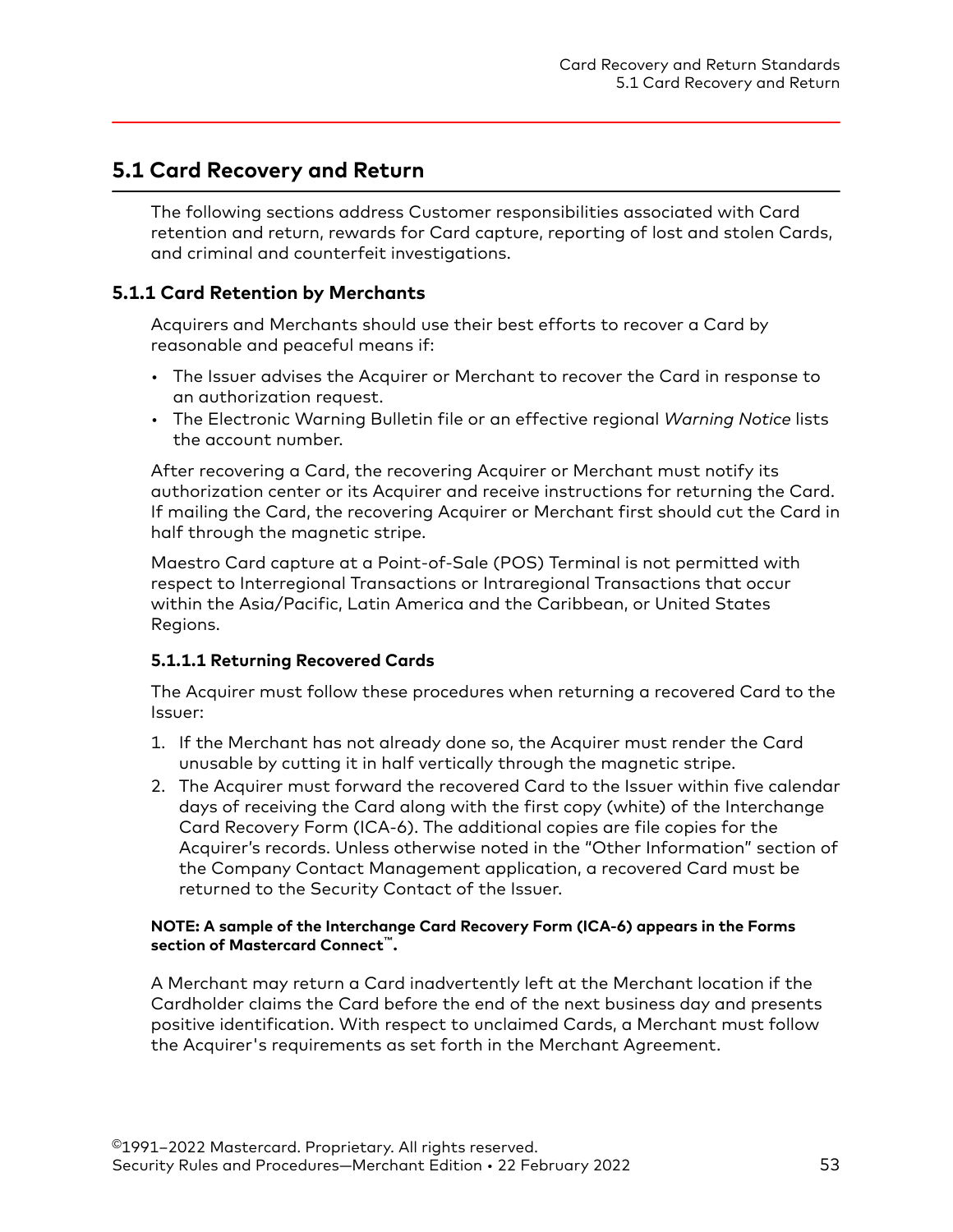#### <span id="page-53-0"></span>**5.1.1.2 Returning Counterfeit Cards**

The Acquirer or Merchant must return counterfeit Cards to the Issuer by following the instructions provided by its authorization center. The following information identifies an Issuer:

- The Issuer's name and/or logo on the Card front
- The Licensee Acknowledgement Statement

In the absence of an Issuer's name/logo or Licensee Acknowledgement Statement, the Issuer may be identified by any other means, including the Issuer's Mastercard bank identification number (BIN) printed on the front or back of the Card or the magnetic stripe. If the Issuer is still unidentifiable, return the Card to the Franchise Department at the address provided in Appendix B.

**NOTE: The above method of identifying the Issuer applies only to the return of a counterfeit Card, not to determining the Customer responsible for the counterfeit losses associated with such Cards. For more information, refer to Chapter 6—Fraud Loss Control Standards of this manual.**

#### **5.1.1.3 Liability for Loss, Costs, and Damages**

Neither Mastercard nor any Customer shall be liable for loss, costs, or other damages for claims declared against them by an Issuer for requested actions in the listing of an account or a Group or Series listing on the Electronic Warning Bulletin file or in the applicable regional *Warning Notice* by the Issuer. Refer to the *Account Management System User Manual* for information about the procedures for listing accounts.

If an Acquirer erroneously uses these procedures without the Issuer's guidance and authorizes Merchant recovery of a Card not listed on the Electronic Warning Bulletin file or in the applicable regional *Warning Notice*, neither Mastercard or its Customers shall be liable for loss, costs, or other damages if a claim is made against them.

No Customer is liable under this section for any claim unless the Customer has:

- Written notice of the assertion of a claim within 120 days of the assertion of the claim, and
- Adequate opportunity to control the defense or settlement of any litigation concerning the claim.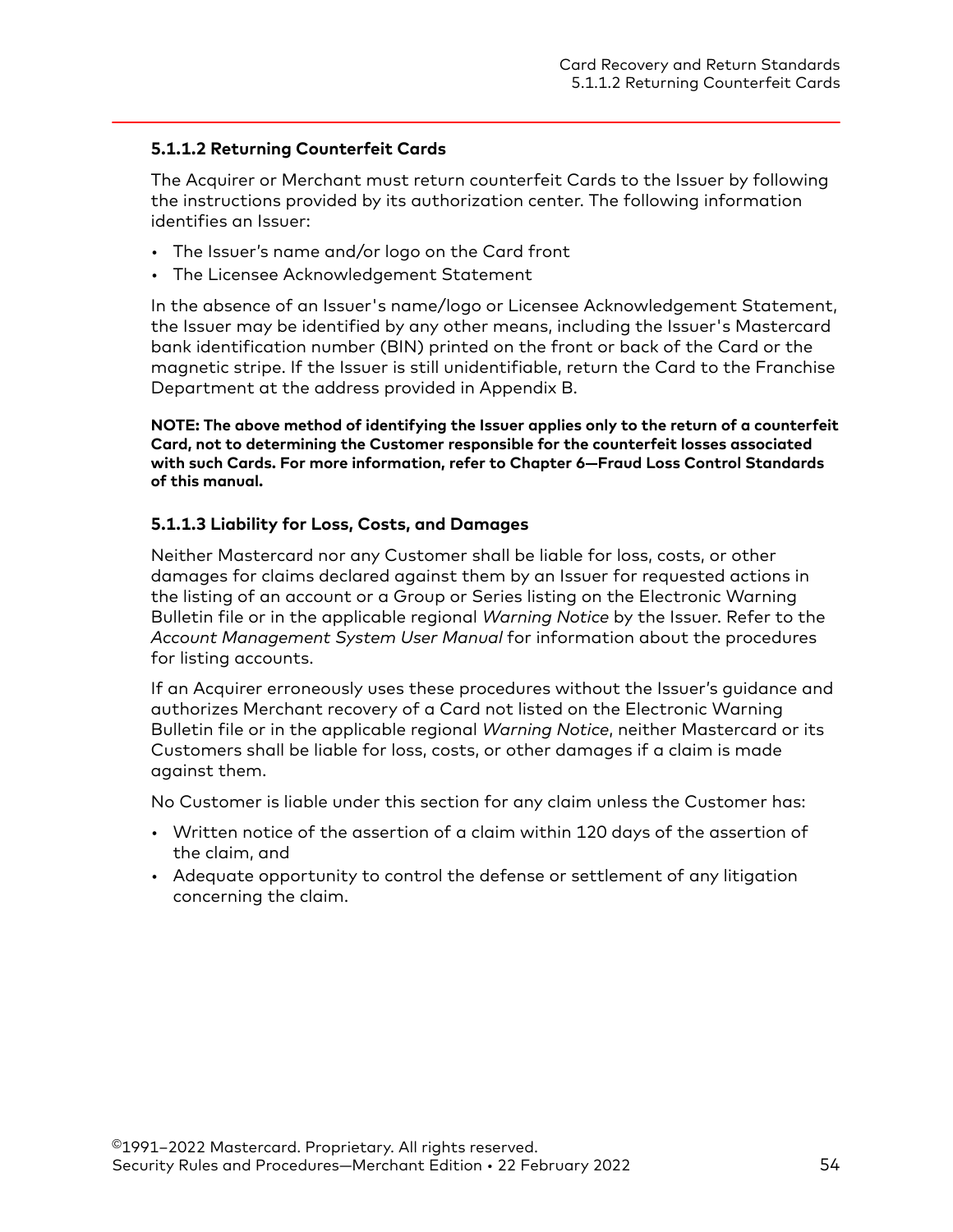# **Chapter 6 Fraud Loss Control Standards**

*This chapter may be of particular interest to personnel responsible for fraud loss control programs, counterfeit loss procedures and reimbursement, and Acquirer counterfeit liability.*

| 6.2.2.1.1 Additional Acquirer Authorization Monitoring Requirements for |  |
|-------------------------------------------------------------------------|--|
| 6.2.2.2 Acquirer Merchant Deposit Monitoring Requirements57             |  |
|                                                                         |  |
|                                                                         |  |
|                                                                         |  |
|                                                                         |  |
|                                                                         |  |
|                                                                         |  |
|                                                                         |  |
|                                                                         |  |
|                                                                         |  |
|                                                                         |  |
| 6.3.2.3 Transactions Arising from Unidentified Counterfeit Cards60      |  |
|                                                                         |  |
|                                                                         |  |
|                                                                         |  |
|                                                                         |  |
|                                                                         |  |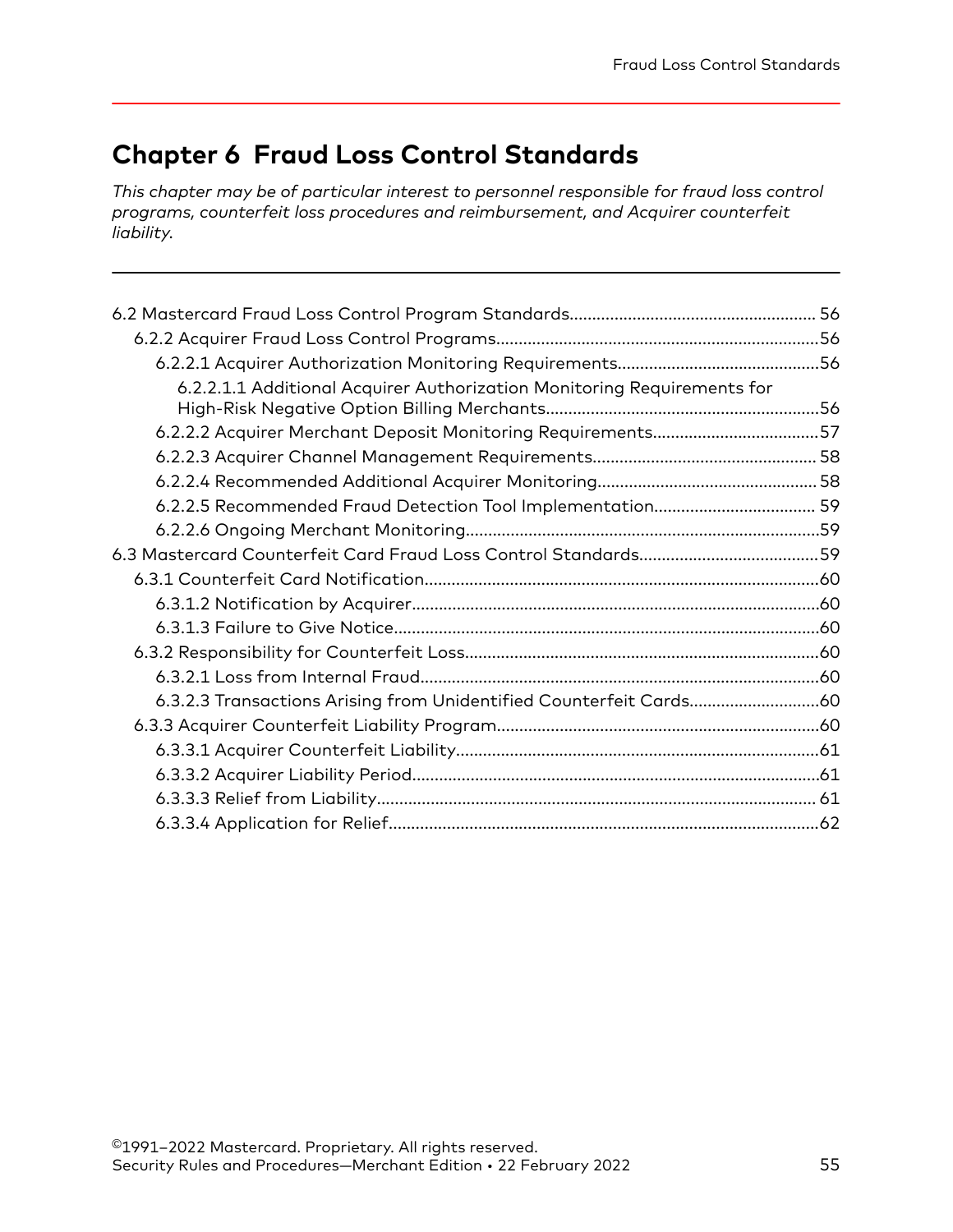# <span id="page-55-0"></span>**6.2 Mastercard Fraud Loss Control Program Standards**

The existence and use of meaningful controls are an effective means to limit total fraud losses and losses for all fraud types. This section describes minimum requirements for Issuer and Acquirer fraud loss control programs.

## **6.2.2 Acquirer Fraud Loss Control Programs**

An Acquirer must establish, and ensure that each of its Service Providers, ATM owners, and other agents implement, a fraud loss control program that meets the following minimum requirements, and preferably will include the recommended additional parameters. The program must automatically generate daily fraud monitoring reports or real-time alerts. Acquirer staff trained to identify potential fraud must analyze the data in these reports within 24 hours.

#### **6.2.2.1 Acquirer Authorization Monitoring Requirements**

Daily reports or real-time alerts monitoring Merchant authorization requests must be generated at the latest on the day following the authorization request, and must be based on the following parameters:

- Number of authorization requests above a threshold set by the Acquirer for that Merchant
- Ratio of non-Card-read to Card-read Transactions that is above the threshold set by the Acquirer for that Merchant
- PAN key entry ratio that is above the threshold set by the Acquirer for that Merchant
- Repeated authorization requests for the same amount or the same Cardholder Account
- Increased number of authorization requests
- Merchant authorization reversals that do not match a previous purchase **Transaction**
- Out-of-pattern Transaction volume, including but not limited to:
	- Repeated authorization requests
	- High velocity authorizations
	- Technical fallback of chip to magnetic stripe
	- High volume of Contactless Transactions
	- Sequential Account generated attacks
	- Unusual activity in connection with the use of Cards or Accounts issued under a particular bank identification number (BIN)

#### **6.2.2.1.1 Additional Acquirer Authorization Monitoring Requirements for High-Risk Negative Option Billing Merchants**

In addition to the Acquirer authorization monitoring requirements listed in section 6.2.2.1 of this manual, an Acquirer of a negative option billing Merchant must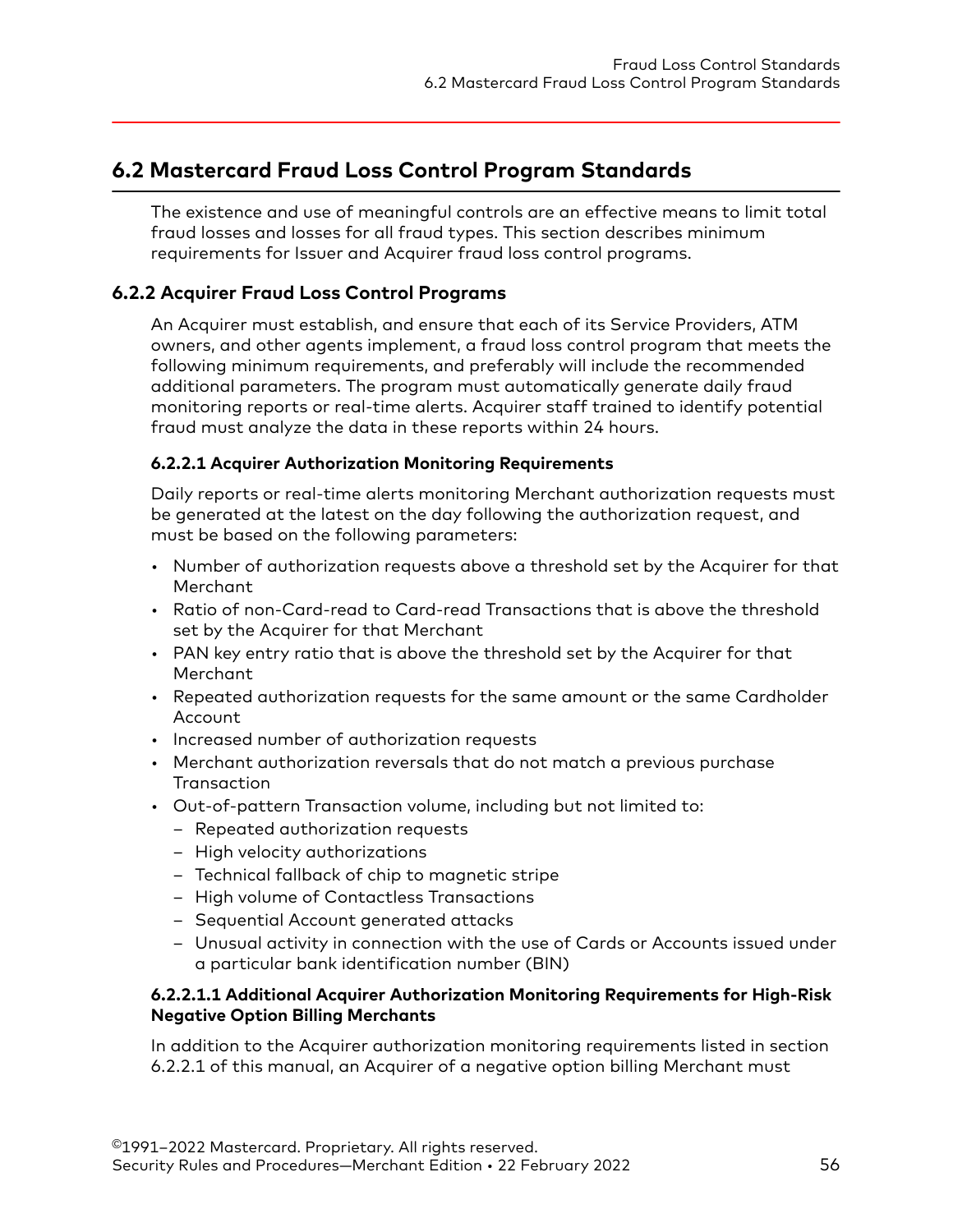<span id="page-56-0"></span>monitor authorization Transaction messages to identify when the same Account number appears among different negative option billing Merchant IDs in the Acquirer's Portfolio within 60 calendar days.

When the Acquirer identifies such an Account, the Acquirer must take reasonable steps to verify that each Transaction conducted by the valid Cardholder with the associated negative option billing Merchant is a bona fide Transaction. This verification may include, but is not limited to, an electronic copy or hard copy of the Transaction information document (TID). All such verification information must be:

- Retained by the Acquirer for a period of at least one year from the verification date; and
- Made available to Mastercard upon request.

#### **6.2.2.2 Acquirer Merchant Deposit Monitoring Requirements**

Daily reports or real-time alerts monitoring Merchant deposits must be generated at the latest on the day following the deposit, and must be based on the following parameters:

- Increases in Merchant deposit volume
- Increase in a Merchant's average ticket size and number of Transactions for each deposit
- Change in frequency of deposits
- Change in technical fallback rates, or a technical fallback rate that exceeds five percent of a Merchant's total Transaction volume

**NOTE: Any report generated by the Acquirer relating to the investigation of a Merchant whose rate of technical fallback exceeds five percent of its total Transaction volume must be made available to Mastercard upon request.**

- Force-posted Transactions (i.e., a Transaction that has been declined by the Issuer or the chip or any Transaction for which authorization was required but not obtained)
- Frequency of Transactions on the same Account, including credit (refund) **Transactions**
- Unusual number of credits, or credit dollar volume, exceeding a level of sales dollar volume appropriate to the Merchant category
- Large credit Transaction amounts, significantly greater than the average ticket size for the Merchant's sales
- Credit (refund) Transaction volume that exceeds purchase Transaction volume
- Credits issued by a Merchant subsequent to the Acquirer's receipt of a chargeback with the same PAN
- Credits issued by a Merchant to a PAN not previously used to effect a Transaction at the Merchant location
- Increases in Merchant chargeback volume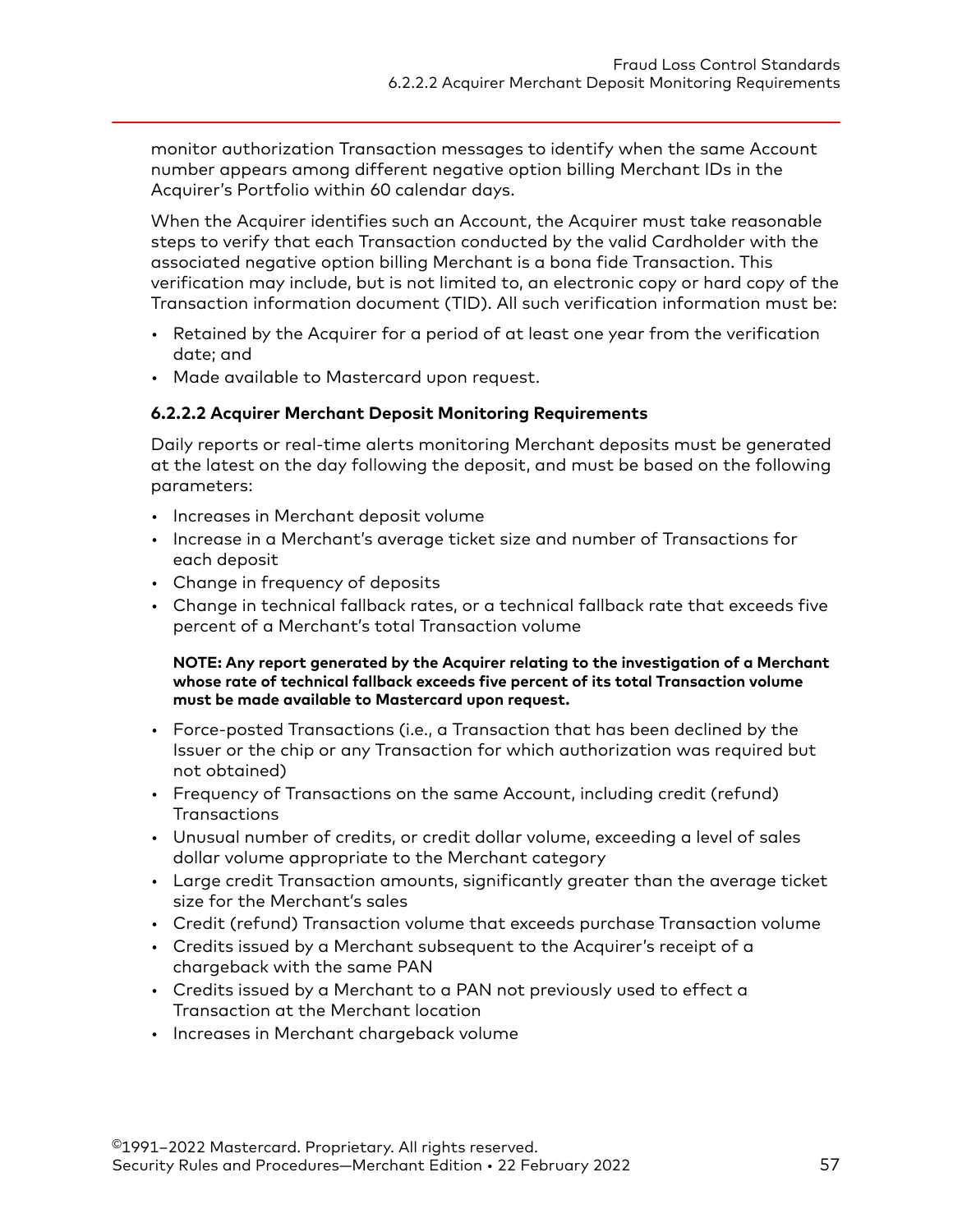## <span id="page-57-0"></span>**90-day Rule**

The Acquirer must compare daily deposits against the average Transaction count and amount for each Merchant over a period of at least 90 days, to lessen the effect of normal variances in a Merchant's business. For new Merchants, the Acquirer should compare the average Transaction count and amount for other Merchants within the same MCC assigned to the Merchant. In the event that suspicious credit or refund Transaction activity is identified, if appropriate, the Acquirer should consider the suspension of Transactions pending further investigation.

### **6.2.2.3 Acquirer Channel Management Requirements**

Mastercard requires the Acquirer to monitor, on a regular basis, each parent Member ID/ICA number, child Member ID/ICA number, and individual Merchant in its Portfolio for the following:

- Total Transaction fraud basis points
- Domestic Transaction fraud basis points
- Cross-border Transaction fraud basis points (both Intraregional Transactions and Interregional Transactions)
- Fraud basis points at the parent Member ID/ICA level for the following:
	- Card-present Transactions
		- POS
		- Mobile POS (MPOS)
		- Cardholder-activated Terminal (CAT) (for example, CAT 1, CAT 2, and CAT 3)
	- Card-not-present (CNP) Transactions
		- E-commerce, including separate monitoring of non-authenticated, attempted authentication, and fully authenticated Transactions
		- Mail order/telephone order (MO/TO)

## **6.2.2.4 Recommended Additional Acquirer Monitoring**

Mastercard recommends that Acquirers additionally monitor the following parameters:

- Mismatch of Merchant name, MCC, Merchant ID, and/or Terminal ID
- Mismatch of e-commerce Merchant Internet Protocol (IP) addresses
- Transactions conducted at Merchant, Submerchants, and other entities registered in the Specialty Merchant Registration Program (refer to Chapter 9)
- PAN key-entry Transactions exceeding ratio
- Abnormal hours (i.e., outside of normal business hours) or seasons
- Inactive Merchants (i.e., those Merchants that have not yet started to accept Cards as well as those that have ceased to accept Cards)
- Transactions with no approval code
- Transaction decline rate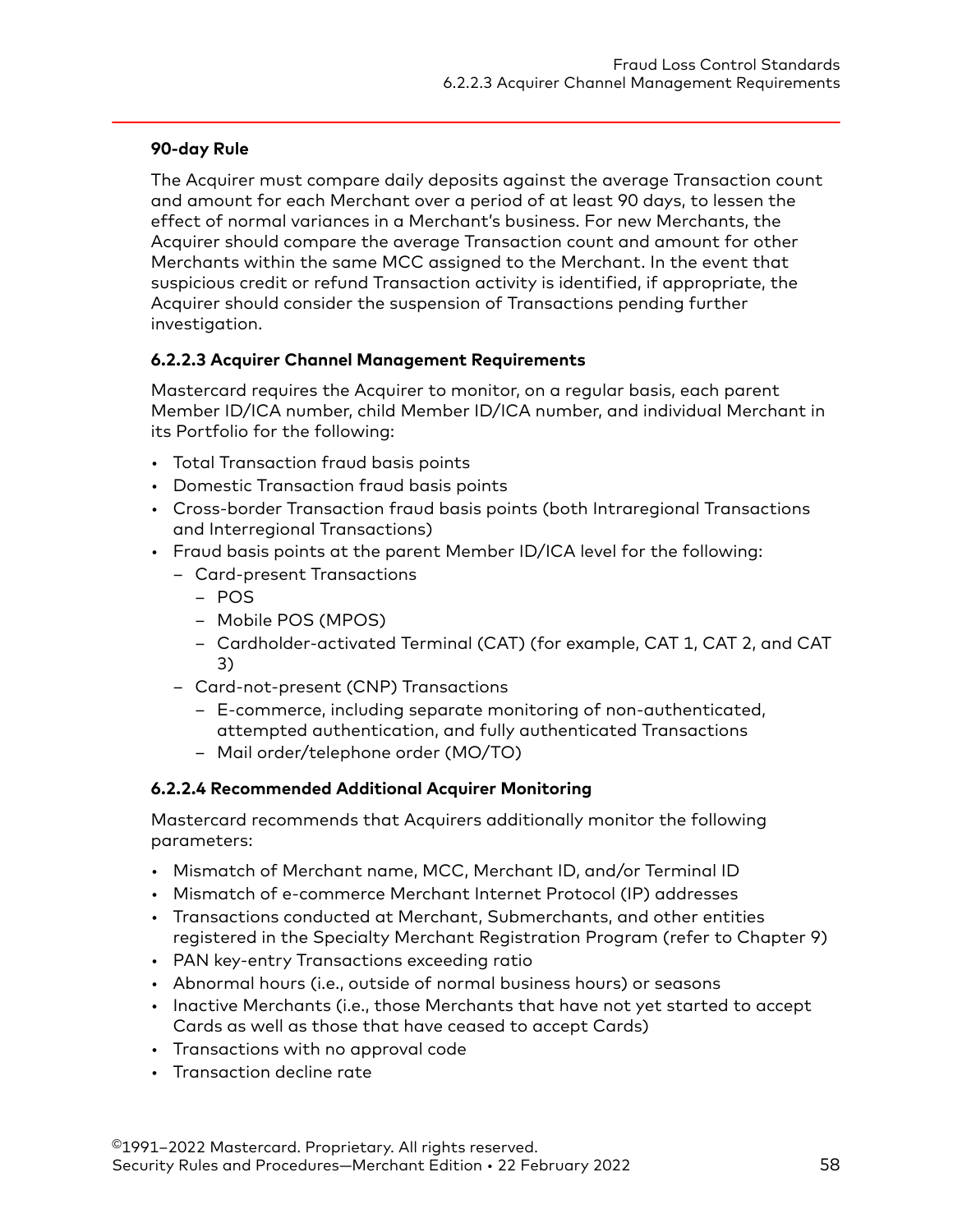- <span id="page-58-0"></span>• Inconsistent authorization and clearing data elements for the same **Transactions**
- Mastercard *SecureCode* or Identity Check authentication rate
- Fraud volume per Merchant
- Any Merchant exceeding the Acquirer's total Merchant average for fraud by 150 percent or more

## **6.2.2.5 Recommended Fraud Detection Tool Implementation**

An Acquirer is recommended to implement a fraud detection tool that appropriately complements the fraud strategy deployed by the Acquirer. The combination of the authorization requirements, Merchant deposit monitoring requirements, and fraud detection tool should ensure that an Acquirer controls fraud to an acceptable level.

For effective performance, an Acquirer's fraud detection tool should minimally measure the amount and number of fraud Transactions incurred, calculated for each of its Merchants, Payment Facilitators and other Service Providers, and deployed Terminals.

## **6.2.2.6 Ongoing Merchant Monitoring**

An Acquirer must implement procedures for the conduct of periodic ongoing reviews of a Merchant's Card acceptance activity, for the purpose of detecting changes over time, including but not limited to:

- Monthly Transaction volume with respect to:
	- Total Transaction count and amount
	- Number of credit (refund) Transactions
	- Number of fraudulent Transactions
	- Average ticket size
	- Number of chargebacks
- Activity inconsistent with the Merchant's business model
- Transaction laundering
- Activity that is or may potentially be illegal or brand-damaging

As a best practice, Mastercard recommends that Acquirers use a Merchant monitoring solution for e-commerce Merchant activity so as to avoid processing illegal or brand-damaging Transactions.

For more information on ongoing Merchant monitoring requirements, refer to section 7.2.

# **6.3 Mastercard Counterfeit Card Fraud Loss Control Standards**

Mastercard actively assists law enforcement in the pursuit of organized and informal criminal groups engaged in counterfeit fraud. Although Mastercard has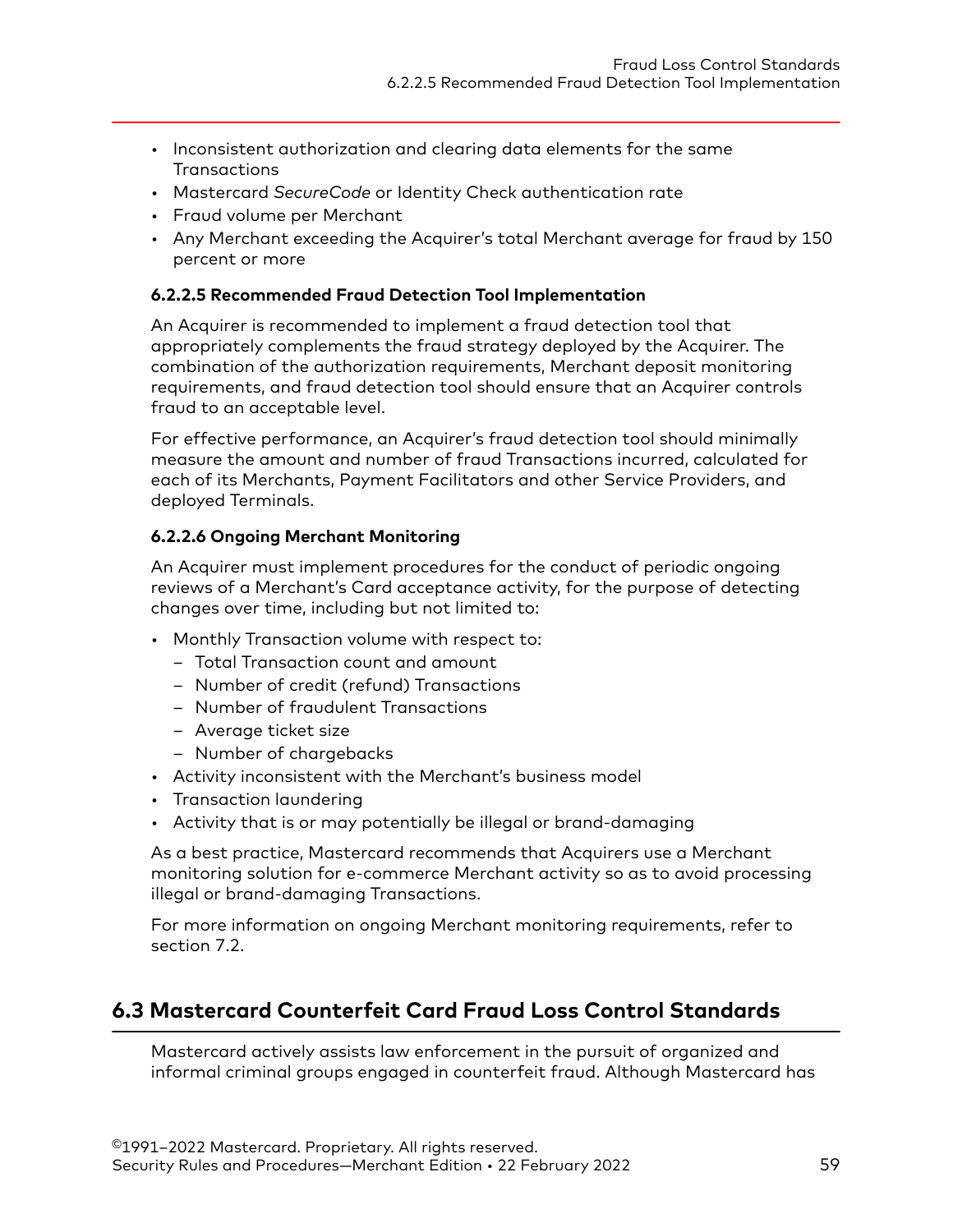<span id="page-59-0"></span>achieved substantial success in this area, including numerous convictions of counterfeiters and seizures of their physical plants, organized criminal elements continue to expand, with new groups emerging almost daily.

In addition to implementing the fraud loss controls described in [section 6.2](#page-55-0), Customers must also make a good-faith attempt to limit counterfeit losses. At a minimum, an Issuer is required to incorporate the Card security features described in [Chapter 3](#page-37-0) on all Cards, and an Acquirer must transmit full magnetic stripe or chip data on all Card-read POS Transactions.

### **6.3.1 Counterfeit Card Notification**

All Customers must notify Mastercard immediately upon suspicion or detection of counterfeit Cards.

#### **6.3.1.2 Notification by Acquirer**

An Acquirer detecting or suspecting a counterfeit Card bearing neither a valid BIN nor a valid Member ID immediately must notify its regional Franchise representative and the Issuer by phone, email, or telex communication. Mastercard will add the account number to the Account Management System.

#### **6.3.1.3 Failure to Give Notice**

Failure by the Acquirer or Issuer to give notice within 24 hours of detecting a counterfeit Card relieves Mastercard of any responsibility for any resulting loss incurred by any party failing to give notice.

#### **6.3.2 Responsibility for Counterfeit Loss**

Certain losses resulting from counterfeit Transactions are the responsibility of either the Issuer or Acquirer based on the circumstances described in this section.

#### **6.3.2.1 Loss from Internal Fraud**

Mastercard is not responsible for any loss arising from or related to any fraudulent, dishonest, or otherwise wrongful act of any officer, director, or employee of a Customer, or of a Customer's Service Provider, agent, or representative.

#### **6.3.2.3 Transactions Arising from Unidentified Counterfeit Cards**

The Acquirer is responsible for any counterfeit loss resulting from or related to the acceptance by a Merchant of a Card that cannot be identified by the BIN or Member ID imprinted in the Transaction record.

#### **6.3.3 Acquirer Counterfeit Liability Program**

The Acquirer Counterfeit Liability Program is intended to combat increases in worldwide counterfeiting in the credit card industry. The Program shifts partial counterfeit loss liability to Acquirers that exceed worldwide counterfeit Standards.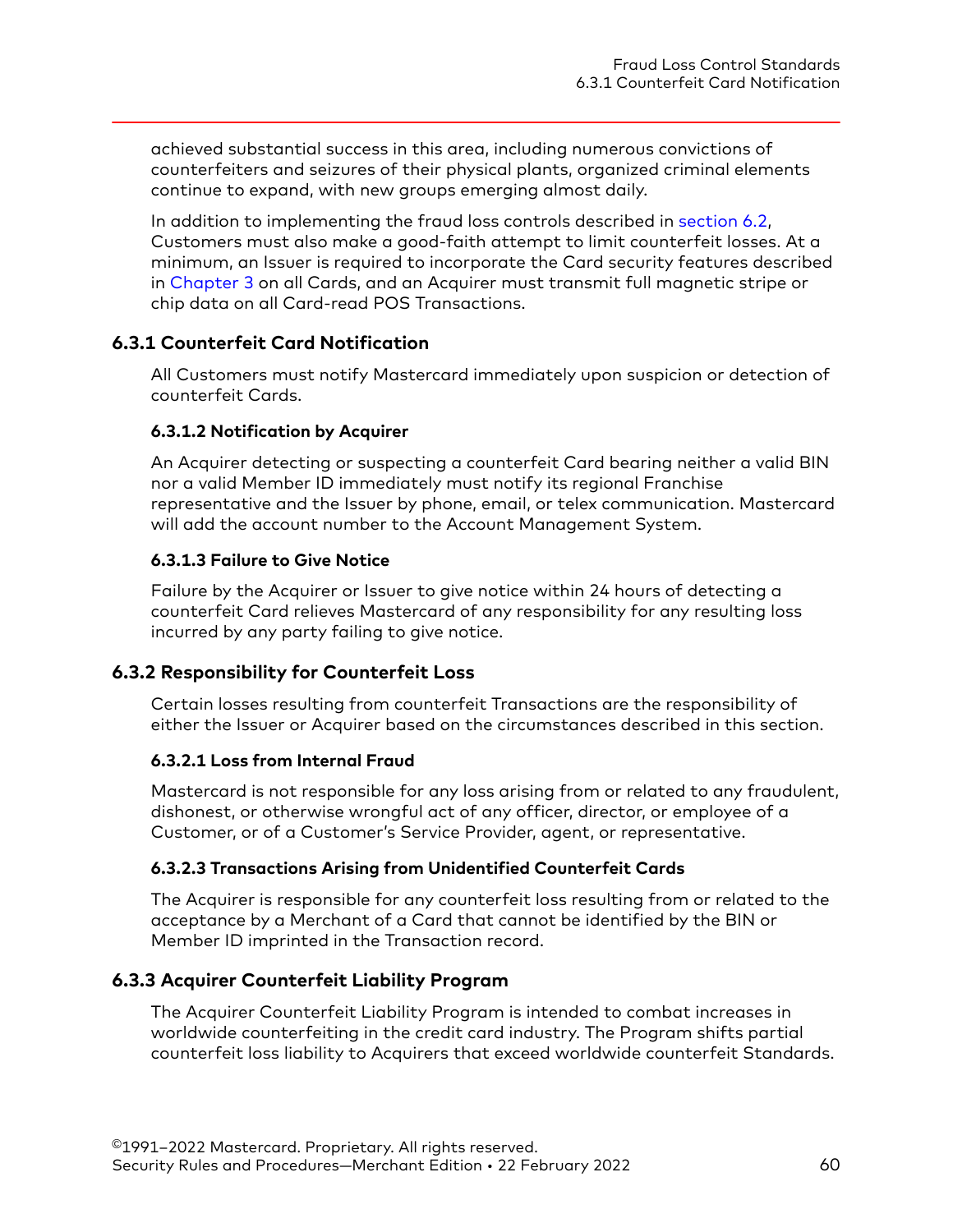<span id="page-60-0"></span>Franchise Management Program staff uses the Acquirer counterfeit volume ratio (ACVR) to evaluate all Customers' volumes of acquired counterfeit. The ACVR is a Customer's dollar volume of acquired counterfeit as a percentage of the total dollar volume acquired by that Customer.

Franchise Management Program staff monitors the 20 Customers with the highest ACVRs on a quarterly basis. Mastercard notifies each Customer with liability of its own ACVR, the worldwide average, the reported counterfeit, and the amount of Customer liability calculated on a quarterly basis.

Mastercard uses funds obtained from Acquirers that exceed established annual thresholds to provide the following support:

- Recover the costs associated with the administration of this Program,
- Fund the development of new fraud control programs, and
- Supplement the Mastercard liability limit for the reimbursement of Issuers' counterfeit losses.

#### **6.3.3.1 Acquirer Counterfeit Liability**

An Acquirer is liable for any counterfeit volume that is above a threshold of 10 times the worldwide ACVR.

Franchise Management Program review teams will provide a report to Acquirers whose ACVR exceeds 10 times the worldwide average with recommendations on how to reduce the volume of acquired counterfeit Transactions. If an Acquirer implements all of the programs recommended by Franchise Management Program staff, or takes necessary action to curb counterfeit, Mastercard will review the actions taken and may adjust the cumulative liability that would otherwise be imposed by the Program.

Counterfeit experience inconsistent with the implementation of the required programs will result in further Customer Franchise Reviews by Mastercard.

For more information about the Franchise Management Program, refer to [Chapter](#page-141-0) [13](#page-141-0) of this manual.

#### **6.3.3.2 Acquirer Liability Period**

The Acquirer's ACVR liability is computed for the period from 1 January through 31 December. ACVR liability is determined after final submission of counterfeit reimbursement claims for each 12-month cycle.

### **6.3.3.3 Relief from Liability**

To qualify for relief from liability, an Acquirer must meet the following criteria:

- 1. The Acquirer must comply with the Acquirer loss control program Standards described in [section 6.2.2](#page-55-0).
- 2. The Acquirer must issue internal procedures designating responsibilities for monitoring the exception reports, explaining how they should be used, and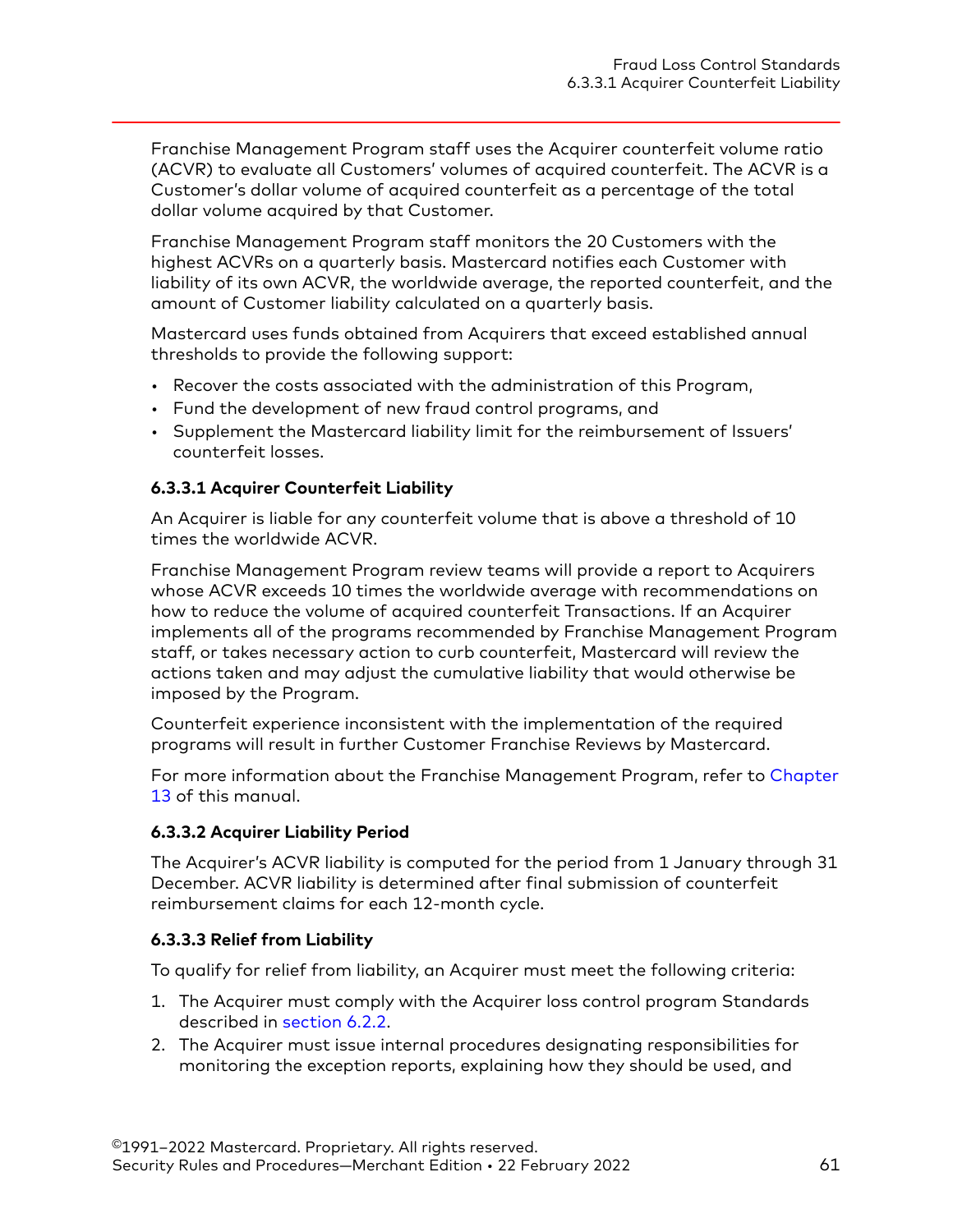<span id="page-61-0"></span>defining actions to be taken when thresholds are exceeded. Customers will need to maintain internal records that clearly demonstrate supervisory review of such procedures and the periodic review of results by senior management.

- 3. The Acquirer must transmit the full, unedited International Organization for Standardization (ISO) 8583 (Financial transaction card originated messages— Interchange message specifications) authorization message from Terminalread Transactions to the system.
- 4. The Acquirer that is subject to liability may be required by Mastercard to take additional action to attempt further to reduce its level of counterfeit losses.

Mastercard will provide relief from reversal of responsibility to Acquirers that exceed the threshold under the Acquirer Counterfeit Liability Program and that fully meet the aforementioned criteria.

#### **NOTE: Acquirers must submit a written application for relief in order for Mastercard to provide relief from responsibility.**

#### **6.3.3.4 Application for Relief**

An Acquirer must submit the written application for relief under signature of an appropriate officer, such as the Card center manager of that Customer. The following information must be included in the application:

- Certification that the requisite controls are in place
- A detailed description of the controls
- The specific parameters being used
- A copy of the procedures document described in section 6.3.3.3
- Sample copies of the automated exception reports

The application for relief must be submitted to the vice president of Franchise at the address provided in Appendix B.

The effective date of the provisions of relief will be no sooner than 90 days after the Acquirer has fully implemented the requisite controls. Release from responsibility for the Acquirer will not be granted until all of the requirements are in place for at least 90 days. Continued eligibility for relief will be subject to periodic review by Franchise staff, and may be revoked at any time.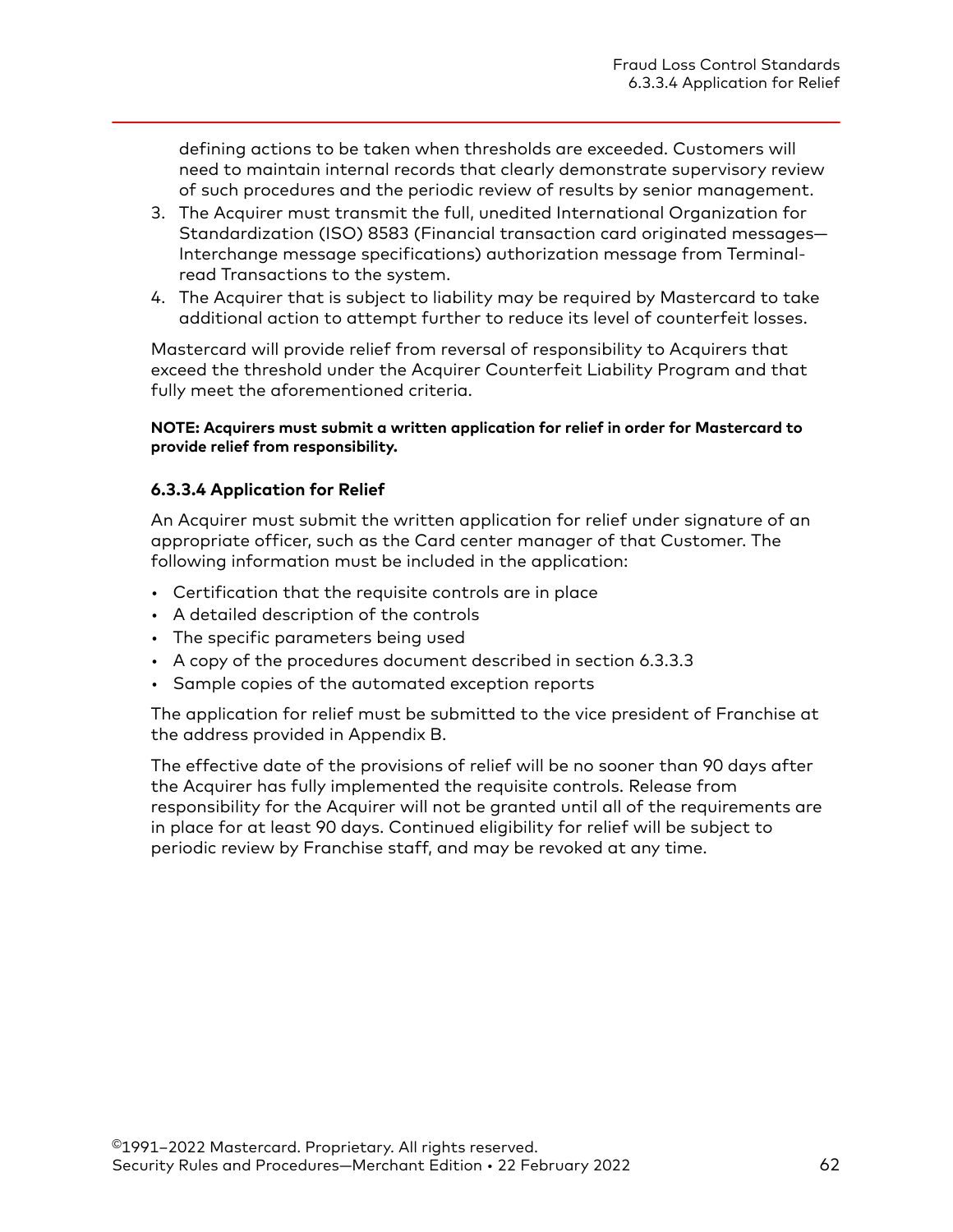# **Chapter 7 Merchant, Submerchant, and ATM Owner Screening and Monitoring Standards**

*This chapter may be of particular interest to Customer personnel responsible for screening and monitoring Merchants, Submerchants, and ATM owners.*

| 7.4 Additional Requirements for Certain Merchant and Submerchant Categories 67 |  |
|--------------------------------------------------------------------------------|--|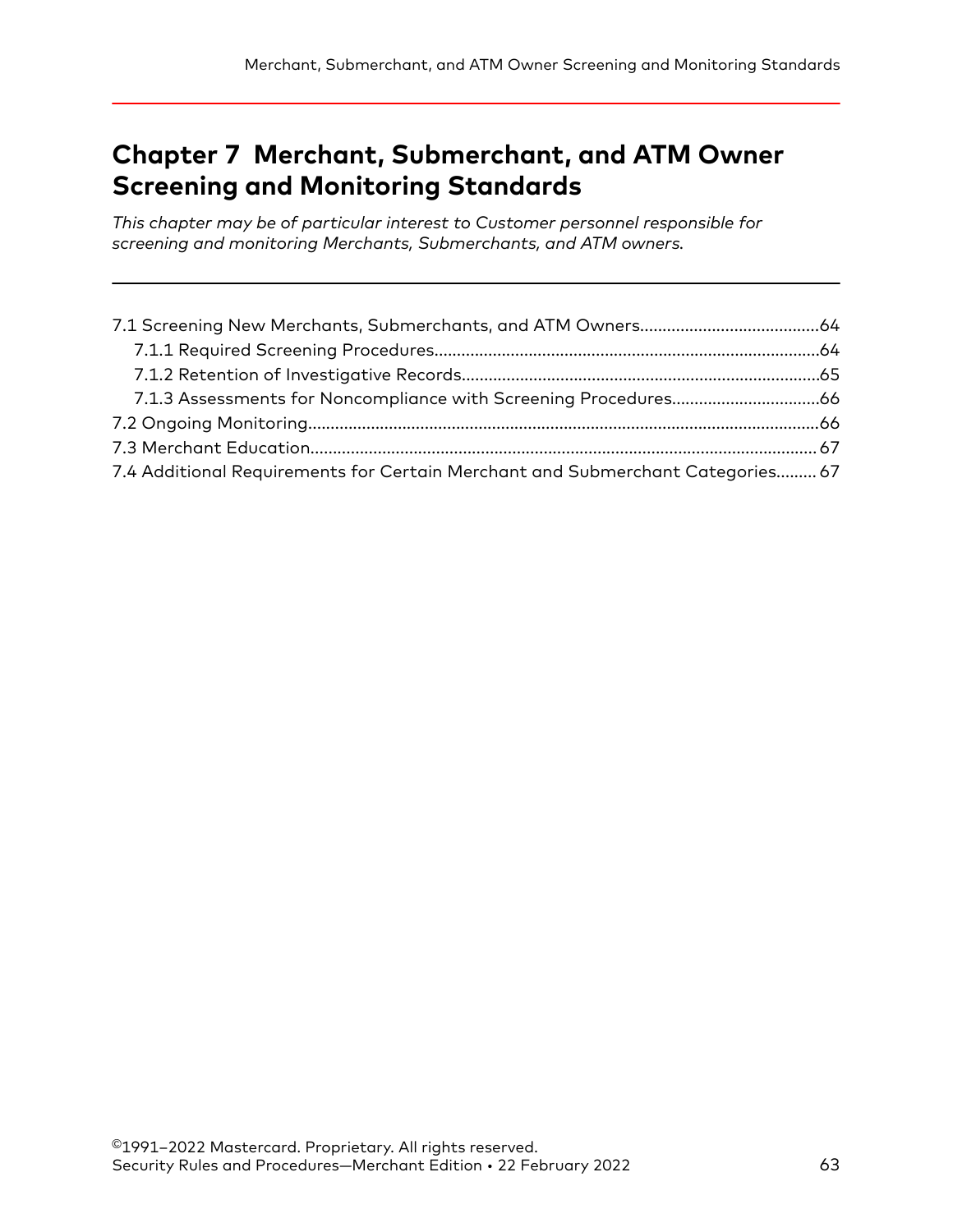# <span id="page-63-0"></span>**7.1 Screening New Merchants, Submerchants, and ATM Owners**

A Customer is responsible for verifying that a prospective Merchant, Submerchant, or ATM owner is conducting bona fide business operations as described in Rule 5.1.1, "Verify Bona Fide Business Operation", of the *Mastercard Rules* by performing the screening procedures set forth in this chapter.

The performance of these screening procedures does not relieve a Customer from the responsibility of following good commercial banking practices. The review of a credit report, an annual report, or an audited statement, for example, might suggest the need for further inquiry, such as additional financial and background checks regarding the business, its principal owners, and officers.

## **7.1.1 Required Screening Procedures**

The Acquirer of a prospective Merchant or ATM owner, and any Payment Facilitator of the Acquirer with respect to a prospective Submerchant, must ensure that the following screening procedures are performed:

- In accordance with the Acquirer's "know your customer" policies and procedures implemented pursuant to Rule 1.2, "Mastercard Anti-Money Laundering and Sanctions Requirements", of the *Mastercard Rules*, collect information about the entity and each of its principal owners as necessary or appropriate for identification and due diligence purposes; verify that the information collected is true and accurate; and comply with all U.S. and local sanction screening requirements; and
- Confirm that the entity is located and conducting legal business in a country within the Area of Use of the Acquirer's License, as described in Rule 5.4, "Merchant Location", and Rule 5.5, "Submerchant Location", of the *Mastercard Rules*; and
- Ensure that an inquiry is submitted to the Mastercard Alert to Control High-risk (Merchants) (MATCH™) system if a prospective Merchant or Submerchant proposes to accept Mastercard® Card. If sales will be conducted on a website or digital application, the inquiry must include the uniform resource locator (URL) address. An Acquirer must submit inquiries both for its own Merchants and for the Submerchants of its Payment Facilitators; and
- Establish fraud loss control measures appropriate for the business to be conducted, including but not limited to Transaction authorization and deposit activity monitoring parameters, as described in section 6.2.2, "Acquirer Fraud Loss Control Programs", of this manual; and
- Assign a Card acceptor business code (MCC) that most accurately describes the nature of the business (for MCC descriptions, see Chapter 3, "Card Acceptor Business Codes [MCCs]", of the *Quick Reference Booklet*).
- For a prospective negative option billing Merchant or Submerchant, identify any entity that provides service for the Merchant or Submerchant that would allow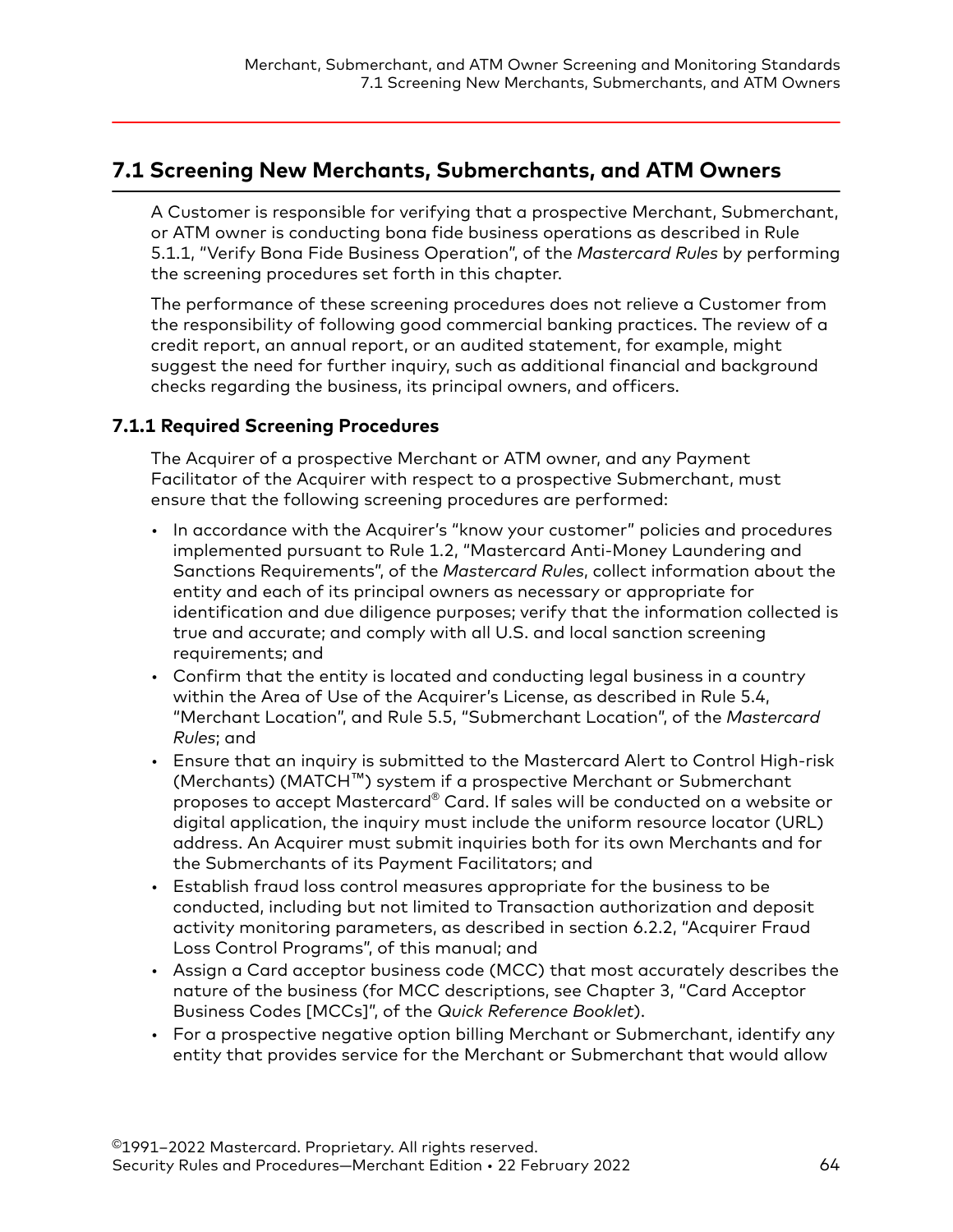<span id="page-64-0"></span>**NOTE: A Customer must participate in the MATCH system unless excused by Mastercard or prohibited by law. If a Merchant or Submerchant is terminated for any of the reasons described in section 11.5.1, "Reason Codes for Merchants Listed by the Acquirer", the Acquirer must add the Merchant or Submerchant to the MATCH system.**

## **7.1.2 Retention of Investigative Records**

The Acquirer must retain all records concerning the investigation of a Merchant, Submerchant, or ATM owner for a minimum of two years after the date that the Merchant Agreement, Submerchant Agreement, or ATM Owner Agreement, as applicable, is terminated or expires. Such records may include any of the following, when applicable:

- Signed Merchant, Submerchant, or ATM Owner Agreement
- With respect to the screening of a Merchant or Submerchant, a statement from the Merchant about previous Merchant Agreements, including the names of the entities where the Merchant has or had the agreements and the reasons for terminating the agreements, if applicable
- Corporate or personal banking statements
- Report from a credit bureau, or, if the credit bureau report is incomplete or unavailable, the written results of additional financial and background checks of the business, its principal owners, and officers
- Site inspection report, to include photographs of premises, inventory verification, and the name and signature of the inspector of record
- Merchant or Submerchant certificate of incorporation, licenses, or permits
- Verification of references, including personal, business, or financial
- Verification of the authenticity of the supplier relationship for the goods or services (invoice records) that a Merchant or Submerchant is offering the Cardholder for sale
- Date-stamped MATCH inquiry records
- Date-stamped MATCH addition record
- All Customer correspondence with the Merchant, Submerchant, or ATM owner
- All correspondence relating to Issuer, Cardholder, or law enforcement inquiries concerning the Merchant, Submerchant, ATM owner, or any associated Service Provider
- Signed Service Provider contract, including the name of agents involved in the due diligence process
- Acquirer due diligence records concerning the Service Provider and its agents

Refer to Chapter 7, "Service Providers", of the *Mastercard Rules* manual for more information about Service Providers.

**NOTE: Mastercard recommends that the Acquirer retain all records, in the event that Mastercard conducts an audit as necessary to verify compliance with the screening procedures described in this chapter.**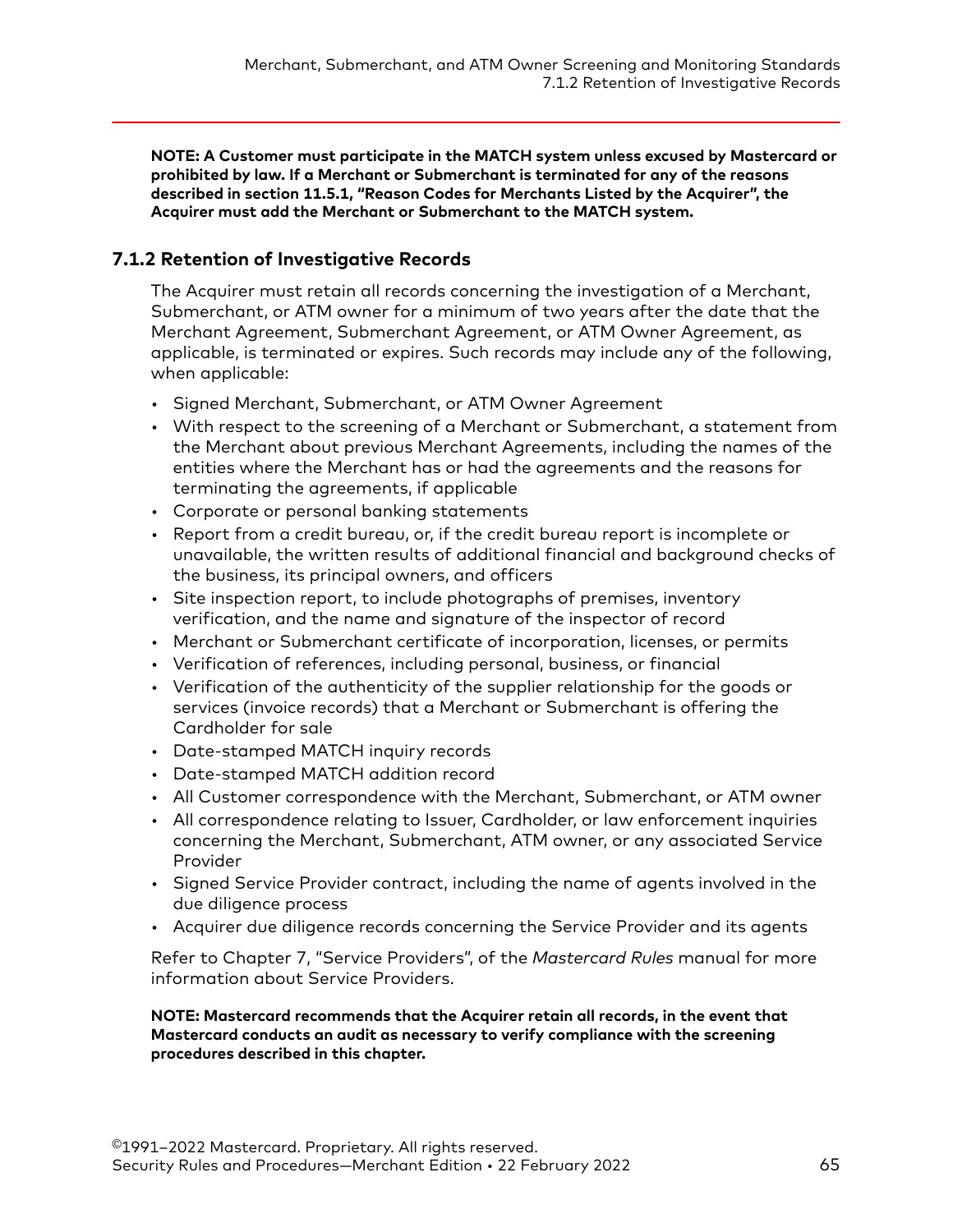## <span id="page-65-0"></span>**7.1.3 Assessments for Noncompliance with Screening Procedures**

Mastercard may audit an Acquirer for compliance with the screening procedures set forth in this chapter, and each Customer must comply with and assist any such audit. Mastercard will review the applicable records retained by the Acquirer to determine whether an Acquirer has complied with these screening procedures.

If Mastercard determines that an Acquirer has not complied with these screening procedures, and if the Acquirer does not correct all deficiencies that gave rise to the violation to the satisfaction of Mastercard within 30 days of knowledge or notice of such deficiencies, Mastercard may assess the Acquirer up to USD 100,000 for each 30-day period following the aforementioned period, with a maximum aggregate assessment of USD 500,000 during any consecutive 12-month period. Any such assessment(s) will be in addition to any other financial responsibility that the Acquirer may incur, as set forth in the Standards. Violators will also be subject to chargebacks of fraudulent Transactions.

Failure to inquire to the MATCH system as described in this chapter may result in an assessment of up to USD 5,000 for each instance of noncompliance.

# **7.2 Ongoing Monitoring**

An Acquirer must monitor and confirm regularly that the Transaction activity of each of its Merchants (sales, credits, and chargebacks) is conducted in a legal and ethical manner and in full compliance with the Standards, and ensure that a Payment Facilitator conducts such monitoring with respect to each of its Submerchants, in an effort to deter fraud. Monitoring must focus on changes in activity over time, activity inconsistent with the Merchant's or Submerchant's business, or exceptional activity relating to the number of Transactions and Transaction amounts outside the normal fluctuation related to seasonal sales. Specifically for Mastercard POS Transaction processing, ongoing monitoring includes, but is not limited to, the Acquirer fraud loss controls relating to deposit (including credits) and authorization activity described in section 6.2.2.

With respect to an electronic commerce (e-commerce) Merchant, the Acquirer regularly, as reasonably appropriate in light of all circumstances, must review and monitor the Merchant's website(s) and business activities to confirm and to reconfirm regularly that any activity related to or using a Mark is conducted in a legal and ethical manner and in full compliance with the Standards. The Acquirer must ensure that a Payment Facilitator conducts such monitoring with respect to each of its Submerchant's website(s).

As a best practice, Mastercard recommends that Acquirers use a Merchant monitoring solution to review their e-commerce Merchants' and Submerchants' activity to avoid processing illegal or brand-damaging Transactions.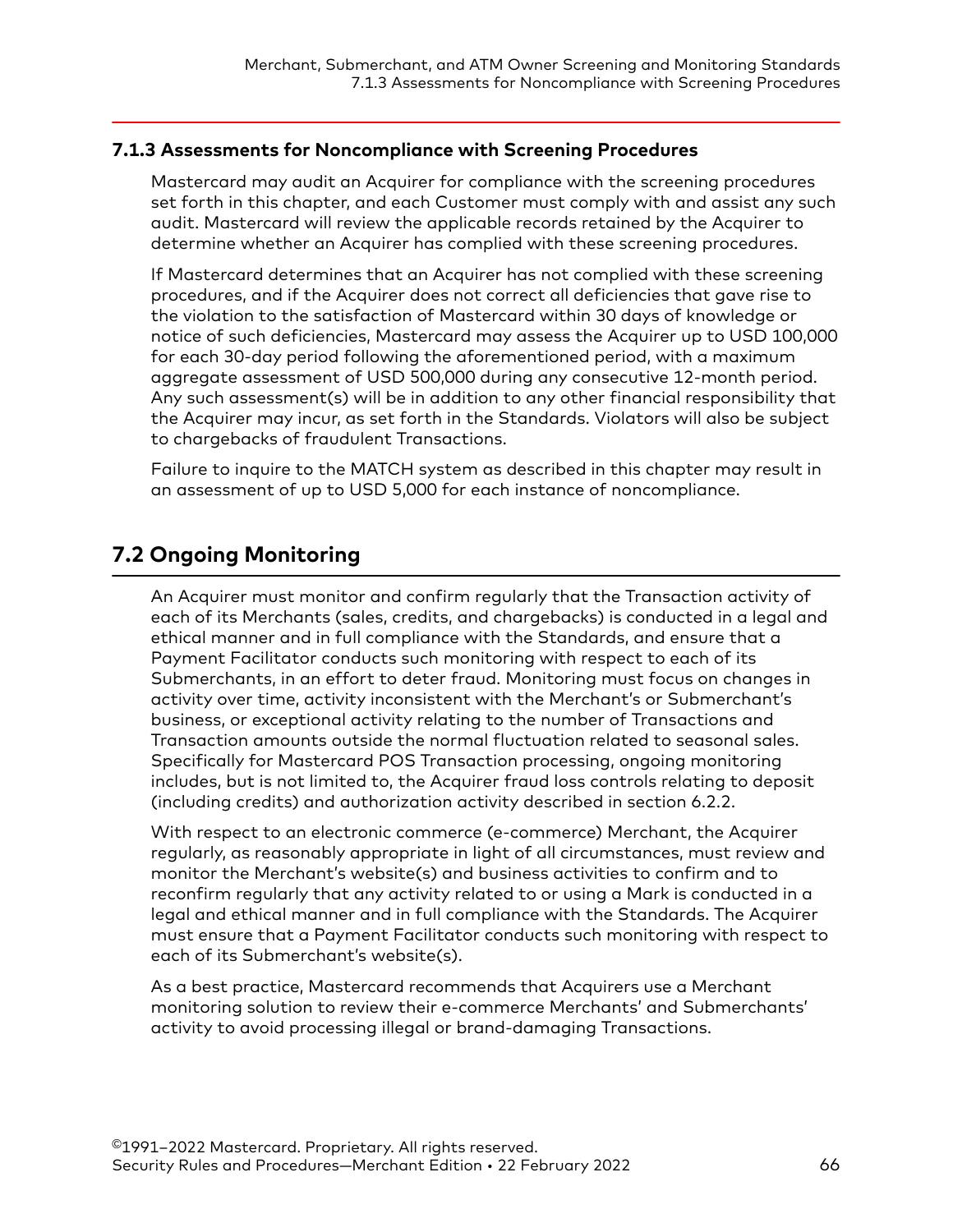# <span id="page-66-0"></span>**7.3 Merchant Education**

Once an acquiring relationship is established, an Acquirer must institute a fraud prevention program, including an education process consisting of periodic visits to Merchants, distribution of related educational literature, and participation in Merchant seminars. Instructions to Merchants must include Card acceptance procedures, use of the Electronic Warning Bulletin file or *Warning Notice*, authorization procedures including Code 10 procedures, proper completion of Transaction information documents (TIDs) (including primary account number [PAN] truncation), timely presentment of the Transaction to the Acquirer, and proper handling pursuant to Card capture requests. Customers must thoroughly review with Merchants the Standards against the presentment of fraudulent Transactions. In addition, Customers must review the data security procedures to ensure that only appropriate Card data is stored, magnetic stripe data never is stored, and any storage of data is done in accordance with the Standards for encryption, Transaction processing, and other prescribed practices.

An Acquirer must also ensure that a Payment Facilitator conducts appropriate education activities for each of its Submerchants.

# **7.4 Additional Requirements for Certain Merchant and Submerchant Categories**

A Customer that acquires or proposes to acquire Transactions submitted by or on behalf of a Merchant, Submerchant, or other entity of a type listed in section 9.1 must comply with the registration and monitoring requirements of the Specialty Merchant Registration Program (SMRP) for each such Merchant, Submerchant, or other entity, as described in Chapter 9.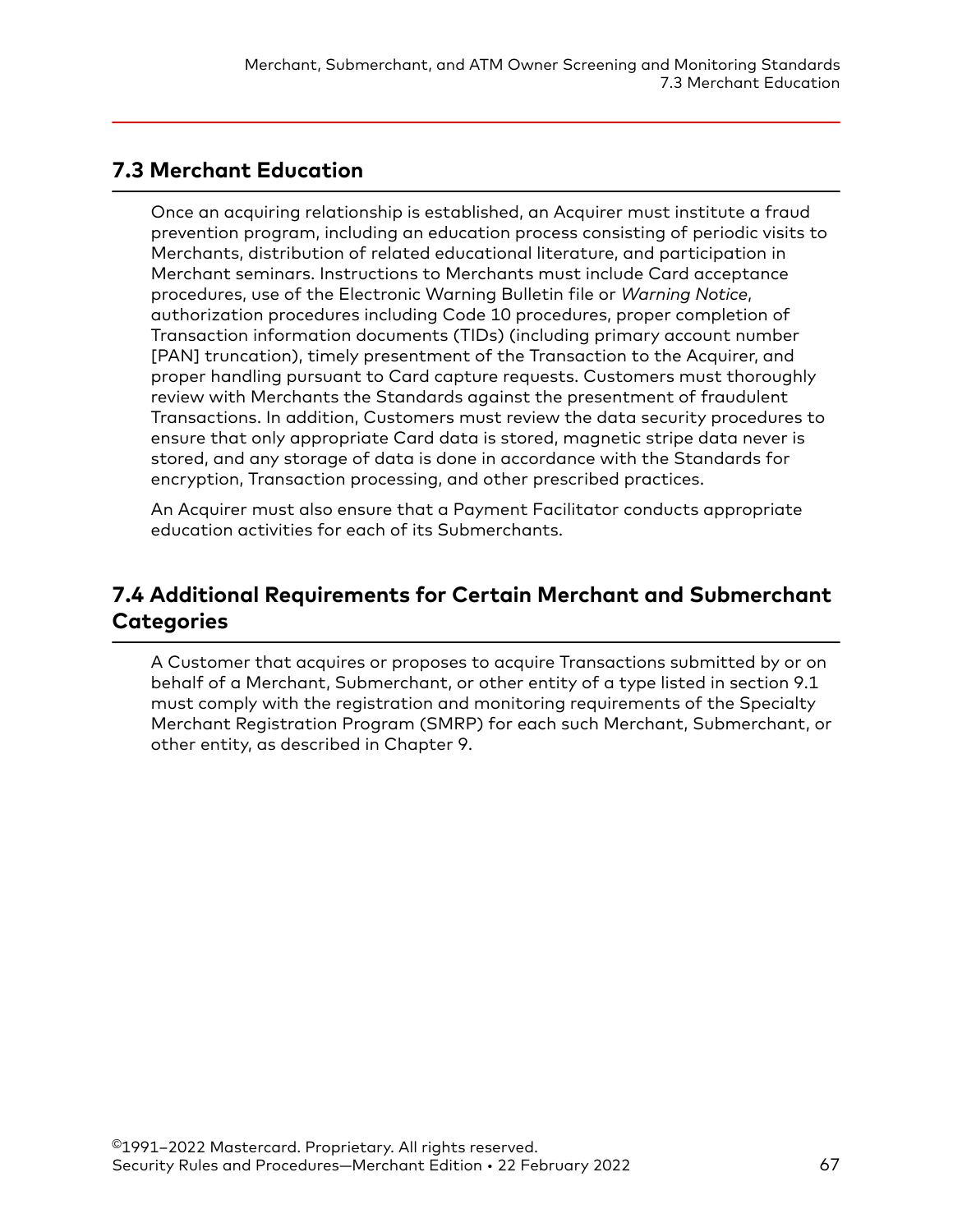# **Chapter 8 Mastercard Fraud Control Programs**

*This chapter may be of particular interest to Customer personnel responsible for monitoring Merchant and/or Issuer activity for compliance with fraud loss control Standards.*

| 8.4.3.1 Investigations Concerning Cardholder Bust-out Accounts 75     |  |
|-----------------------------------------------------------------------|--|
| 8.4.3.2 Investigations Not Concerning Cardholder Bust-out Accounts 75 |  |
|                                                                       |  |
|                                                                       |  |
|                                                                       |  |
|                                                                       |  |
|                                                                       |  |
|                                                                       |  |
|                                                                       |  |
|                                                                       |  |
|                                                                       |  |
|                                                                       |  |
|                                                                       |  |
|                                                                       |  |
|                                                                       |  |
|                                                                       |  |
|                                                                       |  |
|                                                                       |  |
|                                                                       |  |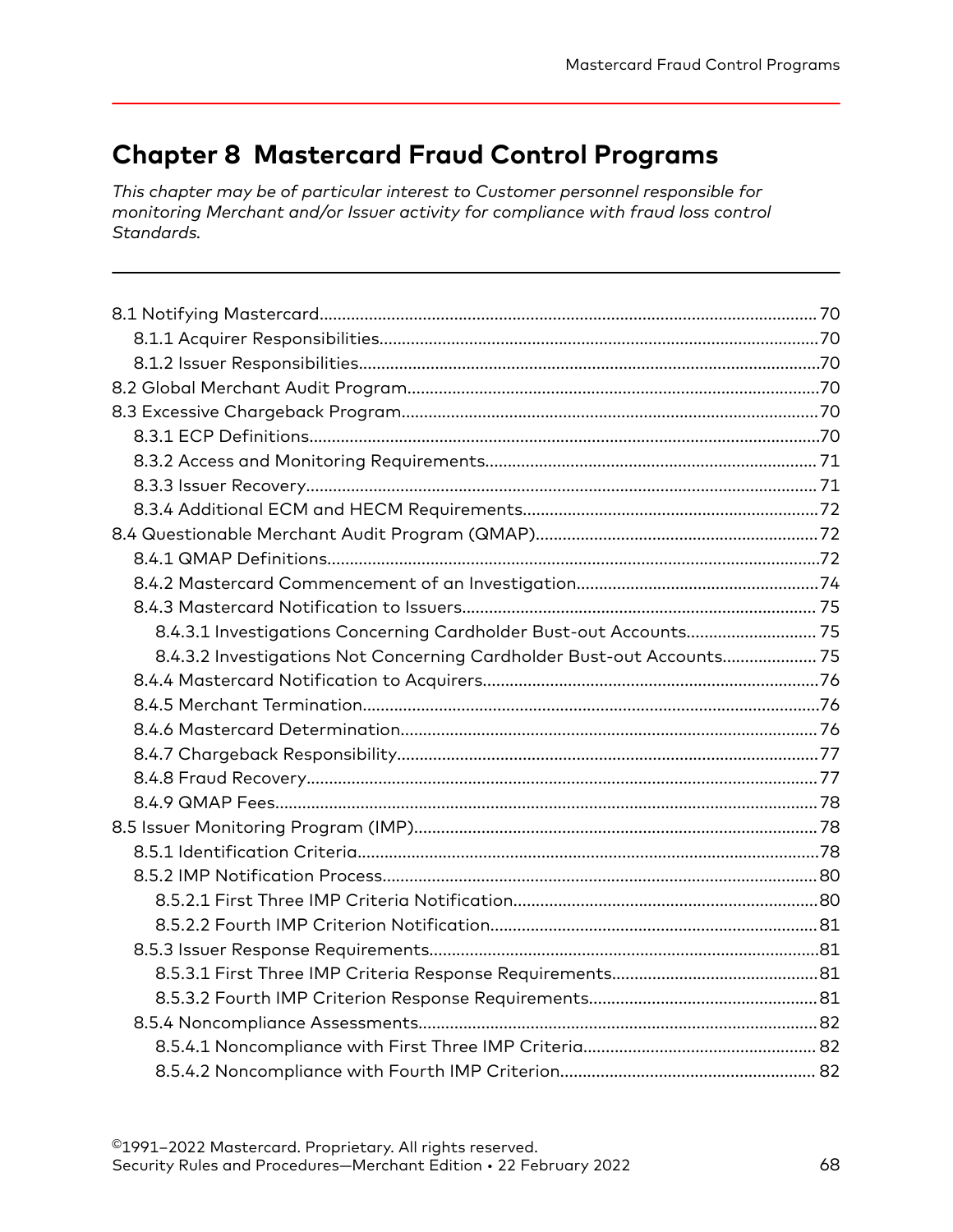| 8.6.7 Franchise Management Program (FMP) Questionnaire-based Review 85         |    |
|--------------------------------------------------------------------------------|----|
|                                                                                |    |
| 86. B.7 Card Acceptor Business Code (MCC) Performance Program (Brazil Only) 86 |    |
|                                                                                |    |
|                                                                                |    |
|                                                                                |    |
|                                                                                |    |
|                                                                                |    |
|                                                                                |    |
|                                                                                |    |
| 8.7.5.3 Issuer Interchange Recovery (Collected from the Acquirer(s) and        |    |
|                                                                                | 89 |
|                                                                                |    |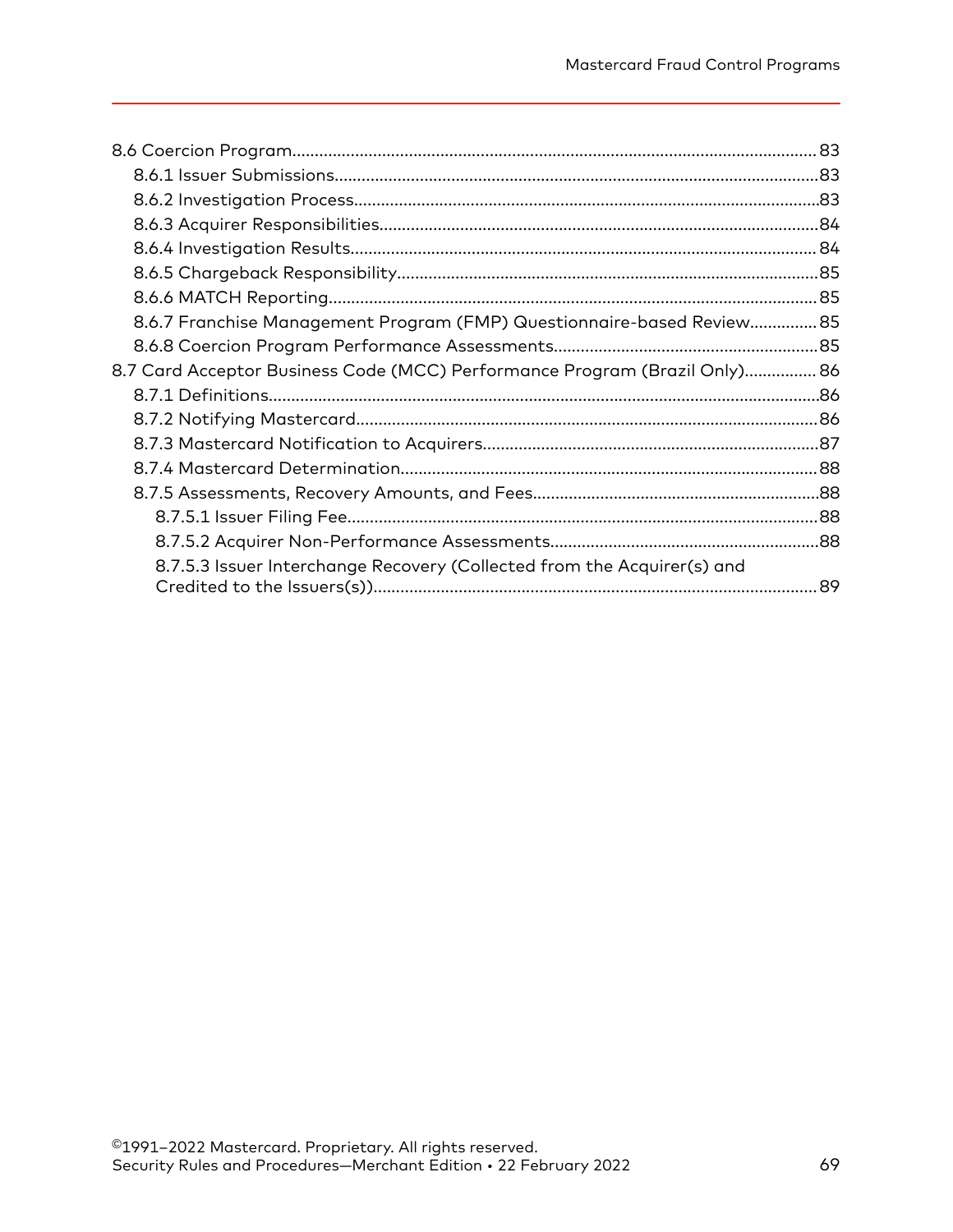# <span id="page-69-0"></span>**8.1 Notifying Mastercard**

This section describes the Merchant Fraud Control reporting requirements.

#### **8.1.1 Acquirer Responsibilities**

If an Acquirer has reason to believe that a Merchant with whom it has entered into a Mastercard Merchant Agreement is engaging in collusive or otherwise fraudulent or inappropriate activity, the Acquirer must immediately notify Franchise Customer Engagement & Performance by sending an email message to [compliancereview@mastercard.com.](mailto:compliancereview@mastercard.com)

#### **8.1.2 Issuer Responsibilities**

If an Issuer becomes aware of any Merchant in violation of Rule 5.13 of the *Mastercard Rules* manual ("the Valid Transactions Rule"), through Cardholder complaints or otherwise, the Issuer immediately must notify Franchise Customer Engagement & Performance by sending an email message to [compliancereview@mastercard.com.](mailto:compliancereview@mastercard.com)

# **8.2 Global Merchant Audit Program**

Effective 15 October 2020, the Global Merchant Audit Program (GMAP) has been suspended until further notice.

# **8.3 Excessive Chargeback Program**

Mastercard designed the Excessive Chargeback Program (ECP) to ensure that each Acquirer closely monitors, on an ongoing basis, its chargeback performance at the Merchant level. The ECP allows Mastercard to determine promptly when a Merchant has exceeded monthly ECP thresholds.

Refer to the Acquirer Chargeback Monitoring Program chapter of the *Data Integrity Monitoring Program* manual and the Pricing and Billing Resource Center on Mastercard Connect™ for more information.

### **8.3.1 ECP Definitions**

The following terms used in the ECP have the meanings set forth below.

#### **Merchant**

A Merchant (as the term "Merchant" is defined in Appendix E of this manual) is identified by the unique Acquirer-assigned Merchant identifier (MID) populated in DE 42 (Card Acceptor ID Code) in Transaction clearing messages.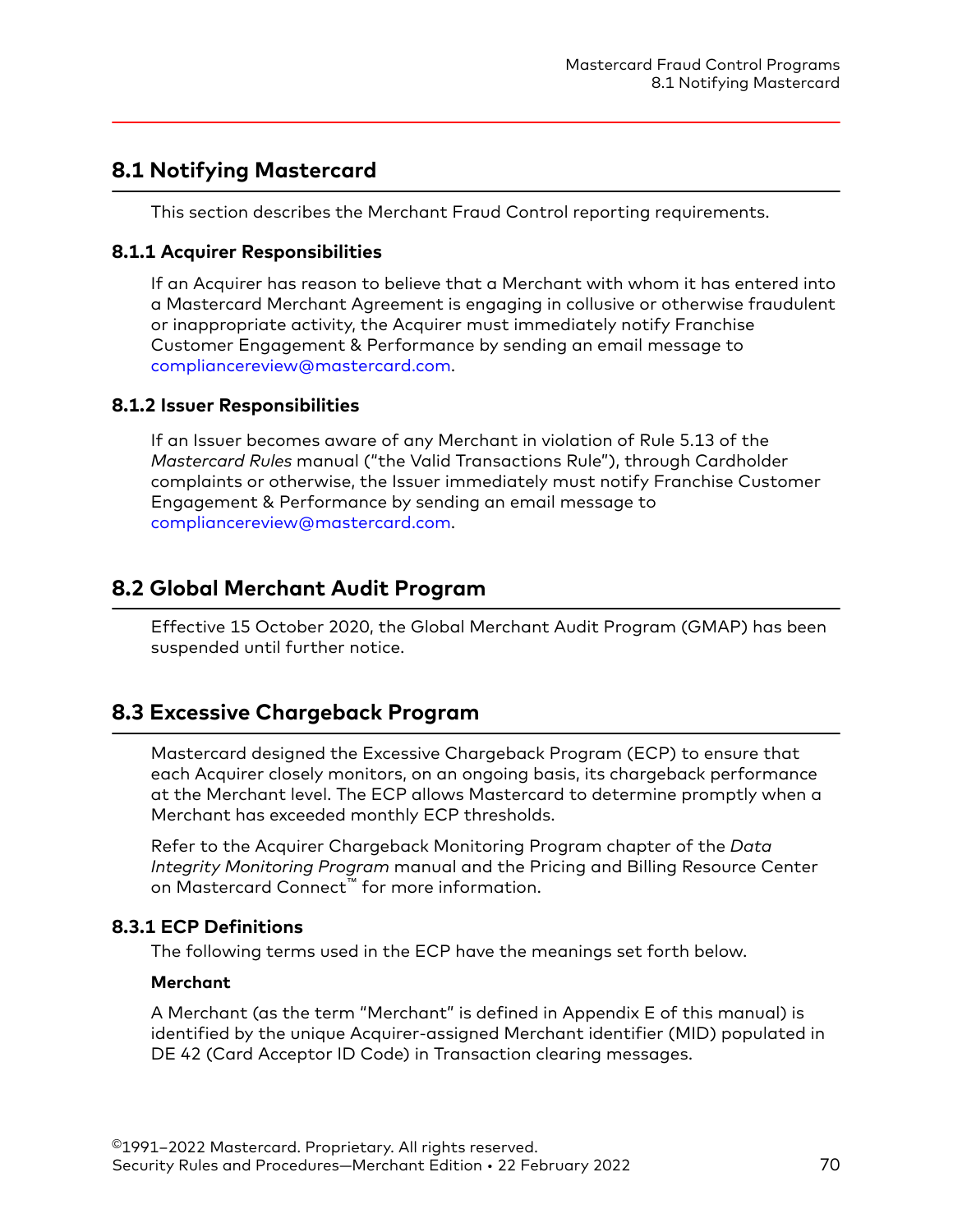#### <span id="page-70-0"></span>**Basis Points**

Basis points are the number of chargebacks received by the Acquirer for a Merchant in a calendar month divided by the number of Mastercard Transactions in the preceding month acquired for that same Merchant and then multiplied by 10,000.

#### **Excessive Chargeback Merchant (ECM)**

An ECM is a Merchant that is identified as noncompliant in the ECM category of the Excessive Chargeback Merchant edit (Edit 2) as described in Chapter 8 of the *Data Integrity Monitoring Program* manual.

#### **High Excessive Chargeback Merchant (HECM)**

An HECM is a Merchant that is identified as noncompliant in the HECM category of the Excessive Chargeback Merchant edit (Edit 2) as described in Chapter 8 of the *Data Integrity Monitoring Program* manual.

### **8.3.2 Access and Monitoring Requirements**

Acquirers of Merchants that exceed the ECM and HECM thresholds must monitor their Merchants through the Data Integrity Online application on Mastercard Connect™.

In addition, it is the Acquirer's responsibility on an ongoing basis to monitor each of its Merchants in accordance with the Standards, including but not limited to sections 6.2.2, 7.2, 7.3, and 7.4 of this manual.

Mastercard may assess an Acquirer of an ECM or HECM for noncompliance with the ECP as described in Edit 2 in Chapter 8 of the *Data Integrity Monitoring Program* manual.

### **8.3.3 Issuer Recovery**

Mastercard will remit Issuer recovery fees to Issuers through the MCBS. Actual recovery will vary depending on the extent and duration of the violation and the number of chargebacks processed by each Issuer, and will be paid out of the amounts collected for the Issuer recovery fees described in Edit 2 in Chapter 8 of the *Data Integrity Monitoring Program* manual.

A USD 20 minimum threshold for the payment of Issuer recovery fees applies. An Issuer will receive a payment only if eligible to receive Issuer recovery fees of least USD 20. If no single Issuer meets the USD 20 minimum threshold, then the Issuer with the greatest burden will receive the full Issuer recovery amount collected from the Acquirer. If at least two Issuers have the same burden, then the funds will be split evenly between those Issuers.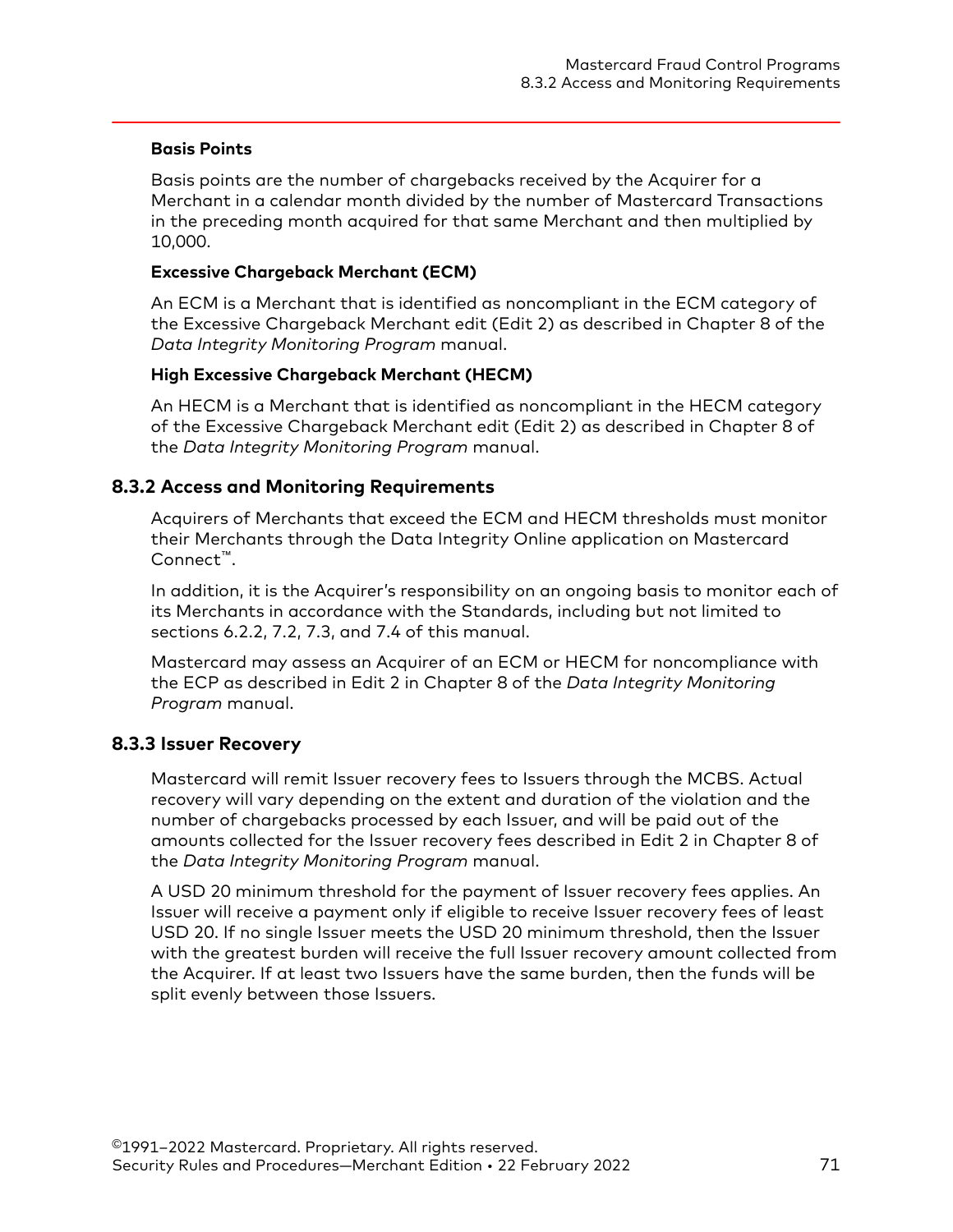## <span id="page-71-0"></span>**8.3.4 Additional ECM and HECM Requirements**

After a Merchant has been an ECM and/or HECM for six months (whether consecutive or non-consecutive), Mastercard may:

- 1. Advise the Acquirer with regard to the action plan and other measures that the Acquirer should take or consider taking to reduce the Merchant's Basis Points; and/or
- 2. Require the Acquirer to undergo a Franchise Management Program Customer Risk Review, at the Acquirer's expense, as described in Chapter 13 of this manual.

# **8.4 Questionable Merchant Audit Program (QMAP)**

The Questionable Merchant Audit Program (QMAP) establishes minimum standards of acceptable Merchant behavior and identifies Merchants that may fail to meet such minimum standards by participating in collusive or otherwise fraudulent or inappropriate activity. The QMAP also permits an Issuer to obtain partial recovery of up to one-half of actual fraud losses, which total at least USD 2,000 in volume during the Case Scope Period resulting from fraudulent Transactions at a Questionable Merchant, based on Fraud and Loss Database reporting. The criteria to identify a Questionable Merchant and the fraud recovery process are described below.

### **8.4.1 QMAP Definitions**

For purposes of the QMAP, the following terms have the meanings set forth below:

**Cardholder bust-out account** means an account for which all of the following conditions are true:

- 1. The Issuer closed the account prior to the earlier of (i) the Issuer requesting that Mastercard commence an investigation as to whether a Merchant is a Questionable Merchant, or (ii) Mastercard notifying the Issuer that Mastercard has commenced an investigation as to whether a Merchant is a Questionable Merchant; and
- 2. A Transaction arising from use of the account has not been charged back for either an authorization-related chargeback (as set forth in Chapter 2 of the Chargeback Guide) or fraud-related chargeback (as set forth in Chapter 2 of the Chargeback Guide) during the 180 days prior to the earlier of (i) the Issuer requesting that Mastercard commence an investigation as to whether a Merchant is a Questionable Merchant, or (ii) Mastercard notifying the Issuer that Mastercard has commenced an investigation as to whether a Merchant is a Questionable Merchant; and
- 3. At least one of the following is true: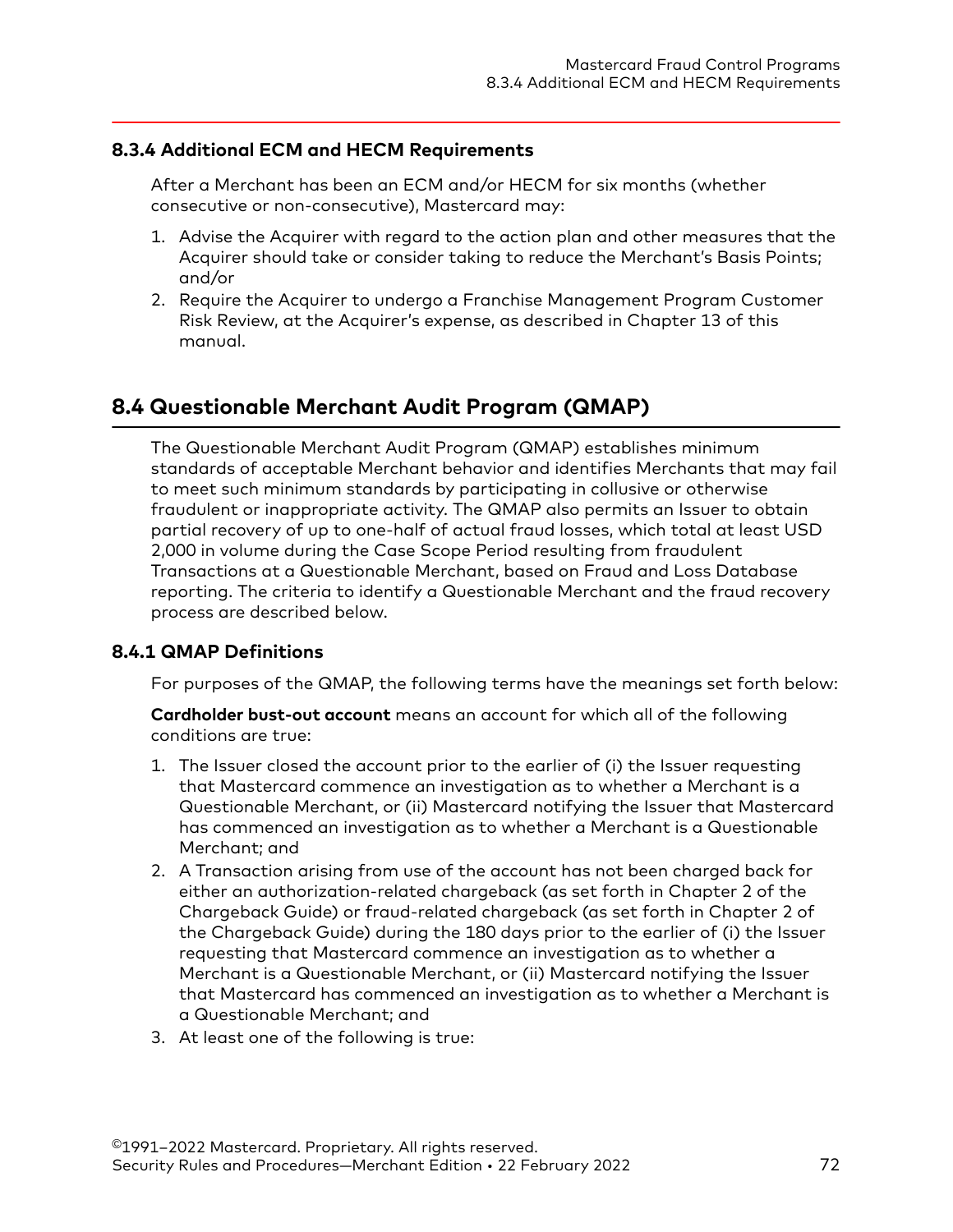- a. The account in question is "linked" to one or more Cardholder bust-out accounts. As used herein, to be "linked" means that personal, non-public information previously provided by an applicant in connection with the establishment of one or more Cardholder bust-out accounts (name, address, telephone number, social security number or other governmentissued identification number, authorized user, demand deposit account number, and the like) has been provided by an applicant in connection with the establishment of the subject account; or
- b. The account is linked to one or more Cardholder bust-out accounts used in Transactions with a Merchant that Mastercard identified as a Questionable Merchant in a Mastercard Announcement (AN) available on the Technical Resource Center on Mastercard Connect™; or
- c. The Cardholder requests that one or more additional persons be designated as an additional Cardholder of the account within a short period of time; or
- d. The Cardholder requests that the credit limit of the account be increased soon after the account is opened; or
- e. The Cardholder makes frequent balance queries or "open-to-buy" queries; or
- f. No payment has been made of charges to the account; or
- g. The Issuer closed the account after a failed payment (dishonored check or the like) of charges to the account.

**Case Scope Period** means the 120-calendar-day period preceding the date on which Mastercard commences an investigation into the activities of a suspected Questionable Merchant.

**Questionable Merchant** means a Merchant that satisfies all of the following criteria:

- 1. The Merchant submitted at least USD 50,000 in Transaction volume during the Case Scope Period;
- 2. The Merchant submitted at least five (5) Transactions to one or more Acquirers during the Case Scope Period; and
- 3. At least fifty (50) percent of the Merchant's total Transaction volume involved the use of Cardholder bust-out accounts **OR**

At least three (3) of the following four (4) conditions apply to the Merchant's Transaction activity during the Case Scope Period:

- a. The Merchant's fraud-to-sales Transaction ratio was seventy (70) percent or greater.
- b. At least twenty (20) percent of the Merchant's Transactions submitted for authorization were declined by the Issuer or received a response of "01— Refer to issuer" during the Case Scope Period.
- c. The Merchant has been submitting Transactions for fewer than six (6) months.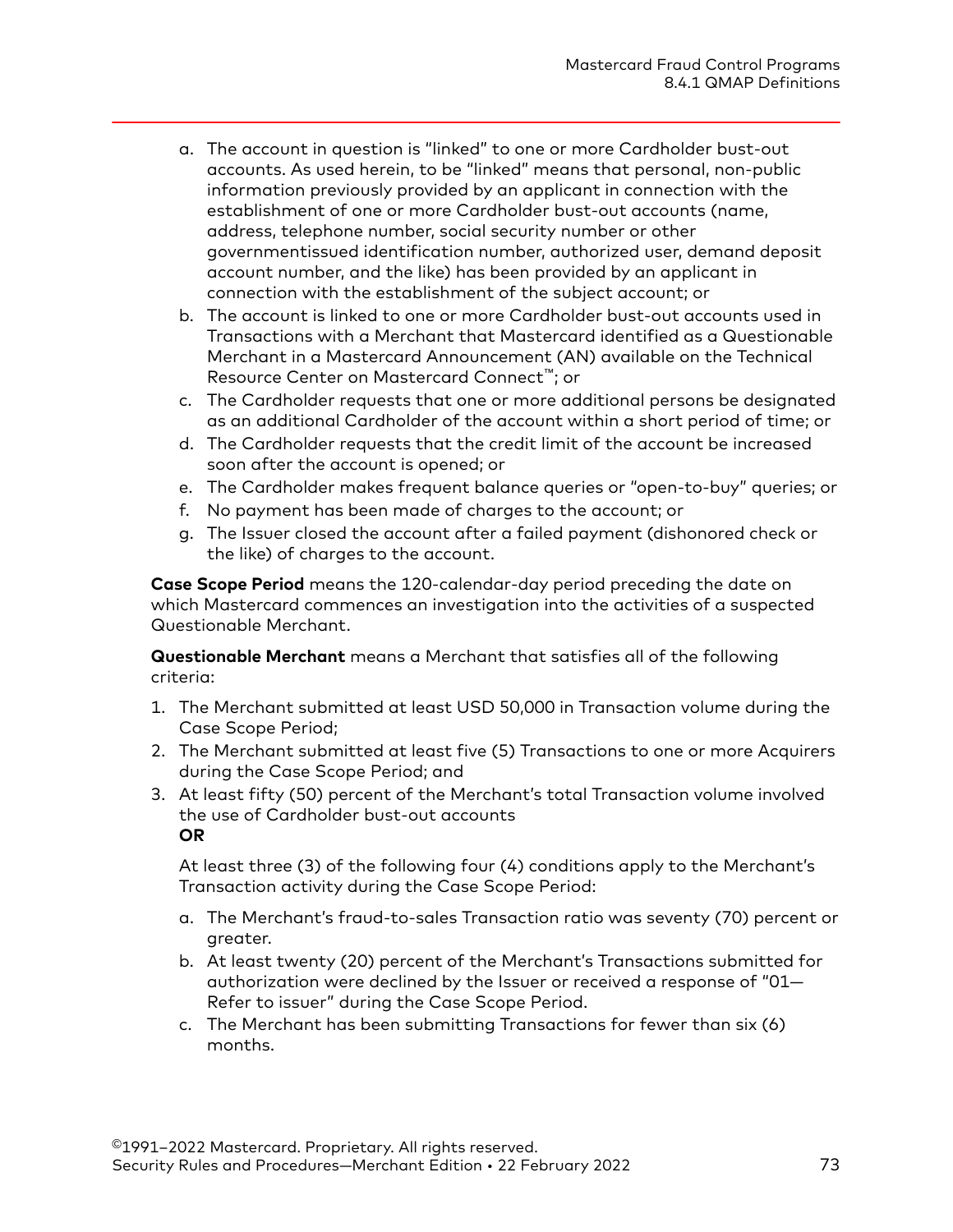d. The Merchant's total number or total dollar amount of fraudulent Transactions, authorization declines, and Issuer referrals was greater than the Merchant's total number or total dollar amount of approved Transactions.

#### **NOTE: Transaction activity ("on-us" or otherwise) that is not processed through Mastercard systems is not considered in determining whether a Merchant meets the criteria of a Questionable Merchant.**

Mastercard has sole discretion, based on information from any source, to determine whether a Merchant meeting these criteria is a Questionable Merchant.

#### **8.4.2 Mastercard Commencement of an Investigation**

Mastercard, at its sole discretion, may commence a QMAP investigation of a Merchant. During the pendency of such an investigation, Mastercard may identify the Merchant being investigated in MATCH using MATCH reason code 00 (Questionable Merchant/Under Investigation).

Prior to 1 January 2022, if an Issuer has reason to believe that a Merchant may be a Questionable Merchant, the Issuer may notify Mastercard by either:

- Email message to [qmap@mastercard.com](mailto:qmap@mastercard.com)
- Web-based form at [https://form.mastercard.com/jfe/form/](https://form.mastercard.com/jfe/form/SV_01AtAPzF9FXjzrD) [SV\\_01AtAPzF9FXjzrD](https://form.mastercard.com/jfe/form/SV_01AtAPzF9FXjzrD)

The QMAP Issuer Referral Form, completed by the Issuer, is available on **Mastercard Connect** > **Support** > **Form**.

Transactions that occurred during the Case Scope Period may qualify as eligible for recovery under the QMAP.

Effective 1 January 2022, if an Issuer has reason to believe that a Merchant may be a Questionable Merchant, the Issuer may notify Mastercard by web-based form at [https://form.mastercard.com/jfe/form/SV\\_01AtAPzF9FXjzrD](https://form.mastercard.com/jfe/form/SV_01AtAPzF9FXjzrD).

Transactions that occurred during the Case Scope Period may qualify as eligible for recovery under the QMAP.

In the notification, the Issuer must provide the basis for the Issuer's reason to believe that the Merchant may be a Questionable Merchant, and must provide all of the following information:

- 1. Issuer name and Member ID;
- 2. Acquirer name and Member ID;
- 3. Merchant name and address (city, state or province, and country);
- 4. Total number of Transactions conducted at the Questionable Merchant by the Issuer's Cardholders;
- 5. Total dollar volume of Issuer losses at the Questionable Merchant;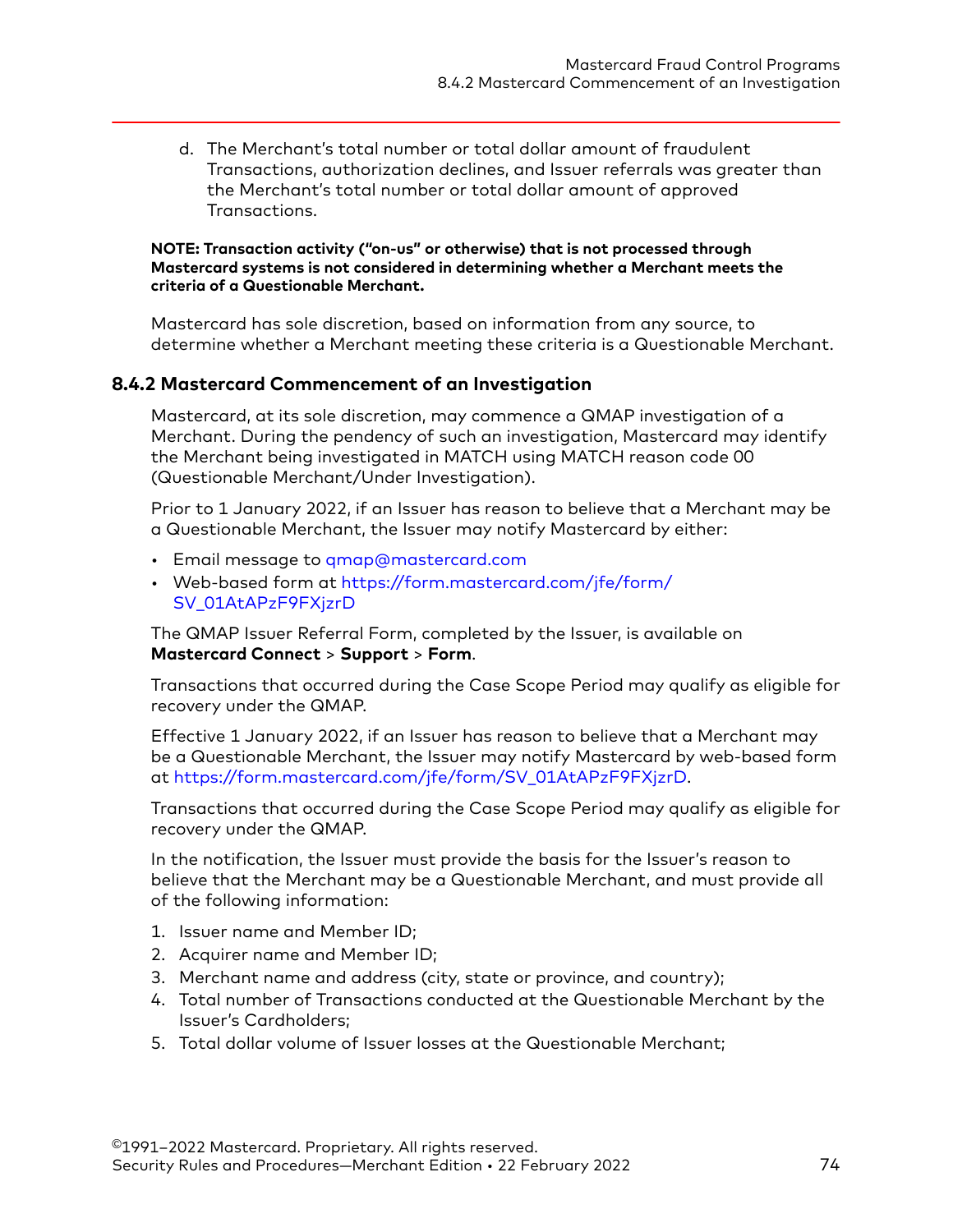- 6. Percentage of Transactions attributed to Cardholder bust-out accounts, if applicable; and
- 7. Details of each Issuer-confirmed fraudulent Transaction, including Cardholder account number, Transaction date and time, and Transaction amount in U.S. dollars.

Mastercard may charge the Issuer a filing fee for each Merchant notification at the commencement of a QMAP investigation as described in section 8.4.9 of this manual.

If an Acquirer becomes aware that it is acquiring for a Questionable Merchant, the Acquirer must notify Mastercard promptly by email message at [qmap@mastercard.com](mailto:qmap@mastercard.com).

### **8.4.3 Mastercard Notification to Issuers**

Mastercard will notify any impacted Issuers of its commencement of a QMAP investigation of a Merchant as follows, dependent upon whether the investigation concerns Cardholder bust-out accounts.

#### **8.4.3.1 Investigations Concerning Cardholder Bust-out Accounts**

If Mastercard commences a QMAP investigation concerning Cardholder bust-out accounts, Mastercard will notify an Issuer that Mastercard determines had accounts used in Transactions with the Merchant being investigated during the Case Scope Period.

The notification will be sent by email message to the Issuer's Security Contact then listed in the Company Contact Management application available on Mastercard Connect™. With the notification, Mastercard will provide details of Transactions arising from use of the Issuer's accounts at the Merchant during the Case Scope Period.

Within 60 days following such notice, an Issuer must report to the Fraud and Loss Database all fraudulent Transactions conducted during the Case Scope Period associated with the Merchant being investigated. Transactions conducted on Cardholder bust-out accounts should be reported using fraud type code 51 (Bustout Collusive Merchant).

**NOTE: To accelerate the determination by Mastercard of whether a Merchant is a Questionable Merchant, Issuers are urged to report fraudulent Transactions to the Fraud and Loss Database as expeditiously as feasible. For purposes of making such a determination, Mastercard only considers Transactions that take place (and the resulting fraudulent Transactions timely reported to the Fraud and Loss Database) during the Case Scope Period.**

#### **8.4.3.2 Investigations Not Concerning Cardholder Bust-out Accounts**

If Mastercard commences a QMAP investigation not concerning Cardholder bustout accounts, Mastercard will notify an Issuer that Mastercard determines had accounts used in Transactions with the Merchant being investigated during the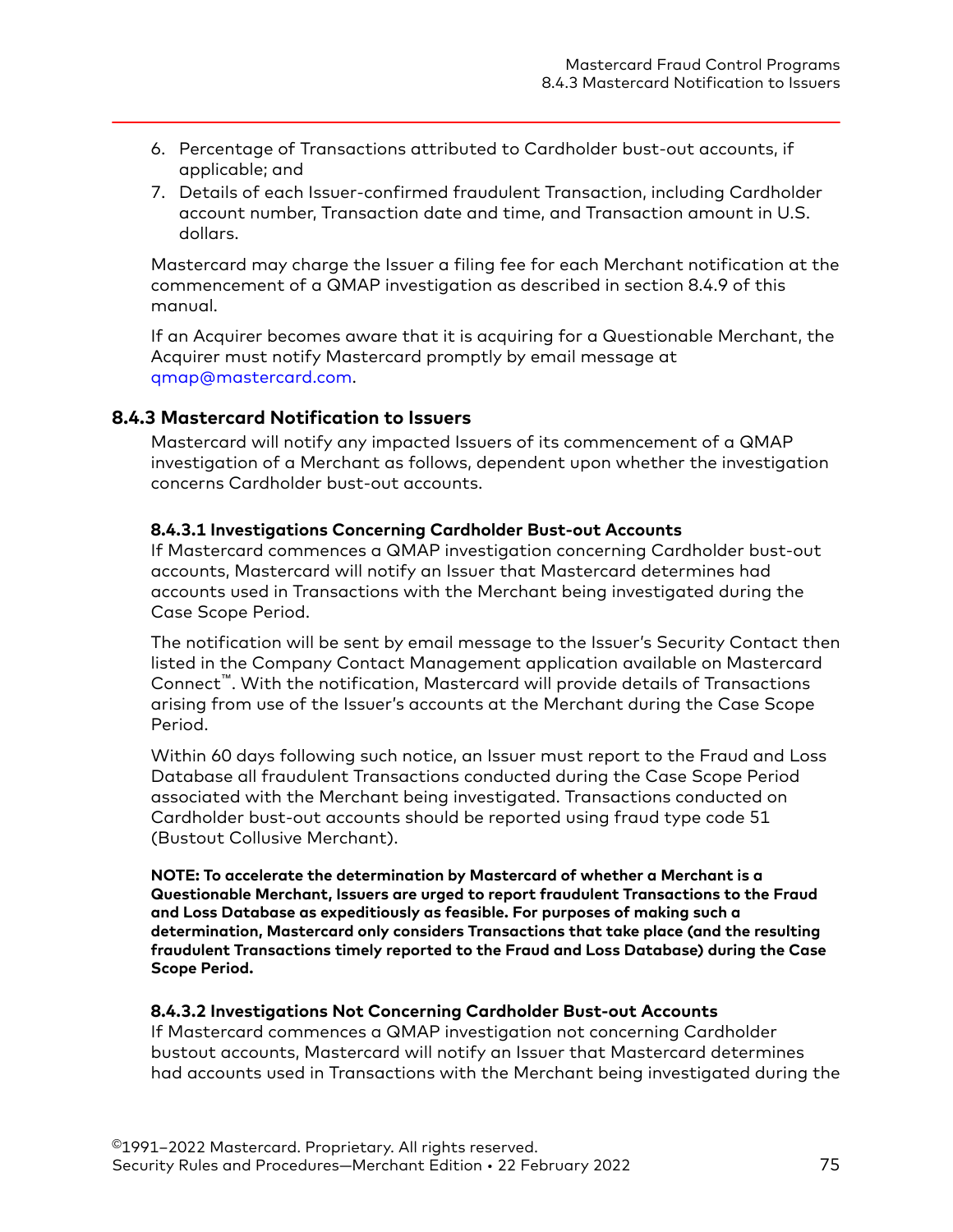Case Scope Period only if Mastercard determines that the Merchant is a Questionable Merchant.

The notification will be sent by email message to the Issuer's Security Contact then listed in the Company Contact Management application available on Mastercard Connect™.

#### **8.4.4 Mastercard Notification to Acquirers**

Following the Mastercard evaluation of Transactions reported to the Fraud and Loss Database by Issuers, Mastercard will notify any Acquirer of the investigated Merchant that such Merchant has initially met the criteria of a Questionable Merchant. Such notification will be sent by email message to the Security Contact then listed for the Acquirer in the Company Contact Management application available on Mastercard Connect™.

Within 15 calendar days from the date of the Mastercard notification, the Acquirer may contest the Mastercard preliminary finding that a Merchant is a Questionable Merchant. In such an event, the Acquirer shall provide to Mastercard any supplemental information necessary to review the preliminary finding.

Mastercard has a right, but not an obligation, to audit an Acquirer's records for the purpose of attempting to determine whether a Merchant is a Questionable Merchant. An Acquirer must provide Mastercard such other or additional information as Mastercard may request to assist in the investigation.

The Acquirer must submit all documentation and records by email message to [qmap@mastercard.com](mailto:qmap@mastercard.com).

### **8.4.5 Merchant Termination**

If the Acquirer determines that the Merchant under investigation (or any other of its Merchants) is a Questionable Merchant and terminates the Merchant Agreement for that reason, the Acquirer must add the Merchant to MATCH using MATCH reason code 08 (Mastercard Questionable Merchant Audit Program) within five (5) calendar days of the decision to terminate the Merchant.

#### **8.4.6 Mastercard Determination**

Mastercard will determine if a Merchant is a Questionable Merchant.

If Mastercard determines that the Merchant **is not** a Questionable Merchant, Mastercard will so notify each Issuer and Acquirer that provided information pertinent to the investigation. Such notice will be provided by email message to the Security Contact listed for the Customer in the Company Contact Management application available on Mastercard Connect™. In addition, Mastercard will delete the MATCH listing of the Merchant for MATCH reason code 00.

If Mastercard determines that the Merchant **is** a Questionable Merchant, Mastercard will: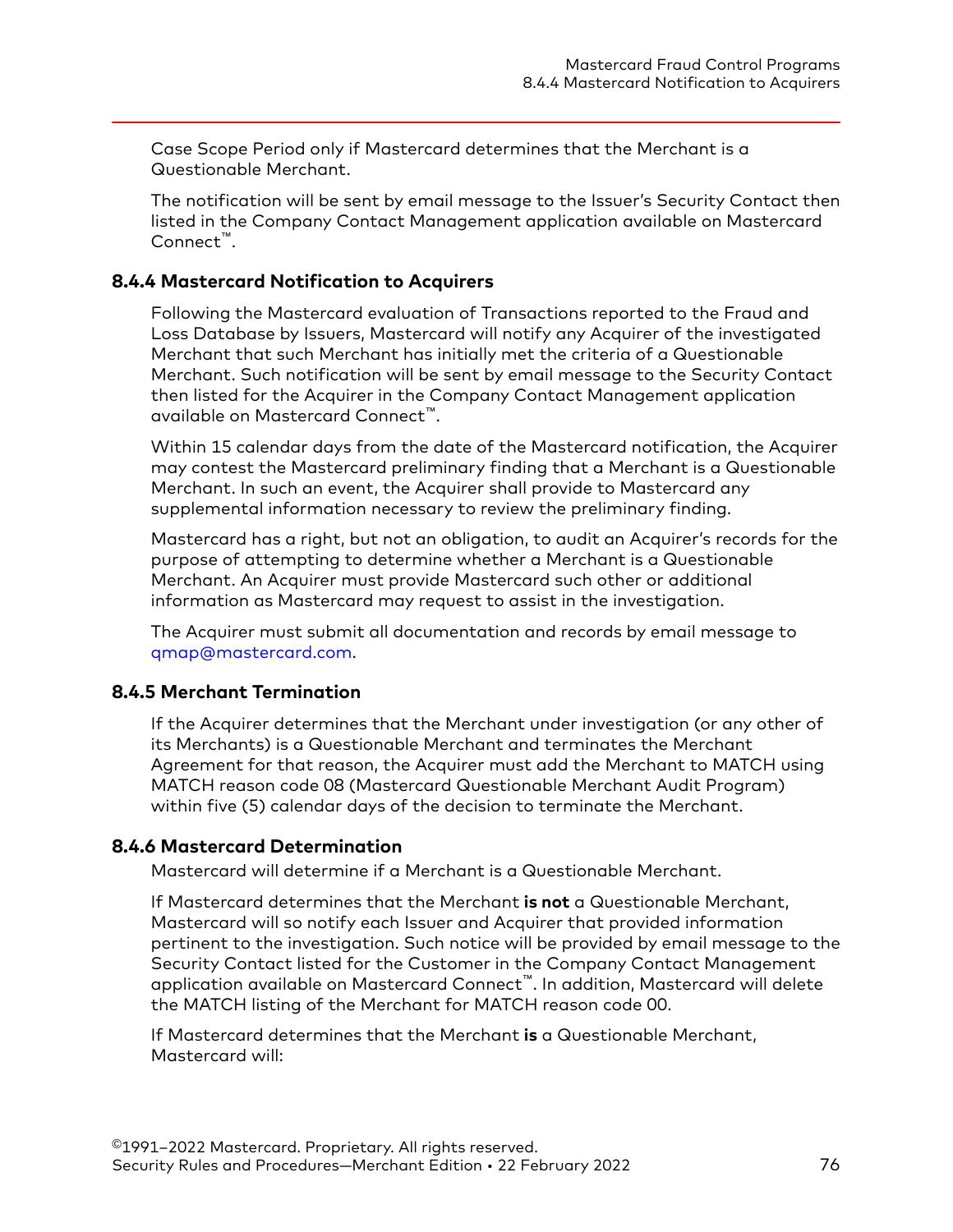- 1. Notify the Merchant's Acquirer, and
- 2. Identify the Merchant as a Questionable Merchant in a Mastercard Announcement for each of twelve (12) consecutive months, and
- 3. Modify the Merchant's MATCH record to reflect a reason code change from 00 (Under Investigation) to 20 (Mastercard Questionable Merchant Audit Program).

If the Acquirer terminates the Merchant Agreement because Mastercard determines the Merchant to be a Questionable Merchant, the Acquirer is required to identify the Merchant in MATCH with reason code 08 (Mastercard Questionable Merchant Audit Program).

### **8.4.7 Chargeback Responsibility**

When Mastercard identifies a Questionable Merchant in a Mastercard Announcement, Mastercard will also specify a chargeback period ("start" and "end" dates) of at least one year. If an Acquirer continues to acquire from a Merchant after Mastercard declares the Merchant a Questionable Merchant, the Acquirer is responsible for valid chargebacks using message reason code 4849—Questionable Merchant Activity for a period of one year following publication of the Mastercard Announcement initially listing the Questionable Merchant; provided, Mastercard may extend the chargeback responsibility period. An Issuer has 120 days following the publication date of a Mastercard Announcement identifying a Questionable Merchant to charge back fraudulent Transactions that occur during the specified chargeback period to the Acquirer using reason code 4849—Questionable Merchant Activity.

#### **8.4.8 Fraud Recovery**

Following the identification of a Questionable Merchant in a Mastercard Announcement, and using data reported to the Fraud and Loss Database, Mastercard will notify any Issuer deemed by Mastercard to be eligible for partial recovery of loss due to fraudulent Transactions at a Questionable Merchant. The notice will disclose the amount of the recovery, less an administrative fee described in section 8.4.9, and the date that the amount will be credited to the Issuer's MCBS account.

An Issuer is not eligible to receive partial recovery of any Transaction:

- 1. For a Merchant not listed in the Mastercard Announcement, or
- 2. Taking place after the Mastercard Announcement date of publication, or
- 3. Not reported to Mastercard through the Fraud and Loss Database as described in section 8.4.3 of this manual, or
- 4. If the Issuer's total volume of reported fraudulent Transactions occurring at the Questionable Merchant during the Case Scope Period was less than USD 2,000, or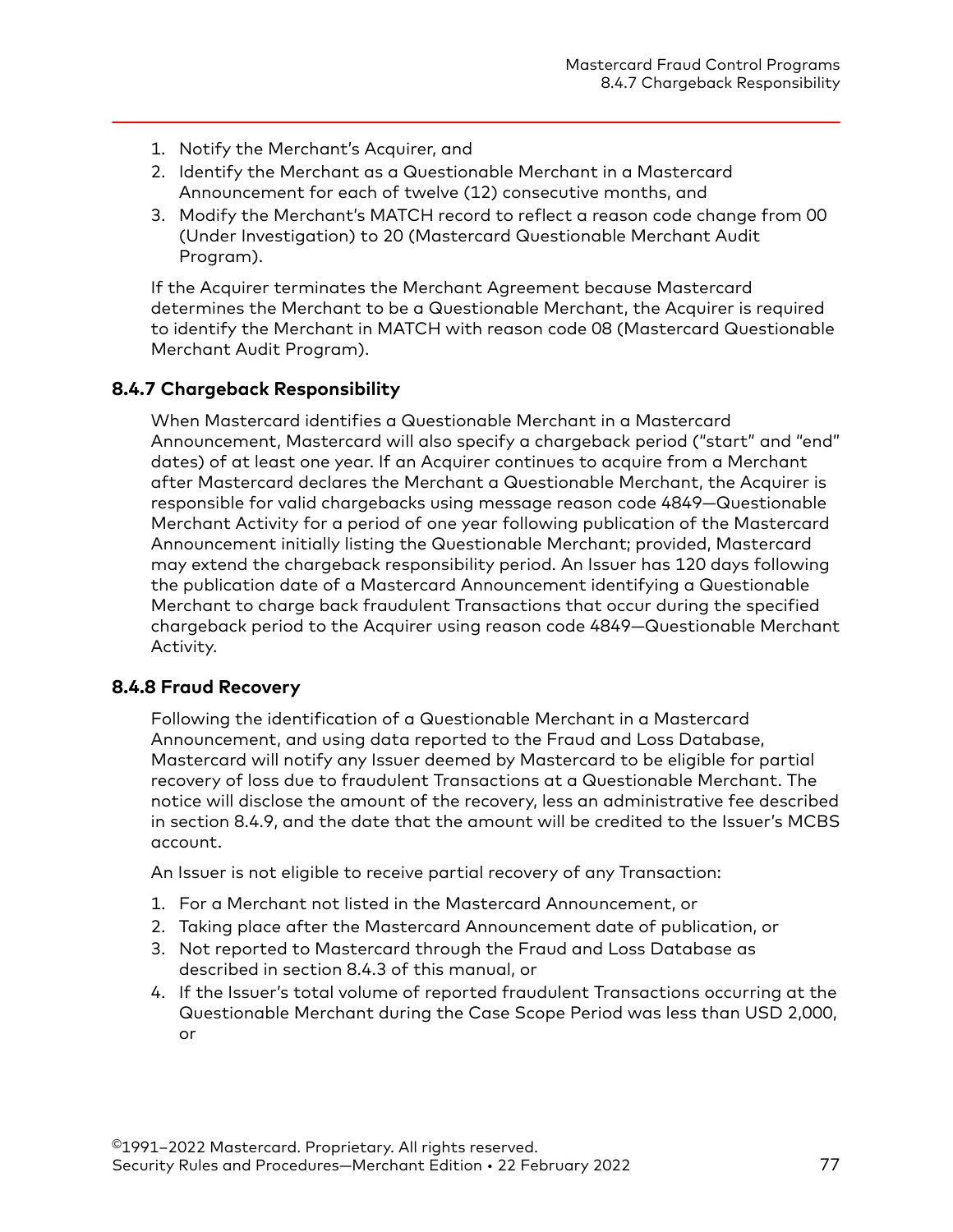- 5. For which the Issuer received recovery through any existing remedy in the Mastercard system, including chargeback, recovery process, or the Issuer's own collection process, or
- 6. Performed with a Card with only magnetic stripe functionality.

Mastercard reserves the right to request additional information as a condition of determining whether a Transaction satisfactorily meets the eligibility requirements for Issuer partial recovery. In addition, Mastercard will not pay claims in excess of the amount collected from the Acquirer(s) for that purpose.

Mastercard will debit the fraud recovery amount from the Acquirer account and credit the Issuer account (less any administrative fee). Mastercard will process Issuer fraud recoveries according to MCBS.

### **8.4.9 QMAP Fees**

Mastercard may charge an Issuer a filing fee of USD 500 for each Merchant that the Issuer has reason to believe is a Questionable Merchant and subsequently notifies Mastercard regarding such Merchant through email message at [qmap@mastercard.com](mailto:qmap@mastercard.com).

Mastercard may charge each Issuer an administrative fee equal to 15 percent of the Issuer recovery amount from a Questionable Merchant determination.

If Mastercard determines that a Merchant is a Questionable Merchant **and** the administrative fee is **equal to or more than** the filing fee, Mastercard will deduct the filing fee debited from the Issuer account at the commencement of the QMAP investigation from the administrative fee charged to the Issuer at the end of the QMAP investigation.

If Mastercard determines that a Merchant is a Questionable Merchant **and** the administrative fee is **less than** the Issuer filing fee, Mastercard may not debit an administrative fee from the Issuer account at the end of the QMAP investigation.

Mastercard may charge an Acquirer an audit fee not to exceed USD 2,500 for each identification of a Merchant as a Questionable Merchant.

# **8.5 Issuer Monitoring Program (IMP)**

The Issuer Monitoring Program (IMP) establishes minimum standards of acceptable Issuer chargeback behavior and identifies Issuers that fail to meet such minimum standards.

Mastercard encourages each Issuer to closely monitor, on an ongoing basis, its performance as it relates to managing fraud and chargebacks.

#### **8.5.1 Identification Criteria**

Mastercard will analyze metrics related to fraud losses, fraud-related chargebacks, and disputes for purposes of identifying an Issuer in the IMP. Mastercard will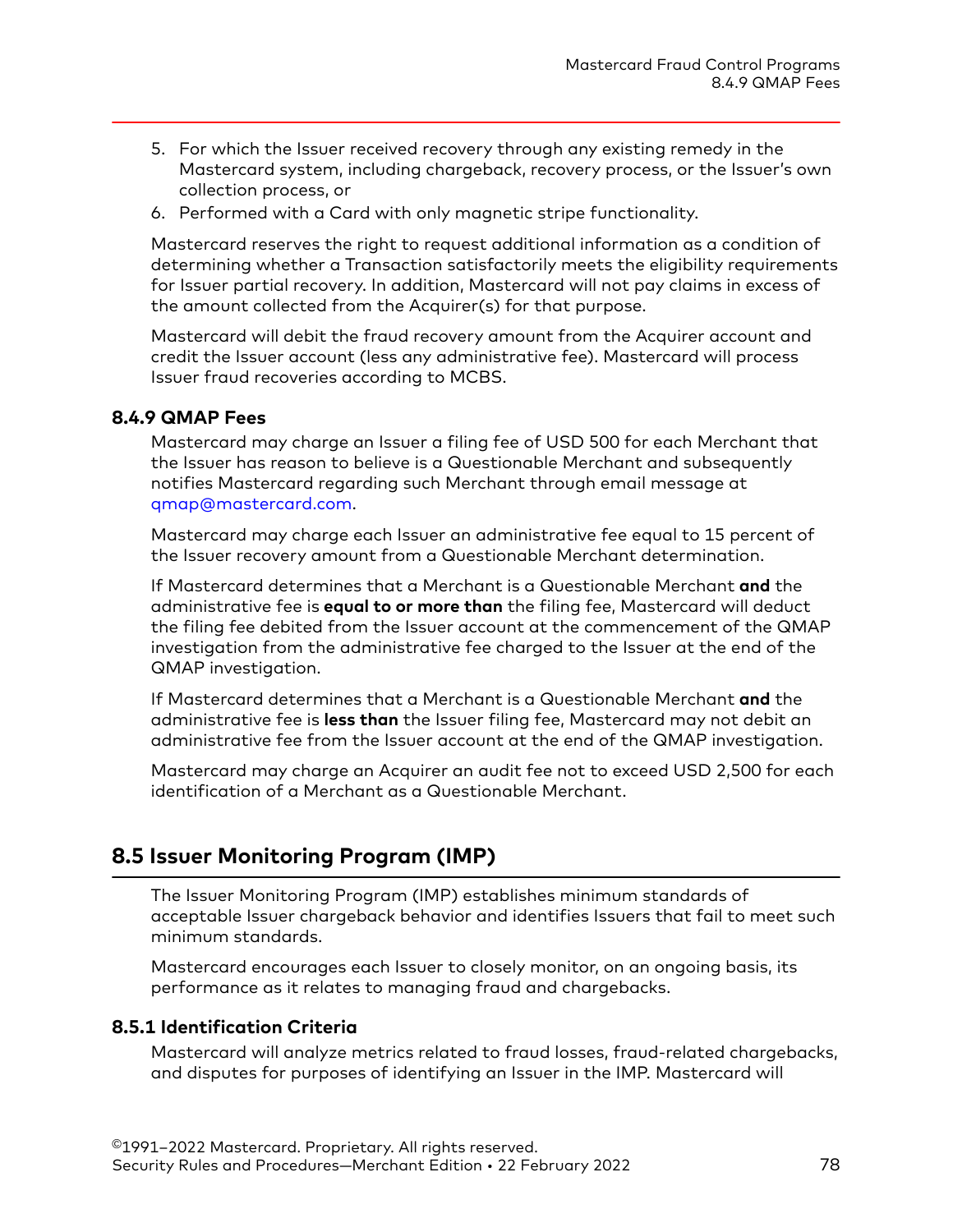require an Issuer to respond to an IMP notification if any of the criteria listed in Table 8.2 are met.

| <b>Criterion Name</b>                                                                       | Description                                                                                                                                                                                                                                                                          | <b>Frequency</b> |
|---------------------------------------------------------------------------------------------|--------------------------------------------------------------------------------------------------------------------------------------------------------------------------------------------------------------------------------------------------------------------------------------|------------------|
| Circumvention of Fraud<br>Notification Service (FNS)<br><b>Block</b>                        | The Issuer has one or more<br>primary account numbers<br>(PANs) with 15 fraud-related<br>chargebacks and at least<br>five (5) subsequent non-<br>fraud-related chargebacks in<br>the same calendar month<br>(but after the fifteenth<br>fraud-related chargeback<br>processing date) | Monthly          |
|                                                                                             | NOTE: To align with the FNS,<br>Mastercard will track each<br>unique combination of a<br>PAN, PAN expiration date,<br>and Token/Virtual Account<br>for purposes of this criterion.                                                                                                   |                  |
| Excessive Number of<br>Chargebacks on One or More PANs with at least 20<br>PAN <sub>s</sub> | The Issuer has one or more<br>chargebacks in each of two<br>(2) consecutive calendar<br>months                                                                                                                                                                                       | Monthly          |
| Invalid Chip Liability Shift<br>(CLS) Chargebacks                                           | The Issuer has five (5) or<br>more PANs-each of which<br>has at least one invalid CLS<br>chargeback (under<br>chargeback reason code<br>4870 or 4871)                                                                                                                                | Monthly          |

#### **Table 8.2—Identification Criteria for Issuer Monitoring Program Notification**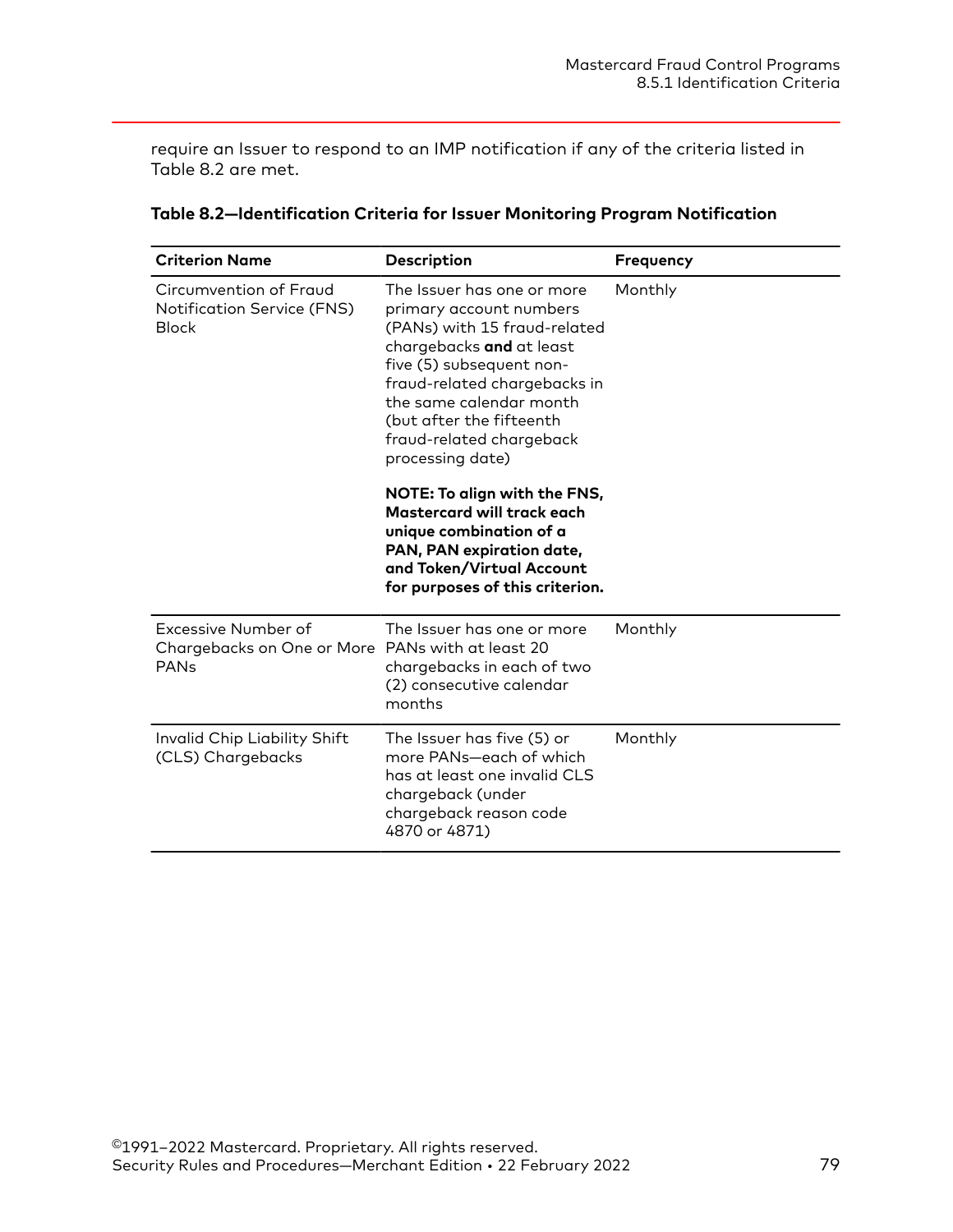| <b>Criterion Name</b>             | <b>Description</b>                                                                                                                                                                                                                               | <b>Frequency</b> |
|-----------------------------------|--------------------------------------------------------------------------------------------------------------------------------------------------------------------------------------------------------------------------------------------------|------------------|
| Subpar Arbitration<br>Performance | The Issuer has at least 75<br>arbitration cases ruled by<br>Mastercard in a quarter<br>(three calendar months) and<br>the Issuer's case loss rate is<br>80% or more for the same<br>quarter                                                      | Quarterly        |
|                                   | <b>NOTE: Mastercard will</b><br>determine the arbitration<br>case loss percentage based<br>on ruled cases only. Cases<br>that are withdrawn and/or<br>accepted prior to a formal<br>ruling will not be included in<br>the loss rate calculation. |                  |

#### **8.5.2 IMP Notification Process**

Mastercard will notify an Issuer as set forth in section 8.5.2.1 if the Issuer meets one or more of the first three identification criteria listed in Table 8.2.

Mastercard will notify an Issuer as set forth in section 8.5.2.2 if the Issuer meets the fourth identification criterion listed in Table 8.2.

#### **8.5.2.1 First Three IMP Criteria Notification**

Mastercard will notify an Issuer via the Data Integrity Monitoring Program each month in which the Issuer has met one or more of the first three IMP criteria.

The notification will be sent via e-mail message to the contact registered by the identified Issuer for access to the Data Integrity Online application on Mastercard Connect™. If the Issuer has not registered a designated contact, then the Issuer will not receive such notifications and may be subject to noncompliance assessments.

Mastercard will place a report containing details regarding each IMP notification in the Data Integrity Online application. The Issuer must use the Data Integrity Online application to review the report and respond accordingly.

#### **NOTE: Issuers are responsible for ensuring that they are capable of receiving IMP notifications via the Data Integrity Monitoring Program. If an Issuer does not receive an automated notification, it is the Issuer's responsibility to obtain access to the report in the Data Integrity Online application.**

Refer to section 8.5.3.1 for IMP notification response requirements related to the first three program criteria.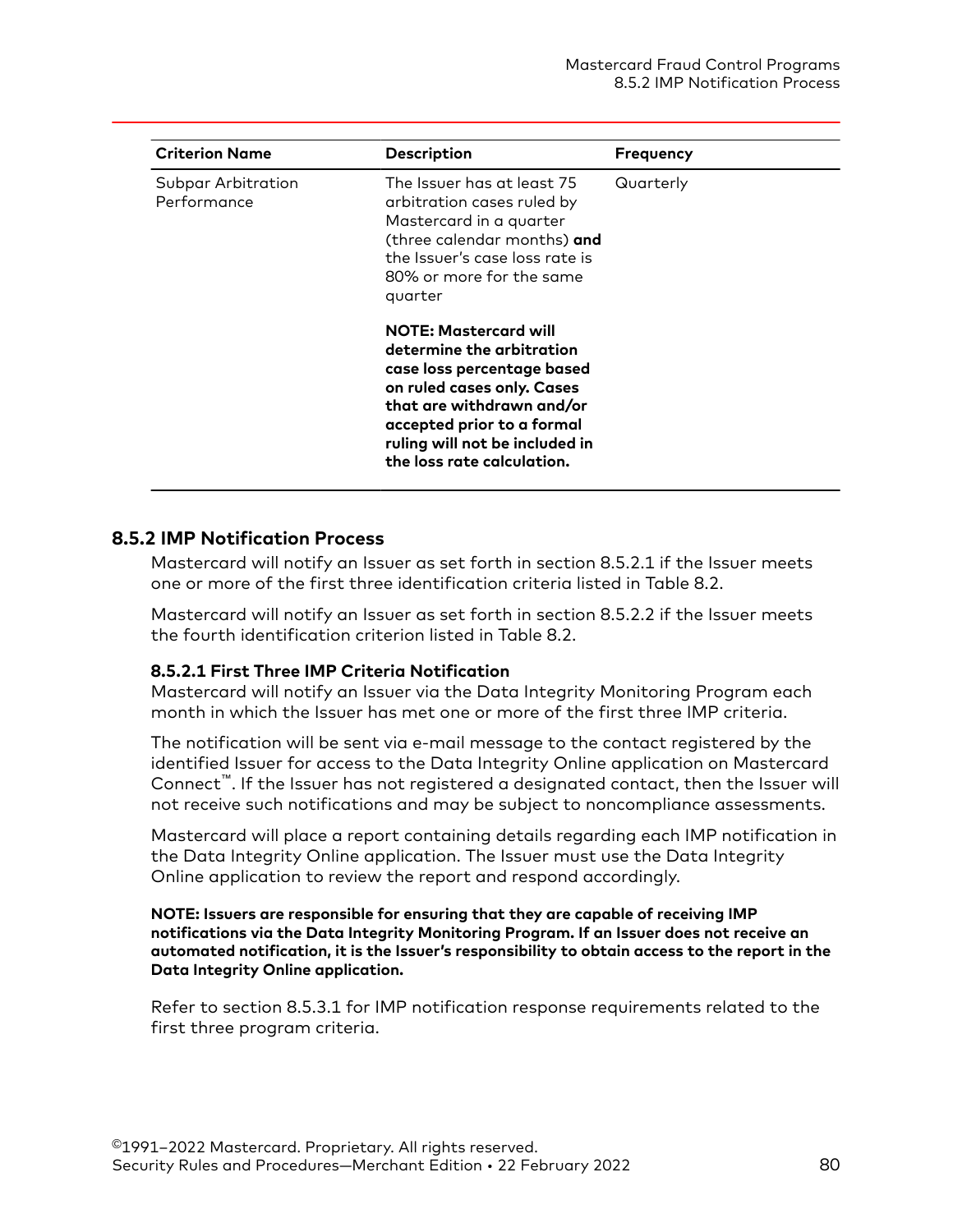Refer to the *Data Integrity Monitoring Program* manual for instructions on obtaining access to the Data Integrity Online application and reviewing reports within the application.

#### **8.5.2.2 Fourth IMP Criterion Notification**

Mastercard will notify an Issuer via the Data Integrity Monitoring Program each month in which the Issuer has met one or more of the first three IMP criteria.

The notification will be sent via e-mail message to the Issuer's Security Contact then listed in the Company Contact Management application available on Mastercard Connect™.

**NOTE: Issuers are responsible for ensuring that the information for all of the required contact types in the Company Contact Management application is complete and accurate to avoid noncompliance assessments.**

Refer to section 8.5.3.2 for IMP notification response requirements related to the fourth program criterion.

#### **8.5.3 Issuer Response Requirements**

Upon notification by Mastercard of an Issuer's identification in the IMP, the Issuer must respond as follows.

#### **8.5.3.1 First Three IMP Criteria Response Requirements**

An Issuer identified as meeting one or more of the first three IMP criteria listed in Table 8.2 must respond by taking necessary and appropriate action to fall below the IMP identification criteria. Such action must be completed within 60 calendar days following the initial notification date.

If the Issuer achieves compliance within the 60-day time frame (referred to as the "Comply By" date within the Data Integrity Online report) and subsequently remains in compliance for three consecutive calendar months, Mastercard will close the compliance case.

#### **8.5.3.2 Fourth IMP Criterion Response Requirements**

An Issuer identified as meeting the fourth IMP criterion listed in Table 8.2 must respond by taking necessary and appropriate action to fall below the IMP identification criterion. Such action must be completed within three calendar months ("one quarter") following the initial notification date.

If the Issuer achieves compliance within the one-quarter time frame (referred to as the "Comply By" date within the notification e-mail message) and subsequently remains in compliance for an additional quarter, Mastercard will close the compliance case.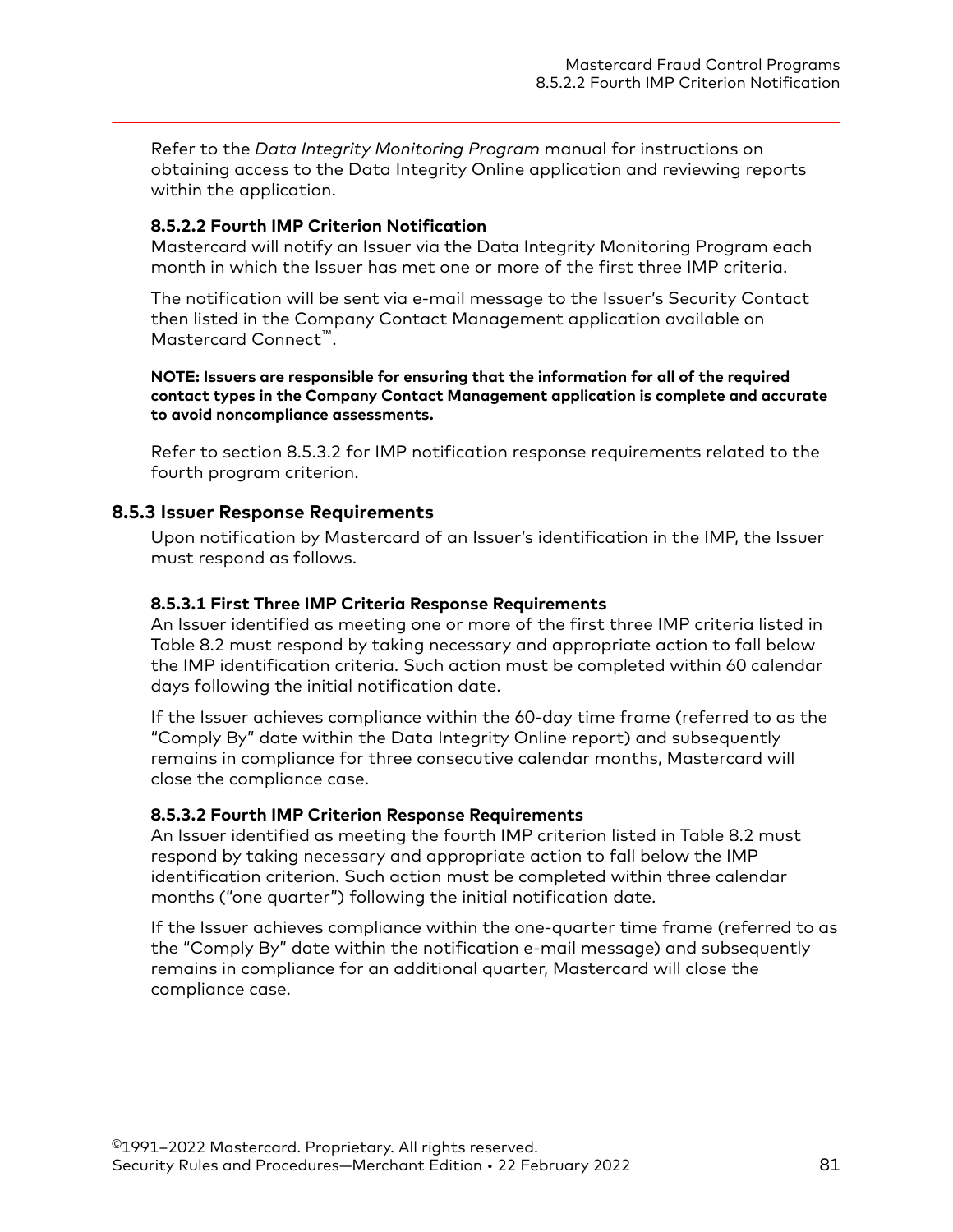#### **8.5.4 Noncompliance Assessments**

If an Issuer fails to achieve compliance within the given time frames, Mastercard may impose noncompliance assessments upon the Issuer as follows.

#### **8.5.4.1 Noncompliance with First Three IMP Criteria**

For subsequent identifications of the noncompliant Issuer after the "Comply By" date, Mastercard may impose monthly noncompliance fees upon the Issuer as shown in Table 8.3 until the Issuer achieves compliance with all of the first three IMP criteria for two consecutive calendar months.

#### **Table 8.3—Assessment Structure for Noncompliance with First Three IMP Criteria**

| Number of Months of Noncompliance (After Assessment Amount (Per Month/Per<br>the "Comply By" Date) | Criterion)       |
|----------------------------------------------------------------------------------------------------|------------------|
| $1 - 3$                                                                                            | USD 2.500        |
| $4 - 6$                                                                                            | <b>USD 5,000</b> |
| 7-9                                                                                                | USD 10,000       |
| $10+$                                                                                              | USD 20,000       |

#### **8.5.4.2 Noncompliance with Fourth IMP Criterion**

For subsequent identifications of the noncompliant Issuer after the "Comply By" date, Mastercard may impose quarterly noncompliance fees upon the Issuer as shown in Table 8.4 until the Issuer achieves compliance with the fourth IMP criterion for one quarter.

#### **Table 8.4—Assessment Structure for Noncompliance with Fourth IMP Criterion**

| <b>Number of Quarters of Noncompliance</b><br>(After the "Comply By" Date) | <b>Assessment Amount (Per Quarter)</b> |
|----------------------------------------------------------------------------|----------------------------------------|
| $1 - 2$                                                                    | USD 15,000                             |
| $3 - 4$                                                                    | USD 25,000                             |
| $5 - 6$                                                                    | USD 50,000                             |
| $7+$                                                                       | <b>USD 75,0</b>                        |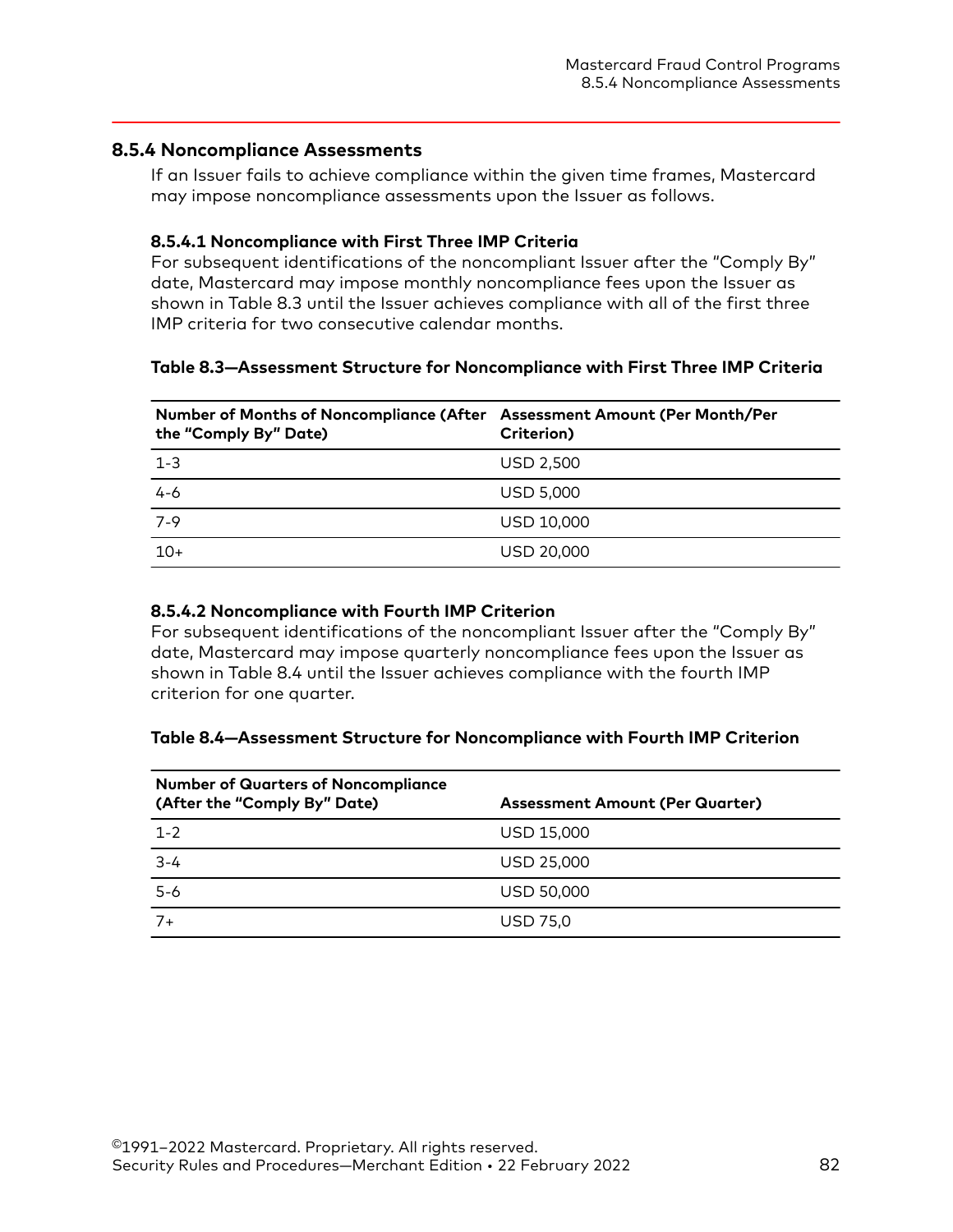# **8.6 Coercion Program**

Mastercard developed the Coercion Program to help address Cardholder claims of being coerced into performing a Transaction.

For the purpose of this program, coercion is defined as Cardholder completion of a Transaction due to threatened or actual physical harm to the Cardholder (or the Cardholder's immediate family member) or the threatened or actual unlawful taking of property from the Cardholder (or the Cardholder's immediate family member).

### **8.6.1 Issuer Submissions**

Prior to 1 January 2022, an Issuer may submit a Cardholder's claim of alleged coercion by providing the following documentation (in English or accompanied by an English translation) by either:

- Email message to coercion@mastercard.com
- Web-based form at [https://form.mastercard.com/jfe/form/](https://form.mastercard.com/jfe/form/SV_6mvga8UpBcqRP3T) [SV\\_6mvga8UpBcqRP3T](https://form.mastercard.com/jfe/form/SV_6mvga8UpBcqRP3T) Effective 1 January 2022, an Issuer may submit a Cardholder's claim of alleged coercion by providing the following documentation (in English or accompanied by an English translation) by web-based form at [https://](https://form.mastercard.com/jfe/form/SV_6mvga8UpBcqRP3T) [form.mastercard.com/jfe/form/SV\\_6mvga8UpBcqRP3T.](https://form.mastercard.com/jfe/form/SV_6mvga8UpBcqRP3T)
- A police report (if available) When a police report is not provided, the Cardholder's description must address why a police report was not provided. The Cardholder description must include whether an attempt was made to file a police report and, if not, why a police report was not filed.
- The Cardholder's detailed description of the alleged coercive event.
- The Coercion Claim Affidavit Form, completed by the Issuer on the Cardholder's behalf with the Cardholder's consent, thereby authorizing Mastercard to contact law enforcement regarding the alleged coercive event. The Coercion Claim Affidavit form is published on **Mastercard Connect** > **Support** > **Forms**.

# **8.6.2 Investigation Process**

Mastercard will investigate a claim of alleged coercion when the following criteria are met:

• Within 120 calendar days from an alleged coercive event, Mastercard receives from two or more different issuers separate claims of alleged coerced Transactions performed by two or more unrelated Cardholders at the same Merchant location. The 120 calendar day period is calculated as 60 calendar days prior to and 60 calendar days after the date of the first alleged coerced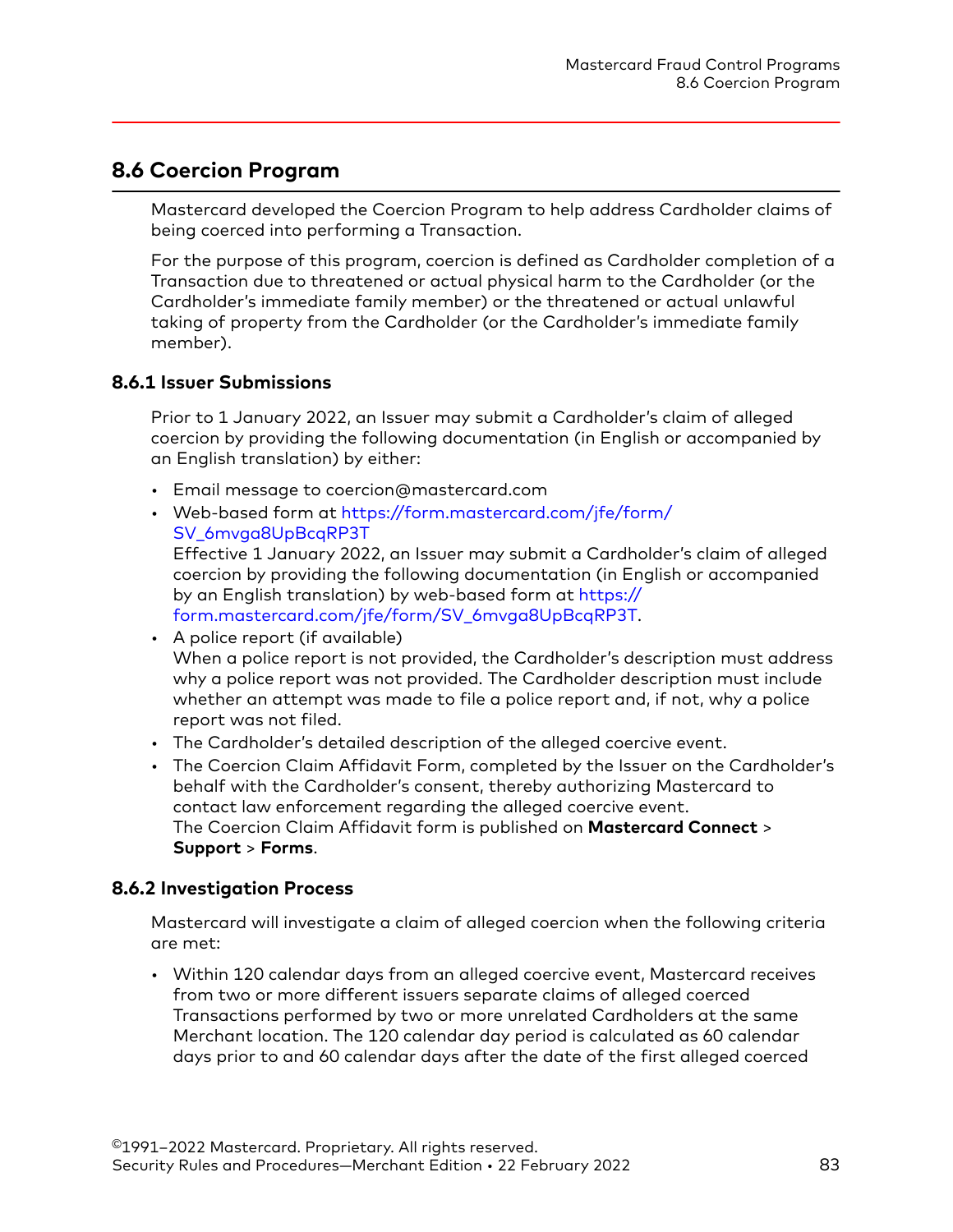Transaction. At Mastercard's sole discretion, the 120 calendar day period may be expanded.

- At least one claim of coercion includes a copy of a police report filed by the **Cardholder**
- The Transactions resulting from the alleged coercion were reported to the Fraud and Loss Database using fraud type code 00 (Lost Fraud) or 01 (Stolen Fraud). At Mastercard's sole discretion, a Transaction reported with a fraud reason code other than 00 or 01 may be included in the investigation.

Additionally, Mastercard will notify those Issuers whose Cardholders have performed a Transaction at the Merchant within the 120 calendar day (or longer) period of the alleged coerced event and who have not already submitted a Cardholder's claim of coercion that each Issuer has 10 calendar days from the initial notification date to contact the Cardholder, if necessary, and provide:

- A police report (if available) When a police report is not provided, the Cardholder's description must address why a police report was not provided. The Cardholder description must include whether an attempt was made to file a police report and, if not, why a police report was not filed. • The Cardholder's detailed description of the alleged coercive event.
- The Coercion Claim Affidavit Form, completed by the Issuer on the Cardholder's behalf with the Cardholder's consent, thereby authorizing Mastercard to contact law enforcement regarding the alleged coercive event. The Coercion Claim Affidavit form is published on **Mastercard Connect** > **Support** > **Forms**.

# **8.6.3 Acquirer Responsibilities**

Upon receiving a coercion investigation letter from coercion@mastercard.com, the Acquirer must:

- Immediately direct the Merchant to stop the coercive activity.
- Provide Mastercard with the information specified in the investigation letter and a resolution plan within 10 calendar days.

#### **8.6.4 Investigation Results**

Mastercard will notify the Issuer(s) and the Acquirer(s) involved in the investigation of the results by email from [coercion@mastercard.com.](mailto:coercion@mastercard.com) The notification will advise that the investigation is closed and the claim of alleged coercion was:

- Not substantiated, or
- Substantiated.

The Issuer notification will also identify the Transactions eligible for chargeback and provide chargeback submission instructions.

The Acquirer notification will also advise the Acquirer of nonperformance with the Standards, identify the Transactions eligibl ck, and any nonperformance assessments to be billed.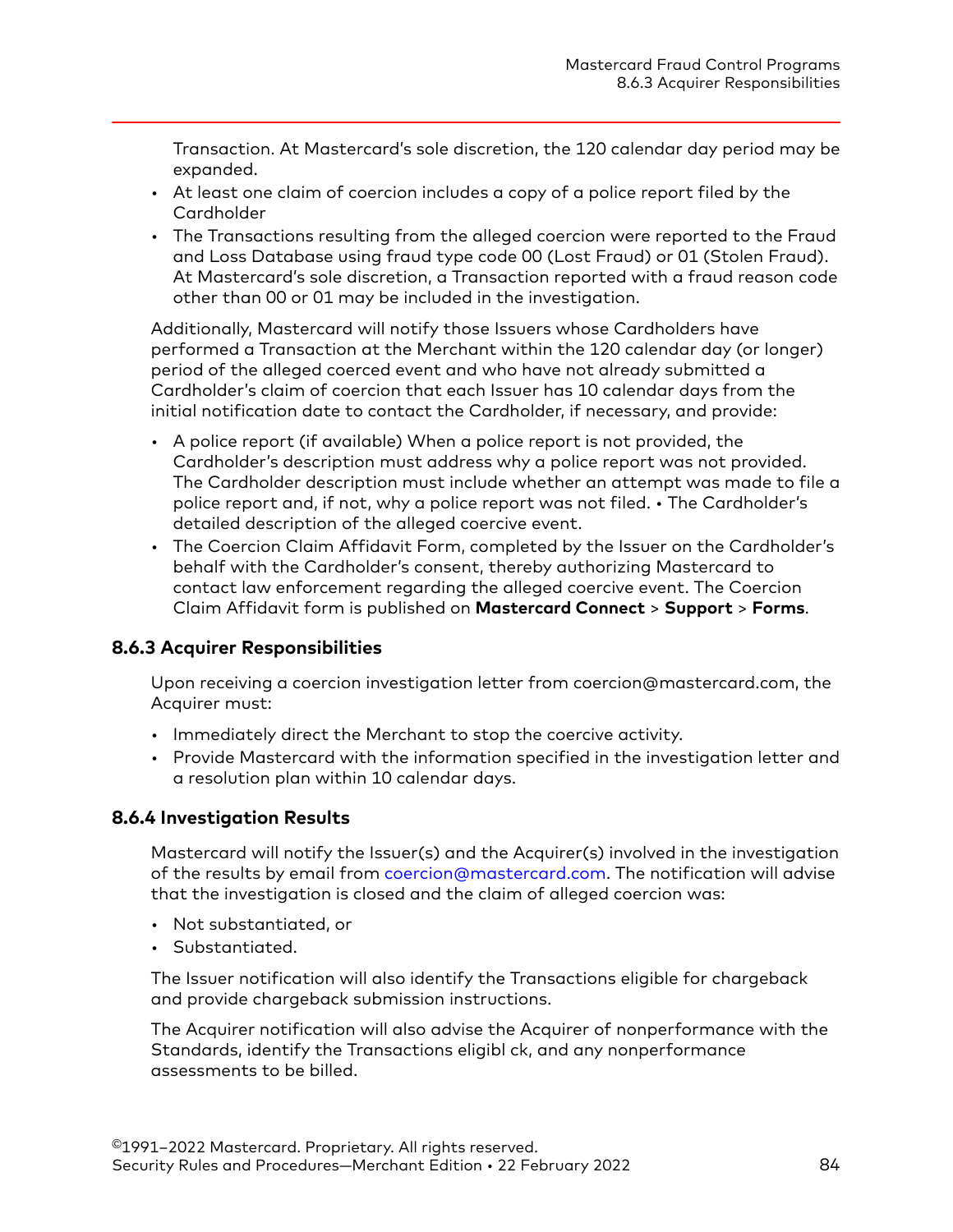### **8.6.5 Chargeback Responsibility**

Chargebacks for confirmed coerced Transactions must use reason code 4849 (Questionable Merchant Activity) for Dual Message System transactions, and reason code 49 (Questionable Merchant Activity) for Debit Mastercard transactions processed on the Single Message System.

### **8.6.6 MATCH Reporting**

Mastercard will add a Merchant to MATCH using reason code 24 (Illegal Transactions) when a merchant meets the Coercion Program criteria.

Mastercard will add a Merchant to MATCH using reason code of 00 (Questionable Acquirer/Under Investigation) if the Merchant is identified in a subsequent claim of coercion within 12 months of meeting the Coercion Program criteria.

- If the subsequent claim of coercion is not confirmed to meet Coercion Program criteria, the MATCH record will be deleted.
- If the subsequent claim of coercion is confirmed to meet Coercion Program criteria, the MATCH record will be revised to reason code 24 (Illegal Transactions).

#### **8.6.7 Franchise Management Program (FMP) Questionnaire-based Review**

Completion of a Coercion Program FMP questionnaire:

- May be required by the Acquirer of a Merchant with two or more Coercion Program identifications within a 12-month period.
- Will be required by the Acquirer of a Merchant with three or more Coercion Program identifications within an 18-month period.

Questionnaire responses may be used as an escalation point by the Customer Engagement & and Performance Team to determine if an on-site FMP review is warranted. For information on the FMP, refer to Chapter 13 of this manual.

#### **8.6.8 Coercion Program Performance Assessments**

For the assessments that may apply for Coercion Program identifications, refer to section 1.1 Compliance with the Standards of this manual and Rule 2.1 Standards of the *Mastercard Rules* manual.

At its discretion, Mastercard may also include additional assessments for nonperformance with other Standards identified during the investigation including but not limited to an Acquirer's failure to inquire into MATCH before signing the Merchant.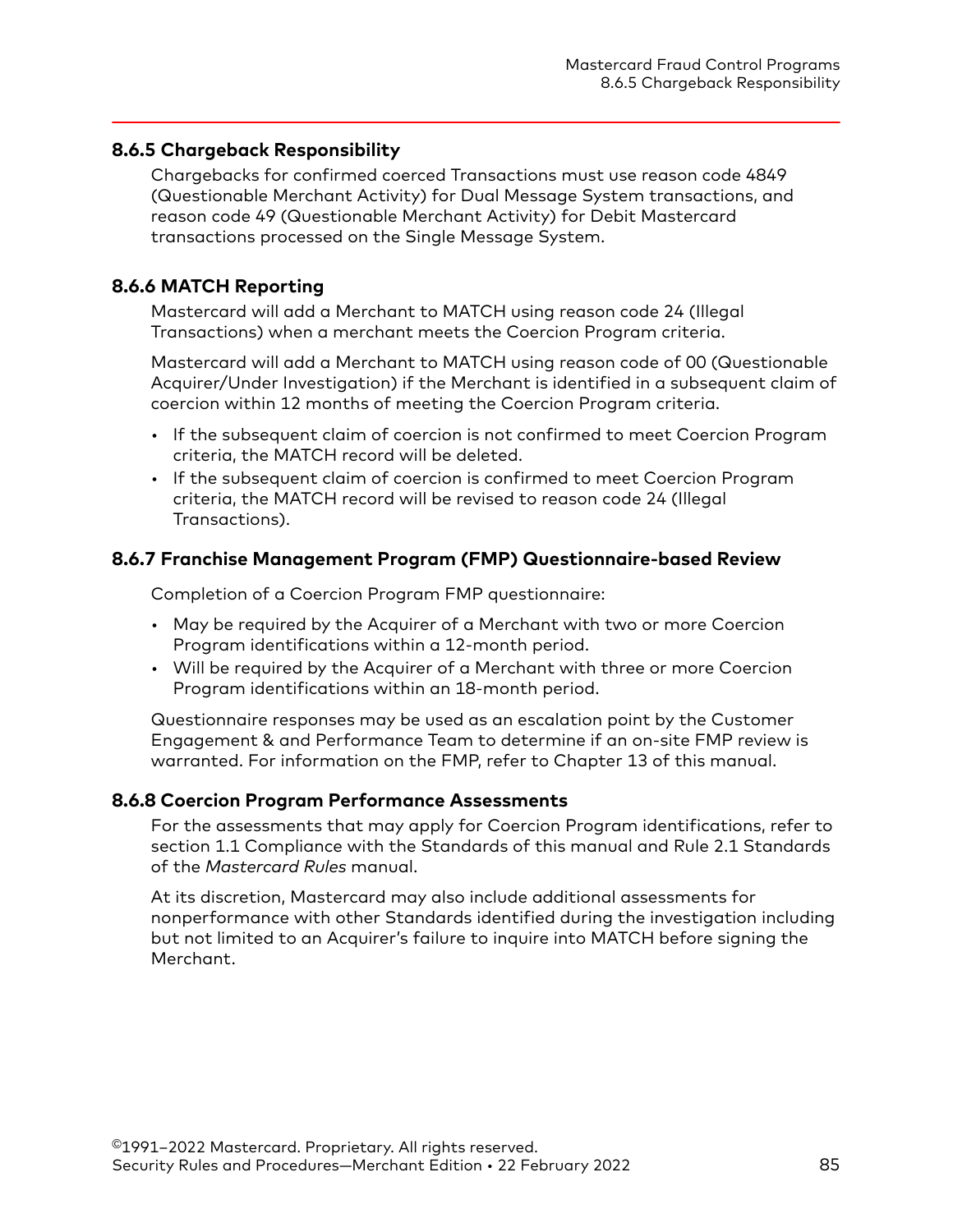# **8.7 Card Acceptor Business Code (MCC) Performance Program (Brazil Only)**

The MCC Performance Program addresses Incomplete, Invalid, or Inappropriate MCC (as defined below) coding of Transactions. The MCC Performance Program may provide Issuer Interchange Recovery (for purposes of this Rule 8.7, "Issuer Interchange Recovery") as described in section 8.7.5.3 Issuer Interchange Recovery).

The program's current scope is limited to Brazil Domestic Transactions that are processed through the Global Clearing Management System (GCMS).

The Corporation has sole discretion to interpret and enforce the MCC Performance Program Standards.

#### **8.7.1 Definitions**

For purposes of the MCC Performance Program, the following terms have the meanings set forth below:

#### **Case Scope Period**

The 365-calendar day period preceding the date on which Mastercard commences an investigation into the activities of a suspected Qualifying Merchant. Transactions that occurred before the program effective date of 14 May 2021 will be excluded.

#### **An Incomplete, Invalid or Inappropriate MCC**

An MCC which:

- 1. Is reserved for future use in the Quick Reference Booklet; or
- 2. Is missing numerical characters; or
- 3. Does not describe the Merchant's primary business or does not conform to the *Mastercard Rules*, Rule 5.8.1 Card Acceptor Business Code (MCC) Information

#### **Qualifying Merchant**

A Brazil-based Merchant, Payment Facilitator, or Staged Digital Wallet Operator that has submitted at least BRL 250,000 in Transaction Volume and ten Transactions for processing through GCMS with an Incomplete, Invalid or Inappropriate MCC during the Case Scope Period.

# **8.7.2 Notifying Mastercard**

If an Issuer has reason to believe that a First Presentment/1240 message may contain anIncomplete, Invalid or Inappropriate MCC, the Issuer may notify the Corporation by e-mailmessage to [MCC\\_Performance@mastercard.com.](mailto:MCC_Performance@mastercard.com)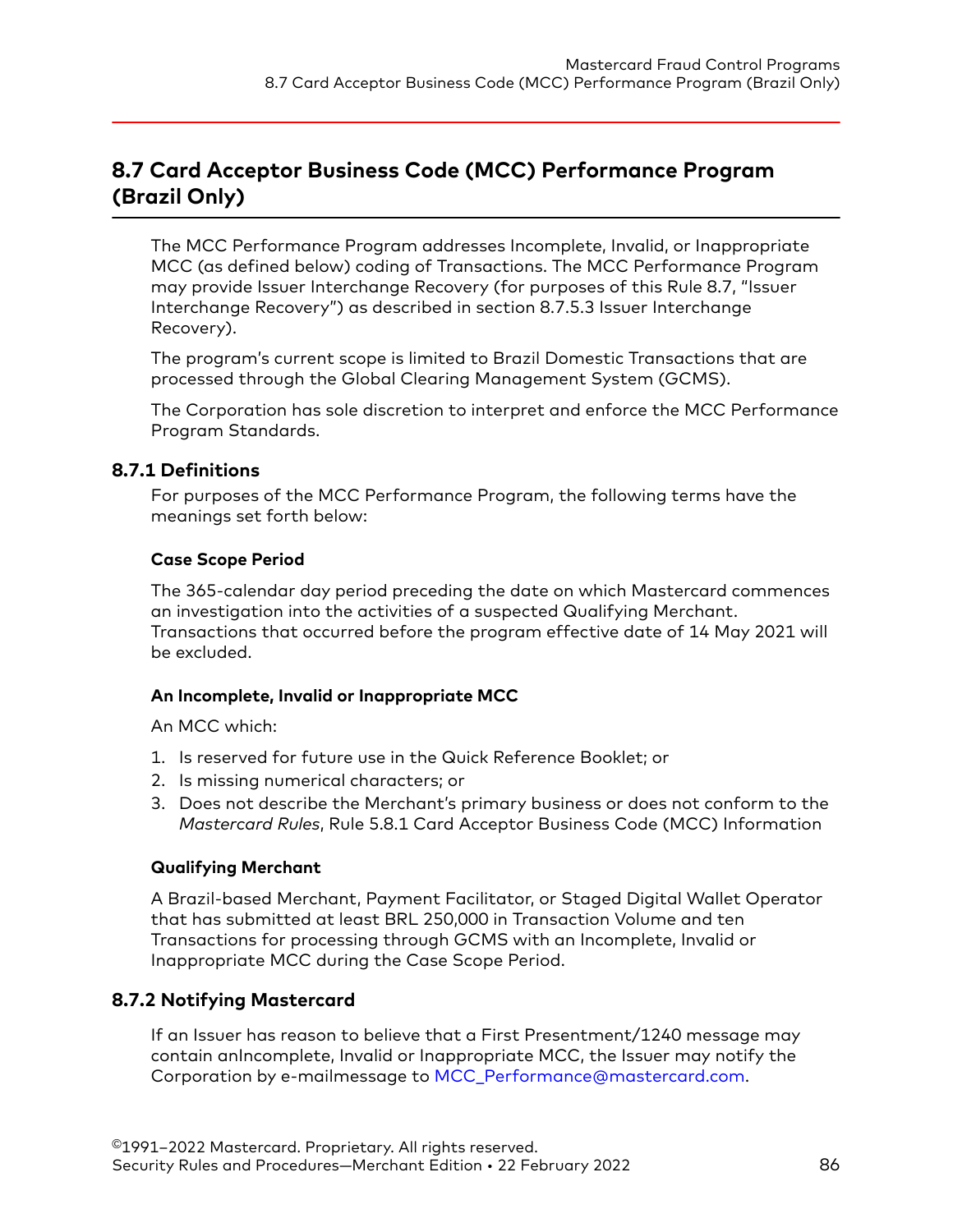In the notification, the Issuer must provide all the following information:

- 1. Issuer Name
- 2. Issuer ICA
- 3. Merchant ID (MID) code present in Data Element (DE) 42 (Card Acceptor ID Code) of the First Presentment/1240 message
- 4. Merchant name and location present in DE 43 (Card Acceptor Name/Location) and its subfields of the First Presentment/1240 message
- 5. When applicable, the three-digit Wallet Identification Number (WID) assigned to the Staged DWO in PDS 0207 of the First Presentment/1240 messages
- 6. When applicable, the Payment Facilitator ID present in DE 48, subelement 37, subfield 1 (Payment Facilitator ID) of the First Presentment/1240 message
- 7. The MCC present in DE 26 (Card Acceptor Business Code [MCC]) of the First Presentment/1240 message
- 8. The Tax ID number present in DE 112 (Additional Data [National Use]), subelement 012 (Brazil Commercial and Financing Data) of the First Presentment/1240 message
- 9. The Issuer's explanation in English, or accompanied by an English translation, as to why the Issuer believes the MCC present in the First Presentment/1240 message is alleged to be an Incomplete, Invalid, or Inappropriate MCC
- 10. The Issuer's explanation in English, or accompanied by an English translation, as to what the Issuer believes to be the appropriate MCC and why the Issuer believes that MCC to be appropriate

Mastercard may initiate an MCC miscoding investigation without Issuer notification.

#### **8.7.3 Mastercard Notification to Acquirers**

If Mastercard determines that an entity may be a Qualifying Merchant, Mastercard will notify the Acquirer by e-mail message from [MCC\\_Performance@mastercard.com](mailto:MCC_Performance@mastercard.com) to the Acquirer's Security Contact as listed in the My Company Manager application on Mastercard Connect™. If a Security Contact is not listed, the notification will be sent to the Principal Contact.

Within 30 calendar days from the date of the Mastercard notification e-mail, the Acquirer may:

- Advise Mastercard that the MCC assigned to the Qualifying Merchant has been changed; or
- Provide an explanation and/or documentation (in English or accompanied by an English translation) that the entity is not a Qualifying Merchant (meaning the MCC present in the First Presentment/1240 message is appropriate). The Acquirer must submit all documentation by e-mail message to [MCC\\_Performance@mastercard.com.](mailto:MCC_Performance@mastercard.com)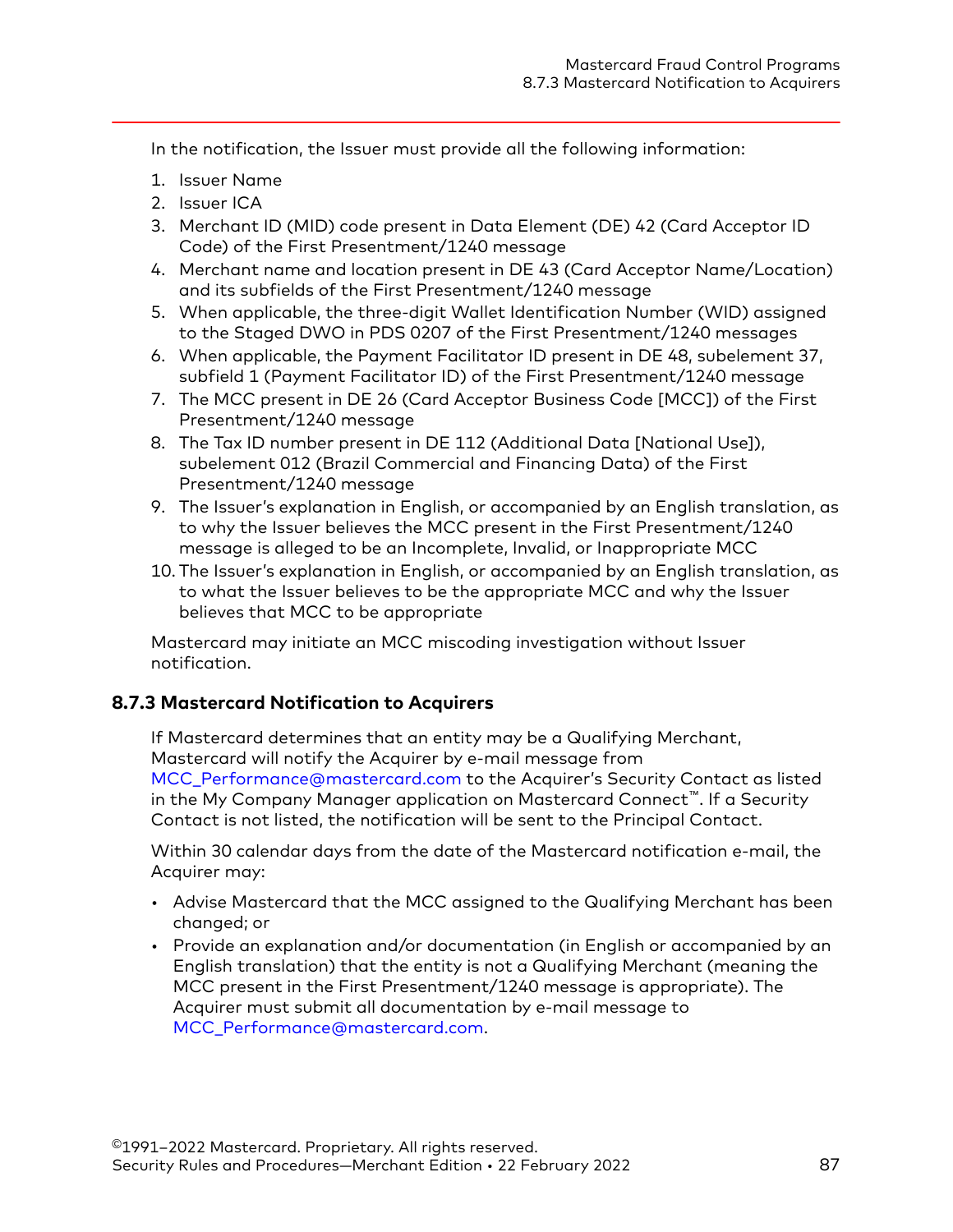### **8.7.4 Mastercard Determination**

Mastercard will notify the Issuer(s) and the Acquirer(s) involved in the investigation of the results by email from [MCC\\_Performance@mastercard.com](mailto:MCC_Performance@mastercard.com) to the Security Contact as listed in the My Company Manager application on Mastercard Connect™. If a Security Contact is not listed, the notification will be sent to the Principal Contact. The notification will advise that the investigation is closed, and the Issuer's claim was:

- Not substantiated. If not substantiated, the notification will include information on the Issuer Filing Fee.
- Substantiated. If substantiated, the notification will include information on the applicable assessments, recovery amounts, and fees.

#### **8.7.5 Assessments, Recovery Amounts, and Fees**

There are three components to assessments, recovery amounts, and fees:

- Issuer Filing Fee
- Acquirer Non-Performance Assessments
- Issuer Interchange Recovery (collected from the Acquirer(s) and credited to the Issuer(s))

#### **8.7.5.1 Issuer Filing Fee**

If Mastercard determines that a claim is not substantiated, Mastercard will bill each reporting Issuer a filing fee of BRL 25,000 per Merchant, Payment Facilitator, or Staged Digital Wallet Operator.

#### **8.7.5.2 Acquirer Non-Performance Assessments**

Mastercard may bill an Acquirer for non-performance assessments for each impacted Merchant ID (MID) for a substantiated claim as described in the table below:

| Miscoded Brazil GCMS Domestic<br><b>Transaction Volume</b>               | <b>Non-Performance Assessment</b> |
|--------------------------------------------------------------------------|-----------------------------------|
| Less than BRL 5,000,000                                                  | Up to BRL 10,000                  |
| More than BRL 5,000,000 but less than BRL Up to BRL 50,000<br>30,000,000 |                                   |
| More than BRL 30,000,000                                                 | Up to BRL 150,000                 |

Non-performance assessments may be escalated as described in the below tables.

For the second violation within twelve months: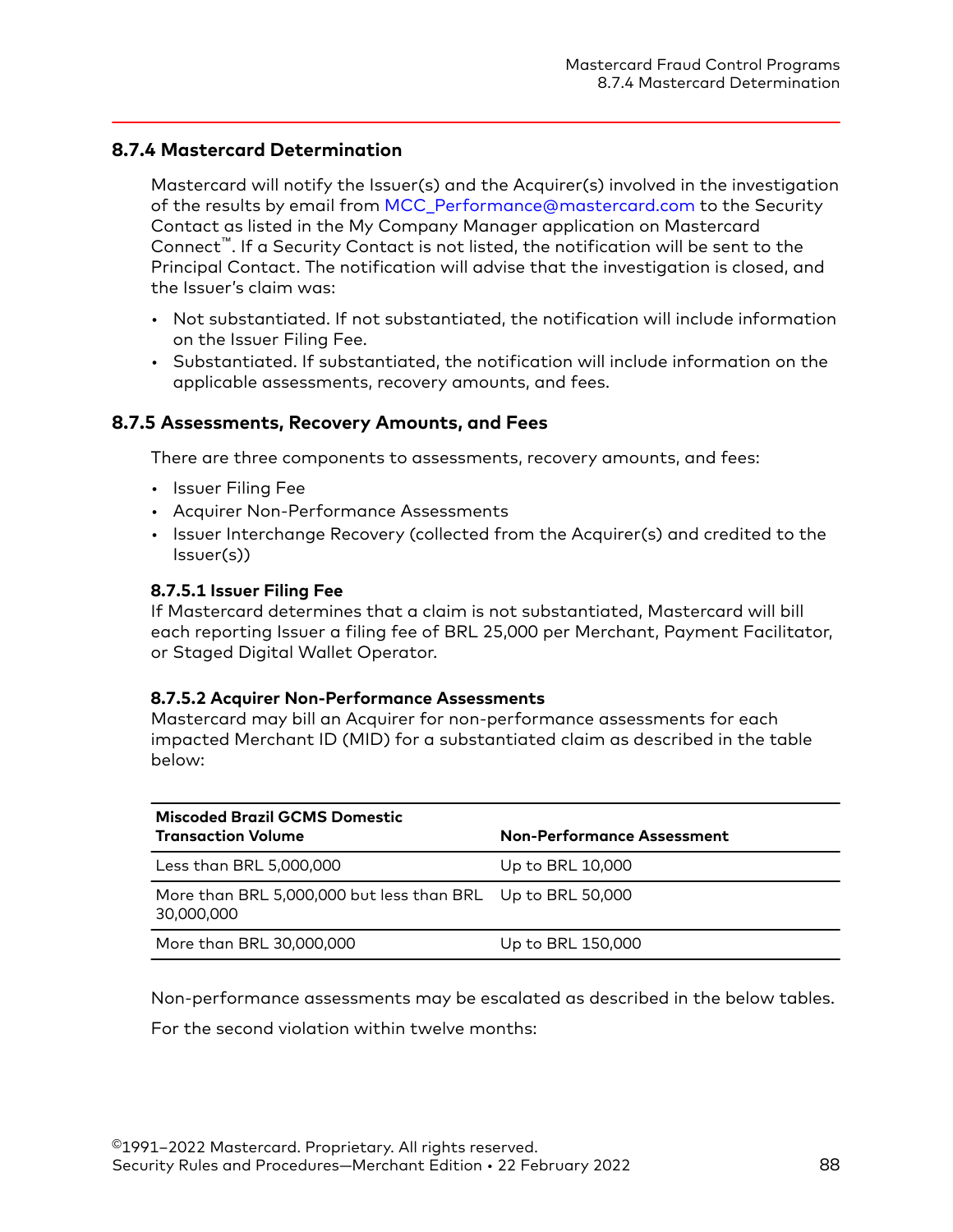| <b>Miscoded Brazil GCMS Domestic</b><br><b>Transaction Volume</b>         | <b>Non-Performance Assessment</b> |
|---------------------------------------------------------------------------|-----------------------------------|
| Less than BRL 5,000,000                                                   | Up to BRL 20,000                  |
| More than BRL 5,000,000 but less than BRL Up to BRL 100,000<br>30,000,000 |                                   |
| More than BRL 30,000,000                                                  | Up to BRL 300,000                 |

#### For the third violation within twelve months:

| Miscoded Brazil GCMS Domestic<br><b>Transaction Volume</b>                | <b>Non-Performance Assessment</b> |
|---------------------------------------------------------------------------|-----------------------------------|
| Less than BRL 5,000,000                                                   | Up to BRL 30,000                  |
| More than BRL 5,000,000 but less than BRL Up to BRL 150,000<br>30,000,000 |                                   |
| More than BRL 30,000,000                                                  | Up to BRL 450,000                 |

For the fourth and subsequent violations within twelve months:

| Miscoded Brazil GCMS Domestic<br><b>Transaction Volume</b>                | <b>Non-Performance Assessment</b> |
|---------------------------------------------------------------------------|-----------------------------------|
| Less than BRL 5,000,000                                                   | Up to BRL 40,000                  |
| More than BRL 5,000,000 but less than BRL Up to BRL 200,000<br>30,000,000 |                                   |
| More than BRL 30,000,000                                                  | Up to BRL 600,000                 |

Acquirer Non-Performance Assessments may be mitigated at the Corporation's discretion, using the below guidance:

- Mitigated by 50% if the Qualifying Merchant is recoded with an appropriate MCC within 5 calendar days of the Corporation's notification.
- Mitigated by 25% if the Qualifying Merchant is recoded with an appropriate MCC within fifteen calendar days of the Corporation's notification.

#### **8.7.5.3 Issuer Interchange Recovery (Collected from the Acquirer(s) and Credited to the Issuers(s))**

Mastercard will calculate and assess Acquirers for Issuer Interchange Recovery by applying adjustments to the interchange rate submitted for each Transaction processed through GCMS within a substantiated claim. The interchange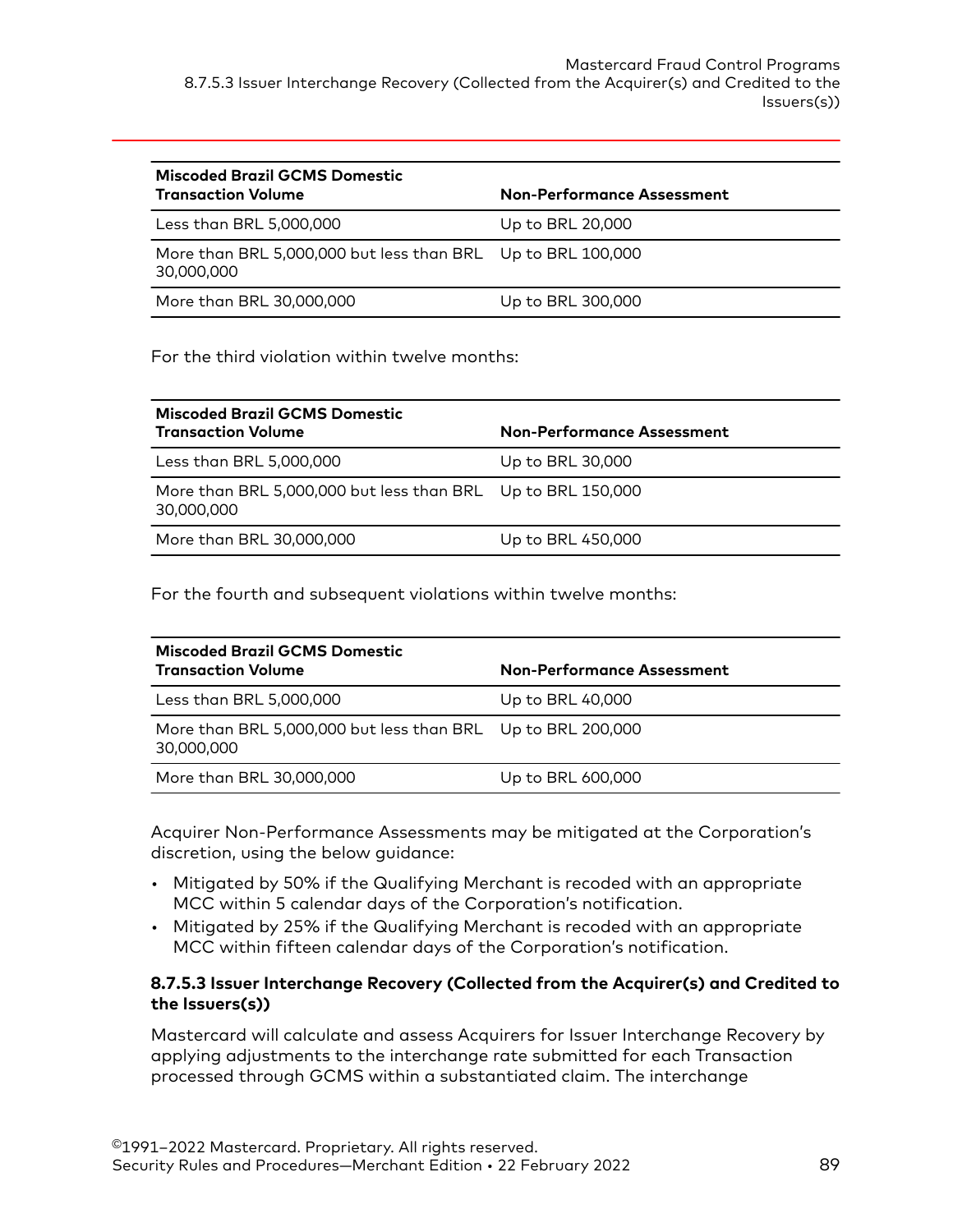adjustment will be made based on the calculated differential between the interchange rates submitted for each Transaction processed through GCMS within a substantiated claim and the interchange rates that should have been submitted based on the validity or accuracy of the MCC data, at the product level.

In instances where the Acquirer is unable to identify the appropriate MCC or fails to recode the Qualifying Merchant with an appropriate MCC within the required time frame, Mastercard may calculate the interchange adjustment based on the differential between the interchange rate submitted for each Transaction processed through GCMS within a substantiated claim and the highest Brazil interchange rates by product.

Mastercard will debit each responsible Acquirer the Issuer Interchange Recovery amount for each substantiated claim and credit each impacted Issuer through the settlement process for each substantiated claim.

Actual recovery provided to each impacted Issuer will vary depending on the extent and duration of the violation, the number of Transactions and Transaction Volume processed through GCMS by each Issuer, and will be paid solely out of the amounts Mastercard collects from the responsible Acquirer(s) for the Issuer Interchange Recovery amount.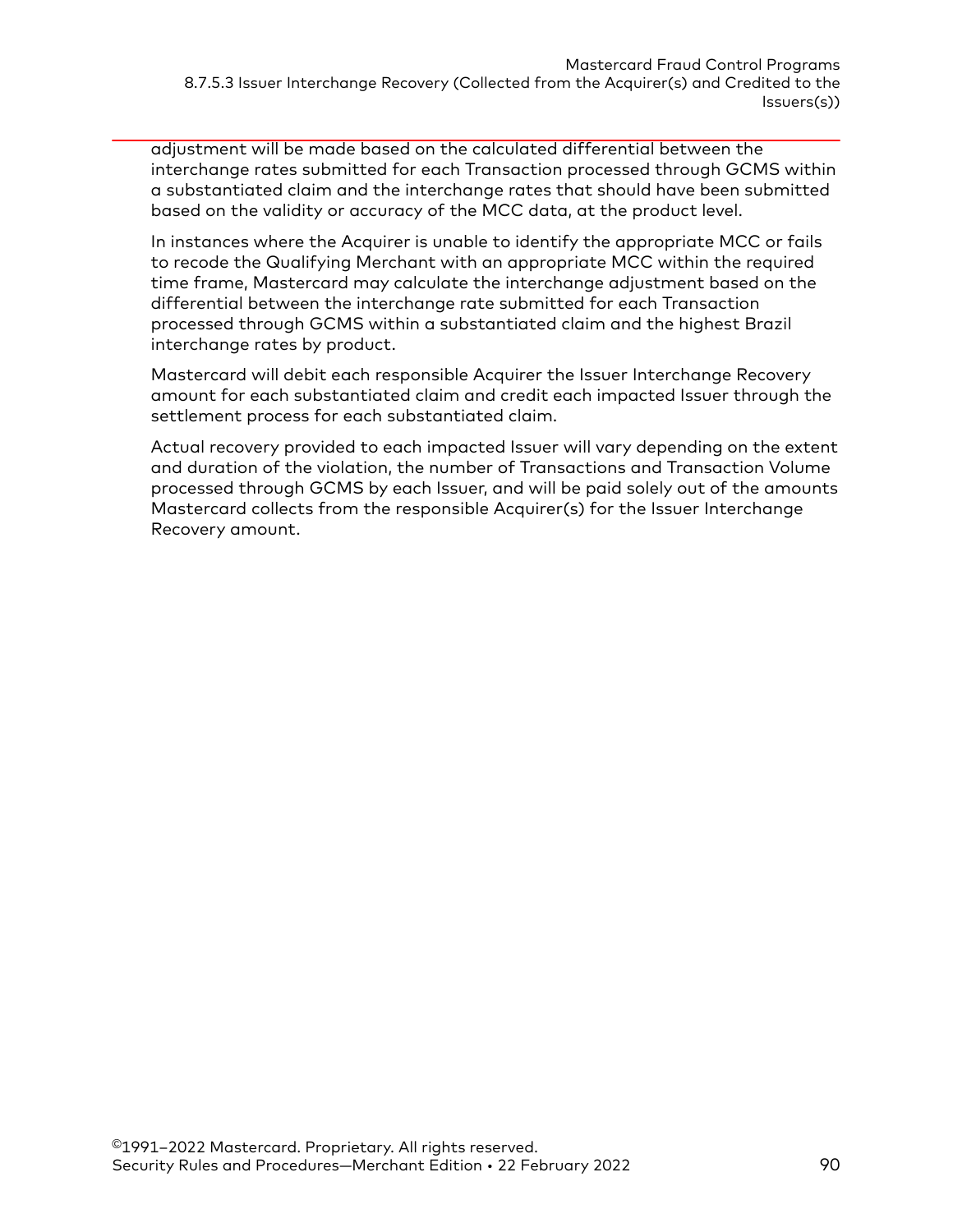# **Chapter 9 Mastercard Registration Program**

*This chapter may be of particular interest to Customer personnel responsible for registering Merchants, Submerchants, and other entities with Mastercard. The Mastercard Registration Program (MRP) formerly was referred to as the Merchant Registration Program.*

| 9.2.1 Merchant Registration Fees and Noncompliance Assessments 94  |  |
|--------------------------------------------------------------------|--|
|                                                                    |  |
|                                                                    |  |
|                                                                    |  |
|                                                                    |  |
|                                                                    |  |
|                                                                    |  |
| 9.4.4.1 Government-owned Lottery Merchants (U.S. Region Only) 98   |  |
| 9.4.4.2 Government-owned Lottery Merchants (Specific Countries) 99 |  |
|                                                                    |  |
|                                                                    |  |
|                                                                    |  |
|                                                                    |  |
|                                                                    |  |
|                                                                    |  |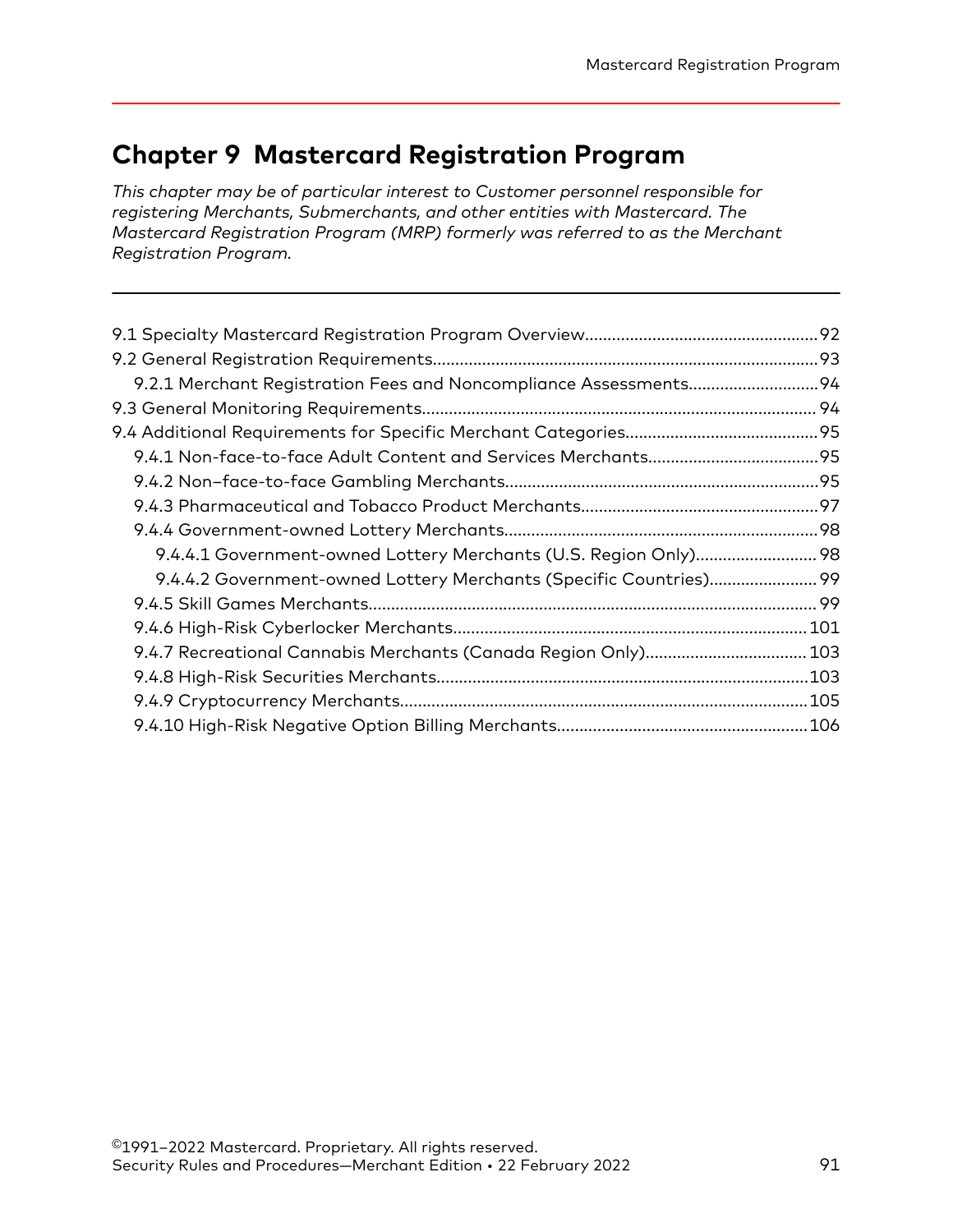# <span id="page-91-0"></span>**9.1 Specialty Mastercard Registration Program Overview**

Mastercard requires Customers to register the following Merchant types, including Submerchants, and other entities using the Specialty Mastercard Registration Program system, available through Mastercard Connect™:

- Non-face-to-face adult content and services Merchants—Card acceptor business codes (MCCs) 5967 and 7841 (refer to [section 9.4.1](#page-94-0))
- Non–face-to-face gambling Merchants—MCCs 7801, 7802, and 7995 (refer to [section 9.4.2\)](#page-94-0)

For a non-face-to-face gambling Merchant located in the U.S. Region, the Customer must submit the required registration items as described in section 9.4.2 to Mastercard by sending an email message to [specialty\\_merchant\\_registration@mastercard.com](mailto:specialty_merchant_registration@mastercard.com).

- Non–face-to-face pharmaceutical Merchants—MCCs 5122 and 5912 (refer to [section 9.4.3\)](#page-96-0)
- Non–face-to-face tobacco product Merchants—MCC 5993 (refer to [section 9.4.3\)](#page-96-0)
- Government-owned lottery Merchants (U.S. Region only)—MCC 7800 (refer to [section 9.4.4\)](#page-97-0)

For a government-owned lottery Merchant located in the U.S. Region, the Customer must submit the required registration items as described in section [9.4.4 Government-owned Lottery Merchants](#page-97-0) to Mastercard by sending an email message to [specialty\\_merchant\\_registration@mastercard.com](mailto:specialty_merchant_registration@mastercard.com).

- Government-owned lottery Merchants (Global, Excluding U.S. Region)—MCC 9406 (refer to section [9.4.4 Government-owned Lottery Merchants](#page-97-0))
- Skill games Merchants—MCC 7994 (refer to section [9.4.5 Skill Games](#page-98-0) [Merchants](#page-98-0))

For a skill games Merchant located in the U.S. Region, the Customer must submit the required registration items as described in section [9.4.5 Skill Games](#page-98-0) [Merchants](#page-98-0) to Mastercard by sending an email message to [specialty\\_merchant\\_registration@mastercard.com](mailto:specialty_merchant_registration@mastercard.com).

- High-risk cyberlocker Merchants—MCC 4816 (refer to section [9.4.6 High-Risk](#page-100-0) [Cyberlocker Merchants](#page-100-0))
- Recreational cannabis Merchants (Canada Region only)—regardless of MCC (refer to section [9.4.7 Recreational Cannabis Merchants \(Canada Region Only\)\)](#page-102-0)
- High-risk securities Merchants—MCC 6211 (refer to section [9.4.8 High-Risk](#page-102-0) [Securities Merchants](#page-102-0))
- Cryptocurrency Merchants—MCC 6051 (refer to section [9.4.9 Cryptocurrency](#page-104-0) [Merchants](#page-104-0))
- Negative option billing Merchants selling physical products—MCC 5968 (refer to section [9.4.10 High-Risk Negative Option Billing Merchants](#page-105-0))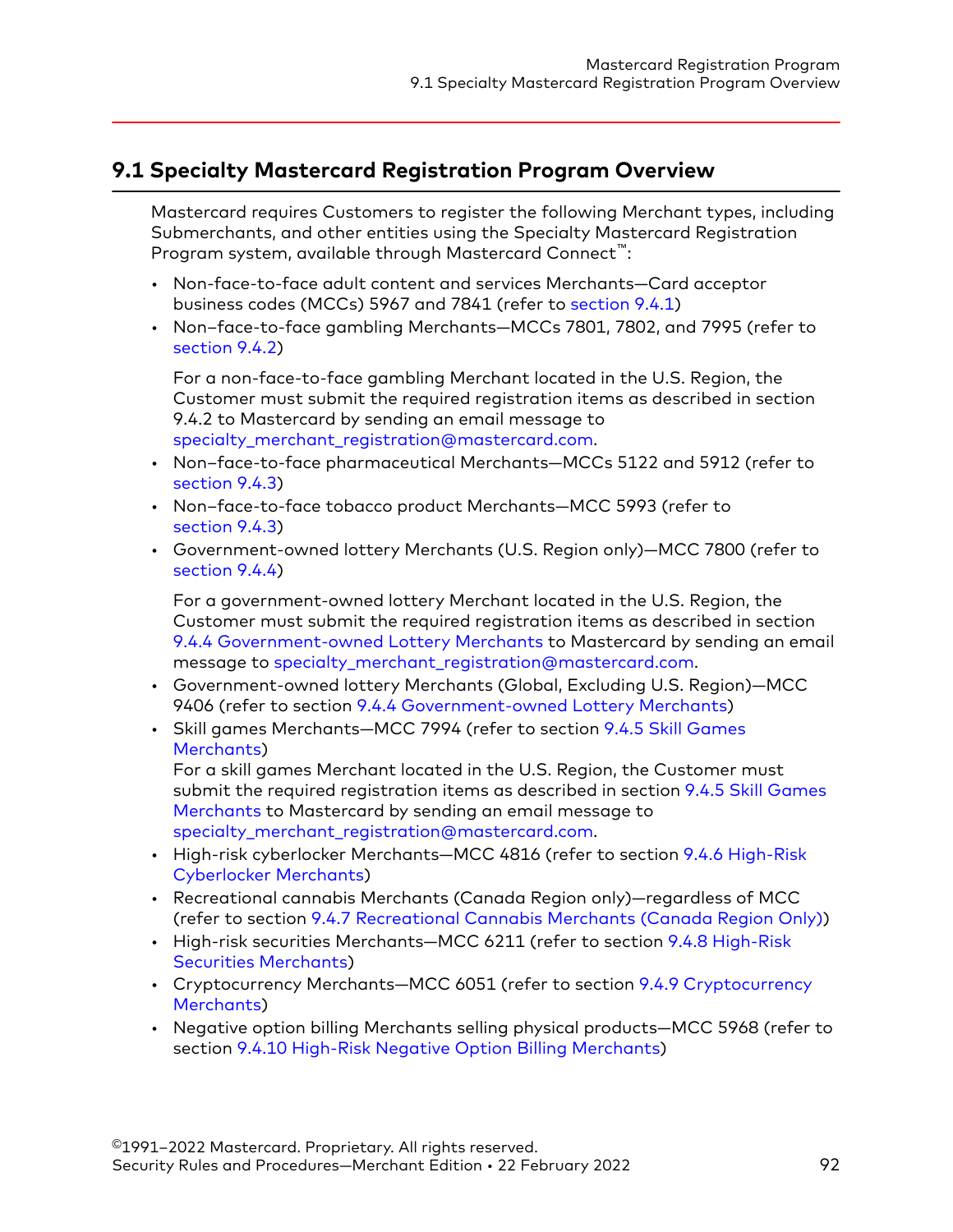<span id="page-92-0"></span>During registration, the Acquirer must provide each website uniform resource locator (URL) from which Transactions as described in this section may arise, whether the website is that of a Merchant, Submerchant, or other entity. With respect to Transactions submitted by a Staged Digital Wallet Operator (DWO), each individual website URL at which Transactions as described in this section may be effected must be individually registered.

If a Customer acquires Transactions for any of the Merchant types listed herein without first registering the Merchant, Submerchant, or other entity in accordance with the Standards described in this section, Mastercard may assess the Customer as set forth in section 9.2.1 of this manual. In addition, the Acquirer must ensure that the violation is corrected promptly.

Refer to the *Mastercard Registration Program User Manual* for directions for completing registration tasks available in the MRP system.

# **9.2 General Registration Requirements**

The Customer must provide all of the information requested for each Merchant, Submerchant, or other entity required to be registered through the MRP system. For each such entity, the requested information includes:

- The name, doing business as (DBA) name, and address
- The central access phone number or customer service phone number, website URL, or email address
- The name(s), address(es), and tax identification number(s) (or other relevant national identification number) of the principal owner(s)
- A detailed description of the service(s), product(s), or both that the entity will offer to Cardholders
- A description of payment processing procedures, Cardholder disclosures, and other practices including, but not limited to:
	- Data solicited from the Cardholder
	- Authorization process (including floor limits)
	- Customer service return policies for card transactions
	- Disclosure made by the Merchant before soliciting payment information (including currency conversion at the Point of Interaction [POI])
	- Data storage and security practices
- The identity of any previous business relationship(s) involving the principal owner(s) of the entity
- A certification, by the officer of the Customer with direct responsibility to ensure compliance of the registered entity with the Standards, stating that after conducting a diligent and good faith investigation, the Customer believes that the information contained in the registration request is true and accurate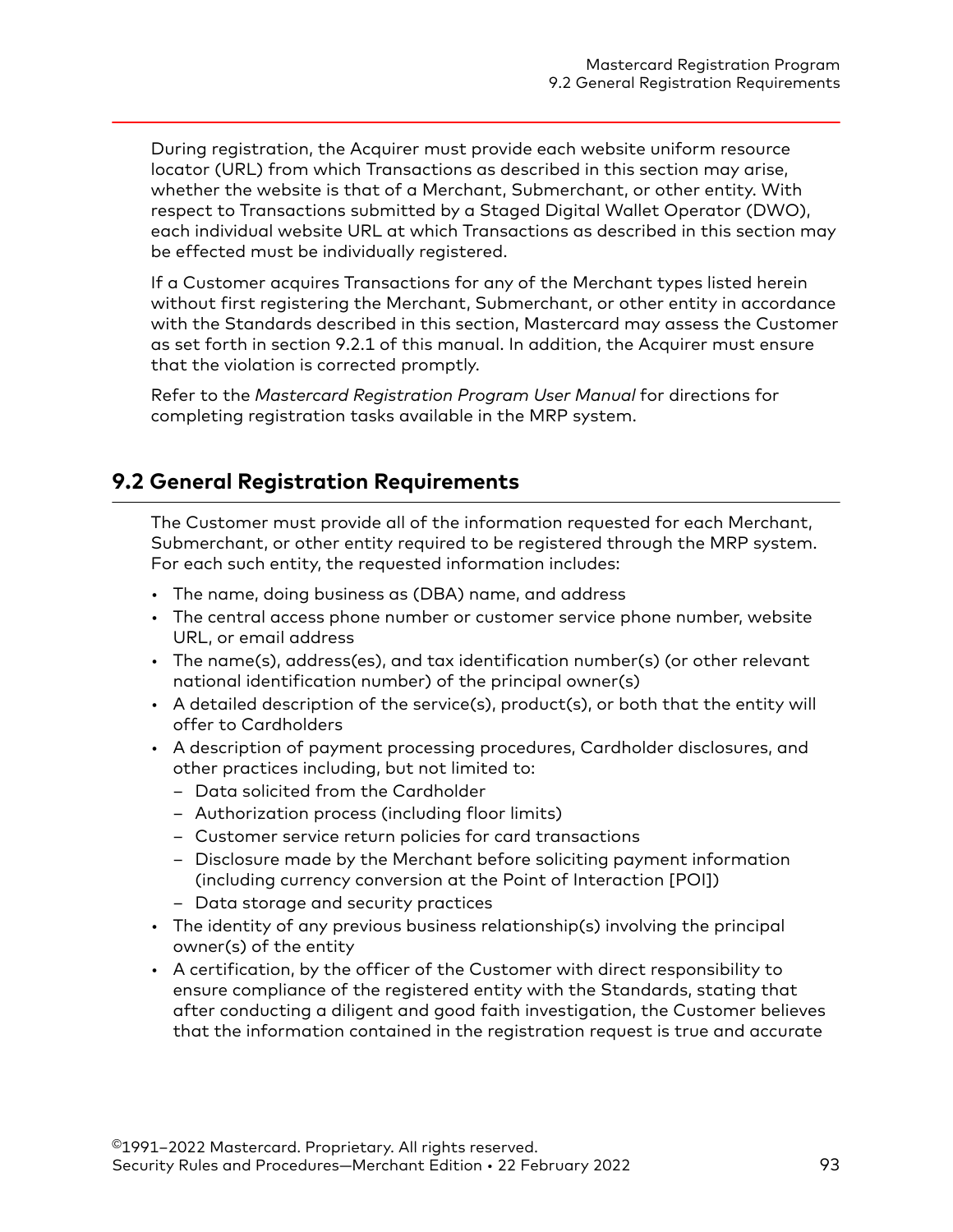<span id="page-93-0"></span>Only Mastercard can modify or delete information about a registered entity. Customers must submit any modification(s) about a registered entity in writing to Mastercard, with an explanation for the request. Mastercard reserves the right to deny a modification request.

Customers should send any additional requested information and modification requests by email message to [high\\_risk\\_merchant@mastercard.com.](mailto:high_risk_merchant@mastercard.com)

For requirements specific to Merchants that are required to implement the Mastercard Site Data Protection (SDP) Program, refer to [section 2.2](#page-19-0) of this manual.

#### **9.2.1 Merchant Registration Fees and Noncompliance Assessments**

Mastercard assesses the Acquirer an annual USD 500 registration fee for each Merchant and Submerchant under the categories listed in [section 9.1](#page-91-0). Mastercard will collect the fee from the Acquirer through the Mastercard Consolidated Billing System (MCBS).

Mastercard may assess a Customer that acquires Transactions for any of these Merchant or Submerchant types without first registering the Merchant in accordance with the requirements of the MRP. A violation will result in an assessment of up to USD 10,000.

If, after notice by Mastercard of the Acquirer's failure to register a Merchant or Submerchant, that Acquirer fails to register its Merchant within 10 days of notice, the Acquirer will be subject to additional assessments of USD 5,000 per month for up to three months, and USD 25,000 per month thereafter, until the Acquirer satisfies the requirement. In addition, the Acquirer must ensure that the violation is corrected promptly. Such Merchant or Submerchant may also be deemed by Mastercard, in its sole discretion, to be in violation of Rule 5.11.7 of the *Mastercard Rules* manual ("the Illegal or Brand-damaging Transactions Rule").

# **9.3 General Monitoring Requirements**

The monitoring requirements described in this section apply to Customers that acquire non-face-to-face adult content and services Transactions, non–face-toface gambling Transactions, non–face-to-face pharmaceutical and tobacco product Transactions, government-owned lottery Transactions, skill games Transactions, certain cyberlocker Transactions, recreational cannabis Transactions (Canada Region only), certain securities Transactions, cryptocurrency Transactions, or negative option billing Transactions:

- The Acquirer must ensure that each such Merchant implements real-time and batch procedures to monitor continually all of the following:
	- Simultaneous multiple Transactions using the same Account number
	- Consecutive or excessive attempts using the same Account number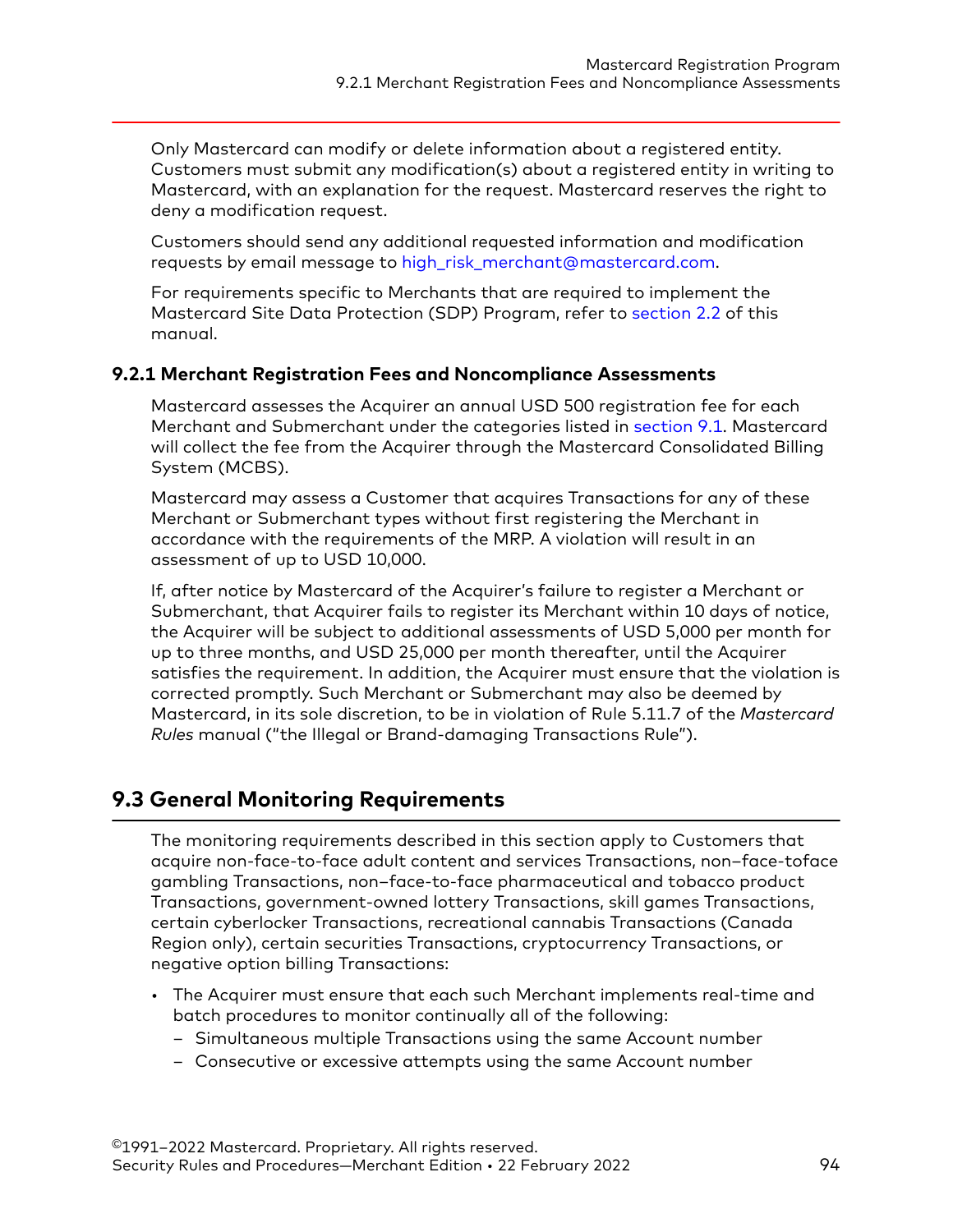<span id="page-94-0"></span>When attempted fraud is evident, a Merchant should implement temporary bank identification number (BIN) blocking as a fraud deterrent.

• The Acquirer must ensure that each such Merchant complies with the fraud control Standards in [Chapter 6](#page-54-0) of this manual.

# **9.4 Additional Requirements for Specific Merchant Categories**

Customers should review thoroughly these additional requirements for specific Merchant categories.

### **9.4.1 Non-face-to-face Adult Content and Services Merchants**

A non-face-to-face adult content and services Transaction occurs when a consumer uses an Account in a Card-not-present environment to purchase adult content or services, which may include but is not limited to subscription website access; streaming video; and videotape and DVD rentals and sales.

An Acquirer must identify all non-face-to-face adult content and services Transactions using one of the following MCC and Transaction category code (TCC) combinations, as appropriate:

- MCC 5967 (Direct Marketing—Inbound Telemarketing Merchants) and TCC T; or
- MCC 7841 (Video Entertainment Rental Stores) and TCC T.

Before an Acquirer may process non-face-to-face adult content and services Transactions from a Merchant or Submerchant, it must register the Merchant with Mastercard as described in [section 9.2](#page-92-0) of this manual.

#### **9.4.2 Non–face-to-face Gambling Merchants**

A non–face-to-face gambling Transaction occurs in a Card-not-present environment when a consumer uses an Account to place a wager or purchase chips or other value usable for gambling provided by a wagering or betting establishment as defined by MCC 7801 (Internet Gambling), MCC 7802 (Government Licensed Horse/Dog Racing), or MCC 7995 (Gambling Transactions).

Before acquiring Transactions reflecting non–face-to-face gambling, an Acquirer first must register the Merchant, Submerchant, or other entity with Mastercard as described in [section 9.2.](#page-92-0)

An Acquirer must identify all non–face-to-face gambling Transactions using MCC 7995 and TCC U unless the Acquirer has also registered the Merchant, Submerchant, or other entity as described below, in which case the Acquirer may use MCC 7801 or 7802 instead of MCC 7995.

An Acquirer that has registered a U.S. Region Merchant, Submerchant, or other entity engaged in legal gambling activity involving sports intrastate Internet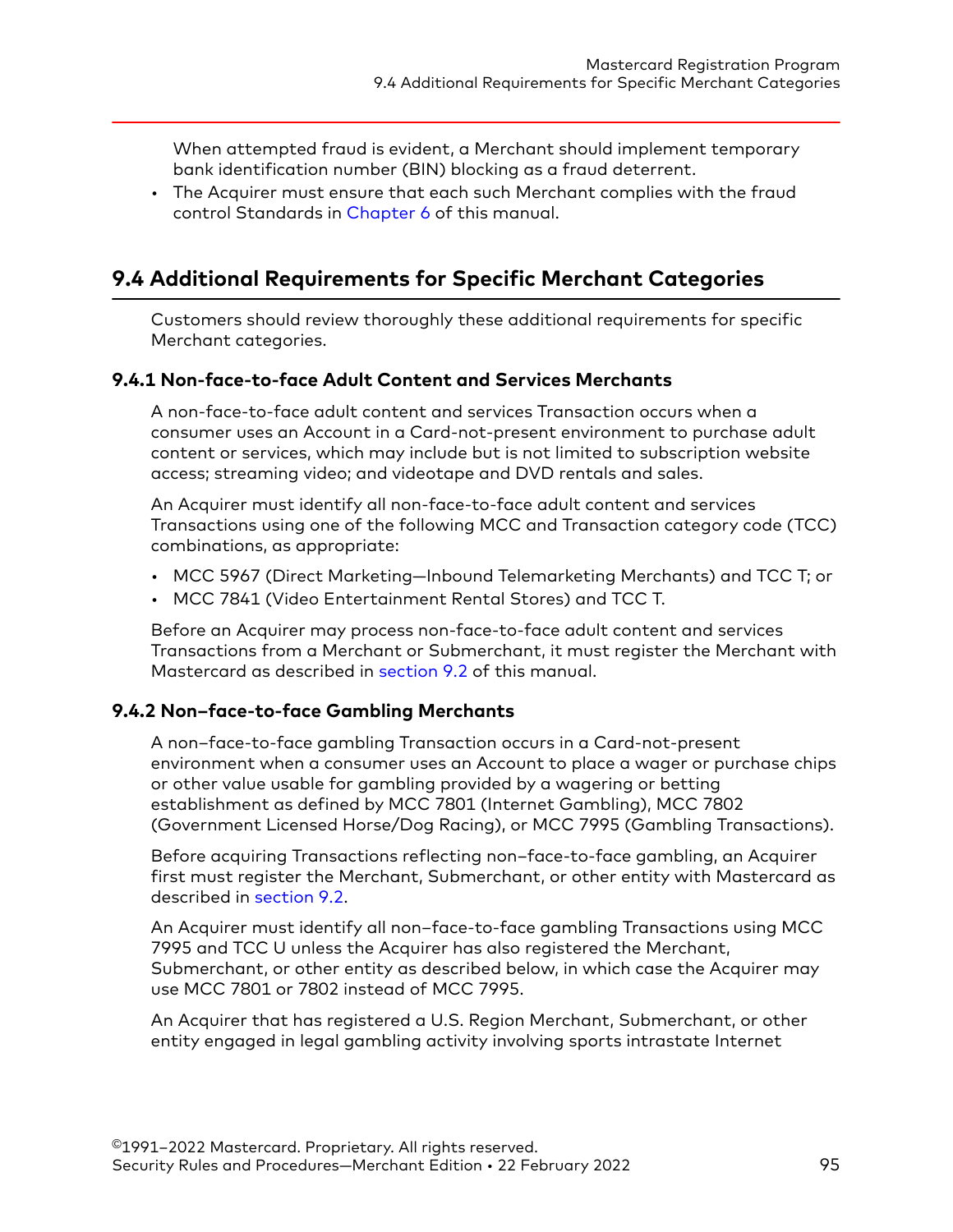gambling must identify all non-face-to-face gambling Transactions arising from such Merchant, Submerchant, or other entity with MCC 7801 and TCC U.

In addition to the requirement to register the Merchant, Submerchant, or other entity as described in section 9.2, an Acquirer registering a U.S. Region Merchant, Submerchant, or other entity engaged in legal gambling activity involving horse racing, dog racing, sports intrastate Internet gambling, or non-sports intrastate Internet gambling must demonstrate that an adequate due diligence review was conducted by providing the following items via email to Mastercard at [high\\_risk\\_merchant@mastercard.com](mailto:high_risk_merchant@mastercard.com) as part of the registration process (herein, all references to a Merchant also apply to a Submerchant or other entity):

- 1. **Evidence of legal authority.** The Acquirer must provide:
	- a copy of the Merchant's license (or similar document), if any, issued by the appropriate governmental (for example, state or tribal) authority, that expressly authorizes the Merchant to engage in the gambling activity; and
	- any law applicable to the Merchant that permits the gambling activity.
- 2. **Legal opinion.** The Acquirer must obtain a reasoned legal opinion, addressed to the Acquirer, from a reputable private sector U.S. lawyer or U.S. law firm purporting to have expertise in the subject matter. The legal opinion must:
	- identify all relevant gambling, gaming, and similar laws applicable to the Merchant;
	- identify all relevant gambling, gaming, and similar laws applicable to Cardholders permitted by the Merchant to transact with the Merchant; and
	- demonstrate that the Merchant's and Cardholders' gambling and payment activities comply at all times with any laws identified above.

The Acquirer must provide Mastercard with a copy of such legal opinion. The legal opinion must be acceptable to Mastercard.

- 3. **Effective controls.** The Acquirer must provide certification from a qualified independent third party demonstrating that the Merchant's systems for operating its gambling business:
	- include effective age and location verification; and
	- are reasonably designed to ensure that the Merchant's Internet gambling business will remain within legal limits (including in connection with interstate Transactions).

The certification must include all screenshots relevant to the certification (for example, age verification process). Certifications from interested parties (such as the Acquirer, Independent Sales Organizations [ISOs], the Merchant, and so on) are not acceptable substitutes for the independent third-party certification.

4. **Notification of changes.** The Acquirer must certify that it will notify Mastercard of any changes to the information that it has provided to Mastercard, including changes in applicable law, Merchant activities, and Merchant systems. Such notification shall include any revisions or additions to the information provided to Mastercard (for example, legal opinion, third-party certification) to make the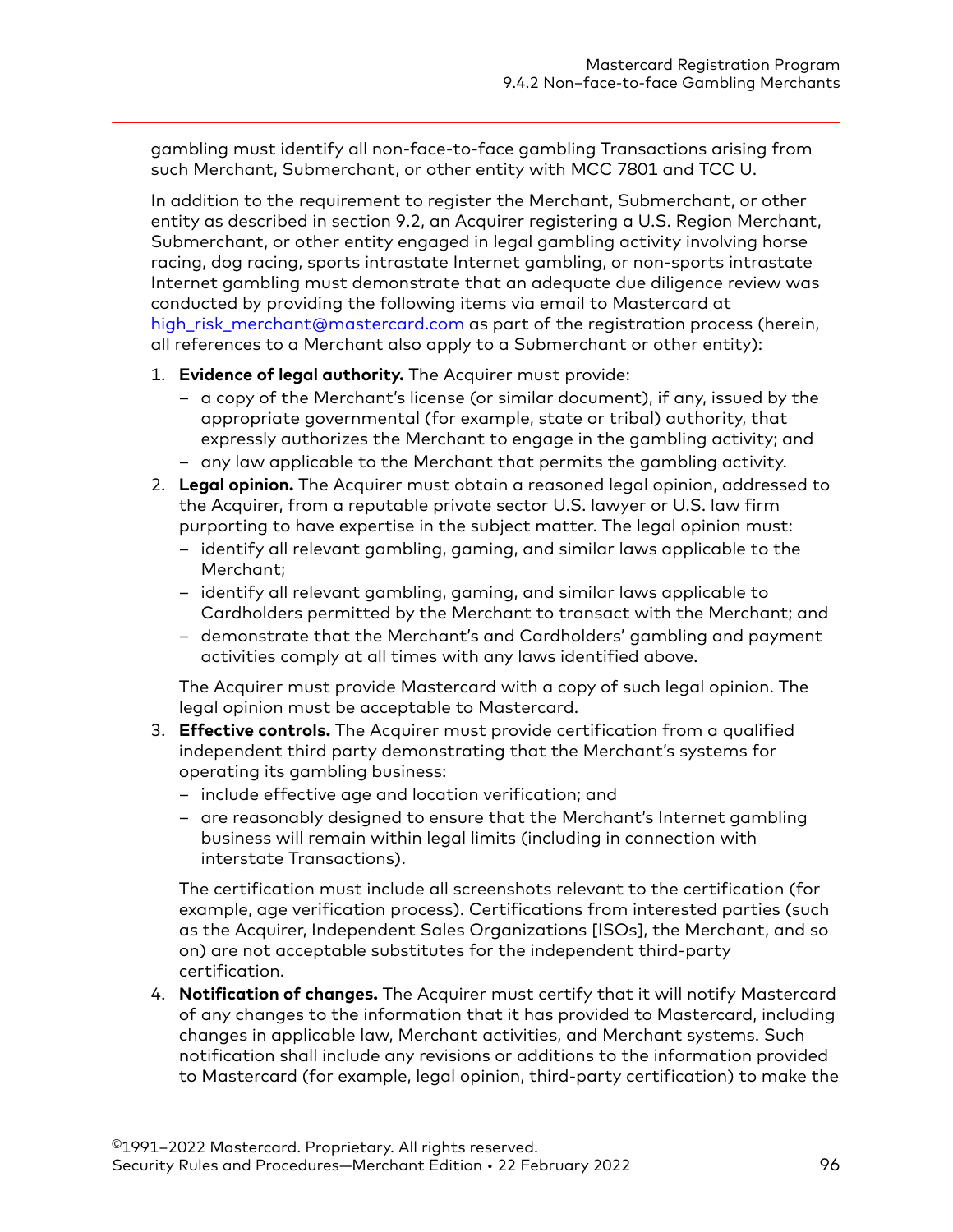<span id="page-96-0"></span>information current and complete. Such notification is required within ten (10) days of any such change.

5. **Acceptance of responsibilities.** The Acquirer must specifically affirm that it will not submit restricted Transactions from the Merchant for authorization.

Mastercard must approve the registration request before the Acquirer may process any non-face-to-face gambling Transactions for the U.S. Region Merchant, Submerchant, or other entity.

### **9.4.3 Pharmaceutical and Tobacco Product Merchants**

A non–face-to-face pharmaceutical Transaction occurs in a Card-not-present environment when a consumer uses an Account to purchase prescription medicines from a Merchant whose primary business is non–face-to-face selling of prescription drugs.

A non–face-to-face tobacco product Transaction occurs in a Card-not-present environment when a consumer uses an Account to purchase tobacco products (including, but not limited to cigarettes, cigars, loose tobacco, or electronic nicotine delivery systems [such as electronic cigarettes {e-cigarettes}]) from a Merchant whose primary business is non-face-to-face selling of tobacco products.

Before acquiring Transactions as described below, an Acquirer first must register the Merchant with Mastercard as described in section 9.2:

- Non–face-to-face sale of pharmaceuticals (MCC 5122 and MCC 5912)
- Non–face-to-face sale of tobacco products (MCC 5993)

An Acquirer must identify all non-face-to-face pharmaceutical Transactions using MCC 5122 (Drugs, Drug Proprietors, and Druggists Sundries) and TCC T for wholesale purchases or MCC 5912 (Drug Stores, Pharmacies) and TCC T for retail purchases. An Acquirer must identify all non-face-to-face tobacco product Transactions using MCC 5993 (Cigar Stores and Stands) and TCC T.

For clarity, the term acquiring, as used in this section, is "acquiring Activity" as such term is used in Rule 2.3 of the *Mastercard Rules* manual.

At the time of registration of a Merchant or Submerchant in accordance with this section, the Acquirer of such Merchant or Submerchant must have verified that the Merchant's or Submerchant's activity complies fully with all laws applicable to Mastercard, the Merchant or Submerchant, the Issuer, the Acquirer, and any prospective customer of the Merchant or Submerchant. Such verification may include, but is not limited to, a written opinion from independent, reputable, and qualified legal counsel or accreditation by a recognized third party.

By registering a Merchant or Submerchant as required by this section, the Acquirer represents and warrants that the Acquirer has verified compliance with applicable law as described above. The Acquirer must maintain such verification for so long as it acquires Transactions from the Merchant or Submerchant that is subject to the aforedescribed registration requirement and must, no less frequently than every 12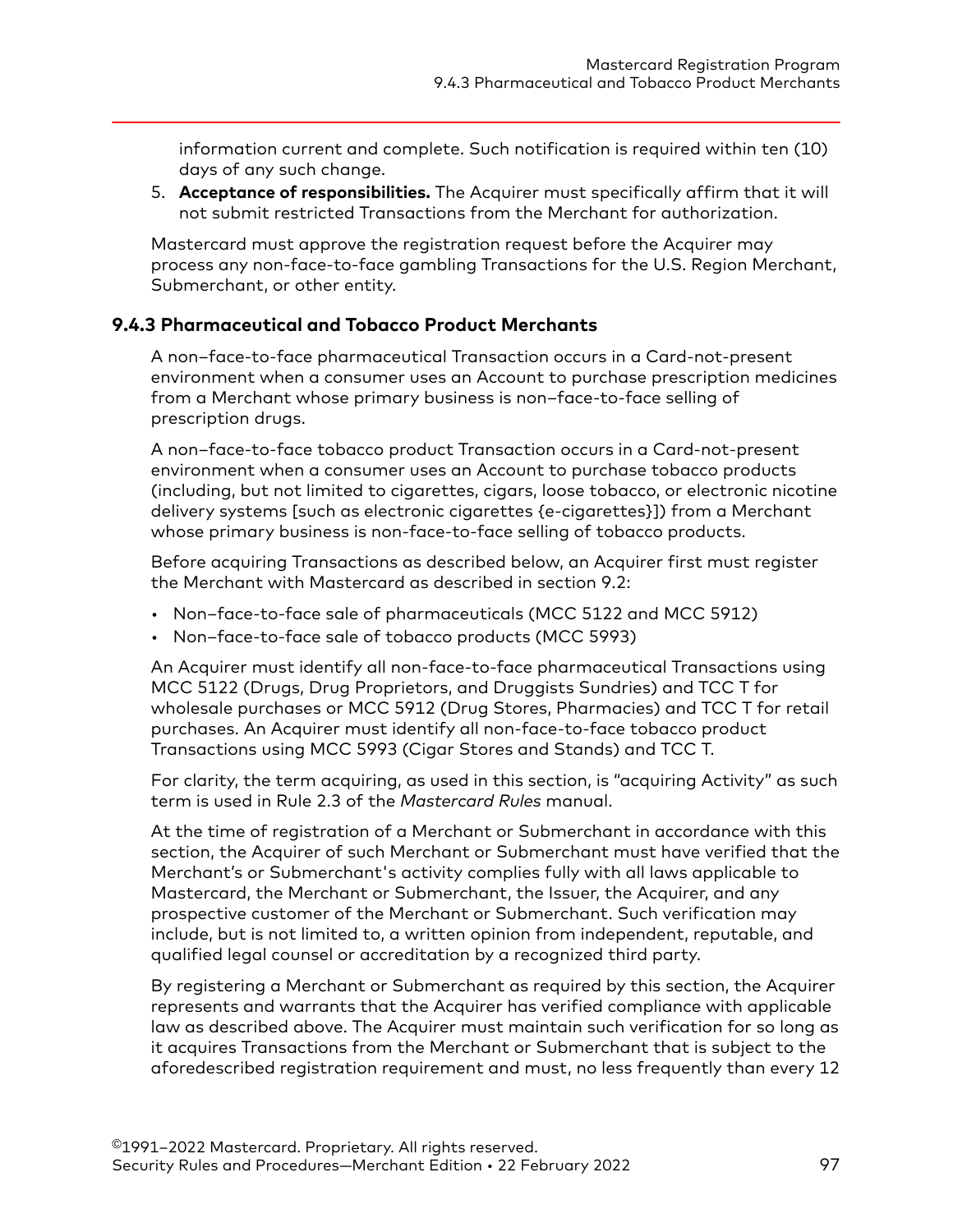<span id="page-97-0"></span>months, confirm continued compliance with applicable law concerning the business of the registered Merchant or Submerchant. The Acquirer must furnish Mastercard with a copy of such documentation promptly upon request.

#### **9.4.4 Government-owned Lottery Merchants**

The following requirements apply to government-owned lottery Merchants in the U.S. Region (see section 9.4.4.1) and government-owned lottery Merchants in Brazil, Norway, Poland, Sweden, Macedonia, and in the Canada Region (see [section](#page-98-0) [9.4.4.2](#page-98-0)), respectively.

#### **9.4.4.1 Government-owned Lottery Merchants (U.S. Region Only)**

A U.S. Region Acquirer must:

- use MCC 7800 (Government Owned Lottery) to identify Transactions arising from a U.S. Region Merchant, Submerchant, or other entity and involving the purchase of a state lottery ticket; and
- register each such Merchant, Submerchant, or other entity with Mastercard as described in section 9.2 and this section 9.4.4.1.

To register a Merchant, Submerchant, or other entity, the Acquirer must demonstrate that an adequate due diligence review was conducted by providing the following items via email to Mastercard at

[high\\_risk\\_merchant@mastercard.com](mailto:high_risk_merchant@mastercard.com) as part of the registration process (herein, all references to a Merchant also apply to a Submerchant or other entity):

- 1. **Evidence of legal authority.** The Acquirer must provide:
	- a copy of the Merchant's license (or similar document), if any, issued by the appropriate governmental (for example, state or tribal) authority, that expressly authorizes the Merchant to engage in the gambling activity; and
	- any law applicable to the Merchant that permits state lottery ticket sales.
- 2. **Legal opinion.** The Acquirer must obtain a reasoned legal opinion, addressed to the Acquirer, from a private sector U.S. lawyer or U.S. law firm. The legal opinion must:
	- identify all relevant state lottery and other laws applicable to the Merchant;
	- identify all relevant state lottery and other laws applicable to Cardholders permitted by the Merchant to transact with the Merchant; and
	- demonstrate that the Merchant's and Cardholders' state lottery and payment activities comply at all times with any laws identified above.

The Acquirer must provide Mastercard with a copy of such legal opinion. The legal opinion must be acceptable to Mastercard.

3. **Effective controls.** The Acquirer must provide certification from a qualified independent third party demonstrating that the Merchant's systems for operating its state lottery business: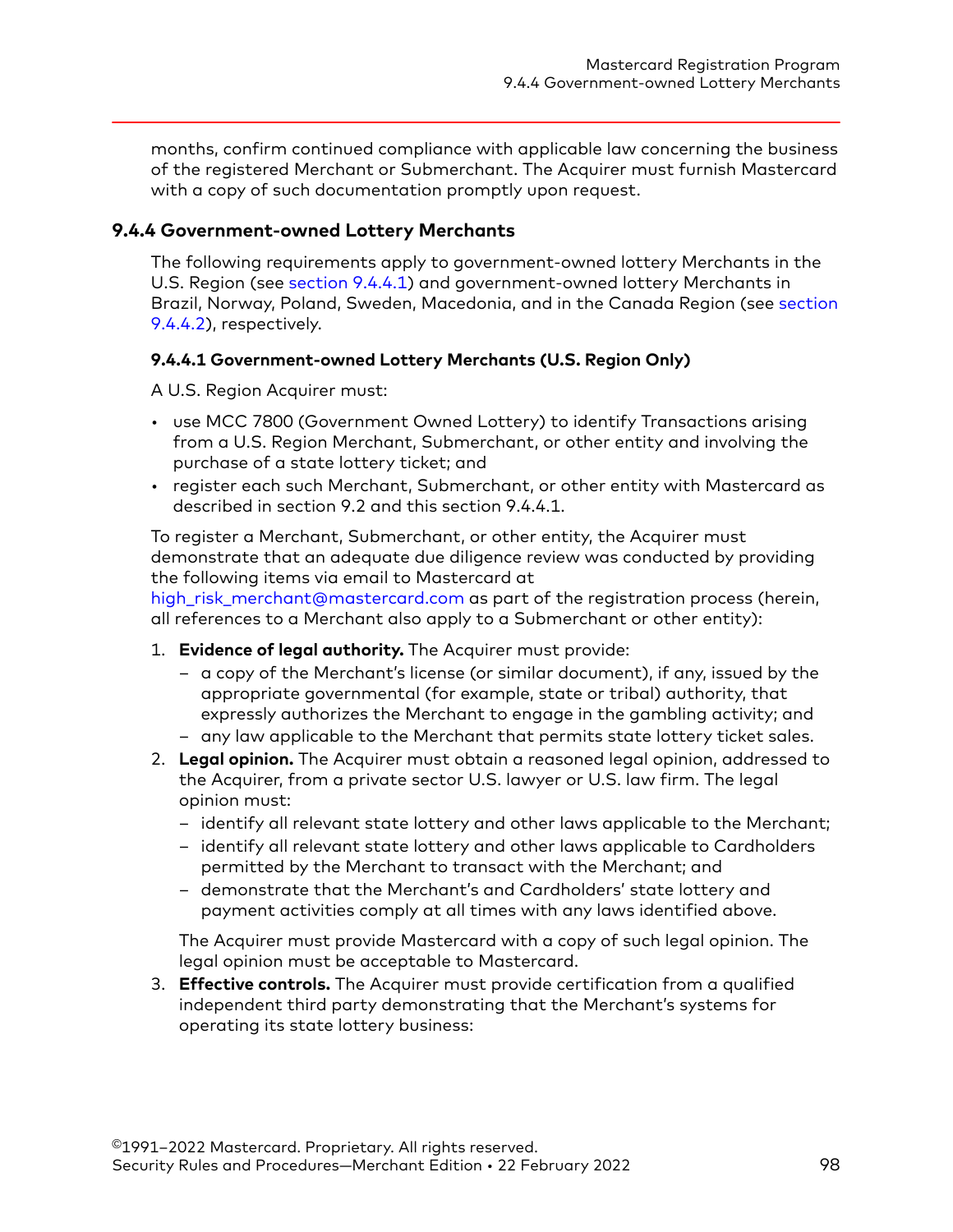- <span id="page-98-0"></span>– include effective age and location verification; and
- are reasonably designed to ensure that the Merchant's state lottery business will remain within legal limits (including in connection with interstate Transactions).

The certification must include all screenshots relevant to the certification (for example, age verification process). Certifications from interested parties (such as the Acquirer, ISOs, the Merchant, and so on) are not acceptable substitutes for the independent third-party certification.

- 4. **Notification of changes.** The Acquirer must certify that it will notify Mastercard of any changes to the information that it has provided to Mastercard, including changes in applicable law, Merchant activities, and Merchant systems. Such notification shall include any revisions or additions to the information provided to Mastercard (for example, legal opinion, third-party certification) to make the information current and complete. Such notification is required within ten (10) days of any such change.
- 5. **Acceptance of responsibilities.** The Acquirer must specifically affirm that it will not submit restricted Transactions from the Merchant for authorization.

Mastercard must approve the registration request before the Acquirer may process any government-owned lottery Transactions for the Merchant, Submerchant, or other entity.

#### **9.4.4.2 Government-owned Lottery Merchants (Specific Countries)**

An Acquirer may use MCC 9406 (Government Owned Lottery [Global, Excluding U.S. Region]) to identify a Merchant, Submerchant, or other entity located in the Asia/Pacific, Canada, Europe, Latin America and the Caribbean, or Middle East/ Africa Region that is engaged in the sale of lottery tickets, recurring lottery subscriptions, or both. For lottery entities located in the U.S. Region, refer to section 9.4.4.1. For lottery entities located in any other country, refer to section 9.4.2.

Subject to applicable law and regulation, a government-administered lottery scheme may sell lottery tickets or lottery subscription services through the Internet. As set forth in section 9.2 above, an Acquirer must register any Merchant, Submerchant, or other entity conducting such sale in a non-face-to-face environment.

For the avoidance of doubt, this registration requirement extends to any agent duly licensed by the appropriate government authority to sell lottery tickets online.

### **9.4.5 Skill Games Merchants**

A skill games Transaction occurs when a consumer uses an Account to participate in certain games (herein, "skill games"). For purposes of this section, "skill games" means:

• Game participants pay a game entry fee;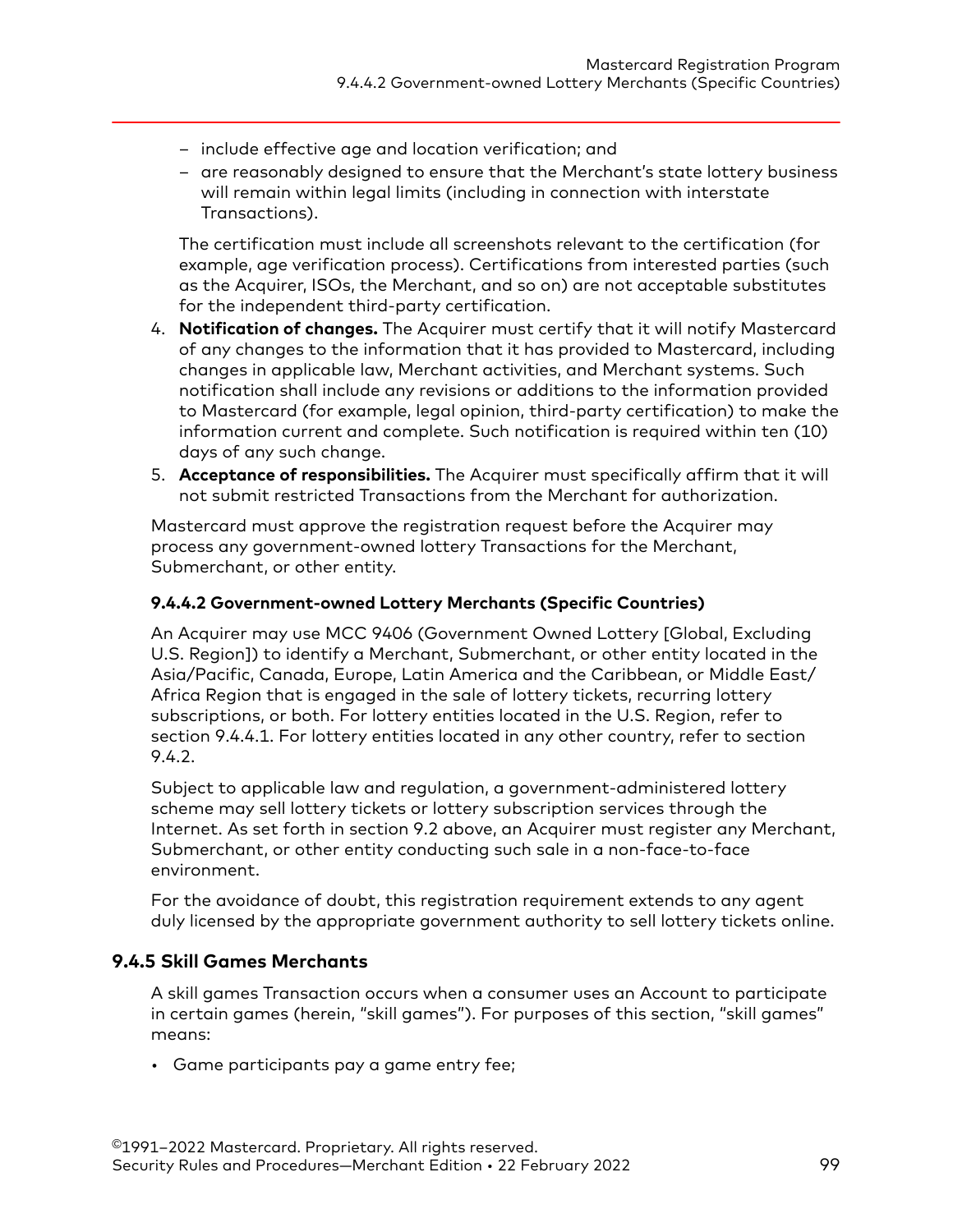- The outcome of the game is determined by the skill of the participants rather than by chance;
- The winner of a game receives cash and/or a prize of monetary value; and
- No non-participant in the game pays or receives cash and/or a prize of monetary value in relation to the game.

#### An Acquirer:

- May use MCC 7994 (Video Game Arcades/Establishments) to identify Transactions arising from:
	- A U.S. Region Merchant, Submerchant, or other entity conducting skill games; or
	- A Merchant, Submerchant, or other entity located outside the U.S. Region conducting skill games that accepts payment from a consumer using a U.S. Region Account for participation in a skill game conducted by such Merchant, Submerchant, or other entity;

#### **AND**

• Must register the Merchant, Submerchant, or other entity with Mastercard as described in section 9.2 and this section 9.4.5.

To register a Merchant, Submerchant, or other entity, the Acquirer must demonstrate that an adequate due diligence review was conducted by providing the following items via email to Mastercard at

[high\\_risk\\_merchant@mastercard.com](mailto:high_risk_merchant@mastercard.com) as part of the registration process (herein, all references to a Merchant also apply to a Submerchant or other entity):

- 1. **Evidence of legal authority.** The Acquirer must provide:
	- a copy of the Merchant's license (or similar document), if any, issued by the appropriate governmental (for example, state or tribal) authority, that expressly authorizes the Merchant to conduct the particular type of skill game(s) for which it wishes to accept Cards as payment for entry fees; and
	- any law applicable to the Merchant that permits the conduct of skill games.
- 2. **Legal opinion.** The Acquirer must obtain a reasoned legal opinion, addressed to the Acquirer, from a private sector U.S. lawyer or U.S. law firm. The legal opinion must:
	- identify all relevant laws that address the conduct of skill games (e.g., antigambling laws that provide an exemption for skill games) and other laws applicable to the Merchant's skill games activities;
	- identify all relevant laws that address the participation in skill games and other laws applicable to Cardholders permitted by the Merchant to participate in skill games with the Merchant; and
	- demonstrate that the Merchant's and Cardholders' skill games and payment activities comply at all times with any laws identified above.

The Acquirer must provide Mastercard with a copy of such legal opinion. The legal opinion must be acceptable to Mastercard.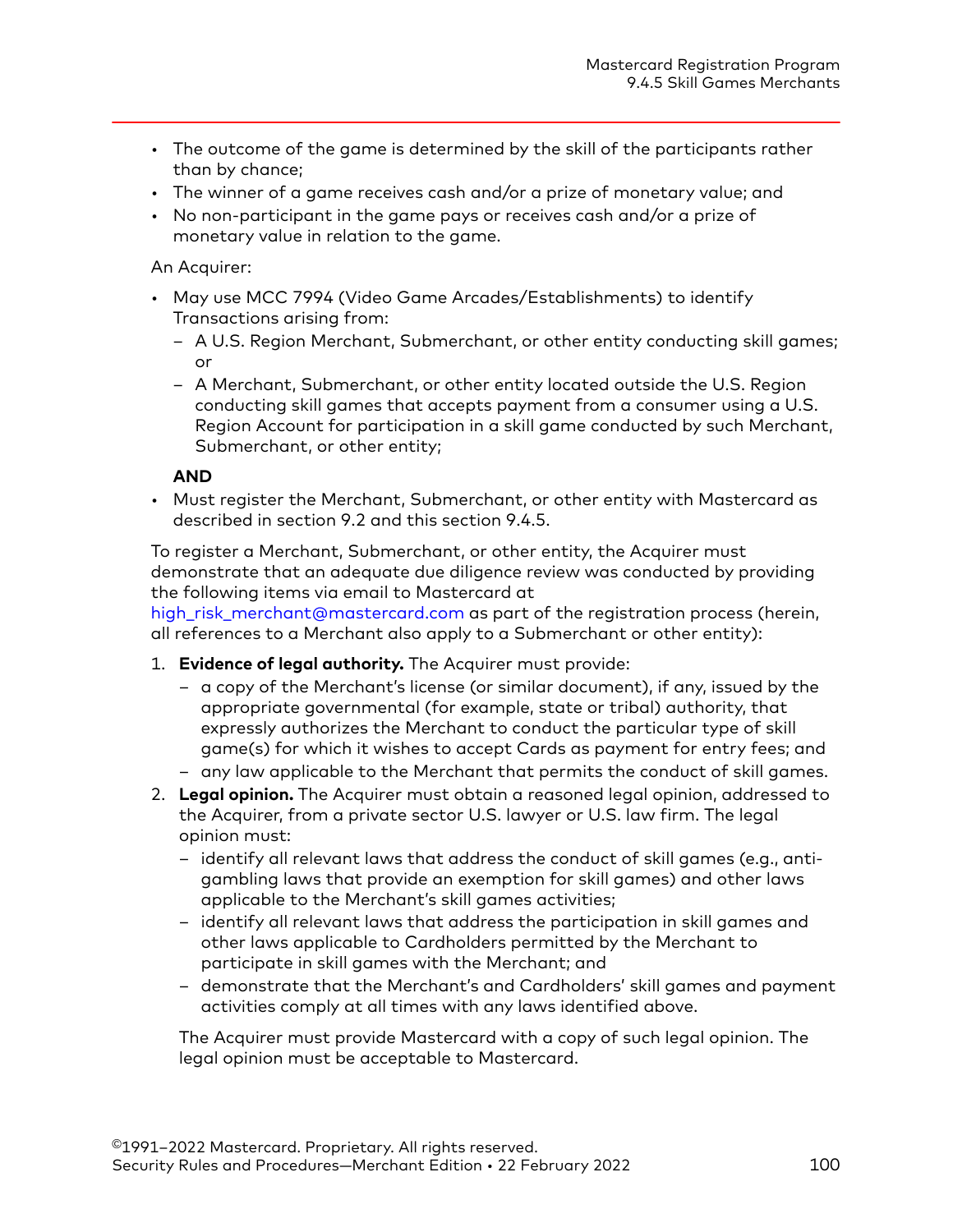- <span id="page-100-0"></span>3. **Effective controls.** The Acquirer must provide certification from a qualified independent third party demonstrating that the Merchant's systems for operating its skill games business:
	- include effective age and location verification, as applicable; and
	- are reasonably designed to ensure that the Merchant's skill games business will remain within legal limits (including in connection with interstate Transactions).

The certification must include all screenshots relevant to the certification (for example, age verification process). Certifications from interested parties (such as the Acquirer, ISOs, the Merchant, and so on) are not acceptable substitutes for the independent third-party certification.

- 4. **Notification of changes.** The Acquirer must certify that it will notify Mastercard of any changes to the information that it has provided to Mastercard, including changes in applicable law, Merchant activities, and Merchant systems. Such notification shall include any revisions or additions to the information provided to Mastercard (for example, legal opinion, third-party certification) to make the information current and complete. Such notification is required within ten (10) days of any such change.
- 5. **Acceptance of responsibilities.** The Acquirer must specifically affirm that it will not submit Restricted Transactions (as defined in the *Internet Gambling Policy*) from the Merchant for authorization.

Mastercard must approve the registration request before the Acquirer may process any skill games Transactions for the Merchant, Submerchant, or other entity.

# **9.4.6 High-Risk Cyberlocker Merchants**

A non–face-to-face cyberlocker Transaction occurs in a Card-not-present environment when a consumer uses an Account to purchase access directly from a Merchant or Submerchant, or indirectly from an operator or entity that can provide access, to remote digital file storage and sharing services.

Before an Acquirer may process non–face-to-face cyberlocker Transactions from a Merchant or Submerchant whose contents and services meet one or more of the following criteria, it must register the Merchant or Submerchant, as well as any entities that can provide access to or accept payments on behalf of such Merchant's or Submerchant's contents and services, with Mastercard as described in section 9.2 of this manual:

• The cyberlocker Merchant provides rewards, cash payments, or other incentives to uploaders. Some incentives are based on the number of times that the uploader's files are downloaded or streamed by third parties. The Merchant's rewards programs also pay a higher commission for the distribution of file sizes consistent with long-form copyrighted content such as movies and television shows.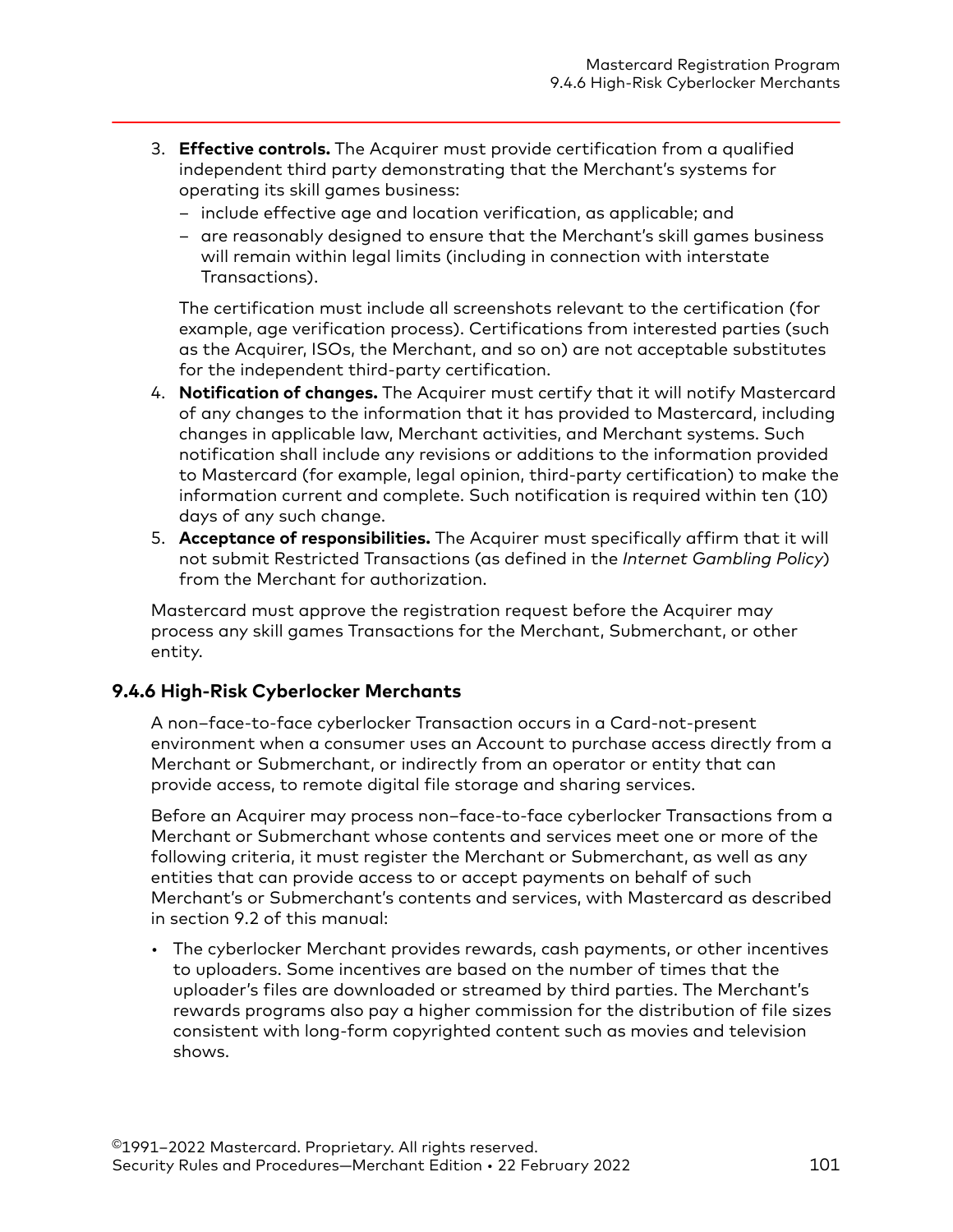- The cyberlocker Merchant provides URL codes to uploaders to facilitate sharing and the incorporation of such links on third-party indexing or linking websites.
- Links to prohibited content stored in the cyberlocker are often found on third party indexing or linking sites, or by search engine queries.
- Files stored within the cyberlocker Merchant may be purged if they are not accessed or unless the user purchases a premium membership.
- Incentives for premium cyberlocker memberships are based on faster download speed or removing ads, as opposed to storage space. Free access to stored files may otherwise be discouraged by long wait times, bandwidth throttling, download limits, online advertising, or other techniques.
- The cyberlocker Merchant provides a "link checker" that allows users to determine whether a link has been removed, and if so, allows the user to promptly re-upload that content.
- File owners are:
	- Typically anonymous,
	- Not required to provide any identifying information, and
	- Not aware of the identity of those users who have access to or view their files.
- File distribution and sharing are emphasized on the cyberlocker site.
- Storage or transfer of specific copyrighted file types such as movies, videos, or music is promoted on the cyberlocker site.
- Without the purchase of a premium membership, video playback includes frequent display advertisements.

An Acquirer must identify all non–face-to-face cyberlocker Transactions using MCC 4816 (Computer Network/Information Services) and TCC T.

At the time of registration of a Merchant, Submerchant, or entity in accordance with this section, the Acquirer of such Merchant, Submerchant, or entity must have verified that the Merchant's, Submerchant's, or entity's activity complies fully with all laws applicable to Mastercard, the Merchant, Submerchant, entity, the Issuer, the Acquirer, and any prospective customer of the Merchant, Submerchant, or entity. Such verification may include, but is not limited to, a written opinion from independent, reputable, and qualified legal counsel or accreditation by a recognized third party.

By registering a Merchant, Submerchant, or entity as required by this section, the Acquirer represents and warrants that the Acquirer has verified compliance with applicable law as described above. The Acquirer must maintain such verification for so long as it acquires Transactions from the Merchant, Submerchant, or entity that is subject to the aforedescribed registration requirement and must, no less frequently than every 12 months, confirm continued compliance with applicable law concerning the business of the registered Merchant, Submerchant, or entity. The Acquirer must furnish Mastercard with a copy of such documentation promptly upon request.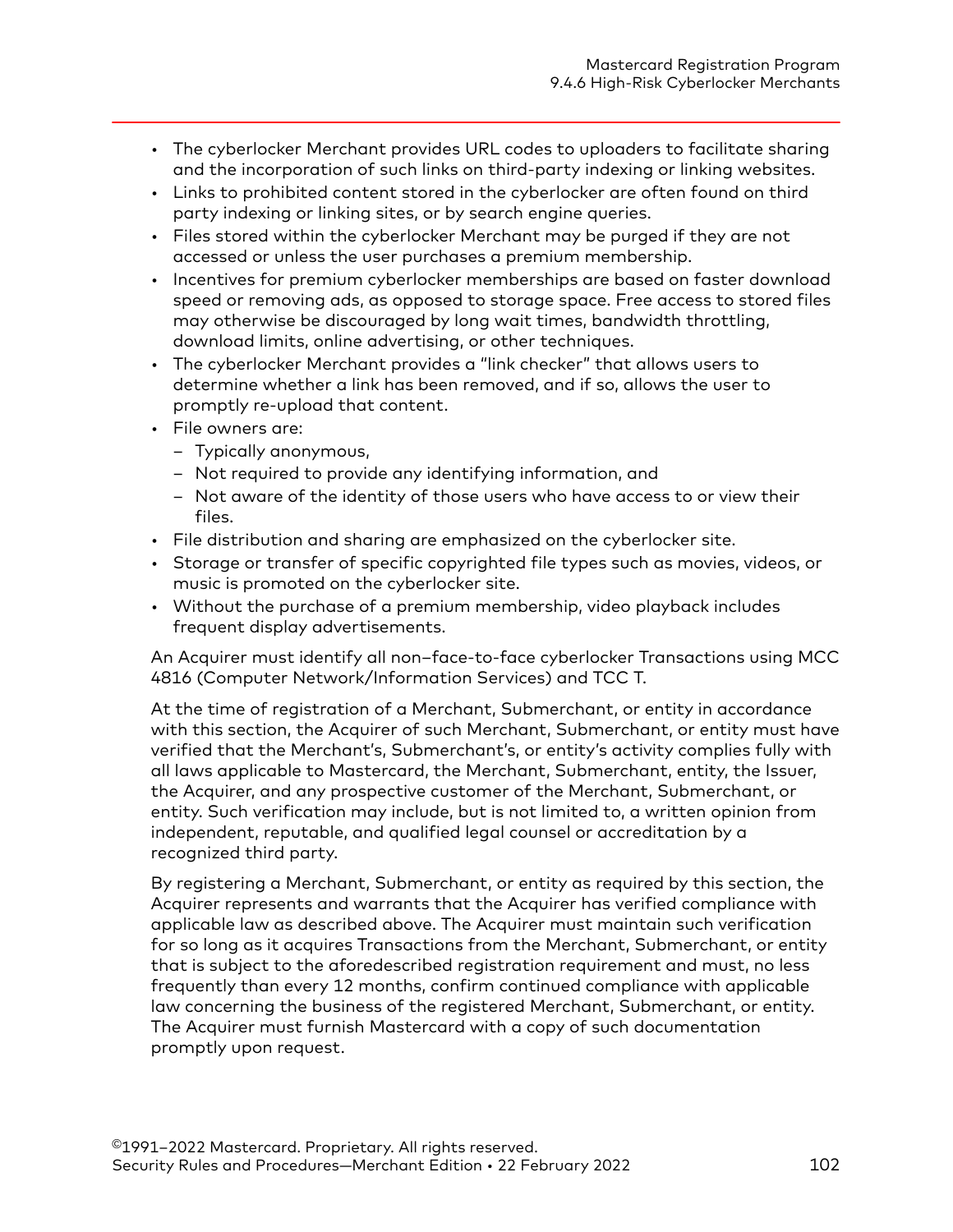# <span id="page-102-0"></span>**9.4.7 Recreational Cannabis Merchants (Canada Region Only)**

Before acquiring Transactions reflecting the purchase of recreational cannabis at a Merchant or Submerchant located in the Canada Region, an Acquirer first must register the Merchant or Submerchant with Mastercard as described in section 9.2 and this section 9.4.7.

A Canada Region Acquirer must:

- Use MCC 5912 (Drug Stores, Pharmacies) to identify Transactions arising from a Canada Region Merchant or Submerchant whose primary business is the sale of recreational cannabis (For a Canada Region Merchant or Submerchant whose primary business is not the sale of recreational cannabis, the MCC of the Merchant's or Submerchant's primary business must be used); and
- Obtain and retain from the Merchant or Submerchant or a Canadian provincial licensing authority a copy of the provincial retail license permitting the Merchant or Submerchant to sell cannabis for recreational purposes. The Acquirer must furnish Mastercard with a copy of such documentation promptly upon request.
- Notify Mastercard in writing of any change to the information that the Acquirer provided to Mastercard as part of the registration process, including any change in the Merchant's or Submerchant's provincial retail license. Such notification is required within ten (10) business days of any such change.

In the event that a recreational cannabis Merchant or Submerchant loses its licensed status, the Acquirer must stop the Merchant or Submerchant from accepting Mastercard-branded payments products for recreational cannabis sales and promptly advise Mastercard in writing of such action.

#### **9.4.8 High-Risk Securities Merchants**

A securities Transaction occurs directly or indirectly in a Card-present or Cardnotpresent environment when a consumer uses an Account to purchase, sell, or broker a financial instrument, including but not limited to derivatives (for example: forwards, futures, options, and swaps).

Before an Acquirer may process securities Transactions from a Merchant, Submerchant, or other entity that facilitates one or more of the following activities, the Acquirer must register the Merchant, Submerchant, or other entity with Mastercard as described in section 9.2 of this manual.

- Binary options trading
- Contracts for difference (CFD)
- Foreign exchange (Forex) currency options trading
- Cryptocurrency options trading
- Initial coin offerings (ICOs)

An Acquirer must identify all face-to-face high-risk securities Transactions using MCC 6211 (Securities—Brokers/Dealers) and TCC R (for face-to-face Transactions) or TCC T (for non-face-to-face Transactions).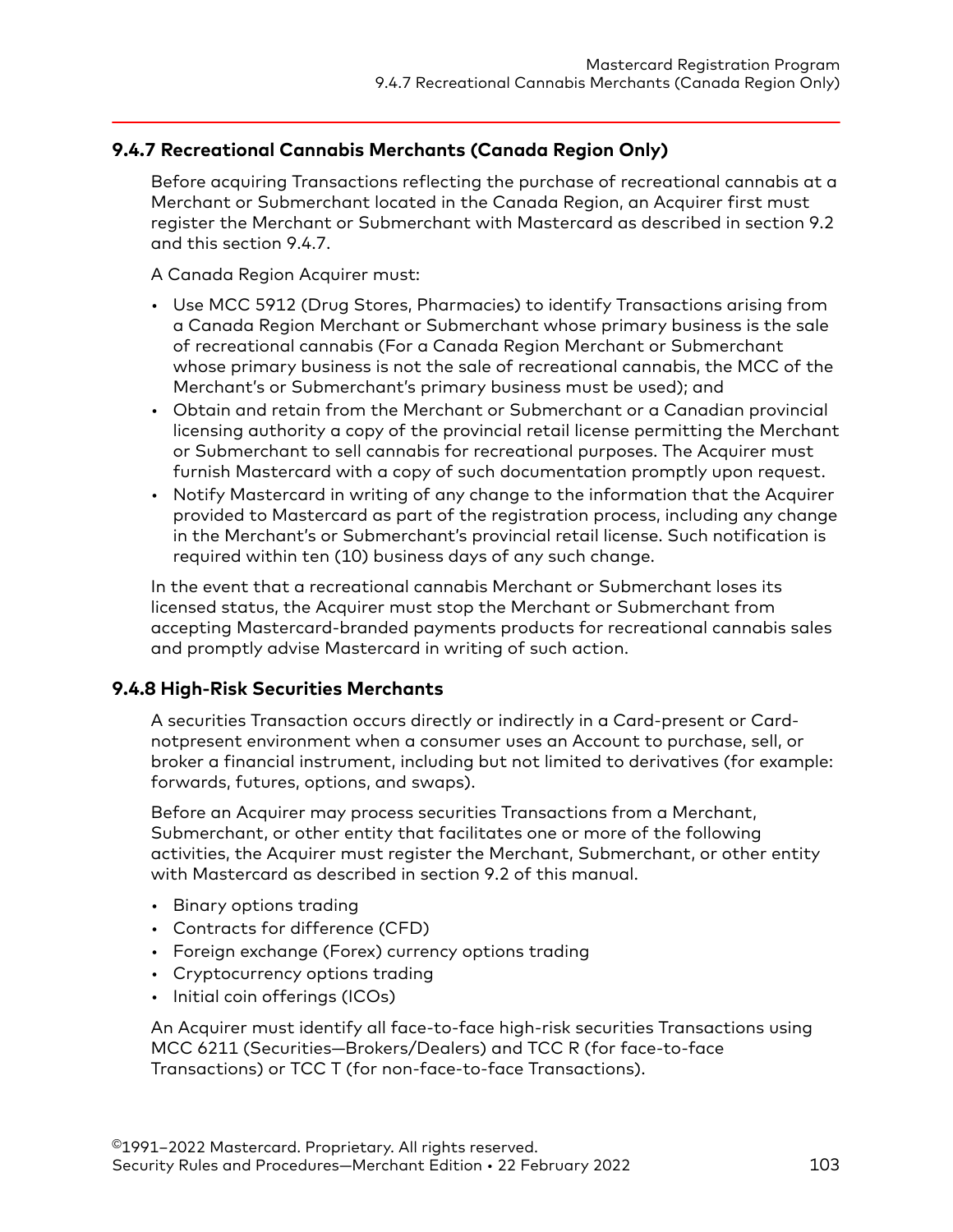To register a Merchant, Submerchant, or other entity, the Acquirer must demonstrate that an adequate due diligence review was conducted by providing the following items to Mastercard upon request as part of the registration process (herein, all references to a Merchant also apply to a Submerchant or other entity):

- 1. **Evidence of legal authority**. The Acquirer must obtain from the Merchant:
	- a copy of the Merchant's license (or similar document), if any, issued by the appropriate governmental (for example, state or tribal) authority in each country where high-risk trading activity as described in this section will occur or be offered to Cardholders, that expressly authorizes the Merchant to engage in such trading activity;
	- a copy of the Merchant's registration, where required under applicable law, with a licensed exchange or licensed trading platform; and
	- any law applicable to the Merchant that permits such high-risk trading activity.

The Acquirer must provide an updated license(s) to Mastercard prior to expiration. If an Acquirer is unable to obtain an updated license, then the Acquirer must cease processing applicable high-risk securities Transactions from such Merchant until the Acquirer is able to provide an updated license to Mastercard.

- 2. **Legal opinion.** The Acquirer must obtain a reasoned legal opinion, addressed to the Acquirer, from a reputable law firm located in each country where high-risk trading activity as described in this section will occur or be offered to Cardholders. The legal opinion must:
	- identify all relevant trading laws and other laws applicable to the Merchant;
	- identify all relevant trading laws and other laws applicable to Cardholders that may transact with the Merchant; and
	- demonstrate that the Merchant's and Cardholders' trading activities comply at all times with any laws identified above.

The legal opinion must be acceptable to Mastercard. Further, the Acquirer shall ensure that:

- the Merchant properly maintains its lawful status in any jurisdiction where such Merchant engages in high-risk trading activities as described in this section; and
- any relevant permits remain unexpired.
- 3. **Effective controls.** The Acquirer must obtain certification from a qualified independent third party demonstrating that the Merchant's systems for operating its high-risk securities business:
	- include effective age and location verification; and
	- are reasonably designed to ensure that the Merchant's high-risk securities business will remain within legal limits (including in connection with crossborder Transactions).
- 4. **Notification of changes.** The Acquirer must certify that the Acquirer will notify Mastercard of any changes to the information that the Acquirer has provided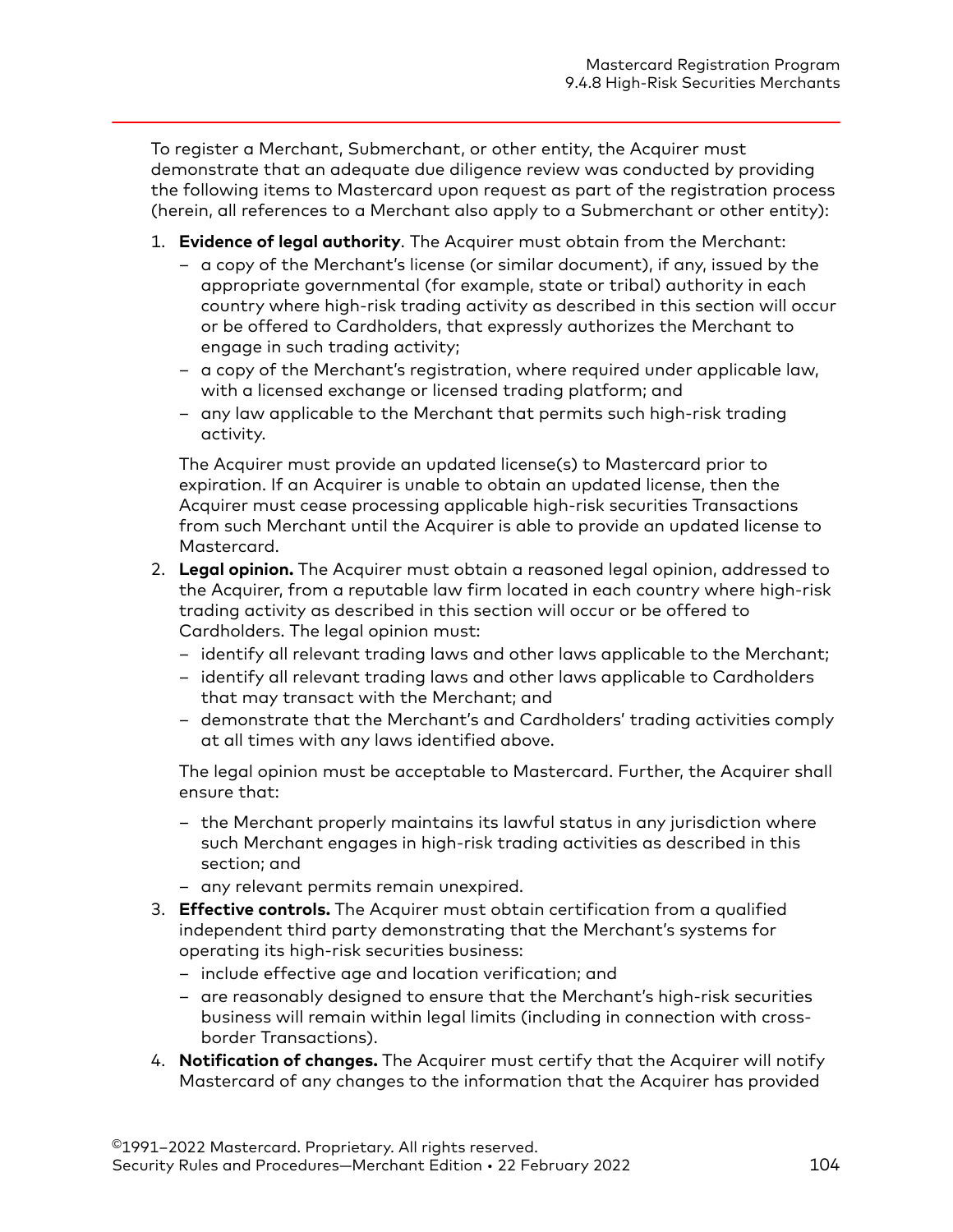<span id="page-104-0"></span>to Mastercard, including changes in applicable law, Merchant activities, and Merchant systems. Such notification shall include any revisions or additions to the information provided to Mastercard (for example, legal opinion, third-party certification) to make the information current and complete. Such notification is required within ten (10) days of any such change.

5. **Acceptance of responsibilities.** The Acquirer must specifically affirm that it will not submit restricted Transactions from the Merchant for authorization.

If a Merchant's non-face-to-face high-risk trading activities are regulated as gambling in any jurisdiction, then the Acquirer must register such Merchant as a non-face-to-face gambling Merchant with Mastercard as described in section 9.2 and section 9.4.2 of this manual.

#### **9.4.9 Cryptocurrency Merchants**

A cryptocurrency Transaction occurs in a Card-present or Card-not-present environment when a consumer uses an Account to:

- Directly purchase a digital asset recognized as a medium of exchange, unit of account, and store of value that uses cryptography to secure Transactions associated with the digital asset, control the generation of additional cryptocurrency units, and verify the transfer of funds; **Or**
- Purchase, sell, or trade such a digital asset by means of a digital currency, alternative currency, or virtual currency exchange platform.

The recognition of a cryptocurrency as a medium of exchange, unit of account, and store of value occurs only by agreement within the community of users of such cryptocurrency. For the avoidance of doubt, legal tender or virtual currency issued by a government or centralized banking system is not considered cryptocurrency.

Before an Acquirer may process cryptocurrency Transactions from a Merchant, Submerchant, or other entity, the Acquirer must register the Merchant, Submerchant, or other entity with Mastercard as described in section 9.2 of this manual and obtain from the Merchant, Submerchant, or other entity:

- a copy of the license (or similar document), if any, issued by the appropriate governmental (for example, state or tribal) authority in each country where cryptocurrency activity will occur or be offered to Cardholders, that expressly authorizes the entity to engage in such activity; and
- a copy of the entity's registration, where required under applicable law, with a licensed exchange or licensed trading platform.

An Acquirer must identify all cryptocurrency Transactions using MCC 6051 (Quasi Cash—Merchant), TCC U, and a Transaction Type Identifier (TTI) value of P70 (Cryptocurrency) in each Transaction.

At the time of registration of a Merchant, Submerchant, or other entity in accordance with this section, the Acquirer of such entity must have verified that the entity's activity complies fully with all laws and regulations applicable to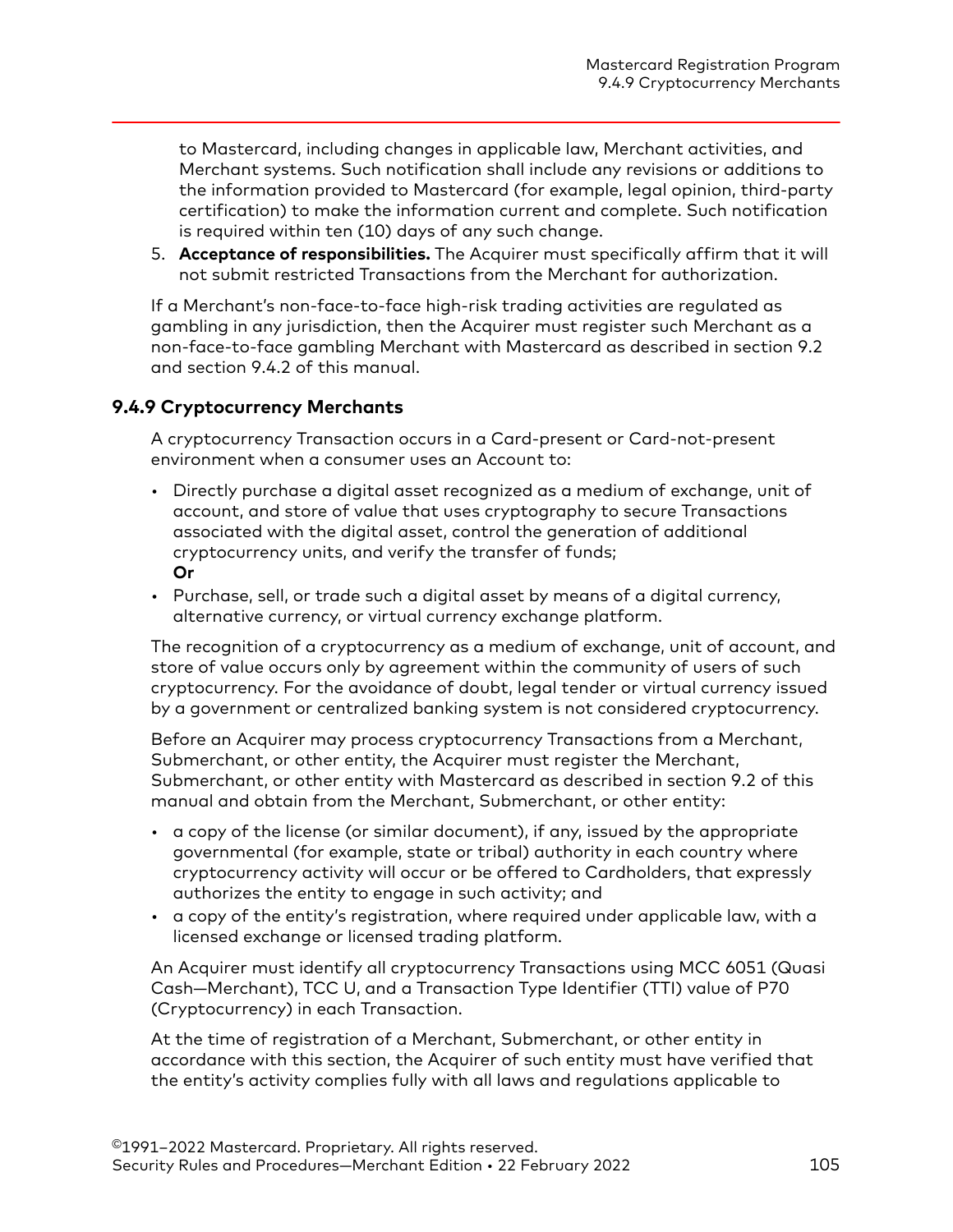<span id="page-105-0"></span>Mastercard, the entity, the Issuer, the Acquirer, and any prospective customer of the entity. Such verification may include, but is not limited to, a written opinion from independent, reputable, and qualified legal counsel or accreditation by a recognized third party.

By registering a Merchant, Submerchant, or other entity as required by this section, the Acquirer represents and warrants that the Acquirer has verified compliance with applicable law as described above. The Acquirer must maintain such verification for so long as it acquires Transactions from the Merchant, Submerchant, or other entity that is subject to the aforedescribed registration requirement and must, no less frequently than every 12 months or if any applicable laws and regulations change, confirm continued compliance with applicable law concerning the business of the registered Merchant, Submerchant, or other entity. The Acquirer must furnish Mastercard with a copy of such documentation promptly upon request.

#### **9.4.10 High-Risk Negative Option Billing Merchants**

A non-face-to-face high-risk negative option billing Transaction occurs in a Cardnot-present environment when a consumer uses an Account to purchase a subscription service to automatically receive one or more physical products (such as cosmetics, health-care products, or vitamins) on a recurring basis (such as weekly, monthly, semi-annually, or annually).

The subscription service may be initiated by an agreement between the consumer and the Merchant or Submerchant whereby the consumer (Cardholder) receives from the Merchant or Submerchant a sample of the product (either complimentary or at a nominal price) for a trial period. The sample may be larger, equal to, or smaller than the product provided by the Merchant or Submerchant during the subscription period. For the purposes of this section 9.4.10, a trial period means a preset length of time during which the Cardholder may evaluate the characteristics of the physical product such as its quality or usefulness to determine whether the Cardholder wants to either:

- Purchase the product on a one-time basis or recurring basis; or
- Return the product (if possible) to the negative option billing Merchant.

After the trial period has expired, a non-face-to-face negative option billing Transaction may occur upom the Cardholder's initation of the subscription.

The non-face-to-face negative option billing Transactions continue to occur on a recurring basis until either:

- The Cardholder takes action to terminate the agreement with the Merchant or Submerchant (for example, notifying the Merchant or Submerchant to cancel the subscription);
- The Merchant or Submerchant terminates the agreement; or
- The subscription expires.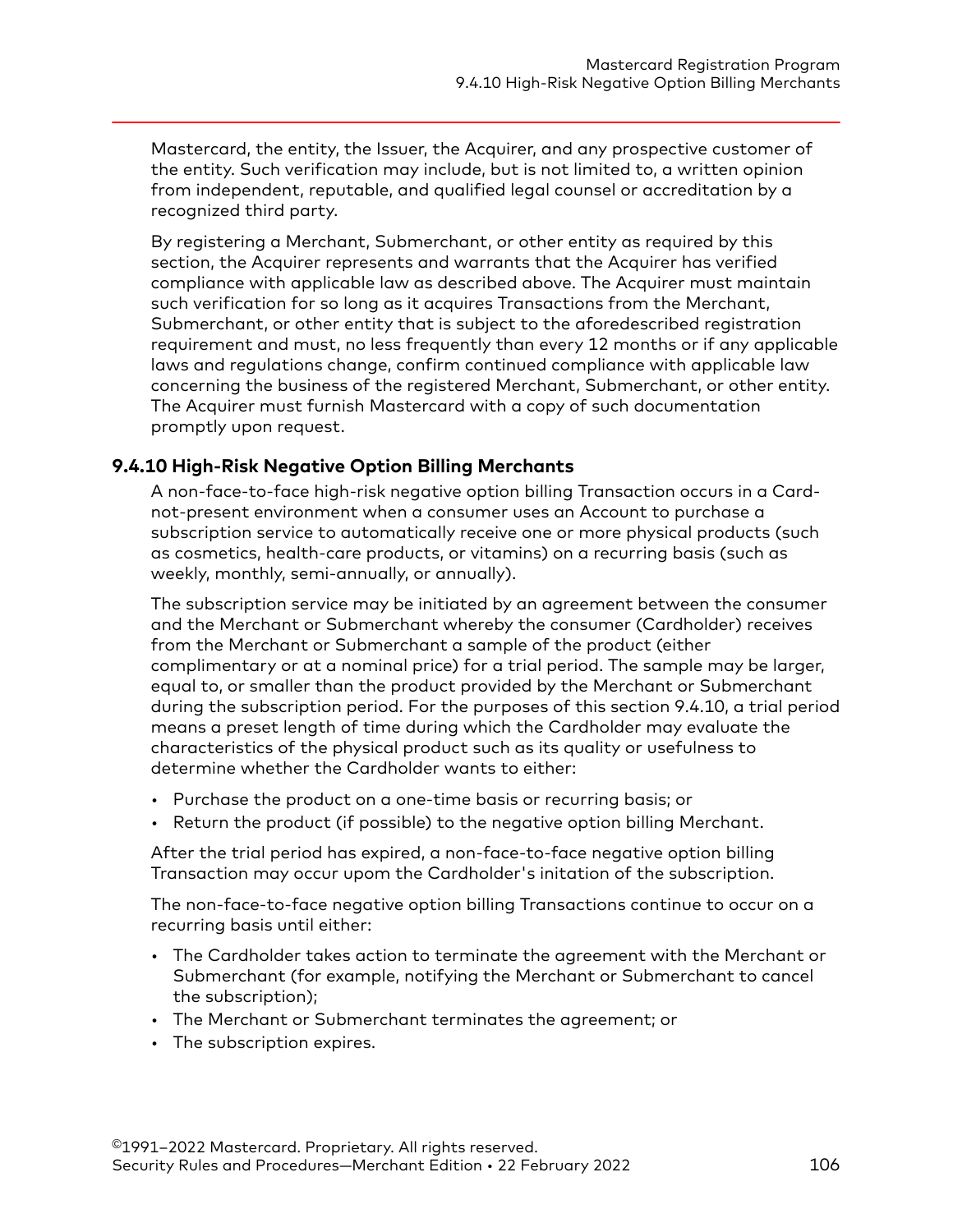Before an Acquirer may process non-face-to-face negative option billing Transactions involving physical products, including magazine and newspaper subscriptions, from a Merchant or Submerchant, the Acquirer must register the Merchant or Submerchant, as well as any entities that provide service to such Merchant or Submerchant that allow access to Account data, with Mastercard as described in section 9.2 of this manual.

An Acquirer must use MCC 5968 (Direct Marketing—Continuity/Subscription Merchants) and TCC T to identify all non-face-to-face negative option billing Transactions.

At the time of registration of a Merchant, Submerchant, or entity in accordance with this section 9.4.10, the Acquirer of such Merchant, Submerchant, or entity must have verified that the Merchant's, Submerchant's, or entity's activity complies fully with all laws applicable to Mastercard, the Merchant, Submerchant, entity, the Issuer, the Acquirer, and any prospective customer of the Merchant, Submerchant, or entity.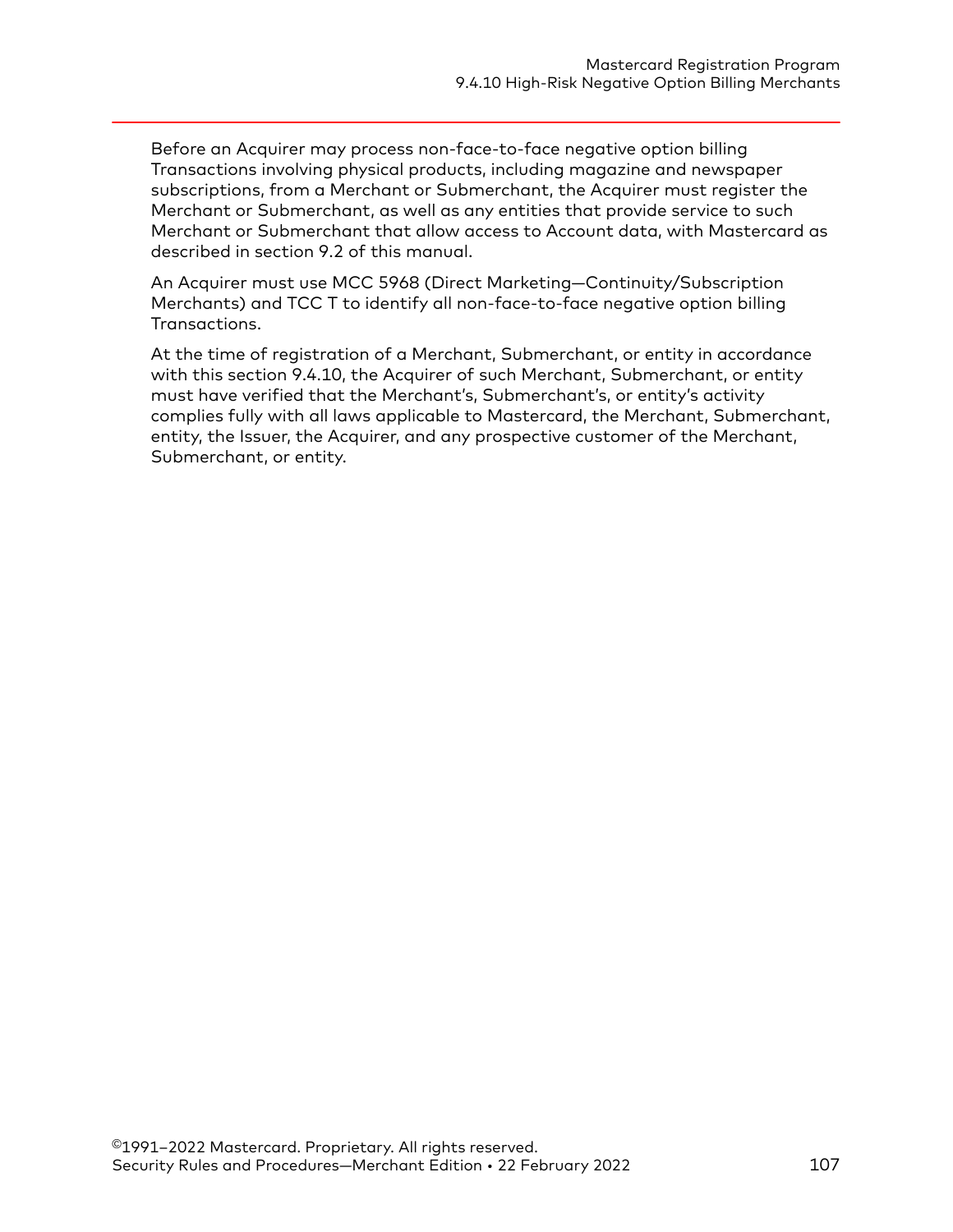# **Chapter 10 Account Data Compromise Events**

*This chapter may be of particular interest to Customers that have experienced or wish to protect themselves against Account data compromise events.*

|                                                                                 | 109  |
|---------------------------------------------------------------------------------|------|
| 10.2 Policy Concerning Account Data Compromise Events and Potential Account     | 110  |
| 10.3 Responsibilities in Connection with ADC Events and Potential ADC Events112 |      |
| 10.3.1 Time-Specific Procedures for ADC Events and Potential ADC Events 112     |      |
| 10.3.2 Ongoing Procedures for ADC Events and Potential ADC Events115            |      |
|                                                                                 | .116 |
|                                                                                 |      |
| 10.6 Mastercard Determination of ADC Event or Potential ADC Event 118           |      |
| 10.6.1 Assessments for PCI Violations in Connection with ADC Events119          |      |
|                                                                                 | .119 |
| 10.6.2.1 Potential Reduction of Financial Responsibility for Terminal Servicer  |      |
|                                                                                 | 120  |
|                                                                                 | .121 |
|                                                                                 | .122 |
|                                                                                 |      |
|                                                                                 |      |
|                                                                                 |      |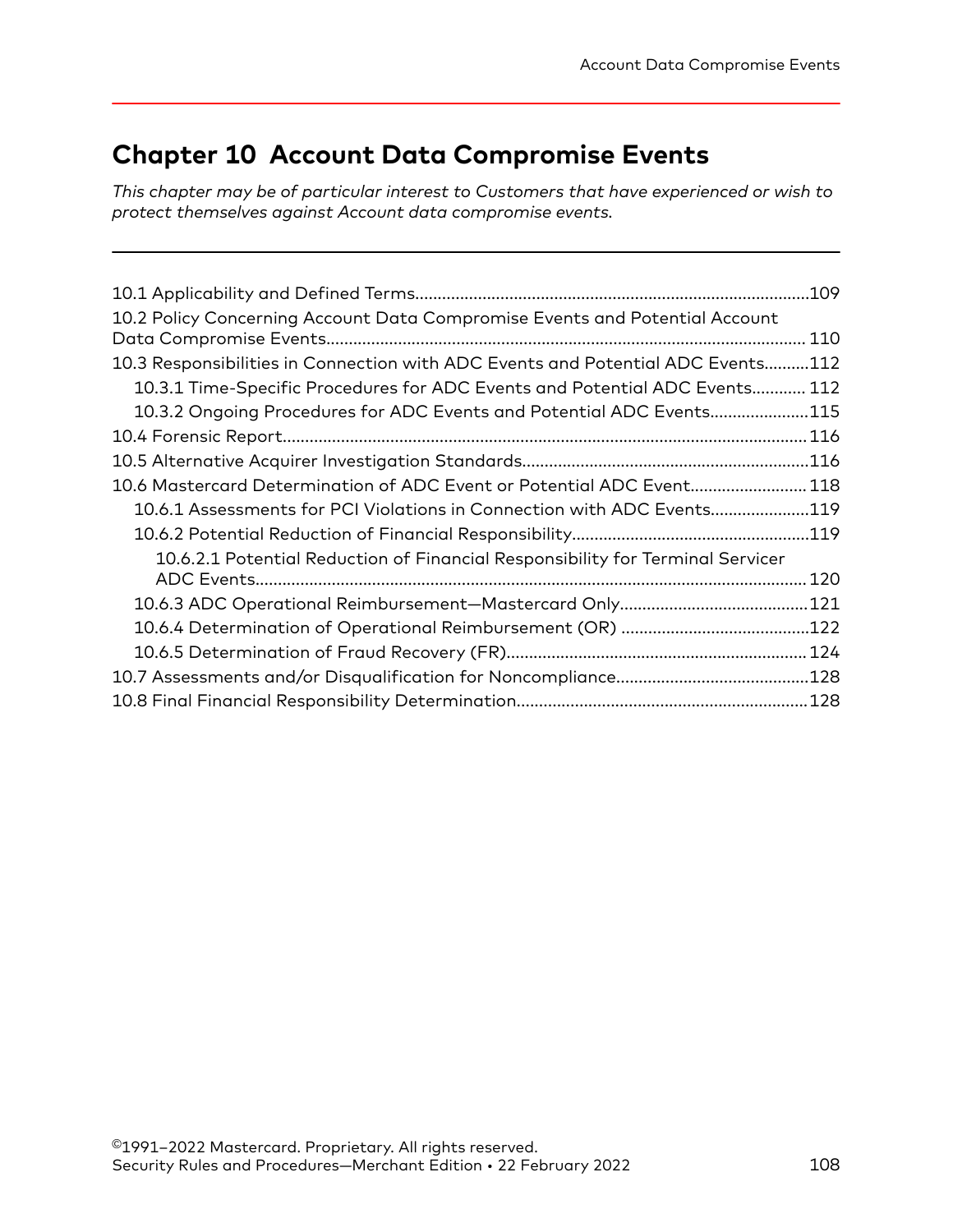## **10.1 Applicability and Defined Terms**

**NOTE: This chapter applies to Mastercard and Maestro Transactions, unless otherwise indicated.**

#### **Definitions**

As used in this chapter, the following terms shall have the meaning set forth below:

#### **Account Data Compromise Event or ADC Event**

An occurrence that results, directly or indirectly, in the unauthorized access to or disclosure of Account data or the unauthorized manipulation of Account data controls, such as Account usage and spending limits.

#### **Agent**

Any entity that stores, processes, transmits, or has access to Account data by virtue of its contractual or other relationship, direct or indirect, with a Customer. For the avoidance of doubt, Agents include, but are not limited to, Merchants, Third Party Processors (TPPs), Data Storage Entities (DSEs), AML/Sanctions Service Providers and Terminal Servicers (TSs) (regardless of whether the TPP, DSE, AML/Sanctions Service Providers or TS is registered with Mastercard).

#### **Customer**

This term appears in the Definitions appendix at the end of this manual. For the avoidance of doubt, for purposes of this chapter, any entity that Mastercard licenses to issue a Mastercard and/or Maestro Card(s) and/or acquire a Mastercard and/or Maestro Transaction(s) shall be deemed a Customer.

#### **Digital Activity Customer**

This term appears in the Definitions appendix at the end of this manual. For the avoidance of doubt, for purposes of this chapter, any entity that Mastercard has approved to be a Wallet Token Requestor shall be deemed a Digital Activity Customer. A Digital Activity Customer is a type of Customer.

#### **Hybrid Point-of-Sale (POS) Terminal**

A terminal that (i) is capable of processing both Chip Transactions and magnetic stripe Transactions; and (ii) has the equivalent hardware, software, and configuration as a Terminal with full EMV Level 1 and Level 2 type approval status with regard to the chip technical specifications; and (iii) has satisfactorily completed the Mastercard Terminal Integration Process (TIP) in the appropriate environment of use.

#### **Potential Account Data Compromise Event or Potential ADC Event**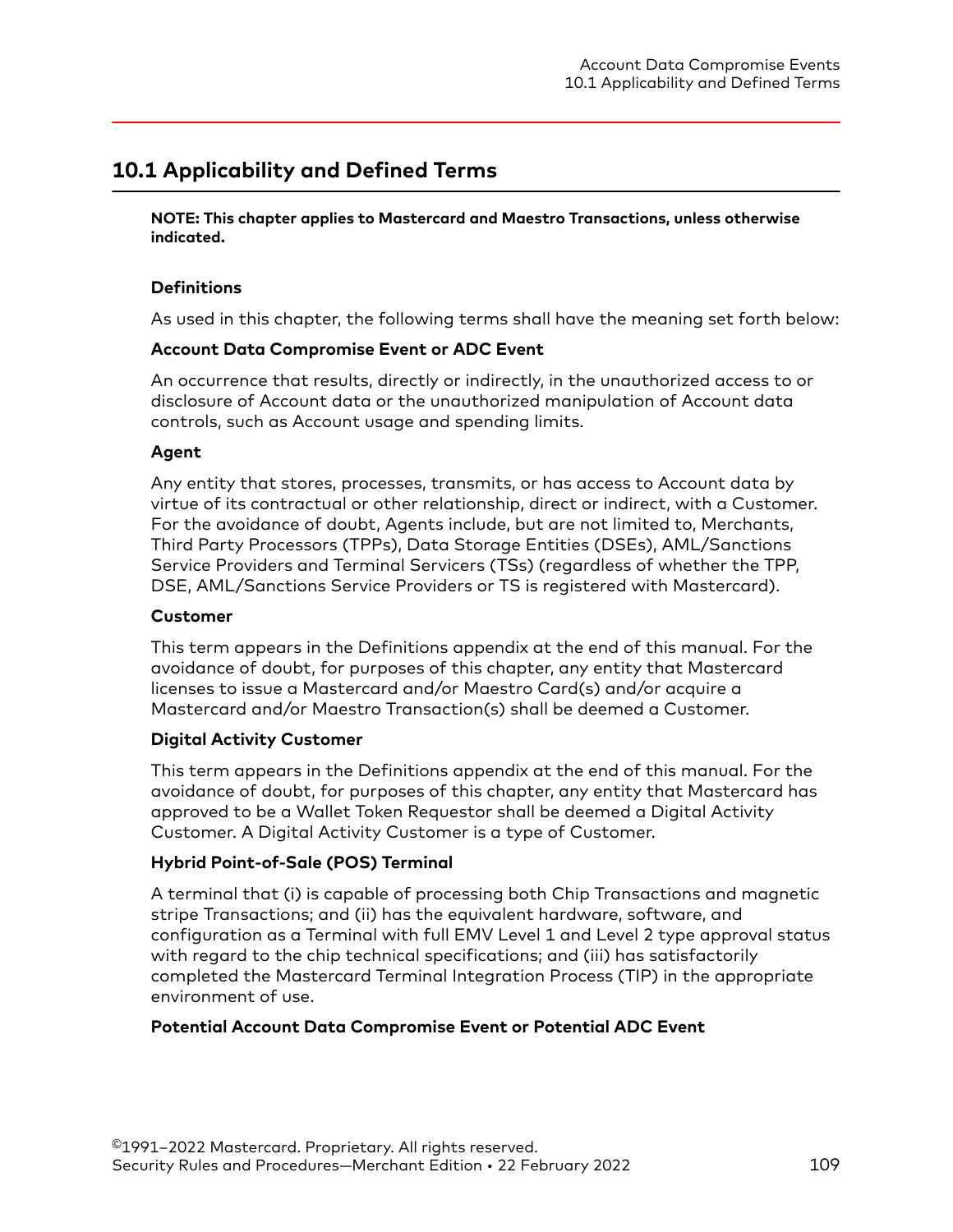An occurrence that could result, directly or indirectly, in the unauthorized access to or disclosure of Account data or the unauthorized manipulation of Account data controls, such as Account usage and spending limits.

#### **Sensitive Authentication Data**

This term has the meaning set forth in the *Payment Card Industry Data Security Standard* (PCI DSS), and includes, by way of example and not limitation, the full contents of a Card's magnetic stripe or the equivalent on a chip, Card validation code 2 (CVC 2) data, and PIN or PIN block data.

#### **Standards**

This term appears in the Definitions appendix at the end of this manual.

#### **Wallet Token Requestor**

This term appears in the Definitions appendix at the end of this manual.

Terms used in this chapter (such as Issuer, Acquirer, and Card) are used consistent with the definitions of such terms set forth in the Definitions appendix at the end of this manual. With regard to Accounts and Card issuance, Mastercard Standards reflect the use of different types of licensing structures and relationships, including:

- Principal Customer and Affiliate Customer;
- Association Customer and Affiliate Customer;
- Principal Debit Licensee and Affiliate Debit Licensee; and
- Type I TPP and Affiliate Customer (in the U.S. Region only).

For purposes of this chapter, an Issuer is the entity having responsibility in accordance with the Standards and, if applicable, any license agreement between the entity and Mastercard, with respect to Activity pertaining to a particular Card or Account.

## **10.2 Policy Concerning Account Data Compromise Events and Potential Account Data Compromise Events**

Mastercard operates a payment solutions system for all of its Customers. Each Customer benefits from, and depends upon, the integrity of that system. ADC Events and Potential ADC Events threaten the integrity of the Mastercard system and undermine the confidence of Merchants, Customers, Cardholders, and the public at large in the security and viability of the system. Each Customer therefore acknowledges that Mastercard has a compelling interest in adopting, interpreting, and enforcing its Standards to protect against and respond to ADC Events and Potential ADC Events.

Given the abundance and sophistication of criminals, ADC Events and Potential ADC Events are risks inherent in operating and participating in any system that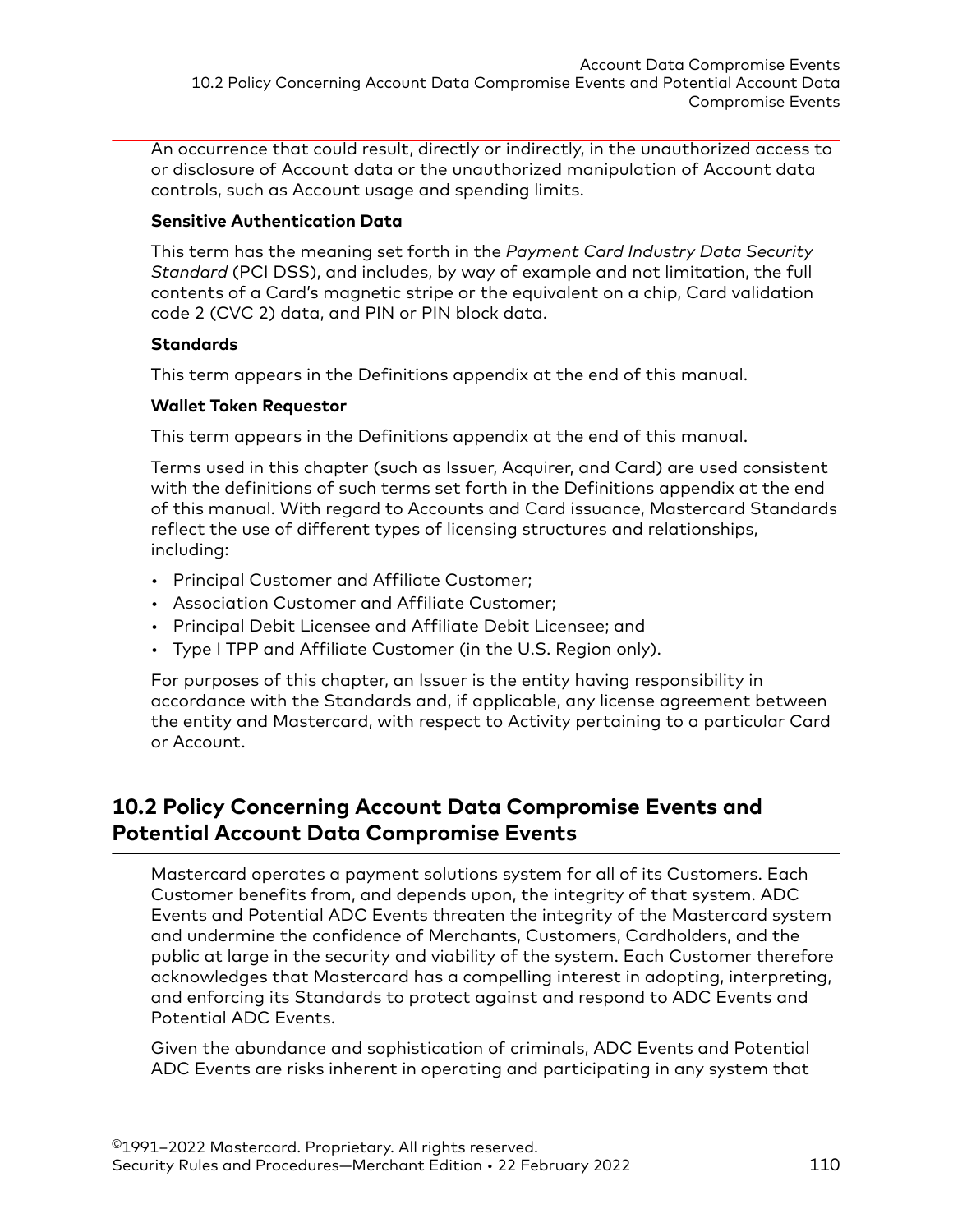utilizes payment card account data for financial or non-financial transactions. Mastercard Standards are designed to place responsibility for ADC Events and Potential ADC Events on the Customer that is in the best position to guard against and respond to such risk. That Customer is generally the Customer whose network, system, or environment was compromised or was vulnerable to compromise or that has a direct or indirect relationship with an Agent whose network, system, or environment was compromised or was vulnerable to compromise. In the view of Mastercard, that Customer is in the best position to safeguard its systems, to require and monitor the safeguarding of its Agents' systems, and to insure against, and respond to, ADC Events and Potential ADC Events.

Mastercard requires that each Customer apply the utmost diligence and forthrightness in protecting against and responding to any ADC Event or Potential ADC Event. Each Customer acknowledges and agrees that Mastercard has both the right and need to obtain full disclosure (as determined by Mastercard) concerning the causes and effects of an ADC Event or Potential ADC Event as well as the authority to impose assessments, recover costs, and administer compensation, if appropriate, to Customers that have incurred costs, expenses, losses, and/or other liabilities in connection with ADC Events and Potential ADC Events.

Except as otherwise expressly provided for in the Standards, Mastercard determinations with respect to the occurrence of and responsibility for ADC Events or Potential ADC Events are conclusive and are not subject to appeal or review within Mastercard.

Any Customer that is uncertain with respect to rights and obligations relating to or arising in connection with the Account Data Compromise Event Standards and Programs set forth in this Chapter 10 should request advice from Mastercard.

Notwithstanding the generality of the foregoing, the relationship of network, system, and environment configurations with other networks, systems, and environments will often vary, and each ADC Event and Potential ADC Event tends to have its own particular set of circumstances. Mastercard has the sole authority to interpret and enforce the Standards, including those set forth in this chapter. Consistent with the foregoing and pursuant to the definitions set forth in section 10.1 above, Mastercard may determine, as a threshold matter, whether a given set of circumstances constitutes a single ADC Event or multiple ADC Events. In this regard, and by way of example, where a Customer or Merchant connects to, utilizes, accesses, or participates in a common network, system, or environment with one or more other Customers, Merchants, Service Providers, or third parties, a breach of the common network, system, or environment that results, directly or indirectly, in the compromise of local networks, systems, or environments connected thereto may be deemed to constitute a single ADC Event.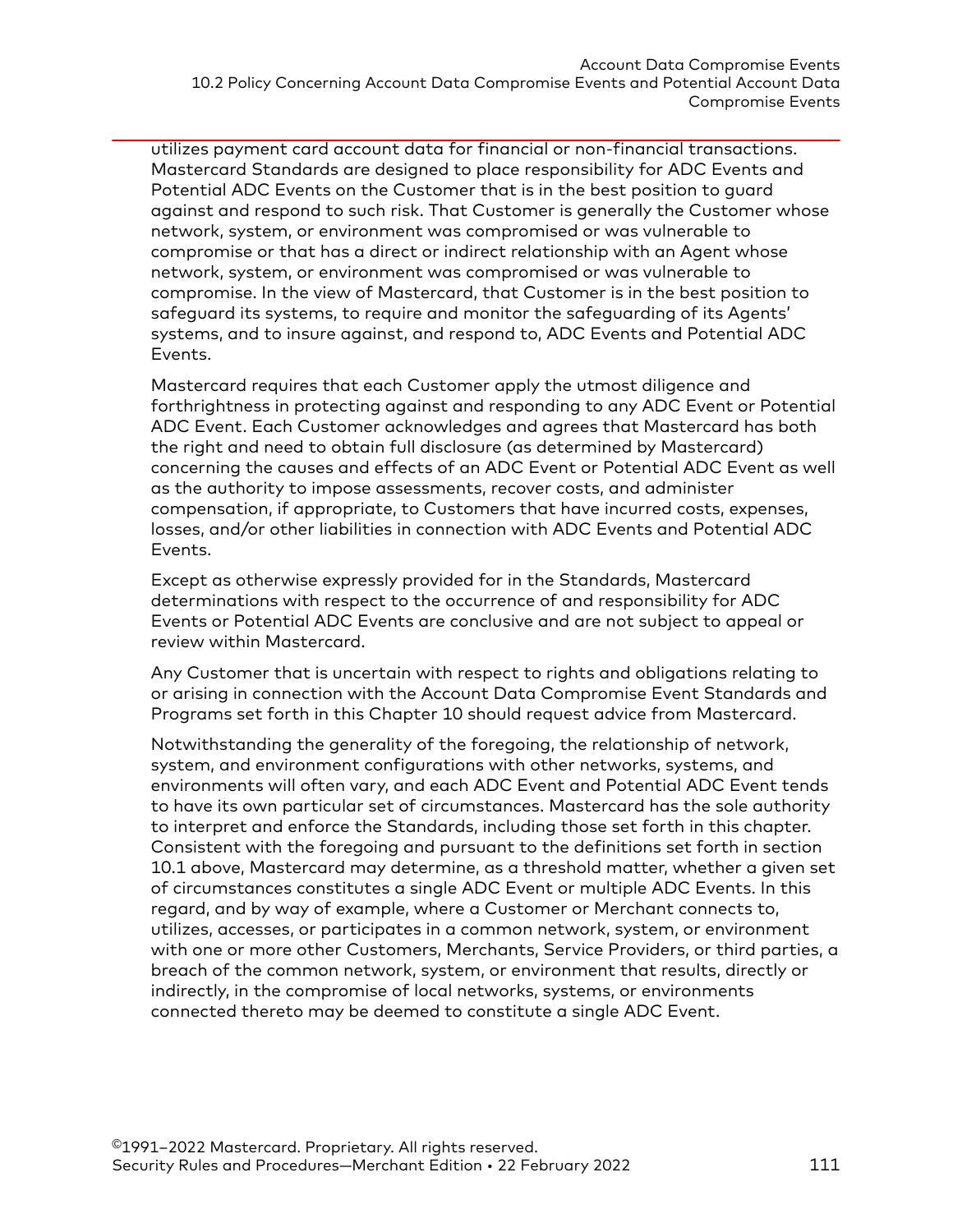## **10.3 Responsibilities in Connection with ADC Events and Potential ADC Events**

The Customer whose system or environment, or whose Agent's system or environment, was compromised or vulnerable to compromise (at the time that the ADC Event or Potential ADC Event occurred) is fully responsible for resolving all outstanding issues and liabilities to the satisfaction of Mastercard, notwithstanding any subsequent change in the Customer's relationship with any such Agent after the ADC Event or Potential ADC Event occurred. In the event of any dispute, Mastercard will determine the responsible Customer(s).

Should a Customer, in the judgment of Mastercard, fail to fully cooperate with the Mastercard investigation of an ADC Event or Potential ADC Event, Mastercard (i) may infer that information sought by Mastercard, but not obtained as a result of the failure to cooperate, would be unfavorable to that Customer and (ii) may act upon that adverse inference in the application of the Standards. By way of example and not limitation, a failure to cooperate can result from a failure to provide requested information; a failure to cooperate with Mastercard investigation guidelines, procedures, practices, and the like; or a failure to ensure that Mastercard has reasonably unfettered access to the forensic examiner.

A Customer may not, by refusing to cooperate with the Mastercard investigation, avoid a determination that there was an ADC Event. Should a Customer fail without good cause to comply with its obligations in this Chapter 10 or to respond fully and in a timely fashion to a request for information to which Mastercard is entitled in this Chapter 10, Mastercard may draw an adverse inference that information to which Mastercard is entitled, but that was not timely obtained as a result of the Customer's noncompliance, would have supported or, where appropriate, confirmed a determination that there was an ADC Event.

Before drawing such an adverse inference, Mastercard will notify the Customer of its noncompliance and give the Customer an opportunity to show good cause, if any, for its noncompliance. The drawing of an adverse inference is not exclusive of other remedies that may be invoked for a Customer's noncompliance.

The following provisions set forth requirements and procedures to which each Customer and its Agent(s) must adhere upon becoming aware of an ADC Event or Potential ADC Event.

#### **10.3.1 Time-Specific Procedures for ADC Events and Potential ADC Events**

A Customer is deemed to be aware of an ADC Event or Potential ADC Event when the Customer or the Customer's Agent first knew or, in the exercise of reasonable security practices should have known of an ADC Event or a Potential ADC Event. A Customer or its Agent is deemed to be aware of an ADC Event or Potential ADC Event under circumstances that include, but are not limited to, any of the following: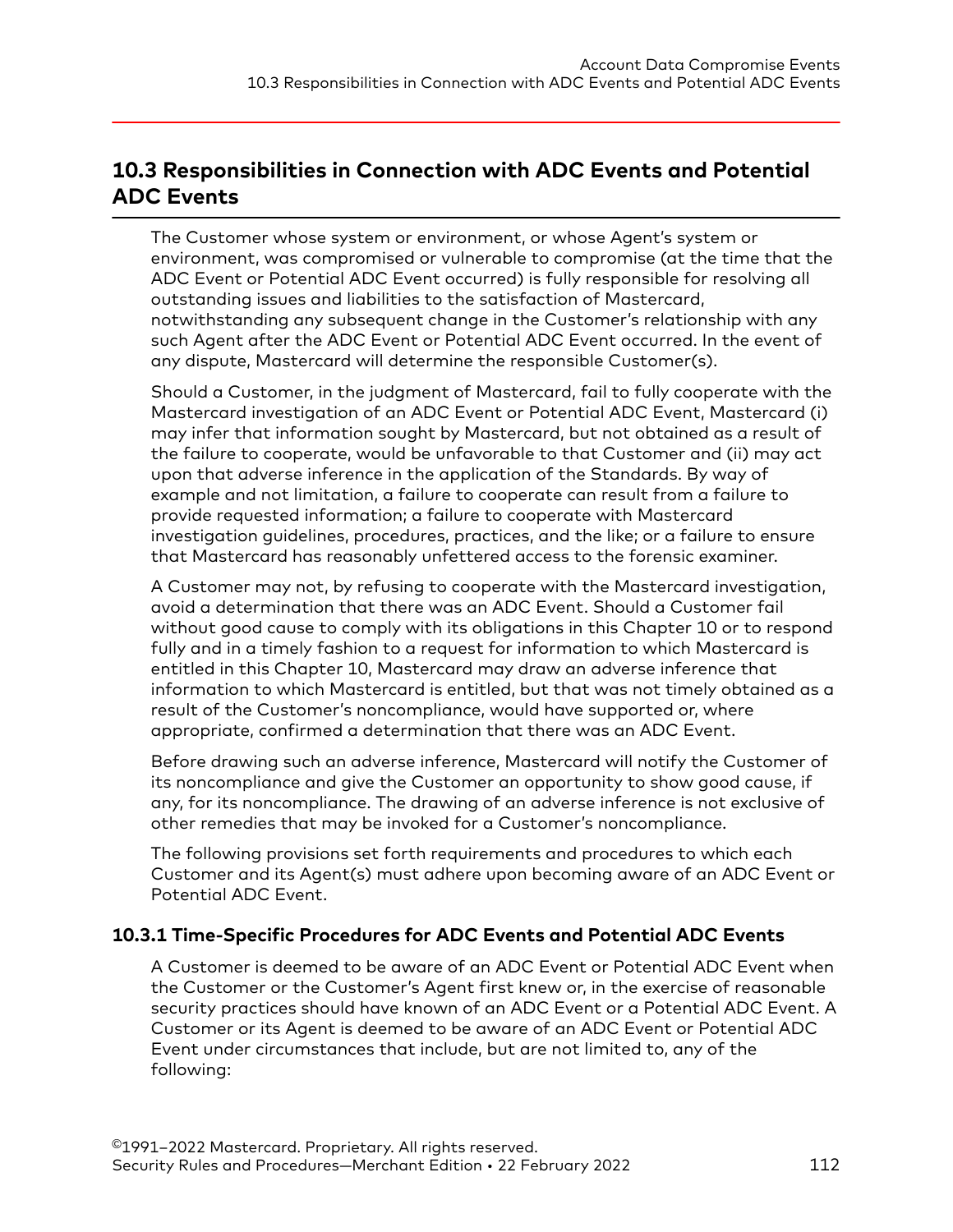- the Customer or its Agent is informed, through any source, of the installation or existence of any malware in any of its systems or environments, or any system or environment of one of its Agents, no matter where such malware is located or how it was introduced;
- the Customer or its Agent receives notification from Mastercard or any other source that the Customer or its Agent(s) has experienced an ADC Event or a Potential ADC Event; or
- the Customer or its Agent discovers or, in the exercise of reasonable diligence, should have discovered a security breach or unauthorized penetration of its own system or environment or the system or environment of its Agent(s).

A Customer must notify Mastercard immediately when the Customer becomes aware of an ADC Event or Potential ADC Event in or affecting any system or environment of the Customer or its Agent. In addition, a Customer must, by contract, ensure that its Agent notifies Mastercard immediately when the Agent becomes aware of an ADC Event or Potential ADC Event in or affecting any system or environment of the Customer or the Agent.

When a Customer or its Agent becomes aware of an ADC Event or Potential ADC Event either in any of its own systems or environments or in the systems or environments of its Agent(s), the Customer must take (or cause the Agent to take) the following actions, unless otherwise directed in writing by Mastercard.

- Immediately notify Mastercard of the ADC Event or Potential ADC Event.
- Immediately commence a thorough investigation into the ADC Event or Potential ADC Event.
- Immediately, and no later than within twenty-four (24) hours, identify, contain, and mitigate the ADC Event or Potential ADC Event, secure Account data and preserve all information, in all media, concerning the ADC Event or Potential ADC Event, including:
	- 1. preserve and safeguard all potential evidence pertinent to a forensic examination of an ADC Event or Potential ADC Event using industry best practices;
	- 2. isolate compromised systems and media from the network using industry best practices;
	- 3. preserve all Intrusion Detection Systems, Intrusion Prevention System logs, all firewall, Web, database, and events logs;
	- 4. document all incident response actions thoroughly; and
	- 5. refrain from restarting or rebooting any compromised or potentially compromised system or taking equivalent or other action that would have the effect of eliminating or destroying information that could potentially provide evidence of an ADC Event or Potential ADC Event.
- Within twenty-four (24) hours, and on an ongoing basis thereafter, submit to Mastercard all known or suspected facts concerning the ADC Event or Potential ADC Event, including, by way of example and not limitation, known or suspected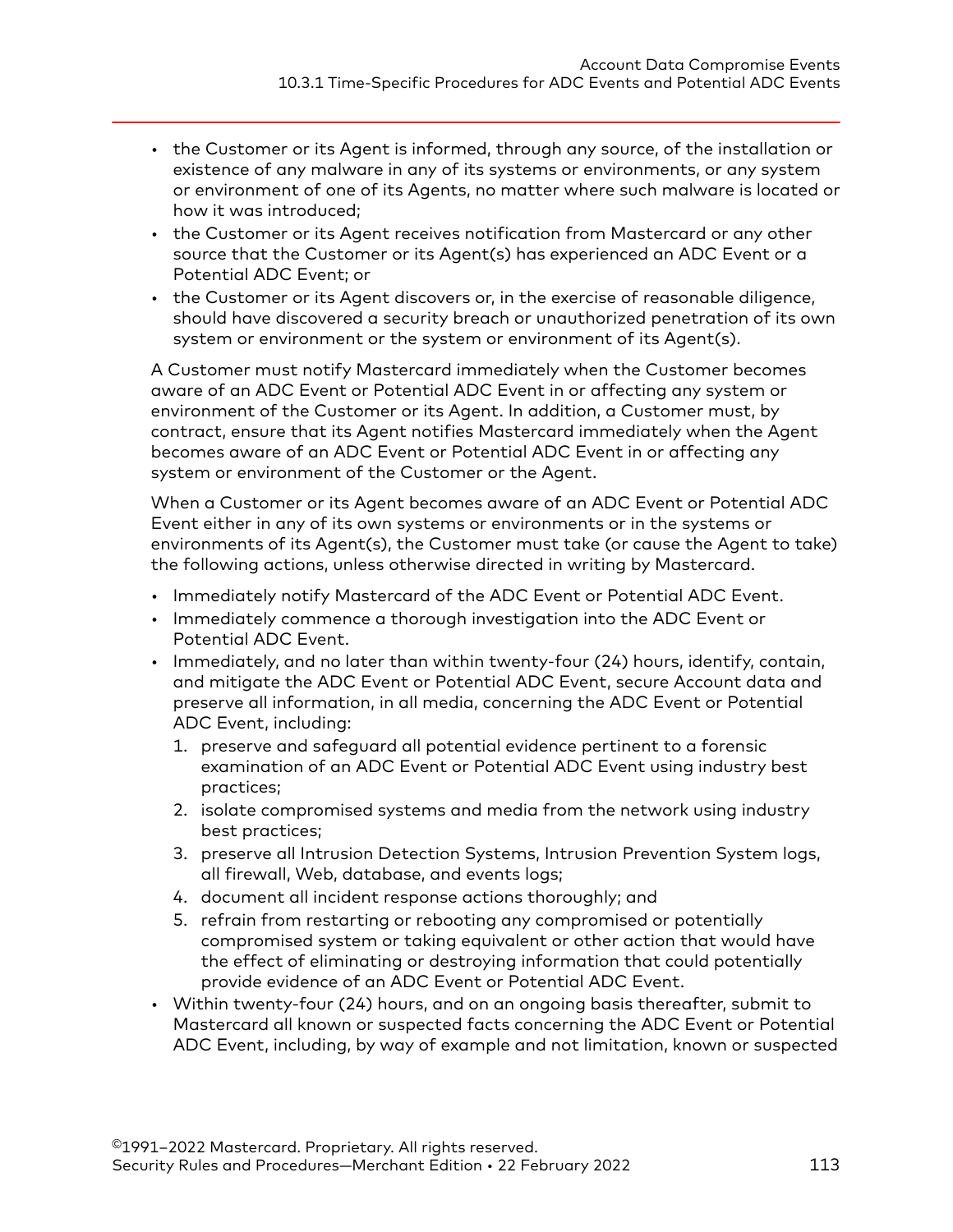facts as to the cause and source of the ADC Event or Potential ADC Event to the satisfaction of Mastercard.

- Within twenty-four (24) hours and continuing throughout the investigation and thereafter, provide to Mastercard, in the required format, all primary account numbers (PANs) associated with Account data that were actually or potentially accessed or disclosed in connection with the ADC Event or Potential ADC Event and any additional information requested by Mastercard. As used herein, the obligation to obtain and provide PANs to Mastercard applies to any Mastercard or Maestro Account number in a bank identification number (BIN)/Issuer identification number (IIN) range assigned by Mastercard. This obligation applies regardless of how or why such PANs were received, processed, or stored, including, by way of example and not limitation, in connection with or relating to a credit, debit (signature- or PIN-based) proprietary, or any other kind of payment Transaction, incentive, or reward program.
- Within seventy-two (72) hours, engage the services of a Payment Card Industry Security Standards Council (PCI SSC) Forensic Investigator (PFI) to conduct an independent forensic investigation to assess the cause, scope, magnitude, duration, and effects of the ADC Event or Potential ADC Event. The PFI engaged to conduct the investigation must remain free of conflict of interest as defined in the *PFI Program Guide*. Prior to the commencement of such PFI's investigation, the Customer must notify Mastercard of the proposed scope and nature of the investigation and obtain preliminary approval of such proposal by Mastercard or, if such preliminary approval is not obtained, of a modified proposal acceptable to Mastercard. Mastercard and the responsible Customer(s) may agree that a PFI's investigation of, investigation findings, and recommendations concerning fewer than all of the Merchants (or other Agents) within the scope of the ADC Event or Potential ADC Event will be deemed to be representative of and used for purposes of the application of the Standards as the investigation findings and recommendations by the PFI with respect to all of the Merchants (or other Agents) within the scope of the ADC Event or Potential ADC Event.
- Within two (2) business days from the date on which the PFI was engaged, identify to Mastercard the engaged PFI and confirm that such PFI has commenced its investigation.
- Within five (5) business days from the commencement of the forensic investigation, ensure that the PFI submits to Mastercard a preliminary forensic report detailing all investigative findings to date.
- Within ten (10) business days from the end of the PFI investigation, provide to Mastercard a final forensic report detailing all findings, conclusions, and recommendations of the PFI, continue to address any outstanding exposure, and implement all recommendations until the ADC Event or Potential ADC Event is resolved to the satisfaction of Mastercard. In connection with the independent forensic investigation and preparation of the final forensic report, no Customer may engage in or enter into (or permit an Agent to engage in or enter into) any conduct, agreement, or understanding that would impair the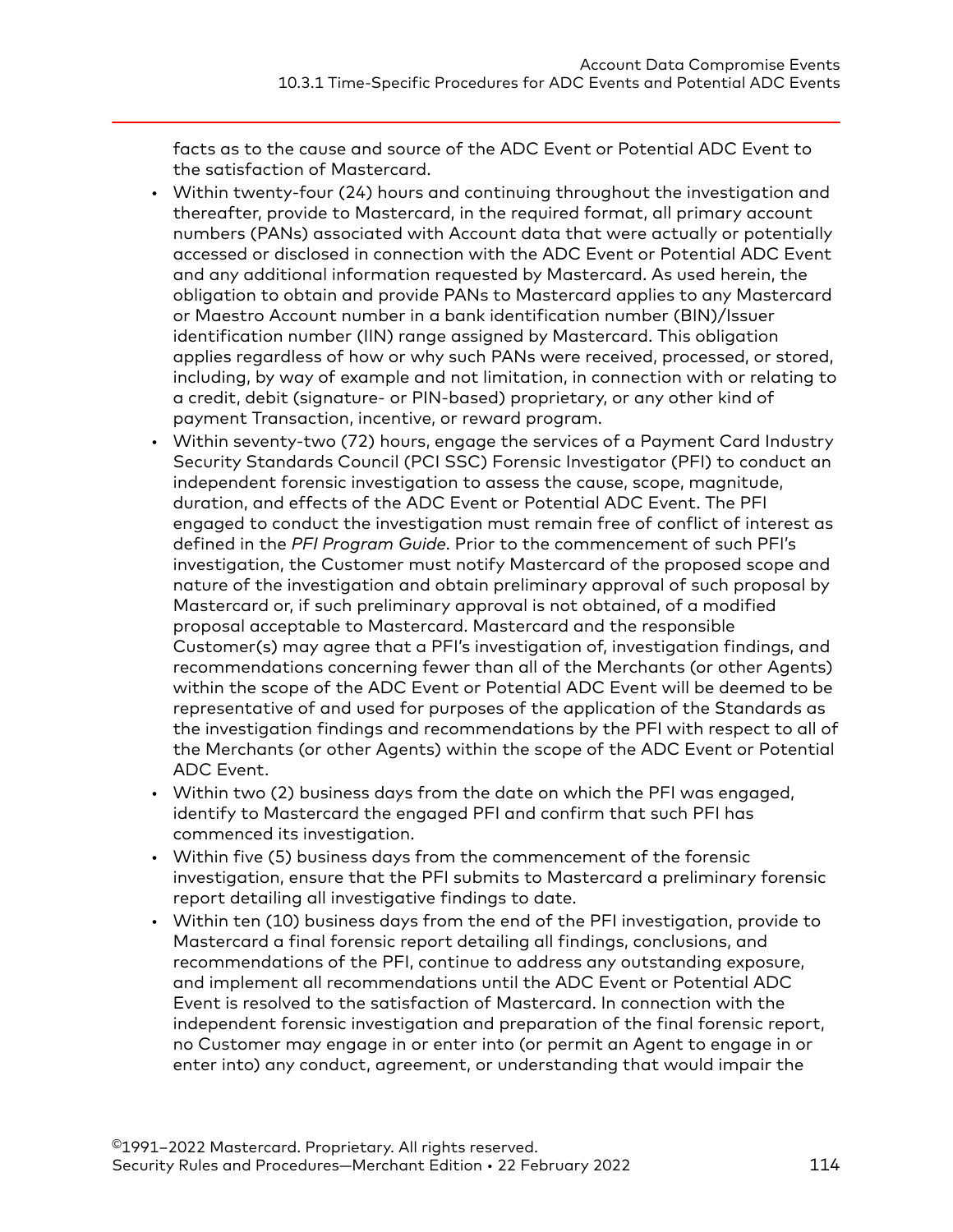completeness, accuracy, or objectivity of any aspect of the forensic investigation or final forensic report. The Customer shall not engage in any conduct (or permit an Agent to engage in any conduct) that could or would influence, or undermine the independence of, the PFI or undermine the reliability or integrity of the forensic investigation or final forensic report. By way of example, and not limitation, a Customer must not itself, or permit any of its Agents to, take any action or fail to take any action that would have the effect of:

- 1. precluding, prohibiting, or inhibiting the PFI from communicating directly with Mastercard;
- 2. permitting a Customer or its Agent to substantively edit or otherwise alter the forensic report; or
- 3. directing the PFI to withhold information from Mastercard.

Notwithstanding the foregoing, Mastercard may engage a PFI on behalf of the Customer in order to expedite the investigation. The Customer on whose behalf the PFI is so engaged will be responsible for all costs associated with the investigation.

#### **10.3.2 Ongoing Procedures for ADC Events and Potential ADC Events**

From the time that the Customer or its Agent becomes aware of an ADC Event or Potential ADC Event until the investigation is concluded to the satisfaction of Mastercard, the Customer must:

- Provide weekly written status reports containing current, accurate, and updated information concerning the ADC Event or Potential ADC Event, the steps being taken to investigate and remediate same, and such other information as Mastercard may request.
- Preserve all files, data, and other information pertinent to the ADC Event or Potential ADC Event, and refrain from taking any actions (e.g., rebooting) that could result in the alteration or loss of any such files, forensic data sources, including firewall and event log files, or other information.
- Respond fully and promptly, in the manner prescribed by Mastercard, to any questions or other requests (including follow-up requests) from Mastercard with regard to the ADC Event or Potential ADC Event and the steps being taken to investigate and remediate same.
- Authorize and require the PFI to respond fully, directly, and promptly to any written or oral questions or other requests from Mastercard, and to so respond in the manner prescribed by Mastercard, with regard to the ADC Event or Potential ADC Event, including the steps being taken to investigate and remediate same.
- Consent to, and cooperate with, any effort by Mastercard to engage and direct a PFI to perform an investigation and prepare a forensic report concerning the ADC Event or Potential ADC Event, in the event that the Customer fails to satisfy any of the foregoing responsibilities.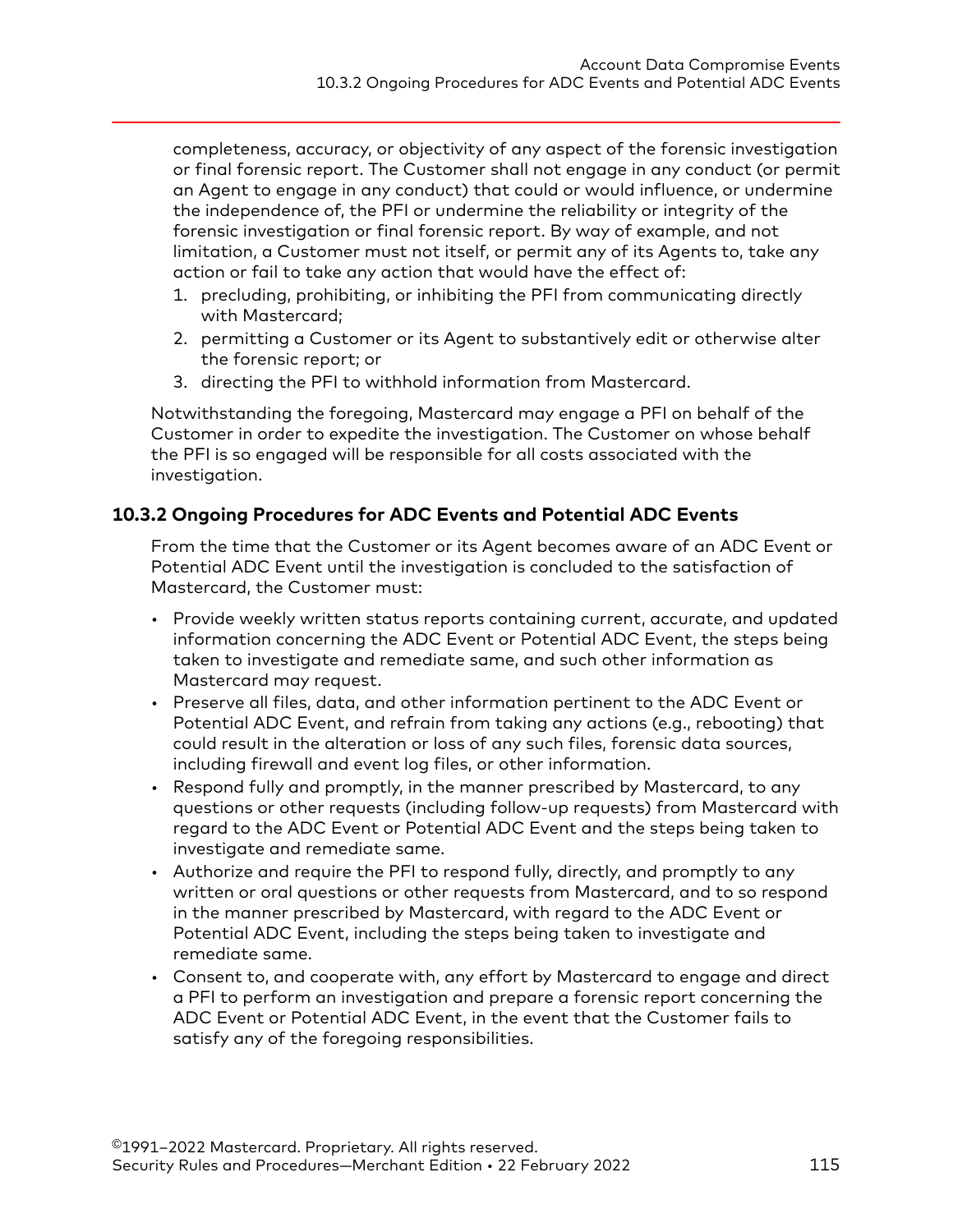- Ensure that the compromised entity develops a remediation action plan, including implementation and milestone dates related to findings, corrective measures, and recommendations identified by the PFI and set forth in the final forensic report.
- Monitor and validate that the compromised entity has fully implemented the remediation action plan, recommendations, and corrective measures.

## **10.4 Forensic Report**

The responsible Customer (or its Agent) must ensure that the PFI retains and safeguards all draft forensic report(s) pertaining to the ADC Event or Potential ADC Event and, upon request of Mastercard, immediately provides to Mastercard any such draft. The PFI should adhere to the PFI Program Guide as it pertains to the work products produced by the PFI.

Mastercard may require the Customer to cause a PFI to conduct a PCI gap analysis and include the result of that analysis in the final forensic report.

The Customer must direct the PFI to submit a copy of the preliminary and final forensic reports to Mastercard immediately upon completion.

## **10.5 Alternative Acquirer Investigation Standards**

In the event of an ADC Event or Potential ADC Event (for purposes of this section 10.5, an "Event") for which the subject is a Level 2, Level 3, or Level 4 Merchant (as set forth in section 2.2.2), in lieu of complying with the responsible Customer obligations set forth in section 10.3.1, the first bullet point of section 10.3.2, and section 10.4 of this Chapter 10, a responsible Customer may comply with the Standards set forth in this section 10.5 provided all of the following criteria are satisfied:

#### **Criterion A**

Mastercard determines that fewer than 30,000 Accounts are potentially at risk of unauthorized disclosure as a result of the Event; and

#### **Criterion B**

Mastercard determines that the Merchant (or other Agent) has not been the subject of an ADC Event or Potential ADC Event for the thirty-six (36) consecutive months immediately preceding the date that Mastercard determines likely to be the earliest possible date of the Event; and

#### **Criterion C**

The responsible Customer determines that the Merchant (or other Agent) uses a payment acceptance system that does not share connectivity with another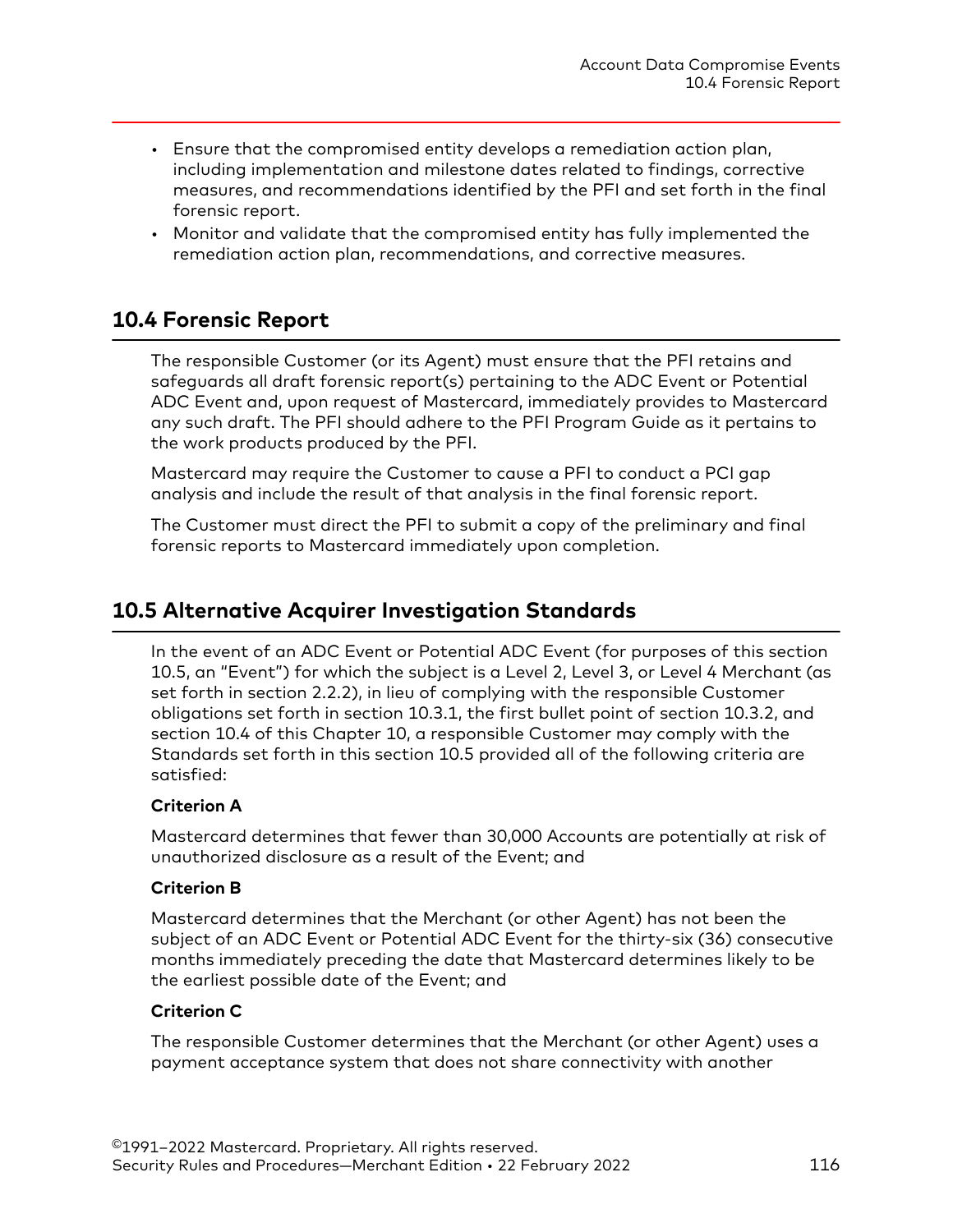Merchant (or Agent) or Merchant's (or Agent's) system and that is not operated by a Service Provider.

Should Mastercard determine that the subject of the Event is a Level 2, 3, or 4 Merchant and that Criteria A and B, above, are satisfied, Mastercard will provide notice to the responsible Customer by way of an email message to the responsible Customer's Security Contact listed in the My Company Manager application then available on Mastercard Connect™.

Upon receipt of such notice, the responsible Customer may elect to cause a PFI to conduct an examination of the Merchant or other Agent in accordance with section 10.3.1 of this Chapter 10. Should the responsible Customer cause a PFI to conduct an examination, the responsible Customer must notify Mastercard within 24 hours of the engagement of the PFI. Failure to notify Mastercard within the 24-hour time frame may result in a noncompliance assessment as described in section 10.7. Alternatively, and provided the responsible Customer determines that Criterion C is satisfied, the responsible Customer itself may elect to investigate the Event in lieu of causing a PFI to conduct an examination of the Merchant or other Agent.

If the responsible Customer itself elects to conduct the investigation, not later than twenty (20) business days following the date of the notice by Mastercard described above, the responsible Customer must provide to Mastercard that all of the following are true:

- The responsible Customer elected to investigate the ADC Event or Potential ADC Event in lieu of causing a PFI to investigate the ADC Event or Potential ADC Event; and
- The Merchant (or other Agent) that is the subject of the ADC Event or Potential ADC Event does not use a computer-based acceptance system that is used by another Merchant (or Agent) or is connected to Merchants (or Agents) or third parties; and
- The responsible Customer's investigation of the ADC Event or Potential ADC Event has been completed and the ADC Event or Potential ADC Event has been fully contained. Documentation satisfactory to Mastercard confirming such containment (including the date of containment) and a written explanation of how the security event was contained (including the steps taken to ensure that Account data are no longer at risk of compromise) must be provided to Mastercard; and
- The Merchant has newly validated, or revalidated or has a road map to achieve compliance with the PCI DSS. Documentation confirming such validation or revalidation must be provided to Mastercard upon completion of the investigation.

Failure to comply with any obligation of the responsible Customer may result in the imposition of a noncompliance assessment as described in section 10.7.

Mastercard may conduct periodic reviews of an ADC Event or Potential ADC Event investigated by the responsible Customer to confirm that the Event has been fully contained. Should Mastercard determine that an Event continues to place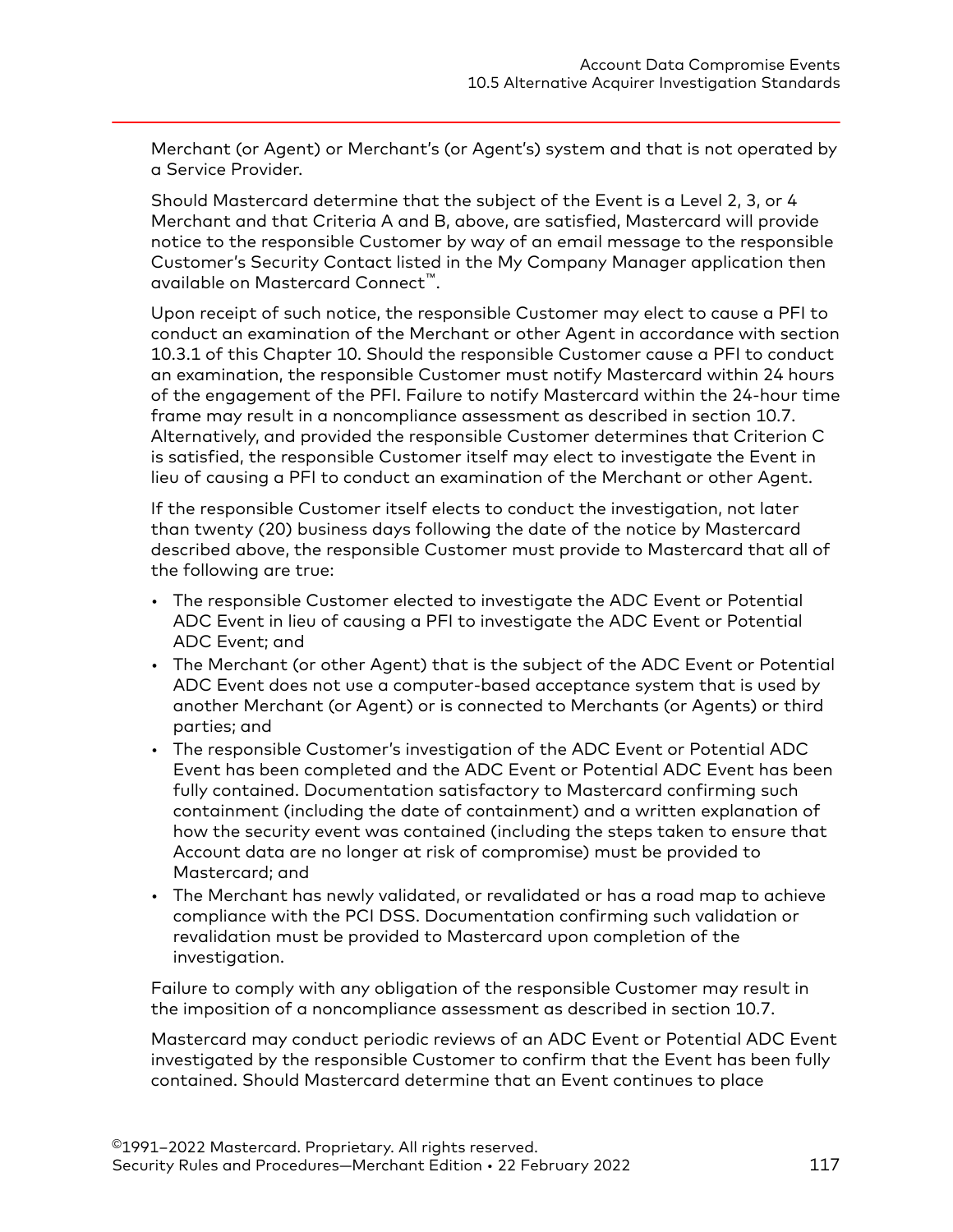Accounts at risk of unauthorized disclosure, Mastercard will provide notice to the responsible Customer by way of an email message to the responsible Customer's Security Contact then listed in the My Company Manager application.

Within ten (10) business days of such notice, the responsible Customer must provide to Mastercard a remediation action plan describing the steps (and relevant dates of the steps) that the responsible Customer will take to ensure that Account data are no longer at risk of compromise. Failure to provide Mastercard with the remediation action plan within the 10-day time frame may result in a noncompliance assessment as described in section 10.7.

Within twenty (20) business days after Mastercard provides approval of the responsible Customer's remediation action plan, the responsible Customer must implement all required steps of the action plan, including but not limited to officer certification to Mastercard that such remediation action plan has taken effect. Failure to implement the remediation action plan to the satisfaction of Mastercard within the 20-day time frame may result in a noncompliance assessment as described in section 10.7.

If the Merchant (or Agent) that was the subject of an ADC Event or Potential ADC Event investigated by the responsible Customer is the subject of a different Event within thirty-six (36) months of the date on which Mastercard provided notice to the responsible Customer of the initial Event, Mastercard:

- Will require the responsible Customer to engage the services of a PFI to conduct an independent examination of the Merchant or other Agent in accordance with section 10.3.1 of this Chapter 10; and
- May impose an assessment of up to USD 25,000 upon the responsible Customer for failure to safeguard Account data.

Except as specifically set forth in this section 10.5, all other Mastercard and Customer rights and obligations with respect to an ADC Event or Potential ADC Event shall continue with respect to any ADC Event or Potential ADC Event that a responsible Customer itself elects to investigate in accordance with this section 10.5. Further, and for the avoidance of doubt, Mastercard has a right at any time to require a responsible Customer to cause a PFI to conduct a forensic examination of a Merchant notwithstanding the provisions of this section 10.5.

## **10.6 Mastercard Determination of ADC Event or Potential ADC Event**

Mastercard will evaluate the totality of known circumstances, including but not limited to the following, to determine whether or not an occurrence constitutes an ADC Event or Potential ADC Event:

• a Customer or its Agent acknowledges or confirms the occurrence of an ADC Event or Potential ADC Event;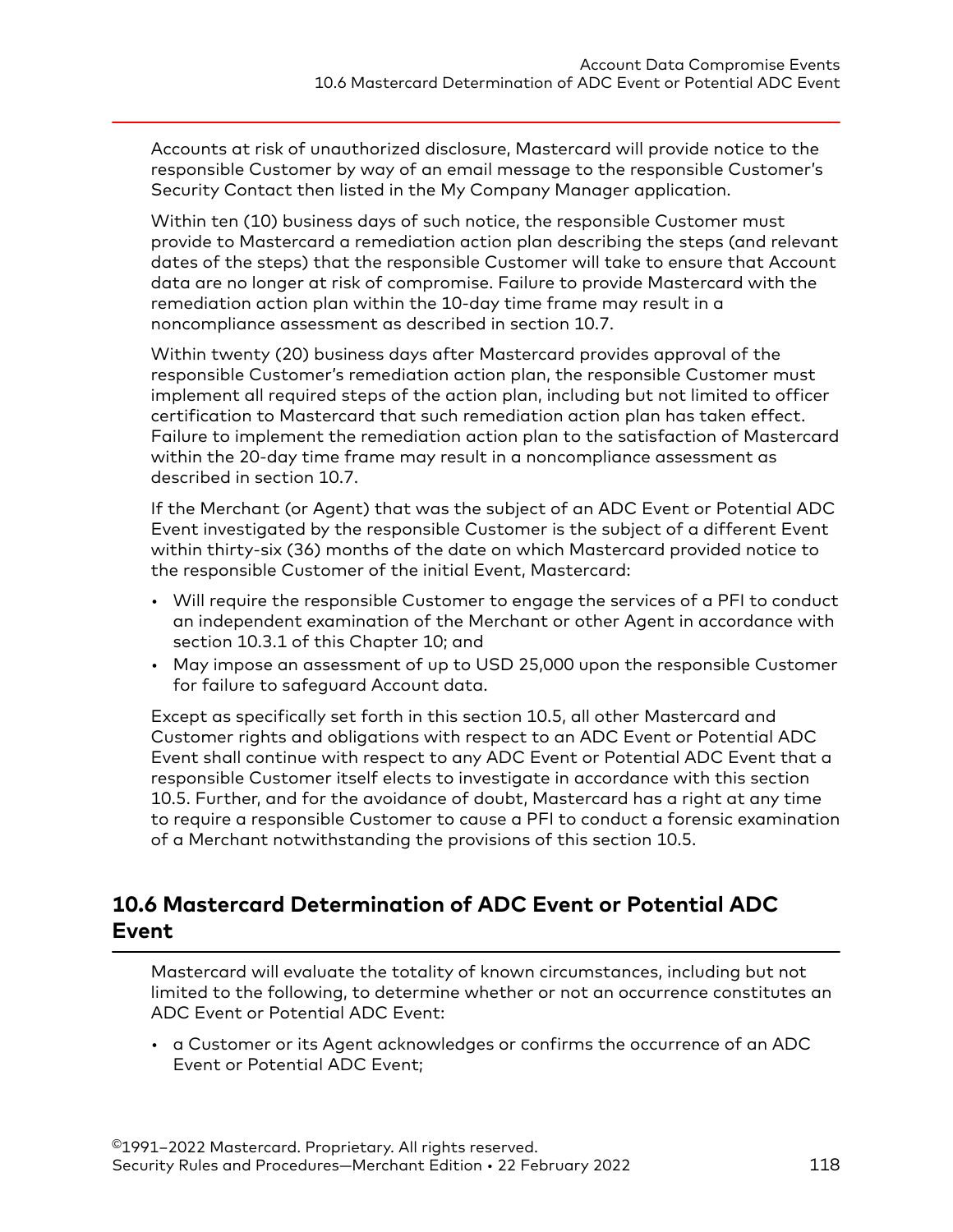- <span id="page-118-0"></span>• any PFI report; or
- any information determined by Mastercard to be sufficiently reliable at the time of receipt.

#### **10.6.1 Assessments for PCI Violations in Connection with ADC Events**

Based on the totality of known circumstances surrounding an ADC Event or Potential ADC Event, including the knowledge and intent of the responsible Customer, Mastercard (in addition to any assessments provided for elsewhere in the Standards) may assess a responsible Customer up to USD 100,000 for each violation of a requirement of the PCI SSC.

#### **10.6.2 Potential Reduction of Financial Responsibility**

Notwithstanding a Mastercard determination that an ADC Event occurred, Mastercard may consider any actions taken by the compromised entity to establish, implement, and maintain procedures and support best practices to safeguard Account data prior to, during, and after the ADC Event or Potential ADC Event, in order to relieve, partially or fully, an otherwise responsible Customer of responsibility for any assessments, ADC operational reimbursement, and/or investigative costs. In determining whether to relieve a responsible Customer of any or all financial responsibility, Mastercard may consider whether the Customer has complied with all of the following requirements:

- Substantiation to Mastercard from a PCI SSC-approved Qualified Security Assessor (QSA) of the compromised entity's compliance with the PCI DSS at the time of the ADC Event or Potential ADC Event.
- Reporting that certifies any Merchant(s) associated with the ADC Event or Potential ADC Event as compliant with the PCI DSS and all applicable Mastercard Site Data Protection (SDP) Program requirements at the time of the ADC Event or Potential ADC Event in accordance with section 2.2.1 of this manual. Such reporting must also affirm that all third party-provided payment applications used by the Merchant(s) associated with the ADC Event or Potential ADC Event are compliant with the *Payment Card Industry Payment Application Data Security Standard* or the *Payment Card Industry Secure Software Standard*, as applicable. The applicability of the PCI PA-DSS to third party-provided payment applications is defined in the *PCI PA-DSS Program Guide* and the applicability of the PCI Secure Software Standard to third partyprovided payment software is defined in the *PCI Secure Software Program Guide*, found at [www.pcisecuritystandards.org.](https://www.pcisecuritystandards.org)
- If the compromised entity is a Europe Region Merchant, a PFI has validated that the Merchant was compliant with milestones one and two of the *PCI DSS Prioritized Approach* at the time of the ADC Event or Potential ADC Event.
- Registration of any TPP(s) or DSE(s) associated with the ADC Event through Mastercard Connect, in accordance with Chapter 7 of the *Mastercard Rules*.
- Notification of an ADC Event or Potential ADC Event to and cooperation with Mastercard and, as appropriate, law enforcement authorities.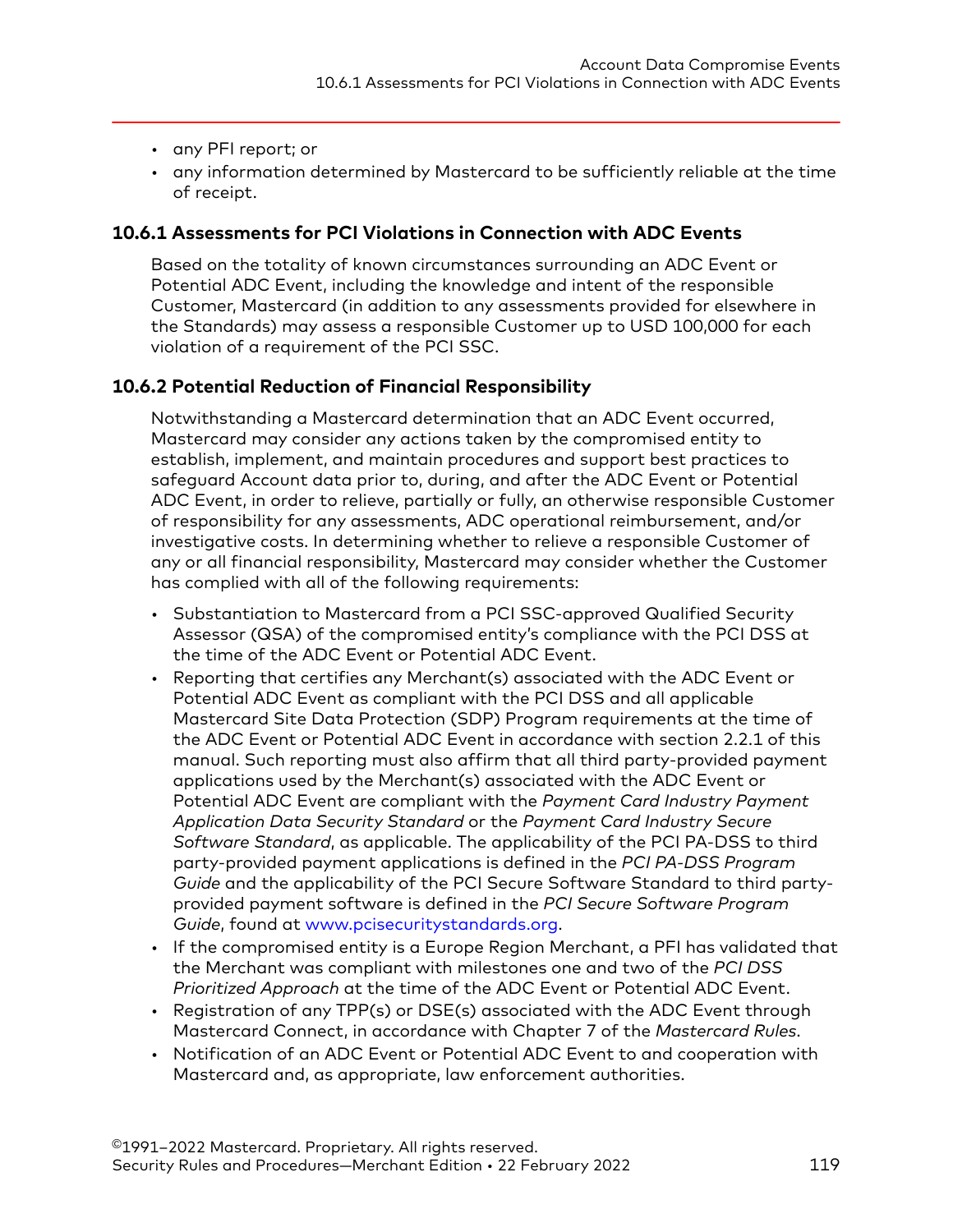- Verification that the PFI investigation was initiated within seventy-two (72) hours of the ADC Event or Potential ADC Event and completed as soon as practical.
- Timely receipt by Mastercard of the unedited (by other than the forensic examiner) forensic examination findings.
- Evidence that the ADC Event or Potential ADC Event was not foreseeable or preventable by commercially reasonable means and that, on a continuing basis, best security practices were applied.

In connection with its evaluation of the Customer's or its Agent's actions, Mastercard will consider, and may draw adverse inferences from, evidence that a Customer or its Agent(s) deleted or altered data.

As soon as practicable, Mastercard will contact the Customer's Security Contact, Principal Contact, or Account Data Compromise Contact as they are listed in the My Company Manager application, notifying all impacted parties of the impending financial obligation or compensation, as applicable.

It is the sole responsibility of each Customer, not Mastercard, to include current and complete information in the My Company Manager application.

#### **10.6.2.1 Potential Reduction of Financial Responsibility for Terminal Servicer ADC Events**

Notwithstanding a Mastercard determination that an ADC Event occurred, Mastercard may consider the following actions taken by the compromised TS or the responsible Customer, as applicable, to establish, implement, and maintain procedures and support best practices to safeguard Account data prior to, during, and after the ADC Event or Potential ADC Event, in order to relieve, partially or fully, an otherwise responsible Customer of responsibility for any assessments, ADC operational reimbursement, and/or investigative costs. In determining whether to relieve a responsible Customer of any or all financial responsibility, Mastercard may consider whether the Terminal Servicer or the responsible Customer, as applicable, complied with all of the following requirements:

- Substantiation to Mastercard from a PCI SSC-approved QSA of the compromised TS's compliance with the PCI DSS at the time of the ADC Event or Potential ADC Event.
- Reporting that certifies any Terminal Servicer(s) associated with the ADC Event or Potential ADC Event as compliant with the PCI DSS and all applicable Mastercard SDP Program requirements at the time of the ADC Event or Potential ADC Event in accordance with section 2.2.3 of this manual. Such reporting must also affirm that all third party-provided payment applications used by the Terminal Servicer(s) associated with the ADC Event or Potential ADC Event are compliant with the *Payment Card Industry Payment Application Data Security Standard* or the *Payment Card Industry Secure Software Standard*, as applicable. The applicability of the PCI PA-DSS to third partyprovided payment applications is defined in the *PCI PA-DSS Program Guide* and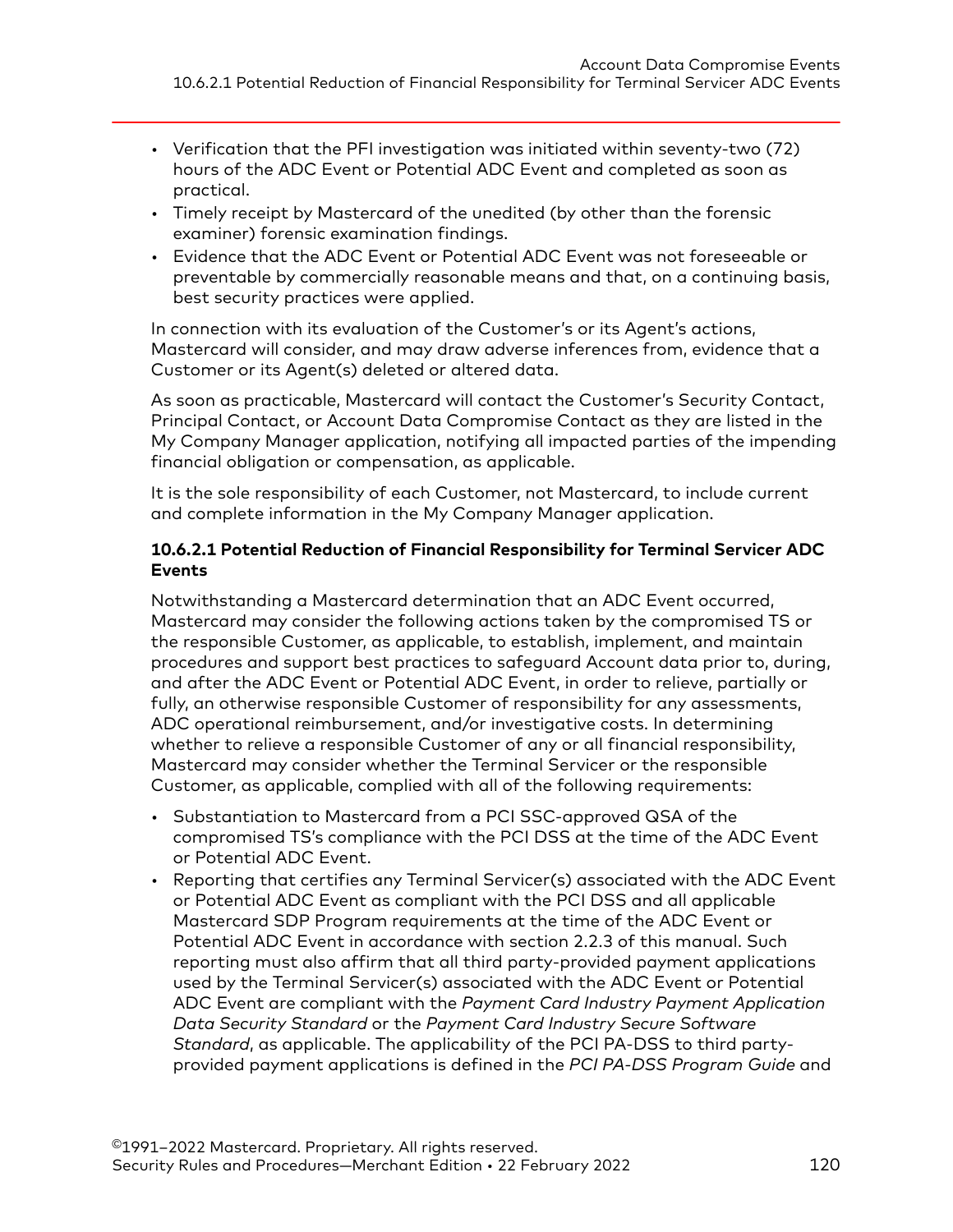the applicability of the PCI Secure Software Standard to third party-provided payment software is defined in the *PCI Secure Software Program Guide*, found at [www.pcisecuritystandards.org](https://www.pcisecuritystandards.org).

- Registration of any TS(s) associated with the ADC Event through Mastercard Connect, in accordance with Chapter 7 of the *Mastercard Rules*, within 10 calendar days of the TS or the responsible Customer being deemed aware of the ADC Event or Potential ADC Event.
- Notification of an ADC Event or Potential ADC Event to and cooperation with Mastercard and, as appropriate, law enforcement authorities.
- Verification that the PFI investigation was initiated within seventy-two (72) hours of the ADC Event or Potential ADC Event and completed as soon as practical.
- Timely receipt by Mastercard of the unedited (by other than the forensic examiner) forensic examination findings.
- Confirmation that any TS(s) associated with the ADC Event or Potential ADC Event completed all of the containment recommendations set forth in the forensic report, and that each such TS revalidated its compliance with the PCI DSS to Mastercard within 60 calendar days after the conclusion of the PFI's investigation.

In connection with its evaluation of the Customer's or its TS's actions, Mastercard will consider, and may draw adverse inferences from, evidence that a Customer or its TS(s) deleted or altered data.

As soon as practicable, Mastercard will contact the Customer's Security Contact, Principal Contact, or Account Data Compromise Contact as they are listed in the My Company Manager application, notifying all impacted parties of the impending financial obligation or compensation, as applicable.

It is the sole responsibility of each Customer, not Mastercard, to include current and complete information in the Company Contact Management application.

#### **10.6.3 ADC Operational Reimbursement—Mastercard Only**

#### **NOTE: This section applies to Mastercard Transactions only.**

ADC operational reimbursement (OR) enables an Issuer to partially recover costs incurred in reissuing Cards and for enhanced monitoring of compromised and/or potentially compromised Mastercard Accounts associated with an ADC Event.

Mastercard may invoke OR for an ADC Event impacting 30,000 Mastercard Accounts or more. For purposes of this section 10.6.3, Mastercard generally deems an ADC Event to occur in the year in which Mastercard publishes an initial ADC Alert to impacted Issuers concerning the ADC Event. Mastercard reserves the right, however, to determine that an ADC Event occurred in a year other than the year in which Mastercard published an initial ADC Alert to impacted Issuers concerning the ADC Event.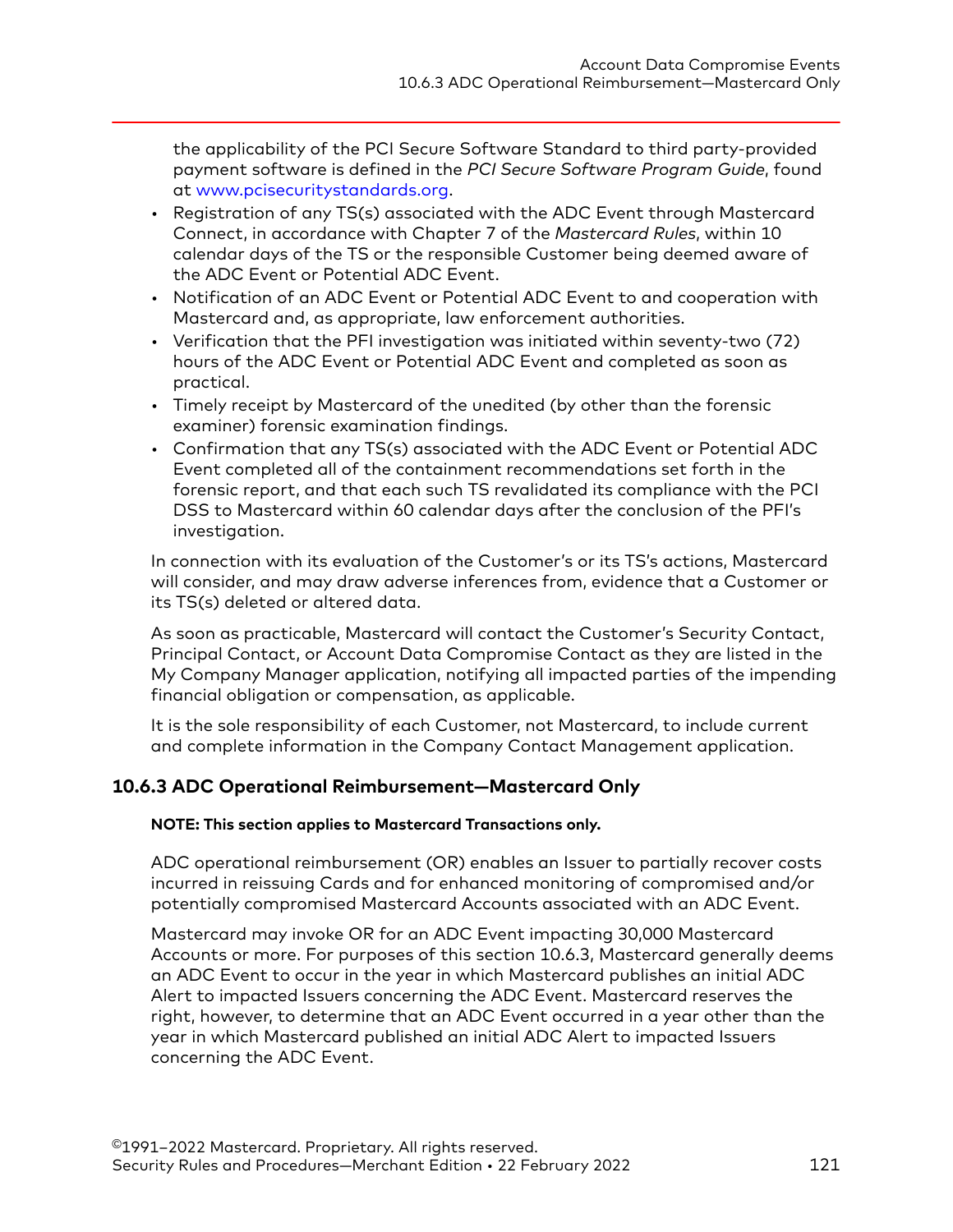Following the conclusion of an investigation, the OR, if any, will be disclosed to the responsible Customer(s) in a final financial liability letter. The responsible Customer(s) has 30 days following the date of the final financial liability letter to appeal the liability.

Partial operational reimbursement is available to an Issuer that is licensed to access the ADC application at the time of the ADC Event. Mastercard reserves the right to determine whether any ADC Event is eligible for ADC operational reimbursement and to limit or "claw back" ADC operational reimbursement based on the amount collected from the responsible Customer, excluding assessments, or for the purpose of compromising any claim asserted that arises from or is related to an ADC Event.

With regard to any particular ADC Event, Mastercard has no obligation to disburse an amount in excess of the amount that Mastercard actually and finally collects from the responsible Customer. In that regard, (i) any such amount actually and finally charged to a responsible Customer with respect to a particular ADC Event is determined by Mastercard following the full and final resolution of any claim asserted against Mastercard that arises from or is related to that ADC Event; and (ii) any funds disbursed by Mastercard to a Customer as ADC operational reimbursement is disbursed conditionally and subject to "claw back" until any claim and all claims asserted against Mastercard that arise from or are related to the ADC Event are fully and finally resolved.

In the administration of the ADC OR program, Mastercard may determine the responsible Customer's financial responsibility with respect to an ADC Event. When determining financial responsibility, Mastercard may take into consideration the compromised entity's PCI level (as set forth in section 2.2.2 for Merchants and in section 2.2.3 for Service Providers), annual sales volume, and the factors set forth in [section 10.6.2.](#page-118-0)

The annual sales volume is derived from the Merchant's clearing Transactions processed during the previous calendar year through the Global Clearing Management System (GCMS). Transactions that are not processed by Mastercard will be included in the annual sales volume if such data is available. In the event that the Merchant's annual sales volume is not known, Mastercard will use the Merchant's existing sales volume to project the annual sales volume or request said volume from the responsible Customer.

#### **10.6.4 Determination of Operational Reimbursement (OR)**

#### **NOTE: This section applies to Mastercard Transactions only.**

Subject to section 10.6.3, Mastercard generally determines OR in accordance with the following steps. Mastercard reserves the right to determine OR by an alternative means if Mastercard determines that information needed to use the following steps is not readily available. For additional information pertaining to OR, refer to the Mastercard *Account Data Compromise User Guide*.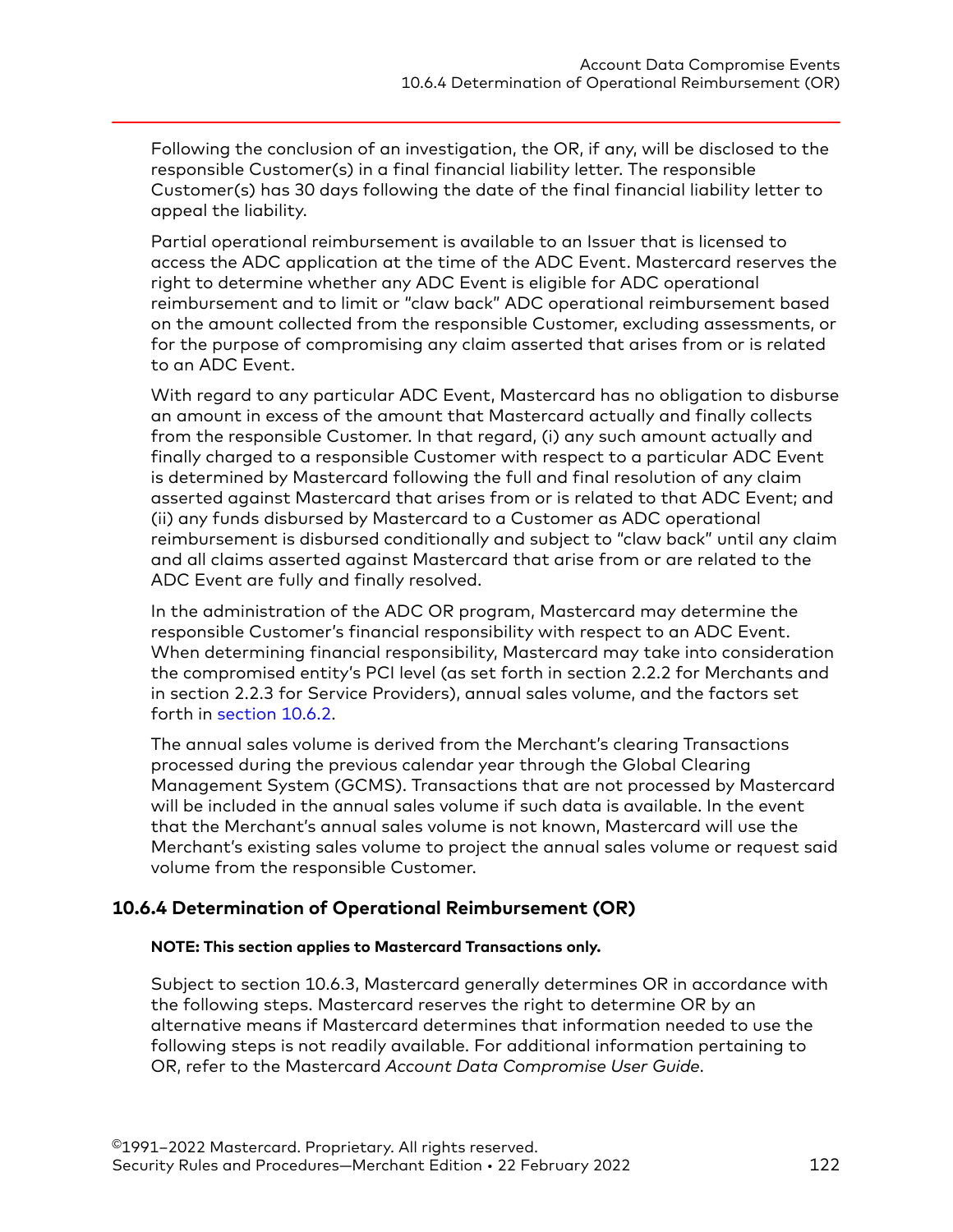- 1. Mastercard determines the number of at-risk Accounts per Issuer ICA number by type of Card. Accounts that have been disclosed in a previous ADC Alert in connection with a different ADC Event within 180 days prior to the publication of the ADC Alert for the ADC Event under review will be excluded from the calculation. Effective 31 December 2016, at-risk magnetic stripe-only Card Accounts (i.e., non-EMV chip Card Accounts) will be excluded from the calculation as well.
- 2. Mastercard multiplies the number of at-risk Accounts by an amount fixed by Mastercard from time to time.
- 3. From the results of Steps 1 and 2, Mastercard may subtract a fixed deductible (published in a Mastercard Announcement [AN] available on the Technical Resource Center on Mastercard Connect, or other Mastercard publication), to account for Card expirations and Card re-issuance cycles.
- 4. **United States Region Only**—For an ADC Event investigation opened by Mastercard on or after 1 October 2013, Mastercard will:
	- a. Halve the amount determined by Steps 1, 2, and 3, above, if the compromised entity is a U.S. Region Acquirer's Merchant located in the U.S. Region and Mastercard determines that (i) at least seventy-five percent (75%) of the Merchant's annual total Transaction count was processed through Hybrid POS Terminals; and (ii) at least seventy-five percent (75%) of the Transactions deemed by Mastercard to be within the scope of the ADC Event were processed through Hybrid POS Terminals; and (iii) the Merchant has not been identified by Mastercard as having experienced a different ADC Event during the twelve (12) months prior to the date of publication of the earliest ADC Alert for the subject ADC Event; and (iv) Mastercard determines that the Merchant was not storing Sensitive Authentication Data; or
	- b. Effective 1 October 2015, not assess OR if the compromised entity is a U.S. Region Acquirer's Merchant located in the U.S. Region and Mastercard determines that (i) at least ninety-five percent (95%) of the Merchant's annual total Transaction count was acquired through Hybrid POS Terminals; and (ii) at least ninety-five percent (95%) of the Transactions deemed by Mastercard to be within the scope of the ADC Event were acquired through Hybrid POS Terminals; and (iii) the Merchant has not been identified by Mastercard as having experienced a different ADC Event during the twelve (12) months prior to the date of publication of the earliest ADC Alert for the subject ADC Event; and (iv) Mastercard determines that the Merchant was not storing Sensitive Authentication Data.

For purposes of this Step 4, a Merchant's annual total Transaction count is determined based on the Merchant's clearing Transactions processed during the twelve (12) months prior to the date of publication of the ADC Alert through the GCMS. Transactions not processed by Mastercard are included in the annual Transaction count only if data pertaining to such Transactions is readily available to Mastercard. In the event that Mastercard is unable to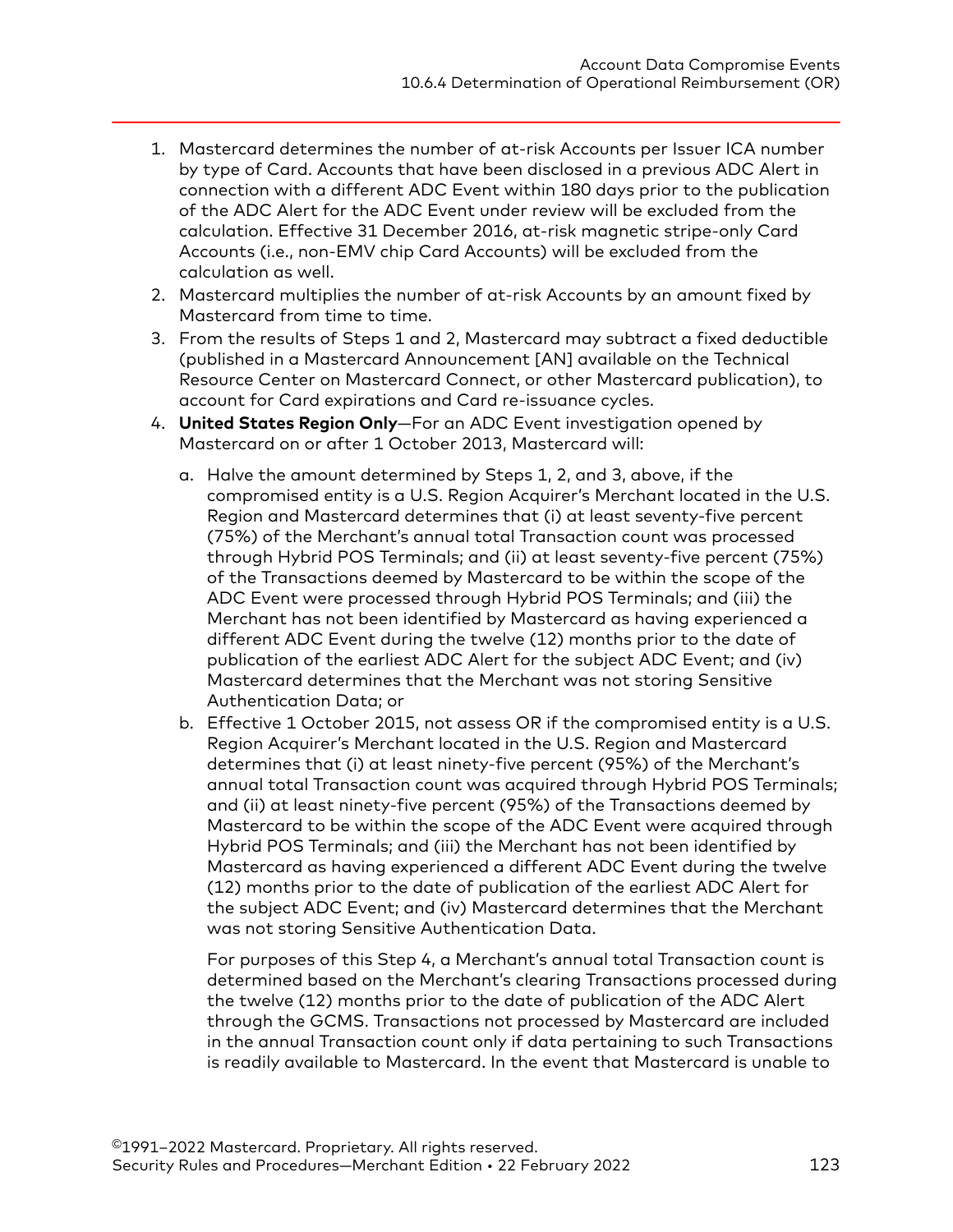readily determine the Merchant's actual annual total Transaction count, Mastercard may exercise its judgment to determine an annual total Transaction count. Mastercard may require an Acquirer to provide information to Mastercard for that purpose.

- 5. **United States Region Only**—For an ADC Event investigation opened by Mastercard on or after 1 October 2013, Mastercard will:
	- a. Halve the amount determined by Steps 1, 2, and 3, above, if the compromised entity is a U.S. Region Acquirer's Merchant located in the U.S. Region and Mastercard determines that (i) at least seventy-five percent (75%) of the Merchant's annual total Transaction count was Tokenized using a Token Service Provider; and (ii) at least twenty-five percent (25%) of the Transactions deemed by Mastercard to be within the scope of the ADC Event were processed as e-commerce Transactions; and (iii) the Merchant has not been identified by Mastercard as having experienced a different ADC Event during the twelve (12) months prior to the date of publication of the earliest ADC Alert for the subject ADC Event; and (iv) Mastercard determines that the Merchant was not storing Sensitive Authentication Data; or
	- b. Not assess OR if the compromised entity is a U.S. Region Acquirer's Merchant located in the U.S. Region and Mastercard determines that (i) at least ninety-five percent (95%) of the Merchant's annual total Transaction count was Tokenized using a Token Service Provider; and (ii) at least five percent (5%) of the Transactions deemed by Mastercard to be within the scope of the ADC Event were processed as e-commerce Transactions; and (iii) the Merchant has not been identified by Mastercard as having experienced a different ADC Event during the twelve (12) months prior to the date of publication of the earliest ADC Alert for the subject ADC Event; and (iv) Mastercard determines that the Merchant was not storing Sensitive Authentication Data.
- 6. **All Regions Other than the U.S. Region**—For an ADC Event investigation opened by Mastercard on or after 1 December 2014, Mastercard will determine OR in the manner set forth in Step 4, above, provided the requisite percentage of processed Transactions were processed through Hybrid POS Terminals.

#### **10.6.5 Determination of Fraud Recovery (FR)**

#### **NOTE: This section applies to Mastercard Transactions only.**

Mastercard determines FR in the manner set forth in this section.

Subject to section 10.6.3, Mastercard determines an amount of incremental counterfeit fraud attributable to an ADC Event based on the fraud data reported to the Fraud and Loss Database. As used in the immediately preceding sentence, the word "incremental counterfeit fraud" means counterfeit fraud incremental to the counterfeit fraud that Mastercard determines would have been expected to occur had the ADC Event not occurred. Effective 31 December 2016, at-risk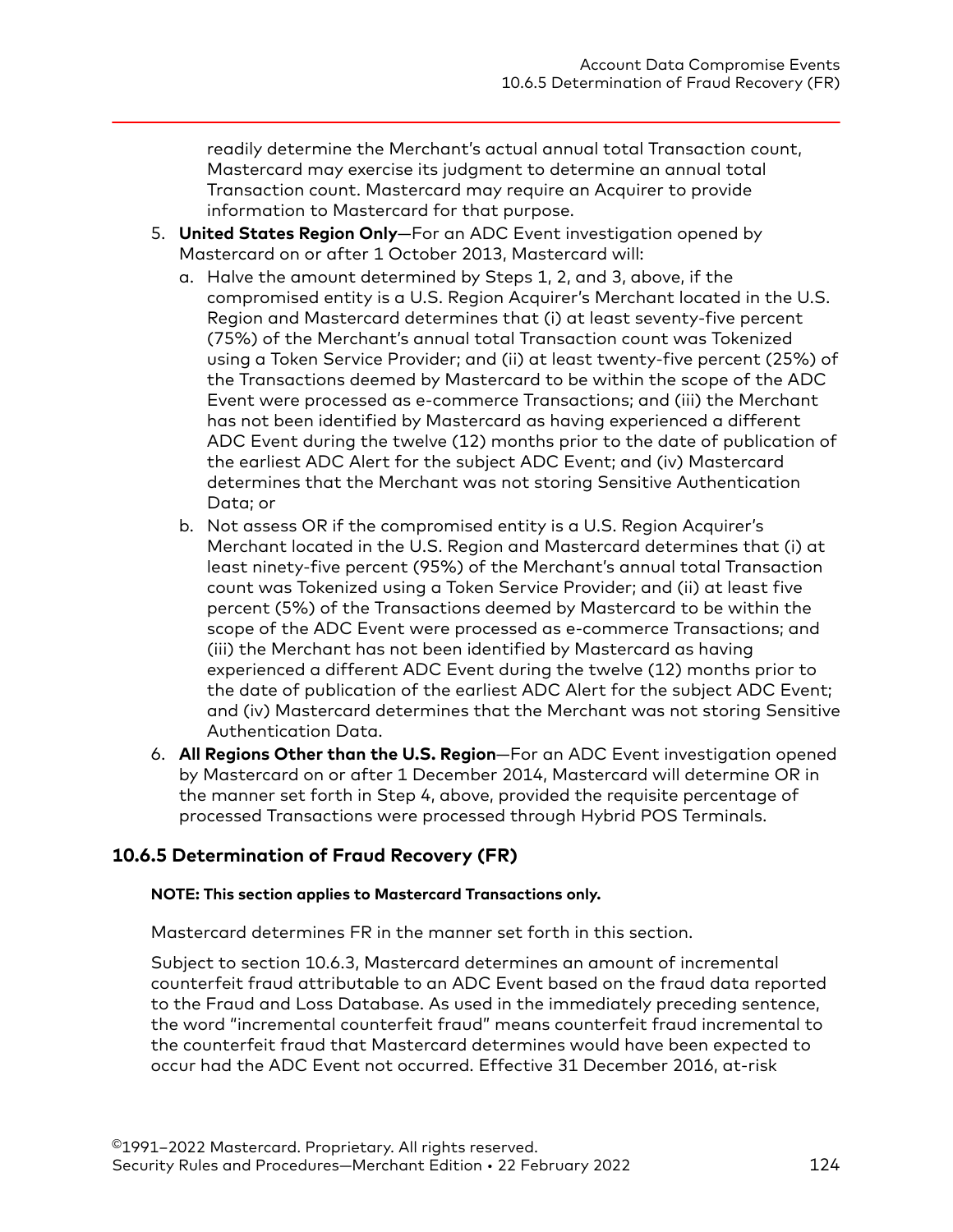Accounts issued on magnetic stripe-only Cards ("magnetic stripe-only Card Accounts") will be excluded from this determination and ineligible for FR. For additional information pertaining to FR, refer to the Mastercard *Account Data Compromise User Guide*.

**NOTE: If the fraud type reported to the Fraud and Loss Database for one or more fraud Transactions is changed after Mastercard has calculated the ADC fraud recovery amount, Mastercard does not recalculate the ADC fraud recovery amount.**

The calculation of FR uses an "at-risk time frame." The at-risk time frame may be known or unknown.

#### **Known At-risk Time Frame**

The at-risk time frame is "known" if Mastercard is able to determine a period of time during which Accounts were placed at risk of use in fraudulent Transactions due to or in connection with an ADC Event or Potential ADC Event. In such event, the at-risk time frame for an Account number commences as of the date that Mastercard determines that Account became at risk, and ends on the date specified in the first ADC Alert pertaining to that ADC Event or Potential ADC Event disclosing that Account number. The number of days that the Issuer has to report fraudulent Transactions to the Fraud and Loss Database associated with an Account number disclosed in an ADC Alert is specified in the Alert; an Issuer is ineligible to receive FR associated with a fraudulent Transaction arising from use of an Account number if that fraudulent Transaction is not timely reported to the Fraud and Loss Database. Mastercard will determine the number of days that the Issuer has to report fraudulent Transactions to the Fraud and Loss Database for a disclosed Account number as follows:

• If Mastercard publishes an ADC Alert before Mastercard has received a final PFI report concerning the ADC Event or Potential ADC Event, then that ADC Alert will specify whether the Issuer has 30, 45, or 60 days to report fraudulent Transactions to the Fraud and Loss Database.

**NOTE: As set forth in Chapter 5 of the** *ADC User's Guide***, Mastercard determines the number of days in which an Issuer must report fraudulent Transactions to the Fraud and Loss Database based on the number of Accounts placed at risk in the ADC Event or Potential ADC Event: (i) if an ADC Event or Potential ADC Event placed 30,000 to 1,000,000 Accounts at risk, then the number of days will be 30; (ii) if an ADC Event or Potential ADC Event placed 1,000,000 to 5,000,000 Accounts at risk, then the number of days will be 45; or (iii) if an ADC Event or Potential ADC Event placed at least 5,000,000 Accounts at risk, then the number of days will be 60.**

• If Mastercard publishes an ADC Alert after Mastercard has received a final PFI report concerning the ADC Event or Potential ADC Event and a previous ADC Alert concerning the ADC Event has been published by Mastercard, then that ADC Alert will specify whether the Issuer has 20, 35, or 50 days to report fraudulent Transactions to the Fraud and Loss Database.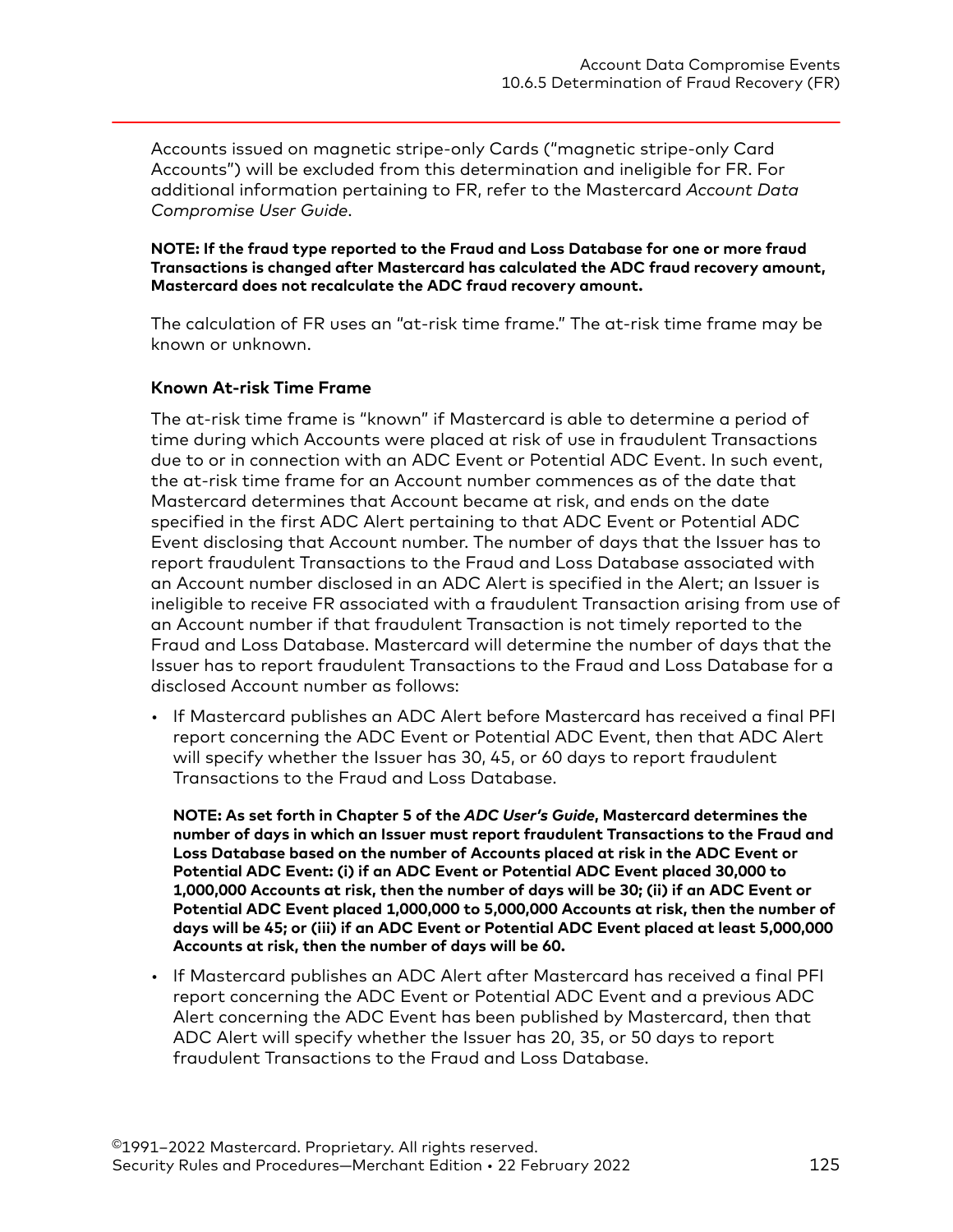**NOTE: As set forth in Chapter 5 of the** *ADC User's Guide***, Mastercard determines the number of days in which an Issuer must report fraudulent Transactions to the Fraud and Loss Database based on the number of Accounts placed at risk in the ADC Event or Potential ADC Event: (i) if an ADC Event or Potential ADC Event placed 30,000 to 1,000,000 Accounts at risk, then the number of days will be 20; (ii) if an ADC Event or Potential ADC Event placed 1,000,000 to 5,000,000 Accounts at risk, then the number of days will be 35; or (iii) if an ADC Event or Potential ADC Event placed at least 5,000,000 Accounts at risk, then the number of days will be 50.**

#### **Unknown At-risk Time Frame**

The at-risk time frame is "unknown" if Mastercard is unable to readily determine a known at-risk time frame. In such event, an at-risk time frame for an Account number commences twelve (12) months prior to the date of publication of the first ADC Alert for the ADC Event or Potential ADC Event that discloses that Account number, and ends on the date specified in that ADC Alert. The number of days that the Issuer has to report fraudulent Transactions to the Fraud and Loss Database associated with an Account number disclosed in an ADC Alert is specified in the Alert; an Issuer is ineligible to receive FR associated with a fraudulent Transaction arising from use of an Account number if that fraudulent Transaction is not timely reported to the Fraud and Loss Database. Mastercard will determine the number of days that the Issuer has to report fraudulent Transactions to the Fraud and Loss Database for a disclosed Account number as follows:

• If Mastercard publishes an ADC Alert before Mastercard has received a final PFI report concerning the ADC Event or Potential ADC Event, then that ADC Alert will specify whether the Issuer has 30, 45, or 60 days to report fraudulent Transactions to the Fraud and Loss Database.

**NOTE: As set forth in Chapter 5 of the** *ADC User's Guide***, Mastercard determines the number of days in which an Issuer must report fraudulent Transactions to the Fraud and Loss Database based on the number of Accounts placed at risk in the ADC Event or Potential ADC Event: (i) if an ADC Event or Potential ADC Event placed 30,000 to 1,000,000 Accounts at risk, then the number of days will be 30; (ii) if an ADC Event or Potential ADC Event placed 1,000,000 to 5,000,000 Accounts at risk, then the number of days will be 45; or (iii) if an ADC Event or Potential ADC Event placed at least 5,000,000 Accounts at risk, then the number of days will be 60.**

• If Mastercard publishes an ADC Alert after Mastercard has received a final PFI report concerning the ADC Event or Potential ADC Event and a previous ADC Alert concerning the ADC Event has been published by Mastercard, then that ADC Alert will specify whether the Issuer has 20, 35, or 50 days to report fraudulent Transactions to the Fraud and Loss Database.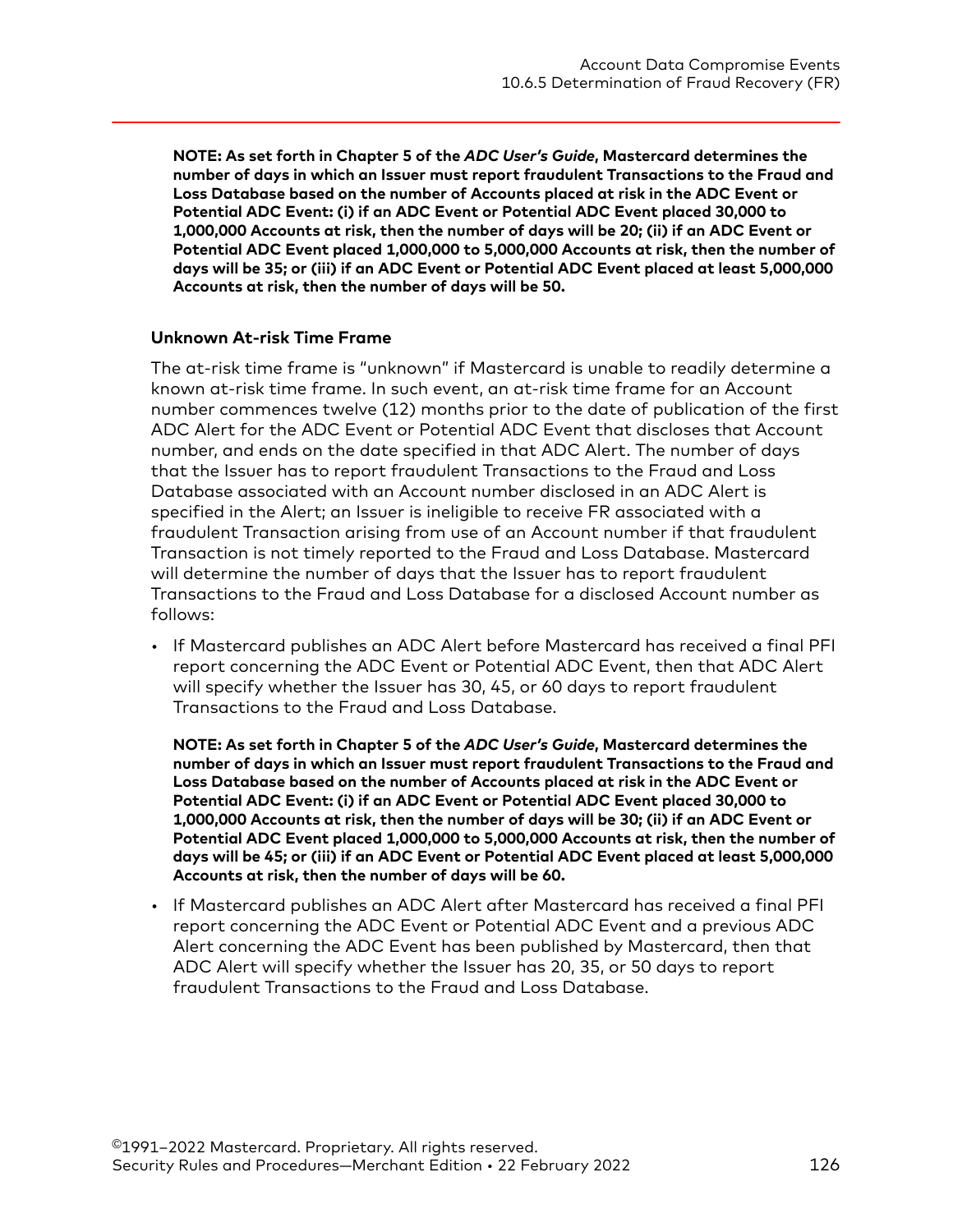**NOTE: As set forth in Chapter 5 of the** *ADC User's Guide***, Mastercard determines the number of days in which an Issuer must report fraudulent Transactions to the Fraud and Loss Database based on the number of Accounts placed at risk in the ADC Event or Potential ADC Event: (i) if an ADC Event or Potential ADC Event placed 30,000 to 1,000,000 Accounts at risk, then the number of days will be 20; (ii) if an ADC Event or Potential ADC Event placed 1,000,000 to 5,000,000 Accounts at risk, then the number of days will be 35; or (iii) if an ADC Event or Potential ADC Event placed at least 5,000,000 Accounts at risk, then the number of days will be 50.**

#### **Accounts Disclosed for Different ADC Events**

An Account number disclosed in an ADC Alert in connection with a different ADC Event during the 180 calendar days prior to the earliest disclosure of that Account number in an ADC Alert published in connection with the subject ADC Event is not eligible for ADC fraud recovery for the subject ADC Event.

#### **Chargeback Deduction**

In addition, a standard deductible, published from time to time, is applied to compensate for chargeback recoveries on Transactions using at-risk Account numbers.

#### **Chip Liability Shift Impact**

Account numbers with incremental counterfeit fraud that qualify for Issuer chargeback under message reason code 4870 or 70 (Chip Liability Shift) will be removed from consideration during the ADC fraud recovery calculation process.

For additional information regarding the criteria used by Mastercard in determining the at-risk time frame, refer to Chapter 5 of the *ADC User's Guide*.

#### **United States Region Only**—Mastercard will:

For an ADC Event investigation opened by Mastercard on or after 1 October 2013:

- 1. Halve the FR, if the compromised entity is a U.S. Region Acquirer's Merchant located in the U.S. Region and Mastercard determines that (i) at least seventyfive percent (75%) of the Merchant's annual total Transaction count was processed through Hybrid POS Terminals; and (ii) at least seventy-five percent (75%) of the Transactions deemed by Mastercard to be within the scope of the ADC Event were processed through Hybrid POS Terminals; and (iii) the Merchant has not been identified by Mastercard as having experienced a different ADC Event during the twelve (12) months prior to the date of publication of the earliest ADC Alert for the subject ADC Event; and (iv) Mastercard determines that the Merchant was not storing Sensitive Authentication Data; or
- 2. Effective 1 October 2015, not assess FR if the compromised entity is a U.S. Region Acquirer's Merchant located in the U.S. Region and Mastercard determines that (i) at least ninety-five percent (95%) of the Merchant's annual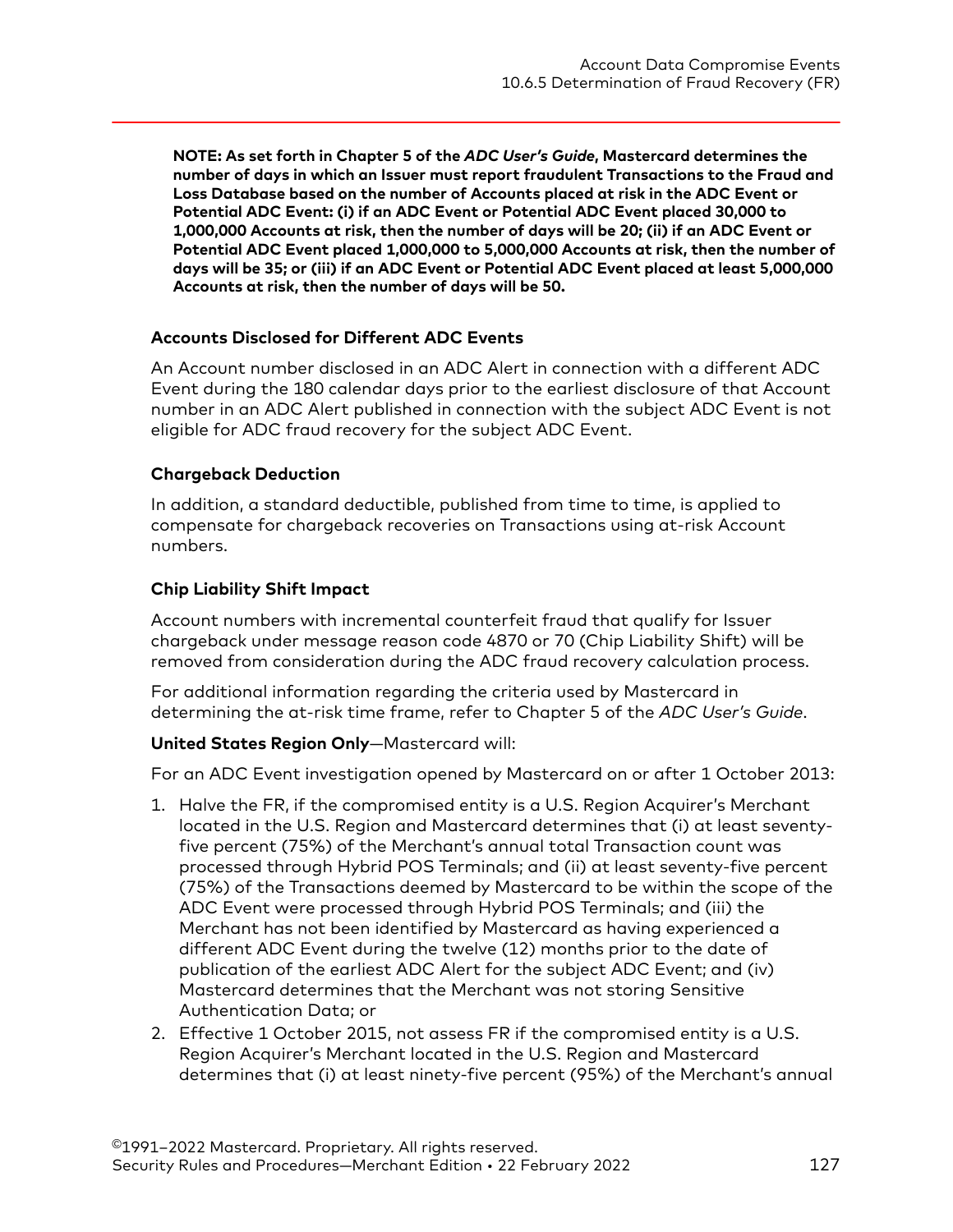total Transaction count was acquired through Hybrid POS Terminals; and (ii) at least ninety-five percent (95%) of the Transactions deemed by Mastercard to be within the scope of the ADC Event were acquired through Hybrid POS Terminals; and (iii) the Merchant has not been identified by Mastercard as having experienced a different ADC Event during the twelve (12) months prior to the date of publication of the earliest ADC Alert for the subject ADC Event; and (iv) Mastercard determines that the Merchant was not storing Sensitive Authentication Data.

For purposes of this subsection, a Merchant's annual total Transaction count is determined based on the Merchant's clearing Transactions processed during the twelve (12) months prior to the date of publication of the ADC Alert through the GCMS. Transactions not processed by Mastercard are included in the annual Transaction count only if data pertaining to such Transactions is readily available to Mastercard. In the event that Mastercard is unable to readily determine the Merchant's actual annual total Transaction count, Mastercard may exercise its judgment to determine an annual total Transaction count. Mastercard may require an Acquirer to provide information to Mastercard for that purpose.

**All Regions Other than the U.S. Region**—For an ADC Event investigation opened by Mastercard on or after 1 December 2014, Mastercard will determine FR in the manner set forth in the subsection above pertaining to the U.S. Region, provided the requisite percentage of processed Transactions were processed through Hybrid POS Terminals.

## **10.7 Assessments and/or Disqualification for Noncompliance**

If the Customer fails to comply with the procedures set forth in this Chapter 10, Mastercard may impose an assessment of up to USD 25,000 a day for each day that the Customer is noncompliant and/or disqualify the Customer from participating as a recipient of ADC operational reimbursement and fraud recovery disbursements, whether such disbursements are made in connection with the subject ADC Event or any other ADC Event, from the date that Mastercard provides the Customer with written notice of such disqualification until Mastercard determines that the Customer has resolved all compliance issues in this Chapter 10.

## **10.8 Final Financial Responsibility Determination**

Upon completion of its investigation, if Mastercard determines that a Customer bears financial responsibility for an ADC Event or Potential ADC Event, Mastercard will notify the responsible Customer of such determination and, either contemporaneous with such notification or thereafter, specify the amount of the Customer's financial responsibility for the ADC Event or Potential ADC Event.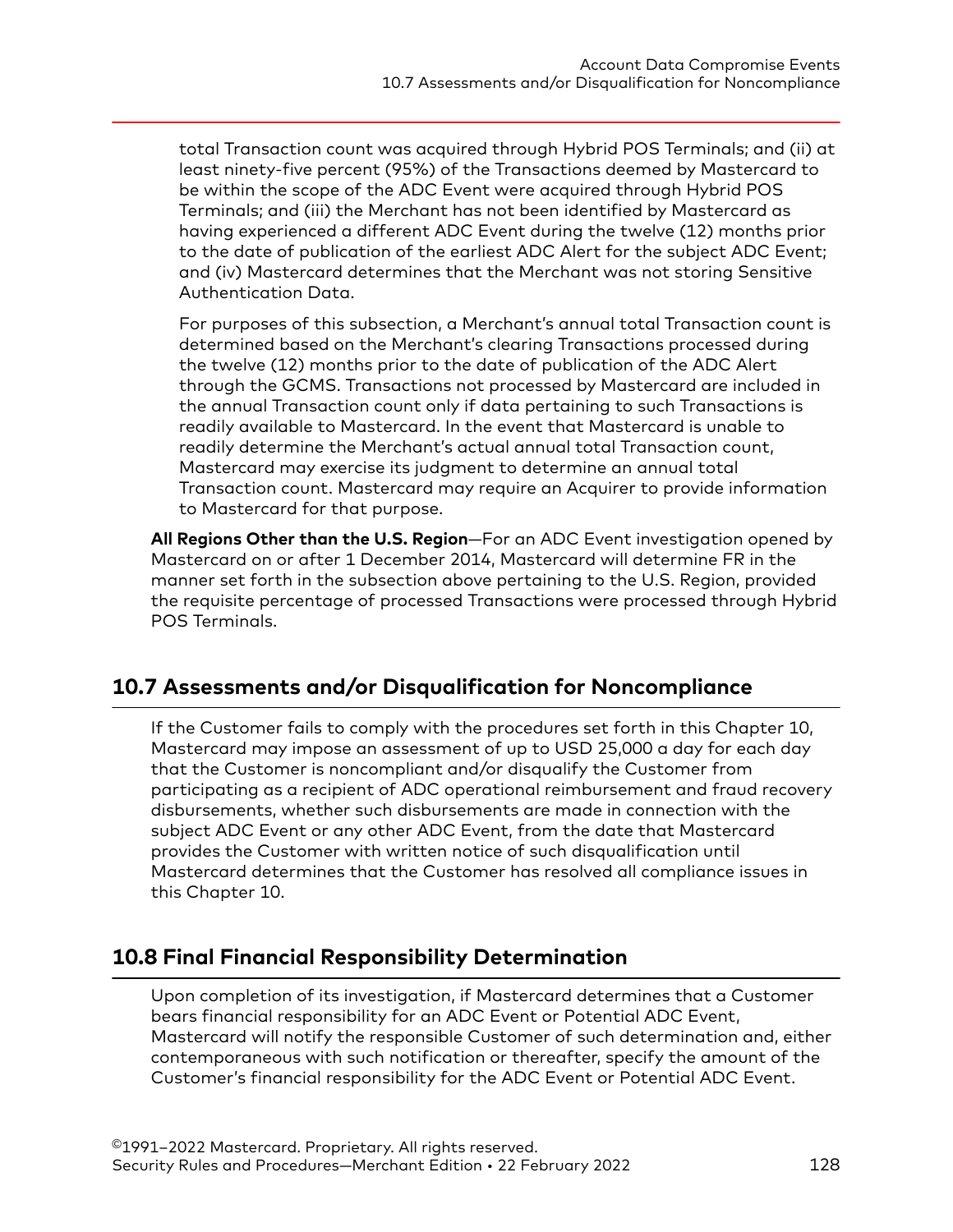The responsible Customer has thirty (30) calendar days from the date of such notification of the amount of the Customer's financial responsibility to submit a written appeal to Mastercard, together with any documentation and/or other information that the Customer wishes Mastercard to consider in connection with the appeal. Only an appeal that both contends that the Mastercard financial responsibility determination was not in accordance with the Standards and specifies with particularity the basis for such contention will be considered. Mastercard will assess a non-refundable USD 500 fee to consider and act on a request for review of an appeal.

If the appeal is timely and meets these criteria, Mastercard will consider the appeal and the documentation and/or other information submitted therewith in determining whether or not the Mastercard final financial responsibility determination was made in accordance with the Standards. An appeal that is not timely or does not meet these criteria will not be considered. The Mastercard decision with respect to an appeal is final and there are no additional internal appeal rights.

After reviewing the appeal, Mastercard will notify the responsible Customer of the appeal decision. If Mastercard denies or does not act on the appeal, Mastercard will debit the responsible Customer's MCBS account on the date specified in the appeal decision notification letter.

This section does not relieve a Customer of any responsibility set forth in sections 10.3 and 10.4, including the responsibility to submit to Mastercard on a continuing basis throughout the pendency of the Mastercard investigation the information required by those sections. If Mastercard determines that a Customer knew or should have known with reasonable diligence of documents or other information that the Customer was required to submit to Mastercard during the pendency of the Mastercard investigation in accordance with section 10.3 or 10.4, but failed to do so, such documents or other information will not be considered by Mastercard in deciding the appeal.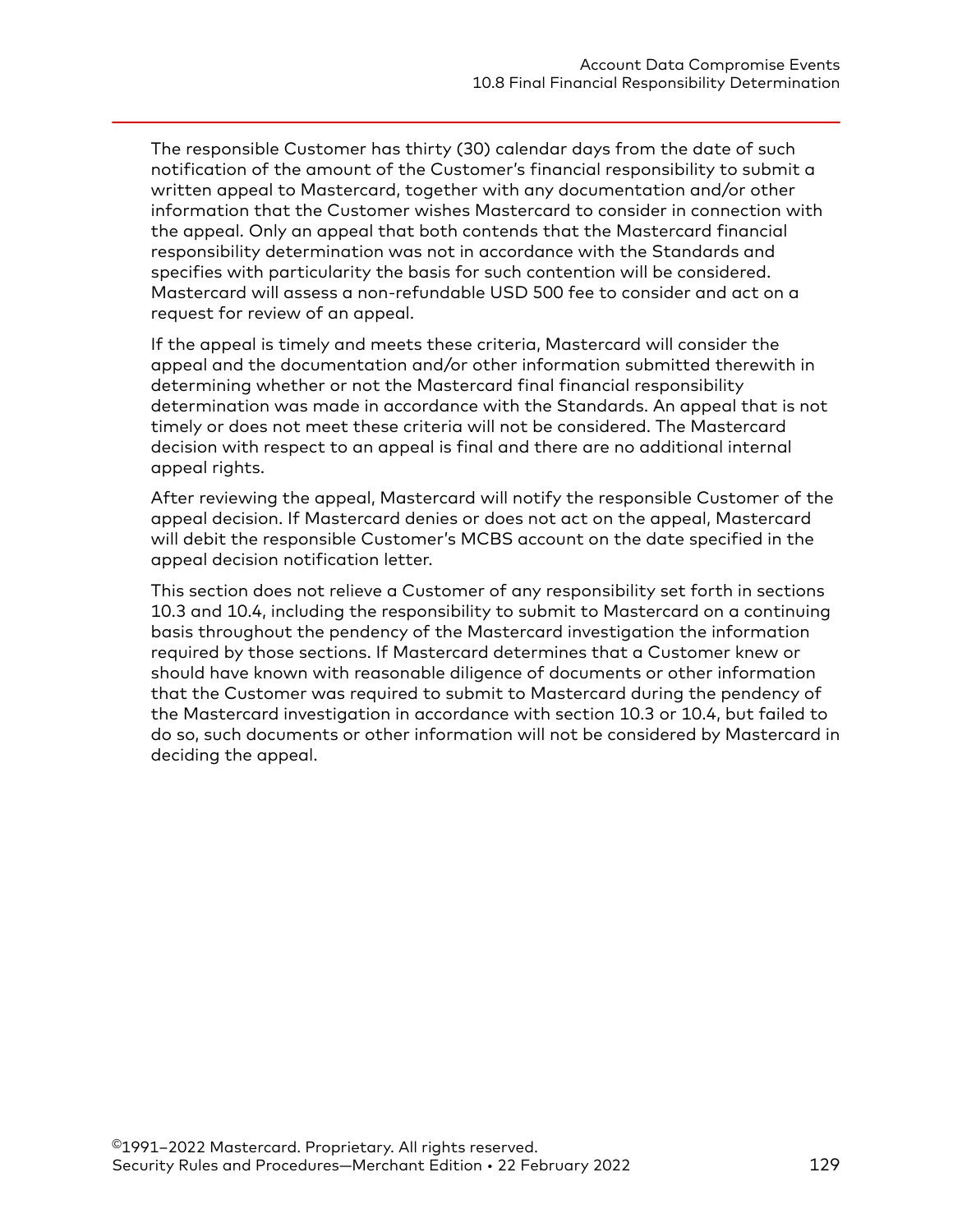## **Chapter 11 MATCH System**

*This chapter is for Acquirer personnel responsible for investigating and signing potential new Merchants and for adding Merchants to the Mastercard Alert to Control High-risk (Merchants) (MATCH™) system.*

| 11.1.2 How does MATCH Search when Conducting an Inquiry? 132 |  |
|--------------------------------------------------------------|--|
|                                                              |  |
|                                                              |  |
|                                                              |  |
|                                                              |  |
|                                                              |  |
|                                                              |  |
|                                                              |  |
|                                                              |  |
|                                                              |  |
|                                                              |  |
|                                                              |  |
|                                                              |  |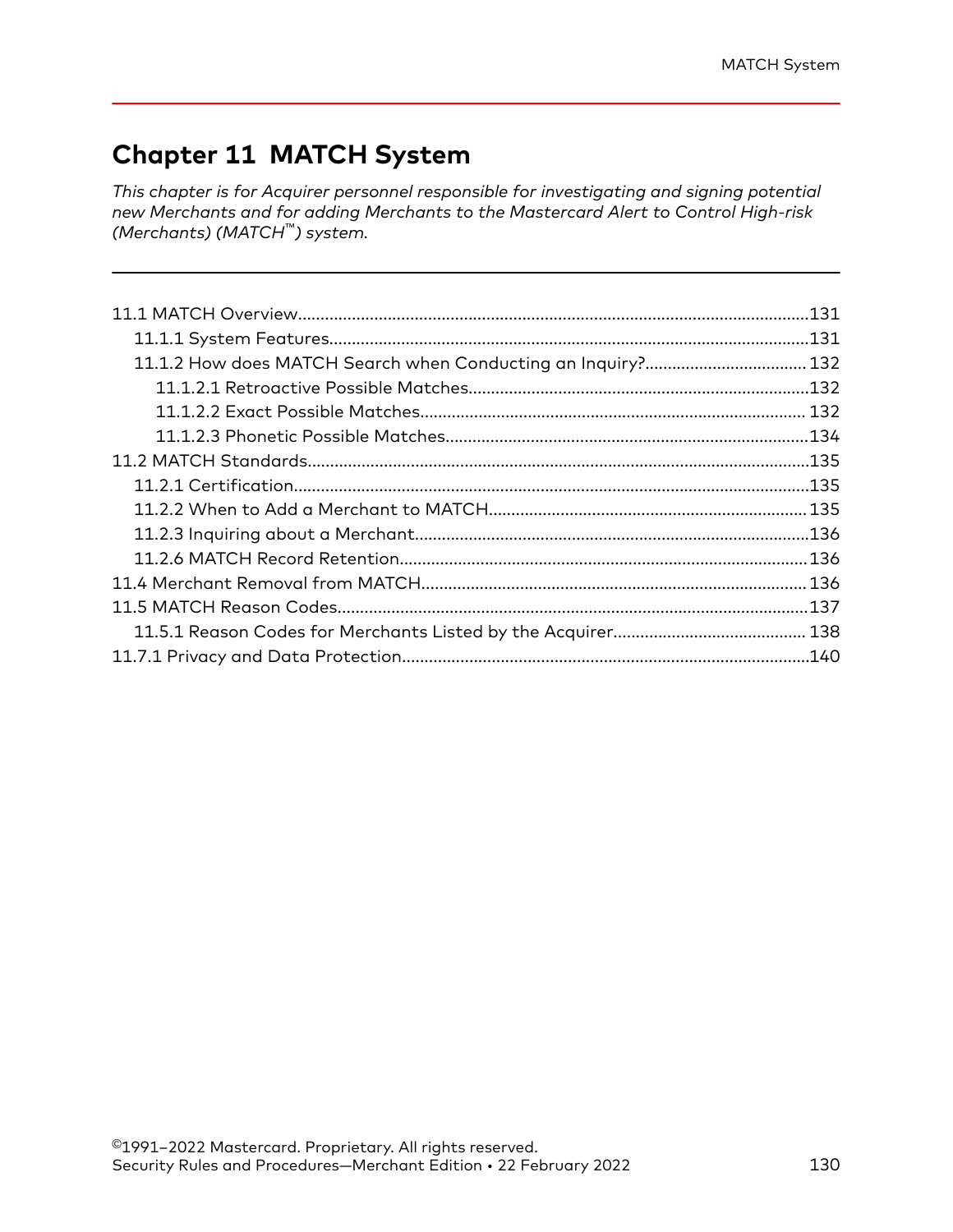### <span id="page-130-0"></span>**11.1 MATCH Overview**

The Mastercard Alert to Control High-risk (Merchants) (MATCH™) system is designed to provide Acquirers with the opportunity to develop and review enhanced or incremental risk information before entering into a Merchant Agreement. MATCH is a mandatory system for Mastercard Acquirers unless excused by Mastercard or prohibited by law. The MATCH database includes information about certain Merchants (and their owners) that an Acquirer has terminated.

When an Acquirer considers signing a Merchant, MATCH can help the Acquirer assess whether the Merchant was terminated by another Acquirer due to circumstances that could affect the decision whether to acquire for this Merchant and, if a decision is made to acquire, whether to implement specific action or conditions with respect to acquiring.

#### **11.1.1 System Features**

MATCH uses Customer-reported information regarding Merchants and their owners to offer Acquirers the following fraud detection features and options for assessing risk:

- Acquirers may add and search for information regarding up to five principal and associate business owners for each Merchant.
- Acquirers may designate regions and countries for database searches.
- MATCH uses multiple fields to determine possible matches.
- MATCH edits specific fields of data and reduces processing delays by notifying inquiring Customers of errors as records are processed.
- MATCH supports retroactive alert processing of data residing on the database for up to 360 days.
- Acquirers determine whether they want to receive inquiry matches, and if so, the type of information that the system returns.
- MATCH processes data submitted by Acquirers once a day and provides daily detail response files.
- Acquirers may add the name of the Service Provider associated with signing the Merchant.
- Acquirers may access MATCH data in real time using MATCH Online or the Open Application Programming Interface (Open API).
- Acquirers may submit and receive bulk data using Batch and Import file operations.
- Acquirers may add and search for information regarding Merchant uniform resource locator (URL) website addresses.

Through direct communication with the listing Acquirer, an inquiring Acquirer may determine whether the Merchant inquired of is the same Merchant previously reported to MATCH, terminated, or inquired about within the past 360 days. The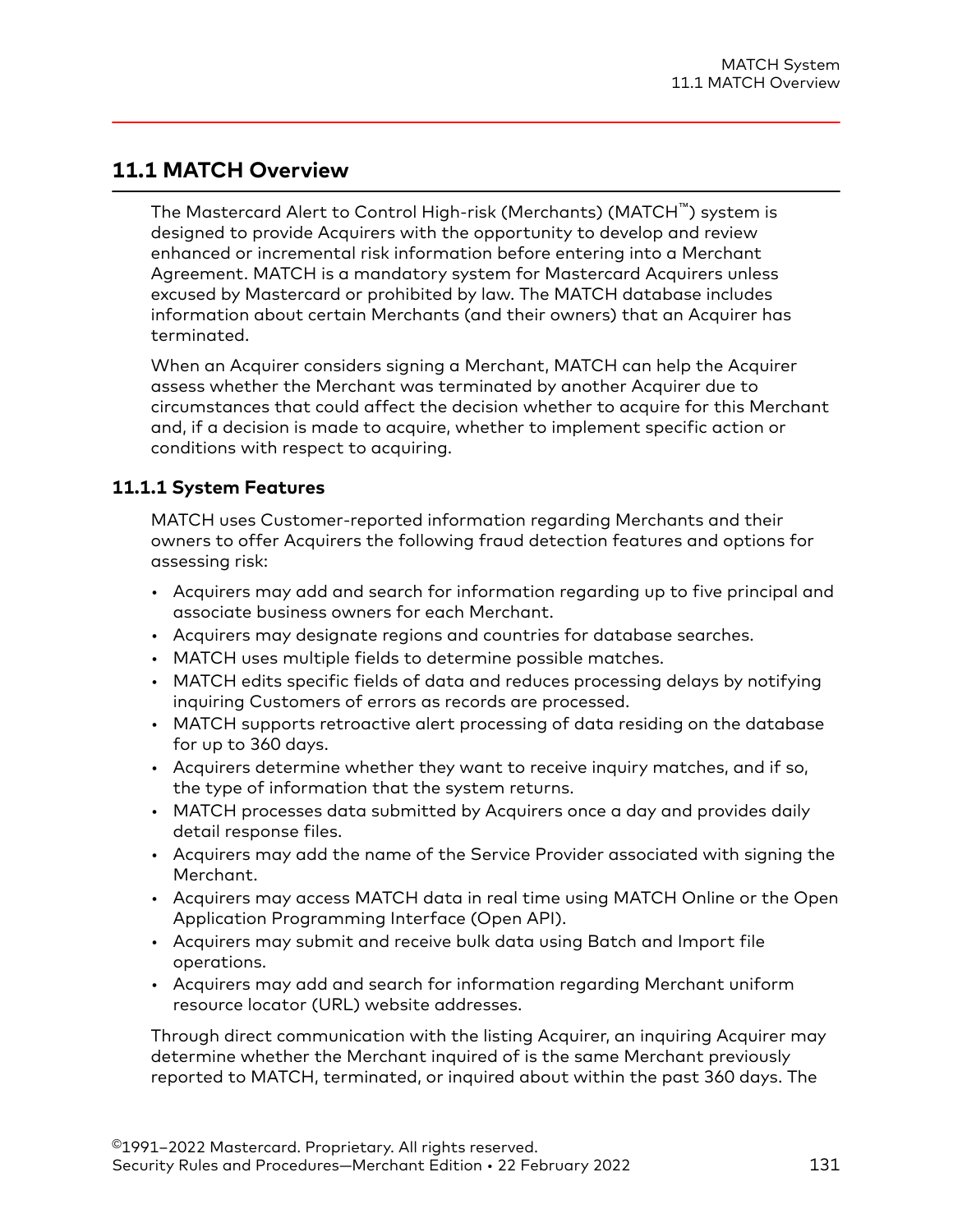<span id="page-131-0"></span>inquiring Acquirer must then determine whether additional investigation is appropriate, or if it should take other measures to address risk issues.

#### **11.1.2 How does MATCH Search when Conducting an Inquiry?**

MATCH searches the database for possible matches between the information provided in the inquiry and the following:

- Information reported and stored during the past five years
- Other inquiries during the past 360 days

MATCH searches for exact possible matches and phonetic possible matches.

**NOTE: All MATCH responses reflecting that inquiry information is resident on MATCH are deemed "possible matches" because of the nature of the search mechanisms employed and the inability to report a true and exact match with absolute certainty.**

**NOTE: There are two types of possible matches, including a data match (for example, name-to-name, address-to-address) and a phonetic (sound-alike) match made using special software.**

**NOTE: For convenience only, the remainder of this manual may sometimes omit the word "possible" when referring to "possible matches" or "a possible match."**

The Acquirer determines the number of phonetic matches—one to nine—that will cause a possible match to be trustworthy.

MATCH returns the first 100 responses for each inquiry submitted by an Acquirer. MATCH returns all terminated Merchant MATCH responses regardless of the number of possible matches.

#### **11.1.2.1 Retroactive Possible Matches**

If the information in the original inquiry finds new possible matches of a Merchant or inquiry record in the MATCH database added since the original inquiry was submitted and this information has not been previously reported to the Acquirer at least once within the past 360 days, the system returns a **retroactive** possible match response.

#### **11.1.2.2 Exact Possible Matches**

MATCH finds an exact possible match when data in an inquiry record matches data on the MATCH system letter-for-letter, number-for-number, or both. An exact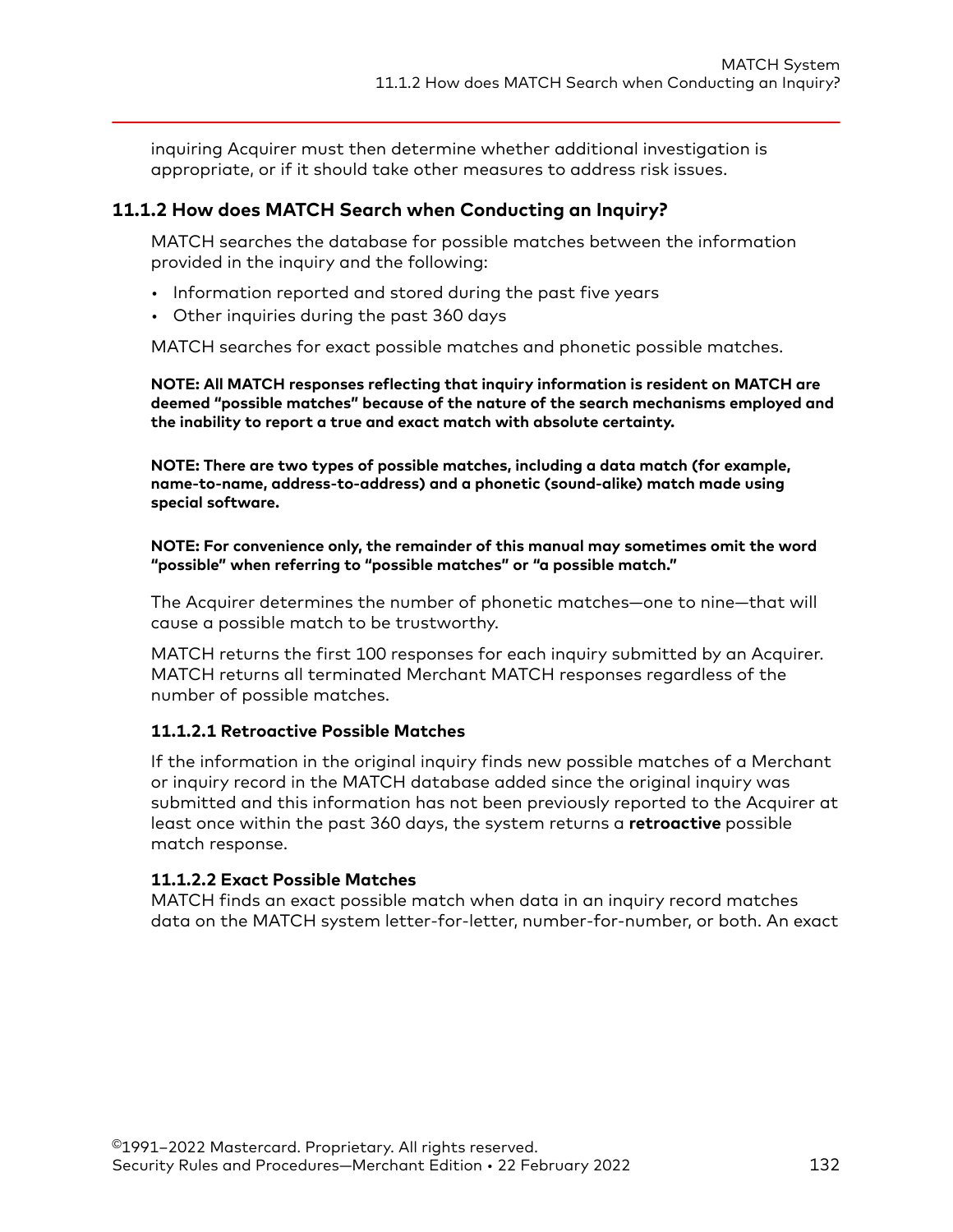<span id="page-132-0"></span>match to any of the following data results in a possible match response from Mastercard.

| <b>Field</b>                           | ÷         | <b>Field</b>          | ÷.  | <b>Field</b>              | Ξ   | Match          |
|----------------------------------------|-----------|-----------------------|-----|---------------------------|-----|----------------|
| Merchant Name                          |           |                       |     |                           | $=$ | $\sqrt{ }$     |
| Doing Business as (DBA)<br>Name        |           |                       |     |                           |     | $=$ $\sqrt{ }$ |
| Phone Number (Merchant)                |           |                       |     |                           | $=$ | √              |
| Alternate Phone Number<br>(Merchant)   |           |                       |     |                           | $=$ | $\sqrt{ }$     |
| Merchant National Tax ID               | $+$       | Country               |     |                           |     | $=$ $\sqrt{ }$ |
| Merchant State Tax ID                  | $\ddot{}$ | State                 |     |                           | $=$ | $\sqrt{ }$     |
| <b>Merchant Street Address</b>         | $+$       | City                  | $+$ | State <sup>1</sup>        | $=$ | $\sqrt{ }$     |
| <b>Merchant Street Address</b>         | $\ddot{}$ | City                  | $+$ | Country <sup>2</sup>      |     | $=$ $\sqrt{ }$ |
| Merchant URL Website<br>Address        | $\ddot{}$ | City                  | $+$ | Country                   |     | $=$ $\sqrt{ }$ |
| Principal Owner's (PO) First<br>Name   | $+$       | Last Name             |     |                           |     | $=$ $\sqrt{ }$ |
| PO Phone Number                        |           |                       |     |                           |     | $=$ $\sqrt{ }$ |
| Alternate Phone Number<br>(PO)         |           |                       |     |                           |     | $=$ $\sqrt{ }$ |
| PO Social Security Number <sup>1</sup> |           |                       |     |                           |     | $=$ $\sqrt{ }$ |
| PO National ID <sup>2</sup>            |           |                       |     |                           |     | $=$ $\sqrt{ }$ |
| PO Street Address (lines 1<br>and $2)$ | $+$       | PO City               | $+$ | PO State $^1$             |     | $=$ $\sqrt{ }$ |
| PO Street Address (lines 1<br>and $2)$ | $+$       | PO City               |     | + PO Country <sup>2</sup> |     | $=$ $\sqrt{ }$ |
| PO Driver's License (DL)<br>Number     | $+$       | DL State <sup>1</sup> |     |                           | $=$ | $\sqrt{ }$     |

#### **Table 11.1—Exact Possible Match Criteria**

 $1$  If country is USA.

<sup>2</sup> If country is not USA.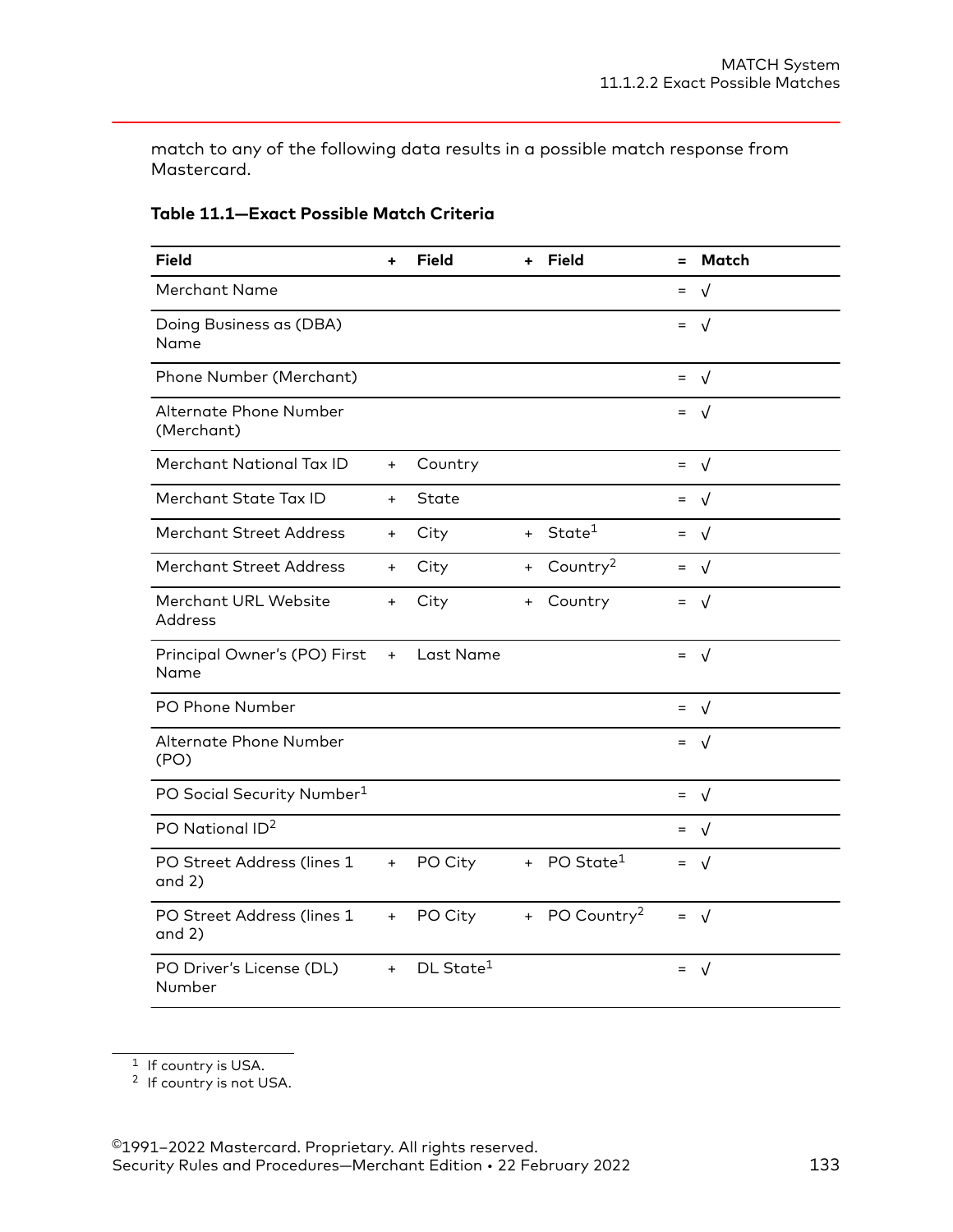<span id="page-133-0"></span>

| Field                                                | + Field | + Field | = Match        |
|------------------------------------------------------|---------|---------|----------------|
| PO Driver's License Number + DL Country <sup>2</sup> |         |         | $=$ $\sqrt{ }$ |

**NOTE: MATCH uses Street, City, and State if the Merchant's country is USA; otherwise, Street, City, and Country are used.**

**NOTE: Acquirers must populate the Merchant URL Website Address field when performing an inquiry of an electronic commerce (e-commerce) Merchant.**

#### **11.1.2.3 Phonetic Possible Matches**

The MATCH system converts certain alphabetic data, such as Merchant Name and Principal Owner Last Name to a phonetic code. The phonetic code generates matches on words that sound alike, such as "Easy" and "EZ." The phonetic matching feature of the system also matches names that are not necessarily a phonetic match but might differ because of a typographical error, such as "Rogers" and "Rokers," or a spelling variation, such as "Lee," "Li," and "Leigh."

MATCH evaluates the following data to determine a phonetic possible match.

| <b>Field</b>                         | ÷         | Field     | $\ddot{}$ | Field                   | $\equiv$        | <b>Match</b> |
|--------------------------------------|-----------|-----------|-----------|-------------------------|-----------------|--------------|
| Merchant Name                        |           |           |           |                         | $=$             | $\sqrt{ }$   |
| Doing Business As (DBA) Name         |           |           |           |                         | $=$             | $\sqrt{ }$   |
| Merchant Street Address              | $+$       | City      | $+$       | State <sup>3</sup>      | $=$             | $\sqrt{ }$   |
| <b>Merchant Street Address</b>       | $\ddot{}$ | City      | $+$       | Country <sup>4</sup>    | $=$             | √            |
| Principal Owner's (PO) First<br>Name | $+$       | Last Name |           |                         | $=$             | $\sqrt{ }$   |
| PO Street Address (lines 1 and<br>2) | $+$       | PO City   |           | + PO State <sup>3</sup> | $=$             | $\sqrt{ }$   |
| PO Street Address (lines 1 and<br>2) | $+$       | PO City   | $+$       | PO Country <sup>4</sup> | $\quad \  \  =$ | $\sqrt{ }$   |

#### **Table 11.2—Phonetic Possible Match Criteria**

**NOTE: MATCH uses Street, City, and State if the Merchant's country is USA; otherwise, Street, City, and Country are used.**

<sup>&</sup>lt;sup>3</sup> If country is USA.

<sup>4</sup> If country is not USA.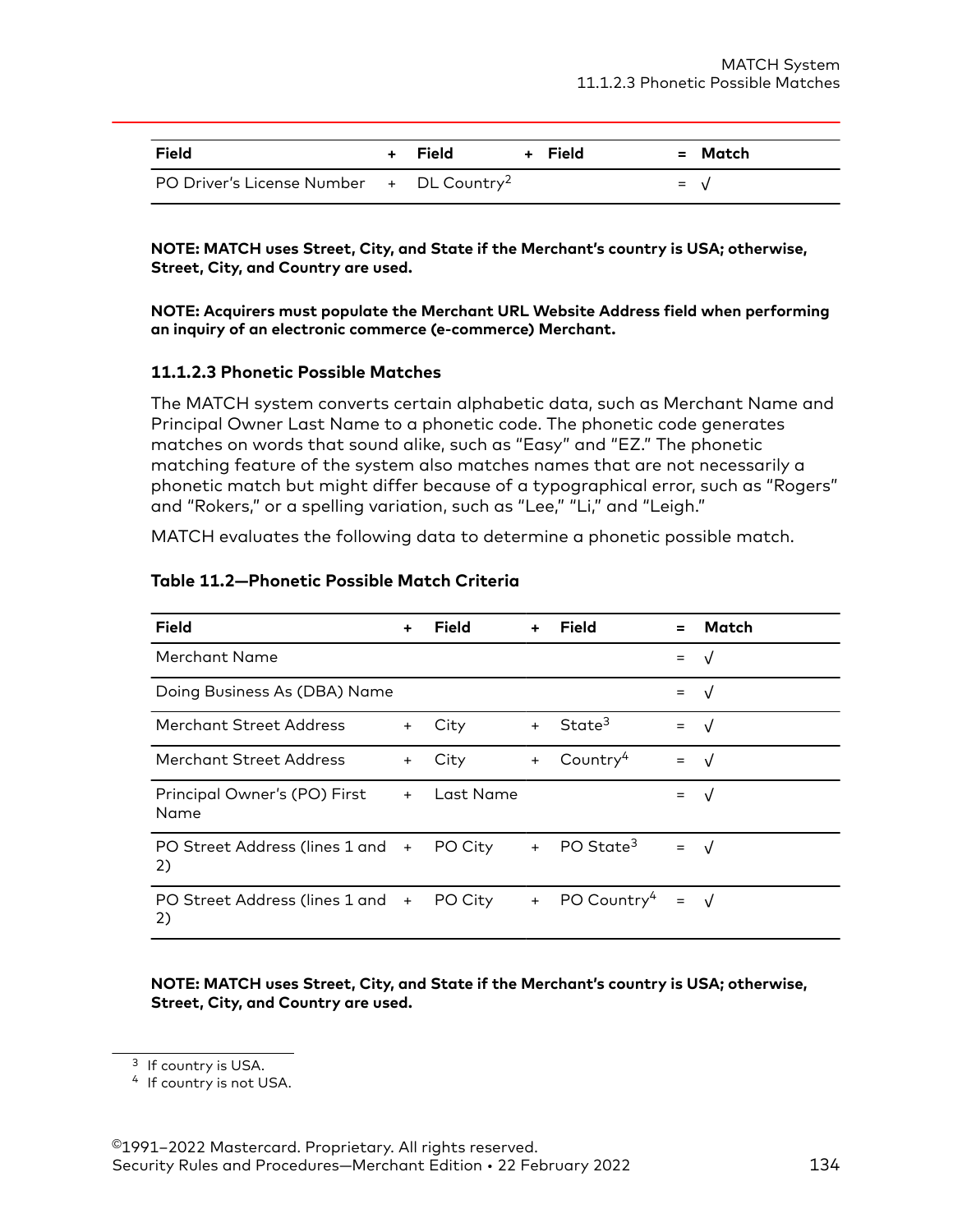## <span id="page-134-0"></span>**11.2 MATCH Standards**

Mastercard mandates that all Acquirers with Merchant activity use MATCH.<sup>5</sup> To use means both to:

- Add information about a Merchant that is terminated while or because a circumstance exists (See section 11.2.2), and
- Inquire against the MATCH database

Customers must act diligently, reasonably, and in good faith to comply with MATCH Standards.

#### **11.2.1 Certification**

Each Acquirer that conducts Merchant acquiring Activity must be certified by Mastercard to use MATCH because it is a mandatory system. An Acquirer that does not comply with these requirements may be assessed for noncompliance, as described in this chapter.

Certification is the process by which Mastercard connects an Acquirer to the MATCH system, so that the Acquirer may send and receive MATCH records to and from Mastercard. To be certified for MATCH usage, Acquirers must request access for each Member ID/ICA number under which acquiring Activity is conducted.

**NOTE: An Acquirer that conducts Merchant acquiring Activity under a Member ID/ICA number that does not have access to the MATCH system is not considered certified.**

An Acquirer that is not MATCH-certified is subject to noncompliance assessments as described in Table 11.3.

#### **11.2.2 When to Add a Merchant to MATCH**

If either the Acquirer or the Merchant acts to terminate the acquiring relationship (such as by giving notice of termination) and, at the time of that act, the Acquirer has reason to believe that a condition described in Table 11.4 exists, then the Acquirer must add the required information to MATCH within five calendar days of the earlier of either:

- 1. A decision by the Acquirer to terminate the acquiring relationship, regardless of the effective date of the termination, or
- 2. Receipt by the Acquirer of notice by or on behalf of the Merchant of a decision to terminate the acquiring relationship, regardless of the effective date of the termination.

Acquirers must act diligently, reasonably, and in good faith to comply with MATCH system requirements.

<sup>5</sup> Acquirers globally are assessed an annual MATCH usage fee of USD 5,000. In addition, Acquirers are assessed a MATCH inquiry fee (per Member ID/ICA number) for each MATCH inquiry.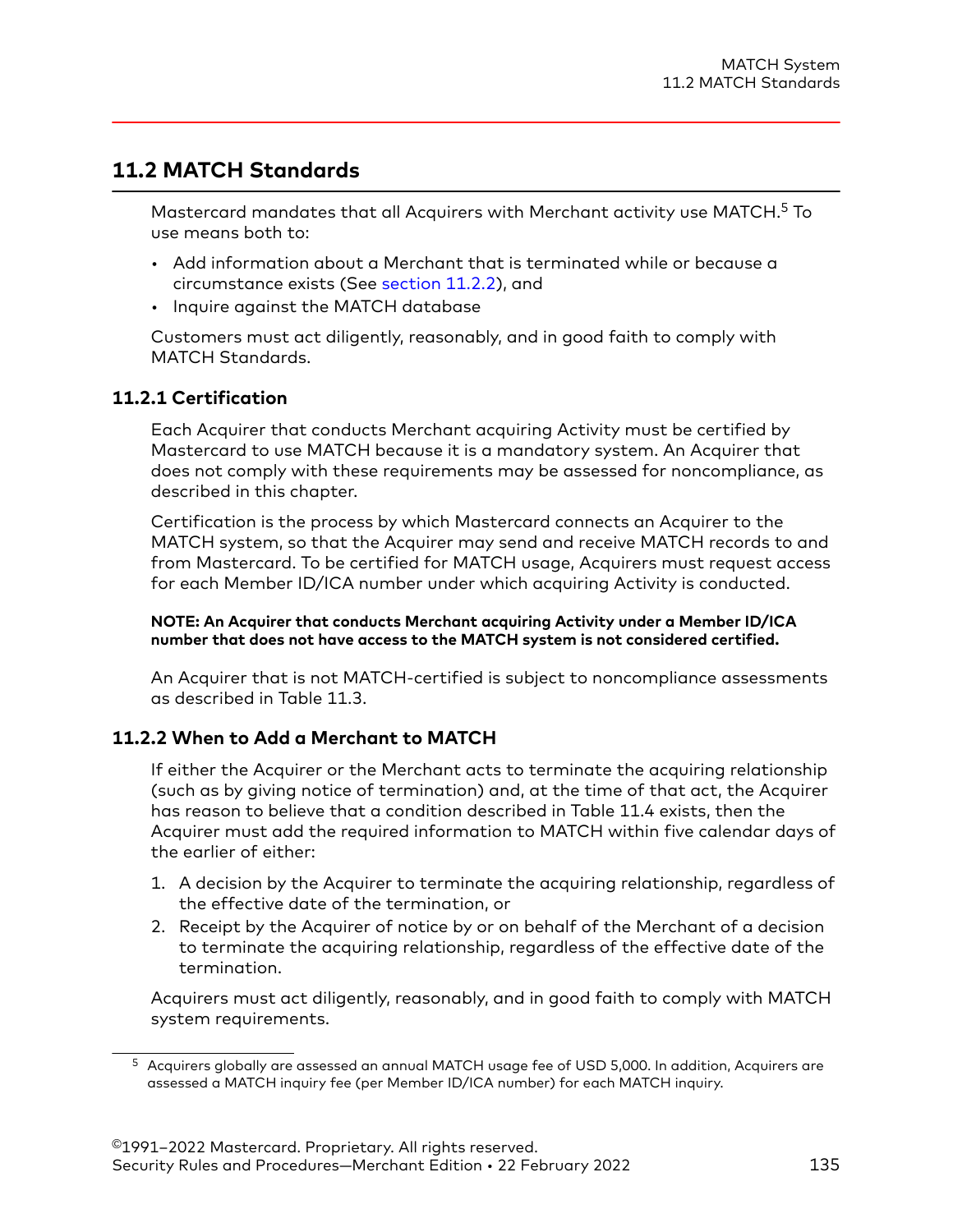<span id="page-135-0"></span>Acquirers may not use or threaten to use MATCH as a collection tool for minor Merchant discretionary activity. One of the defined reason codes in Table 11.4 must be met or suspected (at decision to terminate) to justify a Merchant addition. Acquirers that use or threaten to use MATCH as a collection tool for minor Merchant discretionary activity are subject to noncompliance assessments as described in Table 11.3.

An Acquirer that fails to enter a Merchant into MATCH is subject to a noncompliance assessment, and may be subject to an unfavorable ruling in a compliance case filed by a subsequent Acquirer of that Merchant.

#### **11.2.3 Inquiring about a Merchant**

An Acquirer must check MATCH **before** signing an agreement with a Merchant in accordance with [section 7.1](#page-63-0) of this manual.

An Acquirer that enters into a Merchant Agreement without first submitting an inquiry to MATCH about the Merchant may be subject to an unfavorable ruling in a compliance case filed by a subsequent Acquirer of that Merchant.

Acquirers must conduct inquiries under the proper Member ID/ICA Number for reporting compliance reasons. If an Acquirer does not conduct the inquiry under the proper Member ID/ICA Number (that is, the Member ID/ICA Number that is actually processing for the Merchant), Mastercard may find the Acquirer in noncompliance and may impose an assessment.

Failure to comply with either the requirement of adding a terminated Merchant or inquiring about a Merchant may result in noncompliance assessments as described in Table 11.3.

#### **11.2.6 MATCH Record Retention**

#### **An Acquirer should retain all MATCH records returned by Mastercard** to

substantiate that the Acquirer complied with the required procedures. Mastercard recommends that the Acquirer retain these records in a manner that allows for easy retrieval.

Merchant records remain on the MATCH system for five years. Each month, MATCH automatically purges any Merchant information that has been in the database for five years.

**NOTE: The MATCH system database stores inquiry records for 360 days.**

## **11.4 Merchant Removal from MATCH**

Mastercard may remove a Merchant listing from MATCH for the following reasons: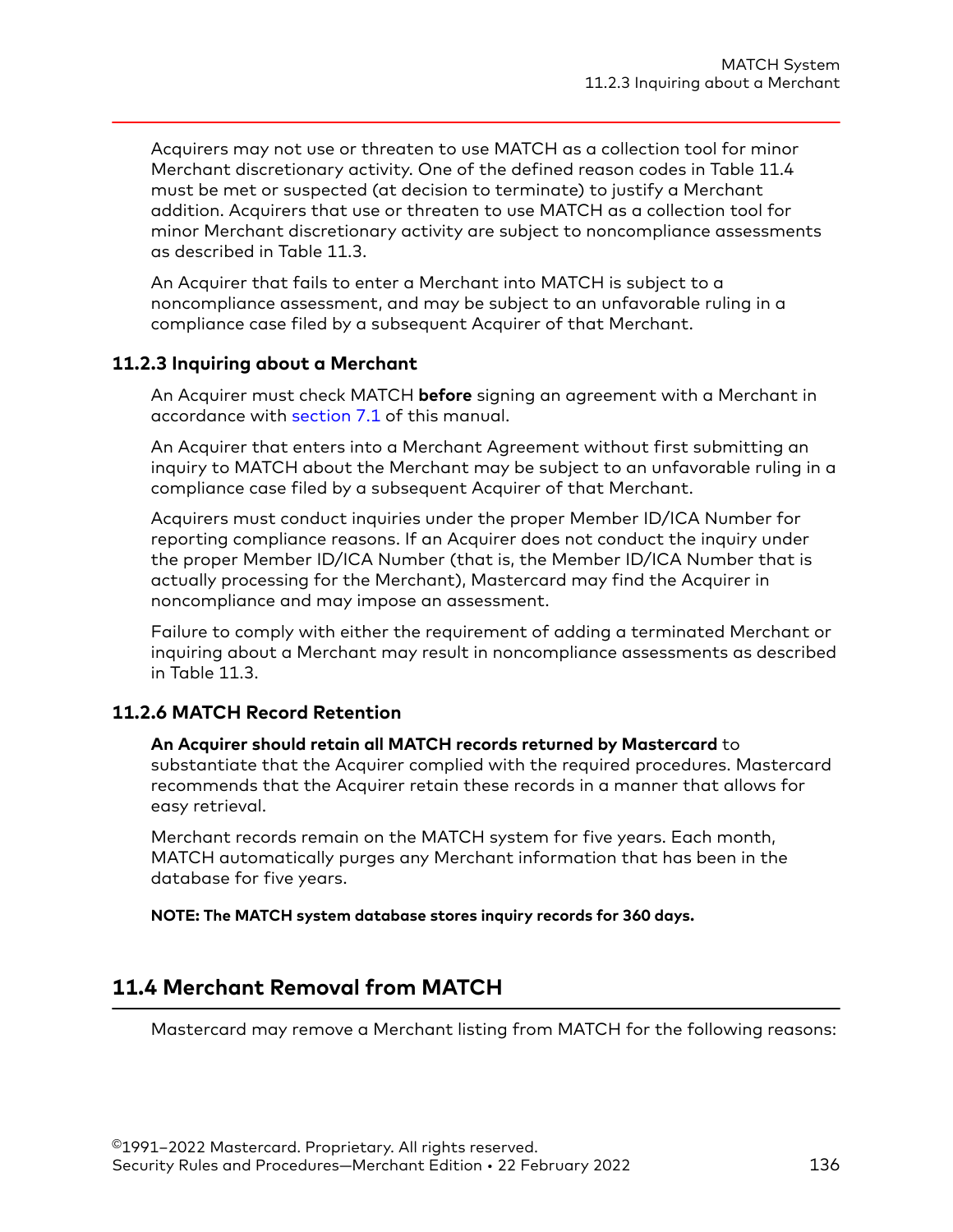- <span id="page-136-0"></span>• The Acquirer reports to Mastercard that the Acquirer added the Merchant to MATCH in error.
- The Merchant listing is for reason code 12 (*Payment Card Industry Data Security Standard* Noncompliance) and the Acquirer has confirmed that the Merchant has become compliant with the *Payment Card Industry Data Security Standard*. The Acquirer must submit the request to remove a MATCH reason code 12 Merchant listing from MATCH in writing on the Acquirer's letterhead to [matchhelp@mastercard.com](mailto:matchhelp@mastercard.com). Such request must include the following information:
	- 1. Acquirer ID Number
	- 2. Merchant ID Number
	- 3. Merchant Name
	- 4. Doing Business As (DBA) Name
	- 5. Business Address
		- a. Street Address
		- b. City
		- c. State
		- d. Country
		- e. Postal Code
	- 6. Principal Owner (PO) Data
		- a. PO's First Name and Last Name
		- b. PO's Country of Residence

Any request relating to a Merchant listed for reason code 12 must contain:

- The Acquirer's attestation that the Merchant is in compliance with the *Payment Card Industry Data Security Standard*, and
- A letter or certificate of validation from a Mastercard certified forensic examiner, certifying that the Merchant has become compliant with the *Payment Card Industry Data Security Standard*.

If an Acquirer is unwilling or unable to submit a request to Mastercard with respect to a Merchant removal from a MATCH listing as a result of the Merchant obtaining compliance with the *Payment Card Industry Data Security Standard*, the Merchant itself may submit a request to Mastercard for this reason. The Merchant must follow the same process as described above for Acquirers to submit the MATCH removal request.

## **11.5 MATCH Reason Codes**

MATCH reason codes identify whether a Merchant was added to the MATCH system by the Acquirer or by Mastercard, and the reason for the listing.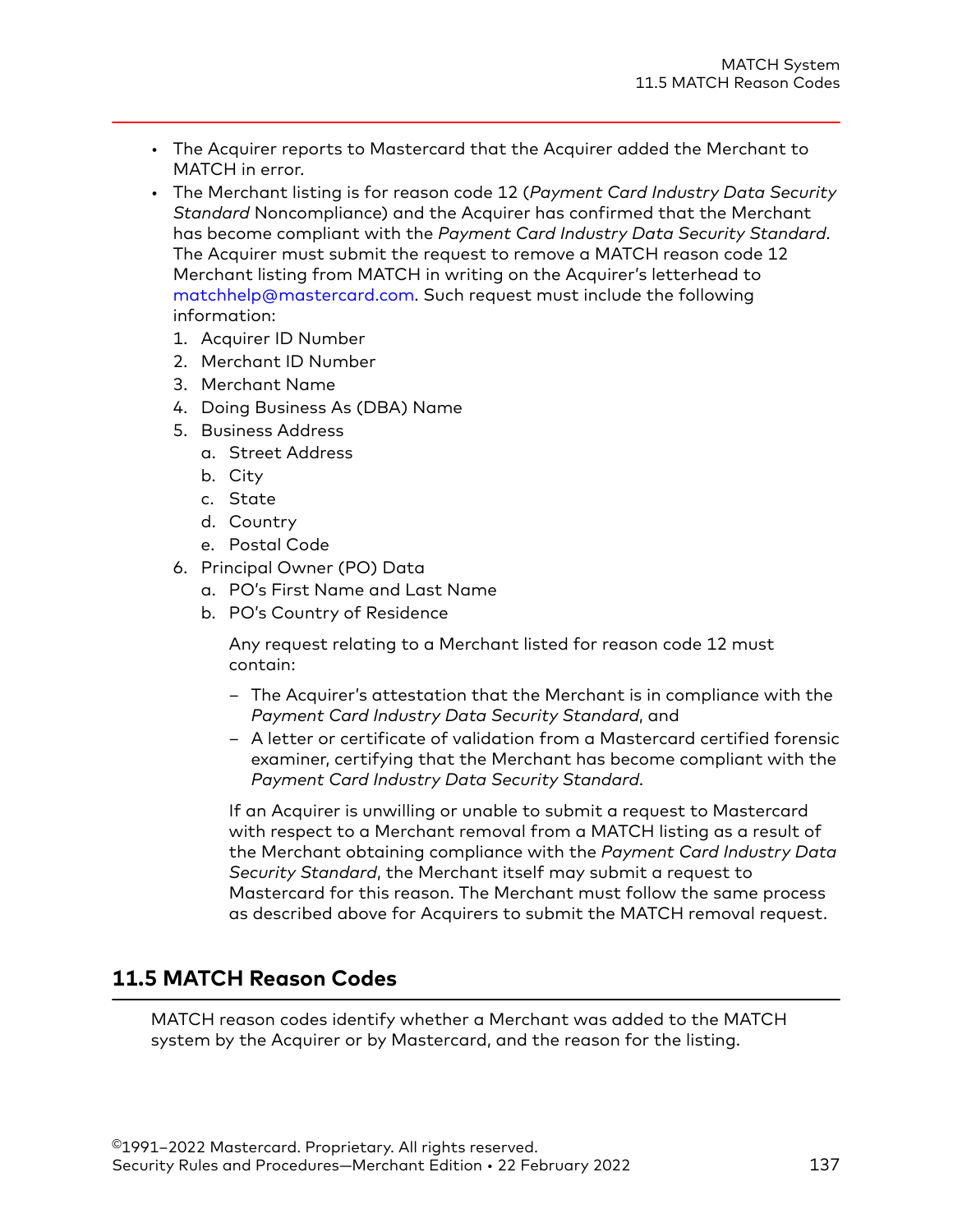#### <span id="page-137-0"></span>**11.5.1 Reason Codes for Merchants Listed by the Acquirer**

The following reason codes indicate why an Acquirer reported a terminated Merchant to MATCH.

| <b>MATCH</b><br><b>Reason</b><br>Code | Description                                                                                                                                                                                                                                                                                                                                                              |
|---------------------------------------|--------------------------------------------------------------------------------------------------------------------------------------------------------------------------------------------------------------------------------------------------------------------------------------------------------------------------------------------------------------------------|
| 01                                    | <b>Account Data Compromise</b>                                                                                                                                                                                                                                                                                                                                           |
|                                       | An occurrence that results, directly or indirectly, in the unauthorized access to<br>or disclosure of Account data.                                                                                                                                                                                                                                                      |
| 02                                    | <b>Common Point of Purchase (CPP)</b>                                                                                                                                                                                                                                                                                                                                    |
|                                       | Account data is stolen at the Merchant and then used for fraudulent<br>purchases at other Merchant locations.                                                                                                                                                                                                                                                            |
| 03                                    | Laundering                                                                                                                                                                                                                                                                                                                                                               |
|                                       | The Merchant was engaged in laundering activity. Laundering means that a<br>Merchant presented to its Acquirer Transaction records that were not valid<br>Transactions for sales of goods or services between that Merchant and a<br>bong fide Cardholder.                                                                                                               |
| 04                                    | <b>Excessive Chargebacks</b>                                                                                                                                                                                                                                                                                                                                             |
|                                       | With respect to a Merchant reported by a Mastercard Acquirer, the number<br>of Mastercard chargebacks in any single month exceeded 1% of the number<br>of Mastercard sales Transactions in that month, and those chargebacks<br>totaled USD 5,000 or more.                                                                                                               |
|                                       | With respect to a merchant reported by an American Express acquirer (ICA<br>numbers 102 through 125), the merchant exceeded the chargeback<br>thresholds of American Express, as determined by American Express.                                                                                                                                                         |
| 05                                    | <b>Excessive Fraud</b>                                                                                                                                                                                                                                                                                                                                                   |
|                                       | The Merchant effected fraudulent Transactions of any type (counterfeit or<br>otherwise) meeting or exceeding the following minimum reporting Standard:<br>the Merchant's fraud-to-sales dollar volume ratio was 8% or greater in a<br>calendar month, and the Merchant effected 10 or more fraudulent<br>Transactions totaling USD 5,000 or more in that calendar month. |
| 06                                    | <b>Reserved for Future Use</b>                                                                                                                                                                                                                                                                                                                                           |
| 07                                    | <b>Fraud Conviction</b>                                                                                                                                                                                                                                                                                                                                                  |
|                                       | There was a criminal fraud conviction of a principal owner or partner of the<br>Merchant.                                                                                                                                                                                                                                                                                |

#### **Table 11.4—MATCH Listing Reason Codes Used by Acquirers**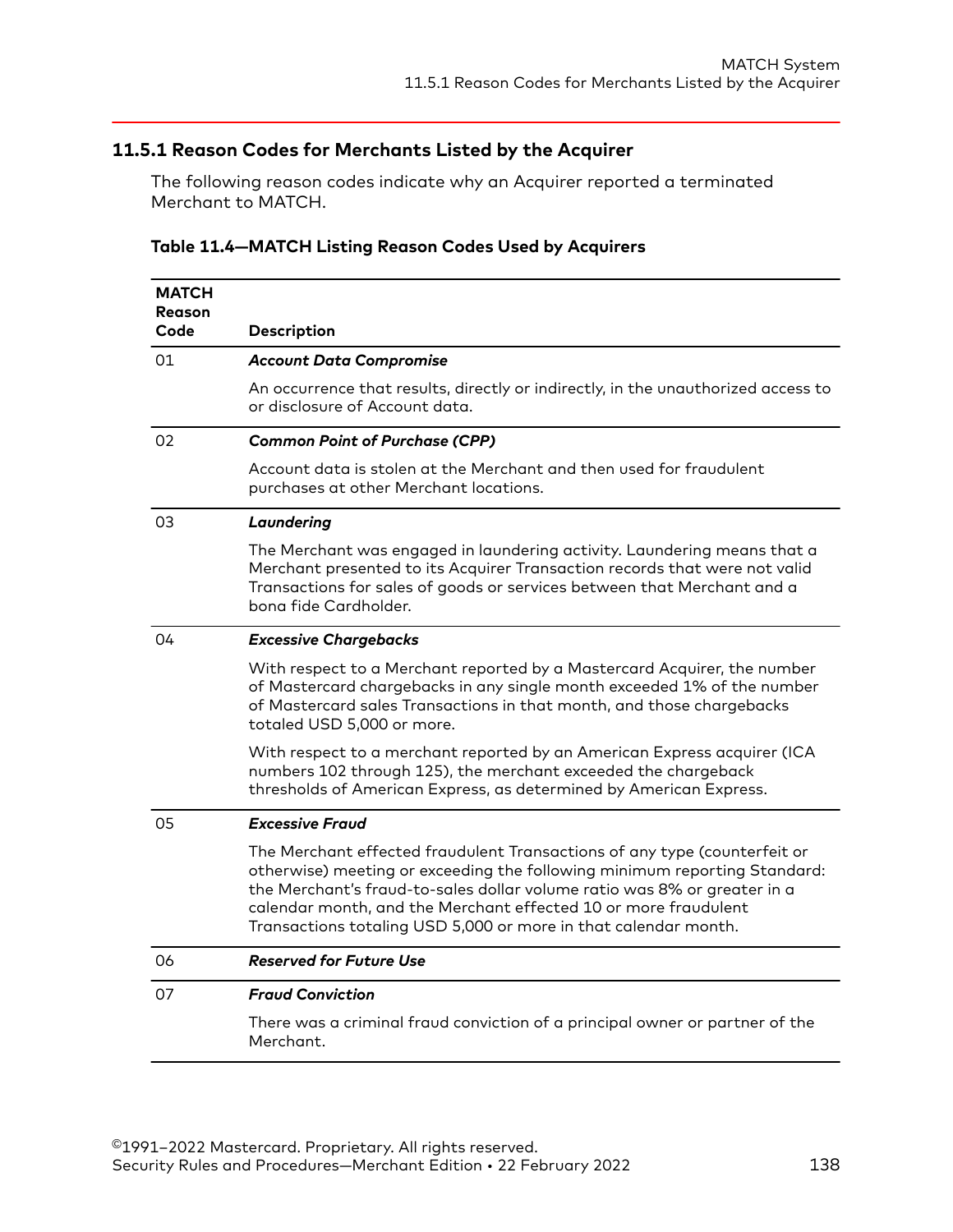| <b>MATCH</b><br>Reason |                                                                                                                                                                                                                                                                                                                                                                                                                                                                                                                  |
|------------------------|------------------------------------------------------------------------------------------------------------------------------------------------------------------------------------------------------------------------------------------------------------------------------------------------------------------------------------------------------------------------------------------------------------------------------------------------------------------------------------------------------------------|
| Code                   | Description                                                                                                                                                                                                                                                                                                                                                                                                                                                                                                      |
| 08                     | <b>Mastercard Questionable Merchant Audit Program</b>                                                                                                                                                                                                                                                                                                                                                                                                                                                            |
|                        | The Merchant was determined to be a Questionable Merchant as per the<br>criteria set forth in the Mastercard Questionable Merchant Audit Program<br>(refer to section 8.4 of this manual).                                                                                                                                                                                                                                                                                                                       |
| 09                     | <b>Bankruptcy/Liquidation/Insolvency</b>                                                                                                                                                                                                                                                                                                                                                                                                                                                                         |
|                        | The Merchant was unable or is likely to become unable to discharge its<br>financial obligations.                                                                                                                                                                                                                                                                                                                                                                                                                 |
| 10                     | <b>Violation of Standards</b>                                                                                                                                                                                                                                                                                                                                                                                                                                                                                    |
|                        | With respect to a Merchant reported by a Mastercard Acquirer, the Merchant<br>was in violation of one or more Standards that describe procedures to be<br>employed by the Merchant in Transactions in which Cards are used, including,<br>by way of example and not limitation, the Standards for honoring all Cards,<br>displaying the Marks, charges to Cardholders, minimum/maximum<br>Transaction amount restrictions, and prohibited Transactions set forth in<br>Chapter 5 of the Mastercard Rules manual. |
|                        | With respect to a merchant reported by an American Express acquirer (ICA<br>numbers 102 through 125), the merchant was in violation of one or more<br>American Express bylaws, rules, operating regulations, and policies that set<br>forth procedures to be employed by the merchant in transactions in which<br>American Express cards are used.                                                                                                                                                               |
| 11                     | <b>Merchant Collusion</b>                                                                                                                                                                                                                                                                                                                                                                                                                                                                                        |
|                        | The Merchant participated in fraudulent collusive activity.                                                                                                                                                                                                                                                                                                                                                                                                                                                      |
| 12                     | <b>PCI Data Security Standard Noncompliance</b>                                                                                                                                                                                                                                                                                                                                                                                                                                                                  |
|                        | The Merchant failed to comply with Payment Card Industry (PCI) Data<br>Security Standard requirements.                                                                                                                                                                                                                                                                                                                                                                                                           |
| 13                     | <b>Illegal Transactions</b>                                                                                                                                                                                                                                                                                                                                                                                                                                                                                      |
|                        | The Merchant was engaged in illegal Transactions.                                                                                                                                                                                                                                                                                                                                                                                                                                                                |
| 14                     | <b>Identity Theft</b>                                                                                                                                                                                                                                                                                                                                                                                                                                                                                            |
|                        | The Acquirer has reason to believe that the identity of the listed Merchant or<br>its principal owner(s) was unlawfully assumed for the purpose of unlawfully<br>entering into a Merchant Agreement.                                                                                                                                                                                                                                                                                                             |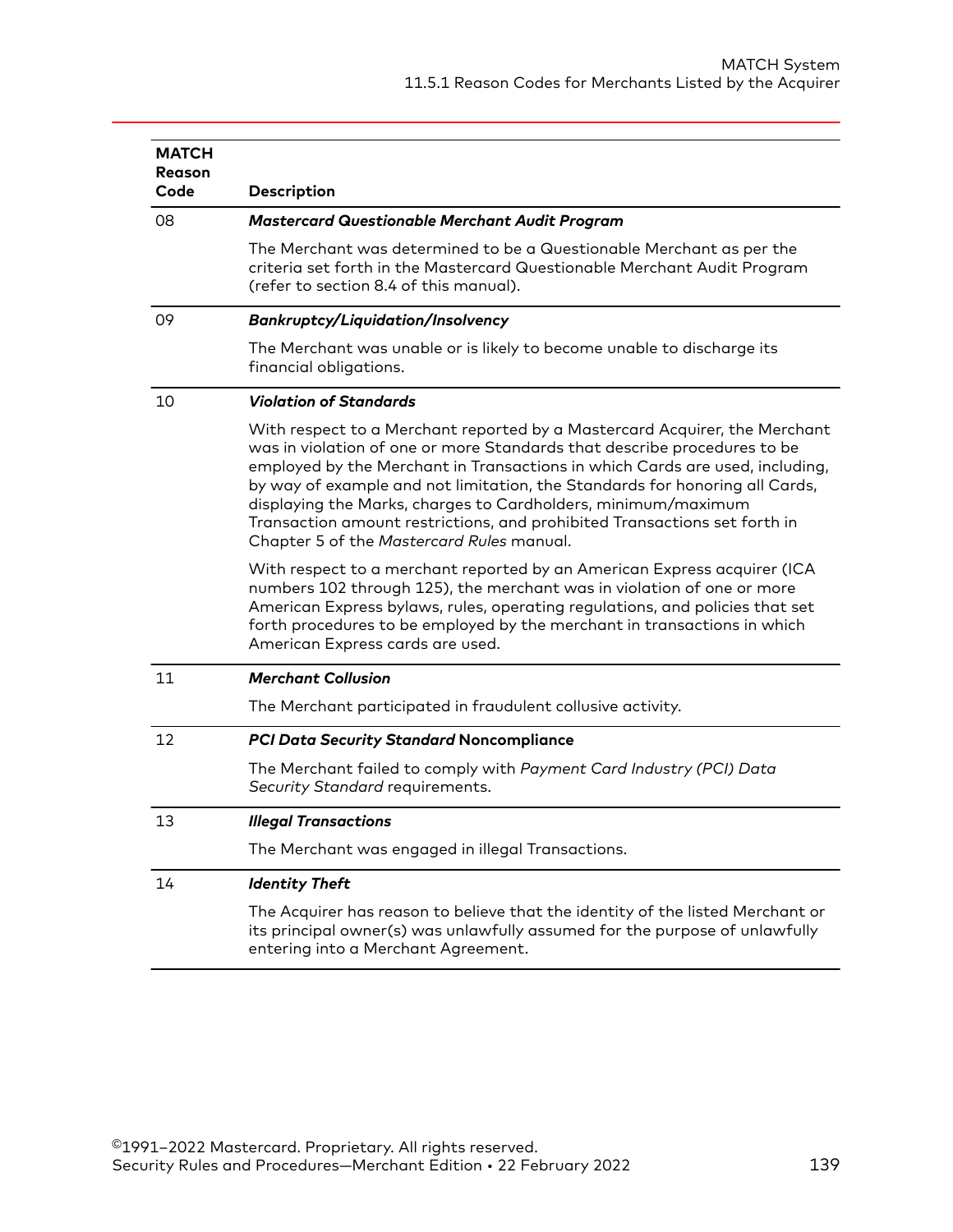## <span id="page-139-0"></span>**11.7.1 Privacy and Data Protection**

An Acquirer or Merchant that stores, transmits, or processes Personal Data<sup>6</sup>, including Criminal Data<sup>6</sup> and Sensitive Data<sup>6</sup>, of a resident of the European Economic Area or that is otherwise subject to EU Data Protection Law<sup>6</sup> must comply with the Standards set forth in Appendix D of this manual pertaining to MATCH Activity conducted in the Europe Region.

 $6$  This capitalized term has the meaning set forth in Appendix D of this manual. All other capitalized terms used in this manual are defined in the Definitions appendix (Appendix E) of this manual.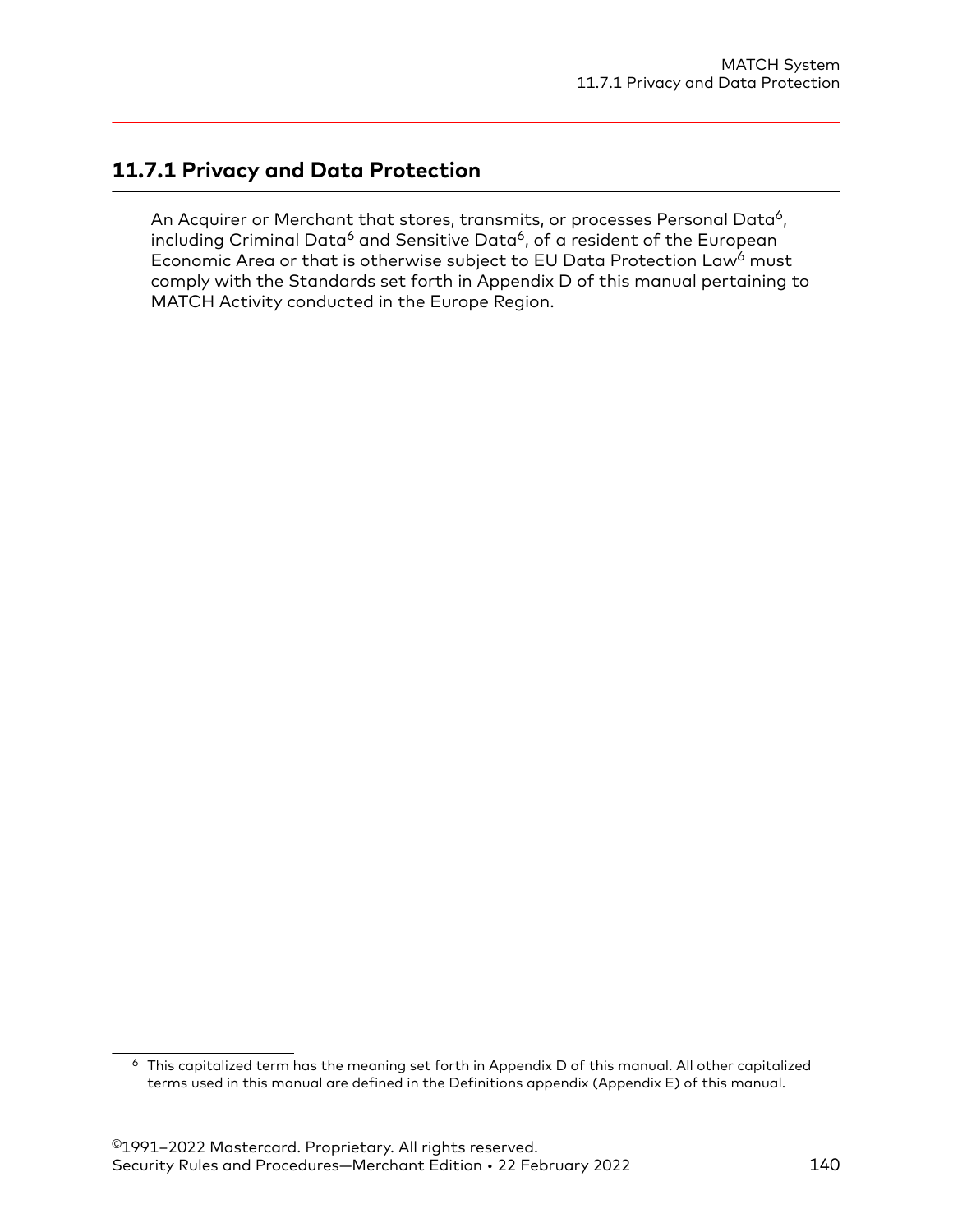# **Chapter 12 Omitted**

This chapter has been omitted.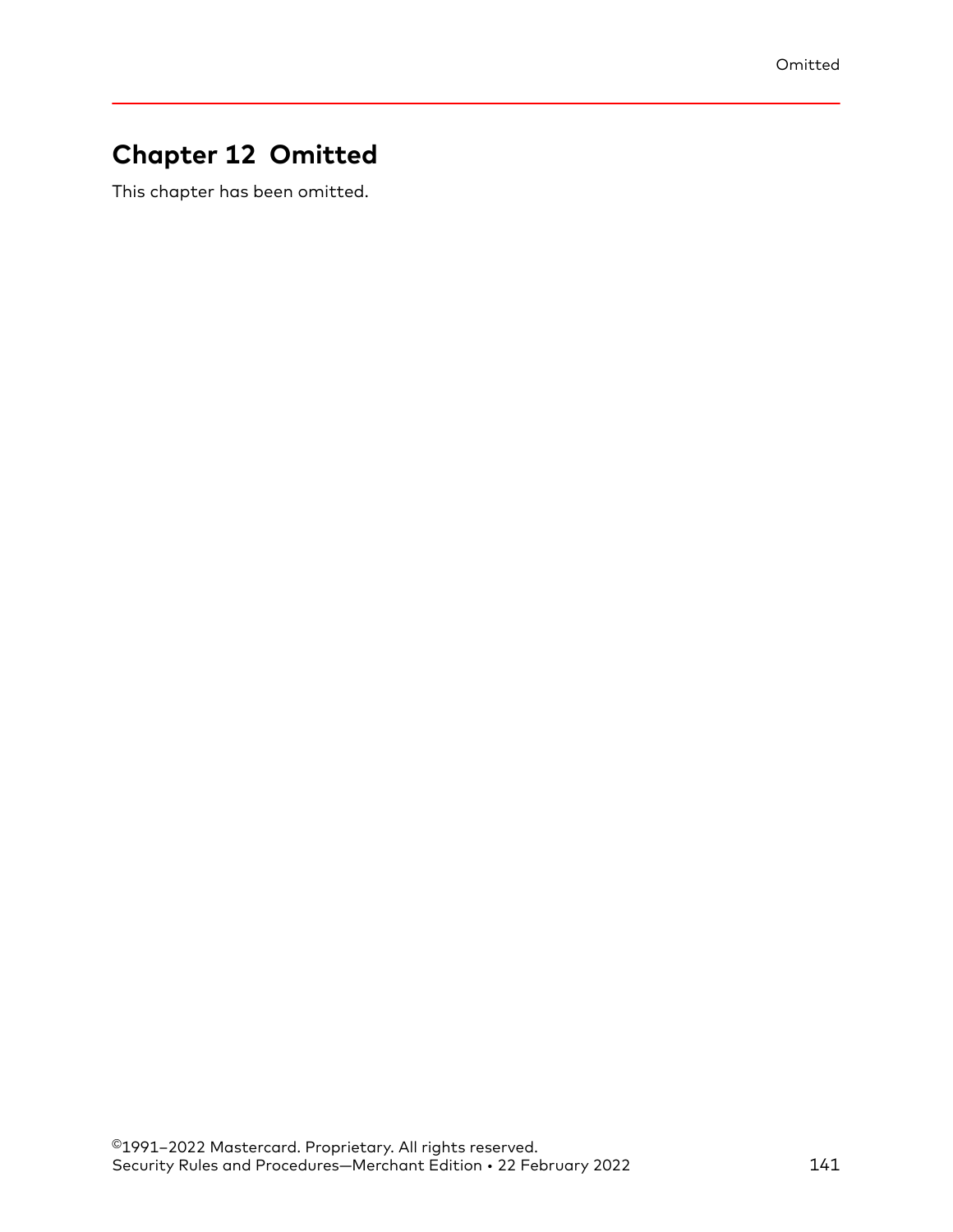# **Chapter 13 Franchise Management Program**

*This chapter describes the Franchise Management Program Standards and applies to all Mastercard Customers, Service Providers, and Payment Facilitators.*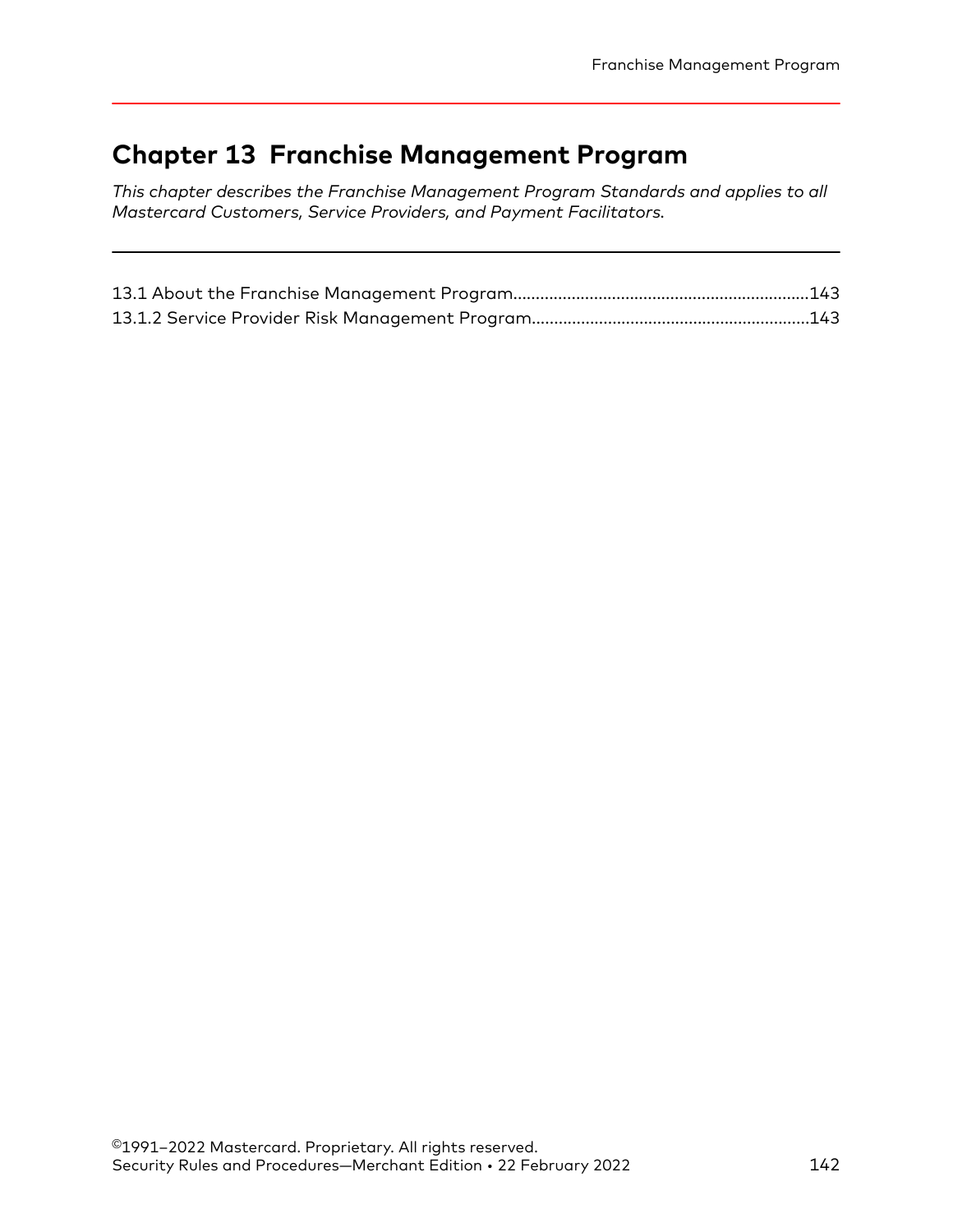## <span id="page-142-0"></span>**13.1 About the Franchise Management Program**

The Franchise Management Program is dedicated to supporting healthy Customer and Service Provider growth. The program works with Customers and Service Providers to ensure that they understand and operate within the Standards to minimize operational, financial, reputational, and compliance risks.

In addition, the Franchise Management Program provides industry best practices to support business growth by enhancing the overall operational efficiency and profitability of the issuing and acquiring Portfolio while maintaining losses at an acceptable level.

The Franchise Management Program consists of three mandatory levels and one optional level. The three mandatory levels are:

- **Customer Onboarding Reviews** for prospective Mastercard Principal Customers and Affiliate Customers;
- The **Service Provider Risk Management Program**; and
- **Customer Franchise Reviews** for Mastercard Customers. A Maestro Customer identified by Mastercard as a Group 3 Issuer pursuant to the Maestro Issuer Loss Control Program (LCP) may also be required to undergo a Customer Franchise Review.

A Customer may also choose to participate in **Customer Consultative Reviews**.

This chapter describes the Standards for each review level.

## **13.1.2 Service Provider Risk Management Program**

The Service Provider Risk Management Program addresses the risks to which a Service Provider may be exposed on an ongoing basis.

Following Service Provider registration, Mastercard segments the Service Provider's Portfolio to determine the entity's level of risk based on the types of services that the entity provides and its potential level of exposure to the Mastercard Network.

Based on the results of this segmentation, Mastercard determines the most appropriate approach for evaluating the Service Provider's level of risk. These evaluations may include, but are not be limited to:

- Requesting information directly from the Service Provider to help determine the entity's risk profile and its ability to support Mastercard Customers; and
- Performing a remote questionnaire review or an onsite review to evaluate the controls that the Service Provider has in place to mitigate risks.

Mastercard reserves the right for Franchise Management Program staff to conduct a review of any Service Provider at any time.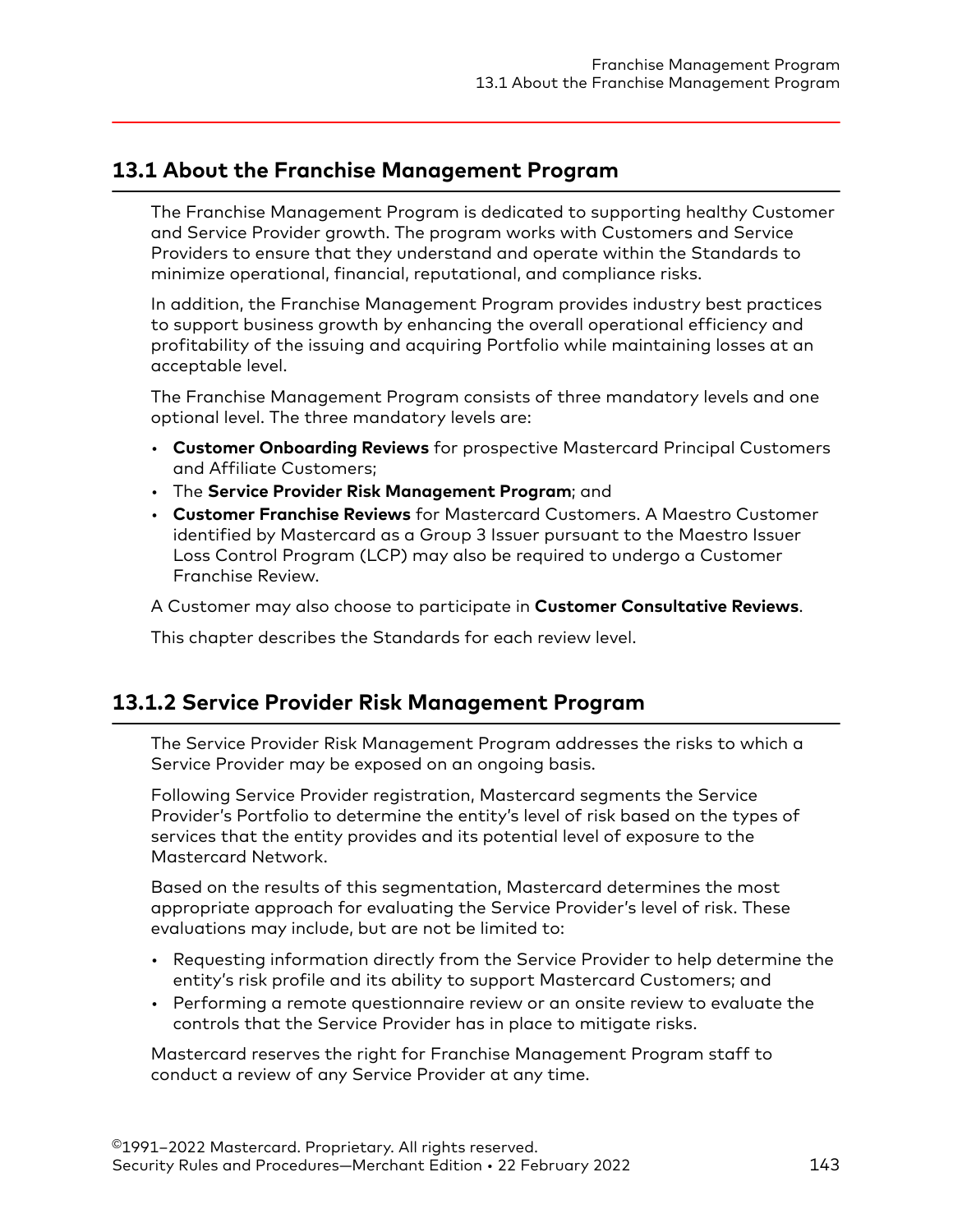Mastercard may provide a summary of the results of its review to any Customer that has registered the Service Provider. A Service Provider that fails either or both of the following Mastercard requirements may be subject to de-registration as a Service Provider:

- Demonstration to the satisfaction of Mastercard that the entity has adequate and effective controls in place to mitigate risk; and
- Adherence to a Mastercard-approved action plan.

Topics covered during a Service Provider Risk Management Program review are listed in section 13.2.

The Customer must at all times be entirely responsible for and must manage, direct, and control all aspects of its Program and Program Service performed by Service Providers, and establish and enforce all Program management and operating policies in accordance with the Standards according to Rule 7.2.1 of the *Mastercard Rules* manual.

The completion of a Service Provider Risk Management Program review does not imply, suggest, or otherwise mean that Mastercard endorses the Service Provider or the nature or quality of Program Service or other performance or that Mastercard approves of, is a party to, or a participant in, any act or omission by a Service Provider or other entity acting for or on behalf of a Customer.

Refer to Chapter 7 of the *Mastercard Rules* manual for more information about Service Provider requirements.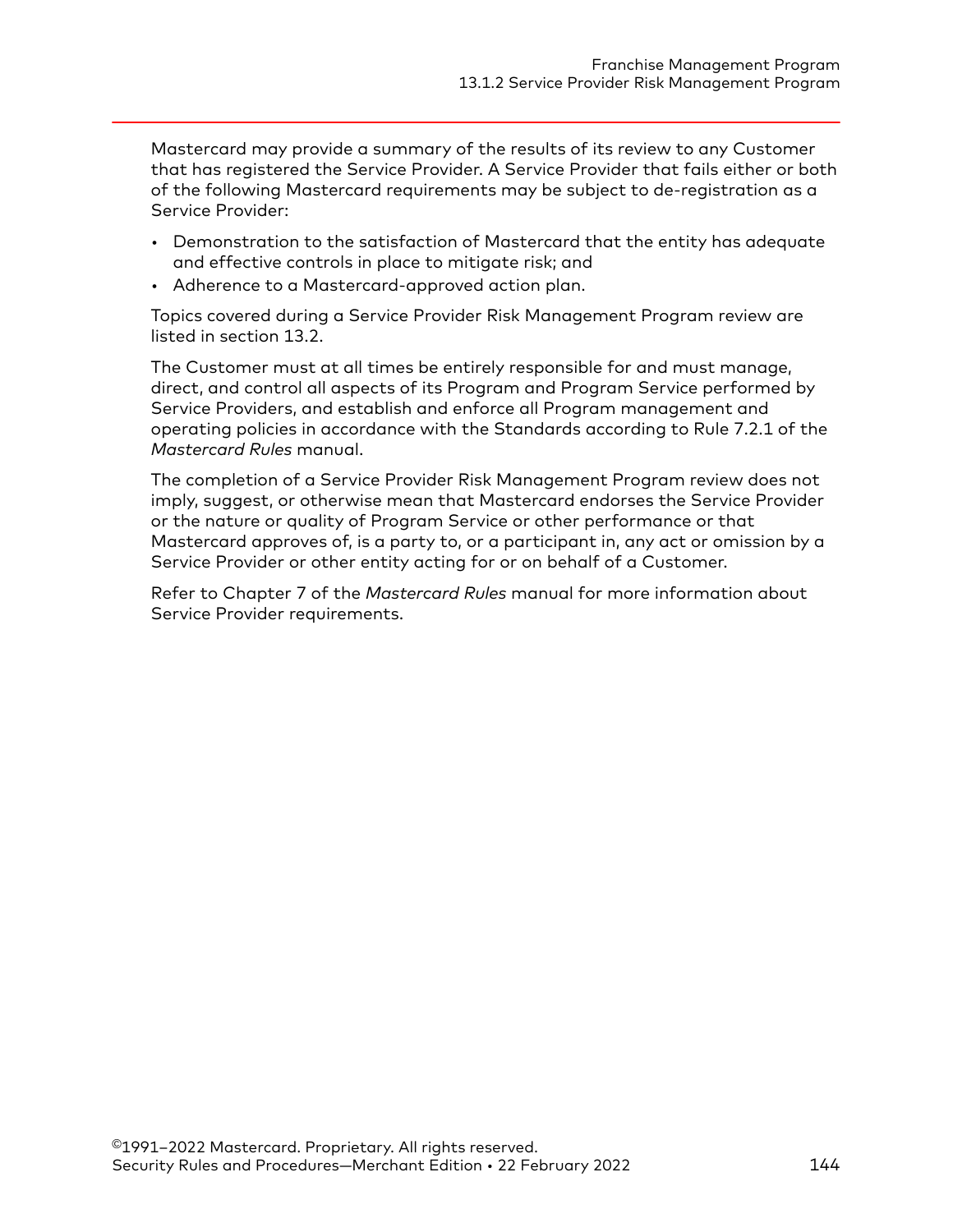# **Appendix A Omitted**

This appendix has been omitted.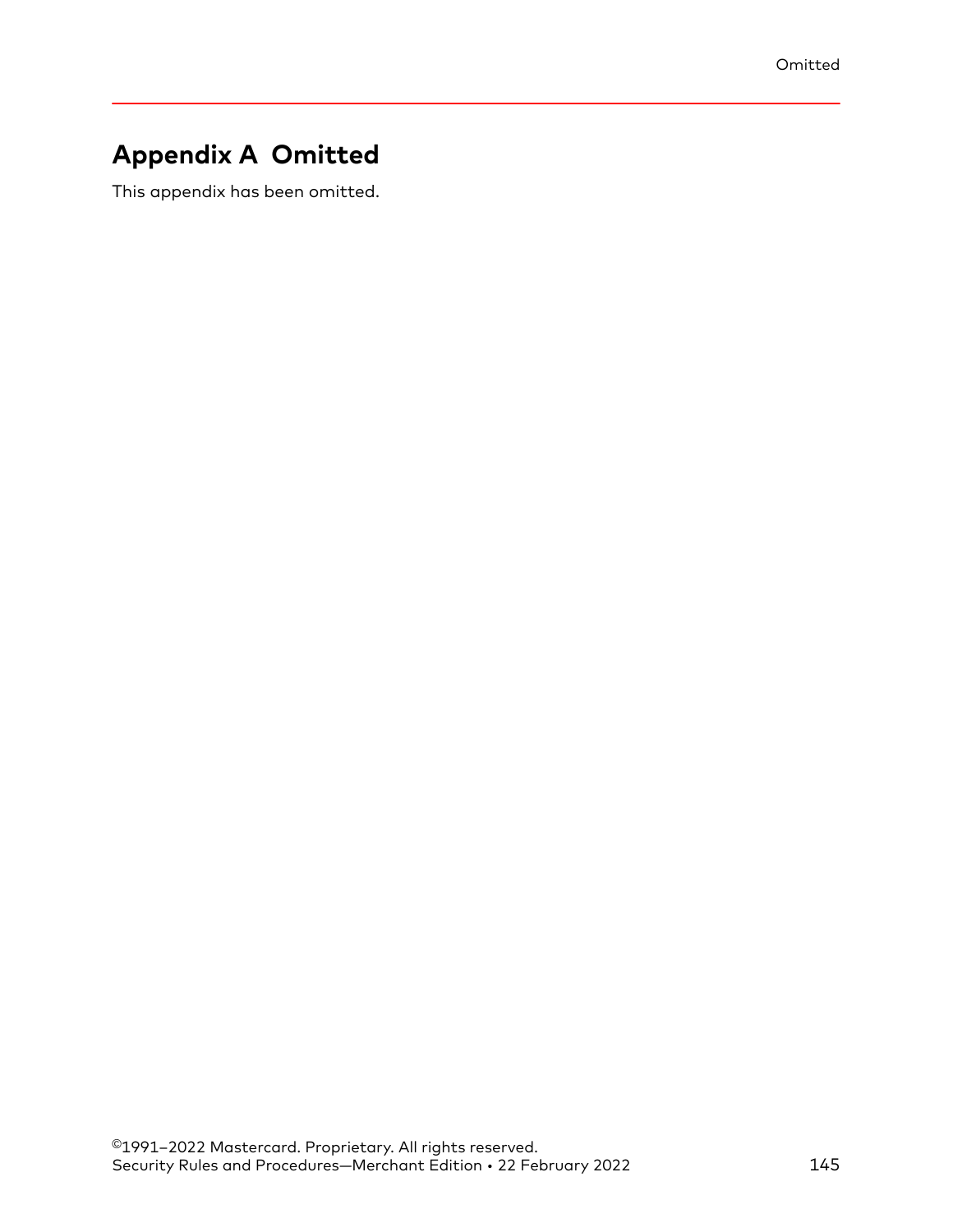# **Appendix B Omitted**

This appendix has been omitted.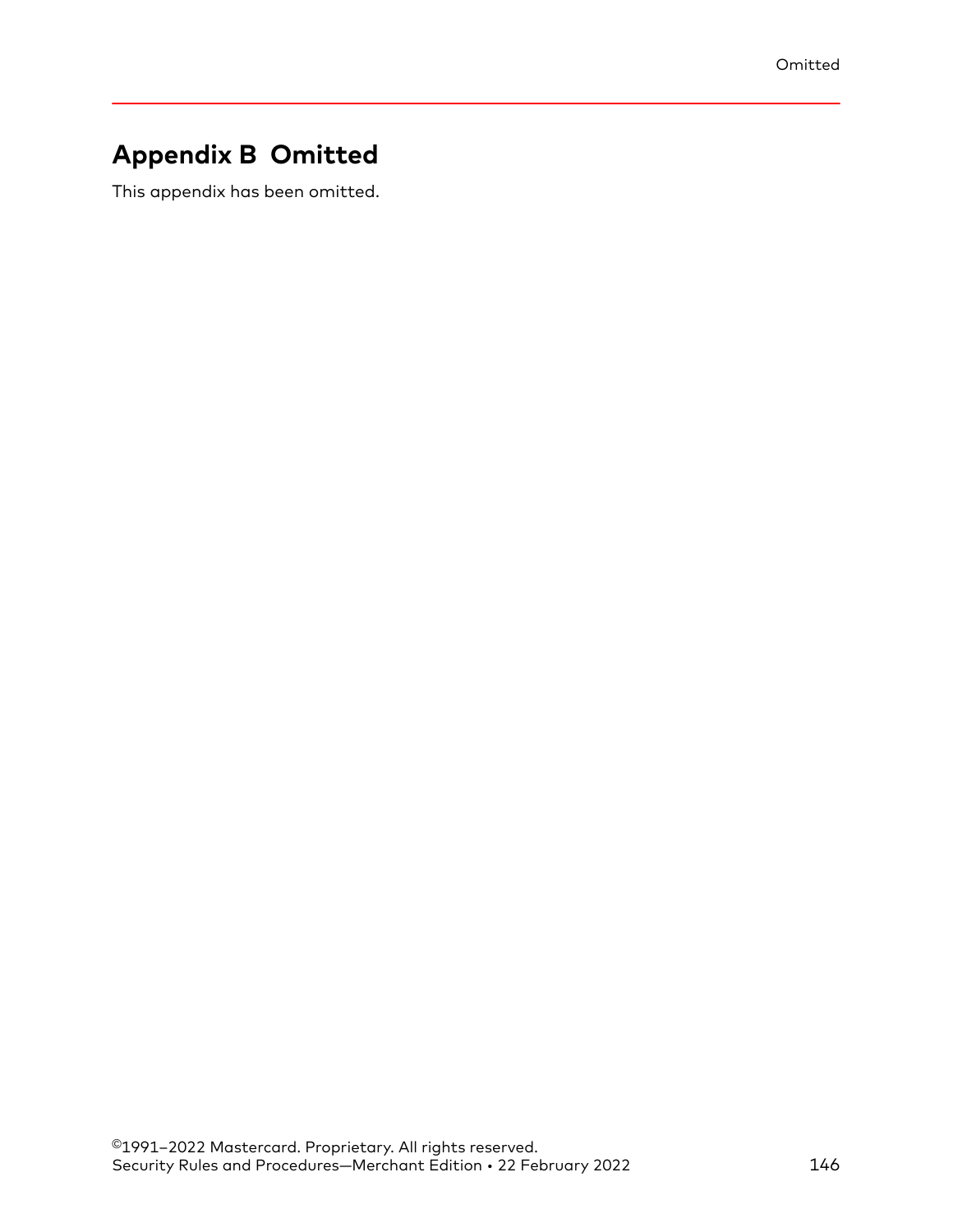# **Appendix C Omitted**

This appendix has been omitted.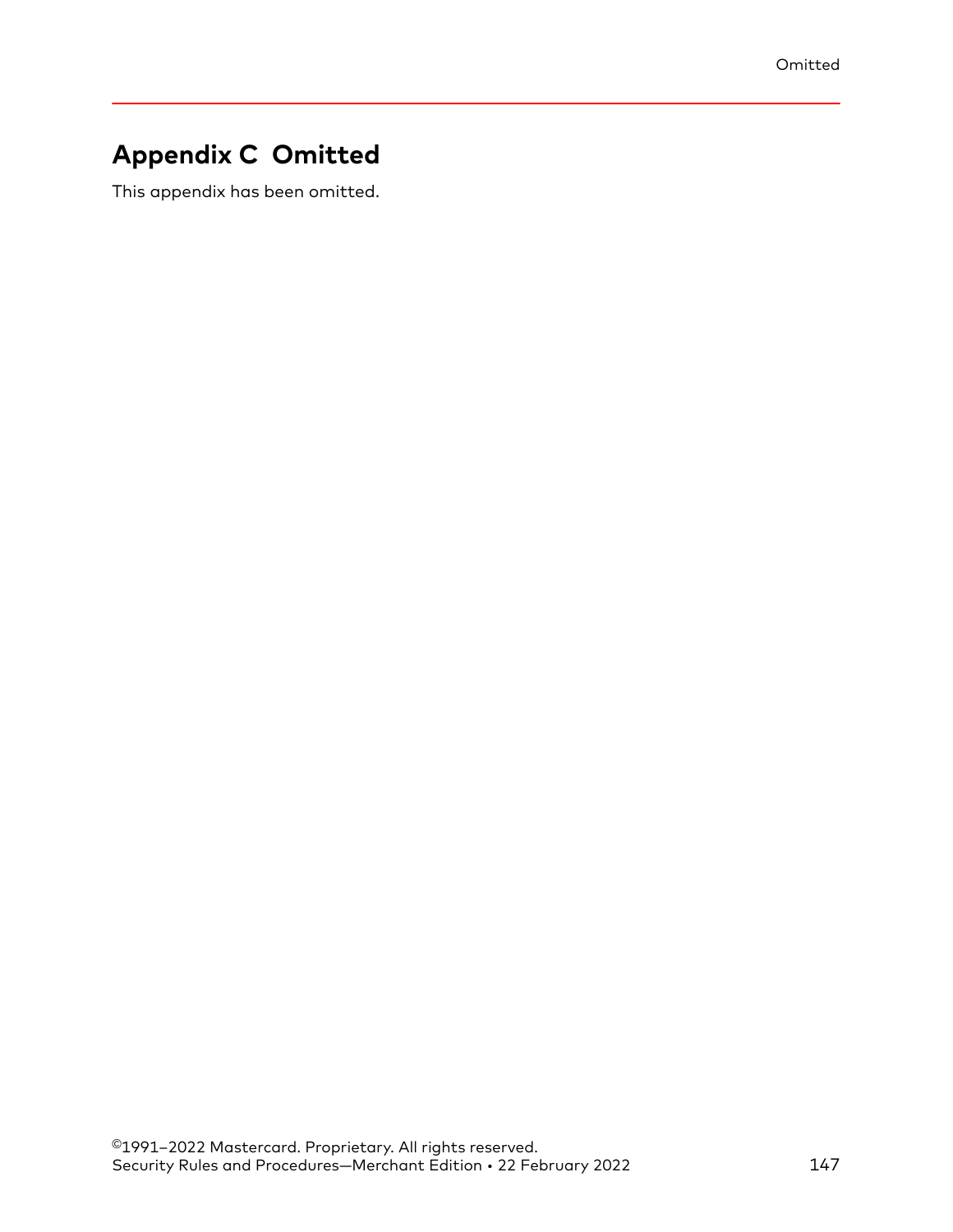# **Appendix D Covered Programs Privacy and Data Protection Standards**

*This appendix describes the privacy and data protection Standards for the Mastercard Alert to Control High-risk (Merchants) (MATCH™) system as they relate to European Union (EU) Data Protection Law.*

| D.11 Personal Data Breach Cooperation and Documentation Requirements 153 |  |
|--------------------------------------------------------------------------|--|
|                                                                          |  |
|                                                                          |  |
|                                                                          |  |
|                                                                          |  |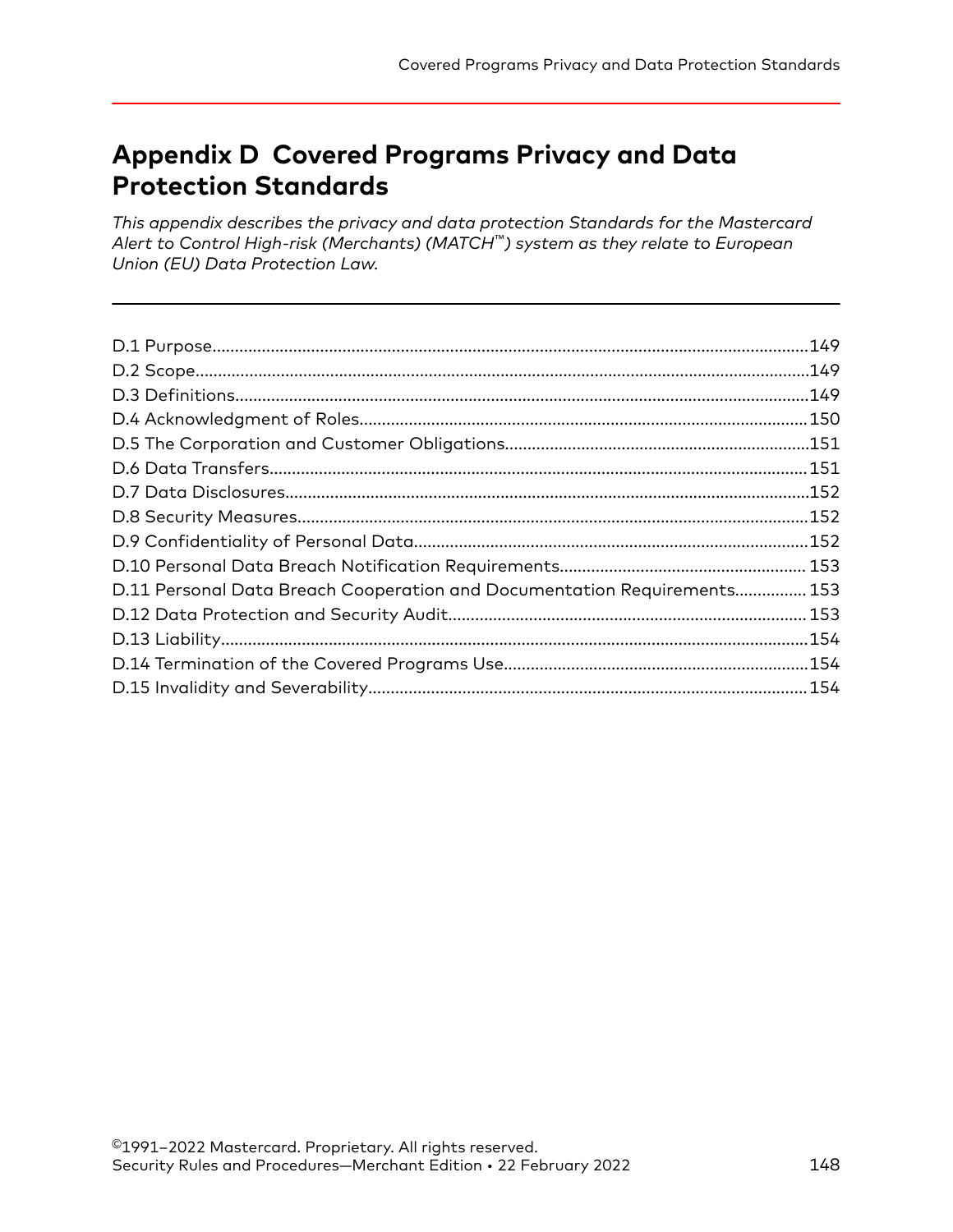#### <span id="page-148-0"></span>**D.1 Purpose**

This appendix provides Standards regarding the Processing of Personal Data of Data Subjects subject to EU Data Protection Law by the Corporation and its Customers (collectively referred to in this appendix as the "Parties") in the context of the Covered Programs: Account Data Compromise events, Mastercard Alert to Control High-risk (Merchants) (MATCH™) system, the Excessive Chargeback Program, the Merchant Registration Program, and the Franchise Management Program.

# **D.2 Scope**

The Standards in this appendix supplement the privacy and data protection Standards contained in Section 1.5 of this manual and Rule 3.13 of the *Mastercard Rules* to the extent that the requirements pertain to the Processing of Personal Data subject to EU Data Protection Law in the context of the Covered Programs. In the event of a conflict, the Standards in this appendix take precedence.

# **D.3 Definitions**

As used solely for the purposes of this appendix, the following terms have the meanings set forth below. Capitalized terms not otherwise defined herein have the meaning provided in Appendix E of this manual.

#### **Controller**

The entity which alone or jointly with others determines the purposes and the means of the Processing of Personal Data.

#### **Criminal Data**

Any Personal Data relating to criminal convictions, offenses, or related security measures.

#### **EU Data Protection Law**

The EU General Data Protection Regulation 2016/679 (as amended and replaced from time to time) and the e-Privacy Directive 2002/58/EC (as amended by Directive 2009/136/EC, and as amended and replaced from time to time) and their national implementing legislations; the Swiss Federal Data Protection Act (as amended and replaced from time to time); the Monaco Data Protection Act 2018 (as amended and replaced from time to time); the UK Data Protection Act (as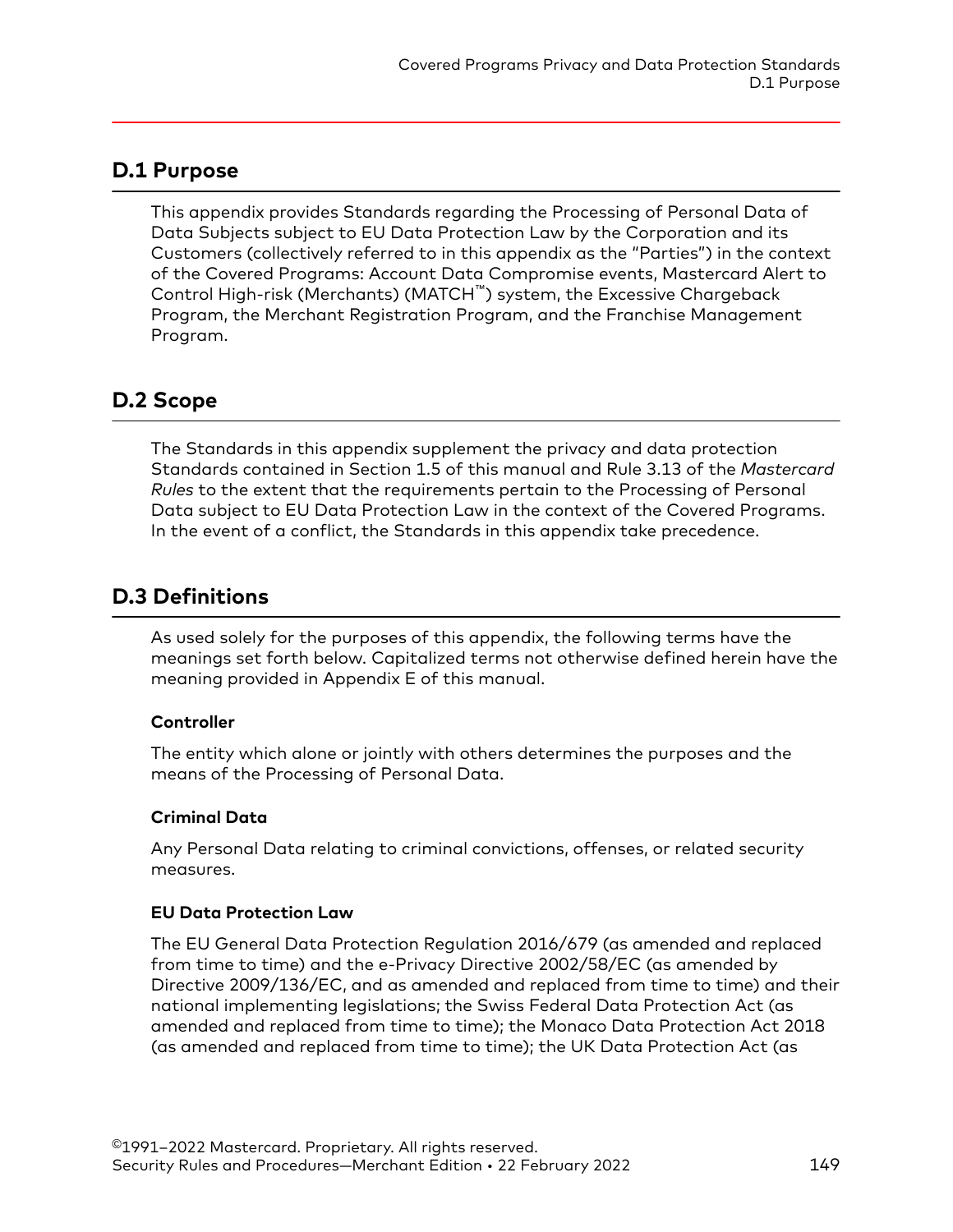<span id="page-149-0"></span>amended and replaced from time to time); and the Data Protection Acts of the EEA countries (as amended and replaced from time to time).

#### **Mastercard Binding Corporate Rules (Mastercard BCRs)**

The Mastercard Binding Corporate Rules as approved by the EEA data protection authorities and available on the Corporation's public facing website.

#### **Personal Data Breach**

A breach of security leading to the accidental or unlawful destruction, loss, alteration, unauthorized disclosure of, or access to or other unauthorized Processing of Personal Data transmitted, stored, or otherwise Processed.

#### **Processor**

The entity which Processes Personal Data on behalf of a Controller.

#### **Sensitive Data**

Any Personal Data revealing racial or ethnic origin, political opinions, religious or philosophical beliefs, trade union membership, genetic data, biometric data, data concerning health or data concerning a natural person's sex life or sexual orientation, as well as any other type of data that will be considered to be sensitive according to any future revision of EU Data Protection Law.

# **D.4 Acknowledgment of Roles**

The Corporation and its Customers acknowledge and confirm that: (1) neither Party acts as a Processor on behalf of the other Party; (2) each Party is an independent Controller; and (3) this appendix does not create a joint-Controllership or a Controller-Processor relationship between the Parties. The Corporation and its Customers acknowledge and agree that the scope of each Party's role as an independent Controller is as follows:

- A Customer is a Controller for any Processing, including disclosing Personal Data to the Corporation, for the purpose of developing enhanced or incremental risk information to aid in its own determination of risk in its Merchant acquiring business.
- The Corporation is a Controller for any Processing for the purpose of operating the Covered Programs, including product development, support and maintenance, and making the Covered Programs available to its Customers and other third parties in accordance with Chapter 11 of this manual, and for any purpose listed in Rule 3.10, "Confidential Information of Customers", of the *Mastercard Rules* manual, including internal research, fraud, security, and risk management.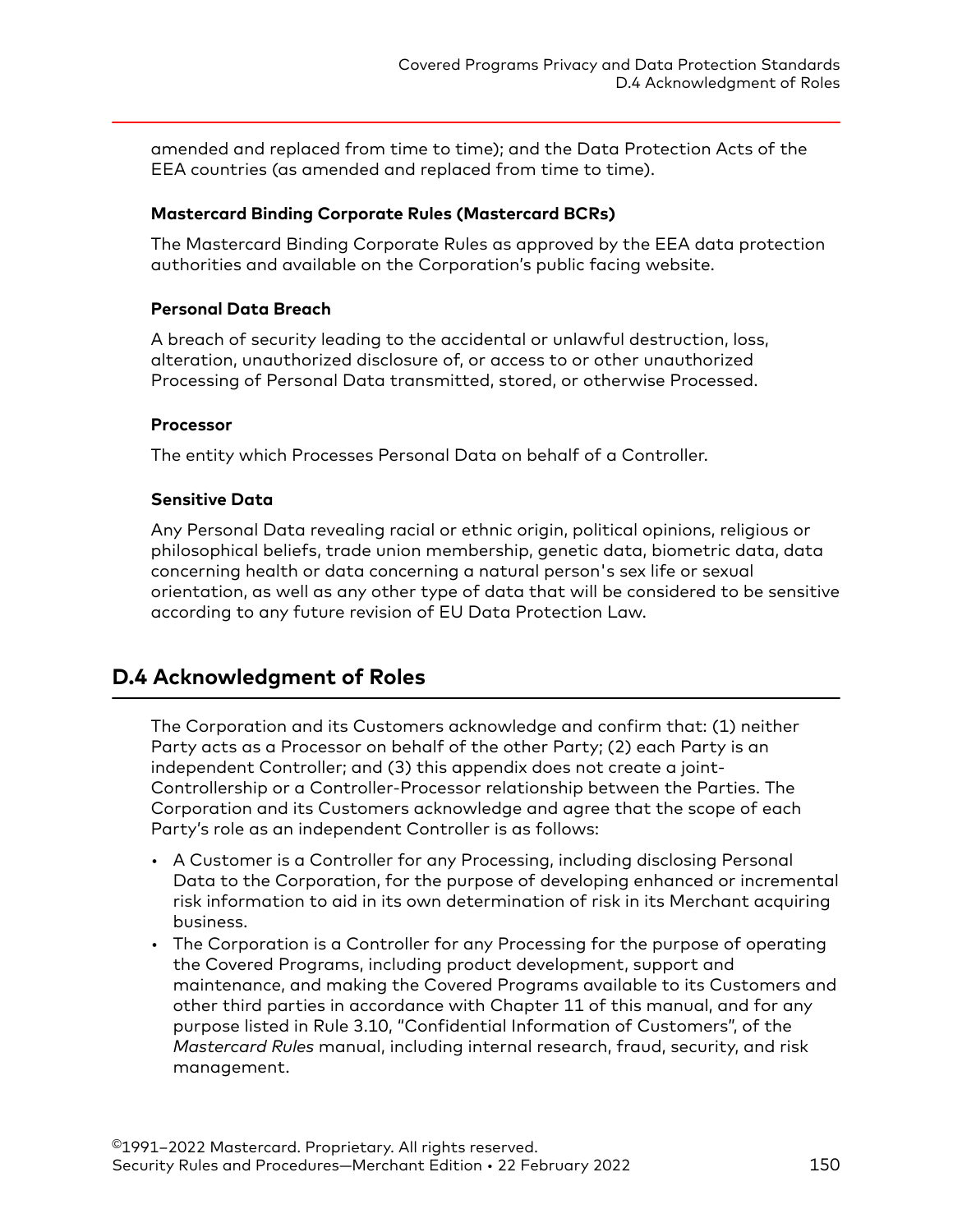# <span id="page-150-0"></span>**D.5 The Corporation and Customer Obligations**

The Corporation and each Customer is responsible for compliance with EU Data Protection Law in relation to the Processing of Personal Data for which it is a Controller as described in section D.4.

Notwithstanding the above, with regard to any Processing of Personal Data of Merchants and related Data Subjects whose information a Customer adds to the Covered Programs, including the Processing for which the Corporation is the Controller, a Customer must:

- 1. Rely on a valid legal ground under EU Data Protection Law for each of the Processing purposes, including obtaining Data Subjects' consent if required or appropriate under EU Data Protection Law.
- 2. Provide appropriate notice to the Data Subjects regarding (i) the Processing of Personal Data, in a timely manner and at the minimum with the elements required under EU Data Protection Law, (ii), as appropriate, the existence of Mastercard BCRs.
- 3. Take reasonable steps to ensure that Personal Data are accurate, complete, and current; adequate, relevant, and limited to what is necessary in relation to the purposes for which they are Processed.
- 4. Respond to Data Subjects' requests to exercise their rights of (i) access, (ii) rectification, (iii) erasure, (iv) data portability, (v) restriction of Processing, (vi) objection to the Processing, and (vii) the rights related to automated decisionmaking and profiling, if and as required under EU Data Protection Law. The Customer agrees and warrants that it will respond to such requests only in consultation with the Corporation. The Corporation agrees to cooperate with the Customer in responding to such requests.
- 5. Limit its Processing of Personal Data to the Processing that is necessary for the purpose of developing enhanced or incremental risk information to aid in its own determination of risk in its Merchant acquiring business.
- 6. Comply with any applicable requirements under EU Data Protection Law if it engages in automated decision-making or profiling in the context of the Covered Programs.
- 7. Will not add any Sensitive Data, Criminal Data, and/or government identification information to the Covered Programs, unless as permitted under applicable law.

# **D.6 Data Transfers**

A Customer may transfer the Personal Data Processed in connection with the Covered Programs outside of the EEA in accordance with EU Data Protection Law.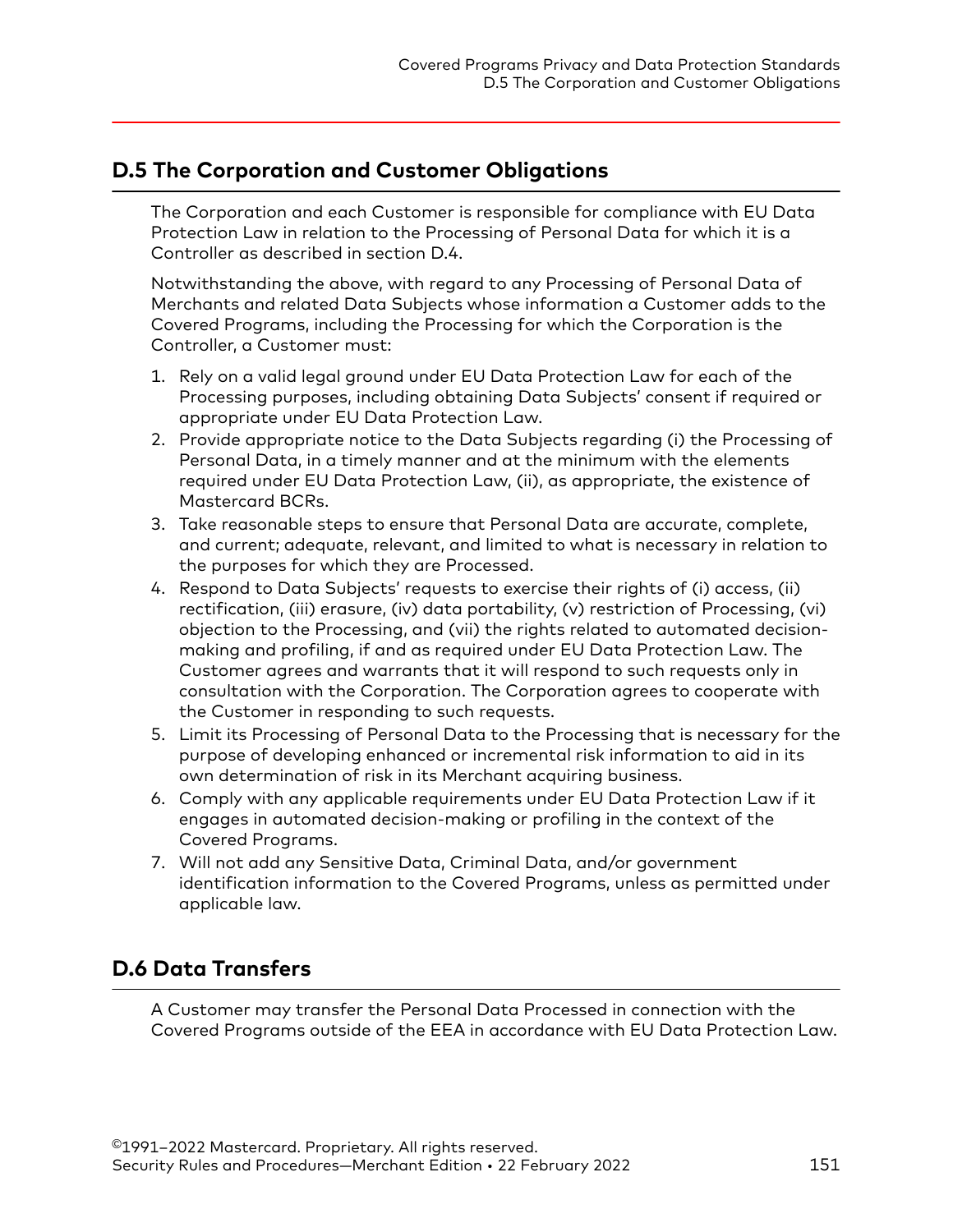<span id="page-151-0"></span>The Corporation may transfer the Personal Data Processed in connection with the Covered Programs outside of the EEA in accordance with the Mastercard BCRs or with any other lawful data transfer mechanism that provides an adequate level of protection under EU Data Protection Law. The Corporation will abide by the Mastercard BCRs when Processing Personal Data in the context of the Covered Programs.

# **D.7 Data Disclosures**

The Corporation and its Customers must ensure that they will only disclose Personal Data Processed in the context of the Covered Programs in accordance with EU Data Protection Law, and in particular that they will require the data recipients to protect the data with at least the same level of protection as described in this appendix. The Corporation represents and warrants that it will only disclose Personal Data in accordance with the Mastercard BCRs.

# **D.8 Security Measures**

The Corporation and its Customers must implement and maintain a comprehensive written information security program with appropriate technical and organizational measures to ensure a level of security appropriate to the risk, which includes, at a minimum, as appropriate: (1) the pseudonymization and encryption of Personal Data; (2) the ability to ensure the ongoing confidentiality, integrity, availability, and resilience of processing systems and services; (3) the ability to restore the availability and access to Personal Data in a timely manner in the event of a physical or technical incident; and (4) a process for regularly testing, assessing, and evaluating the effectiveness of technical and organizational measures for ensuring the security of the Processing.

In assessing the appropriate level of security, the Corporation and its Customers must take into account the state of the art; the costs of implementation; and the nature, scope, context, and purposes of Processing of Personal Data; as well as the risk of varying likelihood and severity for the rights and freedoms of Data Subjects and the risks that are presented by the Processing of Personal Data, in particular from accidental or unlawful destruction, loss, alteration, unauthorized disclosure of, or access to Personal Data transmitted, stored, or otherwise Processed.

# **D.9 Confidentiality of Personal Data**

The Corporation and its Customers must take steps to ensure that any person acting under their authority who has access to Personal Data is subject to a duly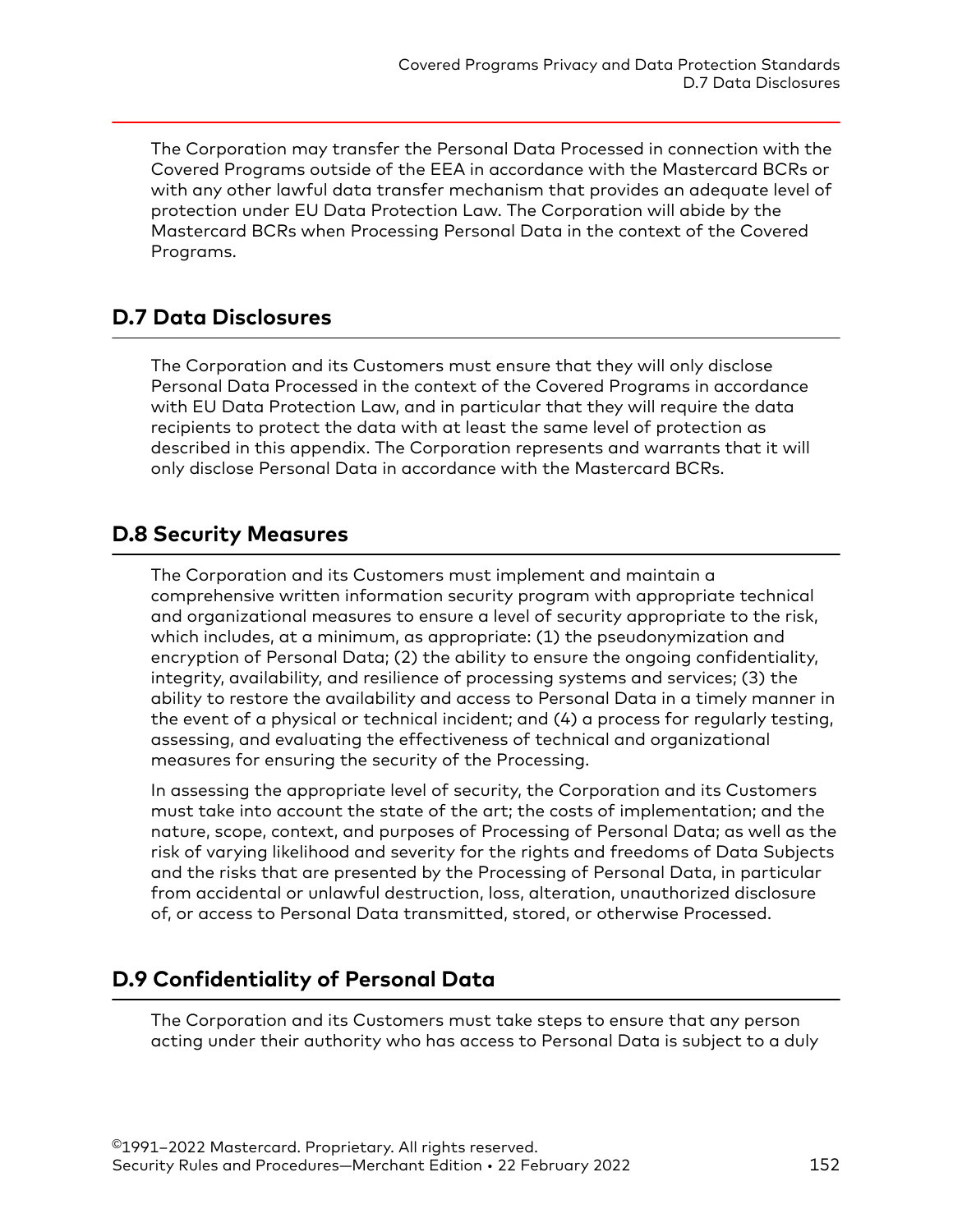<span id="page-152-0"></span>enforceable contractual or statutory confidentiality obligation, and if applicable, Process Personal Data in accordance with the Controller's instructions.

#### **D.10 Personal Data Breach Notification Requirements**

The Parties will assist each other in complying with their Personal Data Breach notification obligations. Where required under EU Data Protection Law, the Party which became aware of a Personal Data Breach will notify, without undue delay and, where feasible, not later than 72 hours after having become aware of it, the competent supervisory authority.

When the Personal Data Breach is likely to result in a high risk to the rights and freedoms of Data Subjects or upon the competent supervisory authority's request to do so, such Party must communicate the Personal Data Breach to the Data Subject without undue delay, where required under EU Data Protection Law.

# **D.11 Personal Data Breach Cooperation and Documentation Requirements**

The Corporation and its Customers will use their best efforts to reach an agreement on whether and how to notify each other when a Personal Data Breach occurs, and must document all Personal Data Breaches, including the facts relating to the Personal Data Breach, its effects, and the remedial action taken.

# **D.12 Data Protection and Security Audit**

The Corporation and each Customer must conduct audits on a regular basis to control compliance with EU Data Protection Law, including the security measures provided in section D.8, and the Corporation must comply with the Mastercard BCRs.

Upon prior written request, the Corporation and each Customer agrees to cooperate and, within reasonable time, provide the requesting Party with: (1) a summary of the audit reports demonstrating its compliance with EU Data Protection Law obligations and the Standards in this appendix, and as applicable Mastercard BCRs, after redacting any confidential and commercially sensitive information; and (2) confirmation that the audit has not revealed any material vulnerability, or to the extent that any such vulnerability was detected, that such vulnerability has been fully remedied.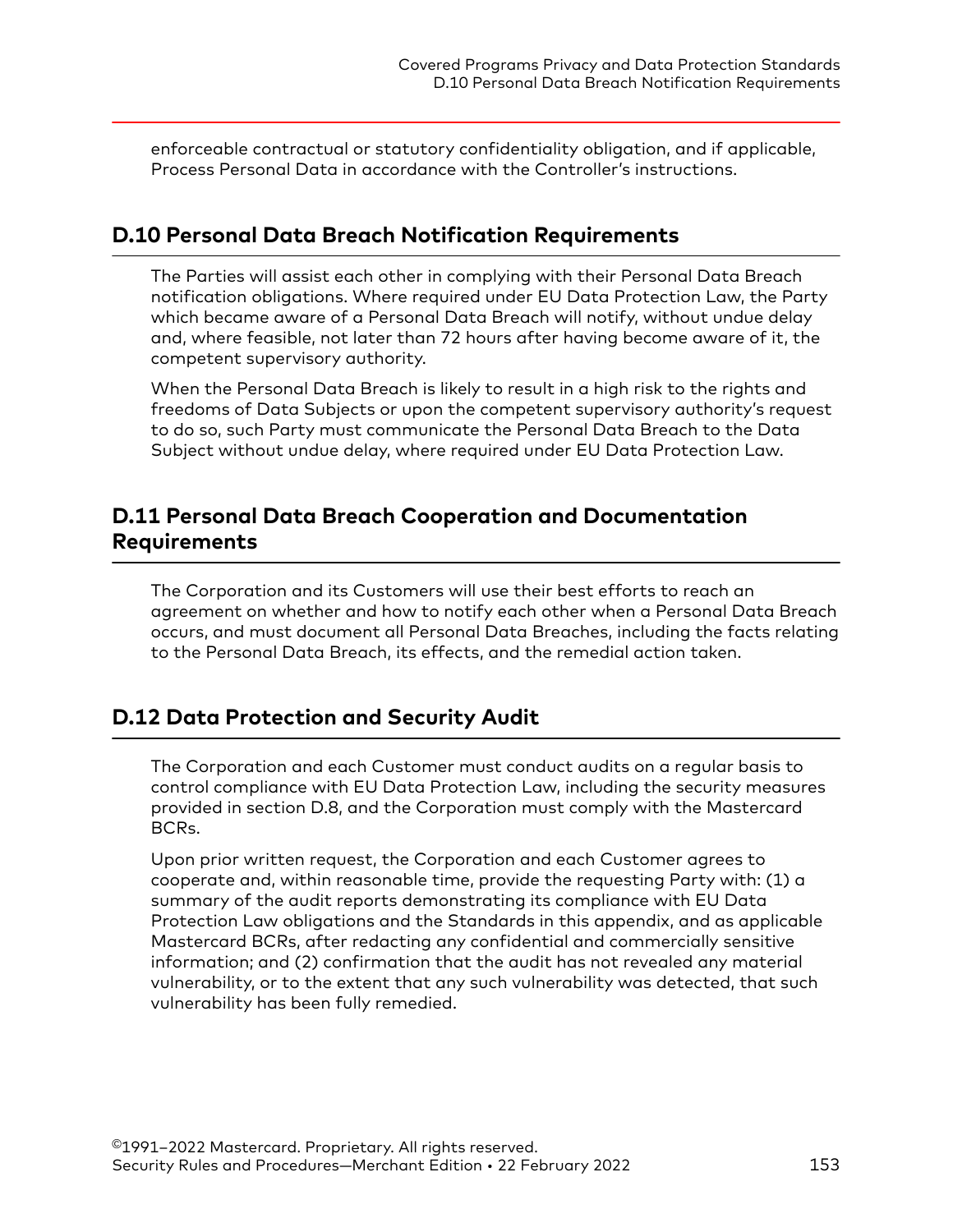#### <span id="page-153-0"></span>**D.13 Liability**

Subject to the liability clauses in the Standards, the Corporation and each Customer agrees that it will be liable towards Data Subjects for the entire damage resulting from a violation of EU Data Protection Law with regard to Processing of Personal Data for which it is a Controller.

Where the Parties are involved in the same Processing and where they are responsible for any damage caused by the Processing of Personal Data, both the Corporation and each responsible Customer may be held liable for the entire damage in order to ensure effective compensation of the Data Subject.

If the Corporation paid full compensation for the damage suffered, the Corporation is entitled to claim back from the Customer(s) that part of the compensation corresponding to each Customer's part of responsibility for the damage.

# **D.14 Termination of the Covered Programs Use**

Mastercard and its Customers agree that the Standards in this appendix are no longer applicable to a Customer upon the termination of such Customer's use of the Covered Programs.

# **D.15 Invalidity and Severability**

If any Standard in this appendix is found by any court or administrative body of competent jurisdiction to be invalid or unenforceable, the invalidity or unenforceability of such Standard shall not affect any other Standard in this appendix, and all Standards not affected by such invalidity or unenforceability will remain in full force and effect.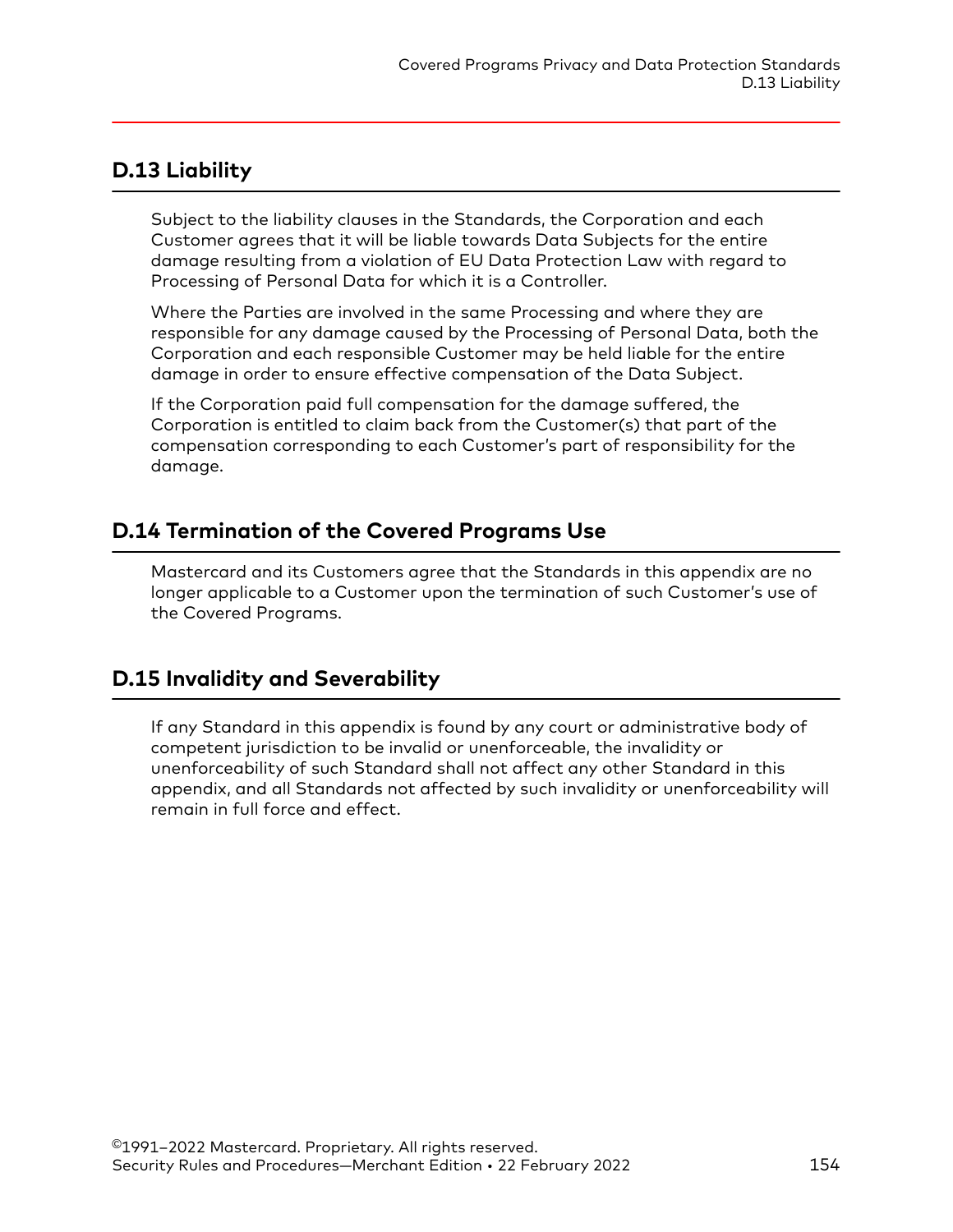# **Appendix E Definitions**

The following terms as used in this manual have the meanings set forth below.

| Chip Card (Smart Card, Integrated Circuit Card, IC Card, or ICC) 166 |  |
|----------------------------------------------------------------------|--|
|                                                                      |  |
|                                                                      |  |
|                                                                      |  |
|                                                                      |  |
|                                                                      |  |
|                                                                      |  |
|                                                                      |  |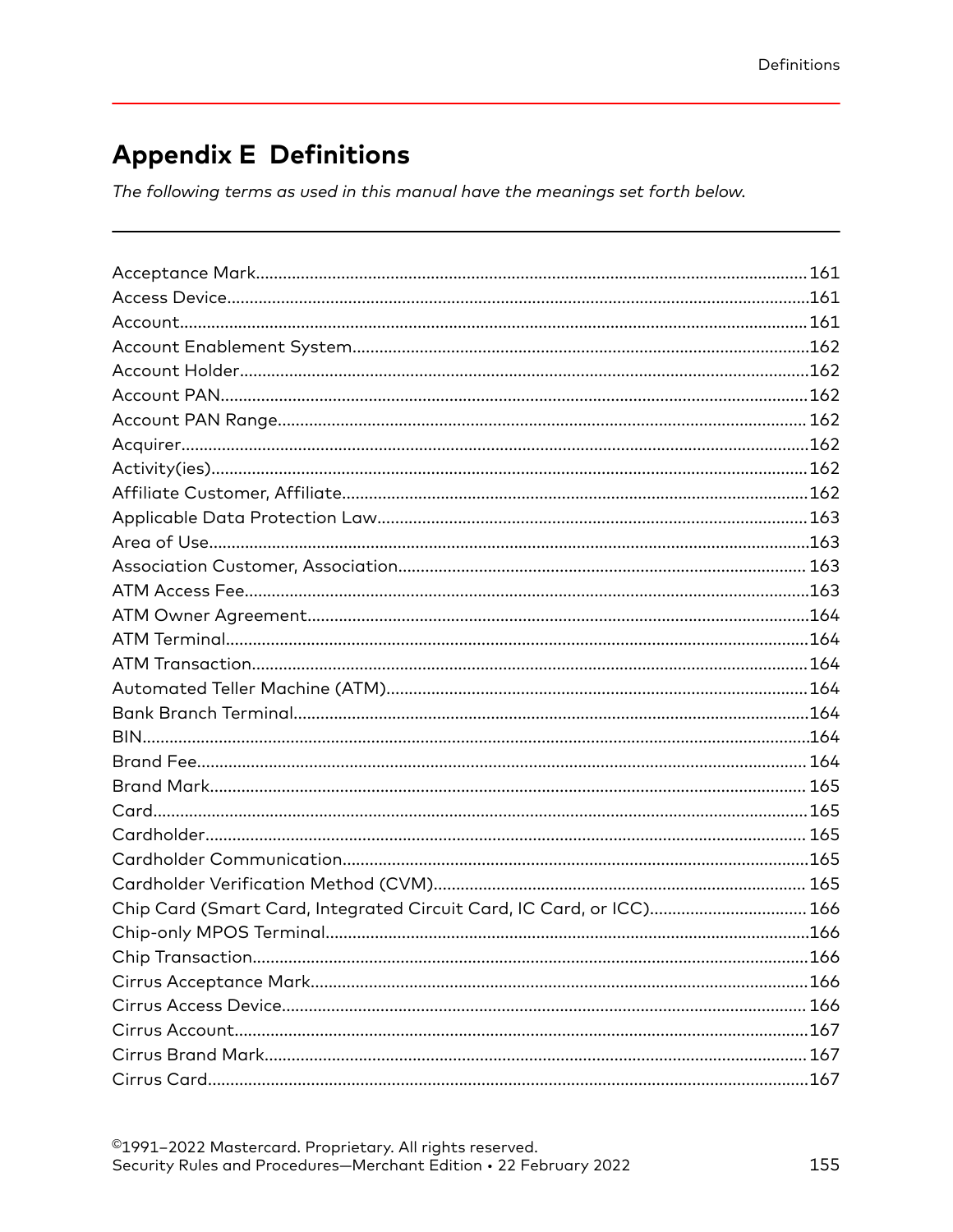| Consumer Device Cardholder Verification Method, Consumer Device CVM, CDCVM169 |  |
|-------------------------------------------------------------------------------|--|
|                                                                               |  |
|                                                                               |  |
|                                                                               |  |
|                                                                               |  |
|                                                                               |  |
|                                                                               |  |
|                                                                               |  |
|                                                                               |  |
|                                                                               |  |
|                                                                               |  |
|                                                                               |  |
|                                                                               |  |
|                                                                               |  |
|                                                                               |  |
|                                                                               |  |
|                                                                               |  |
|                                                                               |  |
|                                                                               |  |
|                                                                               |  |
|                                                                               |  |
|                                                                               |  |
|                                                                               |  |
| Digital Wallet Operator (DWO) Security Incident, DWO Security Incident 173    |  |
|                                                                               |  |
|                                                                               |  |
|                                                                               |  |
|                                                                               |  |
|                                                                               |  |
|                                                                               |  |
|                                                                               |  |
|                                                                               |  |
|                                                                               |  |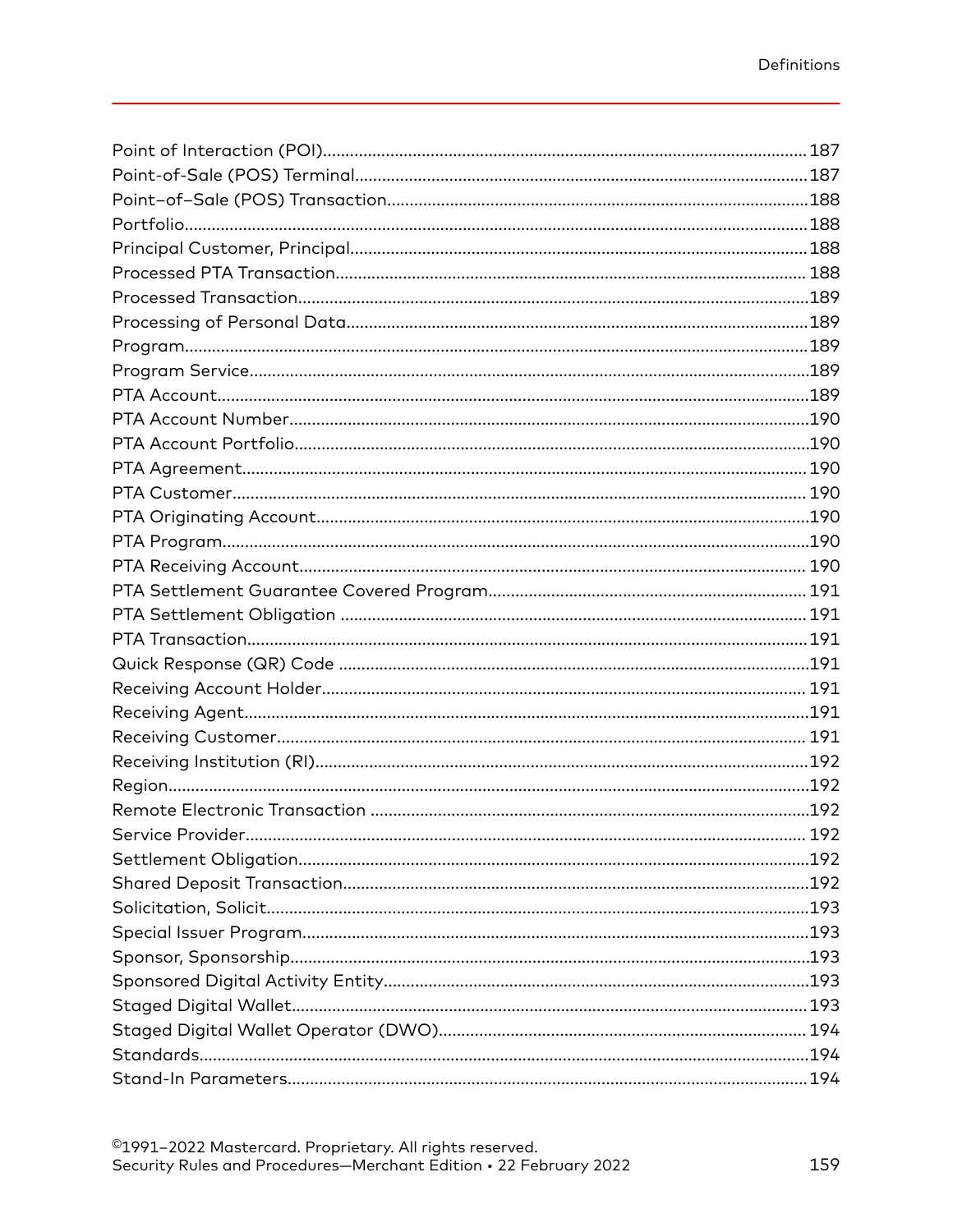| .194 |
|------|
|      |
|      |
|      |
|      |
|      |
|      |
|      |
|      |
|      |
|      |
|      |
|      |
|      |
|      |
|      |
|      |
|      |
|      |
|      |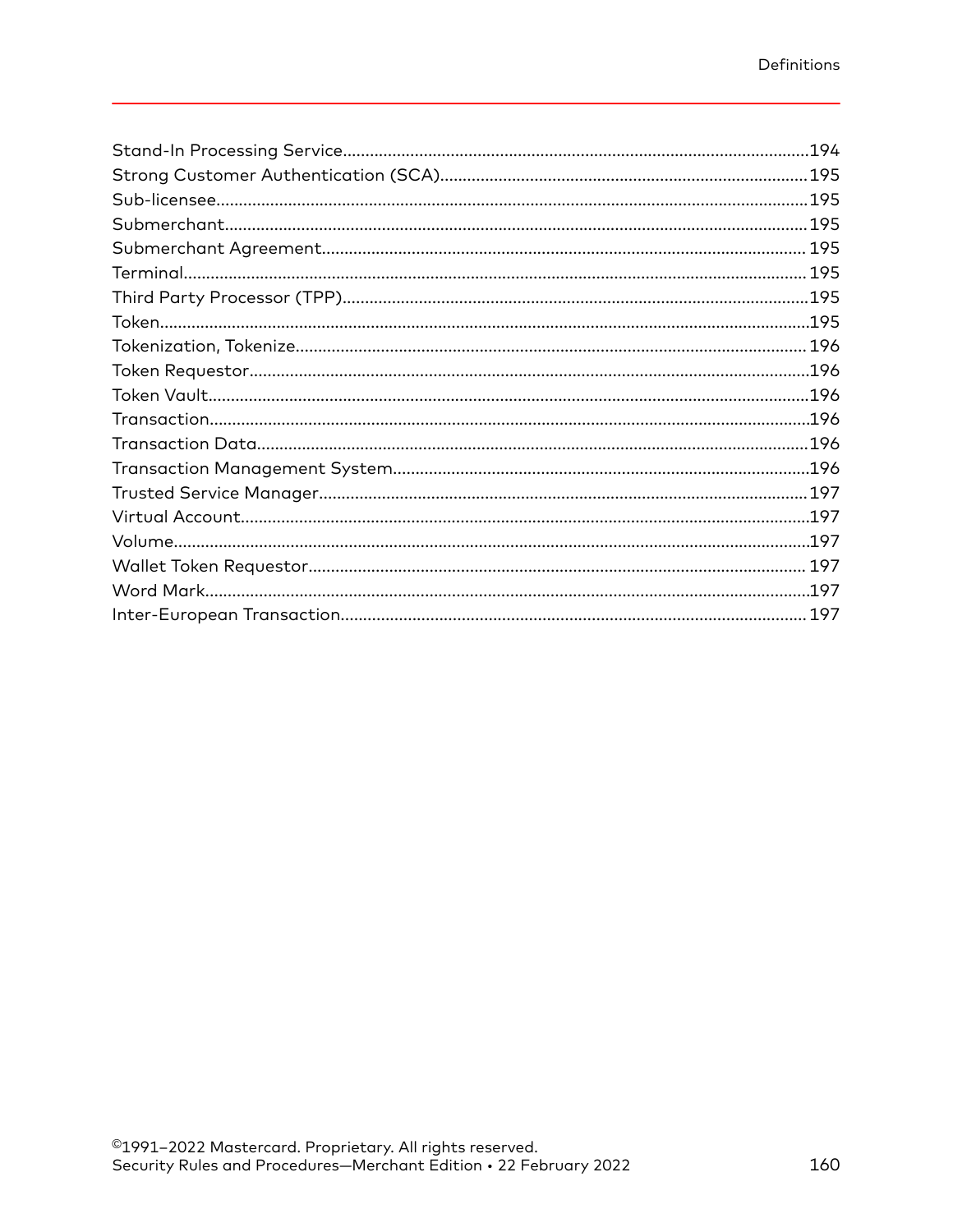<span id="page-160-0"></span>Additional and/or revised terms may also be used for purposes of the Rules in a particular chapter or section of this manual.

#### **Acceptance Mark**

Any one of the Corporation's Marks displayed at a Point of Interaction (POI) to indicate brand acceptance. See Cirrus Acceptance Mark, Maestro Acceptance Mark, Mastercard Acceptance Mark.

#### **Access Device**

A device other than a Card that has successfully completed all applicable Mastercard certification and testing requirements, if any, and:

- Uses at least one Payment Application provisioned to the device by or with the approval of a Customer to provide access to an Account;
- Supports the transmission or exchange of data using one or both of the following:
	- Magnetic stripe or chip data containing a dynamic cryptogram to or with a Terminal, as applicable, by implementing the EMV Contactless Specifications (Book D) to effect Transactions at the Terminal without requiring direct contact of the device to the Terminal
	- Chip data containing a dynamic cryptogram to or with a Terminal, as applicable, by implementing the Mastercard Cloud-Based Payments (MCBP) documentation to effect Transactions at the Terminal by capture of a QR Code containing the Transaction Data
- May also support the transmission of magnetic stripe data containing a dynamic cryptogram to a Terminal to effect Transactions identified by the Acquirer in Transaction messages as magnetic stripe Transactions.

A Cirrus Access Device, Maestro Access Device, and Mastercard Access Device is each an Access Device. Also see Mobile Payment Device.

#### **Account**

An account maintained by or on behalf of a Cardholder by an Issuer for the processing of Transactions, and which is identified with a bank identification number (BIN) or Issuer identification number (IIN) designated by the Corporation in its routing tables for routing to the Interchange System. Also see Cirrus Account, Maestro Account, Mastercard Account.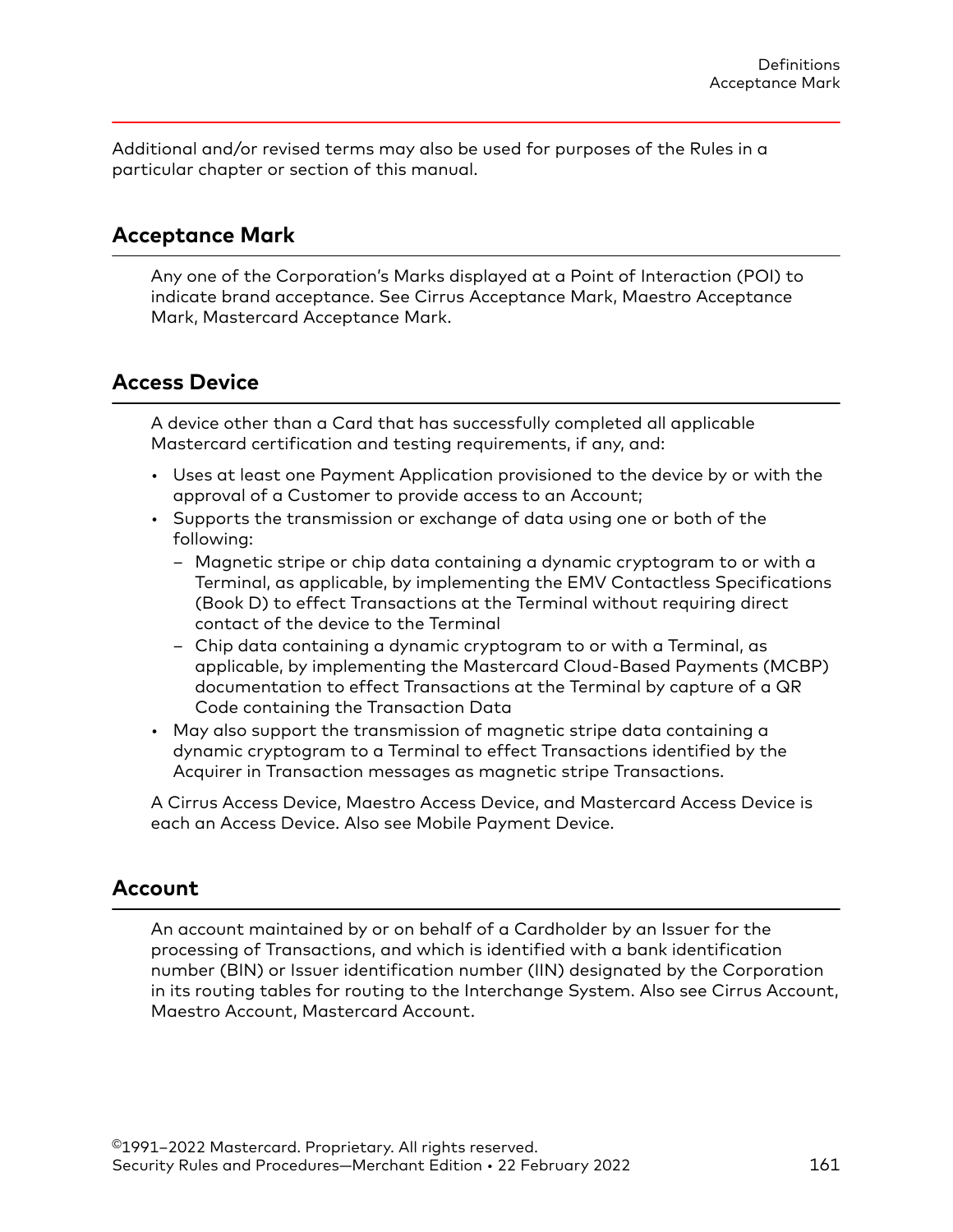#### <span id="page-161-0"></span>**Account Enablement System**

Performs Account enablement services for Mastercard Cloud-Based Payments, which may include Account and Access Device eligibility checks, Identification & Verification (ID&V), Digitization, and subsequent lifecycle management.

#### **Account Holder**

A user who holds a PTA Account and has agreed to participate in a PTA Transaction.

#### **Account PAN**

The primary account number (PAN) allocated to an Account by an Issuer.

#### **Account PAN Range**

The range of Account PANs designated by an Issuer for Digitization.

#### **Acquirer**

A Customer in its capacity as an acquirer of a Transaction.

# **Activity(ies)**

The undertaking of any lawful act that can be undertaken only pursuant to a License granted by the Corporation. Payment Transfer Activity is a type of Activity. *Also see* Digital Activity(ies).

#### **Affiliate Customer, Affiliate**

A Customer that participates indirectly in Activity through the Sponsorship of a Principal or, solely with respect to Mastercard Activity, through the Sponsorship of an Association. An Affiliate may not Sponsor any other Customer.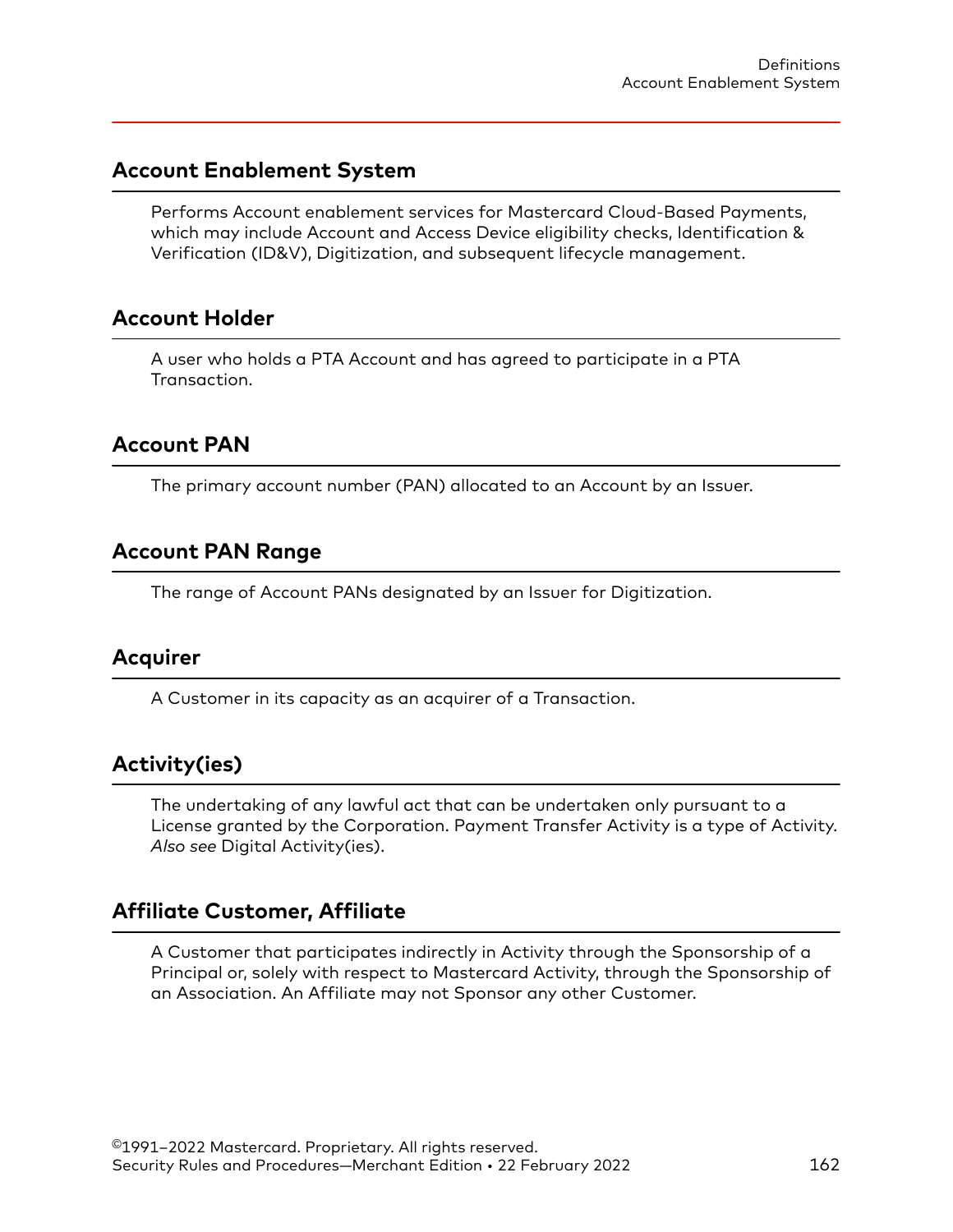#### <span id="page-162-0"></span>**Applicable Data Protection Law**

All applicable law, statute, declaration, decree, legislation, enactment, order, ordinance, regulation or rule (each as amended and replaced from time to time) which relates to the protection of individuals with regards to the Processing of Personal Data to which the Parties are subject, including but not limited to the EU General Data Protection Regulation 2016/679; the e-Privacy Directive 2002/58/EC and their national implementing legislations the California Consumer Privacy Act; the U.S. Gramm-Leach-Bliley Act; the Brazil General Data Protection Act; the South Africa Protection of Personal Information Act; laws regulating unsolicited email, telephone, and text message communications; security breach notification laws; laws imposing minimum security requirements; laws requiring the secure disposal of records containing certain Personal Data; laws governing the portability and/or cross-border transfer of Personal Data; and all other similar international, federal, state, provincial, and local requirements; each as applicable.

#### **Area of Use**

The country or countries in which a Customer is Licensed to use the Marks and conduct Activity or in which a PTA Customer is permitted to Participate in a PTA Program, and, as a rule, set forth in the License or PTA Agreement or in an exhibit to the License or PTA Agreement.

# **Association Customer, Association**

A Mastercard Customer that participates directly in Mastercard Activity using its assigned BINs and which may Sponsor one or more Mastercard Affiliates but may not directly issue Mastercard Cards or acquire Mastercard Transactions, or in the case of a PTA Association, may not directly hold PTA Accounts, without the express prior written consent of the Corporation.

# **ATM Access Fee**

A fee charged by an Acquirer in connection with a cash withdrawal or Shared Deposit Transaction initiated at the Acquirer's ATM Terminal with a Card, and added to the total Transaction amount transmitted to the Issuer.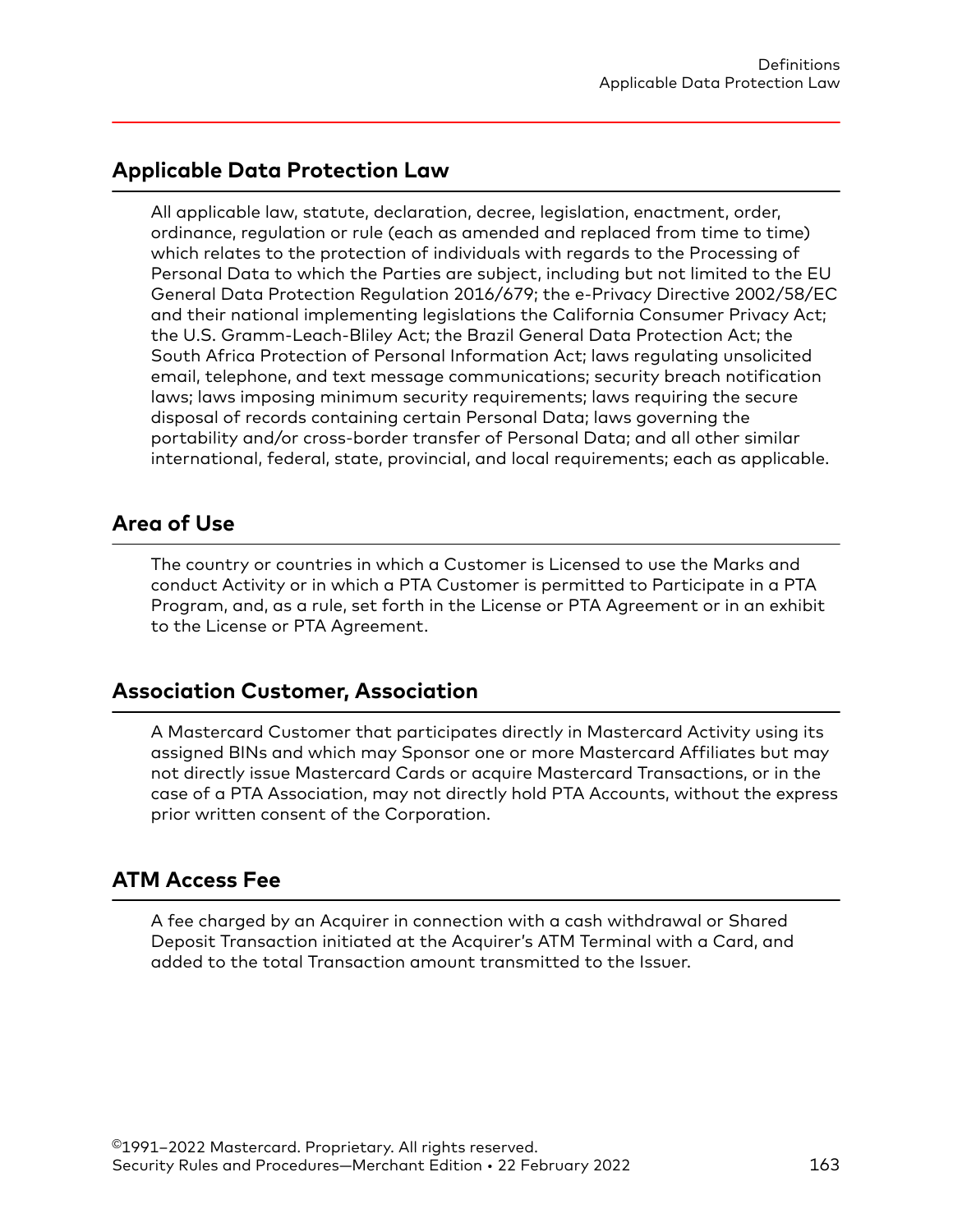#### <span id="page-163-0"></span>**ATM Owner Agreement**

An agreement between an ATM owner and a Customer that sets forth the terms pursuant to which the ATM accepts Cards.

#### **ATM Terminal**

An ATM that enables a Cardholder to effect an ATM Transaction with a Card (and if contactless-enabled, an Access Device) in accordance with the Standards.

#### **ATM Transaction**

A cash withdrawal effected at an ATM Terminal with a Card and processed through the Mastercard ATM Network. An ATM Transaction is identified with MCC 6011 (Automated Cash Disbursements—Customer Financial Institution).

#### **Automated Teller Machine (ATM)**

An unattended self-service device that performs basic banking functions such as accepting deposits, cash withdrawals, ordering transfers among accounts, loan payments and account balance inquiries.

#### **Bank Branch Terminal**

An attended device, located on the premises of a Customer or other financial institution designated as its authorized agent by the Corporation, that facilitates a Manual Cash Disbursement Transaction by a Cardholder.

#### **BIN**

A bank identification number (BIN, sometimes referred to as an Issuer identification number, or IIN) is a unique number assigned by Mastercard for use by a Customer in accordance with the Standards.

#### **Brand Fee**

A fee charged for certain Transactions not routed to the Interchange System.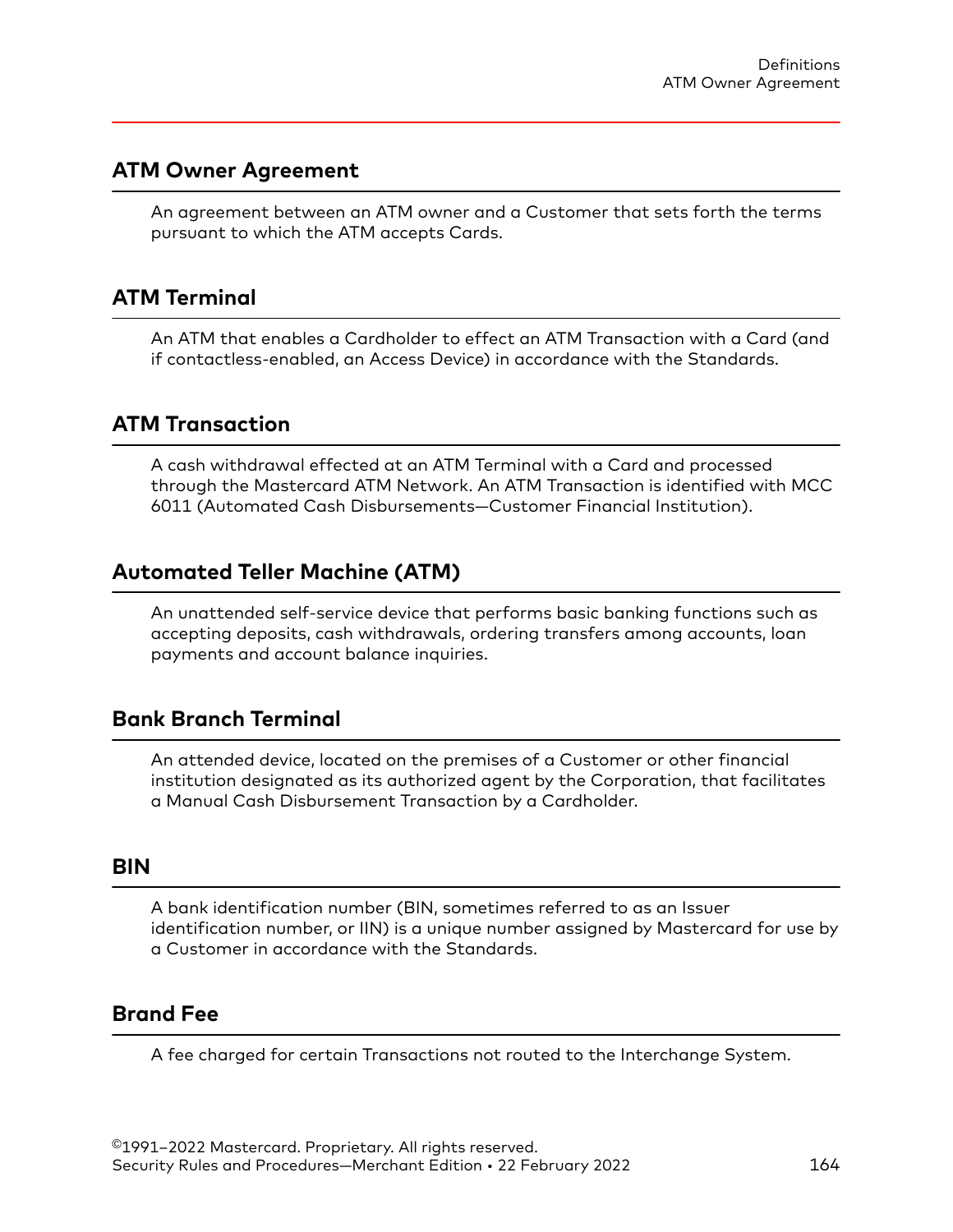#### <span id="page-164-0"></span>**Brand Mark**

A Word Mark as a custom lettering legend placed within the Corporation's interlocking circles device. The Mastercard Brand Mark, Maestro Brand Mark, and Cirrus Brand Mark is each a Brand Mark. The Mastercard Symbol is also a Brand Mark.

#### **Card**

A card issued by a Customer pursuant to License and in accordance with the Standards and that provides access to an Account. Unless otherwise stated herein, Standards applicable to the use and acceptance of a Card are also applicable to an Access Device and, in a Card-not-present environment, an Account. A Cirrus Card, Maestro Card, and Mastercard Card is each a Card.

#### **Cardholder**

The authorized user of a Card or Access Device issued by a Customer.

#### **Cardholder Communication**

Any communication by or on behalf of an Issuer to a Cardholder or prospective Cardholder. A Solicitation is one kind of Cardholder Communication.

# **Cardholder Verification Method (CVM)**

A process used to confirm that the person presenting the Card is an authorized Cardholder. The Corporation deems the following to be valid CVMs when used in accordance with the Standards:

- The comparison, by the Merchant or Acquirer accepting the Card, of the signature on the Card's signature panel with the signature provided on the Transaction receipt by the person presenting the Card;
- The comparison, by the Card Issuer or the EMV chip on the Card, of the value entered on a Terminal's PIN pad with the personal identification number (PIN) given to or selected by the Cardholder upon Card issuance; and
- The use of a Consumer Device CVM (CDCVM) that Mastercard approved as a valid CVM for Transactions upon the successful completion of the certification and testing procedures set forth in section 3.11 of the *Security Rules and Procedures*.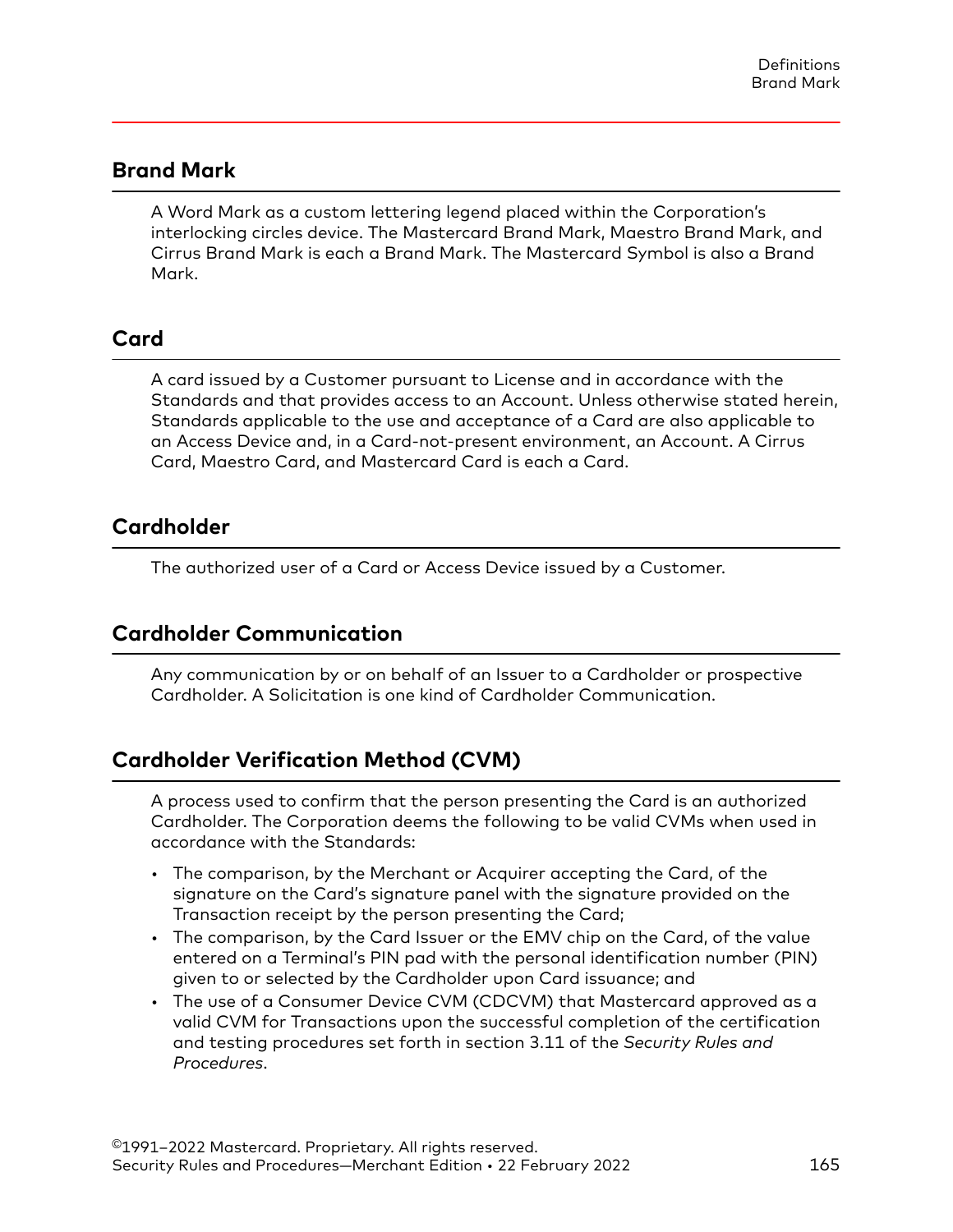<span id="page-165-0"></span>In certain Card-present environments, a Merchant may complete the Transaction without a CVM ("no CVM" as the CVM), such as in Quick Payment Service (QPS) Transactions, Contactless Transactions less than or equal to the CVM limit, and Transactions at an unattended Point-of-Sale (POS) Terminal identified as Cardholder-activated Terminal (CAT) Level 2 or Level 3.

# **Chip Card (Smart Card, Integrated Circuit Card, IC Card, or ICC)**

A Card with an embedded EMV-compliant chip containing memory and interactive capabilities used to identify and store additional data about a Cardholder, an Account, or both.

# **Chip-only MPOS Terminal**

An MPOS Terminal that has a contact chip reader and no magnetic stripe-reading capability and that must:

- 1. Operate as an online-only POS Terminal for authorization purposes;
- 2. Support either signature or No CVM Required as a Cardholder Verification Method, and may also support PIN verification if conducted by means of a PIN entry device (PED) that is in compliance with the Payment Card Industry (PCI) POS PED Security Requirements and Evaluation Program; and
- 3. Otherwise comply with the Corporation's requirements for Hybrid POS Terminals.

# **Chip Transaction**

A Contact Chip Transaction or a Contactless Transaction.

#### **Cirrus Acceptance Mark**

A Mark consisting of the Cirrus Brand Mark placed on the dark blue acceptance rectangle, available at [www.mastercardbrandcenter.com.](http://www.mastercardbrandcenter.com)

# **Cirrus Access Device**

An Access Device that uses at least one Cirrus Payment Application to provide access to a Cirrus Account when used at an ATM Terminal or Bank Branch Terminal.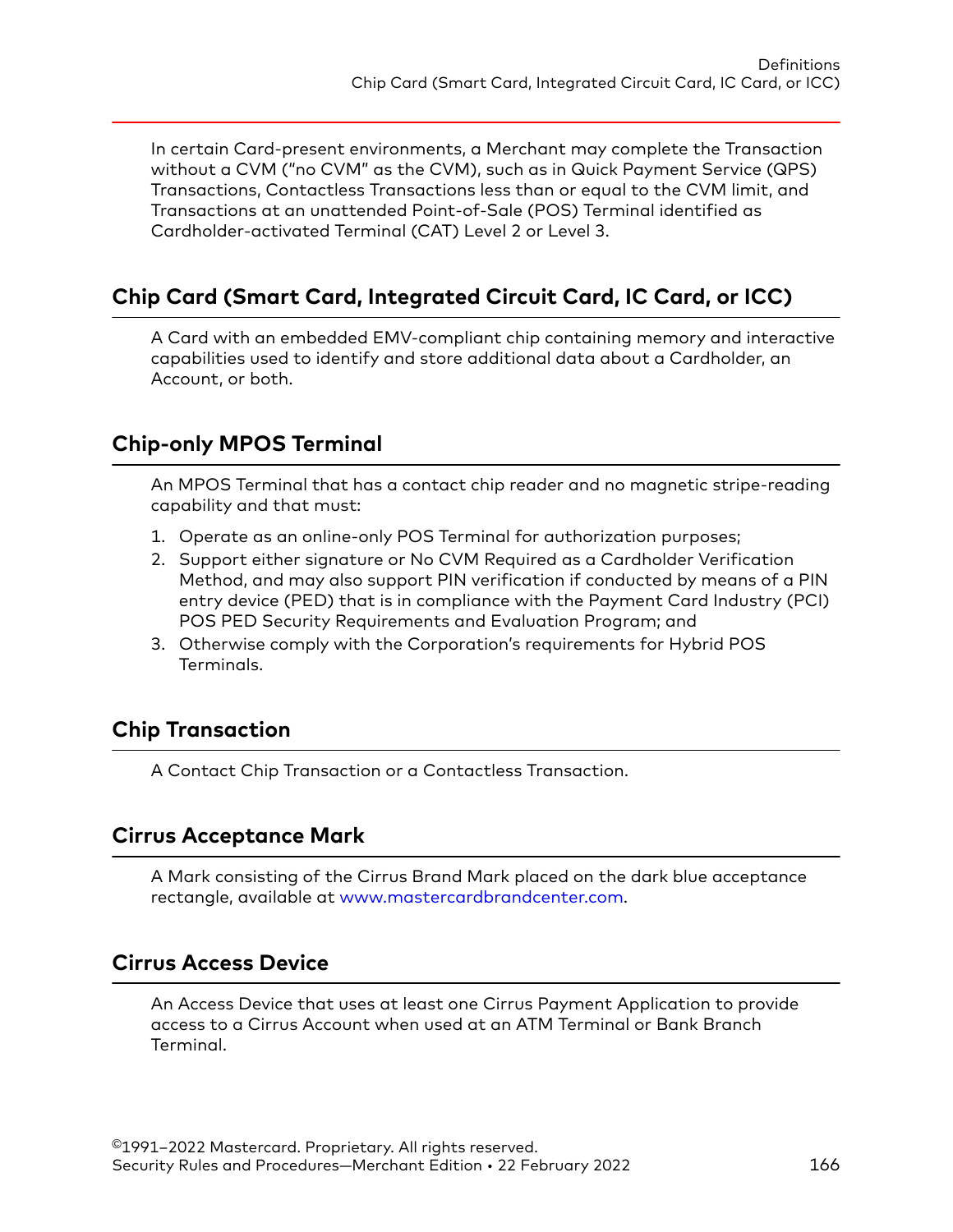#### <span id="page-166-0"></span>**Cirrus Account**

An account eligible to be a Cirrus Account and identified with a BIN/IIN associated with a Portfolio designated by the Corporation as a Cirrus Portfolio in its routing tables.

#### **Cirrus Brand Mark**

A Mark consisting of the Cirrus Word Mark as a custom lettering legend placed within the Corporation's interlocking circles device. The Corporation is the exclusive owner of the Cirrus Brand Mark.

#### **Cirrus Card**

A Card that provides access to a Cirrus Account.

#### **Cirrus Customer**

A Customer that has been granted a Cirrus License in accordance with the Standards.

#### **Cirrus Payment Application**

A Payment Application that stores Cirrus Account data.

#### **Cirrus Word Mark**

A Mark consisting of the word "Cirrus" followed by a registered trademark  $^\circ$  or  $^{\text{\tiny{\textsf{TM}}}}$ symbol (depending on its trademark status in a particular country) or the local law equivalent. "Cirrus" must appear in English and be spelled correctly, with the letter "C" capitalized. "Cirrus" must not be abbreviated, hyphenated, used in the plural or possessive, or translated from English into another language. The Corporation is the exclusive owner of the Cirrus Word Mark.

#### **Competing ATM Network**

A Competing International ATM Network or a Competing North American ATM Network, as the case may be.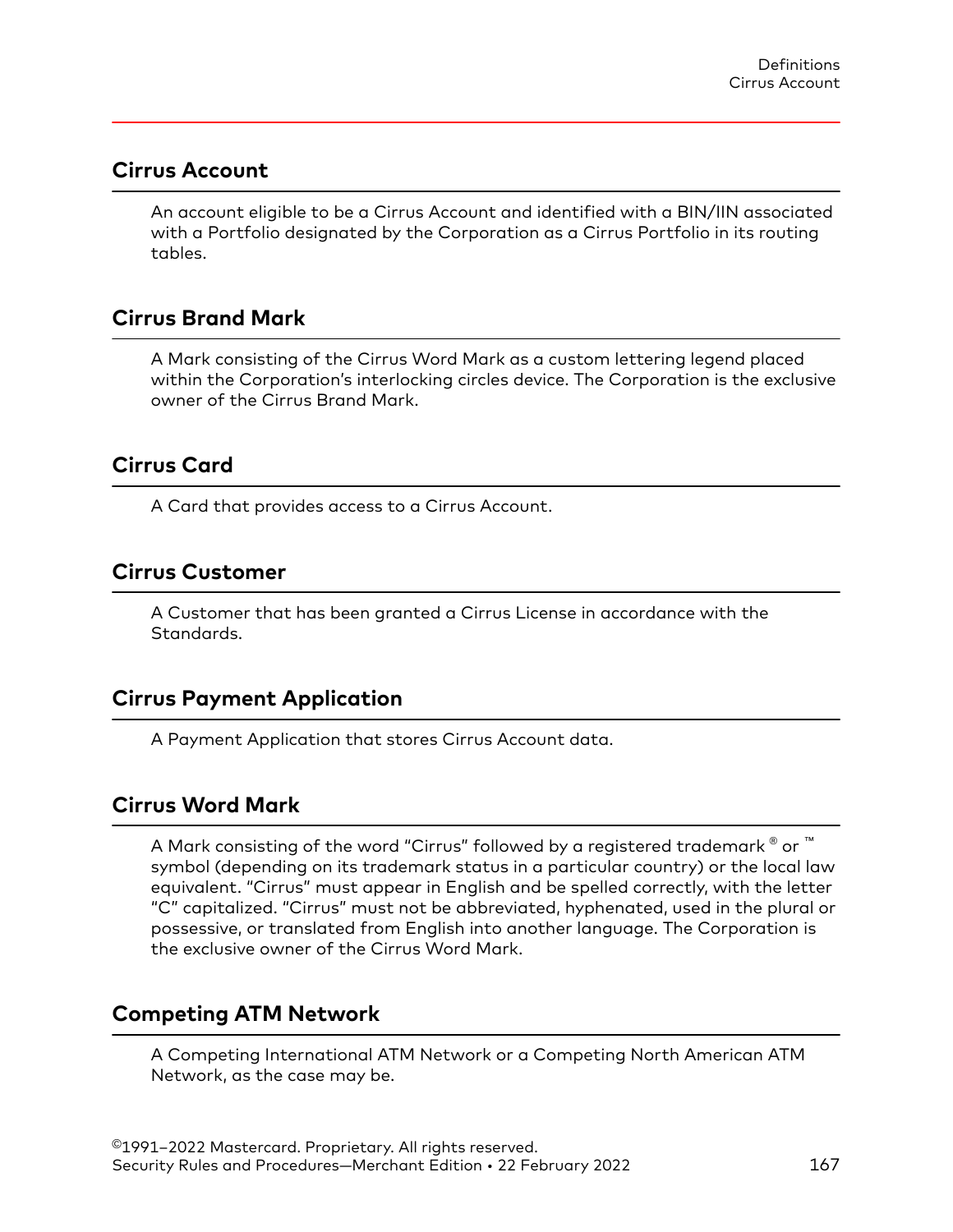#### <span id="page-167-0"></span>**Competing EFT POS Network**

A network, other than any network owned and operated by the Corporation, which provides access to Maestro Accounts at POS Terminals by use of payment cards and has the following characteristics:

- 1. It provides a common service mark or marks to identify the POS Terminal and payment cards, which provide Maestro Account access;
- 2. It is not an affiliate of the Corporation; and
- 3. It operates in at least one country in which the Corporation has granted a License or Licenses.

The following networks are designated without limitation to be Competing EFT POS Networks: Interlink; Electron; and V-Pay.

# **Competing International ATM Network**

A network of ATMs and payment cards, other than the Corporation, identified by a common brand mark that is used exclusively or primarily for ATM interchange that:

- 1. Operates in at least three countries;
- 2. Uses a common service mark or marks to identify the ATMs and payment cards which provide account access through it; and
- 3. Provides account access to at least 40,000,000 debit cards and by means of at least 25,000 ATMs.

# **Competing North American ATM Network**

A network of ATMs and access cards, other than the Corporation, identified by a common brand mark that is used exclusively or primarily for ATM interchange and that possesses each of the following characteristics:

- 1. It operates in at least 40 of the states or provinces of the states and provinces of the United States and Canada;
- 2. It uses a common service mark or common service marks to identify the terminals and cards which provide account access through it;
- 3. There are at least 40,000,000 debit cards that provide account access through it; and
- 4. There are at least 12,000 ATMs that provide account access through it.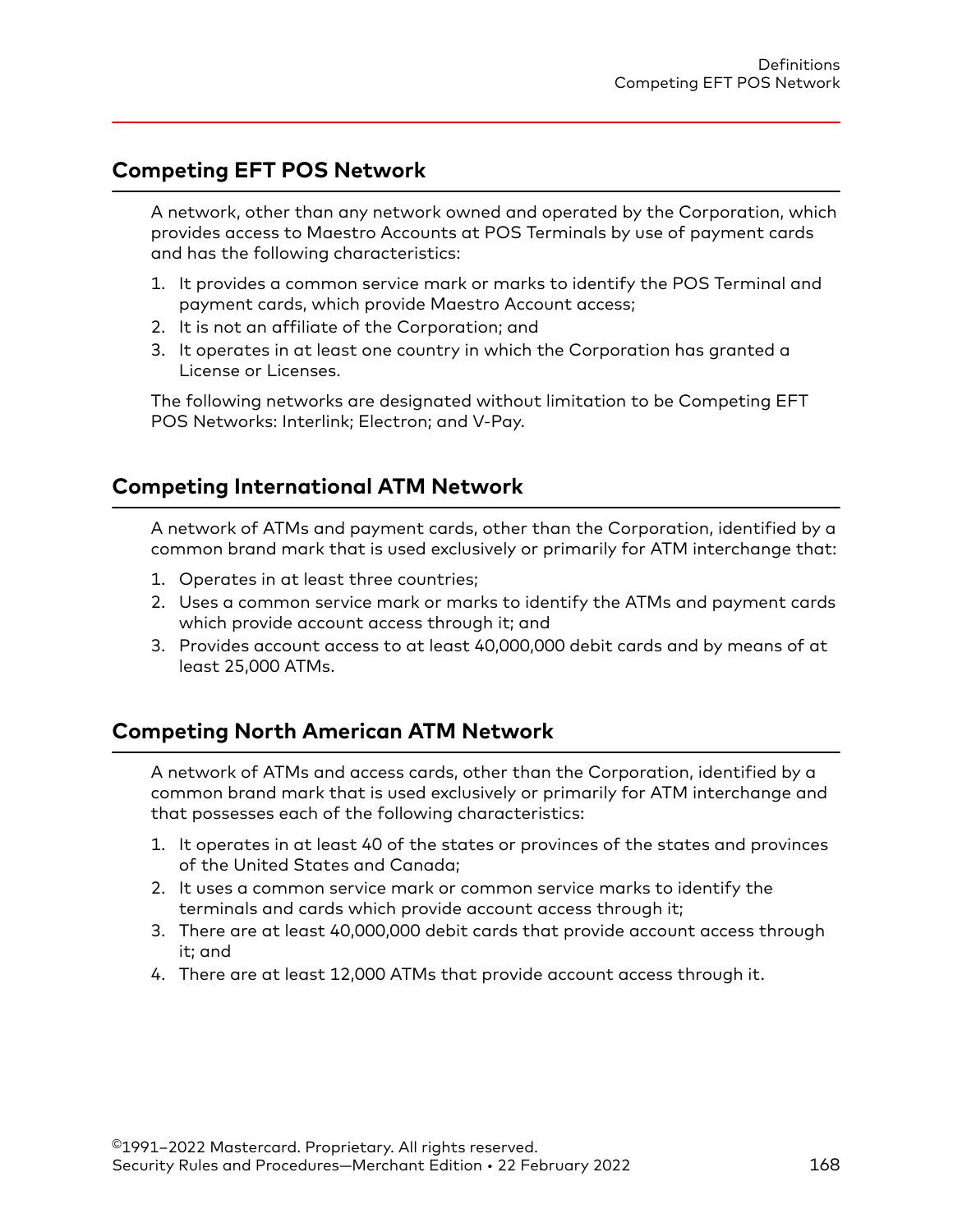#### <span id="page-168-0"></span>**Consumer Device Cardholder Verification Method, Consumer Device CVM, CDCVM**

A CVM that occurs when personal credentials established by the Cardholder to access an Account by means of a particular Access Device are entered on the Access Device and verified, either within the Access Device or by the Issuer during online authorization. A CDCVM is valid if the Issuer has approved the use of the CVM for the authentication of the Cardholder.

#### **Contact Chip Transaction**

A Transaction in which data is exchanged between the Chip Card and the Terminal through the reading of the chip using the contact interface, in conformance with EMV specifications.

#### **Contactless Payment Device**

A means other than a Card by which a Cardholder may access an Account at a Terminal in accordance with the Standards. A Contactless Payment Device is a type of Access Device that exchanges data with the Terminal by means of radio frequency communications. Also see Mobile Payment Device.

#### **Contactless Transaction**

A Transaction in which data is exchanged between the Chip Card or Access Device and the Terminal through the reading of the chip using the contactless interface, by means of radio frequency communications. Also see EMV Mode Contactless Transaction, Magnetic Stripe Mode Contactless Transaction.

# **Control, Controlled**

As used herein, Control has such meaning as the Corporation deems appropriate in its sole discretion given the context of the usage of the term and all facts and circumstances the Corporation deems appropriate to consider. As a general guideline, Control often means to have, alone or together with another entity or entities, direct, indirect, legal, or beneficial possession (by contract or otherwise) of the power to direct the management and policies of another entity.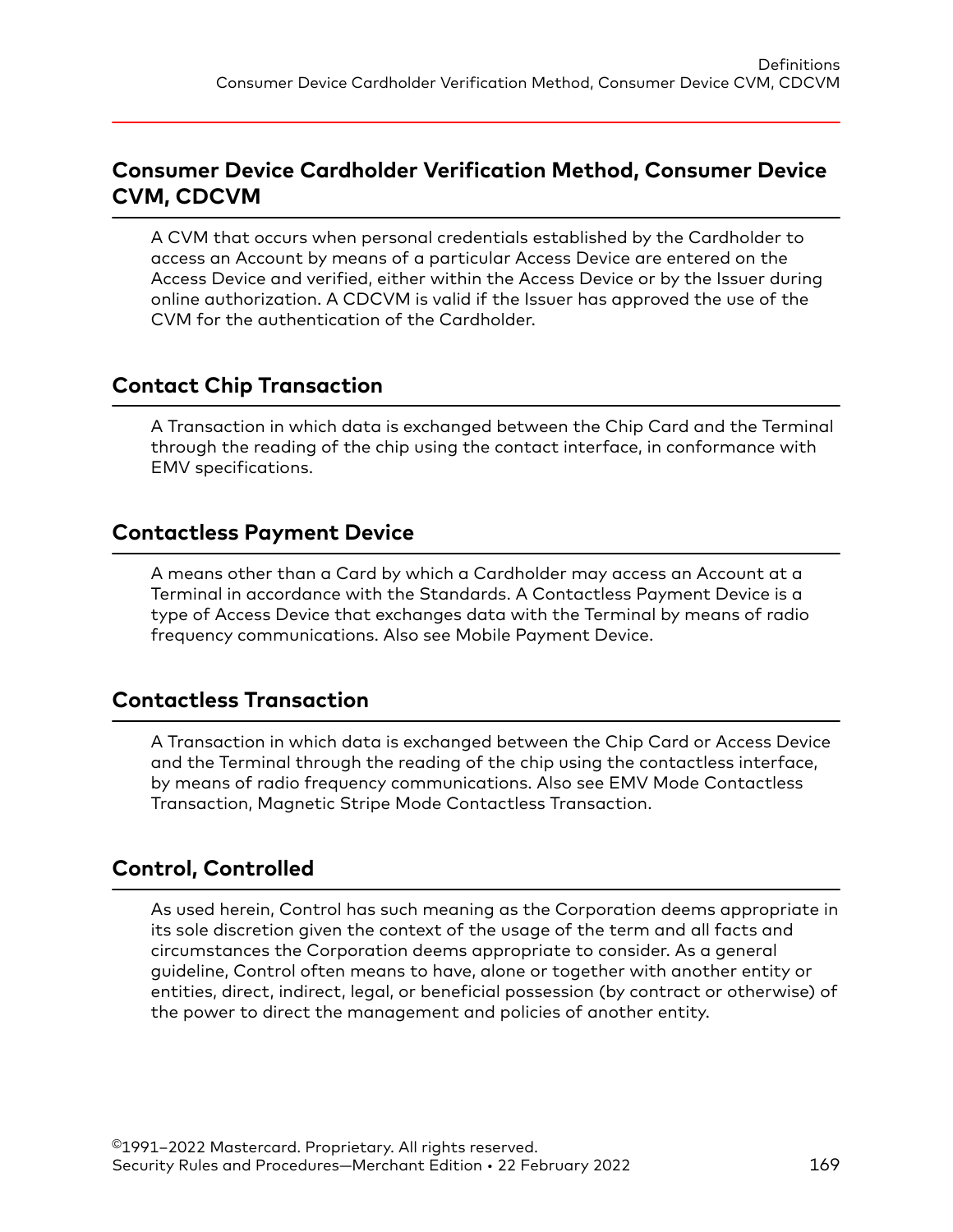#### <span id="page-169-0"></span>**Corporation**

Mastercard International Incorporated, Maestro International Inc., and their subsidiaries and affiliates. As used herein, Corporation also means the President and Chief Executive Officer of Mastercard International Incorporated, or his or her designee, or such officers or other employees responsible for the administration and/or management of a program, service, product, system or other function. Unless otherwise set forth in the Standards, and subject to any restriction imposed by law or regulation, or by the Board of Directors of Mastercard International Incorporated, or by the Mastercard International Incorporated Certificate of Incorporation or the Mastercard Incorporated Certificate of Incorporation (as each such Certificate of Incorporation may be amended from time to time), each such person is authorized to act on behalf of the Corporation and to so act in his or her sole discretion.

#### **Corporation System**

The Interchange System as defined in this manual.

# **Credentials Management System**

Facilitates credential preparation and/or remote mobile Payment Application management for Mastercard Cloud-Based Payments.

#### **Cross-border Transaction**

A Transaction that occurs at a Card acceptance location in a different country from the country in which the Card was issued.

#### **Customer**

A financial institution or other entity that has been approved for Participation. A Customer may be a Principal, Association, Affiliate, Digital Activity Customer, Sponsored Digital Activity Entity, or PTA Customer. *Also see* Cirrus Customer, Maestro Customer, Mastercard Customer, Member.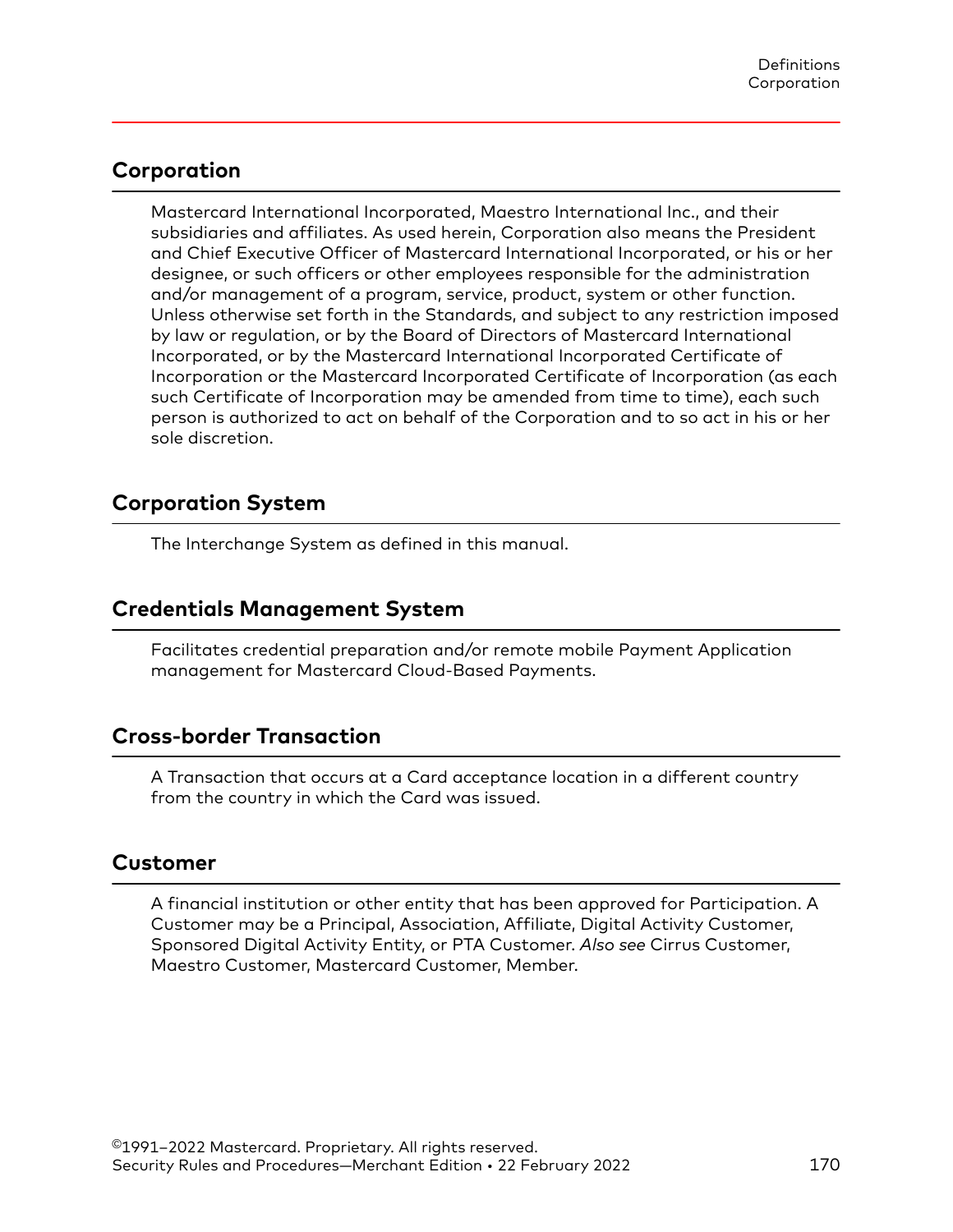#### <span id="page-170-0"></span>**Customer Report**

Any report that a Customer is required to provide to the Corporation, whether on a one-time or repeated basis, pertaining to its License, Activities, Digital Activity Agreement, Digital Activities, PTA Agreement, Payment Transfer Activities, use of any Mark, or any such matters. By way of example and not limitation, the Quarterly Mastercard Report (QMR) is a Customer Report.

# **Data Storage Entity (DSE)**

A Service Provider that performs DSE Program Service.

#### **Data Subject**

A Cardholder, a Merchant, or other natural person or entity whose Personal Data are Processed by or on behalf of the Corporation, a Customer, or a Merchant.

# **Device Binding**

The process by which a Wallet Token Requestor binds a Mastercard Token corresponding to a Cardholder's Account to that Cardholder's Mobile Payment Device, which may consist of:

- The provisioning of the Token and its associated encryption keys into the secure element within the Mobile Payment Device;
- The loading of an application for a remotely-managed secure server into the Mobile Payment Device and the successful communication of the device with the application; or
- Other methodology acceptable to the Corporation.

# **Digital Activity(ies)**

The undertaking of any lawful act pursuant to approval by the Corporation as set forth in a Digital Activity Agreement or other written documentation. Participation in the Mastercard Digital Enablement Service as a Wallet Token Requestor is a Digital Activity.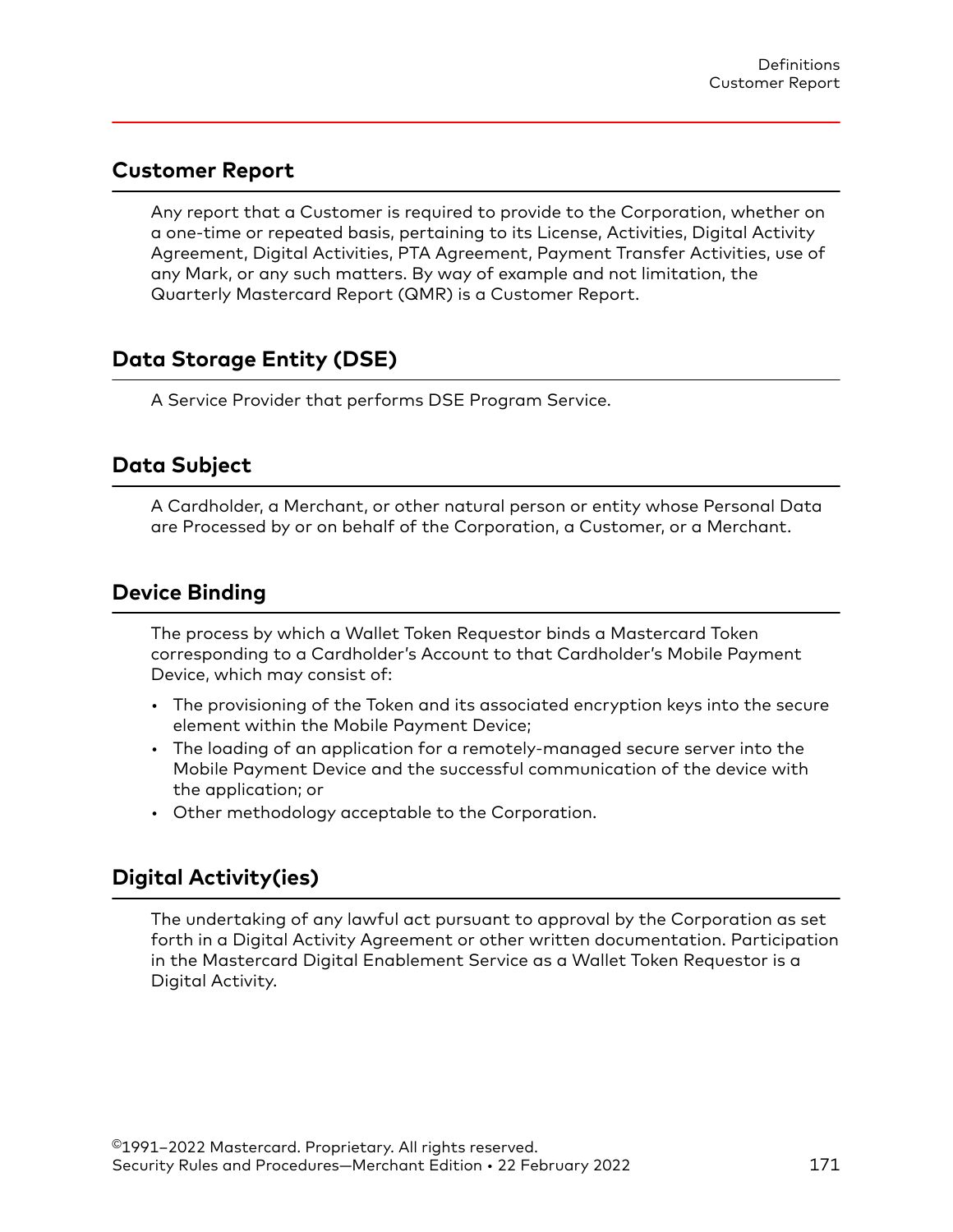#### <span id="page-171-0"></span>**Digital Activity Agreement**

The contract between the Corporation and a Digital Activity Customer granting the Digital Activity Customer the right to participate in Digital Activity and a limited License to use one or more of the Marks in connection with such Digital Activity, in accordance with the Standards.

# **Digital Activity Customer**

A Customer that participates in Digital Activity pursuant to a Digital Activity Agreement and which may not issue Cards, acquire Transactions, or Sponsor any other Customer into the Corporation.

# **Digital Activity Service Provider (DASP)**

A Service Provider that performs DASP Program Service.

#### **Digital Activity Sponsoring Customer**

A Principal Customer or Digital Activity Customer that sponsors a Sponsored Digital Activity Entity to participate in Digital Activity.

#### **Digital Goods**

Any goods that are stored, delivered, and used in electronic format, such as, by way of example but not limitation, books, newspapers, magazines, music, games, game pieces, and software (excluding gift cards). The delivery of a purchase of Digital Goods may occur on a one-time or subscription basis.

# **Digital Wallet**

A Pass-through Digital Wallet or a Staged Digital Wallet.

# **Digital Wallet Operator (DWO)**

A Service Provider that operates a Staged Digital Wallet or a Customer that operates a Pass-through Digital Wallet. A Merchant that stores Mastercard or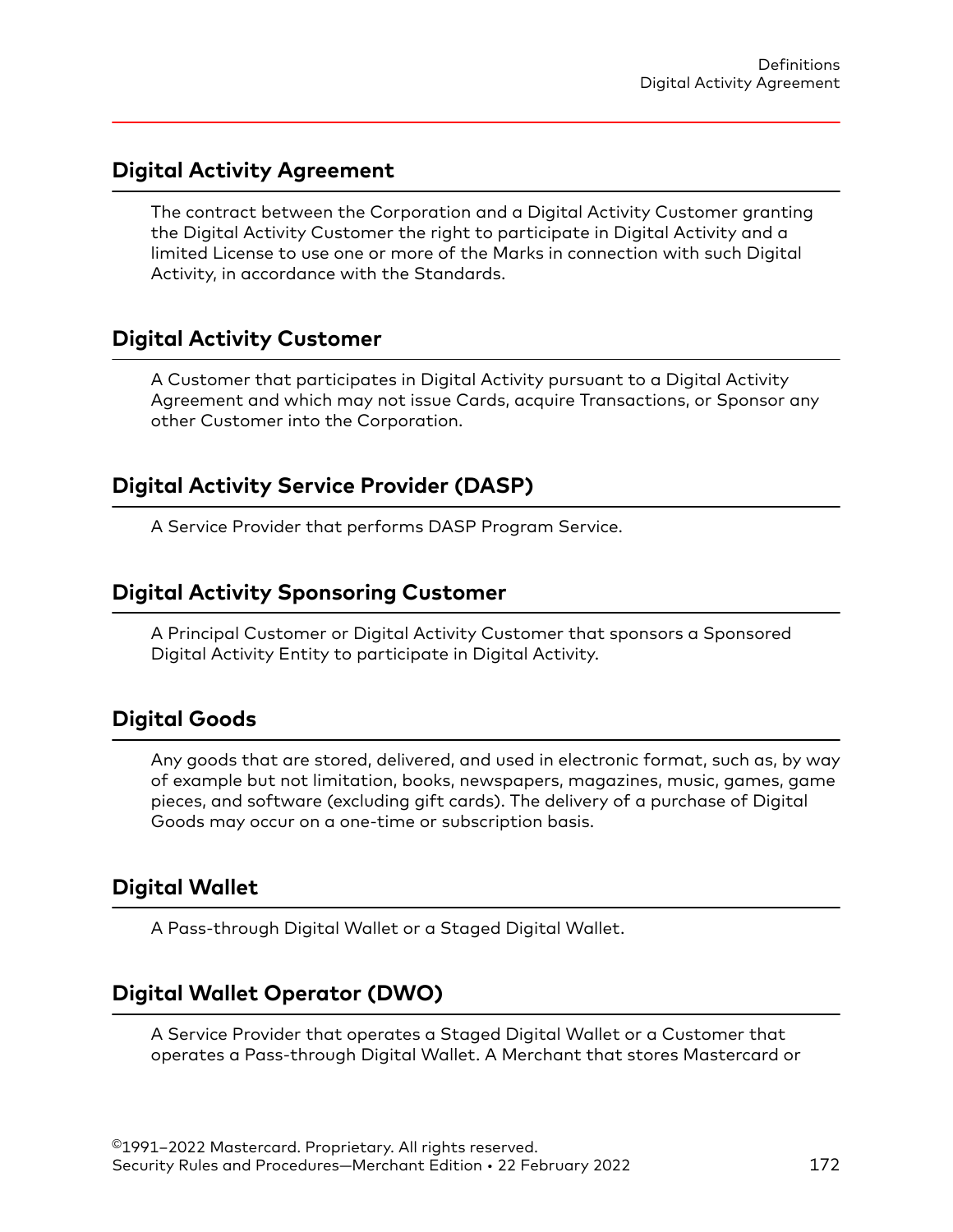<span id="page-172-0"></span>Maestro Account data solely on its own behalf to effect Transactions initiated by the consumer is not deemed to be a DWO.

#### **Digital Wallet Operator Mark, DWO Mark**

A Mark identifying a particular Pass-through Digital Wallet and/or Staged Digital Wallet, and which may be displayed at the POI to denote that a retailer, or any other person, firm, or corporation, accepts payments effected by means of that Pass-through Digital Wallet and/or Staged Digital Wallet. A "Staged DWO Mark" and a "Pass-through DWO Mark" are both types of DWO Marks.

# **Digital Wallet Operator (DWO) Security Incident, DWO Security Incident**

Any incident pertaining to the unintended or unlawful disclosure of Personal Data in connection with such Personal Data being processed through a DWO.

#### **Digitization, Digitize**

Data preparation performed by, or on behalf of, an Issuer prior to the provisioning of Account credentials or a PTA Customer prior to the provisioning of PTA Account credentials, in the form of a Mastercard Token, onto a Payment Device or into a server. Digitization includes Tokenization.

#### **Domestic Transaction**

*See* Intracountry Transaction.

#### **Dual Interface**

The description of a Terminal or Card that is capable of processing Contactless Transactions by means of its contactless interface and Contact Chip Transactions by means of its contact interface.

#### **Electronic Money**

Electronically (including magnetically) accessed monetary value as represented by a claim on the Electronic Money Issuer which: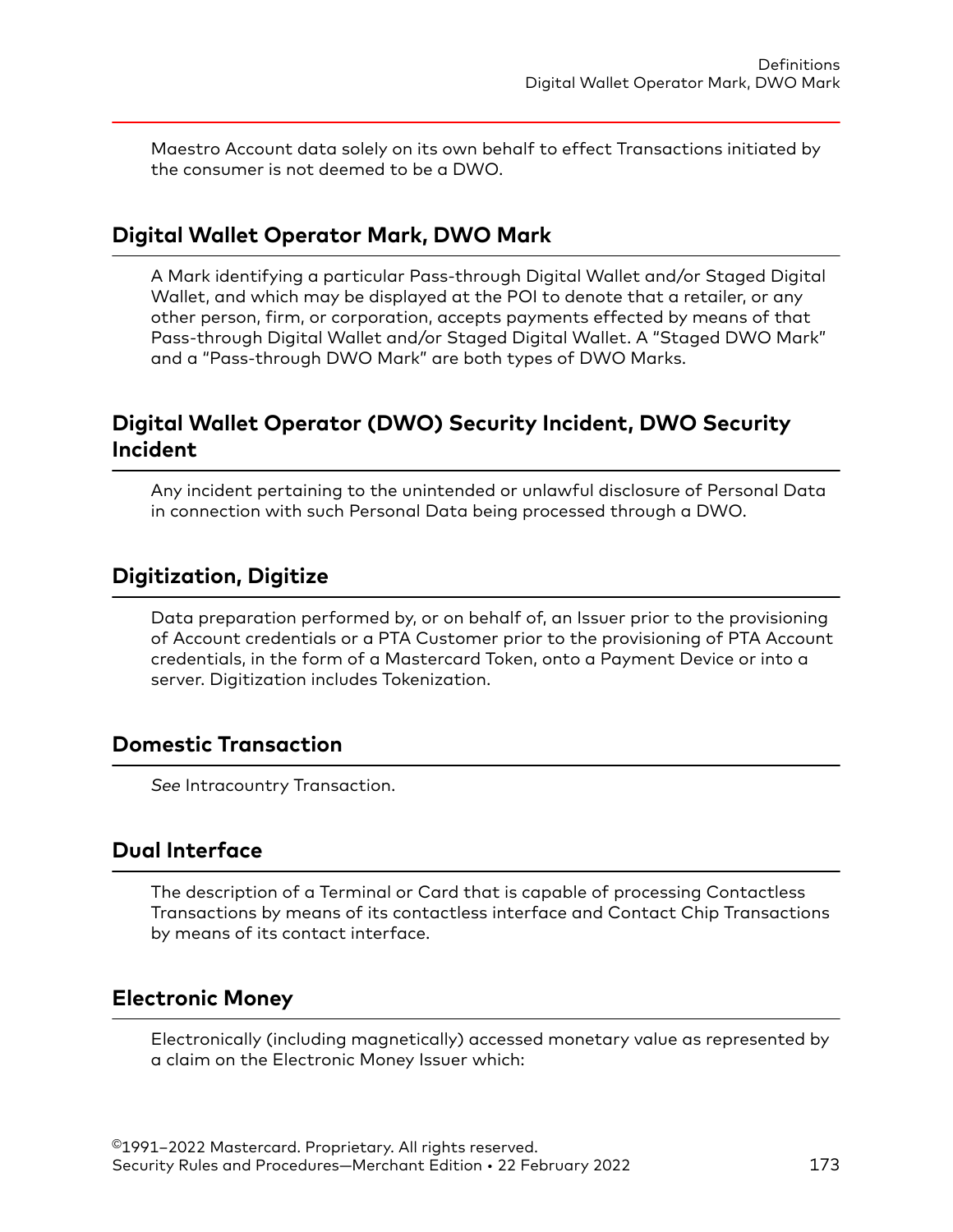- <span id="page-173-0"></span>1. Is issued on receipt of funds for the purpose of making transactions with payment cards; and
- 2. Is accepted by the Electronic Money Issuer or a person other than the Electronic Money Issuer.

#### **Electronic Money Institution**

An entity authorized by applicable regulatory authority or other government entity as an "electronic money institution", "e-money institution", "small electronic money institution", or any other applicable qualification under which an entity is authorized to issue or acquire Electronic Money transactions under applicable law or regulation.

#### **Electronic Money Issuer**

An Electronic Money Institution with respect only to its issuing activities.

#### **EMV Mode Contactless Transaction**

A Contactless Transaction in which the Terminal and the chip exchange data, enabling the chip to approve the Transaction offline on the Issuer's behalf or to request online authorization from the Issuer, in compliance with the Standards.

#### **End User**

Recipients of any lending services from the Installment Service Provider in accordance with an Installment Lending Agreement. An End User can be a natural person or an entity.

# **Gateway Customer**

A Customer that uses the Gateway Processing service.

#### **Gateway Processing**

A service that enables a Customer to forward a Gateway Transaction to and/or receive a Gateway Transaction from the Mastercard® ATM Network.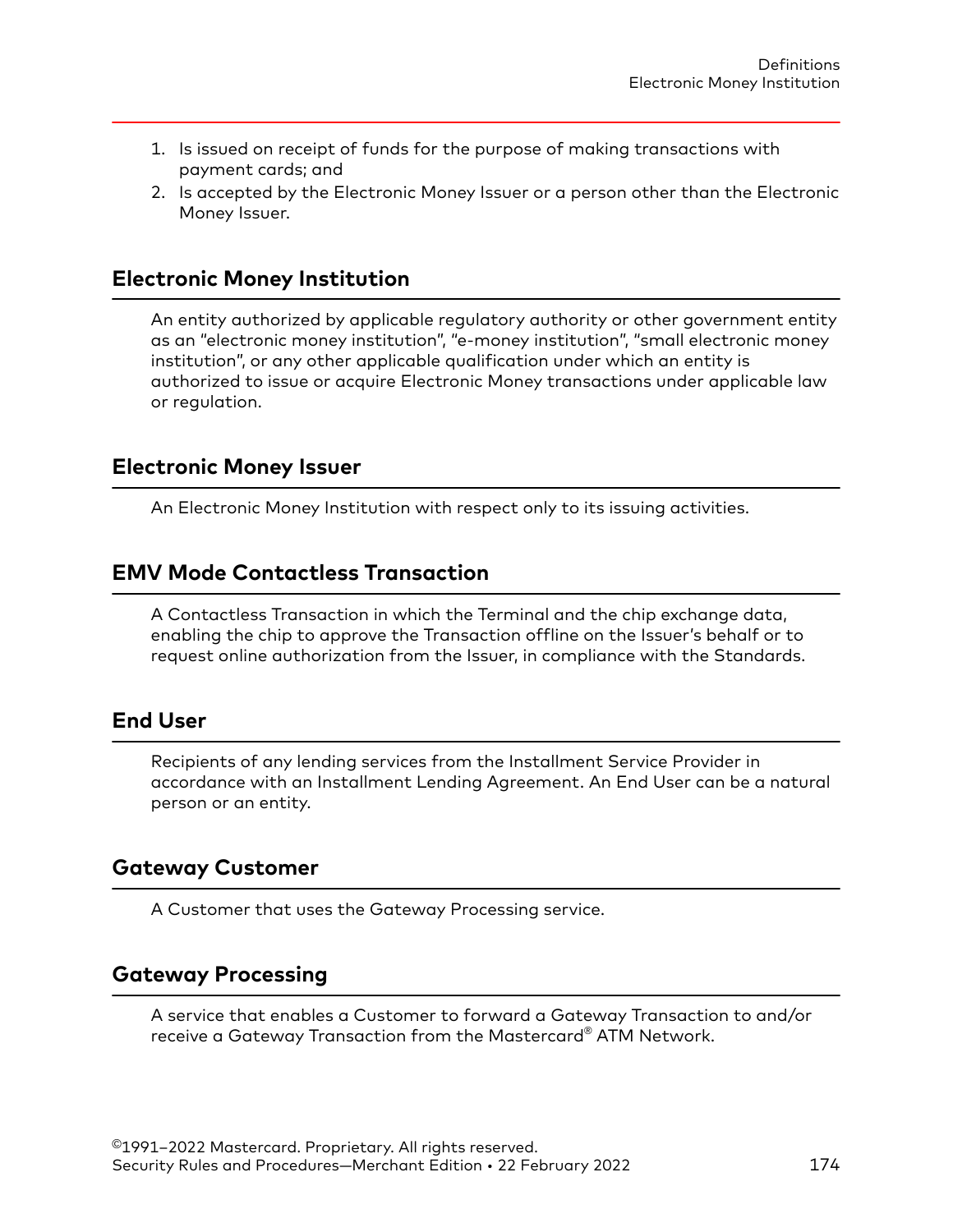#### <span id="page-174-0"></span>**Gateway Transaction**

An ATM transaction effected with a payment card or other access device not bearing a Mark that is processed through or using the Mastercard® ATM Network.

# **Global Collection Only (GCO) Data Collection Program**

A program of the Corporation pursuant to which a Customer must provide collection-only reporting of non-Processed Transactions effected with a Card, Access Device, or Account issued under a Mastercard-assigned BIN via the Corporation's Global Clearing Management System (GCMS), in accordance with the requirements set forth in the *Mastercard Global Collection Only* manual.

# **Host Card Emulation (HCE)**

The presentation on a Mobile Payment Device of a virtual and exact representation of a Chip Card using only software on the Mobile Payment Device and occurring by means of its communication with a secure remote server.

#### **Hybrid Terminal**

A Terminal, including any POS or MPOS Terminal ("Hybrid POS Terminal", "Hybrid MPOS Terminal"), ATM Terminal ("Hybrid ATM Terminal"), or Bank Branch Terminal ("Hybrid Bank Branch Terminal"), that:

- 1. Is capable of processing both Contact Chip Transactions and magnetic stripe Transactions;
- 2. Has the equivalent hardware, software, and configuration as a Terminal with full EMV Level 1 and Level 2 type approval status with regard to the chip technical specifications; and
- 3. Has satisfactorily completed the Corporation's Terminal Integration Process (TIP) in the appropriate environment of use.

# **ICA**

A unique number assigned by the Corporation to identify a Customer in relation to Activity.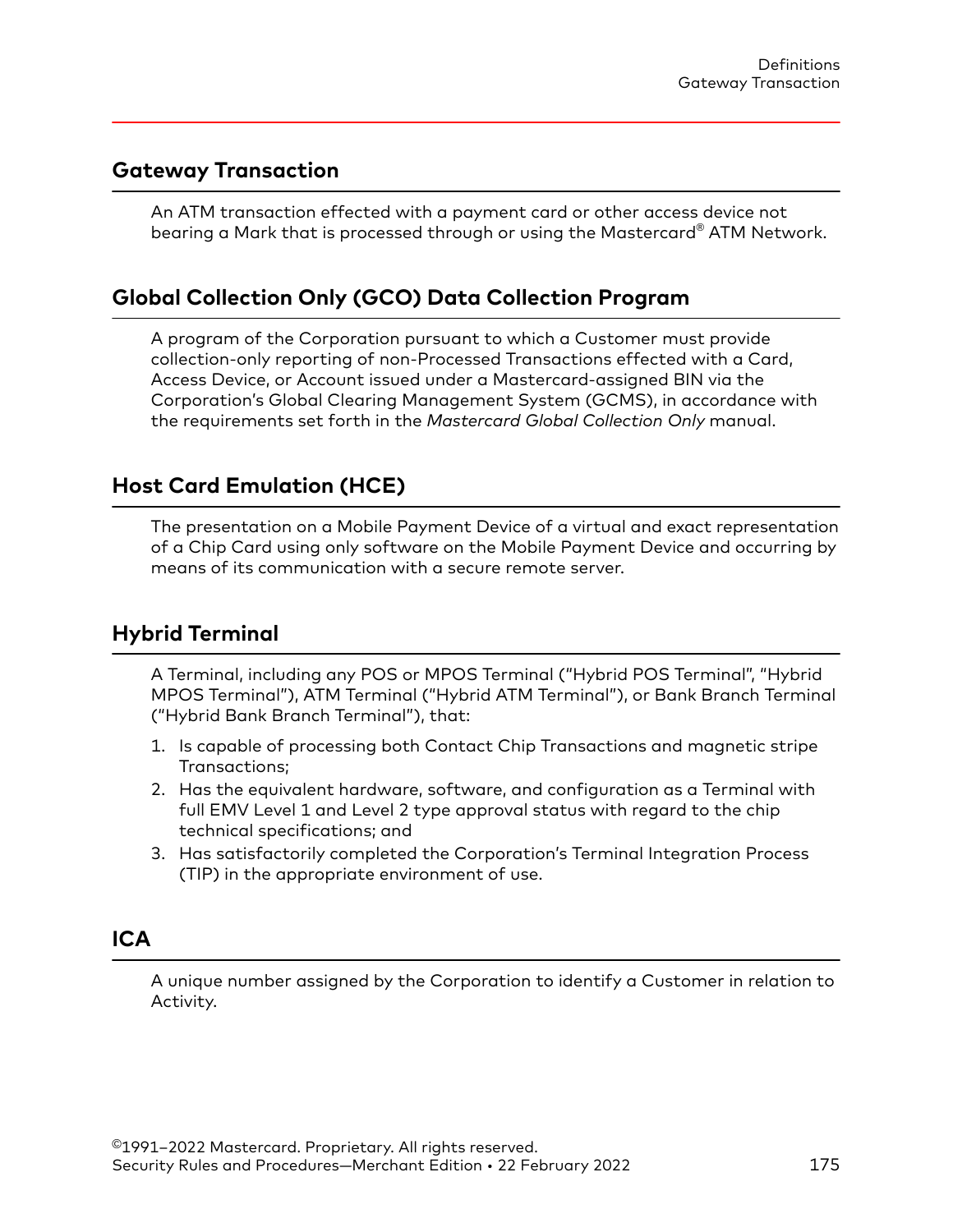#### <span id="page-175-0"></span>**Identification & Verification (ID&V)**

The identification and verification of a person as the Cardholder to whom the Issuer allocated the Account PAN to be Tokenized.

#### **Independent Sales Organization (ISO)**

A Service Provider that performs ISO Program Service.

# **Installment Lending Agreement**

The agreement between the Installment Service Provider and an End User, which includes terms and conditions governing the relationship between the parties, such as lending amount and repayment terms.

#### **Interchange System**

The computer hardware and software operated by and on behalf of the Corporation for the routing, processing, and settlement of Transactions and PTA Transactions including, without limitation, the Mastercard Network, the Mastercard ATM Network, the Dual Message System, the Single Message System, the Global Clearing Management System (GCMS), and the Settlement Account Management (SAM) system.

#### **Interregional Transaction**

A Transaction that occurs at a Card acceptance location in a different Region from the Region in which the Card was issued. In the Europe Region, the term "Interregional Transaction" includes any "Inter-European Transaction," as such term is defined in the "Europe Region" chapter of the *Mastercard Rules*.

#### **Intracountry Transaction**

A Transaction that occurs at a Card acceptance location in the same country as the country in which the Card was issued. A Transaction conducted with a Card bearing one or more of the Brand Marks, either alone or in combination with the marks of another payment scheme, and processed as a Transaction, as shown by the Card type identification in the Transaction record, via either the Interchange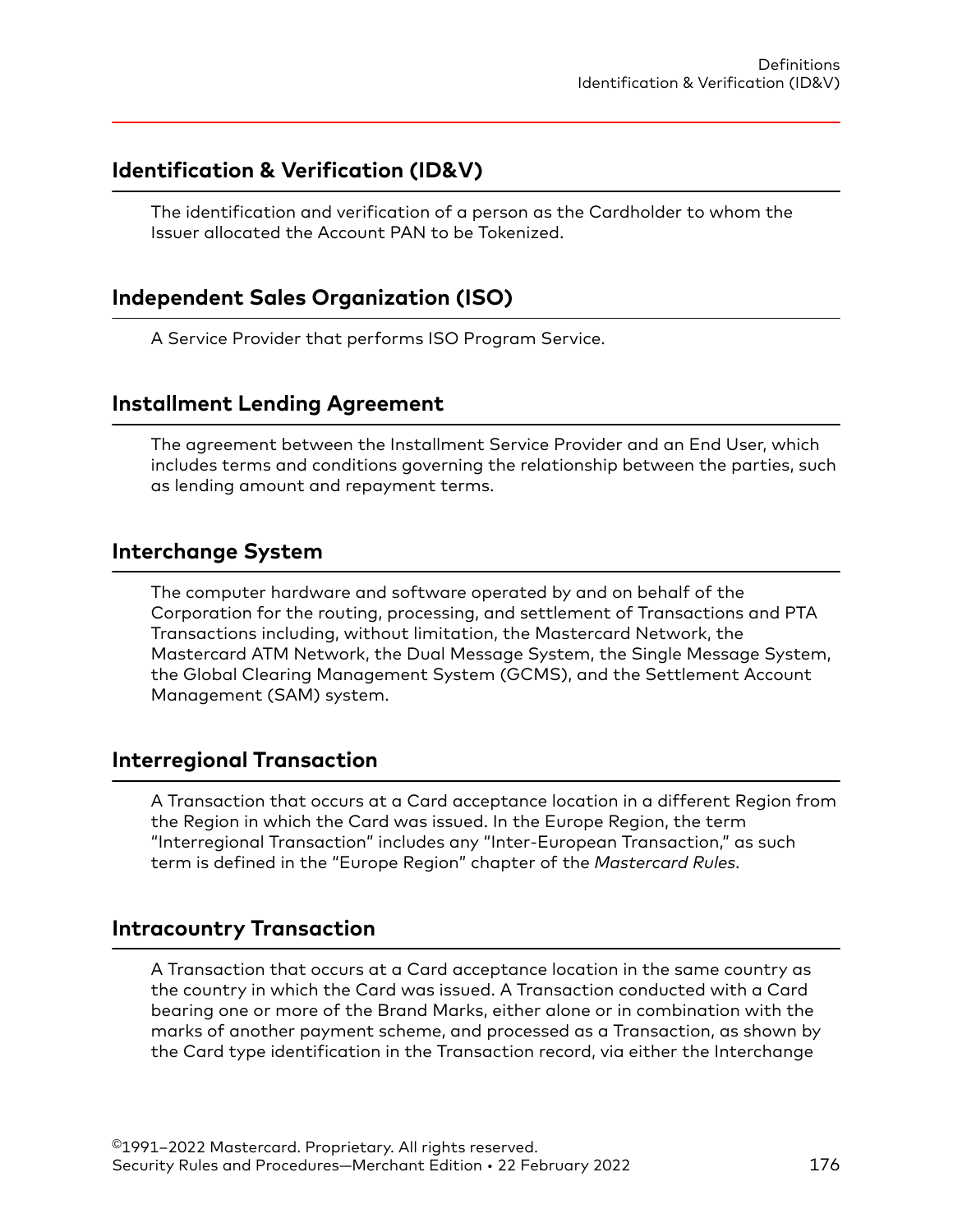<span id="page-176-0"></span>System or a different network, qualifies as an Intracountry Transaction. "Domestic Transaction" is an alternative term for Intracountry Transaction.

#### **Intra–European Transaction**

An Intra-Non-SEPA Transaction or an Intra–SEPA Transaction, but not an Inter– European Transaction.

#### **Intra–Non–SEPA Transaction**

A Transaction completed using a Card issued in a country or territory listed in Non– Single European Payments Area (Non–SEPA) at a Terminal located in a country or territory listed in Non–Single European Payments Area (Non–SEPA).

#### **Intraregional Transaction**

A Transaction that occurs at a Card acceptance location in a different country from the country in which the Card was issued, within the same Region. In the Europe Region, this term is replaced by "Intra-European Transaction," as such term is defined in the "Europe Region" chapter of the *Mastercard Rules*.

#### **Issuer**

A Customer in its capacity as an issuer of a Card or Account.

#### **License, Licensed**

The contract between the Corporation and a Customer granting the Customer the right to use one or more of the Marks in accordance with the Standards and in the case of Payment Transfer Activity, includes a PTA Agreement. To be "Licensed" means to have such a right pursuant to a License.

#### **Licensee**

A Customer or other person authorized in writing by the Corporation to use one or more of the Marks.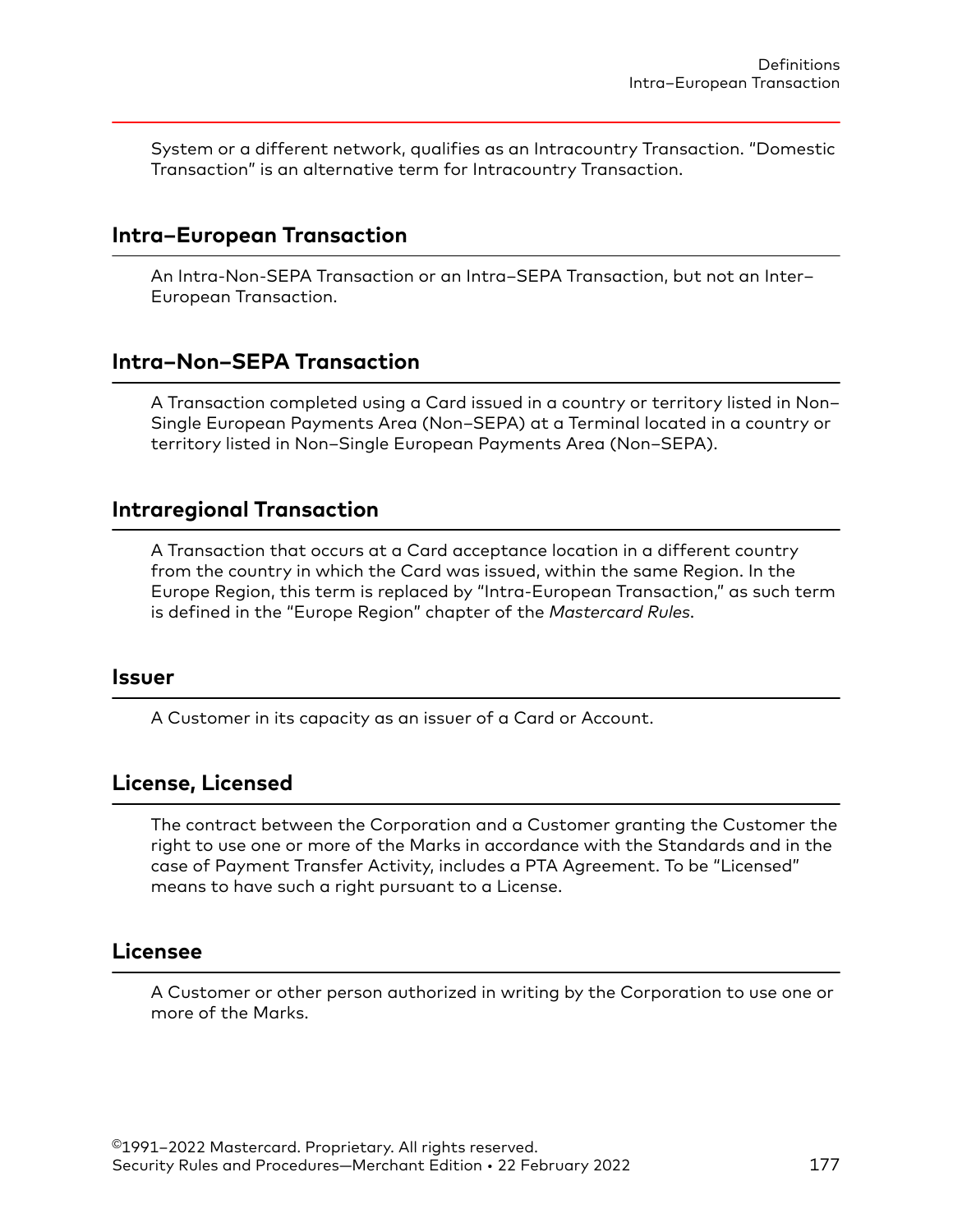#### <span id="page-177-0"></span>**Maestro**

Maestro International Incorporated, a Delaware U.S.A. corporation or any successor thereto.

#### **Maestro Acceptance Mark**

A Mark consisting of the Maestro Brand Mark placed on the dark blue acceptance rectangle, as available at [www.mastercardbrandcenter.com.](http://www.mastercardbrandcenter.com)

#### **Maestro Access Device**

An Access Device that uses at least one Maestro Payment Application to provide access to a Maestro Account when used at a Terminal.

#### **Maestro Account**

An account eligible to be a Maestro Account and identified with a BIN/IIN associated with a Portfolio designated by the Corporation as a Maestro Portfolio in its routing tables.

#### **Maestro Brand Mark**

A Mark consisting of the Maestro Word Mark as a custom lettering legend placed within the Corporation's interlocking circles device. The Corporation is the exclusive owner of the Maestro Brand Mark.

#### **Maestro Card**

A Card that provides access to a Maestro Account.

#### **Maestro Customer**

A Customer that has been granted a Maestro License in accordance with the Standards.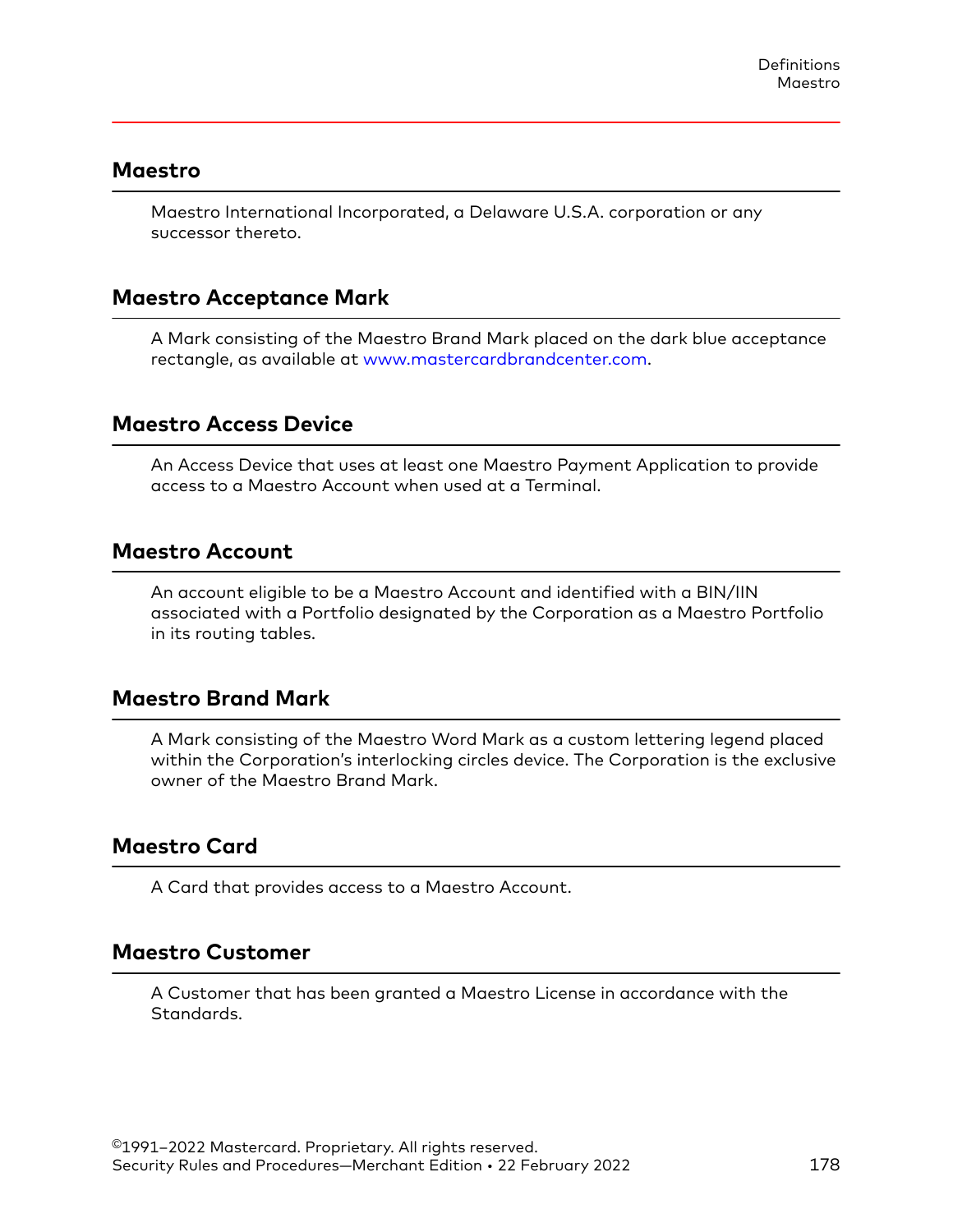#### <span id="page-178-0"></span>**Maestro Payment Application**

A Payment Application that stores Maestro Account data.

#### **Maestro Word Mark**

A Mark consisting of the word "Maestro" followed by a registered trademark  $^\circ$  or  $^\text{\tiny{\textsf{m}}}$ symbol (depending on its trademark status in a particular country) or the local law equivalent. "Maestro" must appear in English and be spelled correctly, with the letter "M" capitalized. "Maestro" must not be abbreviated, hyphenated, used in the plural or possessive, or translated from English into another language. Maestro is the exclusive owner of the Maestro Word Mark.

# **Magnetic Stripe Mode Contactless Transaction**

A Contactless Transaction in which the Terminal receives static and dynamic data from the chip and constructs messages that can be transported in a standard magnetic stripe message format, in compliance with the Standards.

#### **Manual Cash Disbursement Transaction**

A disbursement of cash performed upon the acceptance of a Card by a Customer financial institution teller. A Manual Cash Disbursement Transaction is identified with MCC 6010 (Manual Cash Disbursements—Customer Financial Institution).

#### **Marks**

The names, logos, trade names, logotypes, trademarks, service marks, trade designations, and other designations, symbols, and marks that the Corporation owns, manages, licenses, or otherwise Controls and makes available for use by Customers and other authorized entities in accordance with a License. A "Mark" means any one of the Marks.

# **Mastercard**

Mastercard International Incorporated, a Delaware U.S.A. corporation.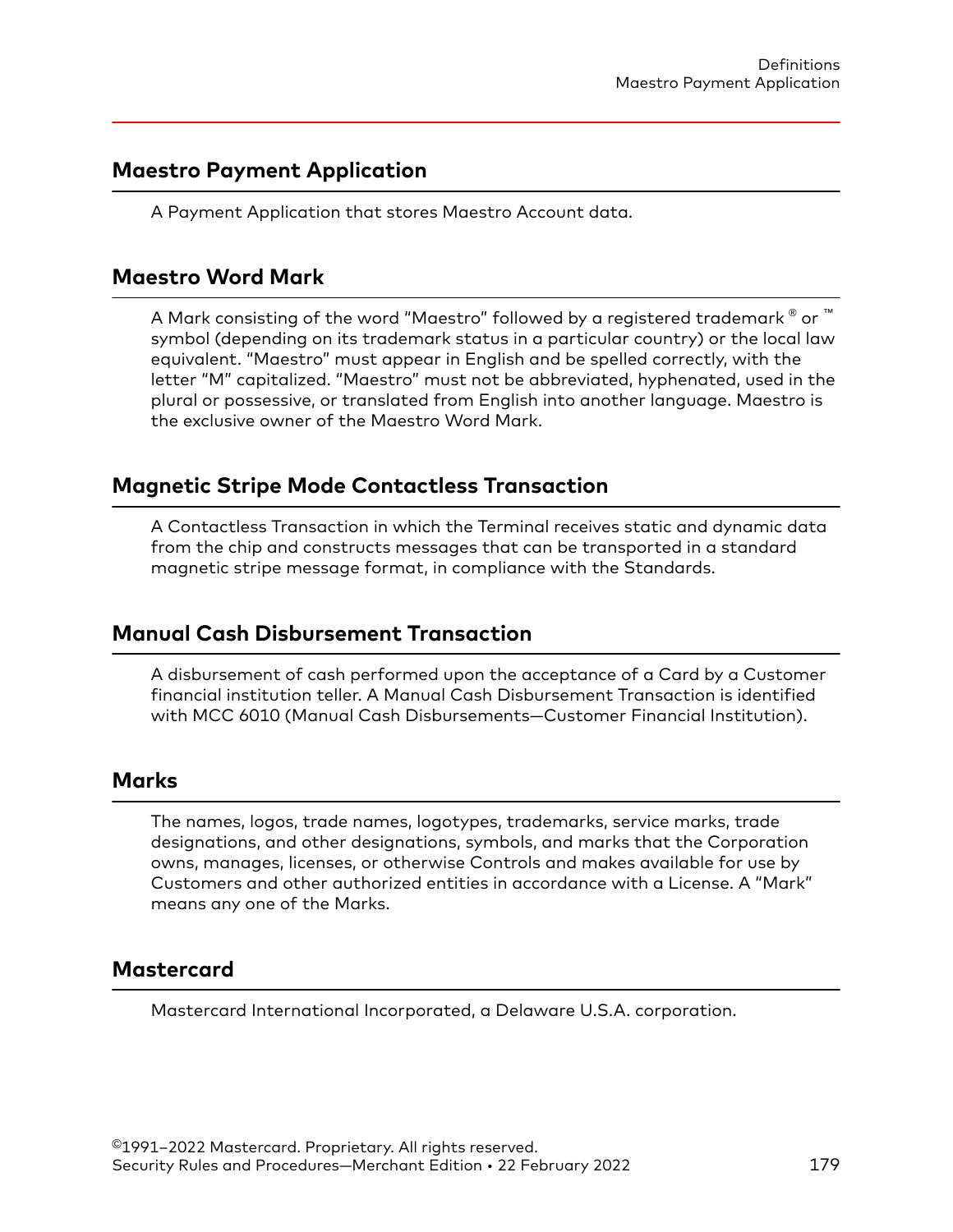#### <span id="page-179-0"></span>**Mastercard Acceptance Mark**

A Mark consisting of the Mastercard Brand Mark or Mastercard Symbol placed on the dark blue acceptance rectangle, as available at [www.mastercardbrandcenter.com](http://www.mastercardbrandcenter.com).

#### **Mastercard Access Device**

An Access Device that uses at least one Mastercard Payment Application to provide access to a Mastercard Account when used at a Terminal.

#### **Mastercard Account**

Any type of account (credit, debit, prepaid, commercial, etc.) identified as a Mastercard Account with a primary account number (PAN) that begins with a BIN in the range of 222100 to 272099 or 510000 to 559999.

#### **Mastercard Biometric Card**

A Mastercard or Maestro Chip Card containing a fingerprint sensor and compliant with the Corporation's biometric Standards.

#### **Mastercard-branded Application Identifier (AID)**

Any of the Corporation's EMV chip application identifiers for Mastercard, Maestro, and Cirrus Payment Applications as defined in the *M/Chip Requirements* manual.

#### **Mastercard Brand Mark**

A Mark consisting of the Mastercard Word Mark as a custom lettering legend placed within the Mastercard Interlocking Circles Device. The Corporation is the exclusive owner of the Mastercard Brand Mark. The Mastercard Symbol is also a Mastercard Brand Mark.

#### **Mastercard Card**

A Card that provides access to a Mastercard Account.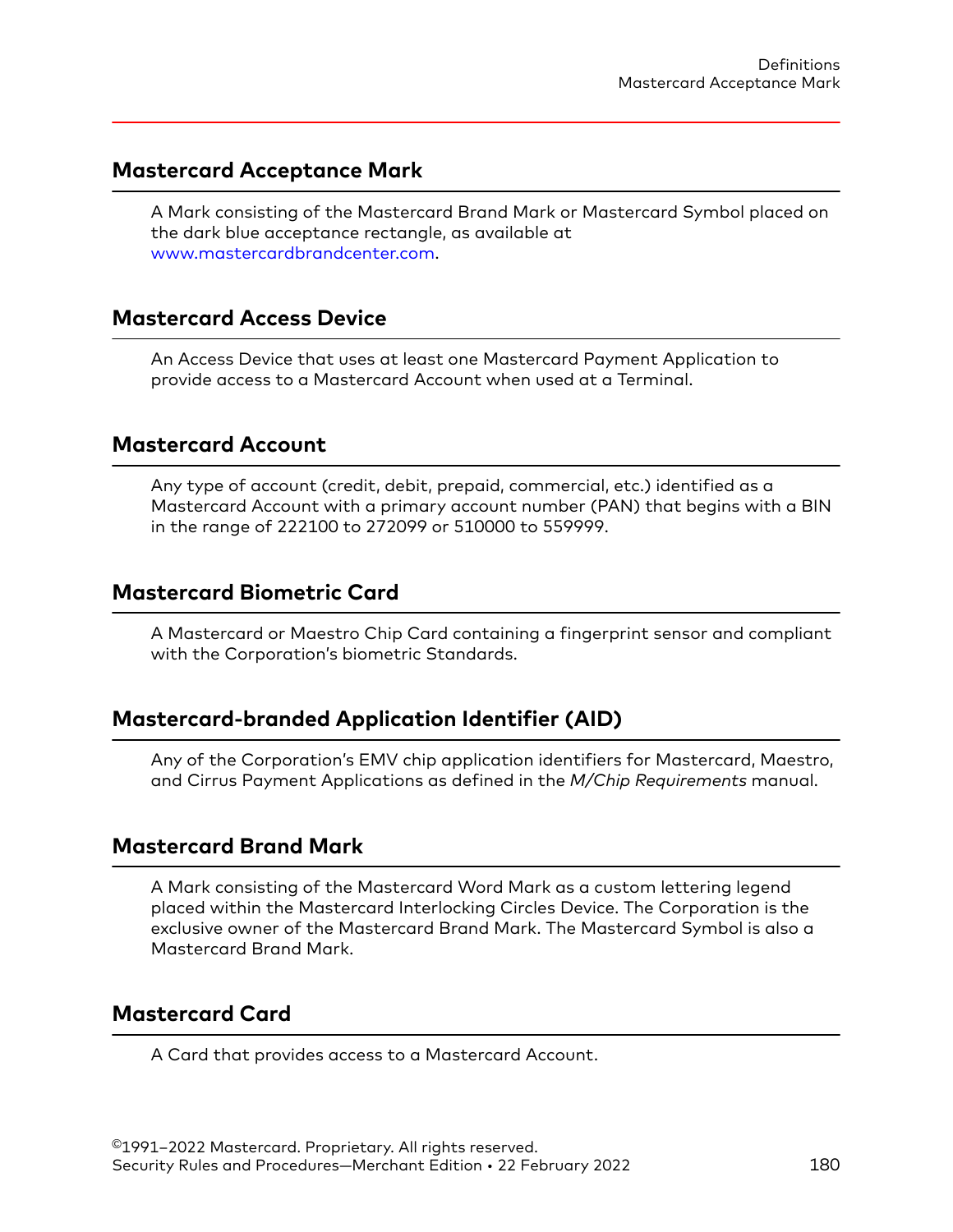#### **Mastercard Cloud-Based Payments**

A specification that facilitates the provisioning of Digitized Account data into a Host Card Emulation (HCE) server and the use of the remotely stored Digitized Account data, along with single-use payment credentials, in Transactions effected by a Cardholder using a Mobile Payment Device. The Mastercard Digital Enablement Service offers Mastercard Cloud-Based Payments as an on-behalf service.

## **Mastercard Consumer-Presented QR Transaction**

A Mastercard Consumer-Presented QR Transaction is an EMV Chip Transaction effected through the presentment of a QR Code by the Cardholder, using a Mobile Payment Device, and the capture of the QR Code by the Merchant containing the Transaction Data required to initiate a Transaction.

Each Mastercard Consumer-Presented QR Transaction must comply with all requirements set forth in the Standards applicable to a Mastercard Consumer-Presented QR Transaction, including but not limited to those herein, in the technical specifications for authorization messages, in the *M/Chip Requirements for Contact and Contactless* manual, and in the Mastercard Cloud-Based Payments (MCBP) documentation.

#### **Mastercard Customer**

A Customer that has been granted a Mastercard License in accordance with the Standards. Also see Member.

#### **Mastercard Digital Enablement Service**

Any of the services offered by the Corporation exclusively to Customers for the digital enablement of Account and/or PTA Account data, including but not limited to ID&V Service, Tokenization Service, Digitization Service, Token Mapping Service, Mastercard Cloud-Based Payments, Digital Card Image Database, CVC 3 prevalidation and other on-behalf cryptographic validation services, and Service Requests.

#### **Mastercard Europe**

Mastercard Europe SA, a Belgian private limited liability (company).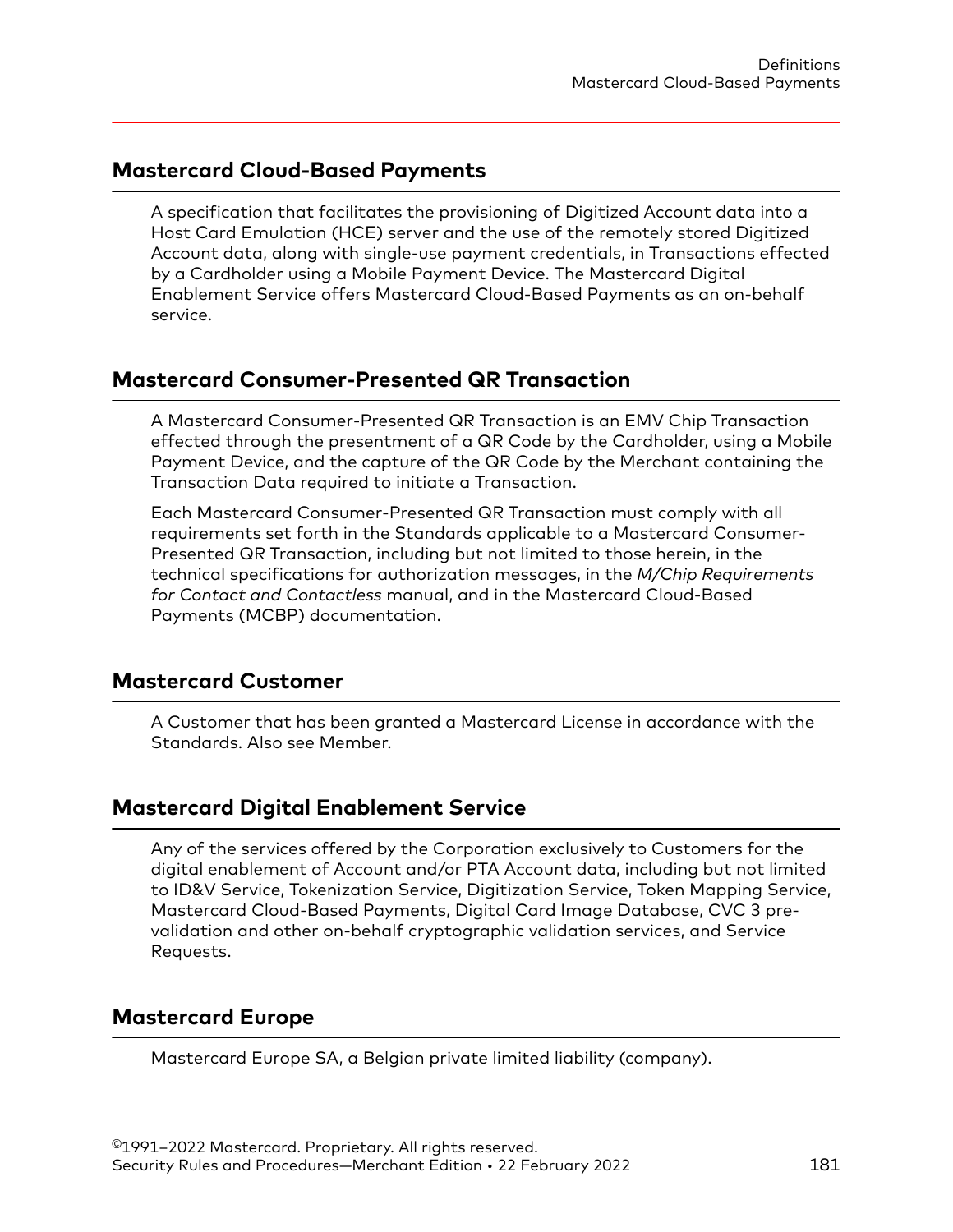#### **Mastercard Incorporated**

Mastercard Incorporated, a Delaware U.S.A. corporation.

## **Mastercard Payment Application**

A Payment Application that stores Mastercard Account data.

## **Mastercard Safety Net**

A service offered by the Corporation that performs fraud monitoring at the network level for all Transactions processed on the Mastercard Network. The service invokes targeted measures to provide protective controls on behalf of a participating Issuer to assist in minimizing losses in the event of a catastrophic fraud attack.

#### **Mastercard Symbol**

A Mark consisting of the Mastercard interlocking circles device. The Corporation is the exclusive owner of the Mastercard Symbol. The Mastercard Symbol is also a Mastercard Brand Mark.

#### **Mastercard Token**

A Token allocated from a Mastercard Token Account Range that the Corporation has designated to an Issuer or PTA Customer and that corresponds to an Account PAN or a PTA Account Number. The Corporation exclusively owns all right, title, and interest in any Mastercard Token.

#### **Mastercard Token Account Range**

A bank identification number (BIN) or portion of a BIN ("BIN range") designated by the Corporation to an Issuer or PTA Customer for the allocation of Mastercard Tokens in a particular Token implementation. A Mastercard Token Account Range must be designated from a BIN reserved for the Corporation by the ISO Registration Authority and for which the Corporation is therefore the "BIN Controller," as such term is defined in the EMV Payment Tokenization Specification Technical Framework (also see the term "Token BIN Range" in that document). A Mastercard Token Account Range is identified in the Corporation's routing tables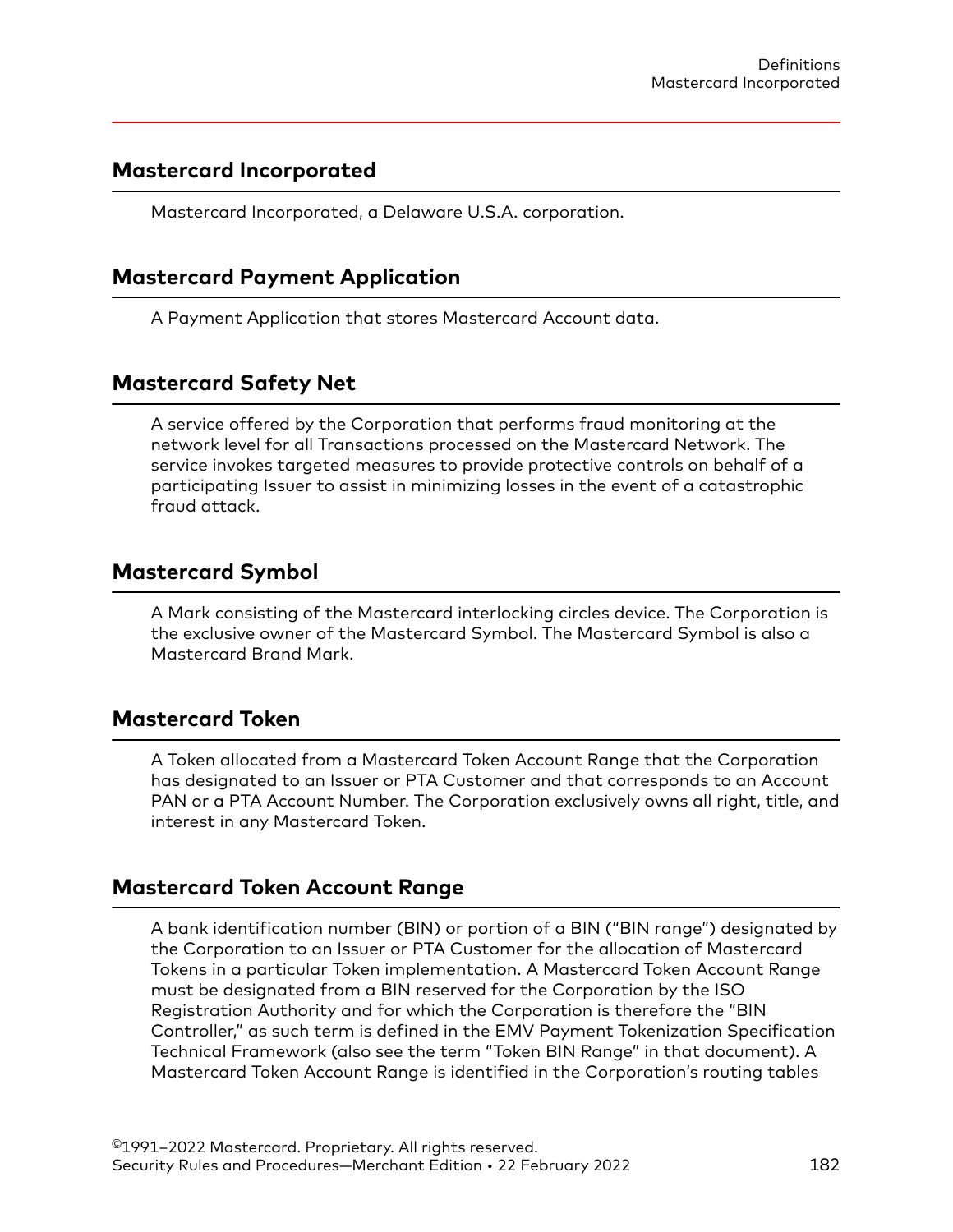as having the same attributes as the corresponding Account PAN Range or the range of PTA Account Numbers.

#### **Mastercard Token Vault**

The Token Vault owned and operated by Mastercard and enabled by means of the Mastercard Digital Enablement Service.

#### **Mastercard Word Mark**

A Mark consisting of the word "Mastercard" followed by a registered trademark ® symbol or the local law equivalent. "Mastercard" must appear in English and be spelled correctly, with the letter "M" capitalized. "Mastercard" must not be abbreviated, hyphenated, used in the plural or possessive, or translated from English into another language. The Corporation is the exclusive owner of the Mastercard Word Mark.

#### **Member, Membership**

A financial institution or other entity that is approved to be a Mastercard Customer in accordance with the Standards and which, as a Mastercard Customer, has been granted membership ("Membership") in and has become a member ("Member") of the Corporation. "Membership" also means "Participation".

## **Merchandise Transaction**

The purchase by a Cardholder of merchandise or a service, but not currency, in an approved category at an ATM Terminal and dispensed or otherwise provided by such ATM Terminal. A Merchandise Transaction is identified with MCC 6012 (Merchandise and Services—Customer Financial Institution), unless otherwise specified.

#### **Merchant**

A retailer, or any other person, firm or corporation that, pursuant to a Merchant Agreement, agrees to accept Cards when properly presented.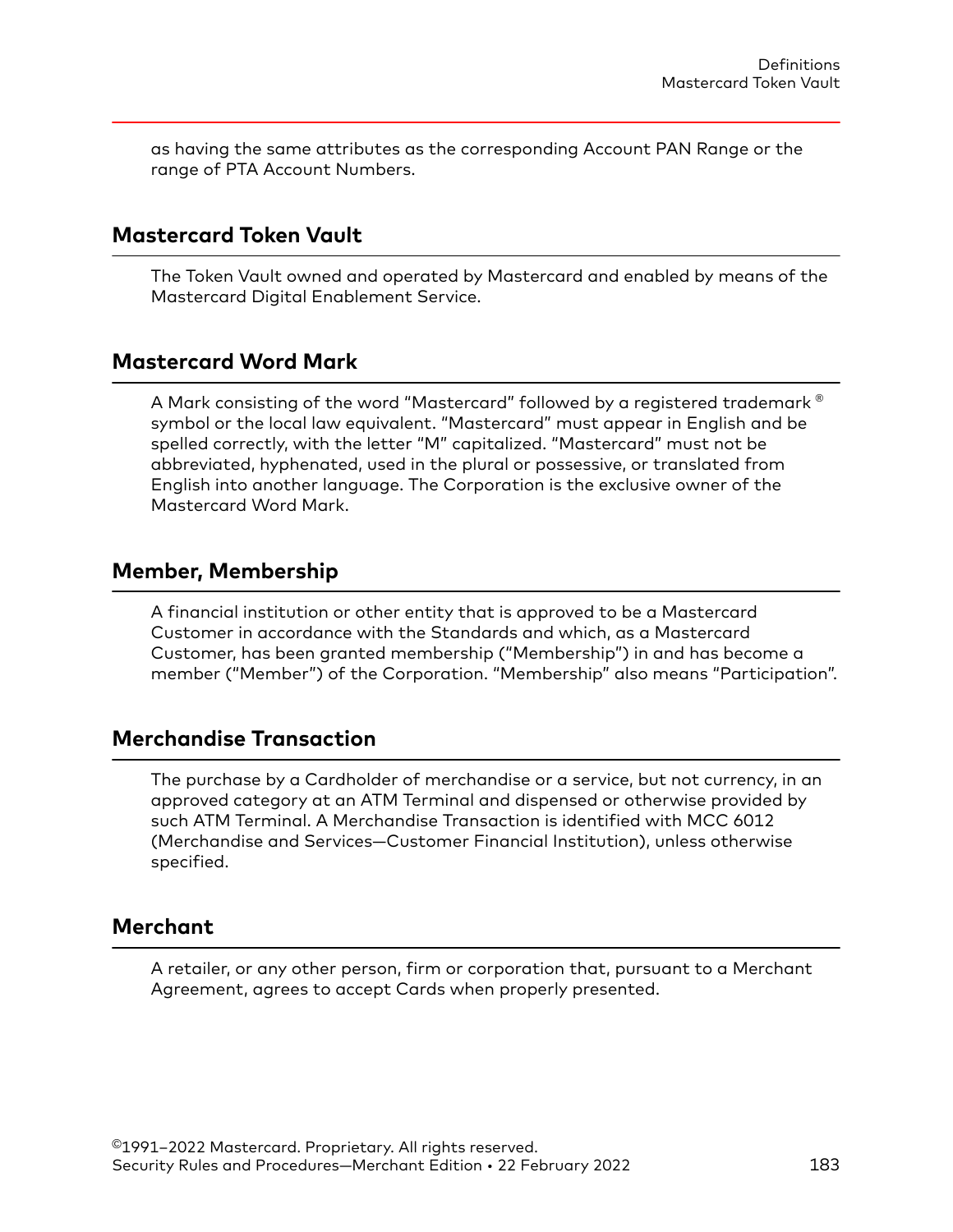#### **Merchant Agreement**

An agreement between a Merchant and a Customer that sets forth the terms pursuant to which the Merchant is authorized to accept Cards.

#### **Merchant Token Requestor**

A Merchant Token Requestor is a Merchant that connects directly to the Mastercard Digital Enablement Service (MDES) for the purpose of Tokenizing a Mastercard or Maestro Account primary account number (PAN) provided by a Cardholder for use in a future Transaction with the Merchant. A Merchant Token Requestor is a type of Token Requestor.

#### **Mobile Payment Device**

A Cardholder-controlled mobile device containing a Payment Application compliant with the Standards, and which uses an integrated keyboard and screen to access an Account. A Mobile Payment Device may also be a Contactless Payment Device or a Mastercard Consumer- Presented QR payment device.

#### **Mobile POS (MPOS) Terminal**

An MPOS Terminal enables a mobile device to be used as a POS Terminal. Card "reading" and software functionality that meets the Corporation's requirements may reside within the mobile device, on a server accessed by the mobile device, or in a separate accessory connected (such as via Bluetooth or a USB port) to the mobile device. The mobile device may be any multi-purpose mobile computing platform, including, by way of example and not limitation, a feature phone, smart phone, tablet, or personal digital assistant (PDA).

#### **MoneySend Payment Transaction**

A type of Payment Transaction that is effected pursuant to, and subject to, the MoneySend Standards.

#### **Multi-Account Chip Card**

A Chip Card with more than one Account encoded in the chip.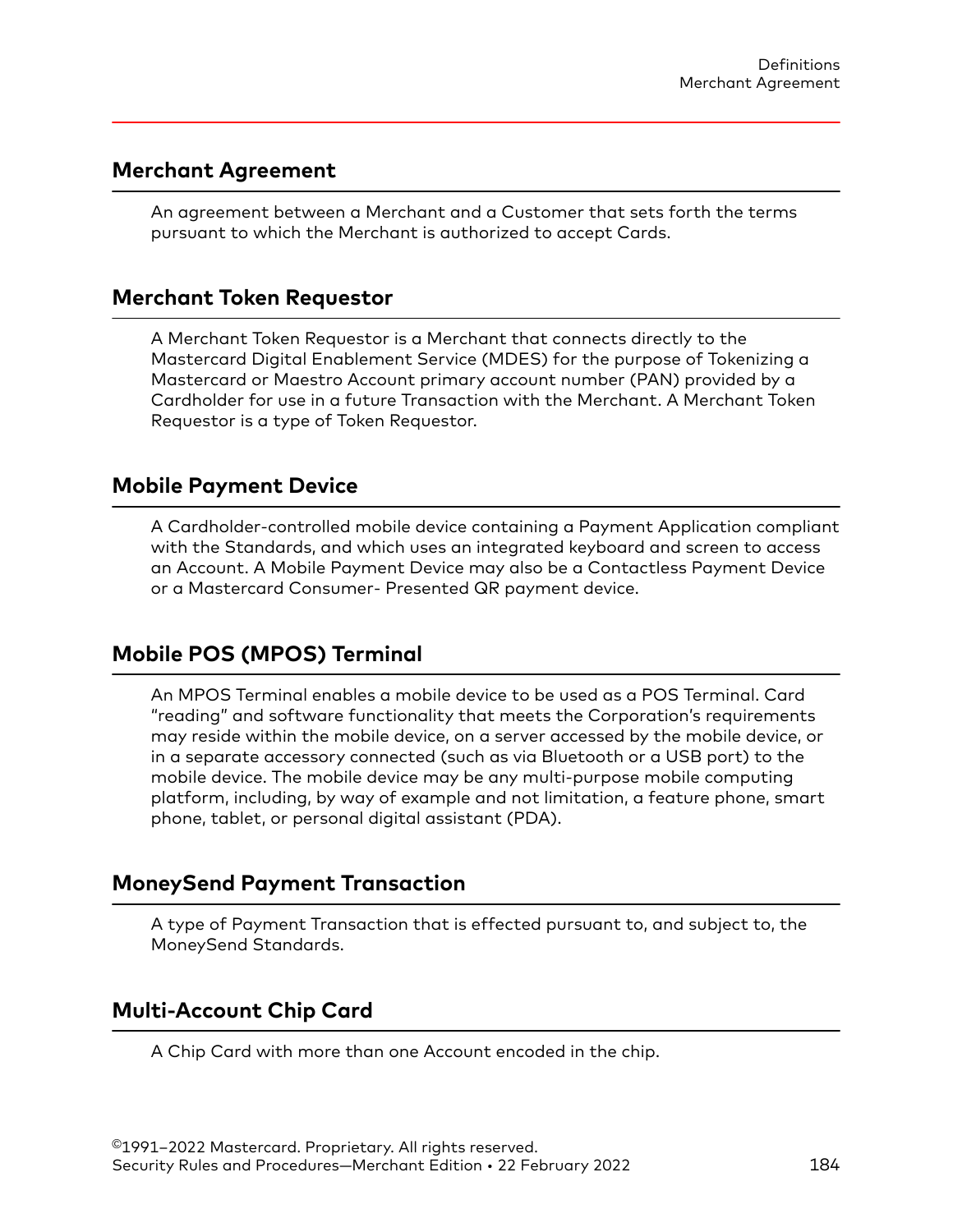#### **Non-Mastercard Funding Source**

Any funding source used to fund a PTA Transaction other than an Account.

## **Non-Mastercard Receiving Account**

Any receiving account used to receive a PTA Transaction other than an Account.

## **Non-Mastercard Systems and Networks Standards**

The applicable rules, regulations, by-laws, standards, procedures, and any other obligations or requirements of an applicable payment network or system that is not owned, operated, or controlled by the Corporation.

#### **On-behalf Token Requestor**

A Digital Activity Customer or other Customer, approved by the Corporation to conduct Digital Activity and authorized to Tokenize a Mastercard or Maestro primary account number (PAN) using the Mastercard Digital Enablement Service (MDES) on behalf of a DWO or Merchant.

#### **On-Device Cardholder Verification**

The use of a CDCVM as the CVM for a Transaction.

#### **Originating Account Holder**

The Account Holder originating the PTA Transaction.

## **Originating Institution (OI)**

A PTA Customer that Participates in a Payment Transfer Activity as an originator of PTA Transactions.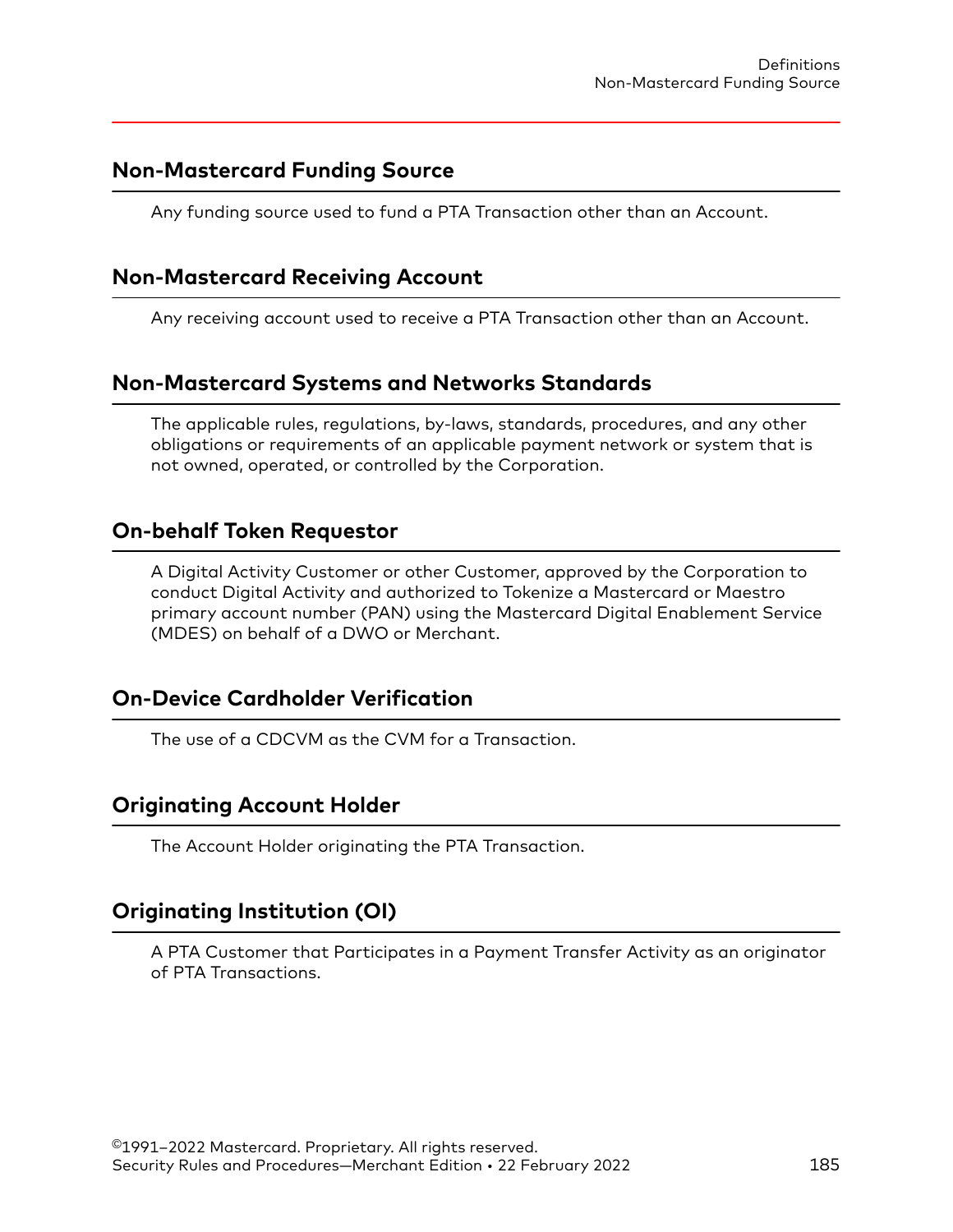#### **Ownership, Owned**

As used herein, ownership has such meaning as the Corporation deems appropriate in its sole discretion given the context of the usage of the term in all facts and circumstances the Corporation deems appropriate to consider. As a general guideline, ownership often means to own indirectly, legally, or beneficially more than fifty percent (50 percent) of an entity.

#### **Participation**

The right to participate in Activity, Digital Activity, and/or Payment Transfer Activity granted to a Customer by the Corporation. For a Mastercard Customer, Participation is an alternative term for Membership.

#### **Pass-through Digital Wallet**

Functionality which can be used at more than one Merchant, and by which the Pass-through Digital Wallet Operator stores Mastercard or Maestro Account data provided by the Cardholder to the DWO for purposes of effecting a payment initiated by the Cardholder to a Merchant or Submerchant, and upon the performance of a Transaction, transfers the Account data to the Merchant or Submerchant or to its Acquirer or the Acquirer's Service Provider.

## **Pass-through Digital Wallet Operator (DWO)**

A Digital Activity Customer or other Customer, approved by the Corporation to engage in Digital Activity, that operates a Pass-through Digital Wallet.

#### **Payment Account Reference (PAR)**

A unique non-financial alphanumeric value assigned to an Account PAN or PTA Account Number that is used to link the Account PAN or PTA Account Number to all of its corresponding Tokens.

#### **Payment Application**

A package of code and data stored in a Card, an Access Device, a server, or a combination of Access Device and server, that when exercised outputs a set of data that may be used to effect a Transaction, in accordance with the Standards.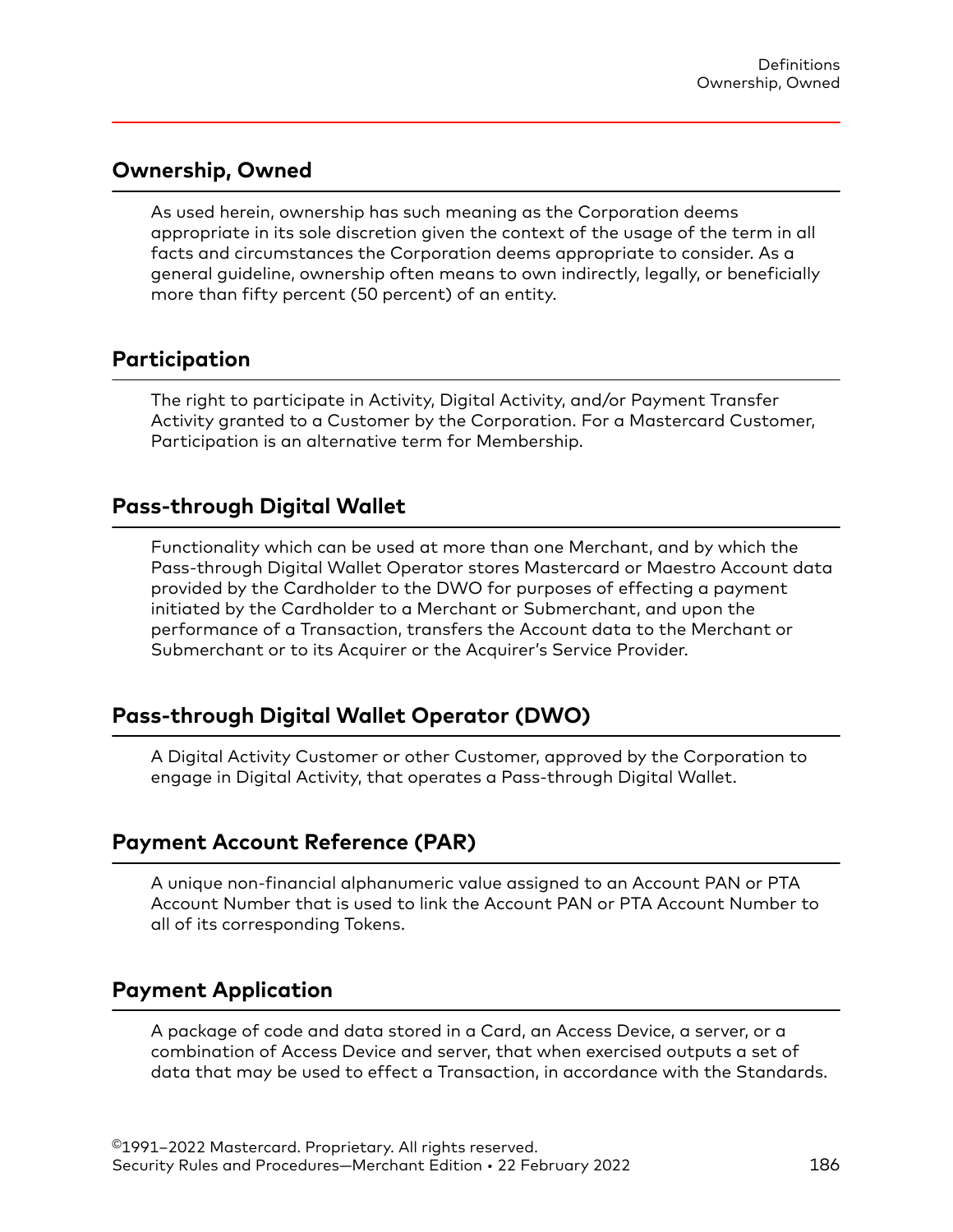A Mastercard Payment Application, Maestro Payment Application, and Cirrus Payment Application is each a Payment Application.

#### **Payment Facilitator**

A Service Provider registered by an Acquirer to facilitate the acquiring of Transactions by the Acquirer from Submerchants, and which in doing so, performs PF Program Service.

## **Payment Transaction**

A PTA Transaction that transfers funds to an Account. A Payment Transaction is not a credit that reverses a previous purchase. Includes MoneySend Payment Transaction and Gaming Payment Transaction.

## **Payment Transfer Activity(ies) (PTA)**

The undertaking of any lawful act that can be undertaken only pursuant to a PTA Agreement or pursuant to a License granted by the Corporation. Participation in a PTA Program is Payment Transfer Activity.

#### **Personal Data**

Any information relating to an identified or identifiable individual, including contact information, demographic information, passport number, Social Security number or other national identification number, bank account information, Primary Account Number and authentication information (e.g. identification codes, passwords).

## **Point of Interaction (POI)**

The location at which a Transaction occurs or a PTA Transaction originates, as determined by the Corporation.

## **Point-of-Sale (POS) Terminal**

One of the following: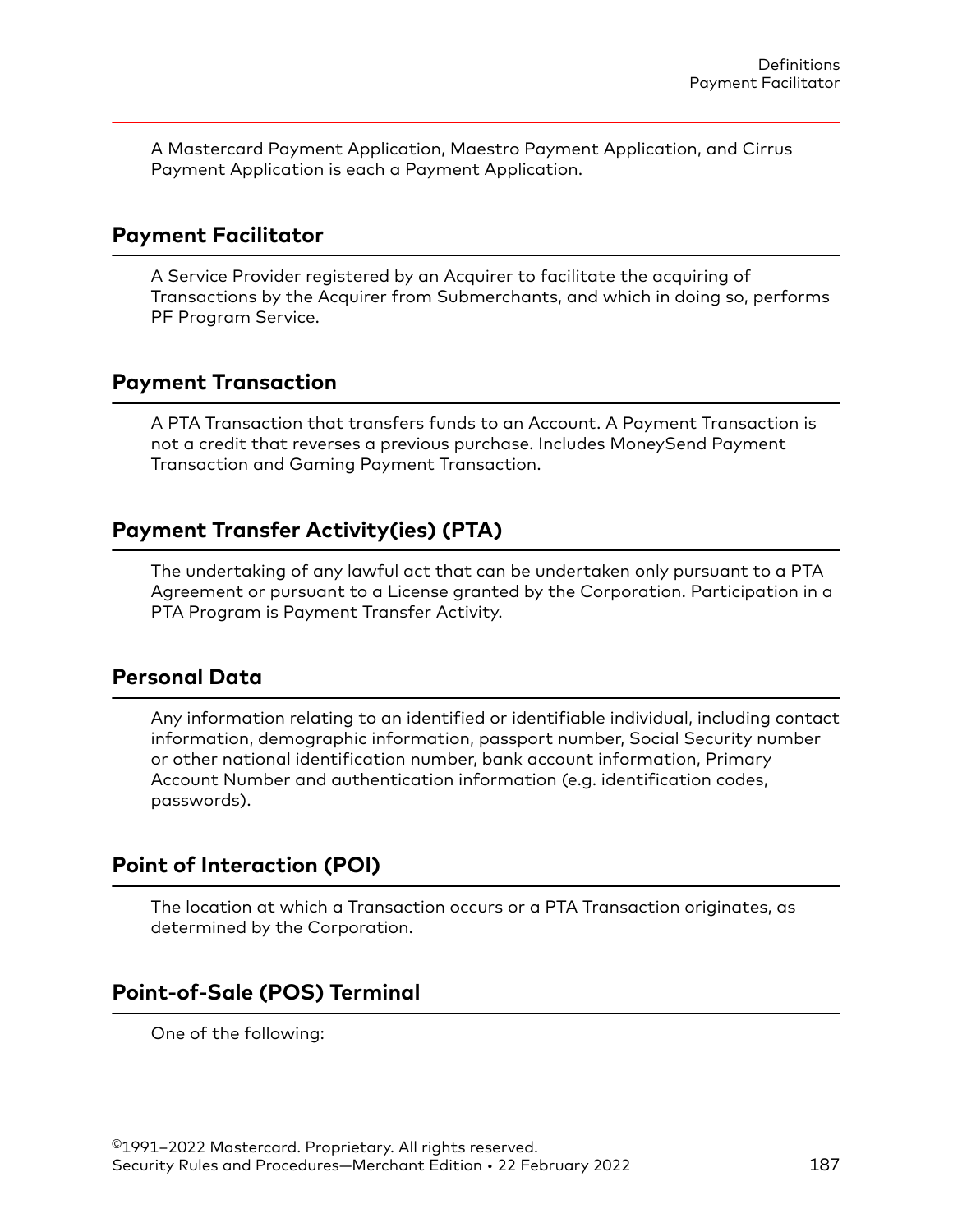- An attended or unattended device, including any commercial off-the-shelf (COTS) or other device enabled with mobile point-of-sale (MPOS) functionality, that is in the physical possession of a Merchant and is deployed in or at the Merchant's premises,and which enables a Cardholder to use a Card or Access Device to effect a Transaction for the purchase of products or services sold by such Merchant; or
- A Bank Branch Terminal.

A POS Terminal must comply with the POS Terminal security and other applicable Standards.

## **Point–of–Sale (POS) Transaction**

The sale of products or services by a Merchant to a Cardholder pursuant to acceptance of a Card by the Merchant or Manual Cash Disbursement Transaction. A POS Transaction may be a Card-present Transaction taking place in a face-toface environment or at an unattended POS Terminal, or a Card-not-present Transaction taking place in a non-face-to-face environment (for example, an ecommerce, mail order, phone order, or recurring payment Transaction).

## **Portfolio**

All Cards issued bearing the same major industry identifier, BIN/IIN, and any additional digits that uniquely identify Cards for routing purposes.

## **Principal Customer, Principal**

A Customer that participates directly in Activity using its assigned BINs/IINs and which may Sponsor one or more Affiliates.

## **Processed PTA Transaction**

A PTA Transaction which is:

- 1. Initiated by or on behalf of the Originating Institution via the Corporation System in accordance with the Standards; and
- 2. Cleared, meaning the Originating Institution transferred the PTA Transaction data within the applicable time frame to the Corporation via the Corporation System, for the purpose of a transfer of funds via the Corporation System, and such PTA Transaction data is subsequently transferred by the Corporation to the Receiving Customer for such purpose.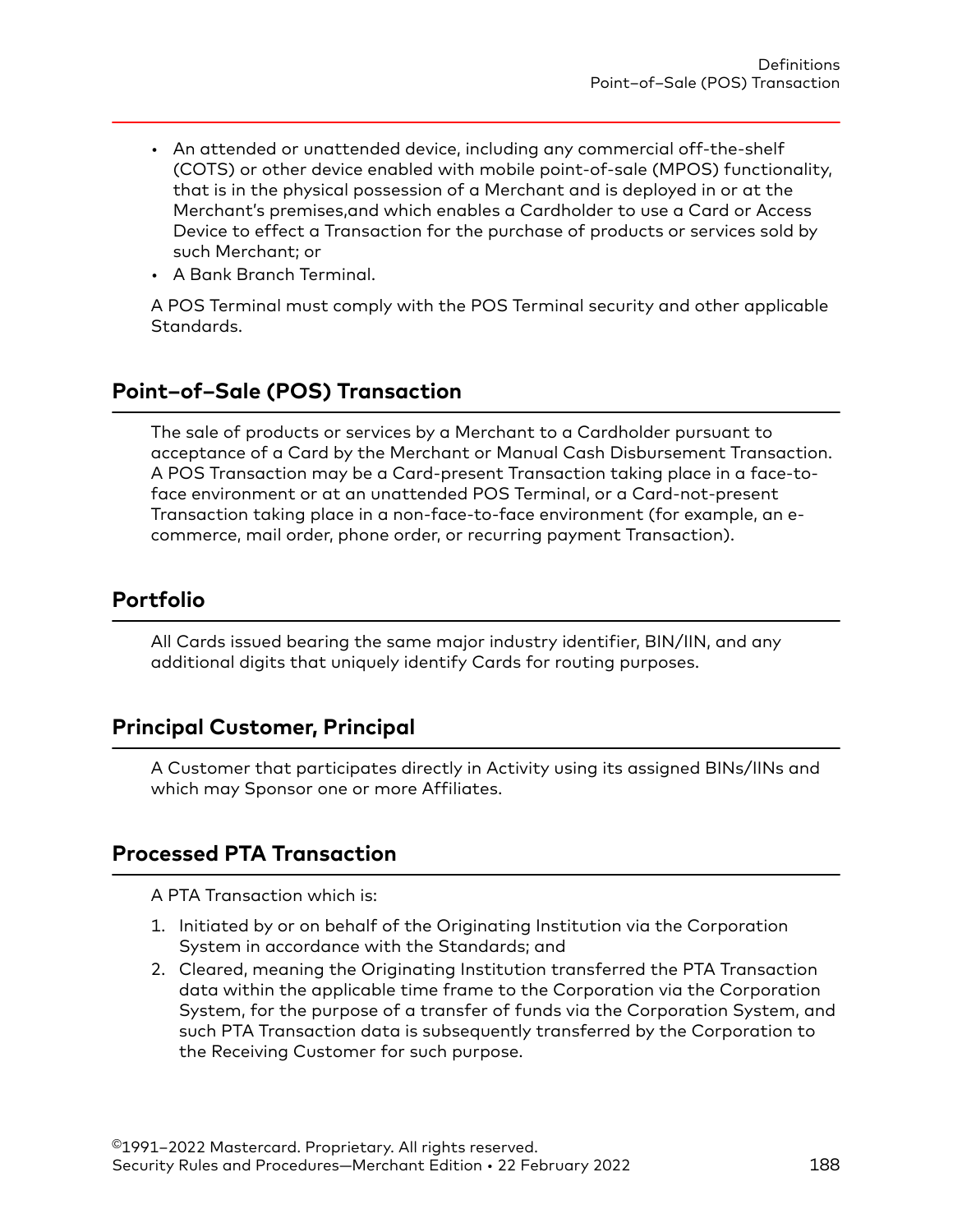#### **Processed Transaction**

A Transaction which is:

- 1. Authorized by the Issuer via the Interchange System, unless a properly processed offline Chip Transaction approval is obtained or no authorization is required, in accordance with the Standards; and
- 2. Cleared, meaning the Acquirer transferred the Transaction Data within the applicable presentment time frame to the Corporation via the Interchange System, for the purpose of a transfer of funds via the Interchange System, and such Transaction Data is subsequently transferred by the Corporation to the Issuer for such purpose.

#### **Processing of Personal Data**

Any operation or set of operations which is performed on Personal Data or on sets of Personal Data, whether or not by automated means, such as collection, recording, organization, structuring, storage, adaptation or alteration, retrieval, consultation, use, disclosure by transmission, dissemination or otherwise making available, alignment or combination, restriction, erasure or destruction of such data.

#### **Program**

A Customer's Card issuing program, Merchant acquiring program, ATM Terminal acquiring program, Digital Activity program, and/or a PTA Program in which a Customer is Participating.

#### **Program Service**

Any service described in the Standards that directly or indirectly supports a Program and regardless of whether the entity providing the service is registered as a Service Provider of one or more Customers. The Corporation has the sole right to determine whether a service is a Program Service.

#### **PTA Account**

A PTA Originating Account and/or a PTA Receiving Account.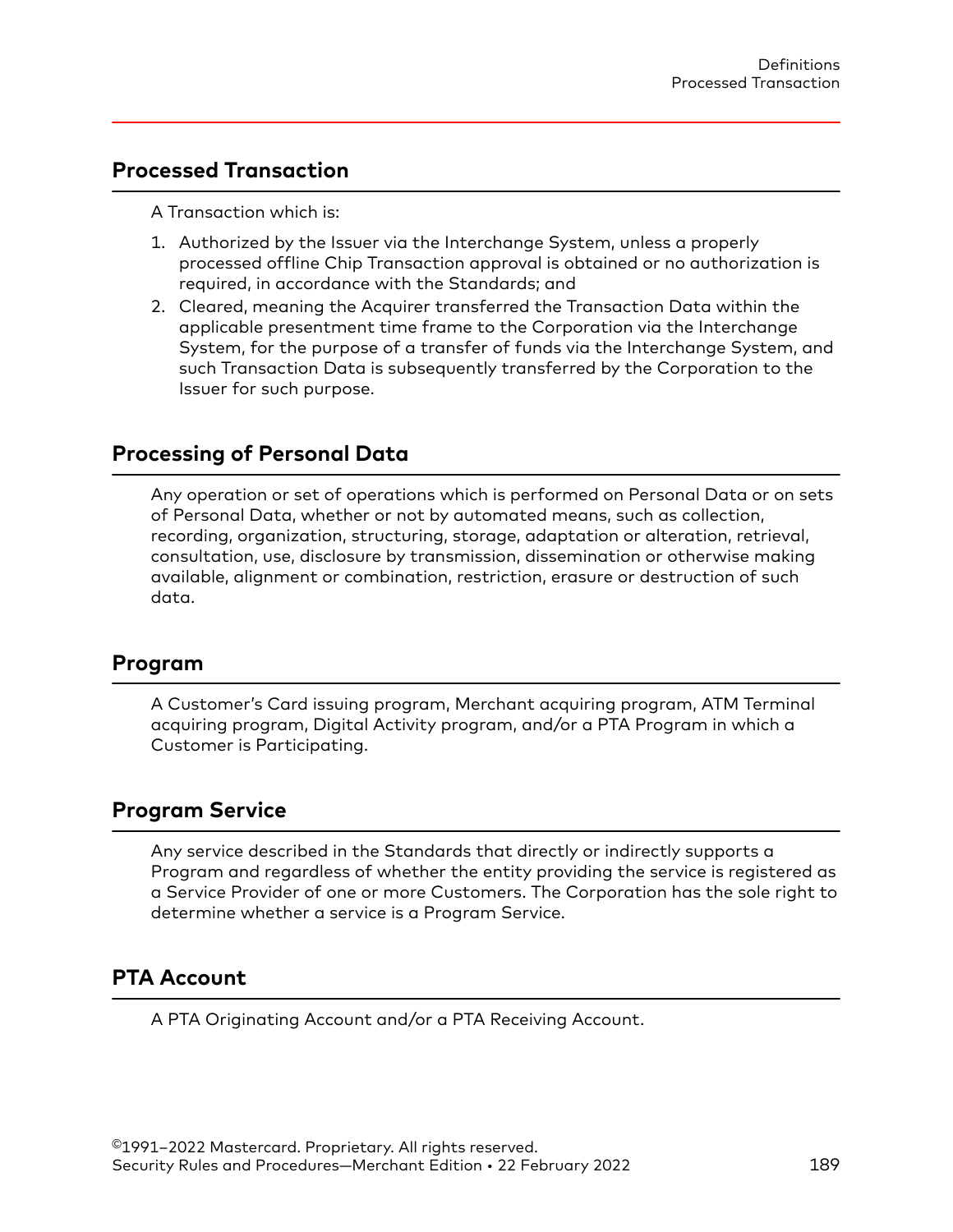#### **PTA Account Number**

The account number allocated to a PTA Account by a PTA Customer.

#### **PTA Account Portfolio**

All PTA Accounts issued by a PTA Customer.

## **PTA Agreement**

The agreement between the Corporation and a PTA Customer granting the PTA Customer the right to Participate in a PTA Program, in accordance with the Standards.

#### **PTA Customer**

A Customer that Participates in a PTA Program pursuant to a PTA Agreement.

#### **PTA Originating Account**

The funding source of the Originating Account Holder, from where funds are acquired by the Originating Institution to initiate a PTA Transaction.

#### **PTA Program**

A type of Payment Transfer Activity that is identified in the applicable Standards as being a PTA Program, including the MoneySend Program, the Mastercard Merchant Presented QR Program, the Mastercard Send Cross-Border Service, and the Mastercard Gaming and Gambling Payments Program.

#### **PTA Receiving Account**

The Account or, if applicable for a particular PTA Program (as set forth in the Standards for such PTA Program), the Non-Mastercard Receiving Account, held by a Receiving Account Holder and to which the Receiving Customer must ensure receipt of a PTA Transaction.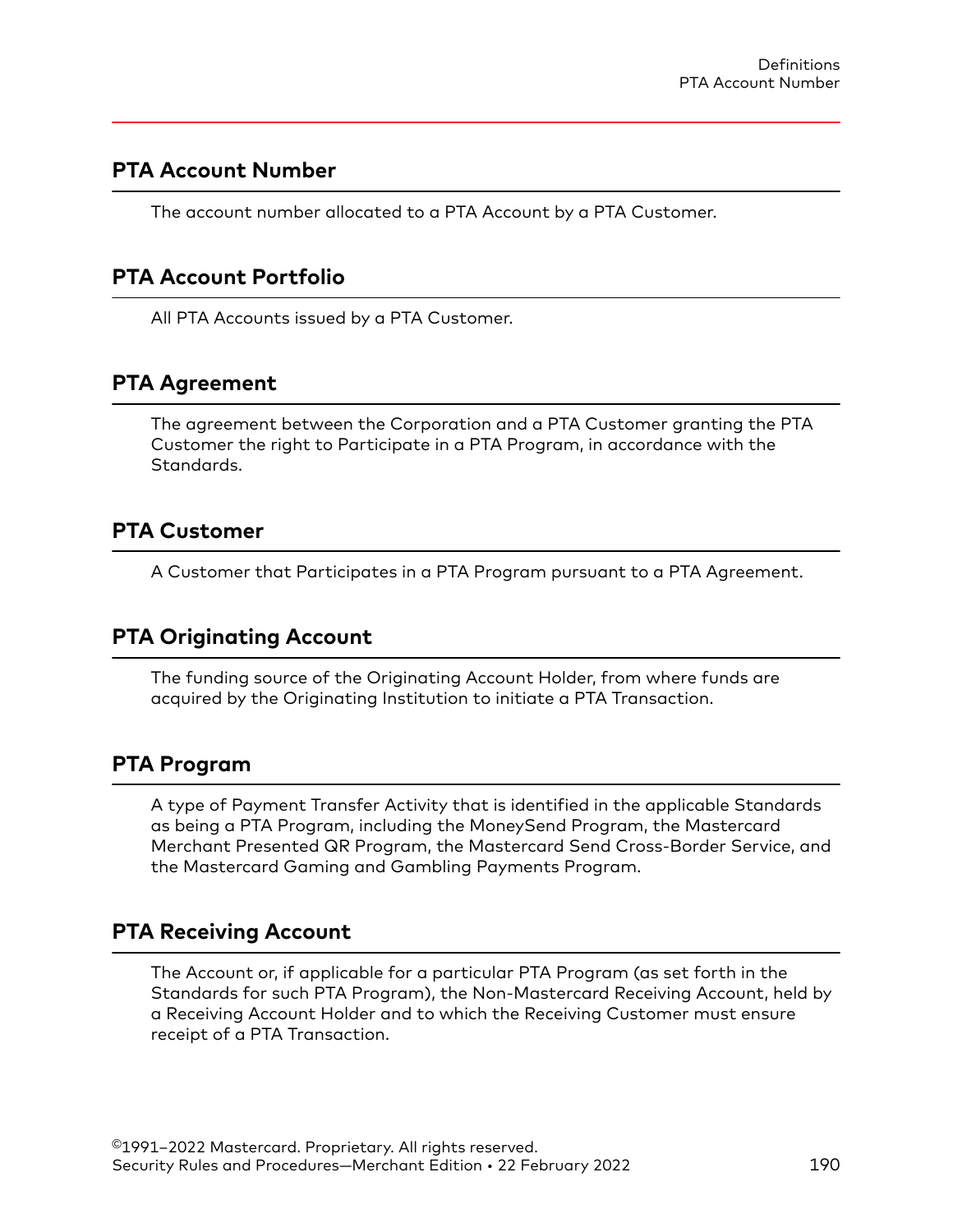#### **PTA Settlement Guarantee Covered Program**

A PTA Settlement Obligation arising from a PTA Transaction conducted pursuant to a PTA Program that is identified in the applicable Standards as being a PTA Settlement Guarantee Covered Program.

## **PTA Settlement Obligation**

A financial obligation of a Principal or Association PTA Customer to another Principal or Association PTA Customer arising from a PTA Transaction.

#### **PTA Transaction**

A financial transaction in which funds are transferred from an Originating Institution to a Receiving Customer on behalf of Account Holders pursuant to a PTA Program.

## **Quick Response (QR) Code**

An ISO 18004-compliant encoding and visualization of data.

#### **Receiving Account Holder**

The Account Holder receiving the PTA Transaction.

#### **Receiving Agent**

A PTA Customer that Participates in Payment Transfer Activity as an agent for the purpose of receiving a PTA Transaction.

#### **Receiving Customer**

A Receiving Agent or a Receiving Institution.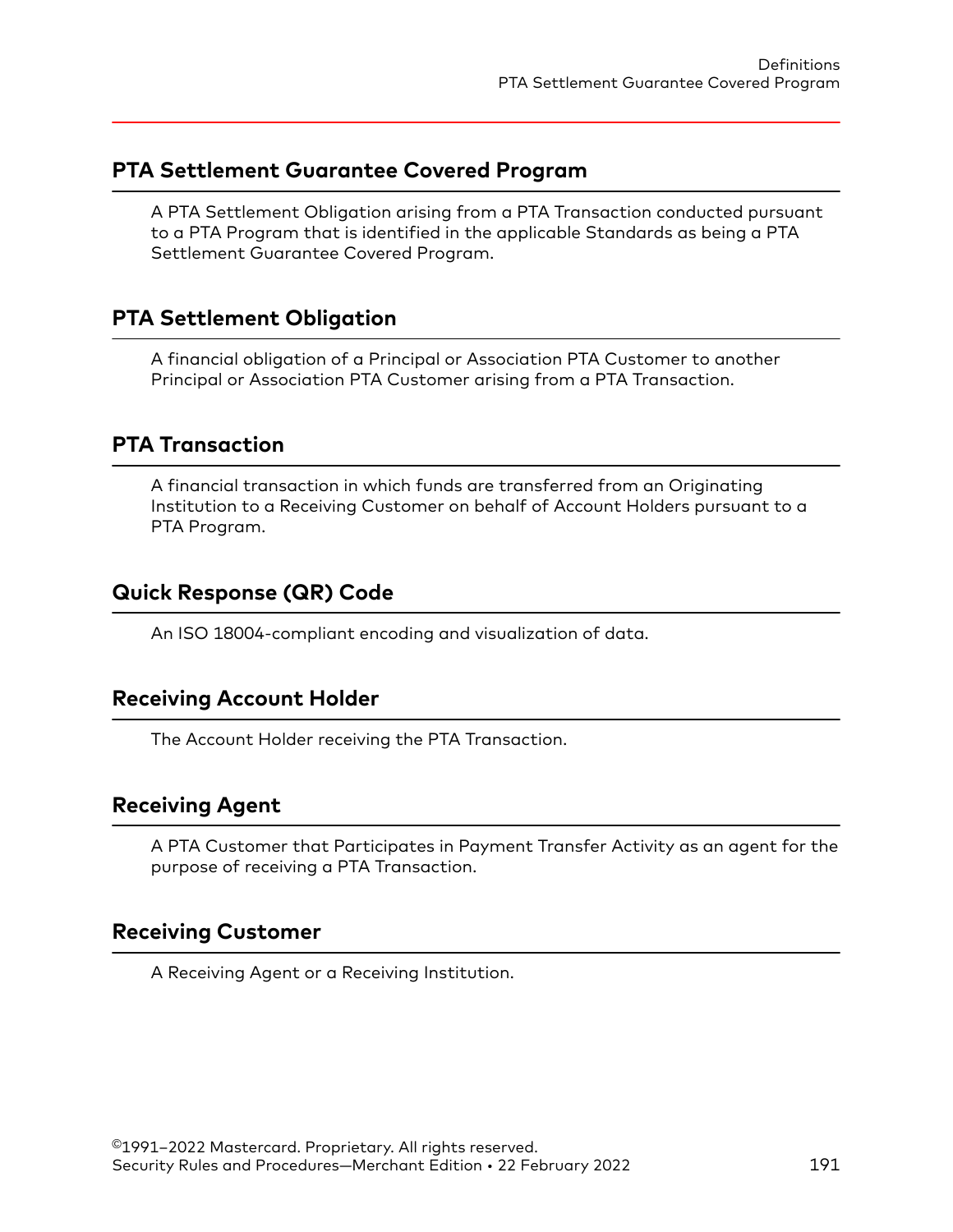#### **Receiving Institution (RI)**

A PTA Customer that Participates in Payment Transfer Activity as a receiver of PTA Transactions on behalf of a Receiving Account Holder.

#### **Region**

A geographic region as defined by the Corporation from time to time. See Appendix A of the *Mastercard Rules* manual.

#### **Remote Electronic Transaction**

In the Europe Region, all types of Card-not-present Transaction (e-commerce Transactions, recurring payments, installments, Card-on-file Transactions, in-app Transactions, and Transactions completed through a Digital Wallet, including MasterPass™). Mail order and telephone order (MO/TO) Transactions and Transactions completed with anonymous prepaid Cards are excluded from this definition.

#### **Service Provider**

A person that performs Program Service. The Corporation has the sole right to determine whether a person is or may be a Service Provider and if so, the category of Service Provider. A Service Provider is an agent of the Customer that receives or otherwise benefits from Program Service, whether directly or indirectly, performed by such Service Provider.

#### **Settlement Obligation**

A financial obligation of a Principal or Association Customer to another Principal or Association Customer arising from a Transaction.

#### **Shared Deposit Transaction**

A deposit to a savings Account or checking Account conducted at an ATM Terminal located in the U.S. Region, initiated with a Card issued by a U.S. Region Customer other than the Acquirer, and processed through the Mastercard ATM Network.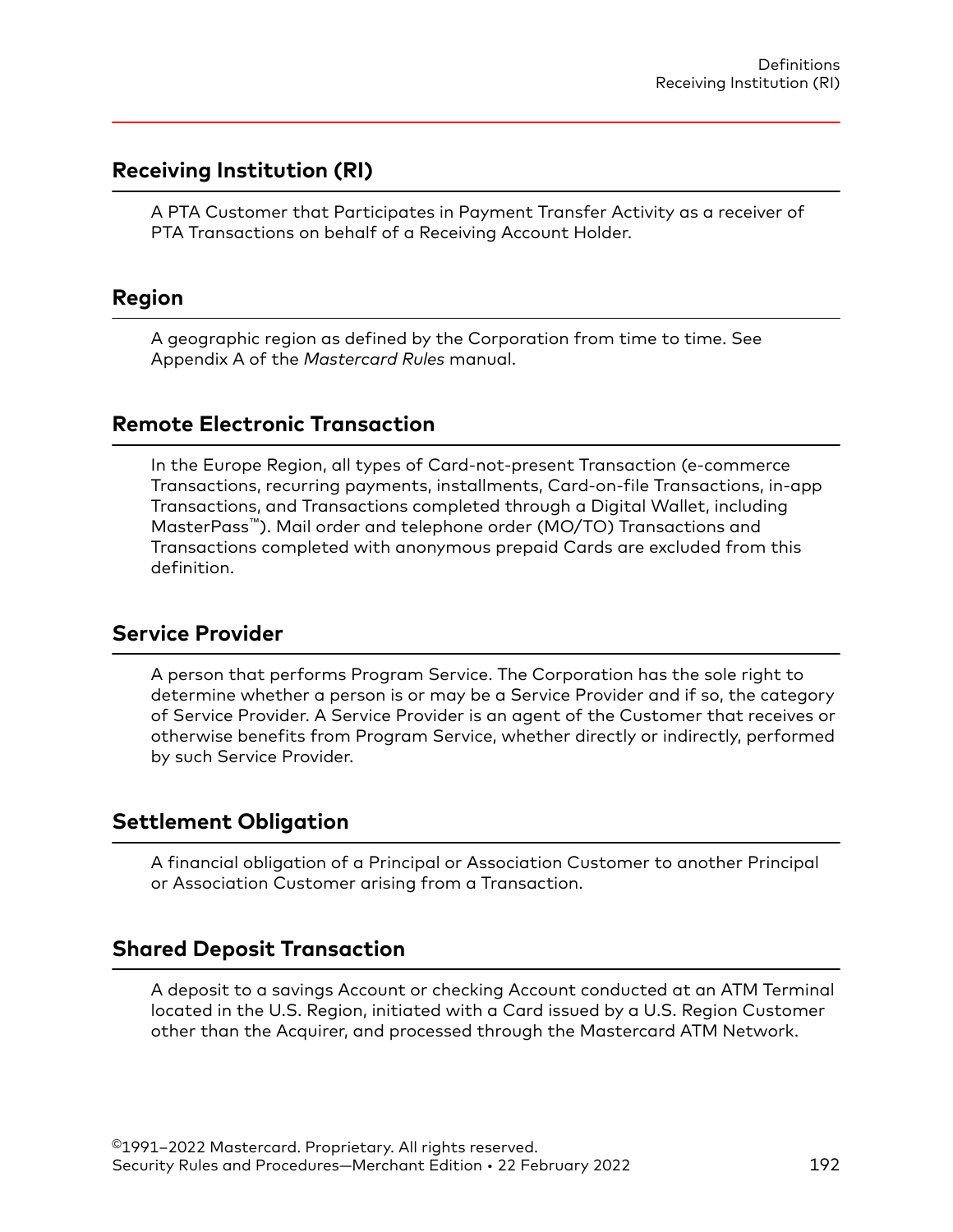## **Solicitation, Solicit**

An application, advertisement, promotion, marketing communication, or the like distributed as printed materials, in electronic format (including but not limited to an email, website, mobile application, or social media platform), or both intended to solicit the enrollment of a person or entity as a Cardholder or Account Holder or as a Merchant. To "Solicit" means to use a Solicitation.

## **Special Issuer Program**

Issuer Activity that the Corporation deems may be undertaken only with the express prior consent of the Corporation. As of the date of the publication of these Rules, Special Issuer Programs include Affinity Card Programs, Co-Brand Card Programs, and Prepaid Card Programs, and with respect to Mastercard Activity only, Brand Value Transaction and proprietary account, Remote Transaction Mastercard Account, and secured Mastercard Card Programs.

## **Sponsor, Sponsorship**

The relationship described in the Standards between a Principal or Association and an Affiliate that engages in Activity indirectly through the Principal or Association. In such event, the Principal or Association is the Sponsor of the Affiliate and the Affiliate is Sponsored by the Principal or Association. "Sponsorship" means the Sponsoring of a Customer.

#### **Sponsored Digital Activity Entity**

A wholly-owned subsidiary (or other affiliated entity as approved by the Corporation) of a Digital Activity Sponsoring Customer. The Sponsored Digital Activity Entity may be approved at the sole discretion of the Corporation to participate in Digital Activity pursuant to a Digital Activity Agreement or other agreement with the Corporation.

## **Staged Digital Wallet**

Functionality that can be used at more than one retailer, and by which the Staged Digital Wallet Operator effects a two-stage payment to a retailer to complete a purchase initiated by a Cardholder. The following may occur in either order:

• **Payment stage**—In the payment stage, the Staged DWO pays the retailer by means of: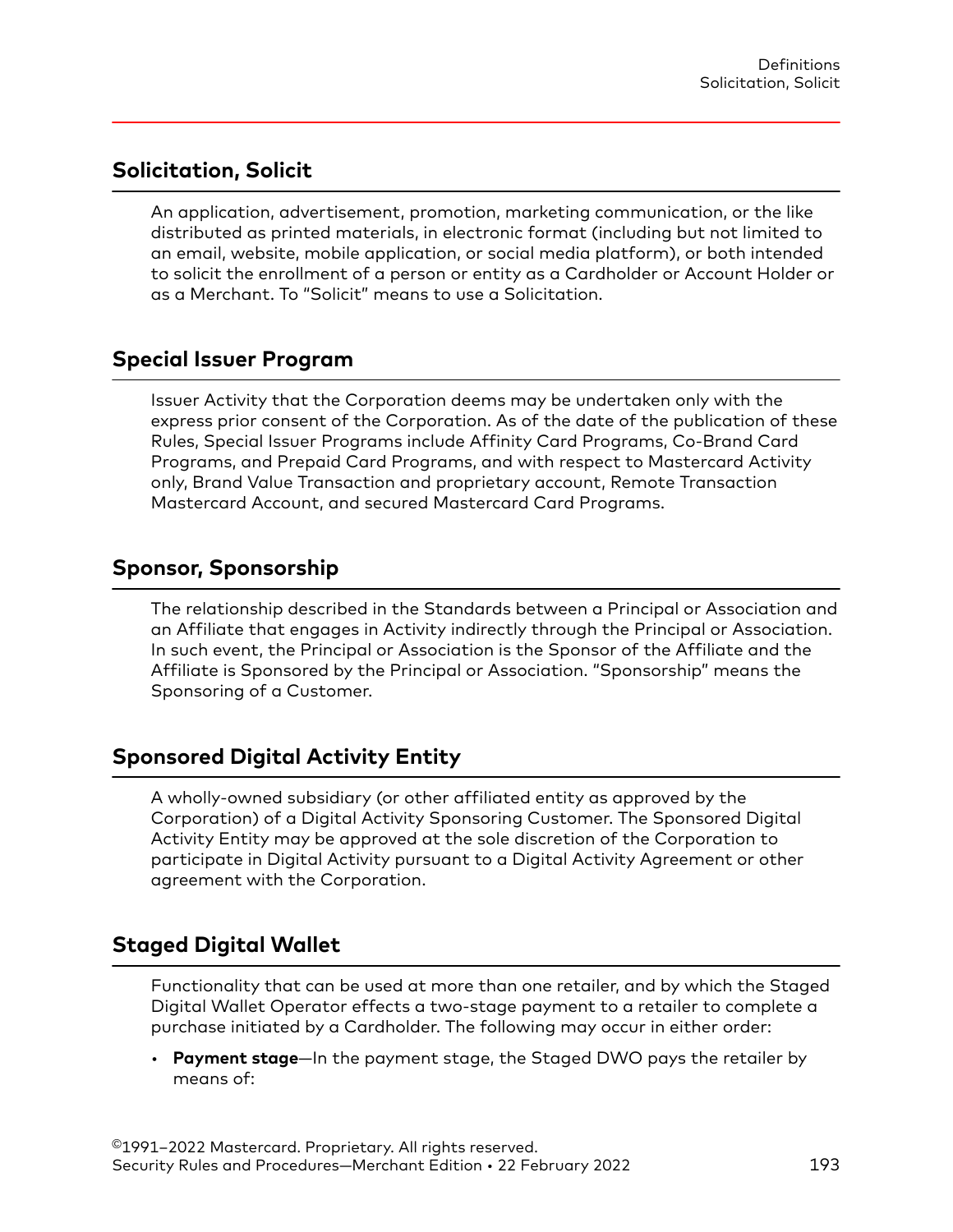- A proprietary non-Mastercard method (and not with a Mastercard Card); or
- A funds transfer to an account held by the Staged DWO for or on behalf of the retailer.
- **Funding stage**—In the funding stage, the Staged DWO uses a Mastercard or Maestro Account provided to the Staged DWO by the Cardholder (herein, the "funding account") to perform a transaction that funds or reimburses the Staged Digital Wallet.

The retailer does not receive Mastercard or Maestro Account data or other information identifying the network brand and payment card issuer for the funding account.

## **Staged Digital Wallet Operator (DWO)**

A registered Service Provider that operates a Staged Digital Wallet.

## **Standards**

The organizational documents, operating rules, regulations, policies, and procedures of the Corporation, including but not limited to any manuals, guides, announcements or bulletins, as may be amended from time to time.

## **Stand-In Parameters**

A set of authorization requirements established by the Corporation or the Issuer that are accessed by the Interchange System using the Stand-In Processing Service to determine the appropriate responses to authorization requests.

## **Stand-In Processing Service**

A service offered by the Corporation in which the Interchange System authorizes or declines Transactions on behalf of and uses Stand-In Parameters provided by the Issuer (or in some cases, by the Corporation). The Stand-In Processing Service responds only when the Issuer is unavailable, the Transaction cannot be delivered to the Issuer, or the Issuer exceeds the response time parameters set by the Corporation.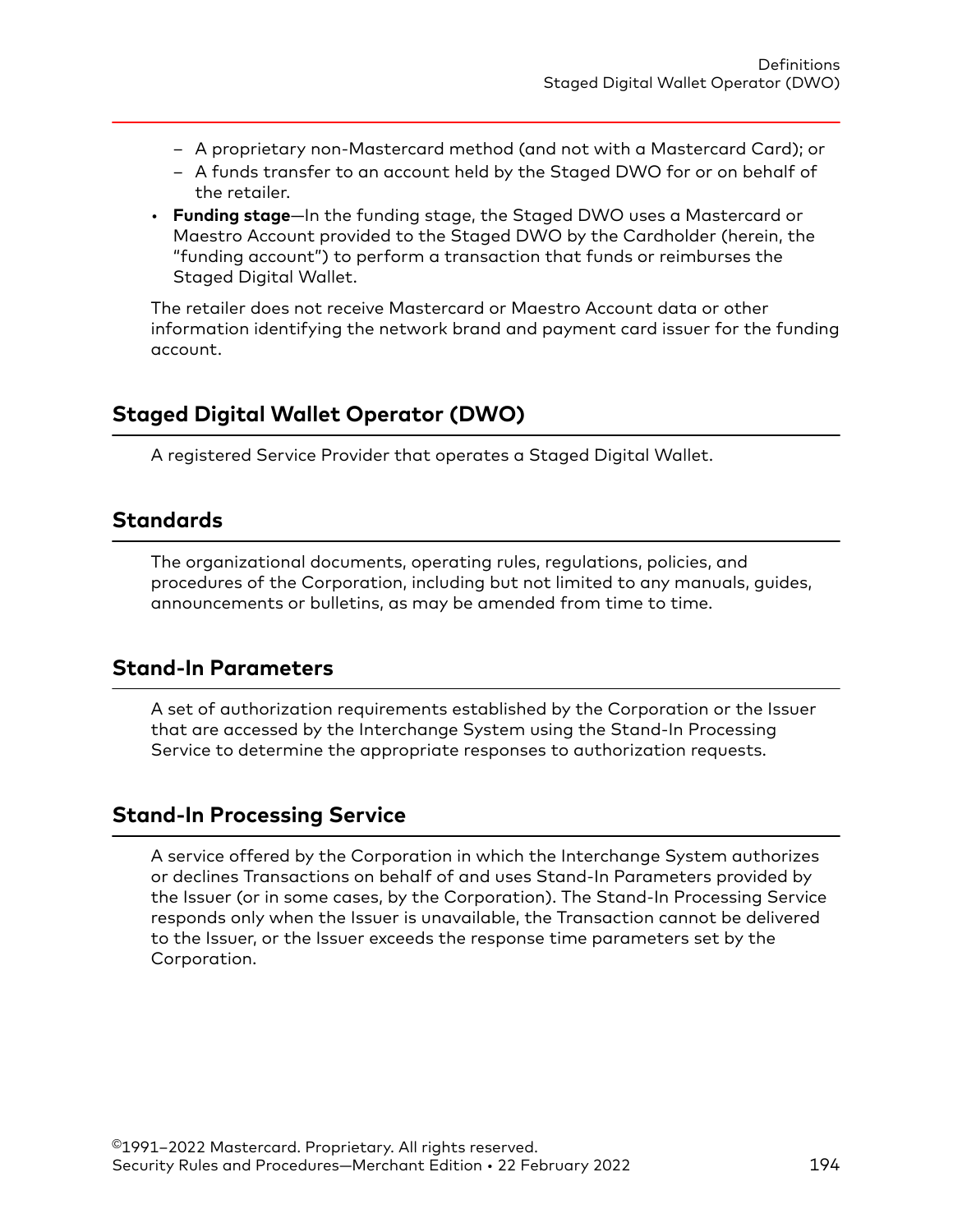## **Strong Customer Authentication (SCA)**

Authentication as required by the 2nd Payment Services Directive (Directive [EU] 2015/2366 of 25 November 2015) Regulatory Technical Standards on Strong Customer Authentication (as amended and replaced from time to time).

#### **Sub-licensee**

A person authorized in writing to use a Mark either by a Licensee in accordance with the Standards or by the Corporation.

#### **Submerchant**

A merchant that, pursuant to an agreement with a Payment Facilitator, is authorized to accept Cards when properly presented.

#### **Submerchant Agreement**

An agreement between a Submerchant and a Payment Facilitator that sets forth the terms pursuant to which the Submerchant is authorized to accept Cards.

#### **Terminal**

Any attended or unattended device capable of the electronic capture and exchange of Account data that meets the Corporation requirements for Terminal eligibility, functionality, and security, and permits a Cardholder to effect a Transaction in accordance with the Standards. An ATM Terminal, Bank Branch Terminal, and POS Terminal is each a type of Terminal.

## **Third Party Processor (TPP)**

A Service Provider that performs TPP Program Service.

#### **Token**

A numeric value that (i) is a surrogate for the primary account number (PAN) used by a payment card issuer to identify a payment card account or is a surrogate for the PTA Account Number used by a PTA Customer to identify a PTA Account; (ii) is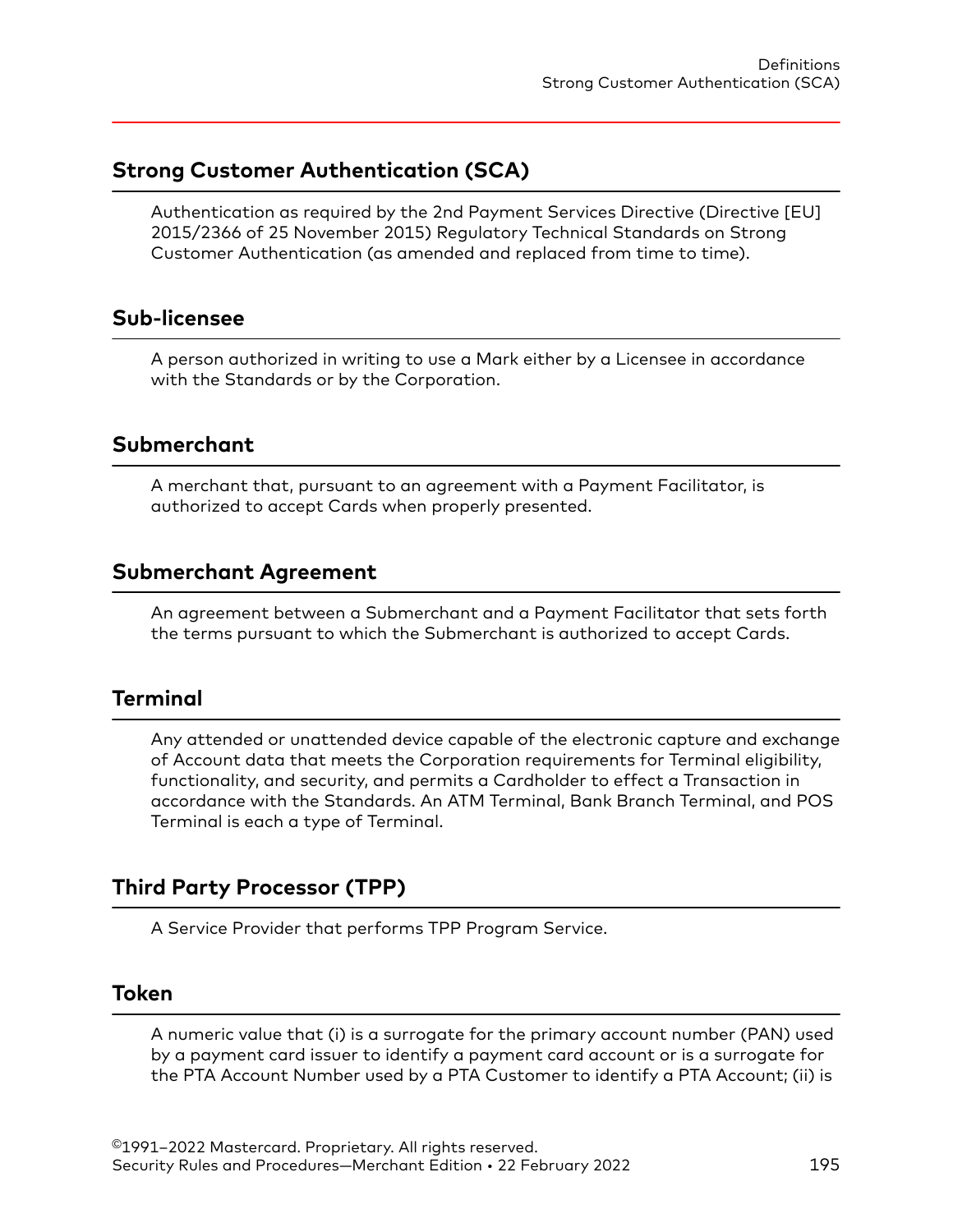issued in compliance with the EMV Payment Tokenization Specification Technical Framework; and (iii) passes the basic validation rules for a PAN, including the Luhn Formula for Computing Modulus 10 Check Digit. Also see Mastercard Token.

#### **Tokenization, Tokenize**

The process by which a Mastercard Token replaces an Account PAN or a PTA Account Number.

#### **Token Requestor**

An entity that requests the replacement of Account PANs with Mastercard Tokens.

#### **Token Vault**

A repository of tokens that are implemented by a tokenization system, which may also perform primary account number (PAN) mapping and cryptography validation.

#### **Transaction**

A financial transaction arising from the proper acceptance of a Card or Account bearing or identified with one or more of the Brand Marks, either alone or in combination with the marks of another payment scheme, at a Card acceptance location and identified in messages with a Card Program identifier.

#### **Transaction Data**

Any data and/or data element or subelement that the Standards and/or the Corporation's interface specifications require to be used to initiate, authorize, clear, and/or settle a Transaction or PTA Transaction (whether authorized, cleared, and/or settled via the Interchange System or otherwise) or that the Corporation requires to be provided.

#### **Transaction Management System**

Performs Transaction management services for Mastercard Cloud-Based Payments, which may include credential authentication, application cryptogram mapping and validation, ensuring synchronization with the Credentials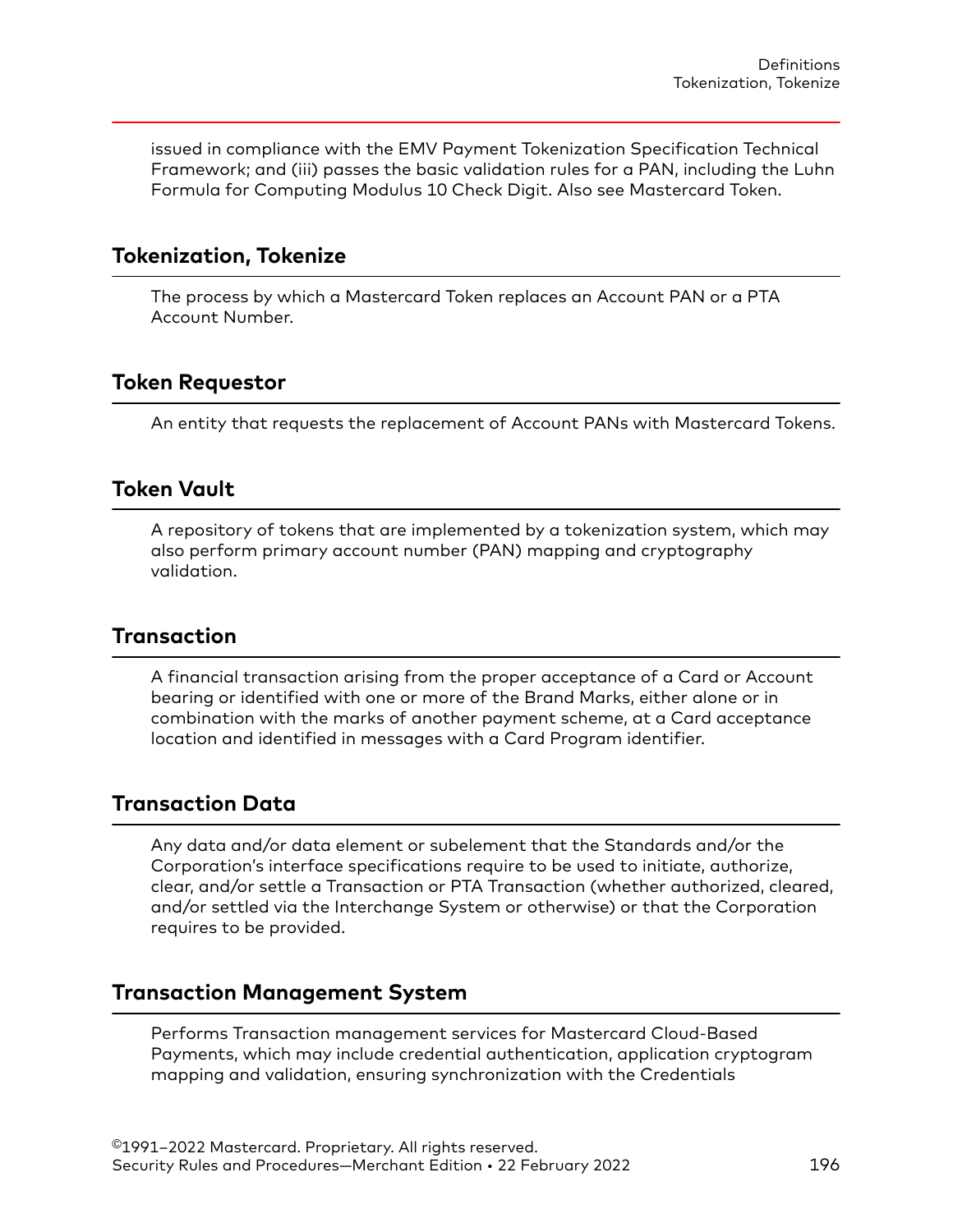Management System, and forwarding of Transactions to the Issuer for authorization.

#### **Trusted Service Manager**

Provisions an Access Device with the Payment Application, personalization data, or post-issuance application management commands by means of an over-the-air (OTA) communication channel.

#### **Virtual Account**

A Mastercard Account issued without a physical Card or Access Device. A Virtual Account cannot be electronically read.

#### **Volume**

The aggregate financial value of a group of Transactions. "Volume" does not mean the number of Transactions.

#### **Wallet Token Requestor**

A Wallet Token Requestor is a Pass-through DWO that connects directly to the Mastercard Digital Enablement Service (MDES) for the purpose of Tokenizing a Mastercard or Maestro Account primary account number (PAN) provided by a Cardholder for use in a future Transaction.

#### **Word Mark**

A Mark consisting of the name of one of the Corporation's brands followed by a registered trademark ®or ™symbol (depending on its trademark status in a particular country) or the local law equivalent. See Cirrus Word Mark, Maestro Word Mark, Mastercard Word Mark.

#### **Inter-European Transaction**

A Transaction completed using a Card issued in a country or territory listed in Single European Payments Area (SEPA) at a Terminal located in a country or territory listed in Non-Single European Payments Area (Non-SEPA) or Transaction completed using a Card issued in a country or territory listed in Non-Single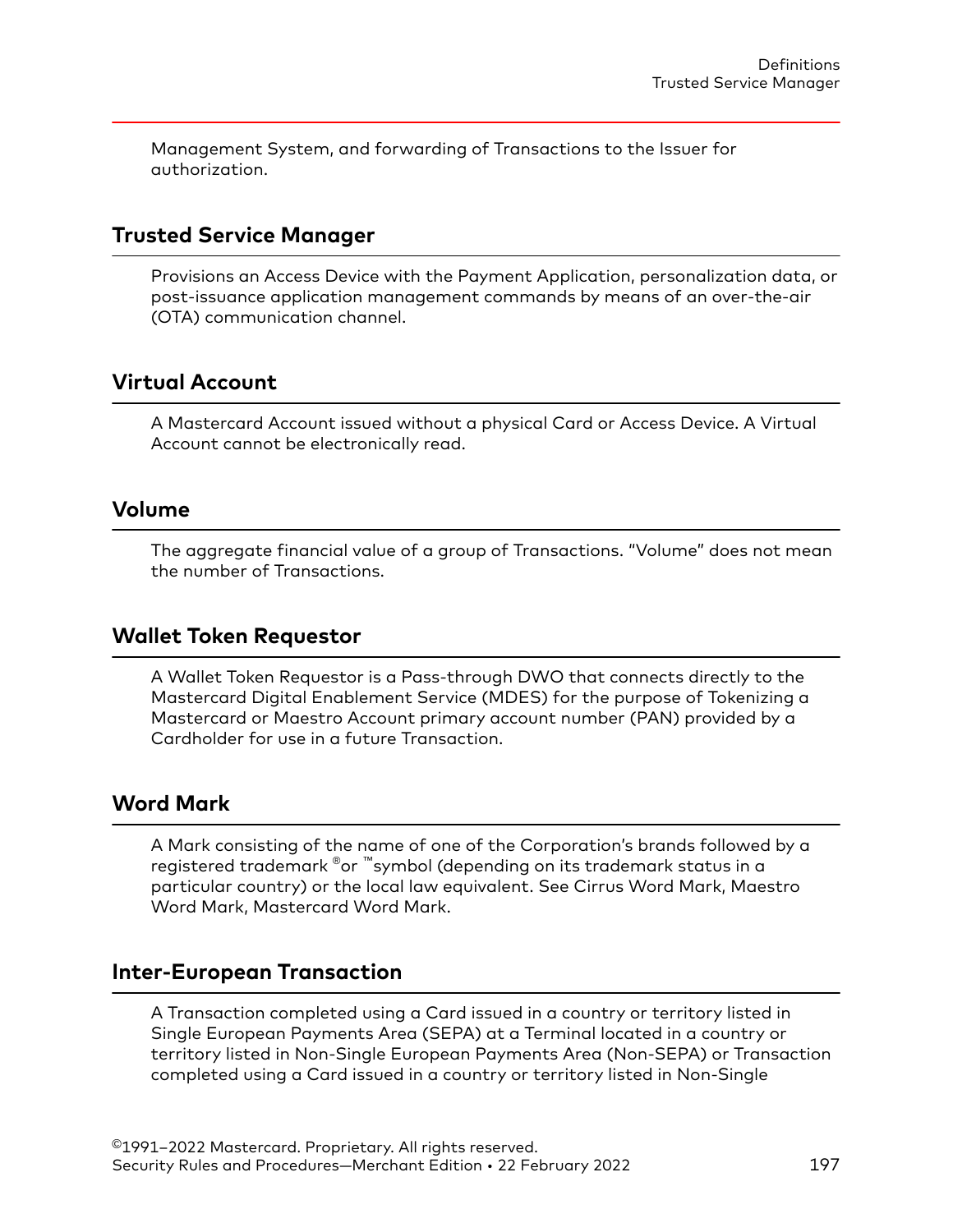European Payments Area (Non–SEPA) at a Terminal located in a country or territory listed in Single European Payments Area (SEPA).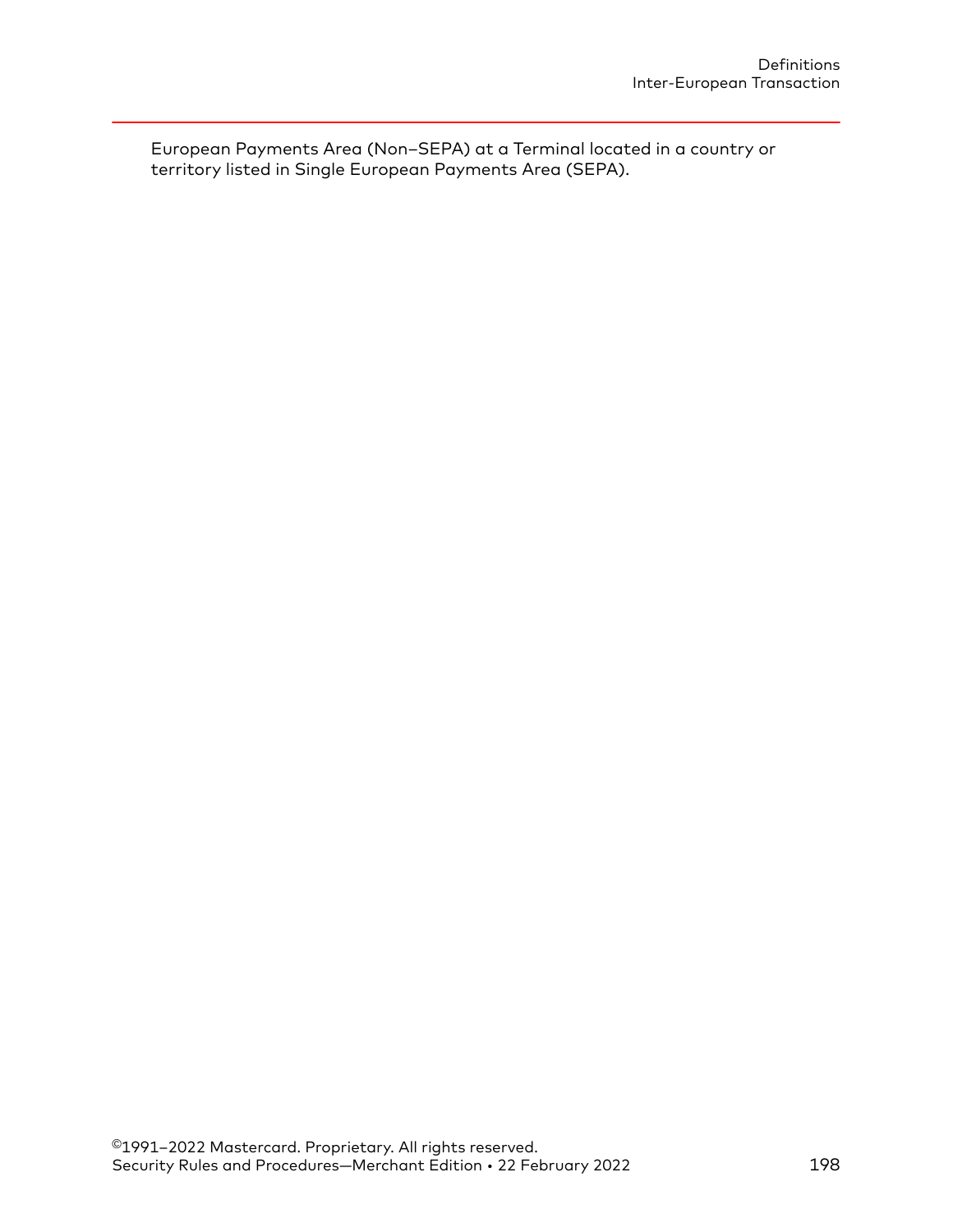# **Notices**

Following are policies pertaining to proprietary rights, trademarks, translations, and details about the availability of additional information online.

#### **Proprietary Rights**

The information contained in this document is proprietary and confidential to Mastercard International Incorporated, one or more of its affiliated entities (collectively "Mastercard"), or both.

This material may not be duplicated, published, or disclosed, in whole or in part, without the prior written permission of Mastercard.

#### **Trademarks**

Trademark notices and symbols used in this document reflect the registration status of Mastercard trademarks in the United States. Consult with the Global Customer Service team or the Mastercard Law Department for the registration status of particular product, program, or service names outside the United States.

All third-party product and service names are trademarks or registered trademarks of their respective owners.

#### **Disclaimer**

Mastercard makes no representations or warranties of any kind, express or implied, with respect to the contents of this document. Without limitation, Mastercard specifically disclaims all representations and warranties with respect to this document and any intellectual property rights subsisting therein or any part thereof, including but not limited to any and all implied warranties of title, noninfringement, or suitability for any purpose (whether or not Mastercard has been advised, has reason to know, or is otherwise in fact aware of any information) or achievement of any particular result.

#### **Translation**

A translation of any Mastercard manual, bulletin, release, or other Mastercard document into a language other than English is intended solely as a convenience to Mastercard customers. Mastercard provides any translated document to its customers "AS IS" and makes no representations or warranties of any kind with respect to the translated document, including, but not limited to, its accuracy or reliability. In no event shall Mastercard be liable for any damages resulting from reliance on any translated document. The English version of any Mastercard document will take precedence over any translated version in any legal proceeding.